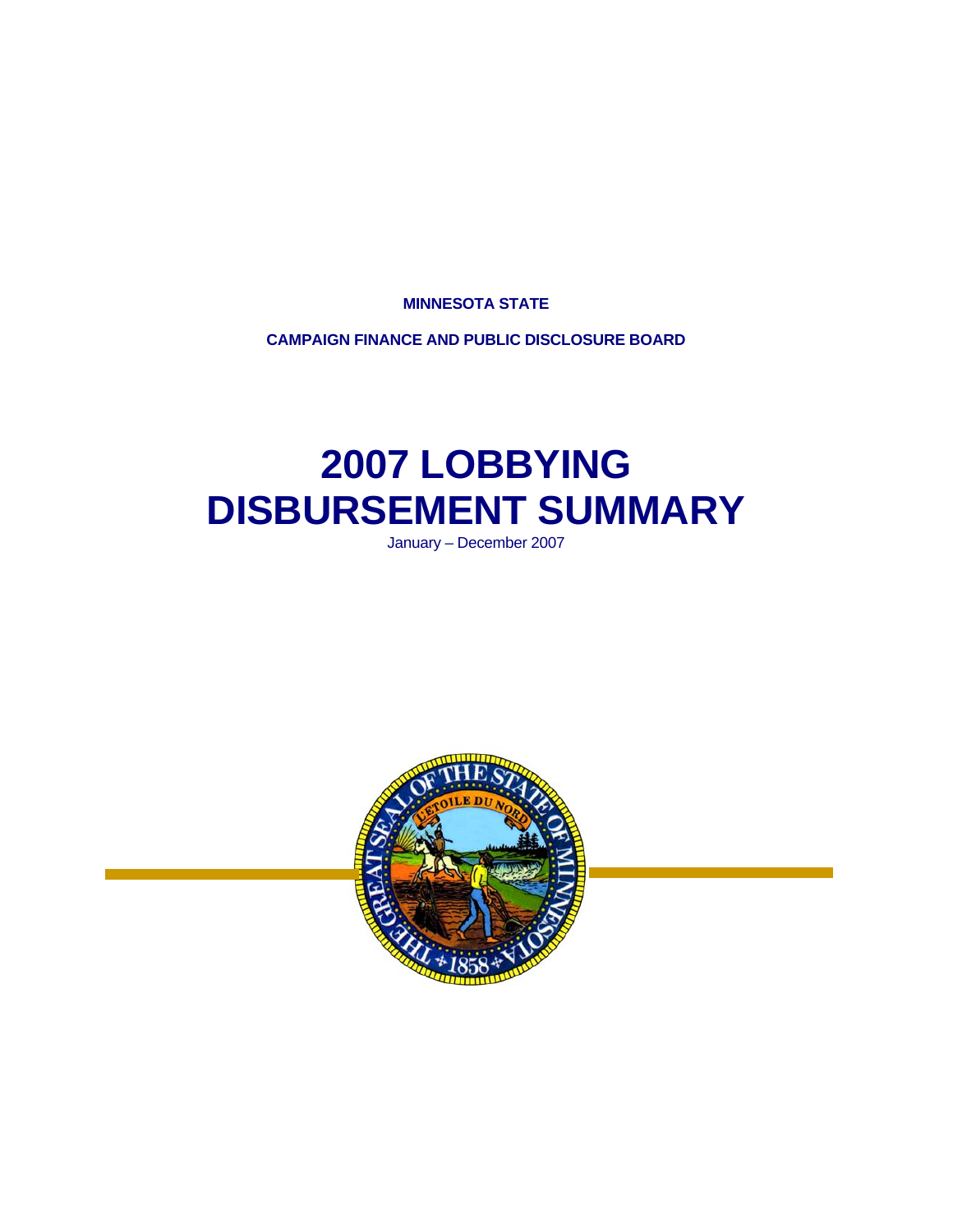Issued: 2008 (Data as of May 23 , 2008)

Information in this summary is based on 2007 reports filed by registered lobbyists and the 2007 Annual Reports of Lobbyist Principals. The information has not been verified or audited. Lobbyist Disbursement Reports and Lobbyist Principal Reports may be amended or submitted after the publication of this report. Lobbyist reports are available for public inspection at the Board office and on the Board's website at: http://www.cfbreport.state.mn.us/rptViewer/viewRptsLob.php

Campaign Finance and Public Disclosure Board Suite 190, Centennial Building 658 Cedar Street St. Paul MN 55155-1603

Telephone: 651/296-5148 or 800/657-3889 Fax: 651/296-1722 Email: cf.board@state.mn.us Worldwide website: http://www.cfboard.state.mn.us

This document is available in alternative formats to individuals with disabilities by calling 651/296-5148, 800/657-3889, or through the Minnesota Relay Service at 800/627-3529.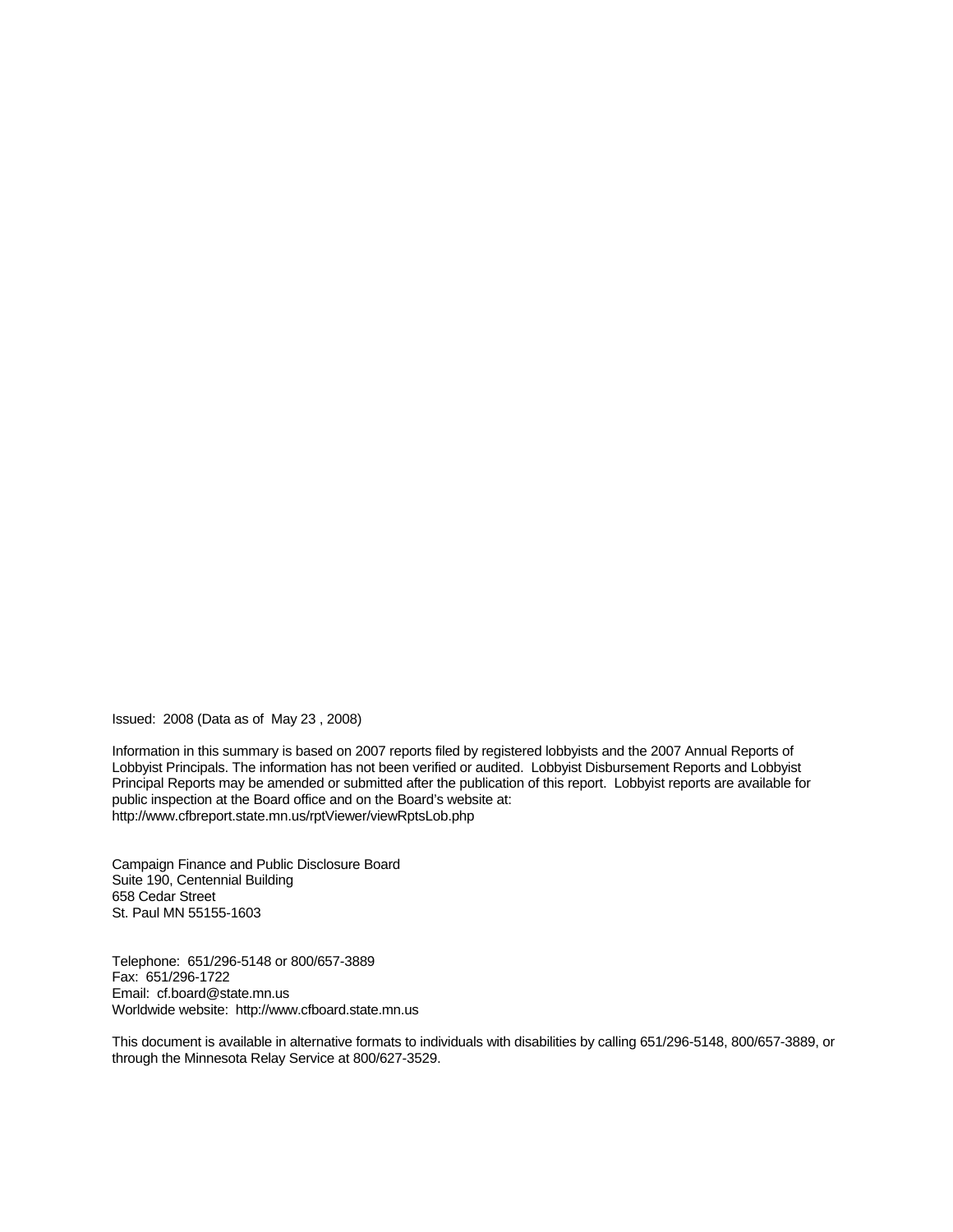# **TABLE OF CONTENTS**

| Lists of Entities Which Reported Making the Largest Amount of Disbursements 29 |  |
|--------------------------------------------------------------------------------|--|
|                                                                                |  |
|                                                                                |  |
|                                                                                |  |
|                                                                                |  |
|                                                                                |  |
|                                                                                |  |
|                                                                                |  |
|                                                                                |  |
|                                                                                |  |
|                                                                                |  |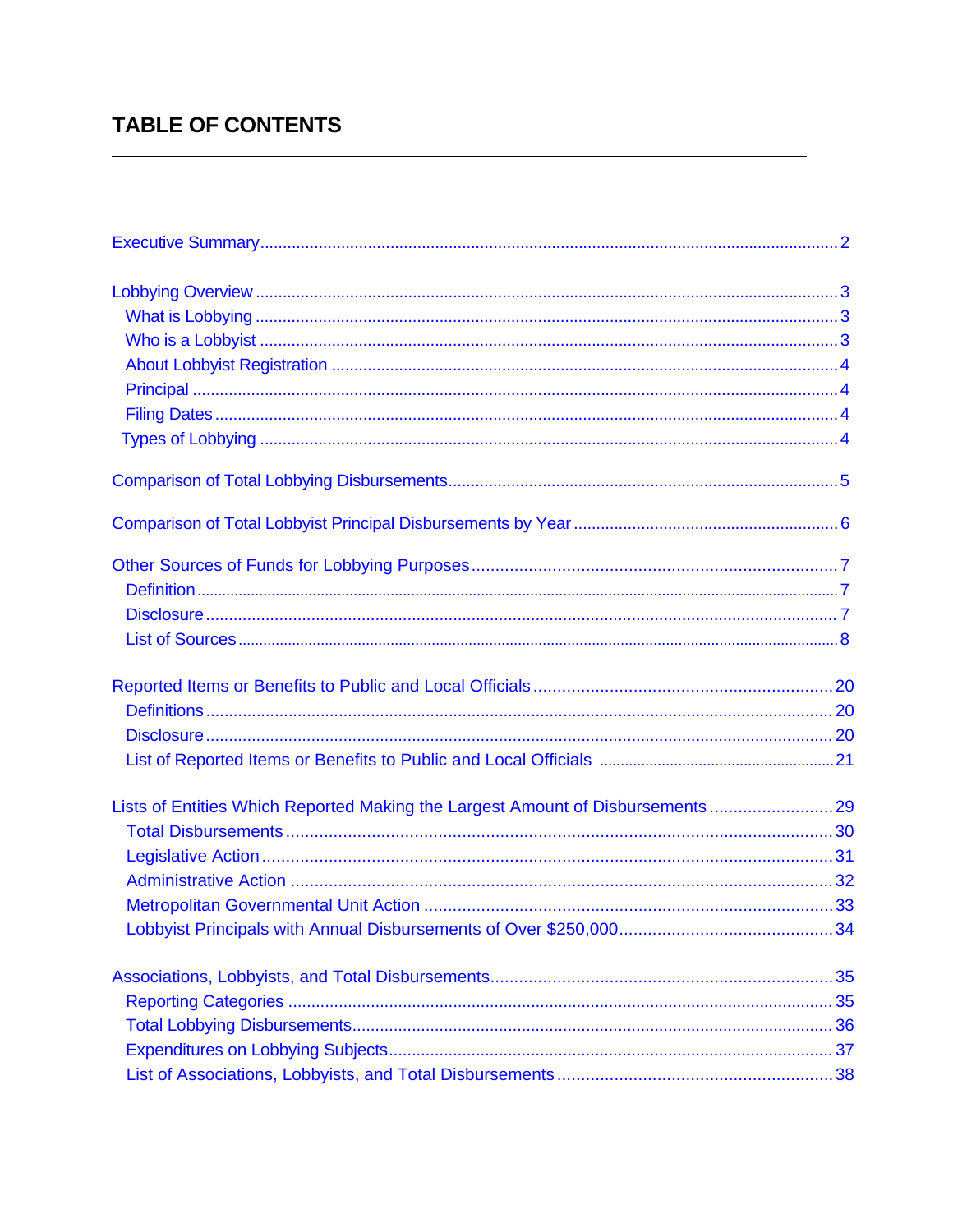### <span id="page-3-0"></span>**EXECUTIVE SUMMARY**

 $\overline{a}$ 

Minnesota's Ethics in Government Act (Minnesota Statutes, Chapter 10A) requires lobbyists to report disbursements for lobbying purposes to the Campaign Finance and Public Disclosure Board two times each year. The Act also requires lobbyist principals to file an annual report disclosing expenditures to the nearest \$20,000. This summary is based on the reports of lobbyist and principal disbursements made during calendar year 2007.

During 2007, 1,438 individuals were registered as lobbyists to represent 1,327 associations and individuals. Lobbyists filed 3,798 periodic reports for the twelve-month period. The lobbying disbursement reports disclosed a total of \$15,534,078 spent on lobbying activities.

Lobbyist Principals filed 1,261 annual reports for 2007. Lobbyist Principals reported making \$61,201,966 expenditures to support lobbying activities in Minnesota. This amount Includes lobbyist salaries, advertising and public relations campaigns, and all other lobbying disbursements made by the principal and lobbyist.

Lobbyists reported that 1,024 (77%) of the 1,327 entities represented made disbursements for lobbying purposes. The reports disclosed that 93% of lobbying disbursements were made for the purpose of influencing legislative action, 5% of disbursements were to influence administrative action, and 2% to influence the official actions of metropolitan governmental units. See page 5 for a comparison of total lobbying disbursements by type of lobbying reported and total lobbying expenditures reported by lobbyist principals in 2006 and 2007.

Lobbyists must disclose gifts, loans, items or benefits equal in value to \$5 or more given or paid to officials by the lobbyist, the lobbyist's principal, or an employee of the lobbyist. Thirty associations reported giving items or benefits totaling \$10,517 to 108 legislators, three constitutional officers and 63 local and 8 public officials. See page 20 for definitions.

Lobbyists are not required to disclose their salaries. Neither lobbyists nor principals are required to disclose political contributions, which are disclosed by the recipients on periodic campaign finance reports.

Lobbyists for Education Minnesota reported the largest total disbursements during the period and the largest total disbursements for legislative action lobbying. Lobbyists for Big Stone II reported the largest disbursements for administrative action lobbying and lobbyists for the St Paul Area Chamber of Commerce reported the largest disbursements in attempts to influence metropolitan governmental units. Complete lists of the entities that reported making the largest amount of disbursements and the largest amount of disbursements by type of lobbying begins on page 30.

This summary also includes a list of associations and the lobbyists that represented each association during 2007 and the total amount of disbursements made. See page 38.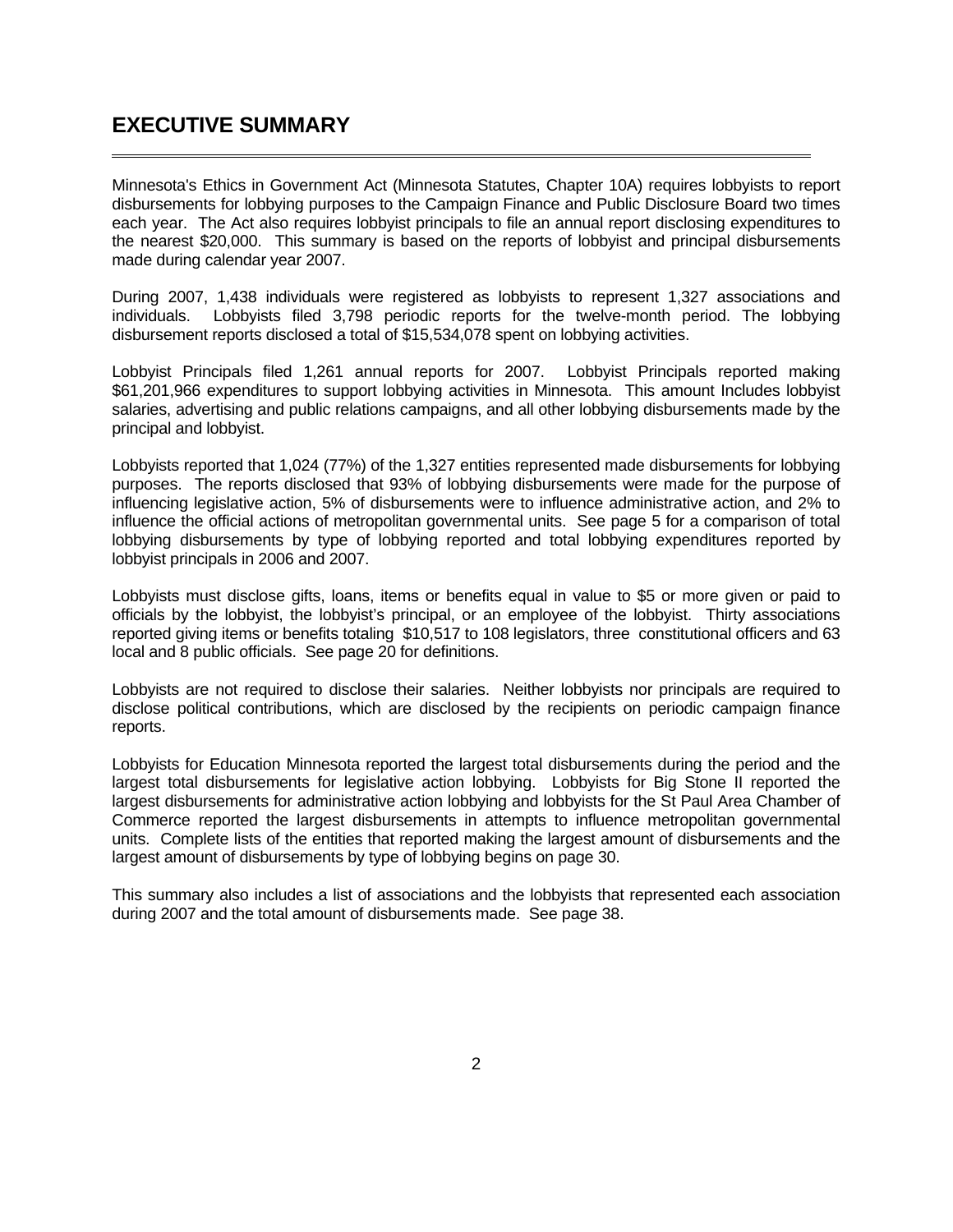## <span id="page-4-0"></span>**LOBBYING OVERVIEW**

| What is lobbying      | Lobbying is attempting to influence legislative or administrative<br>action or the official action of a metropolitan governmental unit by<br>communicating with or urging others to communicate with public or<br>defined local officials. Any activity that directly supports this<br>communication is considered a part of lobbying.                                                                                                                                                                                                                                                                                                                                                  |
|-----------------------|-----------------------------------------------------------------------------------------------------------------------------------------------------------------------------------------------------------------------------------------------------------------------------------------------------------------------------------------------------------------------------------------------------------------------------------------------------------------------------------------------------------------------------------------------------------------------------------------------------------------------------------------------------------------------------------------|
| Who is a lobbyist     | For the purpose of this summary, "lobbyist" means:                                                                                                                                                                                                                                                                                                                                                                                                                                                                                                                                                                                                                                      |
|                       | 1) An individual who is engaged for pay or other consideration of<br>more than \$3,000 from all sources in a year for the purpose of<br>attempting to influence legislative or administrative action or the<br>official action of a metropolitan governmental unit by communicating<br>with or urging others to communicate with public or local officials;                                                                                                                                                                                                                                                                                                                             |
|                       | 2) An individual who is not compensated more than \$3,000 but<br>spends more than \$250 in any year (not including travel expenses<br>and membership dues) for the purpose of attempting to influence<br>legislative or administrative action or the official action of a<br>metropolitan governmental unit by communicating with or urging<br>others to communicate with public or local officials;                                                                                                                                                                                                                                                                                    |
|                       | 3) A non-elected local official or an employee of a political<br>subdivision who spends more than 50 hours in any month<br>attempting to influence legislative or administrative action or the<br>official action of a metropolitan governmental unit, other than the<br>political subdivision employing the official or employee, by<br>communicating with or urging others to communicate with public or<br>local officials, including time spent monitoring any of the forenamed<br>actions and related research, analysis, and compilation and<br>dissemination of information relating to legislative, administrative, or<br>metropolitan governmental unit policies in Minnesota. |
| Who is not a lobbyist | 1) An individual who merely communicates with a public official to<br>obtain information or request an interpretation of a law, rule or<br>agency action;                                                                                                                                                                                                                                                                                                                                                                                                                                                                                                                               |
|                       | 2) An individual who volunteers personal time to work without pay<br>on a lobbying campaign and does not spend more than \$250 on<br>lobbying activities; and                                                                                                                                                                                                                                                                                                                                                                                                                                                                                                                           |
|                       | 3) An individual who provides administrative support to a lobbyist<br>whose salary and expenses are reported by the lobbyist and who                                                                                                                                                                                                                                                                                                                                                                                                                                                                                                                                                    |

does not actually lobby.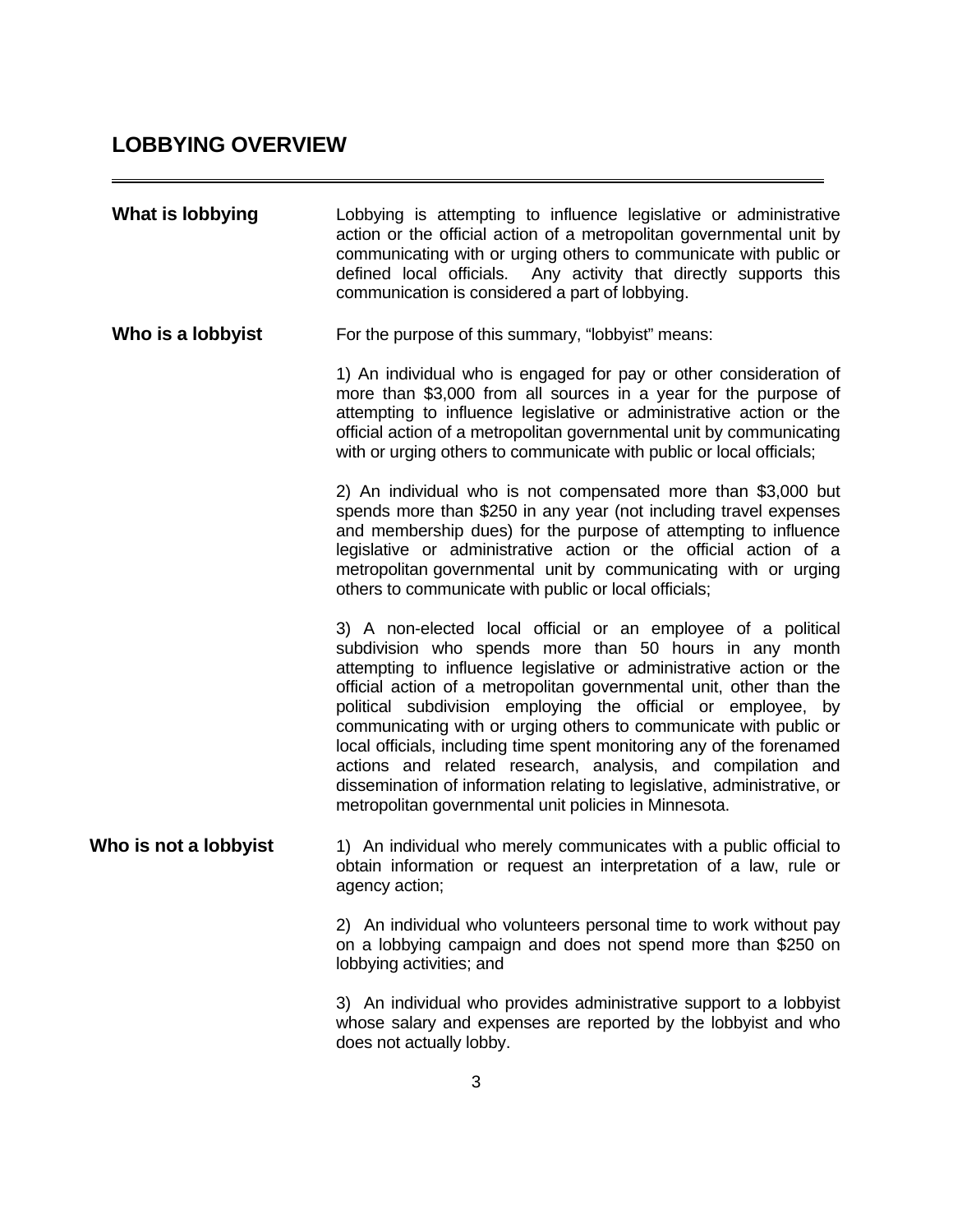<span id="page-5-0"></span>

| <b>About lobbyist</b><br>registration | A lobbyist must register with the Campaign Finance and Public<br>Disclosure Board on behalf of each association or individual that the<br>lobbyist represents. Registration information includes the name and<br>address of the registrant; the name and address of the association<br>(including officers and directors) or individual represented; the<br>lobbyist's reporting status, and a general description of subjects<br>on which the lobbyist expects to lobby and the kind of action the<br>lobbyist seeks to influence. |                                  |                                                                                                                                                                                                                                                                                                                                                                                                     |
|---------------------------------------|-------------------------------------------------------------------------------------------------------------------------------------------------------------------------------------------------------------------------------------------------------------------------------------------------------------------------------------------------------------------------------------------------------------------------------------------------------------------------------------------------------------------------------------|----------------------------------|-----------------------------------------------------------------------------------------------------------------------------------------------------------------------------------------------------------------------------------------------------------------------------------------------------------------------------------------------------------------------------------------------------|
| <b>Principal</b>                      | An individual or association that spends more than \$500 in the<br>aggregate in any calendar year to engage, compensate, or<br>authorize the expenditure of money by a lobbyist; or is not included<br>in the definition above and spends at least \$50,000 in any calendar<br>year in efforts to influence legislative action, administrative action, or<br>the official action of metropolitan governmental units.                                                                                                                |                                  |                                                                                                                                                                                                                                                                                                                                                                                                     |
| <b>Filing dates</b>                   | <b>Lobbyists</b>                                                                                                                                                                                                                                                                                                                                                                                                                                                                                                                    | $\bullet$ June 15<br>•January 15 | Disbursements made Jan 1-May 31<br>Disbursements made June 1-Dec 31                                                                                                                                                                                                                                                                                                                                 |
|                                       | <b>Principals</b>                                                                                                                                                                                                                                                                                                                                                                                                                                                                                                                   | $•$ March 15                     | Disbursements made in prior<br>calendar year.                                                                                                                                                                                                                                                                                                                                                       |
| <b>Types of lobbying</b>              | Administrative action                                                                                                                                                                                                                                                                                                                                                                                                                                                                                                               |                                  |                                                                                                                                                                                                                                                                                                                                                                                                     |
|                                       |                                                                                                                                                                                                                                                                                                                                                                                                                                                                                                                                     |                                  | The adoption, amendment or repeal of administrative rules by<br>any official, board, commission or agency of the state executive<br>branch. "Administrative action" does not include the application<br>or administration of an adopted rule, except in cases of rate<br>setting, power plant and power line siting, and granting of<br>certificates of need under Minnesota Statutes Chapter 216B. |
|                                       | Legislative action                                                                                                                                                                                                                                                                                                                                                                                                                                                                                                                  |                                  |                                                                                                                                                                                                                                                                                                                                                                                                     |
|                                       | any bill.                                                                                                                                                                                                                                                                                                                                                                                                                                                                                                                           |                                  | Action with regard to any bill, resolution,<br>amendment,<br>nomination, appointment, report, or any other matter which<br>may be the subject of action by either house of the legislature,<br>committee, subcommittee, or commission of the legislature.<br>Legislative action includes gubernatorial approval or veto of                                                                          |
|                                       | Metropolitan Governmental Unit action                                                                                                                                                                                                                                                                                                                                                                                                                                                                                               |                                  |                                                                                                                                                                                                                                                                                                                                                                                                     |
|                                       |                                                                                                                                                                                                                                                                                                                                                                                                                                                                                                                                     |                                  | Any official action taken by a "metropolitan governmental unit."                                                                                                                                                                                                                                                                                                                                    |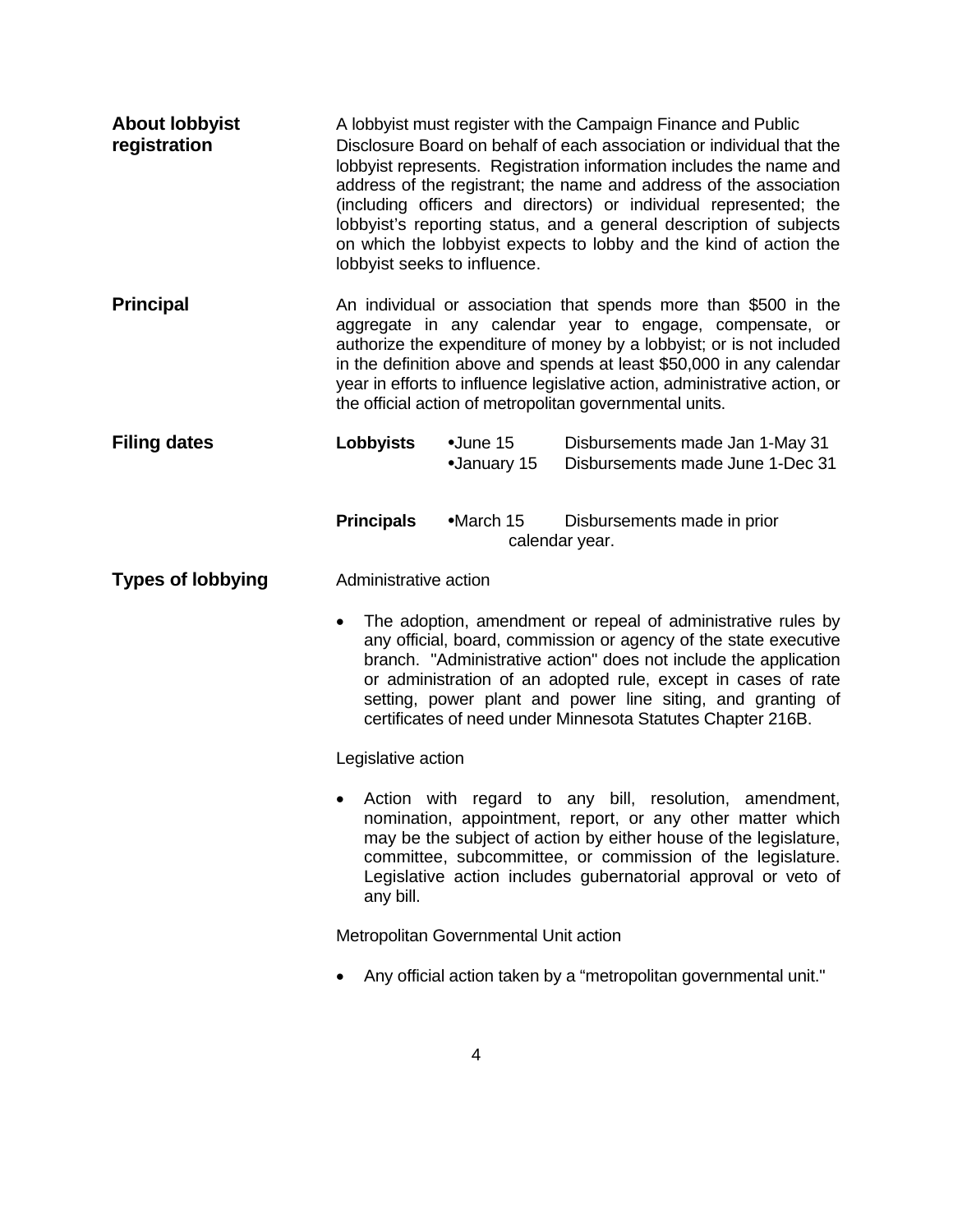## **STATISTICS**

<span id="page-6-0"></span>

|                                                              | <b>Calendar Year 2007</b> | <b>Calendar 2006</b> |
|--------------------------------------------------------------|---------------------------|----------------------|
| <b>Entities Represented</b>                                  | 1,327                     | 1,261                |
| <b>Total Lobbyists</b><br><b>Disbursements</b>               | \$15,534,078              | \$12,909,622         |
| Entities whose<br>lobbyists reported<br>making disbursements | 1,024 (77%)               | 979 (78%)            |
| <b>Total Principal Disbursements</b>                         | \$61,201,966              | \$53,104,371         |

Some entities represented by lobbyists are not defined as principals and therefore are not required to file the Annual Report of Lobbyist Principal.

## **COMPARISONS OF TOTAL LOBBYING DISBURSEMENTS BY TYPE OF LOBBYING**

|                    | Legislative        | Administrative | <b>Metro Governmental</b><br>Unit |
|--------------------|--------------------|----------------|-----------------------------------|
| Calendar Year 2007 | \$14,426,533 (93%) | \$848,193(5%)  | \$258,238(2%)                     |
| Calendar Year 2006 | \$11,844,625 (92%) | \$678,149(5%)  | \$386,849(3%)                     |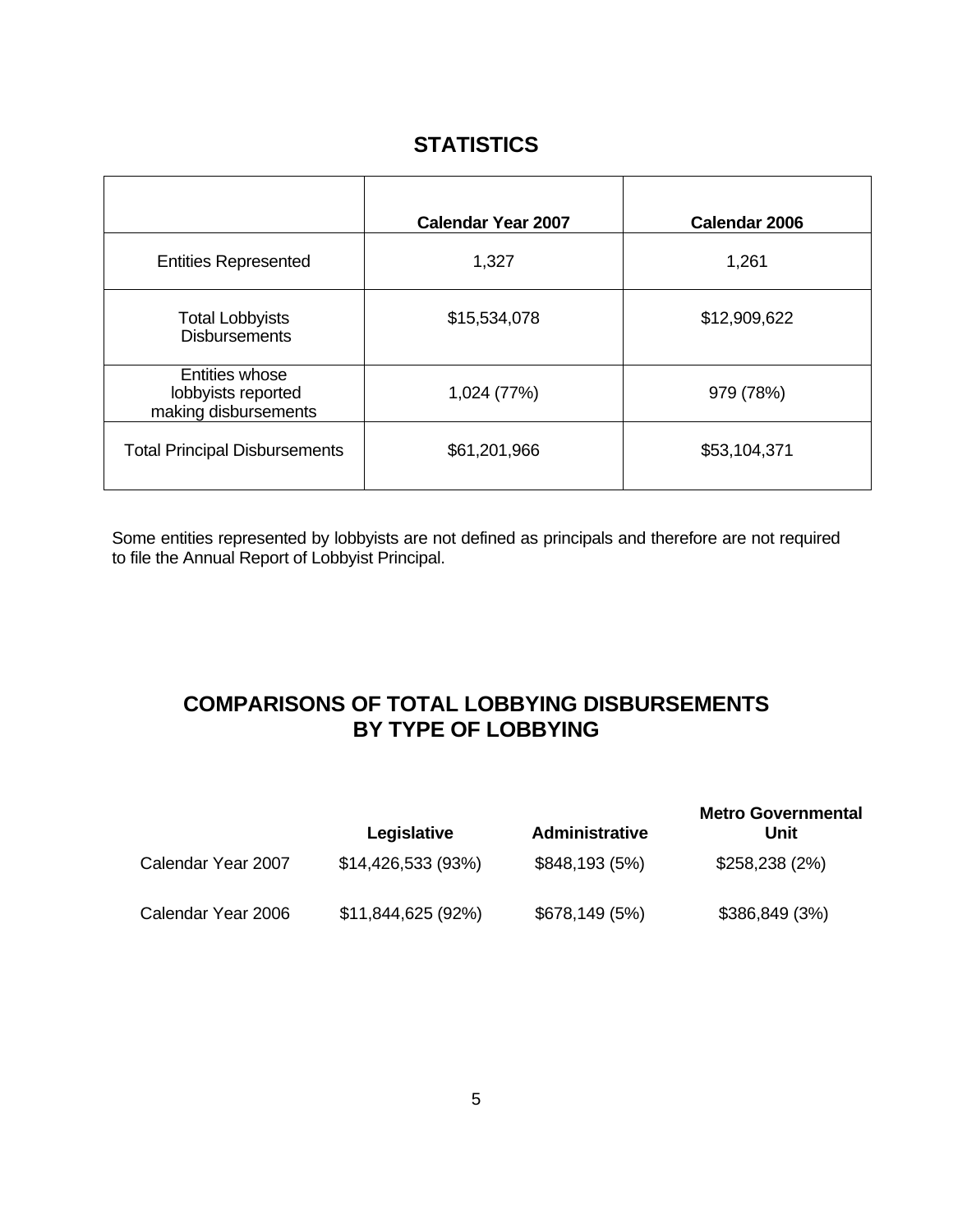### **Lobbyist Principal Disbursements 2004 - 2007**

<span id="page-7-0"></span>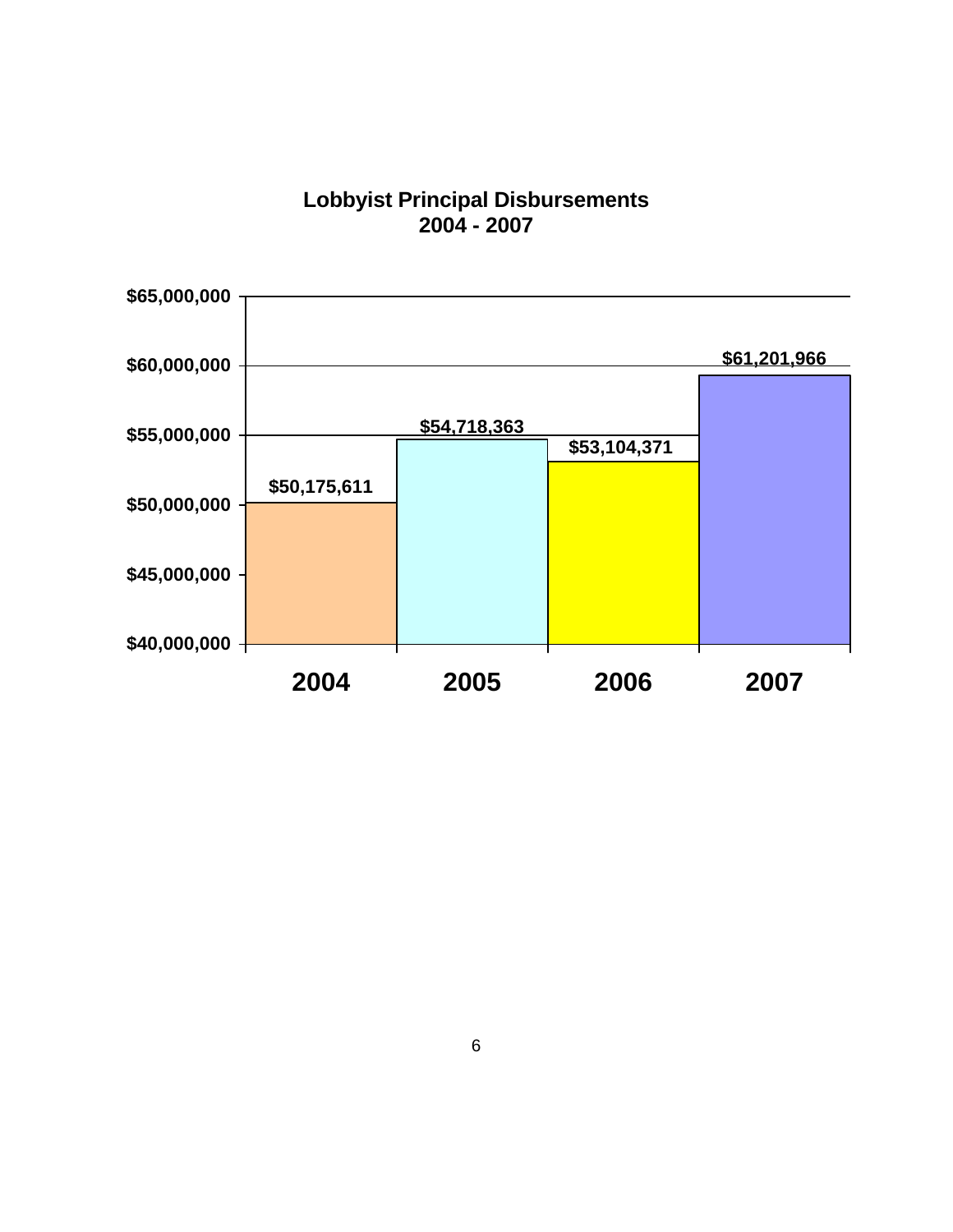# <span id="page-8-0"></span>**OTHER SOURCES OF FUNDS FOR LOBBYING PURPOSES**

| <b>Definition</b> | Funds from individuals or associations other than the entity<br>represented of more than \$500 in any year given to the lobbyist, or<br>to any employer or principal of the lobbyist, to be used for purposes<br>of lobbying, including fees or salary paid to a lobbyist as<br>compensation.  |
|-------------------|------------------------------------------------------------------------------------------------------------------------------------------------------------------------------------------------------------------------------------------------------------------------------------------------|
| <b>Disclosure</b> | The name, address, employer, or if self-employed, the occupation,<br>and principal place of business, of each other individual or other<br>association that paid more than \$500 in a calendar year to be used<br>for lobbying purposes. The actual amount is not required to be<br>disclosed. |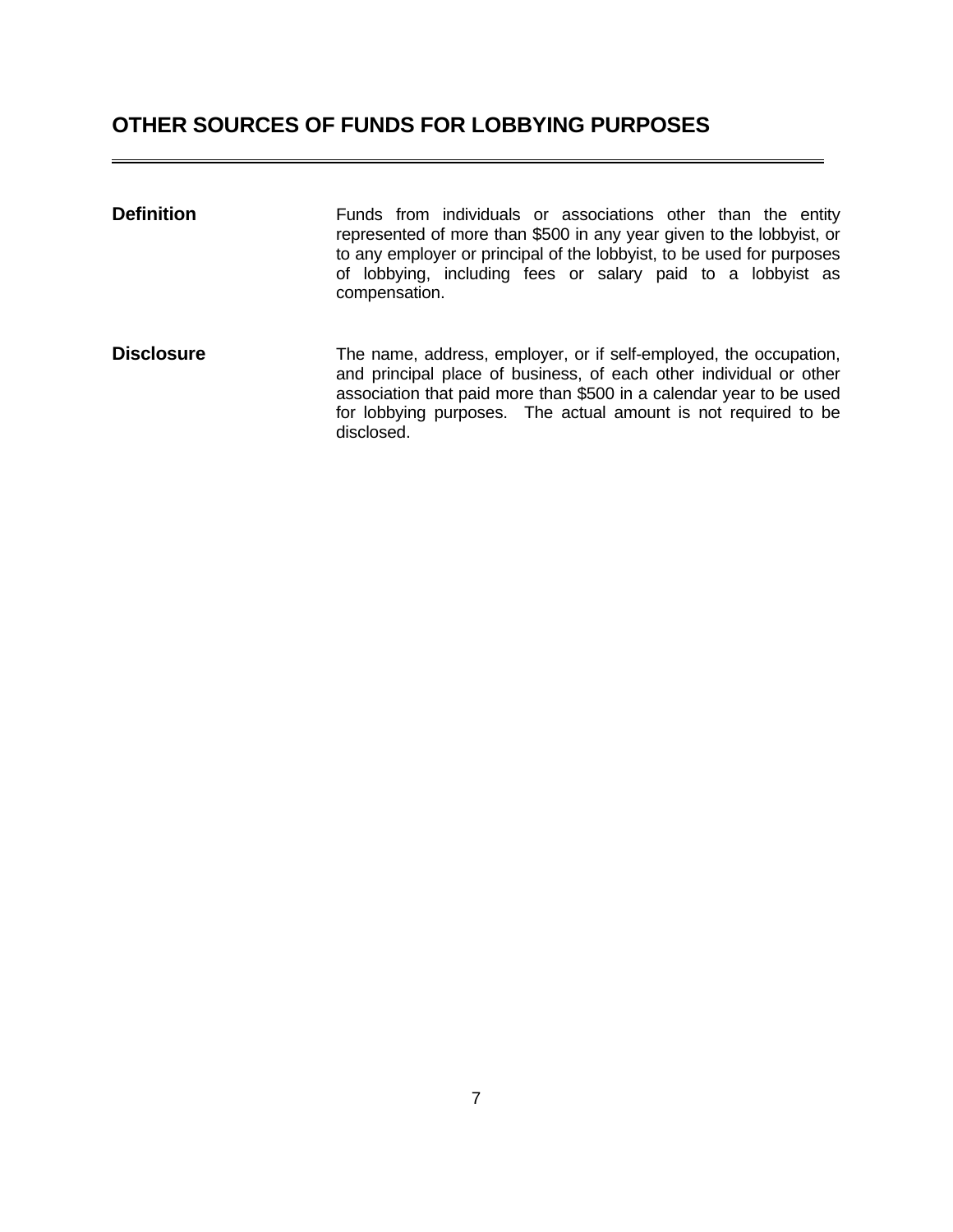<span id="page-9-0"></span>

| Recipient                                 | <b>Recipient</b>                                    | <b>Recipient</b>                           |
|-------------------------------------------|-----------------------------------------------------|--------------------------------------------|
| Source                                    | Source                                              | Source                                     |
| All Parks Alliance for Change (APAC)      | <b>Education Minnesota</b>                          | American International Group               |
| Northcountry Cooperative Foundation       | <b>Comcast Cable Communications Inc.</b>            | Ameriprise Financial Group                 |
| American Cancer Society Minn Division     | <b>Comcast Cable</b>                                | <b>Assurant Health</b>                     |
| American Cancer Soc Cancer Act Network    | <b>Council for Electoral Leadership</b>             | <b>Assurant Solutions</b>                  |
| American Phys Therapy Assn - Minn Ch      | Doran, Kelly                                        | Austin Mutual Insurance Group              |
| American Acdmy of Orthop Manual Phys      | Kayser, Tom                                         | Auto Club Insurance Assn                   |
|                                           | Opperman, Vance                                     | Auto-Owners Insurance Companies            |
| Assn of Metropolitan Municipalities       |                                                     | Badger Mutual Insurance Co                 |
| Andover                                   | Drug Policy Reform Group of Minn<br>Sletten, Ivan W | <b>Benfield</b>                            |
| <b>Assn of Minn Counties</b>              |                                                     | Catholic Aid Assn                          |
| Minn Social Service Assn                  | <b>Family Tree Clinic</b>                           | Chubb Group of Insurance Companies         |
| <b>Builders Assn of Minn</b>              | Annex Teen Medical                                  | <b>Continental Western Group</b>           |
| National Assn of Home Builders            | Duluth Women's Health                               | Country Insurance & Financial Services     |
| Catholic Health Assn - Minn               | Face to Face Health & Counseling                    | Degree of Honor Protective Assn            |
| Benedictine Health System                 | Fremont Community Health Svcs Inc                   | Farmers Insurance Group                    |
| Catholic Heath Initiatives                | Minn International Health Volunteers                | <b>Federated Insurance Companies</b>       |
| <b>Franciscan Health Community</b>        | Minn SAFPlan                                        | <b>GEICO</b>                               |
| Lakewood Health Center                    | <b>Outlook Health Services Inc</b>                  | General Reinsurance Group                  |
| <b>Madonna Towers</b>                     | <b>Rum River Health Services Inc.</b>               | <b>Genworth Financial</b>                  |
| Queen of Peace Hospital                   | <b>TAMS</b>                                         | Grinnell Mutual Insurance Co               |
| Sister of Order of St Benedict            | <b>Uptown Community Clinic</b>                      | Guy Carpenter & Co Inc                     |
| <b>St Benedicts Senior Community</b>      | West Suburban Teen Clinic                           | Harleysville Insurance Co                  |
| St Cloud Hospital                         | <b>Great Outdoors Minn (Proj of</b>                 | Hartford Life Insurance Co                 |
| St Elizabeth Hospital                     | <b>Conservation Campaign)</b>                       | Insurance Services Office Inc              |
| <b>St Francis Medical Center</b>          | Conservation Campaign                               | KPMG, LLP                                  |
| St Francis Regional Med Center            | <b>Conservation Minnesota</b>                       | Metropolitan Life Insurance Co             |
|                                           | Delta Waterfowl Foundation                          | Midwest Family Mutual Insurance Co         |
| St Gabriels Hospital                      | Fish & Wildlife Legislative Alliance                | Midwest Medical Insurance Co               |
| St Josephs Area Health Services           | Friends of the Minnesota Valley                     | Minn Insurance Guaranty Assn               |
| St Josephs Hospital                       | Hartwell, David                                     | Minn Lawyers Mutual Insurance Co           |
| <b>St Josephs Medical Center</b>          | Izaak Walton League, MN Division                    | Minn Workers Comp Insurers Assn            |
| St Marys Hospital                         | Minn Center for Environmental Advocacy              | National Assn of Mutual Insurance Cos      |
| St Marys Medical Center                   | Minn Environmental Partnership                      | North Star Mutual Insurance Co             |
| St Marys Sponsorship Board                | Minn Waterfowl Assn                                 | Northwestern Mutual Life Insurance Co      |
| <b>St Ottos Care Center</b>               | Nancy Gibson Sternal                                | Prinicpal Financial Group                  |
| Villa St Vincent                          | Nature Conservancy                                  | Progressive Insurance Companies            |
| <b>Children's Magic</b>                   | Zentner, Margo                                      | Property Casualty Insurers Assn of America |
| <b>SHS-North America</b>                  | <b>Insurance Fed of Minn</b>                        | <b>Prudential Financial</b>                |
| Citizens for a Safer Minn                 | AEGON USA Inc                                       | <b>RAM Mutual Insurance Co</b>             |
| Legacy Project for Voter Engagement       | Allianz Life Insurance Co                           | Reinsurance Assn of America                |
| <b>Coalition of Minn Businesses Inc</b>   | Allied Insurance                                    | Riverport Insurance Co                     |
| Minn Business Partnership                 | American Council of Life Insurers                   | Securian Financial Group                   |
| <b>Coalition of Minn Working Families</b> | American Family Mutual Insurance Co                 | Security Life Insurance Co                 |
| <b>AFSCME Council 5</b>                   | American Insurance Assn                             | <b>SFM</b>                                 |
|                                           | $\circ$                                             |                                            |
|                                           |                                                     |                                            |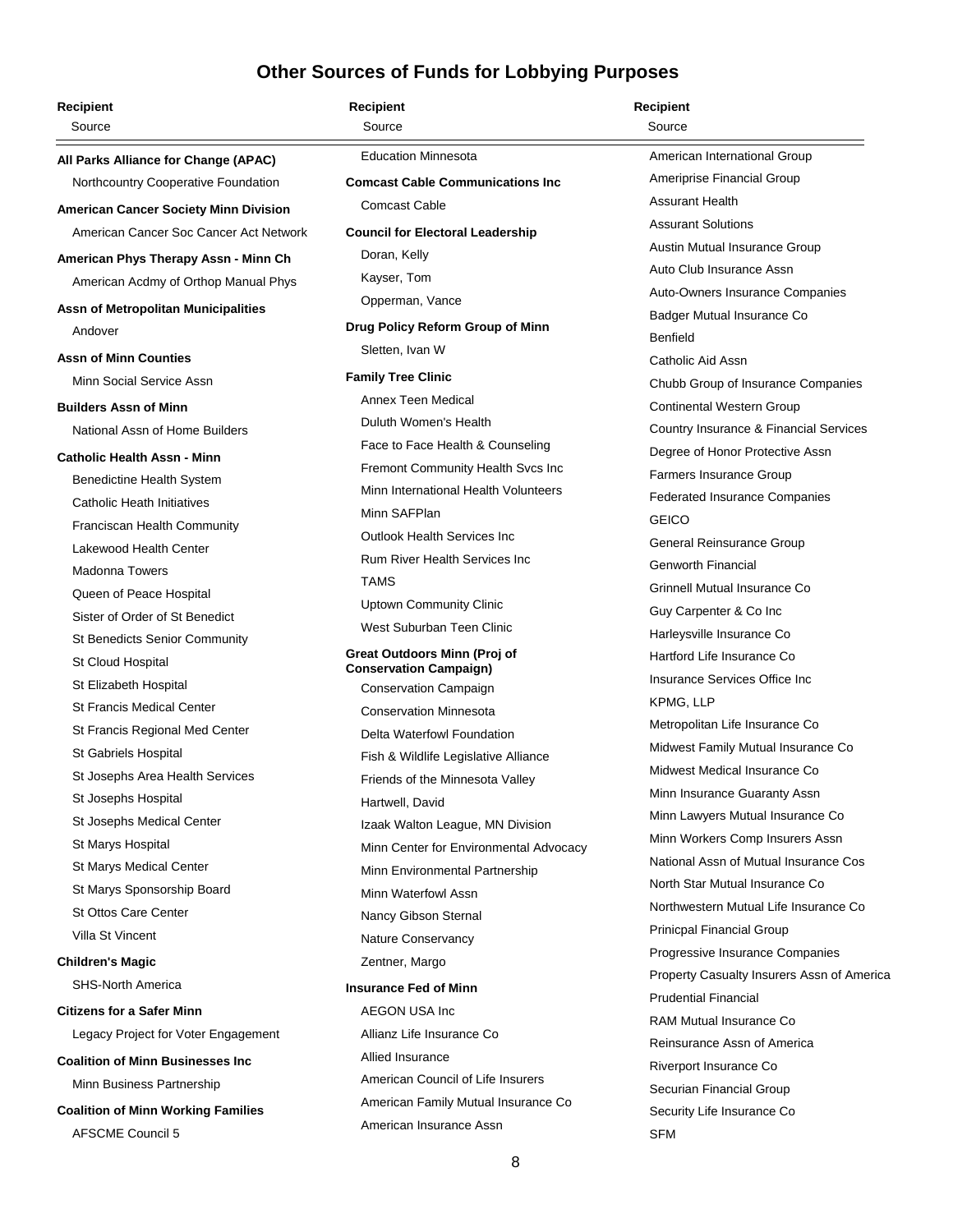| <b>Recipient</b>                        | <b>Recipient</b>           | <b>Recipient</b>   |
|-----------------------------------------|----------------------------|--------------------|
| Source                                  | Source                     | Source             |
| Sons of Norway                          | Cloquet                    | Little Falls       |
| Spring Valley Mutual Insurance Cos      | Columbia Heights           | Mahtomedi          |
| State Farm Insurance Companies          | Coon Rapids                | Mankato            |
| <b>Thrivent Financial for Lutherans</b> | Corcoran                   | Maple Grove        |
| <b>Travelers</b>                        | Cottage Grove              | Maplewood          |
| Wells Fargo Insurance                   | Crookston                  | Marshall           |
| West Bend Mutual Insurance Co           | Crystal                    | Mendota Heights    |
| Western National Insurance Co           | Dayton                     | Minneapolis        |
| Westfield Group                         | <b>Detroit Lakes</b>       | Minnetonka         |
| Wilson Mutual Insurance Co              | Duluth                     | Minnetrista        |
| Workers Comp Reinsurance Assn           | Eagan                      | Montevideo         |
| Zurich North America                    | East Bethel                | Moorhead           |
| Joint Religious Legislative Coalition   | <b>East Grand Forks</b>    | <b>Morris</b>      |
| <b>Islamic Center of Minnesota</b>      | <b>Eden Prairie</b>        | Mound              |
| Jewish Community Rel Cncl of MN/Dak     | Edina                      | <b>Mounds View</b> |
| Minn Catholic Conference                | <b>Elk River</b>           | New Hope           |
| Minn Council of Churches                | Fairmont                   | New Prague         |
| <b>Land Stewardship Project</b>         | Falcon Heights             | New Ulm            |
| Minn Envrionmental Partnership          | Faribault                  | North Branch       |
|                                         | Farmington                 | North Mankato      |
| <b>League of Minn Cities</b>            | Fergus Falls               | North St Paul      |
| Albert Lea                              | Forest Lake                | Northfield         |
| Albertville                             | Fridley                    | Oakdale            |
| Alexandria                              | Glencoe                    | Orono              |
| Andover                                 | Golden Valley              | Otsego             |
| Anoka                                   | <b>Grand Rapids</b>        | Owatonna           |
| Apple Valley                            | Hastings                   | Plymouth           |
| Arden Hills                             | Hermantown                 | Prior Lake         |
| Austin                                  | Hibbing                    | Ramsey             |
| <b>Baxter</b>                           | Hopkins                    | Red Wing           |
| Bemidji                                 | Hugo                       | Redwood Falls      |
| <b>Big Lake</b>                         | Hutchinson                 | Richfield          |
| <b>Blaine</b>                           | <b>International Falls</b> | Robbinsdale        |
| Bloomington                             | Inver Grove Heights        | Rochester          |
| <b>Brainerd</b>                         | Isanti                     | Rogers             |
| <b>Brooklyn Center</b>                  | Jordan                     | Rosemount          |
| Brooklyn Park                           | Kasson                     | Roseville          |
| <b>Buffalo</b>                          | La Crescent                | Sartell            |
| <b>Burnsville</b>                       | Lake City                  | Sauk Rapids        |
| Cambridge                               | Lake Elmo                  | Savage             |
| Champlin                                | Lakeville                  | Shakopee           |
| Chanhassen                              | Lino Lakes                 | Shoreview          |
| Chaska                                  | Litchfield                 | Shorewood          |
| <b>Circle Pines</b>                     | Little Canada              | South St Paul      |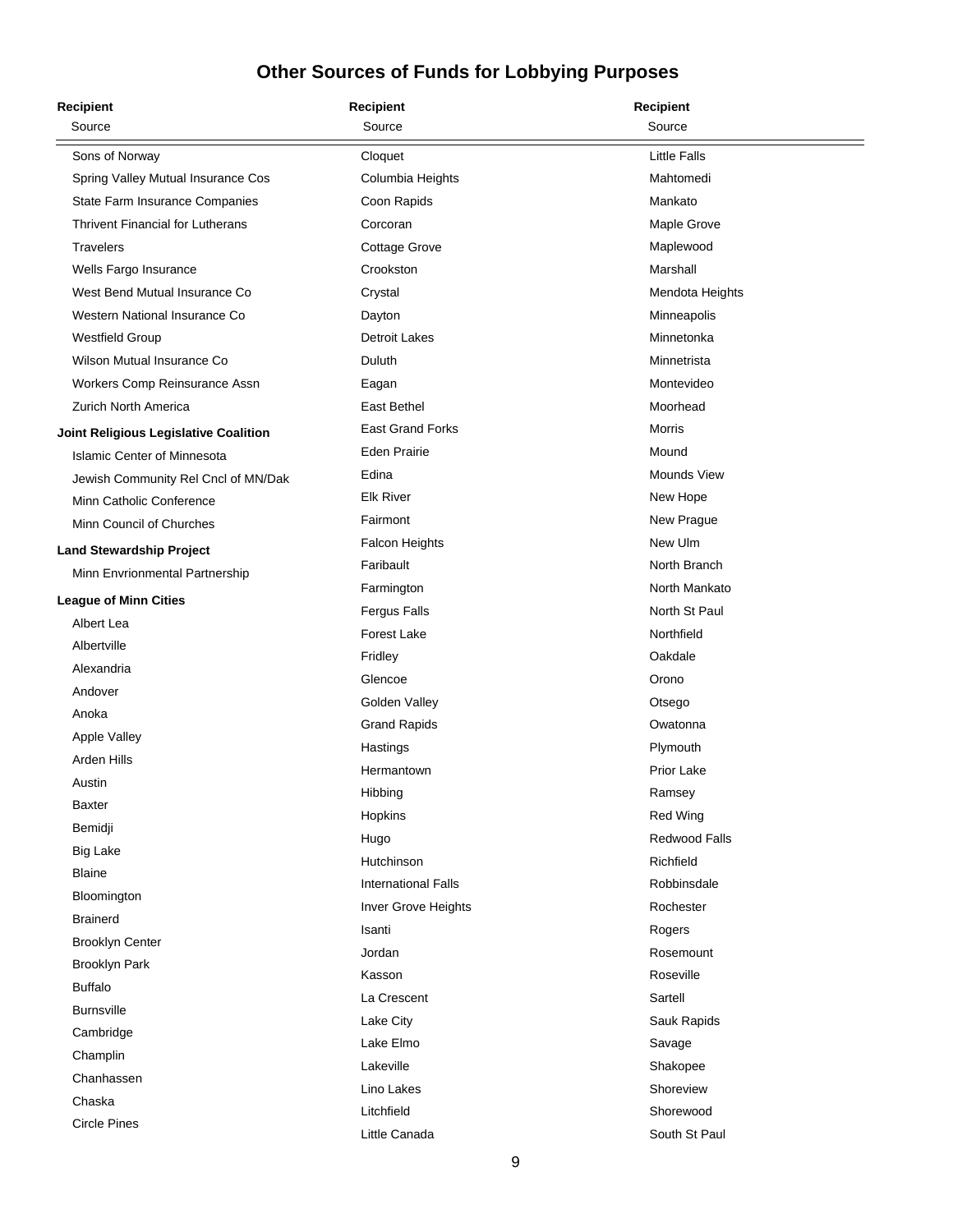| Recipient                              | <b>Recipient</b>                              | <b>Recipient</b>         |
|----------------------------------------|-----------------------------------------------|--------------------------|
| Source                                 | Source                                        | Source                   |
| Spring Lake Park                       | Hormel Foods Corporation                      | Fishman, Jay             |
| St Anthony                             | Jennie-O Turkey Store                         | Fiterman, Michael        |
| St Cloud                               | Land O Lakes                                  | Forbes, Dr Glenn         |
| <b>St Francis</b>                      | R D Offutt Company                            | Gibbs, John              |
| St Joseph                              | Rosen's Diversified Inc.                      | Goldbloom, Dr Alan       |
| St Louis Park                          | <b>Minn Assn for Rural Telecommunications</b> | Green, James             |
| St Michael                             | Minn Independent Coalition                    | Hanson, Timothy          |
| St Paul                                | Minn Assn of Naturopathic Physicians          | Harmel, Paul             |
| <b>St Paul Park</b>                    | Peterson, David                               | Hawkins, William         |
| <b>St Peter</b>                        |                                               | Hecker, Denny            |
| Stewartville                           | <b>Minn Auto Dealers Assn</b>                 | Hepper, Douglas          |
| Stillwater                             | Greater Metro Auto Dealers Assn               | Hogan, Randall           |
| <b>Thief River Falls</b>               | Minn Business Partnership Inc                 | Hubbard, Stanley         |
| Vadnais Heights                        | Alexander, Patrick                            | Jenson, Kim              |
| Victoria                               | Andersen, James                               | Kelly, Richard           |
| Virginia                               | Anderson, Bradbury                            | Killingstad, Christopher |
| Waconia                                | Annexstad, Albert                             | King, Douglas            |
| <b>Waite Park</b>                      | Bailey, Michael                               | Kolar, James             |
| Waseca                                 | Baker, Douglas                                | Kooneck, John            |
| West St Paul                           | Banks, Dr Mark                                | Ling, Walt               |
| <b>White Bear Lake</b>                 | Bausch, Maureen                               | M A Mortenson Co         |
| White Bear Township                    | Bhojwani, Gary                                | Mansfield, William       |
| Willmar                                | Brainerd, Mary                                | Marcantonio, Richard     |
| Winona                                 | Bridge, Tracy                                 | Marinello, Kathy         |
| Woodbury                               | Bruininks, Robert                             | Marvin, John             |
| Worthington                            | Buckley, George                               | McConnell, William       |
| <b>Medical Evaluations Inc</b>         | Burnet, Ralph                                 | McGough, Thomas          |
| Evalumed                               | Campbell, Jon                                 | McHale, Patrick          |
| Integrity                              | Ciresi, Michael                               | McLaughlin, William      |
| Woodlake Medical                       | Coles, Michael                                | Miller, Hugh             |
| <b>Mental Health Assn of Minn</b>      | Cook, William                                 | Milne, Philip            |
| <b>Greater Twin Cities United Way</b>  | Cracchiolo, James                             | Mitchel, Robert          |
|                                        | Cress, David                                  | Morgan, Thomas           |
| <b>MGM Leasing LLC</b><br>Leon, Ramon  | Davis, Mark                                   | Morris, Dennis           |
|                                        | Davis, Richard                                | Nagorske, Lynn           |
| Mihalo, Temali                         | Dixon, Keith                                  | Nelson, Marilyn          |
| <b>Midwest Health Center for Women</b> | Dolphin, Kathleen                             | Newman, Larry            |
| Women's Foundation of Minn             | Duff, Andrew                                  | Nicholson, Bruce         |
| Minn Agri-Growth Council Inc           | Eisele, Jonathon                              | Noddle, Jeffrey          |
| <b>AgStar Financial Services</b>       | Emery, Sidney                                 | Ostrander, Gregg         |
| Cargill Inc                            | Erickson, John                                | Palazzo, Marc            |
| CHS Inc                                | Erickson, Ronald                              | Paxton, Michael          |
| Davisco Inc                            | Ettinger, Jeffrey                             | Peltier, Ronald          |
| Gold'n Plump Poultry                   | Eustis, Mark                                  | Petters, Thomas          |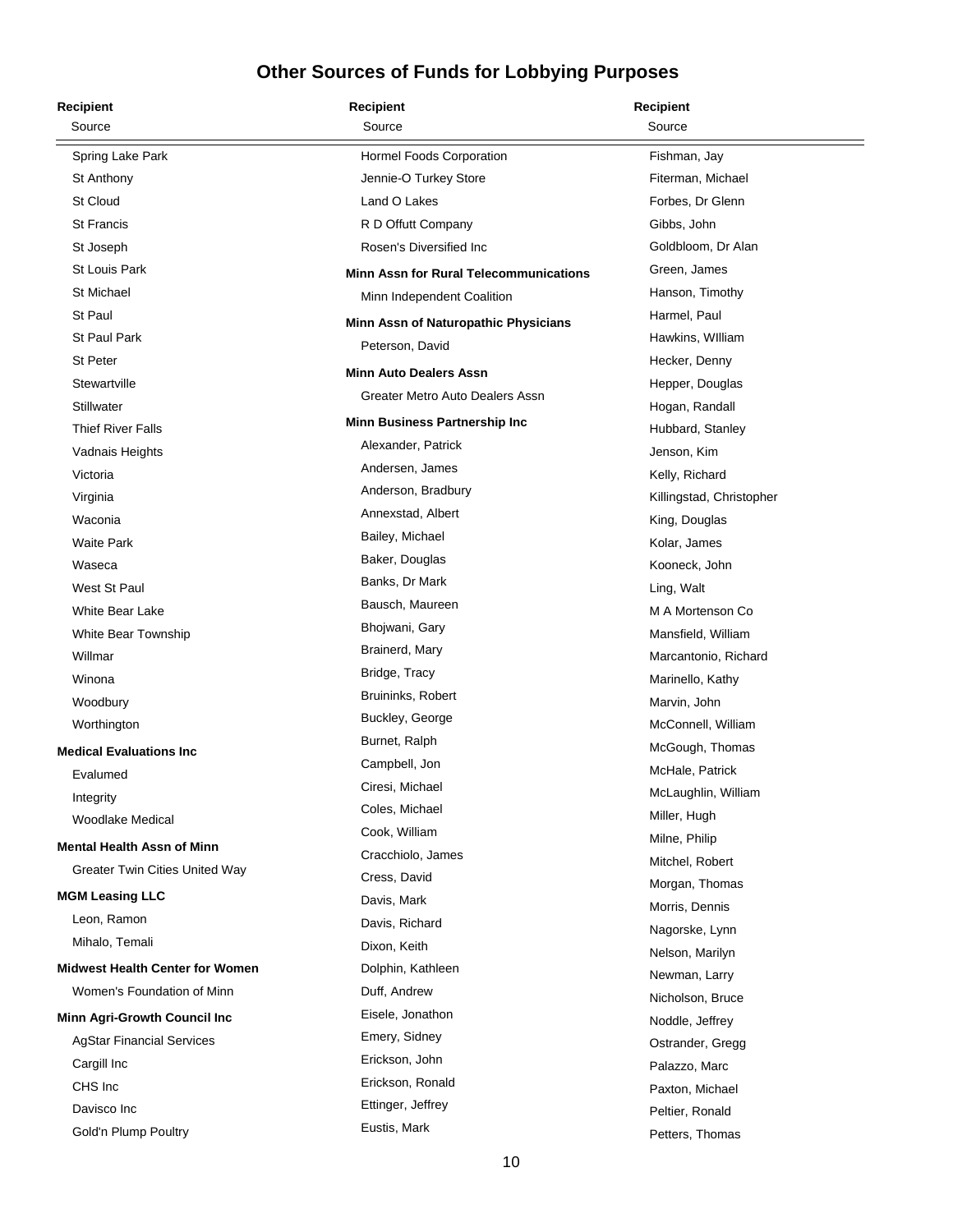| <b>Recipient</b>                 | <b>Recipient</b>                      | <b>Recipient</b>                       |
|----------------------------------|---------------------------------------|----------------------------------------|
| Source                           | Source                                | Source                                 |
| Polilcinski, Chris               | Alan Ritchey Inc                      | Blue Cross/Blue Shield/Blue Plus of MN |
| Raisbeck, Dave                   | All Brite Graphics Inc.               | <b>BNSF Railway Co</b>                 |
| Rivet, Jeannine                  | <b>Alliant Energy</b>                 | Bobich, Fred                           |
| Rooney, Jack                     | Allianz Life Insurance Co             | Bodas, Margie                          |
| Roos, Michael                    | <b>Alltel Wireless</b>                | Boelter, Philip                        |
| Rosen, Thomas                    | Altru Health System                   | Boker's Inc                            |
| Rusinko, Mike                    | Amcon Block & Precast Inc             | Bollig, David                          |
| Russomanno, Frank                | American Crystal Sugar Company        | Bondhus, Larry                         |
| Ryan, James                      | American Family Insurance Group       | Bonestroo Rosene Anderlik & Assoc      |
| Saggau, David                    | American Iron & Supply                | <b>Bongards Creameries</b>             |
| Sanger, Stephen                  | American Transmission Company         | Borgert, David                         |
| Senkler, Robert                  | Americinn International LLC           | Bor-Son Construction Inc               |
| Shank, Steve                     | Ameripride Linen & Apparel Services   | <b>Bosch Communications Systems</b>    |
| Shippar, Donald                  | Anchor Paper Company                  | <b>Boston Scientific</b>               |
| Short, Marianne                  | Andersen Corporation                  | <b>Bremer Bank</b>                     |
| Sonnenberg, Steven               | <b>Anderson Brothers Construction</b> | <b>Bremer Financial Corporation</b>    |
| Stanoch, John                    | Anderson Trucking Service Inc         | Breuer, Rick                           |
| Starks, Daniel                   | Anderson, Bob                         | Brockley, Donald                       |
| Steenland, Douglas               | Anderson, Clifford                    | Brookfield Properties (US) LLC         |
| Sweasy, William                  | Anderson, Gregory                     | <b>BTD Manufacturing Inc</b>           |
| Switz, Robert                    | Anderson, Paul                        | Buesing, David G                       |
| Taft, John                       | Ansolabehere, Paul                    | Burrock, Rick                          |
| Taylor, Jean                     | Aon                                   | <b>Business Card Service Inc.</b>      |
| Tilford, David                   | APi Group Inc                         | Byrne, Dana                            |
| Tiller, Thomas                   | Archer Daniels Midland Co             | C S McCrossan Inc                      |
| Udicious, Richard                | Arrowwood Resort & Conference Center  | Cable System Services Inc              |
| Ulrich, Robert                   | Arvig, David                          | Cain, Nick                             |
| Uphoff, Daryle                   | ATK                                   | Cambria                                |
| Walsh, Michael                   | ATS Medical Inc                       | Canterbury Park Holding Corporation    |
| Wessner, David                   | Bachmans Inc                          | Capeder, Craig                         |
| Wheeler, James                   | <b>Bailey Nurseries Inc</b>           | Carestream Health Inc                  |
| Wiehoff, John                    | Barr Engineering Co                   | Cargill Inc                            |
| Wilgers, John                    | Baude, Bruce                          | <b>Carlson Companies</b>               |
| <b>Minn Catholic Conference</b>  | Bauer, Douglas                        | Casey, Lynn                            |
| Archdiocese of St Paul/Mpls      | <b>Bay State Milling</b>              | Casey, Toby                            |
| <b>Minn Chamber of Commerce</b>  | <b>BBDO</b>                           | Caspers, Christy                       |
| AAA Auto Salvage Inc             | Benzinger, Jay                        | Celestica                              |
| Aanenson, Steve                  | <b>Bernick Companies</b>              | Chicago Tube & Iron Co                 |
| Adolfson & Peterson Inc          | Best & Flanagan LLP                   | <b>Christensen Farms</b>               |
| Advanced Web                     | Best Vendors Management Inc           | CHS Inc                                |
| <b>AgStar Financial Services</b> | <b>BH Electronics</b>                 | Cigna Behavioral Health                |
| Ahern, Michael                   | Bigham, Jim                           | Cima Labs Inc                          |
| Akkerman Inc                     | Birkeland, Michael                    | Citizens Independent Bank              |
|                                  | Bleckwehl, Bill                       | Clear Channel Outdoor Inc              |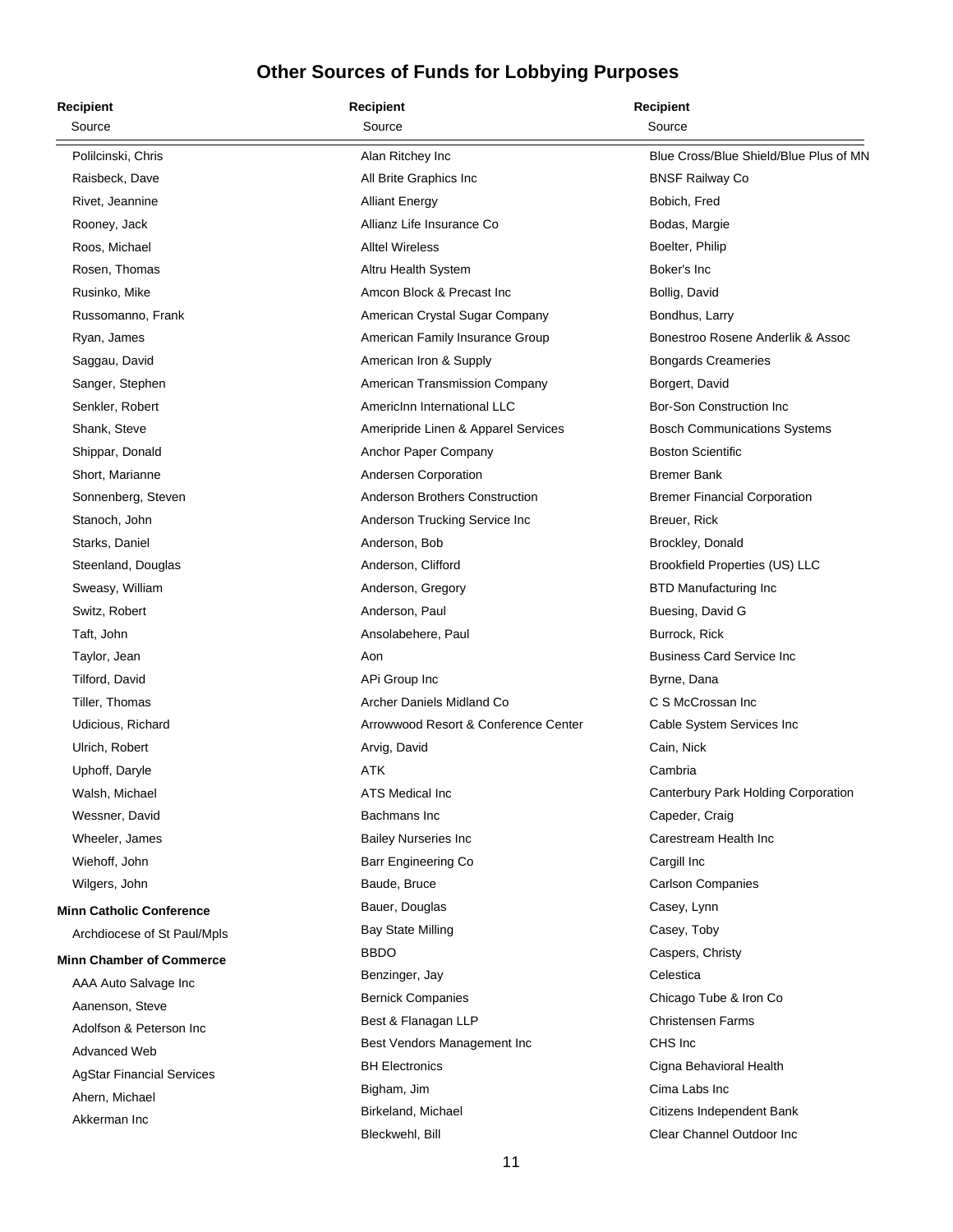| <b>Recipient</b>                       | <b>Recipient</b>                     | <b>Recipient</b>                      |
|----------------------------------------|--------------------------------------|---------------------------------------|
| Source                                 | Source                               | Source                                |
| Clucas, Cathy                          | <b>Duininck Companies</b>            | Geisler, Chuck                        |
| Cobb Strecker Dunphy Zimmermann Inc    | Dura Supreme Inc                     | Ghylin, Gaylen                        |
| Colianni, Albert J                     | Durdle, Brian P                      | Giertsen, Richard                     |
| <b>Comcast Cable</b>                   | E J Ajax & Sons Inc                  | Gill, John                            |
| Cook, Terry                            | Earth Tech                           | Glaros, George                        |
| Cook, Thomas                           | <b>East Central Energy</b>           | <b>GLS Companies</b>                  |
| Coughlin, Joseph M                     | Eckles, William                      | Goderstad, Todd                       |
| Country Insurance & Financial Services | Ecolab Inc                           | Goebel, Dennis                        |
| Cragun, Dutch                          | Edmunds, Dave                        | Gold'n Plump Poultry                  |
| Craig, Angela                          | Edwards, Mary                        | Golish, Rick                          |
| Cremer, Steven                         | Egan Companies Inc                   | Goodwald, Jerry                       |
| Cron, Jim                              | Empi, Incorporated                   | Goodwin, David                        |
| Crow, Gordon                           | Enbridge Energy Co Inc               | Gopher Resource Corporation           |
| Crown Cork & Seal Co Inc               | Enebak, Robert                       | Grabau, Terry                         |
| Crowne Plaza Northstar                 | Enger, Terry                         | Graco Inc                             |
| Crowne Plaza St Paul Riverfront        | Entegris                             | Grand Itasca Clinic & Hospital        |
| Crystal Cabinet Works Inc              | Evans, Larry                         | <b>Grand View Lodge</b>               |
| <b>Culligan Water Conditioning</b>     | Evenstad, Kevin                      | <b>Great Clips Inc</b>                |
| Cureton, Mike                          | <b>Excel Bank</b>                    | Green, James                          |
| <b>Custom Products of Litchfield</b>   | Fabcon Inc                           | Greenshields, Jack                    |
| D'Agostino, Sharon                     | Faegre & Benson                      | Gresser, Michael                      |
| Dakota Electric Assn                   | Fagen, Diane                         | Hageman, Mike                         |
| Danielson, Jerry                       | <b>Faribault Foods Inc</b>           | Halliley, Al                          |
| Data Metalcraft Inc                    | Faubert, Marc                        | Hancock Concrete Products Co Inc      |
| Data Recognition Corporation           | Federated Co-ops Inc                 | Hanson, Michelle                      |
| Davis, Martin                          | <b>Federated Insurance Companies</b> | Hanson, Phil                          |
| Davisco Foods International Inc        | Fierke, William                      | Harris Companies                      |
| DCI Inc                                | FilmTec Corporation                  | Hartinger, Linda J                    |
| Degen, Michael                         | Flaws, Twyla                         | Harvey, Scott                         |
| Deloitte & Touche LLP                  | Flom, Bob                            | Haugen, Donald                        |
| Delta Dental Plan of Minnesota         | Flood, Tim                           | Hawkins Inc.                          |
| DeZurik Water Controls                 | Fortun, Wayne                        | Hayes, Timothy                        |
| Dick, Jan                              | Forum Communications Co              | <b>Hays Companies</b>                 |
| Digi-Key Corp                          | <b>Frandsen Corporation</b>          | <b>HealthPartners</b>                 |
| Dillon, David                          | Franklin, Julie                      | HealthSouth                           |
| District Energy St Paul Inc            | Fredrikson & Byron                   | Helmers, Tierney                      |
| Ditschler, Steve                       | Freightmasters                       | Hendrickson, Shelley                  |
| Doherty, Tim                           | Frito Lay                            | Hentges, Tom                          |
| Dolphin, Kathy                         | Frojd, Tim                           | <b>Herold Precision Metals</b>        |
| Donaldson Co Inc                       | Fujii, Stacey                        | Herregan Distributors Inc             |
| Donovan, Pat                           | G & K Services Inc                   | <b>HGA Architects &amp; Engineers</b> |
| Dorsey & Whitney LLP                   | Garvis, Nate                         | Hiawatha Rubber Co                    |
| Dowell, Larry                          | <b>GE Commercial Finance</b>         | Hill Wood Products Inc                |
| Downs, Richard                         | Geis, Jerome                         | Hilton Mpls-St Paul Airport-MOA       |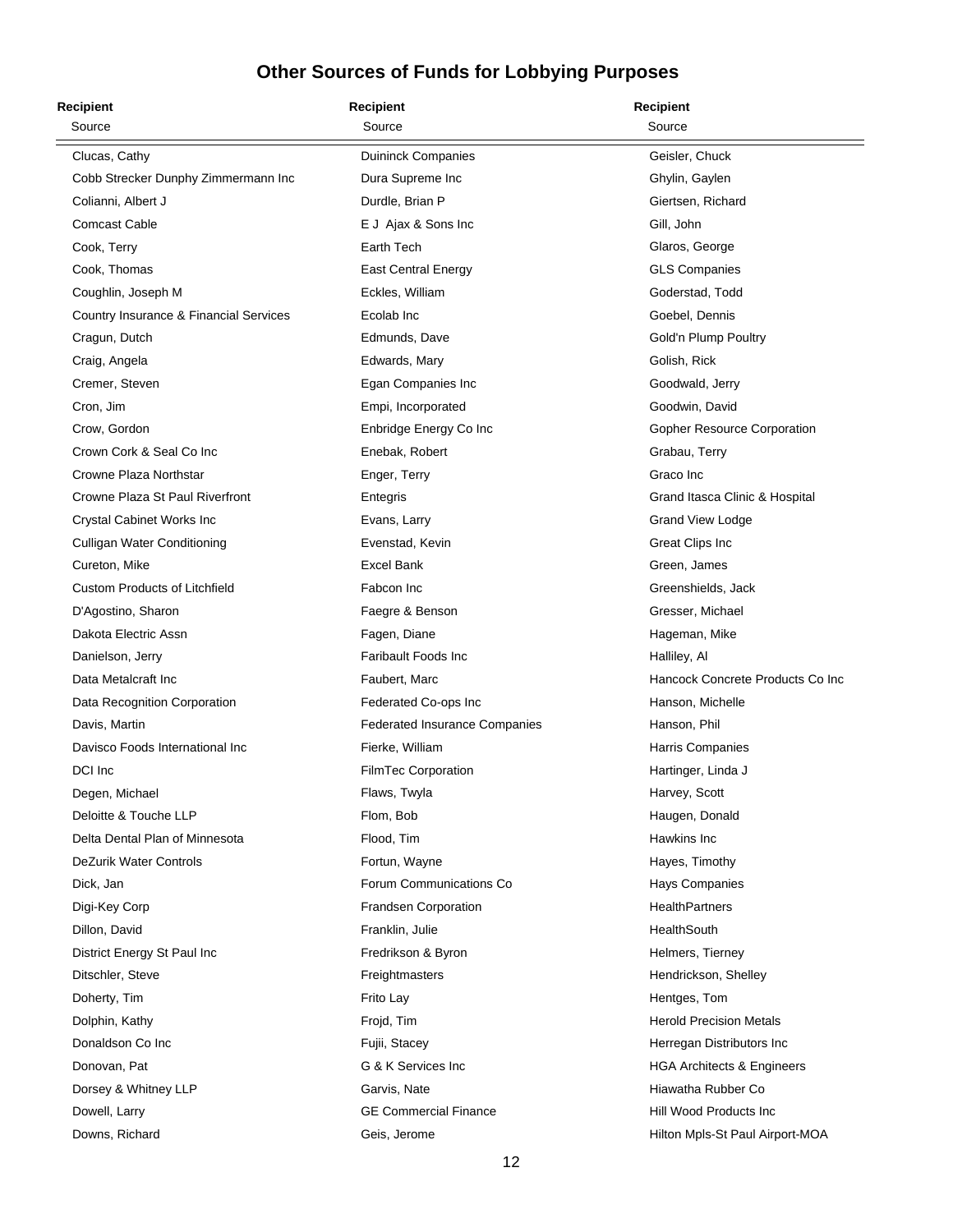| Recipient                              | <b>Recipient</b>                     | <b>Recipient</b>                        |
|----------------------------------------|--------------------------------------|-----------------------------------------|
| Source                                 | Source                               | Source                                  |
| Hoag, Jo Ann                           | Klas, Robert C                       | Mankato Implement                       |
| Hoaglund, Stephen                      | Klindt, Rebecca                      | Marathon Ashland Petroleum              |
| Hohn, John                             | <b>KLN Enterprises</b>               | Marco Inc                               |
| Holper, Mike                           | Knapp, John                          | Mars, Robert                            |
| <b>HOM Furniture Group</b>             | <b>Knutson Construction Services</b> | Martin Williams Inc                     |
| Hormel Foods Corporation               | Knutson, David                       | Martinson, Jean                         |
| Hosch, Greg                            | Koehn, Bruce                         | Marvin, Susan                           |
| Huot Manufacturing Co                  | Kohl, Korey                          | <b>Mate Precision Tooling</b>           |
| ICA Corporation                        | Kopka, Cheryl                        | Matheson, Joel                          |
| Idelkope, Julie                        | Kramer, Ross                         | Mathew Hall Lumber Co                   |
| Ingebretson, Beth                      | L & M Radiator Inc                   | Mathisen, Michael                       |
| Integra Telecom                        | Lake Region Manufacturing Inc        | Mats Inc                                |
| Intercomp Co                           | <b>Lakehead Constructors</b>         | Mau, Debbie                             |
| Interplastic Corporation               | Landwehr, Susan M                    | Mayo Clinic                             |
| IntriCon Corporation                   | Langness, Bruce                      | McCarthy, Jerry                         |
| lossi, Frank                           | Larson, Kenneth                      | McCaskill, Dean                         |
| Ireland Sandrock Systems Inc           | Lautenschlager, Gilbert              | McDonald, Keith                         |
| Iron Mining Association of MN          | Leiferman, Heather                   | McGough, Thomas                         |
| <b>ISRI - Northwest Chapter</b>        | Lenox Group Inc                      | McGrann Shea Anderson Carnival Straughn |
| <b>ITW Heartland</b>                   | Leonard Street & Deinard             | McGrath, Brent                          |
| J J Taylor Distributing Co of Minn Inc | Leslie, James                        | McInnis, Ellen                          |
| Jacobson, Lyle G                       | LHB Inc                              | McKasy, Bert                            |
| Jacobson, Pete                         | Liberty Diversified Ind Inc          | McLaughlin Gormley King Co              |
| Jagger, Norm                           | <b>Life Time Fitness</b>             | McLinden, Dave                          |
| Jefferson Lines                        | Lind-Sadow, Jenny                    | McMillan, David                         |
| Jenson, Kim                            | Linnell, Norman                      | McNeilus Truck & Manufacturing          |
| Jensvold, John K                       | Linsmayer, Nicholas                  | Medtronic Inc                           |
| Johnson & Condon                       | <b>Lockheed Martin</b>               | Meehan, Alan                            |
| Johnson, Al                            | Lockridge Grindal Nauen PLLP         | Melgaard, Gerard                        |
| Johnson, Kevin                         | Longview Fibre Co                    | Melvie, Ginny                           |
| Johnson, Tadd                          | Loram Maintenance of Way Inc         | Menasha Packaging                       |
| Johnson, Tim                           | Louisiana Pacific Corporation        | Merchant & Gould PC                     |
| Johnson, Wayne                         | Lou-Rich Inc                         | Mercury Minnesota Inc                   |
| Jones, David                           | Love, Elaine                         | MGI Pharma Inc                          |
| Jordan, Paul                           | Lovelady, Robert                     | Michaud Cooley Erickson                 |
| Jungbluth, Bob                         | <b>LSG Sky Chefs</b>                 | Micro Dynamics Corporation              |
| Kadansky, Richard                      | Lundell, Leroy                       | Miller, Paul                            |
| Kane, Jean                             | Lunds Food Holdings Inc              | Millerbernd Manufacturing Inc           |
| <b>KCLD Radio</b>                      | Lyman Lumber Co                      | Millerbernd, Dave                       |
| Keene, Robert                          | M A Mortenson Co                     | Minkkinen, David                        |
| Ketchum, Julie                         | M&I Bank                             | Minn Corrugated Box                     |
| Kiesel, Jeffrey                        | MacKinnon, Leonard                   | Minn Gastroenterology, PA               |
| King, Douglas                          | Mall of America                      | Minn Sports & Entertainment             |
| Kirscht, Ron                           | Manitoba Hydro                       | Minn Vikings Football Club              |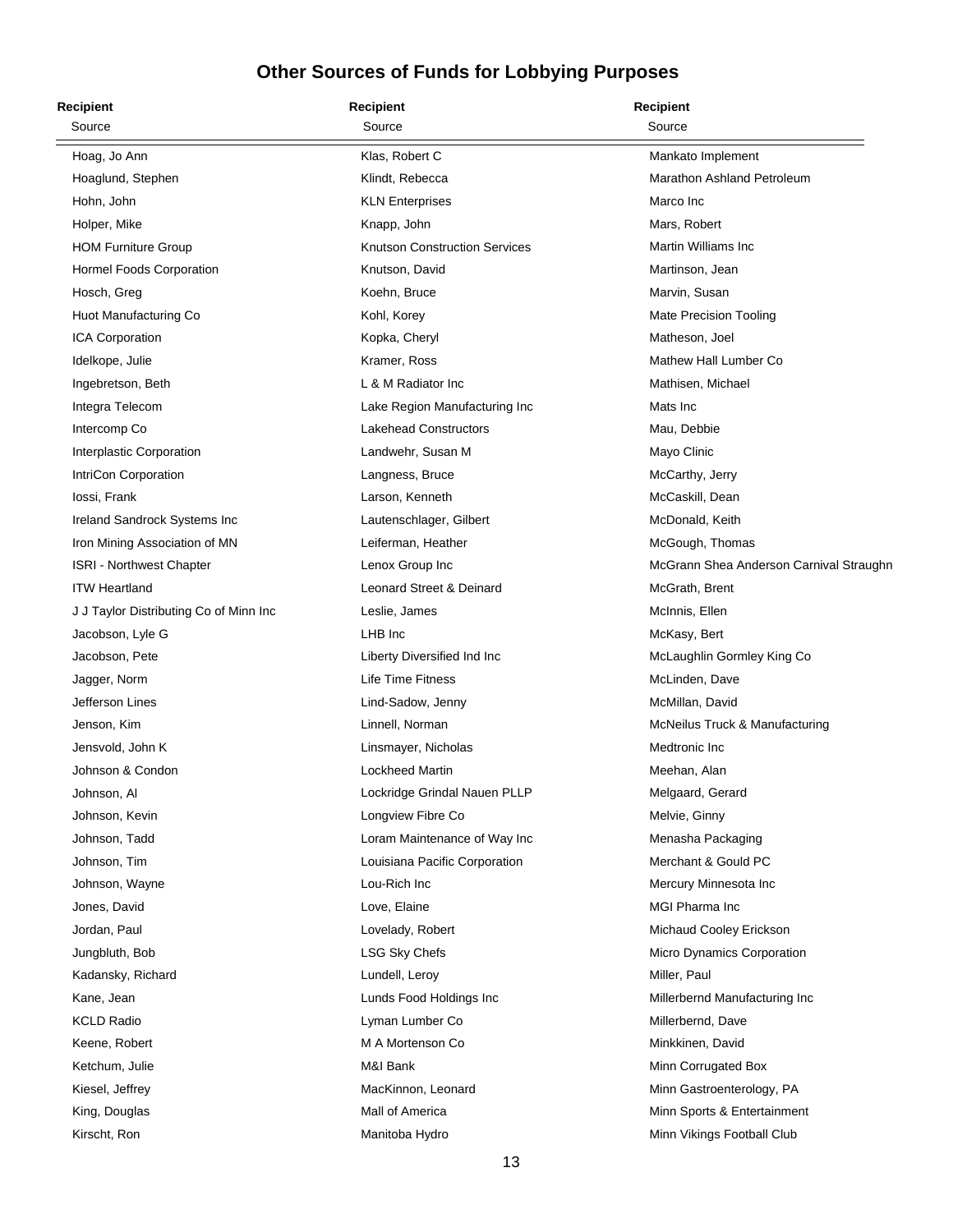| Recipient                             | <b>Recipient</b>                     | <b>Recipient</b>                   |
|---------------------------------------|--------------------------------------|------------------------------------|
| Source                                | Source                               | Source                             |
| Minn Wire & Cable Co                  | Parker, Clayton E                    | Rochester Area Chamber of Commerce |
| MINNKOTA Div of Johnson Outdoors      | Parrish, Patricia                    | Rogers, William                    |
| <b>MinuteClinics</b>                  | <b>Parsons Electric</b>              | Romenesko, Stuart                  |
| MOCON Inc                             | Patterson Companies Inc              | Rooney, Jack                       |
| Molin Concrete Products Co            | Paulsen, Rick                        | Rosen's Diversified Inc.           |
| MoneyGram International               | <b>PCL Construction Services Inc</b> | Ross, David                        |
| Monsaas, Jeff                         | PDL BioPharma Inc                    | Rousseau, Robert                   |
| <b>Morrell Companies</b>              | Pearson Candy Co                     | Rowen, Vernon                      |
| Morris, Kevin                         | Pentair Inc                          | Royal Business Forms               |
| Morrissey, William                    | Percynski, Beth                      | RSM McGladrey Inc                  |
| Motl, Dan                             | Periscope                            | RTP Co                             |
| Mrs Gerry's Kitchen Inc               | Peterson, Jeff                       | Ruttger's Bay Lake Lodge           |
| Murnane, Tim                          | <b>Physical Electronics</b>          | Ryan Companies                     |
| Murphy Warehouse Co                   | Pietsch, Brian                       | Saint Paul Hotel                   |
| Murthy, Shrin                         | Plastic Products Co Inc              | Sanimax                            |
| Nelson, Dixie                         | Poate, Kathleen                      | Sappi Cloquet LLC                  |
| Nelson, Jonathan                      | Pogue, Rich                          | Savelkoul, Richard                 |
| Nicholson, Jeffrey                    | <b>Polaris Industries</b>            | Sawyer, James                      |
| Niemeyer, Mary                        | Post Bulletin Co LLC                 | Schabel, Thomas                    |
| Nikles, Markus                        | Prahl, Paula                         | Scherer Brothers Lumber Co         |
| Noeldner, Jennifer                    | Pray, Rod                            | Scherer, Peter                     |
| Nol-Tec Systems Inc                   | Presbyterian Homes & Services        | Schlagel Inc                       |
| Nor-Son                               | <b>Process Displays</b>              | Schlagel, Chris                    |
| North Memorial Medical Center         | Profinium Financial                  | Schuler, Lynn                      |
| North Shore Bank of Commerce          | Pruett, Bob                          | Schwen, Brian                      |
| Northern Natural Gas Co               | Quick, Doug                          | Scott Equipment Co                 |
| Northern State Bank/Thief River Falls | Ragseth, Jeff                        | Scott, Calvin                      |
| Novartis Nutrition Corporation        | Ranke, Gerald R                      | Sebesta, James                     |
| Nystrom Inc                           | <b>Rapit Printing</b>                | Securian                           |
| Obershaw, Barb                        | Red Wing Shoe Co                     | <b>Select Comfort Corporation</b>  |
| O'Brien, Sonia                        | Reiland, Jeff                        | SFM                                |
| Oehler, Chris                         | Reis, Jack                           | Sheehan, Bob                       |
| Olsen, Kandace                        | Reitsma, Sandra                      | Sheraton Bloomington Hotel Mpls/So |
| Olsen, Robert                         | Remmele Engineering Inc              | Sherburne Tele-Systems             |
| Opatz, Erica                          | Rentz, Steve                         | Shonka, Steve                      |
| Oren, Daniel                          | Republic Bank Inc                    | Short Elliott Hendrickson Inc      |
| Otter Tail Power Co                   | Resource Recovery Technologies LLC   | Shred-It Minnesota                 |
| Ouellette, Ann                        | Reynders, Joan                       | SICK Inc                           |
| Pan-O-Gold Baking Co                  | Richter, Sharon R                    | Siemer, Dennis K                   |
| Pappas, Charles W                     | Ridder, Par                          | Sill, Michael                      |
| PaR Systems Inc                       | Riley, Michael                       | Simons, Anne                       |
| Park Industries Inc                   | Ritchie, Tom                         | <b>SJE-Rhombus Controls</b>        |
| Park Nicollet                         | Rizzolo, Vicky                       | Sjoselius, Suzanne M               |
| Parker Hannifin Corporation           | Roberts, Ted                         | Smith Foundry Co                   |
|                                       |                                      |                                    |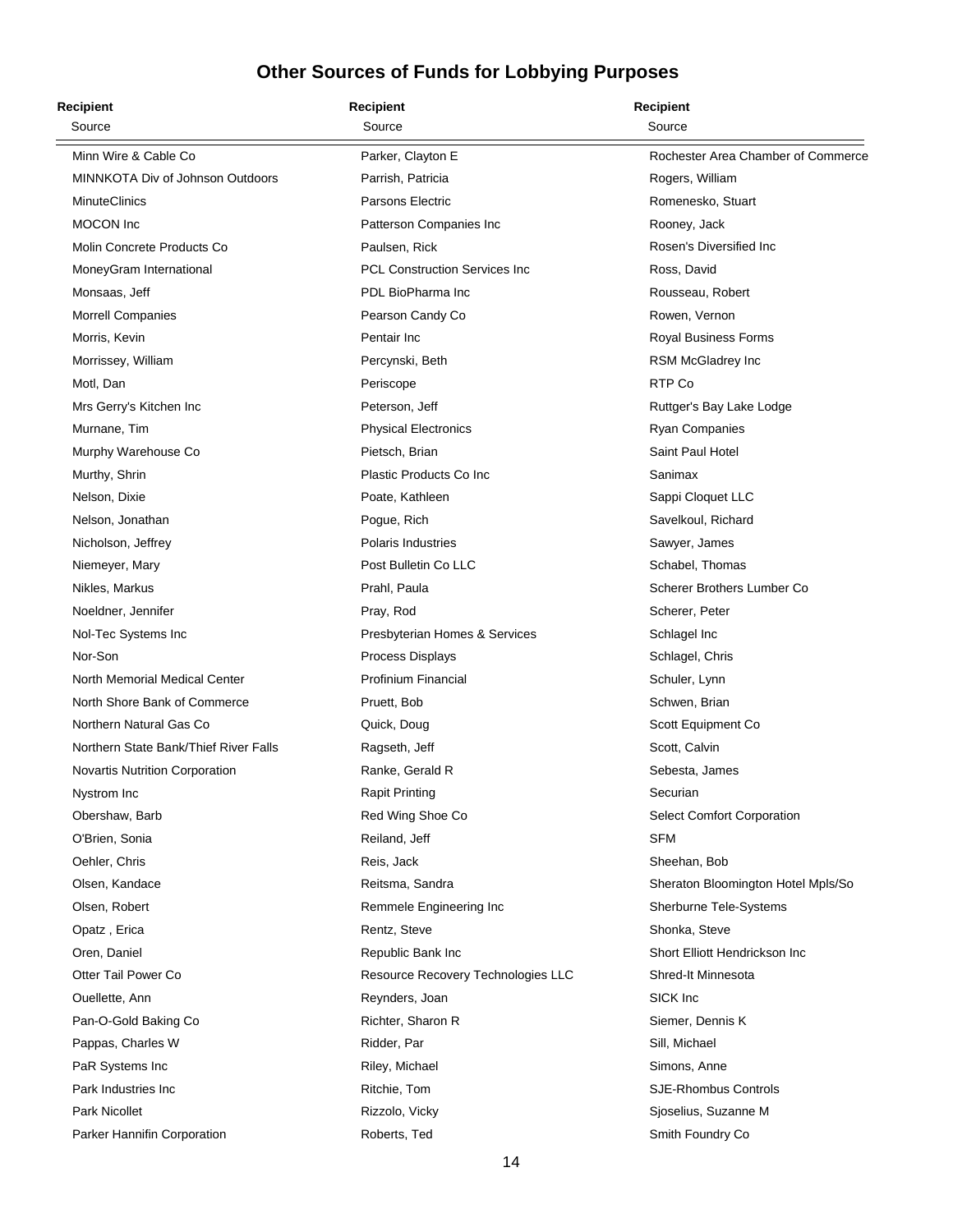| <b>Recipient</b>                 | <b>Recipient</b>               | <b>Recipient</b>                         |
|----------------------------------|--------------------------------|------------------------------------------|
| Source                           | Source                         | Source                                   |
| Smith, Brent                     | <b>Travelers Companies Inc</b> | Wiegert, Christine                       |
| Sobat, Steve                     | <b>TRW Automotive</b>          | Wiehoff, John                            |
| SoftBrands Manufacturing         | Turbes, Susan                  | Wilgers, John                            |
| Sorensen, James A                | Twin City Die Castings Co      | WinCraft Inc                             |
| Soucie, Kevin                    | Twins Sports Inc               | Wintz, Thomas                            |
| Southern MN Construction Co      | U S Bancorp                    | Wolfe, Brett                             |
| Southview Acres Health Care      | <b>UCARE Minnesota</b>         | <b>Wolters Kluwer Financial Services</b> |
| Spangler, Toby                   | UMC Inc.                       | Worwa, Susan                             |
| Specialty Manufacturing Co       | <b>UMI Company Inc</b>         | Wright, Daniel                           |
| Sponder, Ed                      | <b>United Properties</b>       | Yocum, Anthony                           |
| St Cloud Refrigeration           | UnitedHealth Group             | Young, Mark                              |
| St Jude Medical Inc              | Upin Murphy, Nan               | Ziegler Inc                              |
| St Paul Pioneer Press            | Upper Lake Foods Inc           | Zitzmann, Thomas                         |
| Stanoch, John                    | <b>UPS</b>                     | <b>Minn Citizens for Tax Justice</b>     |
| Stanton Group                    | USG Interiors Inc/Cloquet      | Minn AFL-CIO                             |
| Starbird, Jeffrey                | Valmont Lexington              | <b>Minn Citizens for the Arts</b>        |
| Starkey Laboratories Inc         | Van Brunt, William             | American Composers Forum                 |
| Stegink, Lori                    | Van Keuren, Jeff               | ARAC                                     |
| Steinwall, Maureen               | Vetter, Ronald                 |                                          |
| Stenerson, Les                   | Viere, Tim                     | Artspace<br>Children's Theater Co        |
| Steveken, Joy C                  | Viking Label & Packaging Inc   | <b>CMAB</b>                              |
| Stevens, Bob                     | <b>Viking Materials</b>        | <b>Commonwealth Theater</b>              |
| Stevens, Julie                   | Virchow Krause & Co LLP        | Compas                                   |
| Struck, Brenda                   | Vision-Ease Lens               | <b>Greywolf Press</b>                    |
| Sulentic, Craig T                | Vohs, Kenneth                  | <b>Guthrie Theatre</b>                   |
| Super Radiator Coils             | Wealth Enhancement Group       | Loft Literary Center                     |
| Superior Plating Inc             | <b>Weber Shandwick</b>         | <b>MacPhail Center for Music</b>         |
| Sweeney, Bob                     | Weeres, Donald                 | <b>MIA</b>                               |
| Sweerin, Martin C                | Weicht, Scott                  | Minn Opera                               |
| Swift & Company                  | Weinholzer, Gail               | Minn Orchestra                           |
| Swor, Terrance                   | Weir, Tim                      | <b>MRAC</b>                              |
| Sysco, Minnesota                 | Weis Builders Inc.             | Northrup Auditorium                      |
| Talmage, James                   | Weis, Joseph                   | Ordway Center                            |
| <b>TCF National Bank</b>         | Weizenegger, Rhonda            | <b>Paramount Arts Resource Trust</b>     |
| <b>TEAM Industries Cambridge</b> | Wells Fargo Moorhead           | <b>Playwright's Center</b>               |
| Tegels, Greg                     | Wenck Associates Inc           | <b>Reif Arts Council</b>                 |
| <b>Tennant Co</b>                | Wendorff, Jim                  | <b>Rochester Art Center</b>              |
| Terwilliger, Roy                 | Werhan, Mark                   | Rochester Civic Music                    |
| Thern Inc                        | Werlinger, Catherine           |                                          |
| Thomas Engineering Co            | <b>Werner Electric Supply</b>  | <b>SEMAC</b>                             |
| <b>Thomson West</b>              | Weyerhaeuser                   | <b>SMAH</b>                              |
| Thuringer, C Brian               | Wheeler, John                  | St Johns Fine Arts Program               |
| Towle, Mel                       | Wheelock, Pam                  | St Paul Chamber Orchestra                |
| Towmaster Inc                    | White, Gary                    | Vocalessence                             |
|                                  |                                |                                          |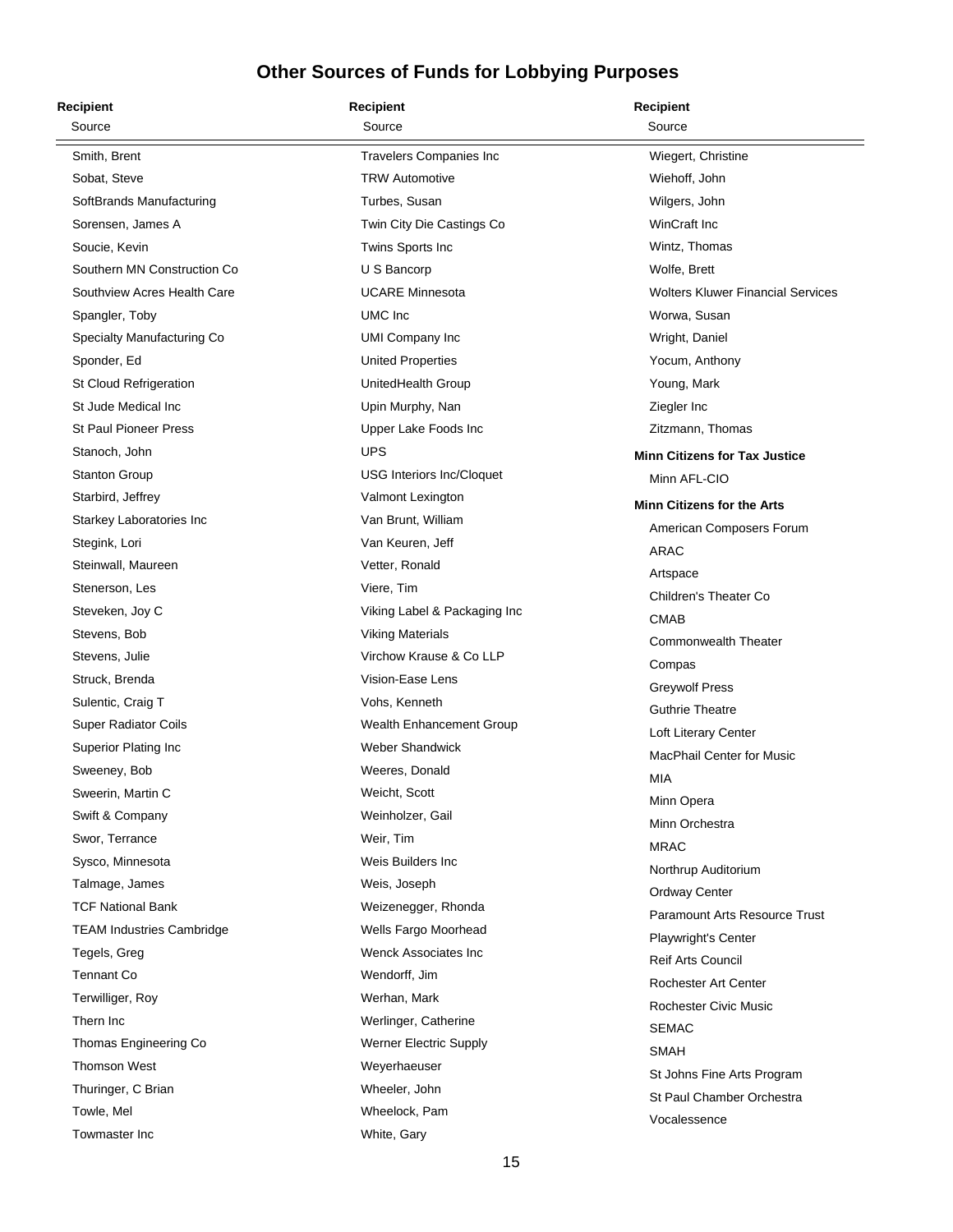| <b>Recipient</b>                                 | <b>Recipient</b>                        | <b>Recipient</b>                    |
|--------------------------------------------------|-----------------------------------------|-------------------------------------|
| Source                                           | Source                                  | Source                              |
| <b>Walker Art Center</b>                         | Wurdeman, Peter                         | Akins, Andrew                       |
| <b>Minn Coalition of Licensed Social Workers</b> | <b>Minn for Marriage</b>                | Aronsohn, Claudia                   |
| Anderson, Sarah                                  | Bertelsen, John                         | Backstrom, Thomas                   |
| Ingram, Alan                                     | <b>Minn Grocers Assn</b>                | Bannerman, Art                      |
| <b>Minn Community Action Partnership</b>         | Cub Foods/Lyndale                       | Bigos, Ted                          |
| Minn Head Start Assn                             | Gordy's Inc                             | Bisanz, John                        |
| <b>Minn Council of Health Plans</b>              | Jerry's Enterprises                     | Bisanz, Joseph                      |
| Blue Cross/Blue Shield/Blue Plus of MN           | Johanneson's Inc                        | Bisanz, Robert                      |
| FirstPlan of Minnesota                           | Knowlans SuperMarkets Inc               | Bjornnes, Norman                    |
| <b>HealthPartners</b>                            | Kowalskis Companies Inc                 | Blaiser, Clint                      |
| Medica                                           | Miners Inc                              | Boisclair, Robert                   |
| Metropolitan Health Plan                         | Nash Finch Co                           | Boosalis, Peter                     |
| PreferredOne                                     | SUPERVALU                               | Breier, Catherine                   |
| Sanford Health Plan of Minnesota                 | <b>Minn Independent Coalition</b>       | Bromen, Donald                      |
| <b>UCARE Minnesota</b>                           | Ace Telephone Assn                      | Calahan, Tom                        |
| <b>Minn Crop Production Retailers</b>            | Arvig Telephone Co                      | Carey, Colleen                      |
| AEO                                              | East Otter Tail Telephone Co            | Carlson, Peter                      |
| <b>Minn Family Council</b>                       | Garden Valley Telephone Co              | Cashill, Mike                       |
| Abbott, Dean                                     | Hutchinson Telephone Co                 | Chazin, Thomas                      |
| Anderson, George                                 | Lakedale Telephone Co                   | Christopherson, Bill                |
| Anderson, Jim                                    | Loretel Systems                         | Culp, Chris                         |
| Arneson, Ted                                     | New Ulm Telecom                         | Cummelin, Shari                     |
| Bertelsen, John                                  | Sherburne County Rural Telephone Co     | Dack, Lisa<br>Dennis-Krantz, Debbie |
| Blake, Daniel                                    | <b>Minn Inter-County Assn</b>           | Dokmo, Harold                       |
| Carlson, Van                                     | Anoka County                            | Duncanson, Jo Ellen                 |
| <b>Christian Services Inc</b>                    | <b>Benton County</b>                    | Eggert, Scott                       |
| Clear, David                                     | <b>Blue Earth County</b>                | Esterkin, Neil                      |
| Eaton, Dave                                      | <b>Carver County</b>                    | Farr, Susan                         |
| Gasper, Tom                                      | Dakota County                           | Ferszt, Dave                        |
| Hamel, Maxine                                    | <b>Olmsted County</b>                   | Filister, Harvey                    |
| Henning, William                                 | <b>Rice County</b>                      | Fine, Jeffrey                       |
| Hoffman, Kion                                    | <b>Scott County</b>                     | Fransen, Robert                     |
| Huisken, Rodney                                  | <b>Sherburne County</b>                 | Frenz, Stephen                      |
| Jaenchen, Pete                                   | St Louis County                         | Garvin, Mike                        |
| Johnson, Gene                                    | <b>Stearns County</b>                   | Gibson, Laura                       |
| Larson, Ernest                                   | <b>Washington County</b>                | Ginkel, Woody                       |
| Linder, Douglas                                  | Winona County                           | Goldman, Arnold                     |
| Nelson, Harold                                   | <b>Minn Medical Assn</b>                | Goldman, Daniel                     |
| Neubauer, Steve                                  | American Academy of Pediatrics MN Chapt | Gonyea, Amy                         |
| Norling, Palmer                                  | Midwest Medical Insurance Co            | Goodman, John                       |
| Pahl, Joseph                                     | Minn Academy of Family Physicians       | Gura, Jonathan                      |
| Volmers, Todd                                    | Minn Academy of Otolaryngology          | Gustafson, Dan                      |
| Woolf, Irv                                       | <b>Minn Multi-Housing Assn</b>          | Hansen, Kathleen                    |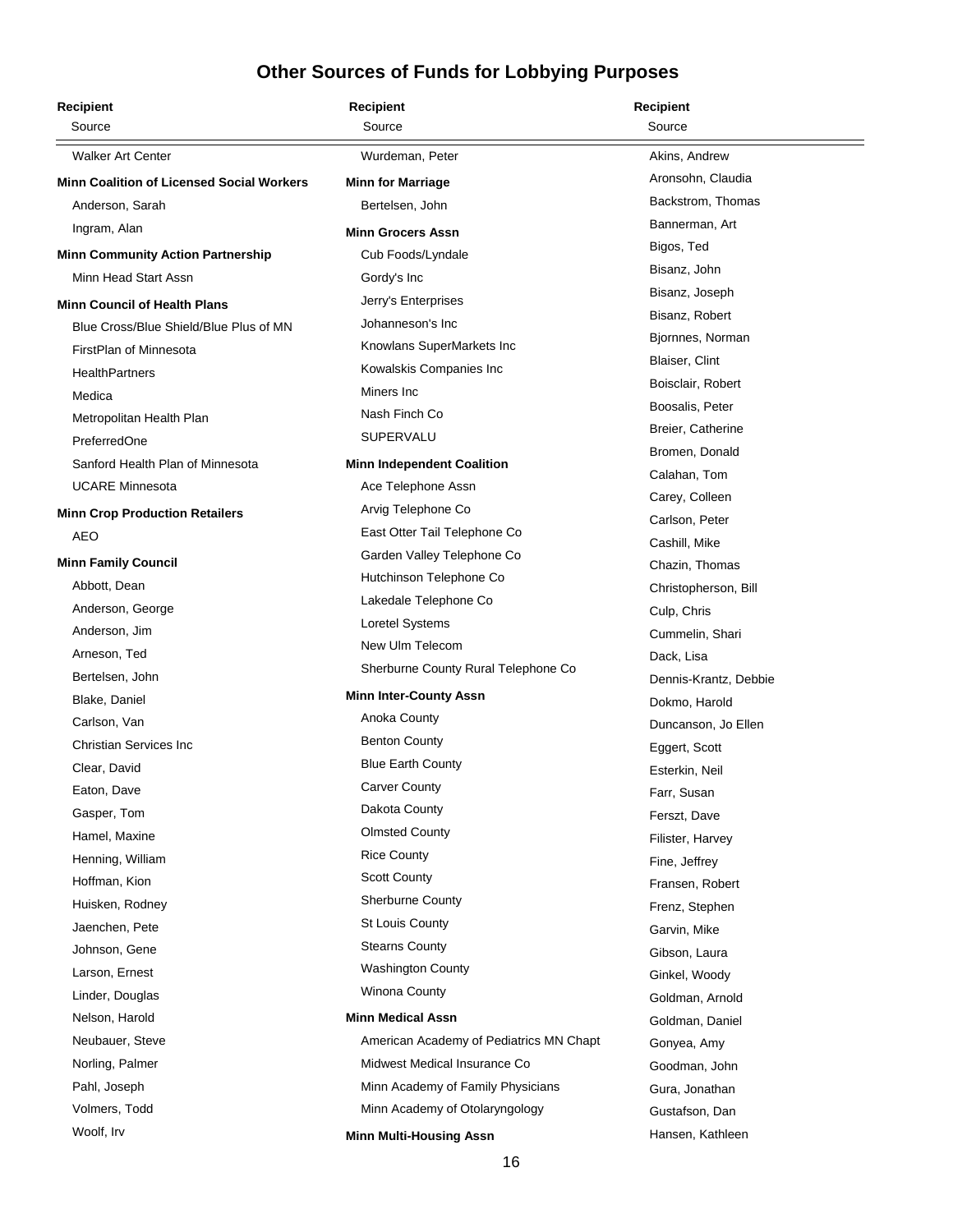| <b>Recipient</b>         | <b>Recipient</b>                       | Recipient                             |
|--------------------------|----------------------------------------|---------------------------------------|
| Source                   | Source                                 | Source                                |
| Hegenes, Gary            | Schuett, Amy                           | Moudry Apothecary Shop Dunlap         |
| Henneberry, Jim          | Seckinger, Beth                        | New Richland Drug                     |
| Homel, Dennis            | Segner, Jon                            | North Drug - Robbinsdale              |
| Hornig, Dave & Barb      | Shatzer, Wade                          | Northfield Pharmacy                   |
| Hutsell, Richard         | Sledz, Bill                            | Paynesville Corner Drug               |
| Jones, Mark              | Soderberg, James                       | Peterson Drug & Gifts                 |
| Jossart, Mark            | Strandness, Douglas                    | <b>Pharmacy Consulting Associates</b> |
| Julen, Robert            | Streiff, Scott                         | Rolseth Drug Co                       |
| Kahl, Mary               | Susee, Jan                             | Scofield Drug                         |
| Keena, Kurt              | Tomlinson, Keith                       | Slindee Pharmacy Inc                  |
| Khailany, Barzan         | Von Feldt, Jeff                        | St Paul Corner Drug                   |
| Kittleson, Brad          | Warner, Ted                            | Sward Kemp Drug Redwood Falls         |
| Klingen, Tom             | Warren, Maureen                        | Thrifty White Drug Stores Inc         |
| Klodt, Paul              | Wehling, Trish                         | <b>Trumm Drug</b>                     |
| Kvalheim, Mark           | Wiensch, Jim                           | Witt's Pharmacy                       |
| Lang, Francis            | Wiesner, Robert                        | Wyoming Drug                          |
| Lasalle, Thomas          | Wilson, Beth                           | <b>Minn Project</b>                   |
| Levine, Robert           | Wollschlager, Dana                     | Garfield Foundation                   |
| Mailand, Greg            | Yaffe, Harry                           | New York Community Trust              |
| Markus-Bazoff, Terry     | Yohnk, Penny                           | <b>Minn Resource Recovery Assn</b>    |
| Mayer, Steve             | <b>Minn Paratransit Providers Assn</b> | Carlson, Dan                          |
| McCorvey, Cora           | Twin City Transportation               | Covanta                               |
| Melamed, Robert          | <b>Minn Pharmacists Assn</b>           | <b>Great River Energy</b>             |
| Menning, Alan            | Astrup Drug Inc                        | Hanan, Michael                        |
| Minn Multi Housing Assoc | <b>Bergs Pharmacy</b>                  | Harnly, Jeff                          |
| Munkelwitz, John         | <b>Boyes Clinic Pharmacy</b>           | Huppert, Jeff                         |
| Nath, Mahendra           | <b>Breens Snyder Drug</b>              | Larson, Mark                          |
| Nelson, Katie            | Canby Drug & Gifts                     | Olmscheid, Peter                      |
| Nolan, Stuart            | <b>Community Pharmacy Coalition</b>    | Pope/Douglas Facility                 |
| Olson, Jeff              | Curt's Pharmacy                        | Resource Recovery Technologies LLC    |
| Otness, Mark             | <b>CVS Pharmacy</b>                    | Schmidt, Brian                        |
| Pagh, Michael            | Globe Drug & Medical Equipment         | Sigmond, John                         |
| Pavlak, Jacquie          | Gordy's Pharmacy Inc                   | <b>TKDA</b>                           |
| Pinkerton, Milo          | Hanson Med Ctr Pharmacy                | White, Gary                           |
| Putnam, Janet            | Iverson Corner Drug                    | Wilson, Bill                          |
| Reiter, Cynthia          | Lakes Area Pharmacy                    | <b>Minn Transportation Alliance</b>   |
| Riley, Jonathan          | Lakes Snyder Drug                      | <b>AFSCME Council 5</b>               |
| Rubin, Jim               | Lewis Family Drug Luverne              | AGC of Minnesota                      |
| Rubinger, Al             | Lewis Family Drug Windom               | AME Red-E-Mix Inc                     |
| Rubinger, Bruce          | Lindstrom Snyder Drug                  | American Engineering & Testing        |
| Saete, Vicki             | Mapleton Drug                          | <b>Ames Construction</b>              |
| Schachtman, Steven       | Med Save Pharmacy                      | AVR Inc                               |
| Scherer, Christine       | Medical Pharmacy Moorhead              | Bituminous Roadway Inc                |
| Schroeder, David         |                                        |                                       |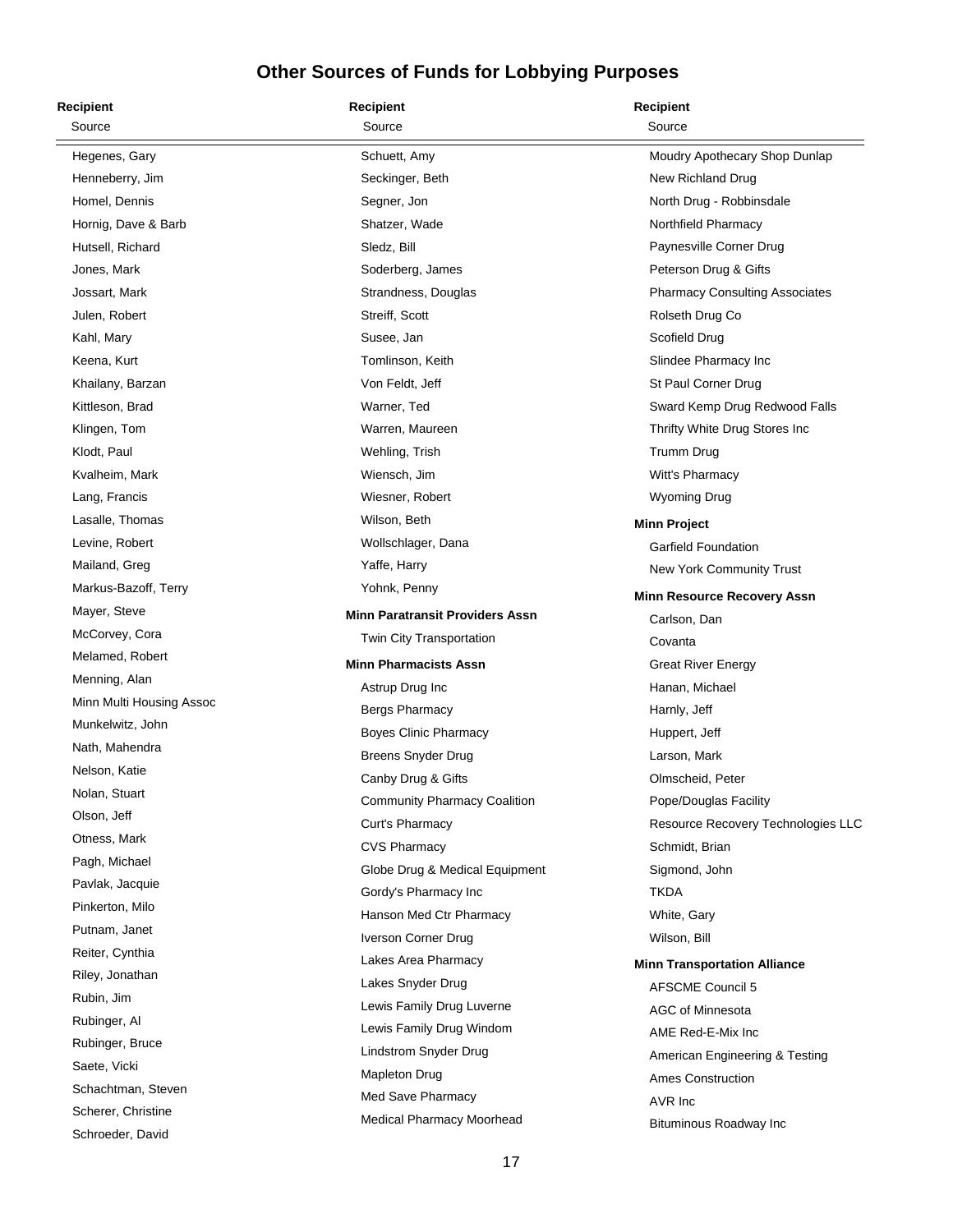| <b>Recipient</b>                                    | <b>Recipient</b>                           | Recipient                                         |
|-----------------------------------------------------|--------------------------------------------|---------------------------------------------------|
| Source                                              | Source                                     | Source                                            |
| Bolton & Menk Inc                                   | American Family Mutual Insurance Co        | Minn Environmental Fund                           |
| Bonestroo Rosene Anderlik & Assoc                   | American Insurance Assn                    | Minneapolis Foundation                            |
| <b>Braun Intertec Corporation</b>                   | American International Group               | <b>North Metro Mayors Assn</b>                    |
| Cedarleaf Cedarleaf & Cedarleaf Inc                 | Ameriprise Financial Group                 | <b>AFSCME</b>                                     |
| Cemstone Products Company                           | Austin Mutual Insurance Group              | Columbia Heights                                  |
| CS McCrossan                                        | Auto-Owners Insurance Companies            | Little Canada                                     |
| Duininck Brothers Inc                               | <b>Benfield</b>                            | <b>OutFront Minn</b>                              |
| Edward Kraemer & Sons Inc                           | <b>CNA</b>                                 | Ljungkull, Gus                                    |
| Harddrives Inc.                                     | Country Insurance & Financial Services     | <b>Parents United for Public Schools</b>          |
| Hawkinson Construction Co Inc                       | <b>Farmers Insurance Group</b>             | <b>Parents United Network</b>                     |
| HDR Engineering Inc                                 | <b>Federated Insurance Companies</b>       |                                                   |
| <b>HNTB Corporation</b>                             | <b>GEICO</b>                               | <b>Parents United Network</b>                     |
| <b>Hoffman Construction Co</b>                      | Grinnell Mutual Insurance Co               | Minneapolis Foundation                            |
| <b>IUOE Local 49</b>                                | Hartford Life Insurance Co                 | <b>Partners for Affordable Energy</b>             |
| Kadrmas Lee & Jackson                               | Liberty Mutual Insurance                   | Americans for Balanced Energy Choices             |
| <b>KGM Contractors Inc.</b>                         | Midwest Family Mutual Insurance Co         | Central MN Municipal Power Agency                 |
| Knife River Corp                                    | Minn Assn of Farm Mutual Insurance Cos     | Missouri River Energy Systems                     |
| Laborers District Council of MN & ND                | NAMIC Insurance Co Inc                     | Ready 4 K                                         |
| Lakes & Plains Regional Council                     | National Assn of Mutual Insurance Cos      | Civil Society Institute                           |
| <b>Martin Marietta Materials</b>                    | North Star Mutual Insurance Co             | <b>Rochester Area Chamber of Commerce</b>         |
| <b>Mathiowetz Construction Co</b>                   | Norwegian Mutual Fire Insurance Co         | <b>Associated Bank - Rochester</b>                |
| Mathy Construction Co                               | Progressive Insurance Companies            | <b>Construction Partnership</b>                   |
| Minn Laborers - Employers Coop & Ed Trust           | Property Casualty Insurers Assn of America | Crenlo Inc                                        |
| Minnowa Construction Inc                            | <b>RAM Mutual Insurance Co</b>             | Eastwood Bank                                     |
| PB Americas Inc                                     | RiverSource Life Insurance Co              | Home Federal Savings Bank                         |
| Pfeffer Co Inc                                      | Securian Financial Group                   | IBM Corporation                                   |
| Riley Bros Construction Inc                         | <b>SFM</b>                                 | <b>Knutson Construction Services</b>              |
| Road Machinery & Supplies Co                        | State Farm Insurance Companies             | <b>Madonna Towers</b>                             |
| Royal Concrete Pipe Inc                             | <b>Thrivent Financial for Lutherans</b>    | Mayo Clinic                                       |
| Shafer Contracting Co Inc                           | <b>Travelers</b>                           | Mayo Partnership                                  |
| Short Elliott Hendrickson Inc.                      | <b>USAA</b>                                | <b>McNeilus Companies</b>                         |
| SRF Consulting Group Inc                            | Western National Insurance Co.             | Minn Energy Resources                             |
| <b>Tiller Corporation</b>                           | <b>Westfield Group</b>                     | <b>Olmsted Medical Center</b>                     |
| <b>TKDA</b>                                         | <b>Minnesotans for Impartial Courts</b>    | <b>Regent Aviation</b>                            |
| WSB & Associates Inc.                               | Briggs & Morgan                            | Rochester                                         |
| <b>Minn Wholesale Marketers</b>                     | Dady & Garner PA                           | Rochester Airport Co                              |
| Altria Client Services Inc.                         | Lockridge Grindal Nauen PLLP               | Rochester Area Builders                           |
| Lorillard Tobacco Co                                | Opperman, Vance                            | <b>Rochester Convention &amp; Visitors Bureau</b> |
| R J Reynolds Tobacco Co                             | Wheelock, Whitney                          | <b>Rochester Public Utilities</b>                 |
| <b>Minnesotans Against Fraud &amp; Higher</b>       | <b>North American Water Office</b>         | Ryan & Grinde                                     |
| <b>Insurance Costs</b><br>Allianz Life Insurance Co | Carolyn Foundation                         | Seneca Foods                                      |
| Allstate Insurance Co                               | Drew, Bruce                                | <b>Sunstone Hotel Properties</b>                  |
| American Council of Life Insurers                   | Gilman, Rhoda                              | <b>TDS Metrocom</b>                               |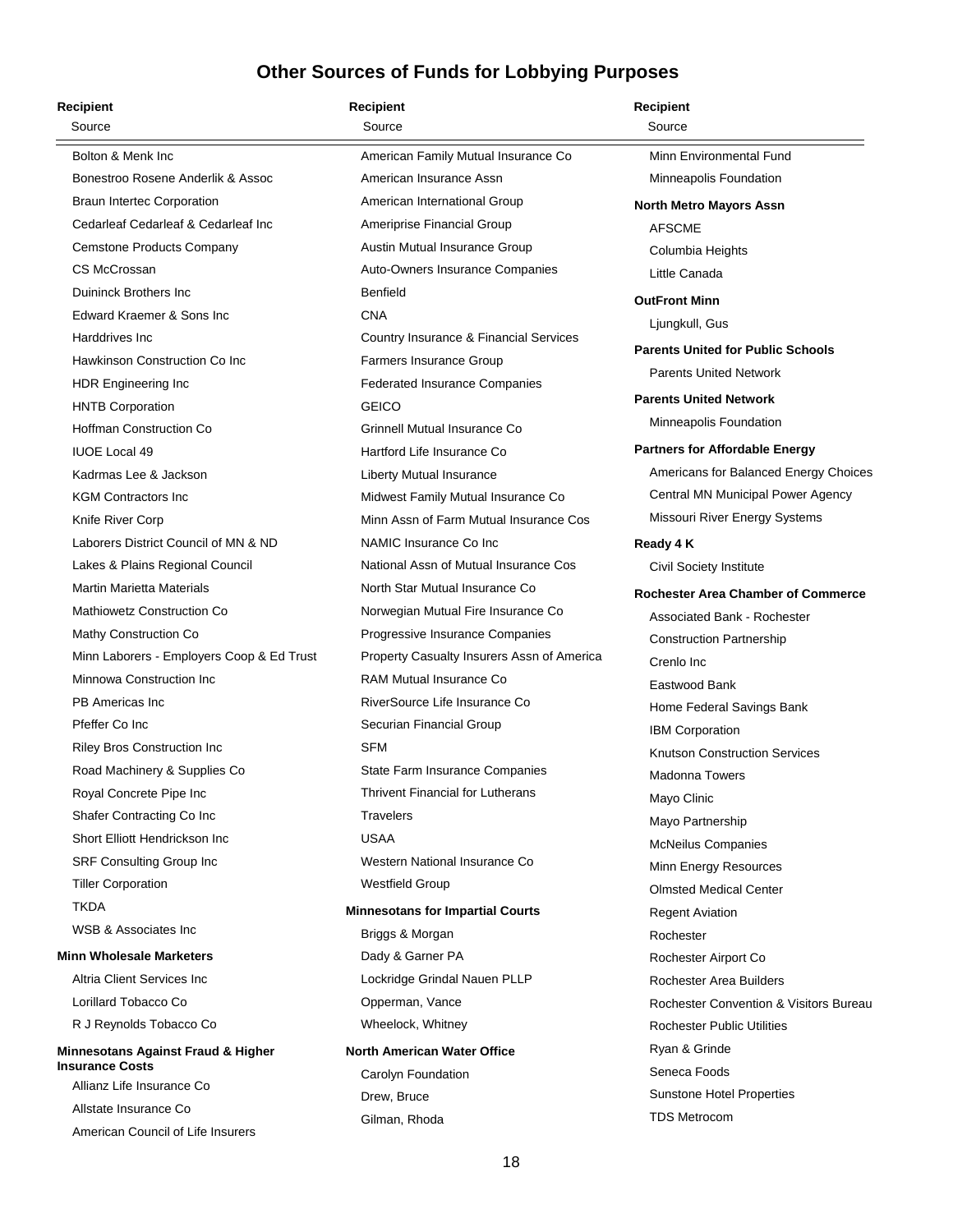| <b>Recipient</b>                           | <b>Recipient</b>                                         | <b>Recipient</b> |  |
|--------------------------------------------|----------------------------------------------------------|------------------|--|
| Source                                     | Source                                                   | Source           |  |
| Think Federal Credit Union                 | <b>Xcel Energy</b>                                       |                  |  |
| Treasure Island Resort & Casino            | <b>Teamsters Local 120</b>                               |                  |  |
| University Center Rochester                | Democrat Republican Ind Voter Ed                         |                  |  |
| Veolia Environmental Services              | <b>TwinWest Chamber of Commerce</b>                      |                  |  |
| Waste Management of Rochester              | Van Heldon, Daron                                        |                  |  |
| Wells Fargo                                |                                                          |                  |  |
| Yaggy Colby Associates                     | Young Mens Christian Assn                                |                  |  |
| <b>Sexual Abuse Prevention Network</b>     | <b>Austin YMCA</b>                                       |                  |  |
| Anderson, Jeff                             | <b>Brainerd YMCA</b><br>Duluth YMCA                      |                  |  |
| Anderson, Jeffery                          |                                                          |                  |  |
| Dymit, Paul                                | Itasca Co/Grand Rapids YMCA<br>Kandiyohi Co/Willmar YMCA |                  |  |
| Finnegan, Ann                              | Mankato YMCA                                             |                  |  |
| Jasperson, Rick                            | <b>Marshall YMCA</b>                                     |                  |  |
| Jordan, Nicholas                           | Red Wing YMCA                                            |                  |  |
| Kugler, Rob                                | Rochester YMCA                                           |                  |  |
| Miles, C Willi                             | St Cloud YMCA                                            |                  |  |
| Noaker, Susan                              | St Paul YMCA                                             |                  |  |
| Stokes, Erica                              | Winona YMCA                                              |                  |  |
| <b>Solid Waste Mgmt Coordinating Board</b> |                                                          |                  |  |
| Fields, Brad                               |                                                          |                  |  |
| Hansen, Zack                               |                                                          |                  |  |
| Hunter, Judy                               |                                                          |                  |  |
| Lien, Mike                                 |                                                          |                  |  |
| Michaud, Carl                              |                                                          |                  |  |
| Thompson, Lynn                             |                                                          |                  |  |
| <b>St Paul Area Chamber of Commerce</b>    |                                                          |                  |  |
| 3M                                         |                                                          |                  |  |
| American Bank                              |                                                          |                  |  |
| Ecolab Inc                                 |                                                          |                  |  |
| Healtheast                                 |                                                          |                  |  |
| Hennepin County Rail Authority             |                                                          |                  |  |
| Minneapolis Reg Chamber of Commerce        |                                                          |                  |  |
| Park Midway Bank                           |                                                          |                  |  |
| Piper Jaffray                              |                                                          |                  |  |
| Ramsey County Reg Rail Authority           |                                                          |                  |  |
| <b>Regent Aviation</b>                     |                                                          |                  |  |
| Securian                                   |                                                          |                  |  |
| <b>TDS Metrocom</b>                        |                                                          |                  |  |
| Travelers                                  |                                                          |                  |  |
| <b>United Hospital</b>                     |                                                          |                  |  |
| University of St Thomas                    |                                                          |                  |  |
| <b>US Bank</b>                             |                                                          |                  |  |
| Wells Fargo                                |                                                          |                  |  |
|                                            |                                                          |                  |  |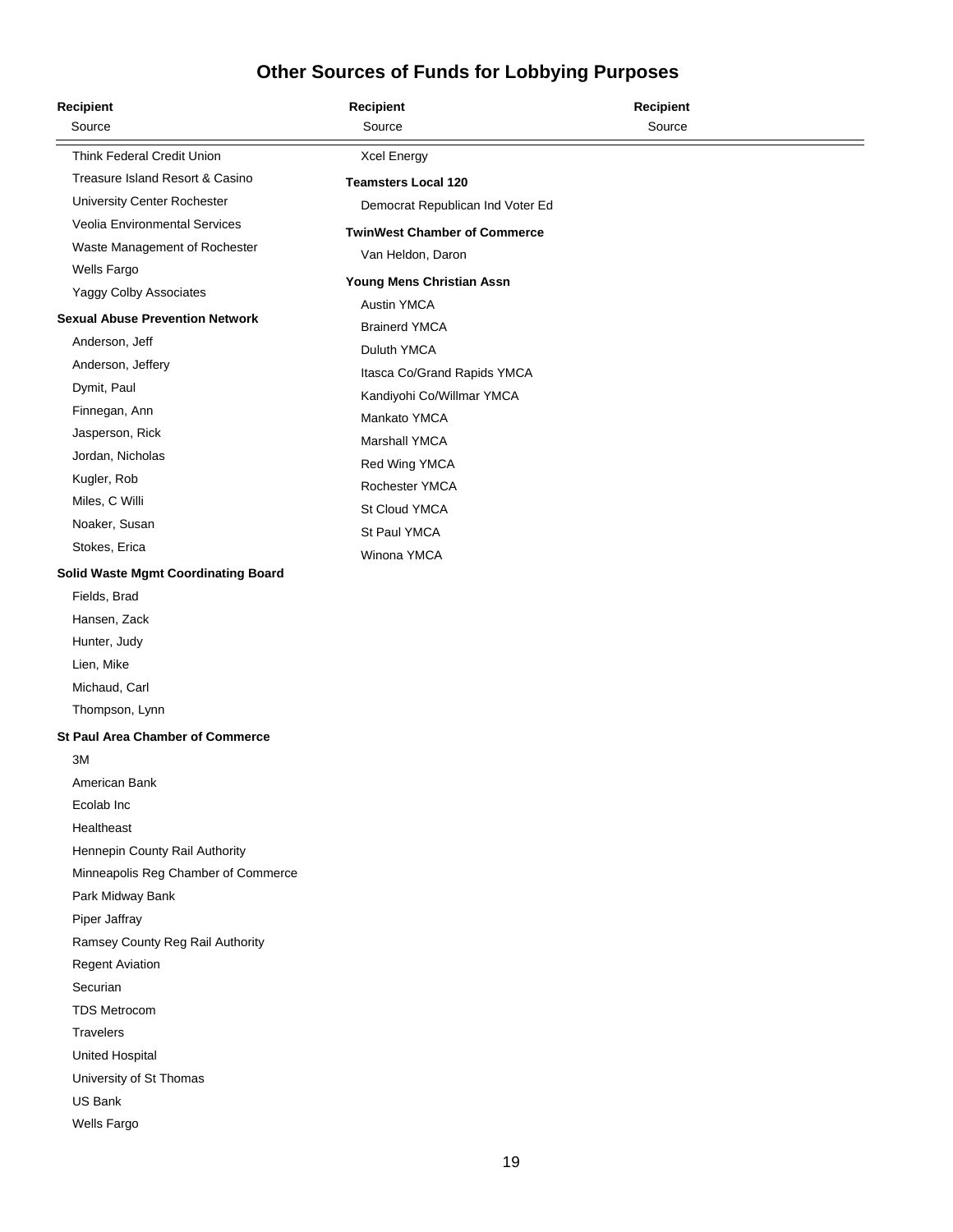### <span id="page-21-0"></span>**REPORTED GIFTS, ITEMS OR BENEFITS TO OFFICIALS**

#### **Definitions CFFICIALS,** as used in the statutory provisions related to disclosure of gifts, items or benefits.

• Public Official

 State legislators; constitutional officers and their chief deputies; commissioners, deputy or assistant commissioners of state departments designated in Minn. Stat. §15.01; solicitor general, and assistant attorneys general; members, chief, and deputy chief administrative officers of boards and commissions with rule making authority; or designated "legislative employees"; complete list of "public official" designees is available from the Board office.

• Local Official

 A person who holds elective office in a political subdivision or who is appointed to or employed in a public position in a political subdivision in which the person has the authority to recommend, or to vote on as a member of the governing body, major decisions regarding the expenditure or investment of public money.

• Legislative Employee

An individual employed by either house of the legislature.

#### **POLITICAL SUBDIVISION**

 The Metropolitan Council; a metropolitan agency as defined in Minn. Stat. § 473.121, subd. 5a; a municipality as defined in Minn. Stat. § 471.345, subd. 1.

#### **Disclosure** Any gift, loan, item, or benefit, including entertainment, food, beverage, travel, and lodging, equal in value to \$5 or more, given or paid to a public or local official by the lobbyist, the lobbyist's principal, or an employee of the lobbyist. This category does not include campaign contributions to candidates.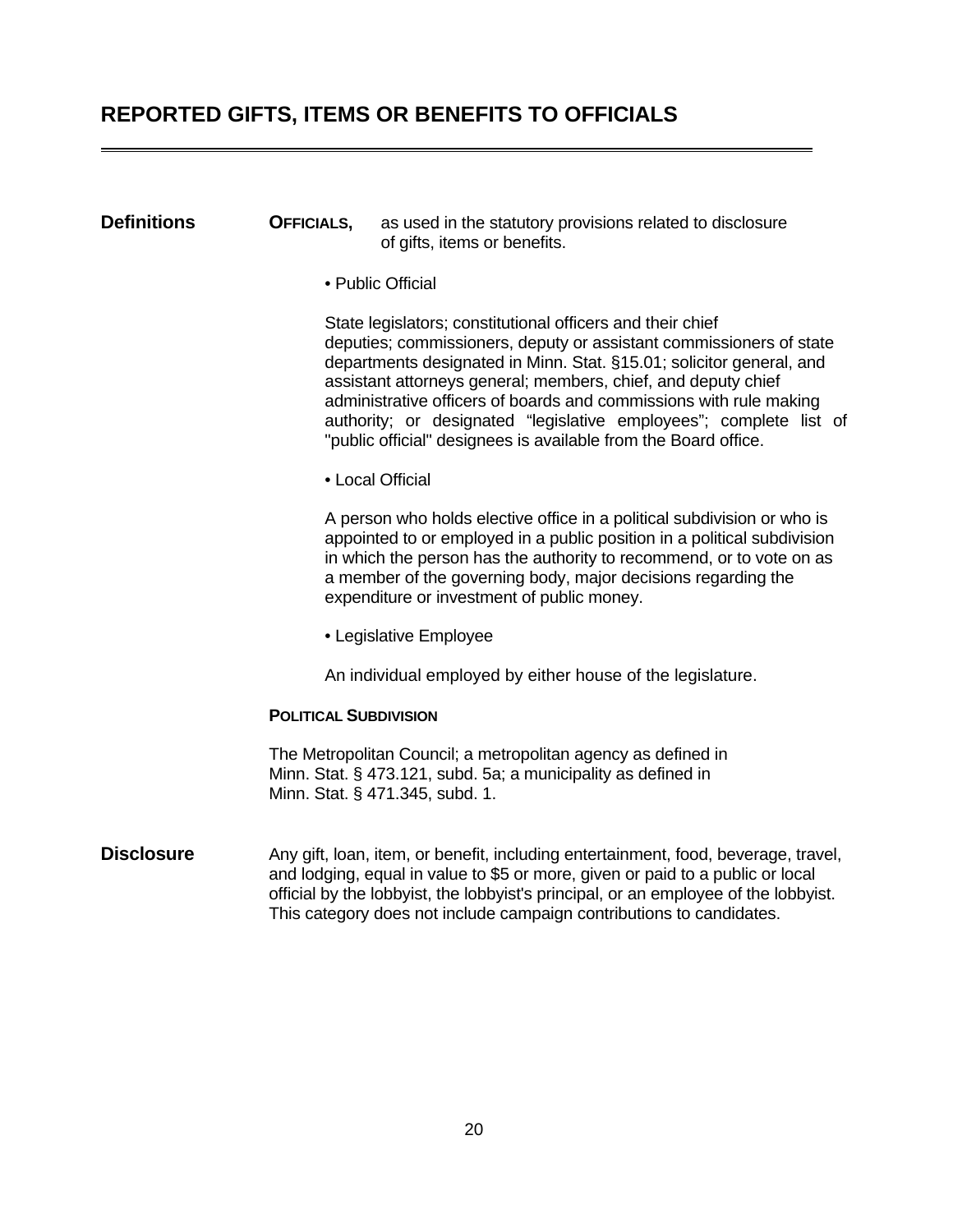<span id="page-22-0"></span>

| <b>Public or Local Official - Office</b>                  |        |            | <b>Public or Local Official - Office</b>                                |             |            |
|-----------------------------------------------------------|--------|------------|-------------------------------------------------------------------------|-------------|------------|
| <b>Lobbyist Represents</b>                                | Item   | Value (\$) | <b>Lobbyist Represents</b>                                              | Item        | Value (\$) |
| Aguilar, Rick - Metropolitan Council                      |        |            | North Memorial Med Center                                               | Trinket     | \$6        |
| St Paul Area Chamber of Commerce                          | Meal   | \$8        |                                                                         |             |            |
|                                                           |        |            | Bernhardson, Mark - City Manager - Bloomington                          |             |            |
| Aho, Brad - Council Member - Eden Prairie                 |        |            | Municipal Legislative Commission                                        | Meal        | \$15       |
| Municipal Legislative Commission                          | Meal   | \$15       |                                                                         |             |            |
| Ahrens, Laurie - Assist City Manager, Plymouth            |        |            | Berns, John - Representative                                            |             |            |
| Municipal Legislative Commission                          | Meal   | \$15       | LifeScience Alley                                                       | Seminar Reg | \$329      |
|                                                           |        |            | Municipal Legislative Commission                                        | Meal        | \$15       |
| Allendorf, Dick - Council Member - Minnetonka             |        |            | <b>TwinWest Chamber of Commerce</b>                                     | Meal        | \$14       |
| Municipal Legislative Commission                          | Meal   | \$15       | <b>TwinWest Chamber of Commerce</b>                                     | Meal        | \$14       |
|                                                           |        |            | <b>TwinWest Chamber of Commerce</b>                                     | Meal        | \$14       |
| Anderson Kelliher, Margaret - Representative              |        |            | <b>TwinWest Chamber of Commerce</b>                                     | Meal        | \$14       |
| Minn Business Partnership Inc                             | Meal   | \$25       | <b>TwinWest Chamber of Commerce</b>                                     | Meal        | \$14       |
| Minn Chamber of Commerce                                  | Meal   | \$35       | Bildsoe, Tim - Council Member - Plymouth                                |             |            |
| Sierra Club North Star Chapter                            | Meal   | \$15       | Municipal Legislative Commission                                        | Meal        | \$15       |
| St Paul Area Chamber of Commerce                          | Meal   | \$12       |                                                                         |             |            |
|                                                           |        |            | <b>Black, Ginny - Council Member - Plymouth</b>                         |             |            |
| Anderson, Brian - Assist City Administrator, Lakeville    |        |            | Municipal Legislative Commission                                        | Meal        | \$15       |
| Municipal Legislative Commission                          | Meal   | \$15       |                                                                         |             |            |
|                                                           |        |            | Boerboom, Jim - Deputy Commr - Dept. of Agriculture                     |             |            |
| Anderson, Ellen - Senator<br>Nature Conservancy - Minn Ch | Award  | \$9        | <b>Farm Credit Services-MN Federation</b>                               | Meal        | \$25       |
|                                                           |        |            |                                                                         |             |            |
| <b>Bakk, Thomas - Senator</b>                             |        |            | Bonoff, Terri - Senator                                                 |             |            |
| * Coalition of Greater Minn Cities                        | Plaque | \$49       | Municipal Legislative Commission                                        | Meal        | \$15       |
| Minn Business Partnership Inc                             | Meal   | \$13       | North Memorial Med Center                                               | Trinket     | \$6        |
|                                                           |        |            | <b>TwinWest Chamber of Commerce</b>                                     | Meal        | \$14       |
| Bell, Peter - Metropolitan Council                        |        |            | <b>TwinWest Chamber of Commerce</b>                                     | Meal        | \$14       |
| St Paul Area Chamber of Commerce                          | Meal   | \$8        | <b>TwinWest Chamber of Commerce</b>                                     | Meal        | \$14       |
|                                                           |        |            | <b>TwinWest Chamber of Commerce</b>                                     | Meal        | \$14       |
| Benanav, Jay - St Paul City Council                       |        |            | <b>TwinWest Chamber of Commerce</b>                                     | Meal        | \$14       |
| St Paul Area Chamber of Commerce                          | Meal   | \$8        | <b>TwinWest Chamber of Commerce</b>                                     | Meal        | \$14       |
| Bennett, Tony - Ramsey County Board                       |        |            | <b>TwinWest Chamber of Commerce</b>                                     | Meal        | \$14       |
| St Paul Area Chamber of Commerce                          | Meal   | \$6        | <b>TwinWest Chamber of Commerce</b>                                     | Meal        | \$14       |
|                                                           |        |            | <b>TwinWest Chamber of Commerce</b>                                     | Meal        | \$14       |
| Benson, John - Representative                             |        |            |                                                                         |             |            |
| Municipal Legislative Commission                          | Meal   | \$15       | Bostrom, Dan - St Paul City Council<br>St Paul Area Chamber of Commerce | Meal        | \$8        |
| Sierra Club North Star Chapter                            | Meal   | \$15       |                                                                         |             |            |
| <b>TwinWest Chamber of Commerce</b>                       | Meal   | \$14       | <b>Brynaert, Kathy - Representative</b>                                 |             |            |
| TwinWest Chamber of Commerce                              | Meal   | \$14       | Minn State College Student Assn                                         | Meal        | \$10       |
|                                                           |        |            |                                                                         |             |            |
| Berentson, Beau - Senate Staff                            |        |            | Bull, Mike - Assist Commr - Dept of Commerce                            |             |            |
|                                                           |        |            |                                                                         |             |            |

**Berglin, Linda - Senator**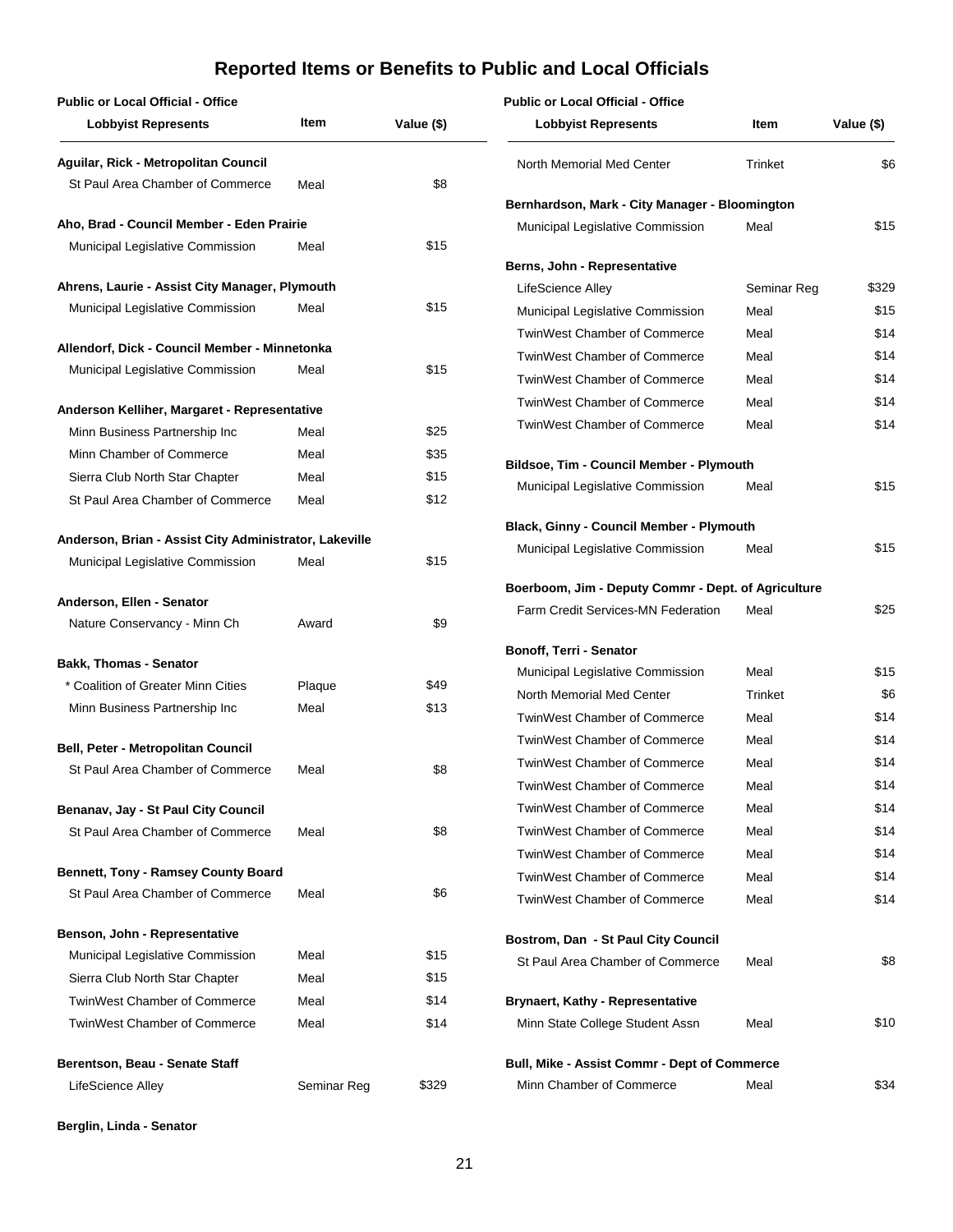| <b>Public or Local Official - Office</b>                               |             |            | <b>Public or Local Official - Office</b>                          |             |              |
|------------------------------------------------------------------------|-------------|------------|-------------------------------------------------------------------|-------------|--------------|
| <b>Lobbyist Represents</b>                                             | Item        | Value (\$) | <b>Lobbyist Represents</b>                                        | Item        | Value (\$)   |
| <b>Bunn, Julie - Representative</b>                                    |             |            | Dill, David - Representative                                      |             |              |
| LifeScience Alley                                                      | Seminar Reg | \$329      | * Coalition of Greater Minn Cities                                | Plaque      | \$49         |
| Municipal Legislative Commission                                       | Meal        | \$15       |                                                                   |             |              |
|                                                                        |             |            | Dille, Steve - Senator<br>Farm Credit Services-MN Federation      | Meal        | \$25         |
| Callison, Jan - Mayor - Minnetonka<br>Municipal Legislative Commission | Meal        | \$15       |                                                                   |             |              |
|                                                                        |             |            | Doll, John - Senator                                              |             |              |
| Carlson, Jim - Senator                                                 |             |            | Municipal Legislative Commission                                  | Meal        | \$15         |
| Municipal Legislative Commission                                       | Meal        | \$15       |                                                                   |             |              |
|                                                                        |             |            | Dornfeld, Joanna - House Staff                                    |             |              |
| Carlson, Lyndon - Representative                                       |             |            | LifeScience Alley                                                 | Seminar Reg | \$329        |
| North Memorial Med Center                                              | Trinket     | \$6        |                                                                   |             |              |
| <b>TwinWest Chamber of Commerce</b>                                    | Meal        | \$14       | Ducksad, Jon - Council Member - Eden Prairie                      | Meal        | \$15         |
| <b>TwinWest Chamber of Commerce</b>                                    | Meal        | \$14       | Municipal Legislative Commission                                  |             |              |
| <b>TwinWest Chamber of Commerce</b>                                    | Meal        | \$14       | Ebeling, Craig - City Manager - Burnsville                        |             |              |
| <b>TwinWest Chamber of Commerce</b>                                    | Meal        | \$14       | Municipal Legislative Commission                                  | Meal        | \$15         |
| <b>TwinWest Chamber of Commerce</b>                                    | Meal        | \$14       |                                                                   |             |              |
| <b>TwinWest Chamber of Commerce</b>                                    | Meal        | \$14       | Einess, Ward - Commr - Dept of Revenue                            |             |              |
| Carter, Toni - Ramsey County Board                                     |             |            | Minn Chamber of Commerce                                          | Meal        | \$22         |
| St Paul Area Chamber of Commerce                                       | Meal        | \$6        |                                                                   |             |              |
|                                                                        |             |            | Eken, Kent - Representative                                       |             | \$49         |
| Clark, Tarryl - Senator                                                |             |            | * Coalition of Greater Minn Cities                                | Plaque      |              |
| Minn Business Partnership Inc                                          | Meal        | \$25       | Minn Assn of Watershed Districts                                  | Meal        | \$12<br>\$18 |
| Minn Chamber of Commerce                                               | Meal        | \$22       | Red River Watershed Management Bd                                 | Meal        |              |
|                                                                        |             |            | Elkins, Steve - Council Member - Bloomington                      |             |              |
| Coleman, Chris - Mayor - St Paul                                       |             |            | Municipal Legislative Commission                                  | Meal        | \$15         |
| * American Heart Assn                                                  | Plaque      | \$112      |                                                                   |             |              |
| St Paul Area Chamber of Commerce                                       | Meal        | \$35       | Erhardt, Ron - Representative                                     |             |              |
| St Paul Area Chamber of Commerce                                       | Meal        | \$6        | * Coalition of Greater Minn Cities                                | Plaque      | \$49         |
| Dahl, Holly - Mayor - Lakeville                                        |             |            | Municipal Legislative Commission                                  | Meal        | \$15         |
| Municipal Legislative Commission                                       | Meal        | \$15       |                                                                   |             |              |
|                                                                        |             |            | Faust, Tim - Representative<br>Farm Credit Services-MN Federation | Meal        | \$25         |
| Day, Dick - Senator                                                    |             |            |                                                                   |             |              |
| St Paul Area Chamber of Commerce                                       | Meal        | \$6        | Foley, Leo - Senator                                              |             |              |
|                                                                        |             |            | <b>Education Minn</b>                                             | Meal        | \$10         |
| Demmer, Randy - Representative                                         |             |            |                                                                   |             |              |
| Farm Credit Services-MN Federation                                     | Meal        | \$25       | Frederickson, Dennis - Senator                                    |             |              |
| Minn Society of CPAs                                                   | Meal        | \$16       | Minn Assn of Watershed Districts                                  | Meal        | \$12         |
| Dibble, D Scott - Senator                                              |             |            | Nature Conservancy - Minn Ch                                      | Award       | \$9          |
| * Coalition of Greater Minn Cities                                     | Plaque      | \$49       |                                                                   |             |              |
| Sierra Club North Star Chapter                                         | Meal        | \$15       | Gerlach, Chris - Senator                                          |             |              |
| St Paul Area Chamber of Commerce                                       | Meal        | \$6        | Municipal Legislative Commission                                  | Meal        | \$15         |
| Suburban Transit Assn                                                  | Meal        | \$12       |                                                                   |             |              |
|                                                                        |             |            |                                                                   |             |              |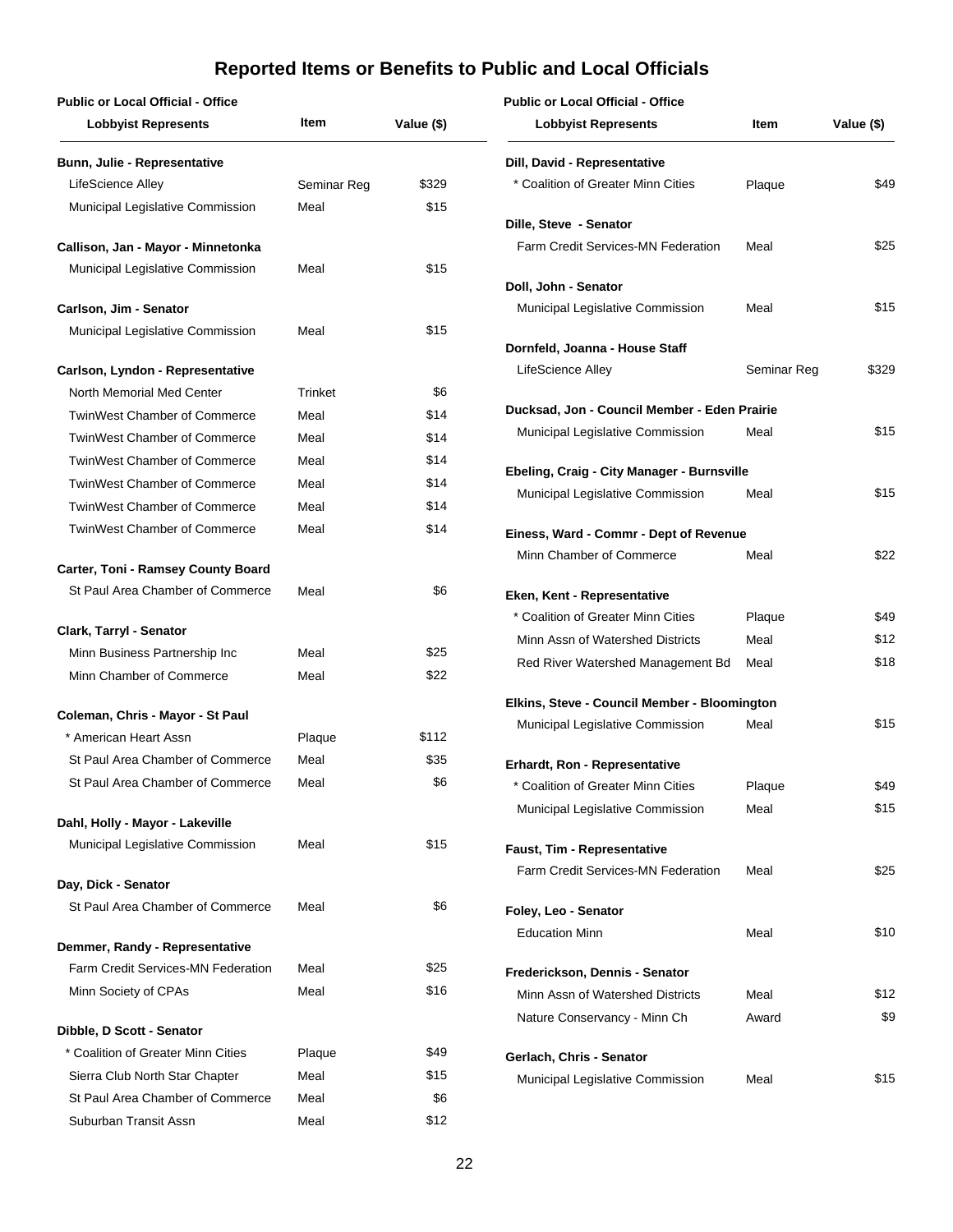| <b>Public or Local Official - Office</b>            |        |            | <b>Public or Local Official - Office</b>            |                |            |
|-----------------------------------------------------|--------|------------|-----------------------------------------------------|----------------|------------|
| <b>Lobbyist Represents</b>                          | Item   | Value (\$) | <b>Lobbyist Represents</b>                          | Item           | Value (\$) |
| Giuliani Stephens, Mary - Council Member - Woodbury |        |            |                                                     |                |            |
| Municipal Legislative Commission                    | Meal   | \$15       | Hortman, Melissa - Representative                   |                |            |
| Grady, Amy - Council Member - Bloomington           |        |            | Minn State College Student Assn                     | Meal           | \$10       |
| Municipal Legislative Commission                    | Meal   | \$15       | Howes, Larry - Representative                       |                |            |
|                                                     |        |            | Minn Assn of Watershed Districts                    | Meal           | \$12       |
| <b>Greiling, Mindy - Representative</b>             |        |            |                                                     |                |            |
| * School Nurses of Minn                             | Plague | \$35       | Hugoson, Gene - Commissioner - Dept. of Agriculture |                |            |
| St Paul Area Chamber of Commerce                    | Meal   | \$6        | Farm Credit Services-MN Federation                  | Meal           | \$25       |
| Gridley, Clint - City Administrator - Woodbury      |        |            | Ingebrigtsen, Bill - Senator                        |                |            |
| Municipal Legislative Commission                    | Meal   | \$15       | Red River Watershed Management Bd                   | Meal           | \$18       |
| Gunyou, John - City Manager - Minnetonka            |        |            | Jaeger, Karen - Council Member - Maple Grove        |                |            |
| Municipal Legislative Commission                    | Meal   | \$15       | Municipal Legislative Commission                    | Meal           | \$15       |
| Hamilton, Rod - Representative                      |        |            | Johnson, Debbie - Senator                           |                |            |
| Farm Credit Services-MN Federation                  | Meal   | \$25       | * Minn Licensed Beverage Assn Inc                   | Plaque         | \$50       |
| Minn Assn of Watershed Districts                    | Meal   | \$12       |                                                     |                |            |
|                                                     |        |            | Juhnke, AI - Representative                         |                |            |
| Hann, David - Senator                               |        |            | Farm Credit Services-MN Federation                  | Meal           | \$25       |
| Municipal Legislative Commission                    | Meal   | \$15       |                                                     |                |            |
| <b>TwinWest Chamber of Commerce</b>                 | Meal   | \$14       | Jungbauer, Mike - Senator                           |                |            |
|                                                     |        |            | St Paul Area Chamber of Commerce                    | Meal           | \$6        |
| Hansen, Rick - Representative                       |        |            | Kautz, Elizabeth - Mayor - Burnsville               |                |            |
| Nature Conservancy - Minn Ch                        | Award  | \$9        | Municipal Legislative Commission                    | Meal           | \$15       |
| Hargis, Bill - Mayor - Woodbury                     |        |            |                                                     |                |            |
| Municipal Legislative Commission                    | Meal   | \$15       | Kazeck, David - Office of the State Auditor         |                |            |
|                                                     |        |            | Minn Assn of Townships                              | Meal           | \$20       |
| Harris, Pat - St Paul City Council                  |        |            | Kealey, Dan - Council Member - Burnsville           |                |            |
| St Paul Area Chamber of Commerce                    | Meal   | \$8        | Municipal Legislative Commission                    | Meal           | \$15       |
| Hedges, Tom - City Administrator - Eagan            |        |            |                                                     |                |            |
| Municipal Legislative Commission                    | Meal   | \$15       | Khanna, Gopal - Chief Information Officer of MN     |                |            |
|                                                     |        |            | * Intl Business Machines Corp                       | Sndwd Elephant | \$100      |
| Heidgerken, Bud - Representative                    |        |            | Klobuchar, Amy - Senator                            |                |            |
| Farm Credit Services-MN Federation                  | Meal   | \$25       | St Paul Area Chamber of Commerce                    | Meal           | \$20       |
| Minn Assn of Townships                              | Meal   | \$25       |                                                     |                |            |
| Helgen, Lee - St Paul City Council                  |        |            | Koenen, Lyle - Representative                       |                |            |
| St Paul Area Chamber of Commerce                    | Meal   | \$8        | Farm Credit Services-MN Federation                  | Meal           | \$25       |
|                                                     |        |            | Minn Assn of Watershed Districts                    | Meal           | \$12       |
| Hilker, Georganne - Metropolitan Council            |        |            | Koering, Paul - Senator                             |                |            |
| St Paul Area Chamber of Commerce                    | Meal   | \$8        | Minn State College Student Assn                     | Meal           | \$12       |
| Hilty, Bill - Representative                        |        |            |                                                     |                |            |
| * IBEW Minn State Council                           | Plaque | \$125      |                                                     |                |            |
|                                                     |        |            |                                                     |                |            |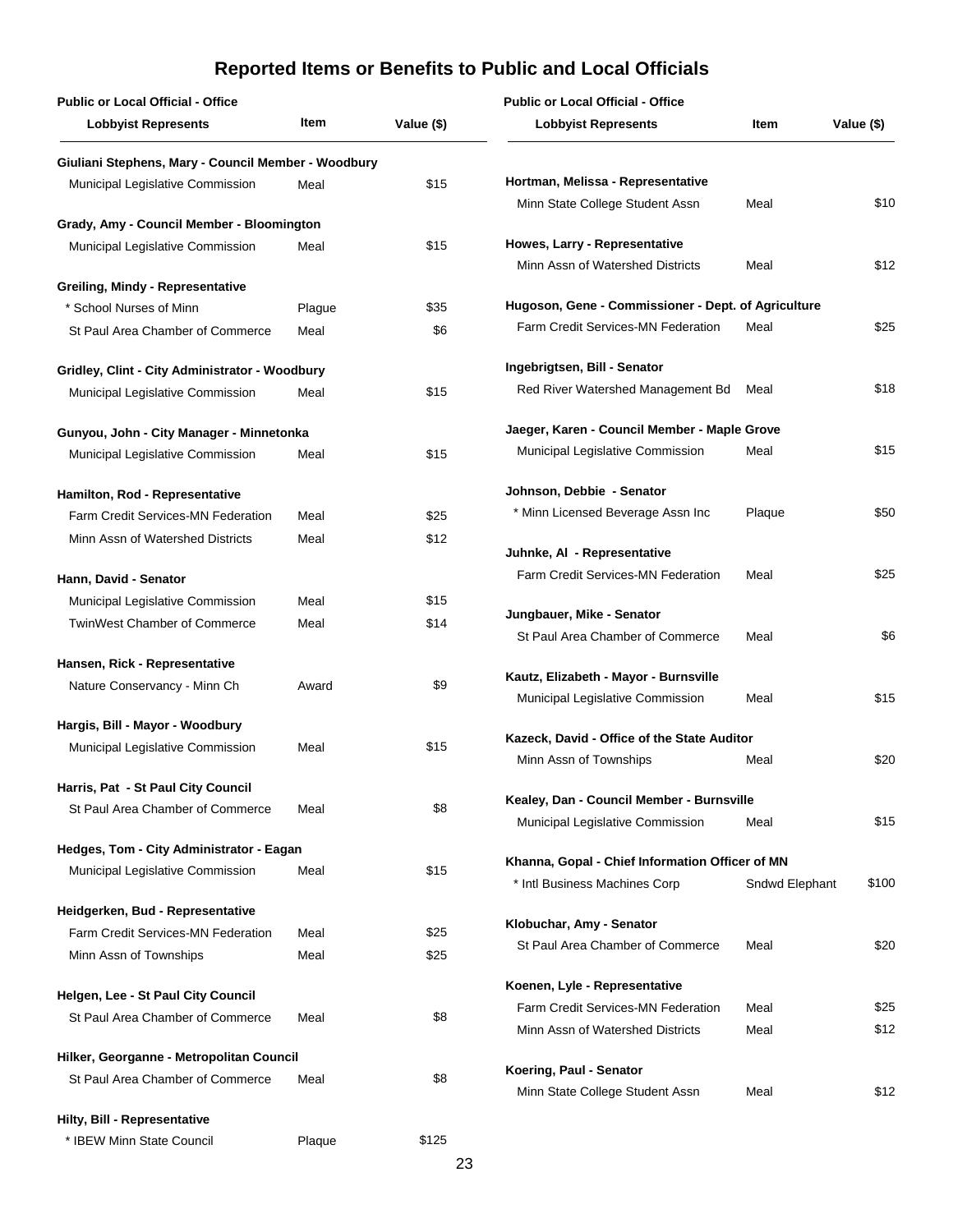| <b>Public or Local Official - Office</b>        |         |            | <b>Public or Local Official - Office</b>                                   |             |            |
|-------------------------------------------------|---------|------------|----------------------------------------------------------------------------|-------------|------------|
| <b>Lobbyist Represents</b>                      | Item    | Value (\$) | <b>Lobbyist Represents</b>                                                 | Item        | Value (\$) |
| Kramer, Matt - Chief of Staff Governor's Office |         |            | <b>Madore, Shelley - Representative</b>                                    |             |            |
| Coalition of Minn Businesses Inc                | Meal    | \$6        | Municipal Legislative Commission                                           | Meal        | \$15       |
| Minn Business Partnership Inc                   | Meal    | \$25       | Sierra Club North Star Chapter                                             | Meal        | \$15       |
| Kubly, Gary - Senator                           |         |            | Madsen, AI - City Administrator - Maple Grove                              |             |            |
| Minn Assn of Watershed Districts                | Meal    | \$12       | Municipal Legislative Commission                                           | Meal        | \$15       |
| Red River Watershed Management Bd               | Meal    | \$18       |                                                                            |             |            |
| Langseth, Keith - Senator                       |         |            | <b>Magnus, Doug - Representative</b><br>Farm Credit Services-MN Federation | Meal        | \$25       |
| * Coalition of Greater Minn Cities              | Plaque  | \$49       |                                                                            |             |            |
| Minn Assn of Watershed Districts                | Meal    | \$12       | Maguire, Mike - Mayor - Eagan                                              |             |            |
|                                                 |         |            | Municipal Legislative Commission                                           | Meal        | \$15       |
| Lanning, Morrie - Representative                |         | \$18       | Mahoney, Tim - Representative                                              |             |            |
| Red River Watershed Management Bd               | Meal    |            | LifeScience Alley                                                          | Seminar Reg | \$329      |
| Lantry, Kathy - St Paul City Council            |         |            | * Minn Licensed Beverage Assn Inc                                          | Plaque      | \$50       |
| St Paul Area Chamber of Commerce                | Meal    | \$8        |                                                                            |             |            |
|                                                 |         |            | <b>Marquart, Paul - Representative</b>                                     |             |            |
| Larson, Dan - Senator                           |         |            | * Coalition of Greater Minn Cities                                         | Plaque      | \$49       |
| Municipal Legislative Commission                | Meal    | \$15       | Minn Assn of Watershed Districts                                           | Meal        | \$12       |
|                                                 |         |            | Red River Watershed Management Bd                                          | Meal        | \$18       |
| Lenczewski, Ann - Representative                |         |            |                                                                            |             |            |
| * Coalition of Greater Minn Cities              | Plaque  | \$49       | Martinson, Brian - Senate Staff                                            |             |            |
| Lesch, John - Representative                    |         |            | LifeScience Alley                                                          | Seminar Reg | \$199      |
| St Paul Area Chamber of Commerce                | Meal    | \$6        | Marty, John - Senator                                                      |             |            |
|                                                 |         |            | St Paul Area Chamber of Commerce                                           | Meal        | \$6        |
| Liebling, Tina - Representative                 |         |            |                                                                            |             |            |
| Minn Society of CPAs                            | Meal    | \$16       | McDonough, Jim - Ramsey County Board                                       |             |            |
|                                                 |         |            | St Paul Area Chamber of Commerce                                           | Meal        | \$6        |
| Lieder, Bernard - Representative                |         |            |                                                                            |             |            |
| * Coalition of Greater Minn Cities              | Plaque  | \$49       | McElroy, Dan - Commr - Employment & Economic Development                   |             |            |
| Minn Chamber of Commerce                        | Meal    | \$22       | Minn Chamber of Commerce                                                   | Meal        | \$22       |
| * Minn Transportation Alliance                  | Plaque  | \$58       |                                                                            |             |            |
| Minn Transportation Alliance                    | Meal    | \$23       | Michel, Geoff - Senator                                                    |             |            |
| Red River Watershed Management Bd               | Meal    | \$18       | Minn Business Partnership Inc                                              | Meal        | \$40       |
|                                                 |         |            | * Minn Business Partnership Inc                                            | Meal        | \$130      |
| Lillie, Leon - Representative                   |         |            | Minn Business Partnership Inc                                              | Meal        | \$25       |
| Municipal Legislative Commission                | Meal    | \$15       | Municipal Legislative Commission                                           | Meal        | \$15       |
| Limmer, Warren - Senator                        |         |            | Mielke, Steve - City Administrator - Lakeville                             |             |            |
| <b>Education Minn</b>                           | Meal    | \$10       | Municipal Legislative Commission                                           | Meal        | \$15       |
| Municipal Legislative Commission                | Meal    | \$15       |                                                                            |             |            |
| North Memorial Med Center                       | Trinket | \$6        | Moe, Frank - Representative                                                |             |            |
| <b>TwinWest Chamber of Commerce</b>             | Meal    | \$14       | Minn Chamber of Commerce                                                   | Meal        | \$22       |
| <b>TwinWest Chamber of Commerce</b>             | Meal    | \$14       |                                                                            |             |            |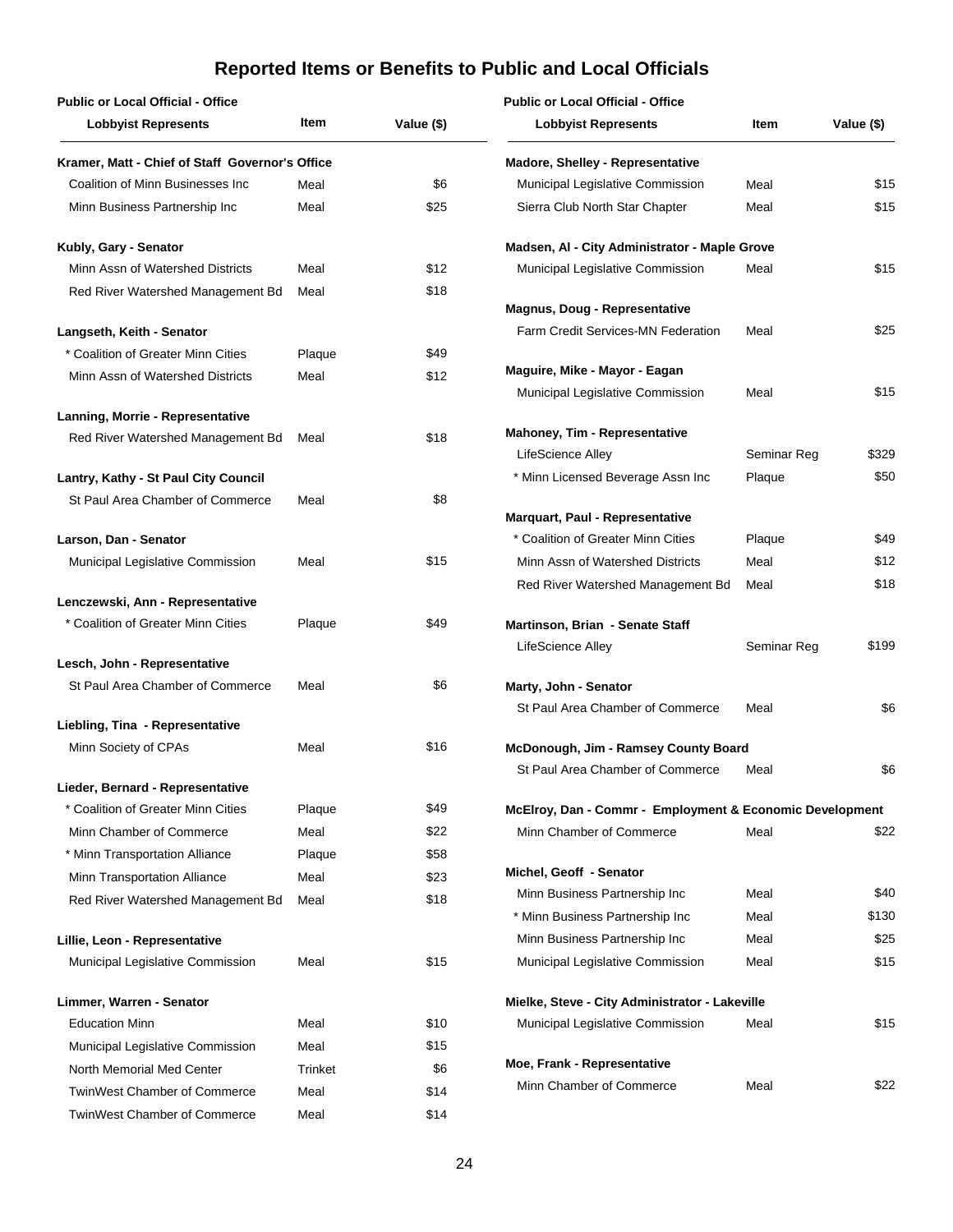| <b>Public or Local Official - Office</b>             |             |            | <b>Public or Local Official - Office</b>  |          |            |
|------------------------------------------------------|-------------|------------|-------------------------------------------|----------|------------|
| <b>Lobbyist Represents</b>                           | Item        | Value (\$) | <b>Lobbyist Represents</b>                | Item     | Value (\$) |
| Montgomery, Debbie - St Paul City Council            |             |            | Red River Watershed Management Bd         | Meal     | \$18       |
| St Paul Area Chamber of Commerce                     | Meal        | \$8        |                                           |          |            |
|                                                      |             |            | Olseen, Rick - Senator                    |          |            |
| Morgan, Will - Representative                        |             |            | Minn Assn of Watershed Districts          | Meal     | \$12       |
| Municipal Legislative Commission                     | Meal        | \$15       | St Paul Area Chamber of Commerce          | Meal     | \$6        |
| Morrow, Terry - Representative                       |             |            | Olson, Gen - Senator                      |          |            |
| Farm Credit Services-MN Federation                   | Meal        | \$25       | Municipal Legislative Commission          | Meal     | \$15       |
|                                                      |             |            | <b>TwinWest Chamber of Commerce</b>       | Meal     | \$14       |
| Moua, Mee - Senator                                  |             |            | <b>TwinWest Chamber of Commerce</b>       | Meal     | \$14       |
| St Paul Area Chamber of Commerce                     | Meal        | \$6        | <b>TwinWest Chamber of Commerce</b>       | Meal     | \$14       |
|                                                      |             |            | <b>TwinWest Chamber of Commerce</b>       | Meal     | \$14       |
| Murdock, Kathleen - Council Member - Plymouth        |             |            | <b>TwinWest Chamber of Commerce</b>       | Meal     | \$14       |
| Municipal Legislative Commission                     | Meal        | \$15       | <b>TwinWest Chamber of Commerce</b>       | Meal     | \$14       |
| Murphy, Erin - Representative                        |             |            | <b>TwinWest Chamber of Commerce</b>       | Meal     | \$14       |
| St Paul Area Chamber of Commerce                     | Meal        | \$6        | <b>TwinWest Chamber of Commerce</b>       | Meal     | \$14       |
|                                                      |             |            |                                           |          |            |
| Murphy, Steve - Senator                              |             |            | Olson, Mary - Senator                     |          |            |
| * Coalition of Greater Minn Cities                   | Plaque      | \$49       | Independent Community Bankers MN          | Meal     | \$26       |
| Minn Chamber of Commerce                             | Meal        | \$22       | Minn Assn of Townships                    | Meal     | \$13       |
| * Natl Multiple Sclerosis Society MN Ch              | Plaque      | \$47       |                                           |          |            |
|                                                      |             |            | Ortega, Rafael - Ramsey County Board      |          |            |
| Neal, Scott - City Manager - Eden Prairie            |             |            | St Paul Area Chamber of Commerce          | Meal     | \$6        |
| Municipal Legislative Commission                     | Meal        | \$15       |                                           |          |            |
|                                                      |             |            | Otremba, Mary Ellen - Representative      |          |            |
| Nelson, Michael - Representative                     |             |            | <b>Farm Credit Services-MN Federation</b> | Meal     | \$25       |
| <b>Education Minn</b>                                | Meal        | \$10       | Otto, Rebecca - State Auditor             |          |            |
| <b>TwinWest Chamber of Commerce</b>                  | Meal        | \$14       | Minn Assn of Townships                    | Meal     | \$20       |
|                                                      |             |            |                                           |          |            |
| Neumann, Anita - House Research<br>LifeScience Alley |             | \$329      | Pappas, Sandra - Senator                  |          |            |
|                                                      | Seminar Reg |            | * College Board (The)                     | Conf Reg | \$550      |
| Neuville, Tom - Senator                              |             |            | Minn State College Student Assn           | Meal     | \$10       |
| LifeScience Alley                                    | Seminar Reg | \$199      |                                           |          |            |
|                                                      |             |            | Parker, Jan - Ramsey County Board         |          |            |
| Nornes, Bud - Representative                         |             |            | St Paul Area Chamber of Commerce          | Meal     | \$6        |
| Red River Watershed Management Bd                    | Meal        | \$18       |                                           |          |            |
|                                                      |             |            | Paulsen, Erik - Representative            |          |            |
| Norton, Kim - Representative                         |             |            | Municipal Legislative Commission          | Meal     | \$15       |
| LifeScience Alley                                    | Seminar Reg | \$329      | <b>TwinWest Chamber of Commerce</b>       | Meal     | \$14       |
| Sierra Club North Star Chapter                       | Meal        | \$15       | <b>TwinWest Chamber of Commerce</b>       | Meal     | \$14       |
| Ohs, Julie - Council Member - Woodbury               |             |            |                                           |          |            |
| Municipal Legislative Commission                     | Meal        | \$15       |                                           |          |            |
|                                                      |             |            |                                           |          |            |
| Olin, David - Representative                         |             | \$60       |                                           |          |            |
| * Minn County Attorneys Assn                         | Award       |            |                                           |          |            |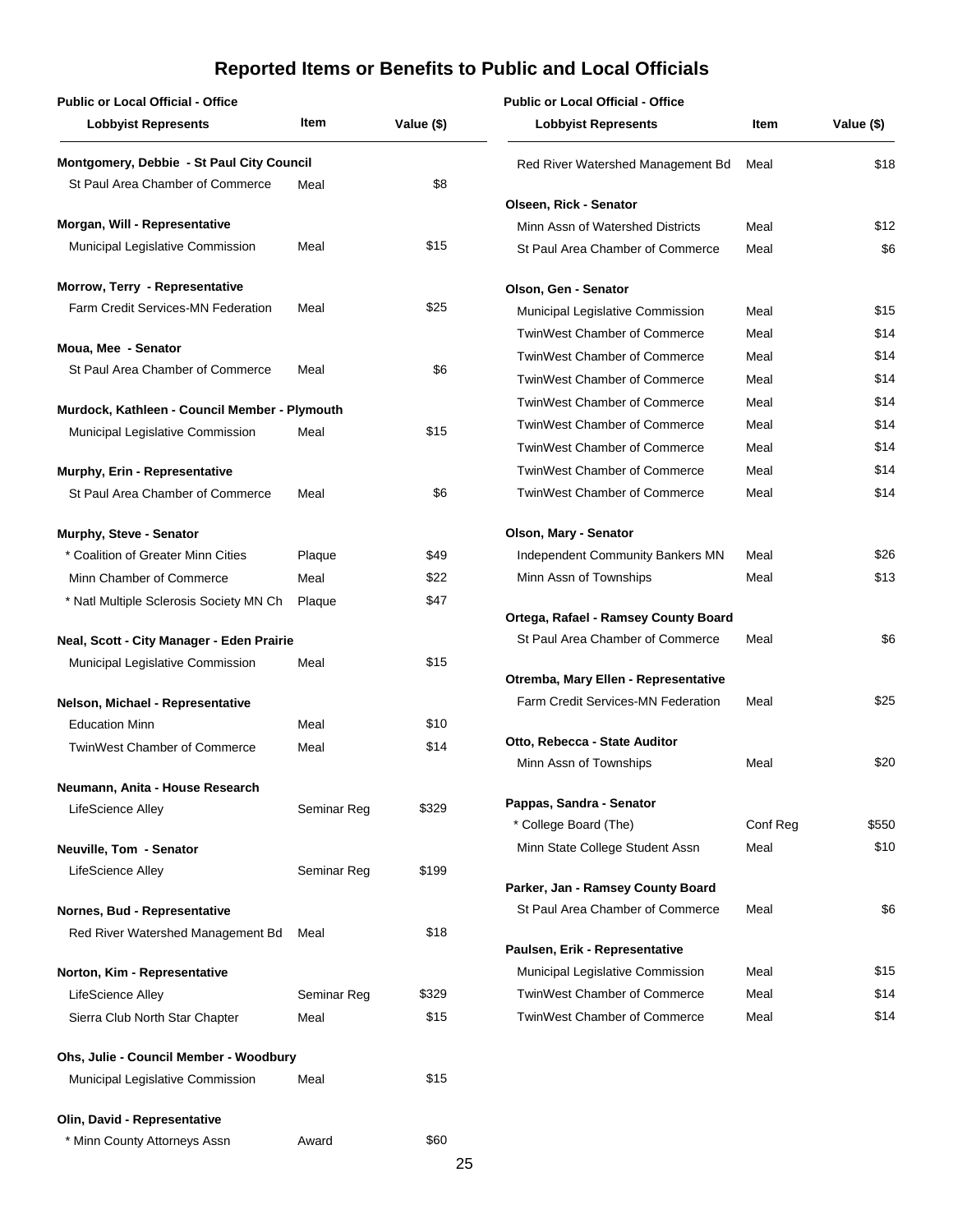#### **Public or Local Official - Office**

### **Public or Local Official - Office**

| Item           | Value (\$)                                                                                                                              |
|----------------|-----------------------------------------------------------------------------------------------------------------------------------------|
|                |                                                                                                                                         |
| Sndwd Elephant | \$100                                                                                                                                   |
| Meal           | \$25                                                                                                                                    |
| Meal           | \$35                                                                                                                                    |
| Meal           | \$40                                                                                                                                    |
|                |                                                                                                                                         |
| Trinket        | \$6                                                                                                                                     |
|                |                                                                                                                                         |
| Meal           | \$18                                                                                                                                    |
|                |                                                                                                                                         |
| Plaque         | \$58                                                                                                                                    |
|                |                                                                                                                                         |
| Meal           | \$15                                                                                                                                    |
|                |                                                                                                                                         |
| Meal           | \$15                                                                                                                                    |
| Meal           | \$14                                                                                                                                    |
| Meal           | \$14                                                                                                                                    |
|                |                                                                                                                                         |
| Meal           | \$15                                                                                                                                    |
|                |                                                                                                                                         |
| Meal           | \$35                                                                                                                                    |
|                |                                                                                                                                         |
| Meal           | \$10                                                                                                                                    |
|                |                                                                                                                                         |
| Plaque         | \$125                                                                                                                                   |
|                |                                                                                                                                         |
| Meal           | \$15                                                                                                                                    |
|                |                                                                                                                                         |
| Meal           | \$15                                                                                                                                    |
| Trinket        | \$6                                                                                                                                     |
| Meal           | \$14                                                                                                                                    |
| Meal           | \$14                                                                                                                                    |
| Meal           | \$14                                                                                                                                    |
| Meal           | \$14                                                                                                                                    |
| Meal           | \$14                                                                                                                                    |
|                | Peterson, Myra - Washington County Commr<br>Peterson, Steve - Council Member - Bloomington<br>Rebholz, Paul - Council Member - Woodbury |

| <b>Lobbyist Represents</b>                     | <b>Item</b> | Value (\$) |
|------------------------------------------------|-------------|------------|
| Rieb, Laurie - Council Member - Lakeville      |             |            |
| Municipal Legislative Commission               | Meal        | \$15       |
| Ruud, Maria - Representative                   |             |            |
| Municipal Legislative Commission               | Meal        | \$15       |
| Sierra Club North Star Chapter                 | Meal        | \$15       |
| Sailer, Brita - Representative                 |             |            |
| Minn Assn of Watershed Districts               | Meal        | \$12       |
| Red River Watershed Management Bd              | Meal        | \$18       |
| Saltzman, Kathy - Senator                      |             |            |
| LifeScience Alley                              | Seminar Reg | \$329      |
| Minn Chamber of Commerce                       | Meal        | \$22       |
| Municipal Legislative Commission               | Meal        | \$15       |
| St Paul Area Chamber of Commerce               | Meal        | \$6        |
| <b>Scalze, Bev - Representative</b>            |             |            |
| Municipal Legislative Commission               | Meal        | \$15       |
| St Paul Area Chamber of Commerce               | Meal        | \$6        |
| Scheid, Linda - Senator                        |             |            |
| LifeScience Alley                              | Seminar Reg | \$199      |
| North Memorial Med Center                      | Trinket     | \$6        |
| <b>TwinWest Chamber of Commerce</b>            | Meal        | \$14       |
| <b>TwinWest Chamber of Commerce</b>            | Meal        | \$14       |
| <b>TwinWest Chamber of Commerce</b>            | Meal        | \$14       |
| <b>TwinWest Chamber of Commerce</b>            | Meal        | \$14       |
| Schneider, Terri - Council Member - Minnetonka |             |            |
| Municipal Legislative Commission               | Meal        | \$15       |
| Seifert, Marty - Representative                |             |            |
| Minn Assn of Watershed Districts               | Meal        | \$12       |
| Seifert, Marty - Representative                |             |            |
| Farm Credit Services-MN Federation             | Meal        | \$25       |
| Minn Business Partnership Inc                  | Meal        | \$18       |
| Minn Chamber of Commerce                       | Meal        | \$35       |
| * Minn Licensed Beverage Assn Inc              | Plaque      | \$50       |
| St Paul Area Chamber of Commerce               | Meal        | \$12       |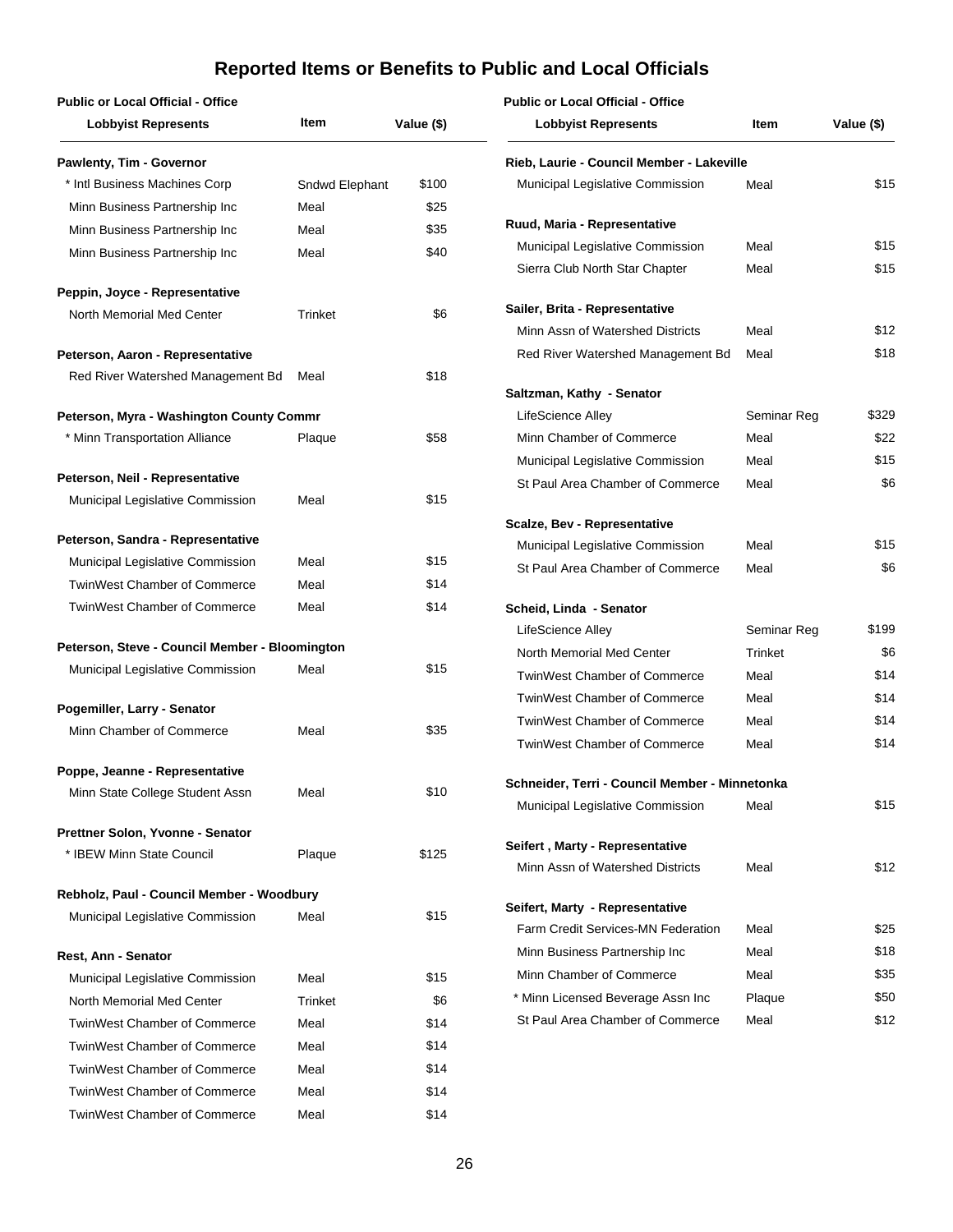| <b>Public or Local Official - Office</b>                             |             |            | <b>Public or Local Official - Office</b>  |          |            |
|----------------------------------------------------------------------|-------------|------------|-------------------------------------------|----------|------------|
| <b>Lobbyist Represents</b>                                           | Item        | Value (\$) | <b>Lobbyist Represents</b>                | Item     | Value (\$) |
| Senjem, David - Senator                                              |             |            | Minn Assn of Watershed Districts          | Meal     | \$12       |
| Minn Assn of Townships                                               | Meal        | \$18       | Red River Watershed Management Bd         | Meal     | \$18       |
| Minn Chamber of Commerce                                             | Meal        | \$35       |                                           |          |            |
| St Paul Area Chamber of Commerce                                     | Meal        | \$12       | Swails, Marsha - Representative           |          |            |
|                                                                      |             |            | Municipal Legislative Commission          | Meal     | \$15       |
| Sertich, Anthony - Representative                                    |             |            |                                           |          |            |
| * American Heart Assn                                                | Plaque      | \$112      | Swanson, Lori - Attorney General          |          |            |
| Minn Chamber of Commerce                                             | Meal        | \$35       | Minn Business Partnership Inc             | Meal     | \$25       |
| Minn Chamber of Commerce                                             | Meal        | \$22       |                                           |          |            |
|                                                                      |             |            | Thune, Dave - St Paul City Council        |          |            |
| Sheran, Kathy - Senator                                              |             |            | St Paul Area Chamber of Commerce          | Meal     | \$8        |
| Minn State College Student Assn                                      | Meal        | \$10       | Tilley, Meg - Council Member - Eagan      |          |            |
|                                                                      |             |            | Municipal Legislative Commission          | Meal     | \$15       |
| Simon, Steve - Representative<br><b>TwinWest Chamber of Commerce</b> |             | \$14       |                                           |          |            |
|                                                                      | Meal        |            | Tingelstad, Kathy - Representative        |          |            |
| <b>TwinWest Chamber of Commerce</b>                                  | Meal        | \$14       | Nature Conservancy - Minn Ch              | Award    | \$9        |
| Skoe, Rod - Senator                                                  |             |            |                                           |          |            |
| * Coalition of Greater Minn Cities                                   | Plaque      | \$49       | Tomassoni, David - Senator                |          |            |
| Minn Assn of Watershed Districts                                     | Meal        | \$12       | * Minn Licensed Beverage Assn Inc         | Plaque   | \$50       |
| Red River Watershed Management Bd                                    | Meal        | \$18       |                                           |          |            |
|                                                                      |             |            | Urdahl, Brent - Representative            |          |            |
| Skogen, Dan - Senator                                                |             |            | <b>Farm Credit Services-MN Federation</b> | Meal     | \$25       |
| * Coalition of Greater Minn Cities                                   | Plaque      | \$49       | Vickerman, Jim - Senator                  |          |            |
| <b>Farm Credit Services-MN Federation</b>                            | Meal        | \$25       | Farm Credit Services-MN Federation        | Meal     | \$25       |
| Red River Watershed Management Bd                                    | Meal        | \$18       |                                           |          |            |
|                                                                      |             |            | Wagenius, Jean - Representative           |          |            |
| Slavik, Kelli - Mayor - Plymouth                                     |             |            | Nature Conservancy - Minn Ch              | Award    | \$9        |
| Municipal Legislative Commission                                     | Meal        | \$15       |                                           |          |            |
|                                                                      |             |            | Ward, John - Representative               |          |            |
| Slawik, Nora - Representative                                        |             |            | Minn State College Student Assn           | Meal     | \$12       |
| Municipal Legislative Commission                                     | Meal        | \$15       |                                           |          |            |
| Sliwa, Darlene - Senate Staff                                        |             |            | Weidmann, Maja - Senate Staff             |          |            |
| LifeScience Alley                                                    | Seminar Reg | \$329      | * College Board (The)                     | Conf Reg | \$550      |
|                                                                      |             |            | Wergin, Betsy - Senator                   |          |            |
| Slocum, Linda - Representative                                       |             |            | Farm Credit Services-MN Federation        | Meal     | \$25       |
| Municipal Legislative Commission                                     | Meal        | \$15       |                                           |          |            |
|                                                                      |             |            | <b>Westrom, Torrey - Representative</b>   |          |            |
| Smith, Steve - Representative                                        |             |            | Red River Watershed Management Bd         | Meal     | \$18       |
| Municipal Legislative Commission                                     | Meal        | \$15       |                                           |          |            |
|                                                                      |             |            | Wiger, Chuck - Senator                    |          |            |
| Stein, Bob - Council Member - Plymouth                               |             |            | Municipal Legislative Commission          | Meal     | \$15       |
| Municipal Legislative Commission                                     | Meal        | \$15       |                                           |          |            |
| Stumpf, LeRoy - Senator                                              |             |            | Willis, Jim - Council Member - Plymouth   |          |            |
| A Chance to Grow                                                     | Meal        | \$7        | Municipal Legislative Commission          | Meal     | \$15       |
|                                                                      |             |            |                                           |          |            |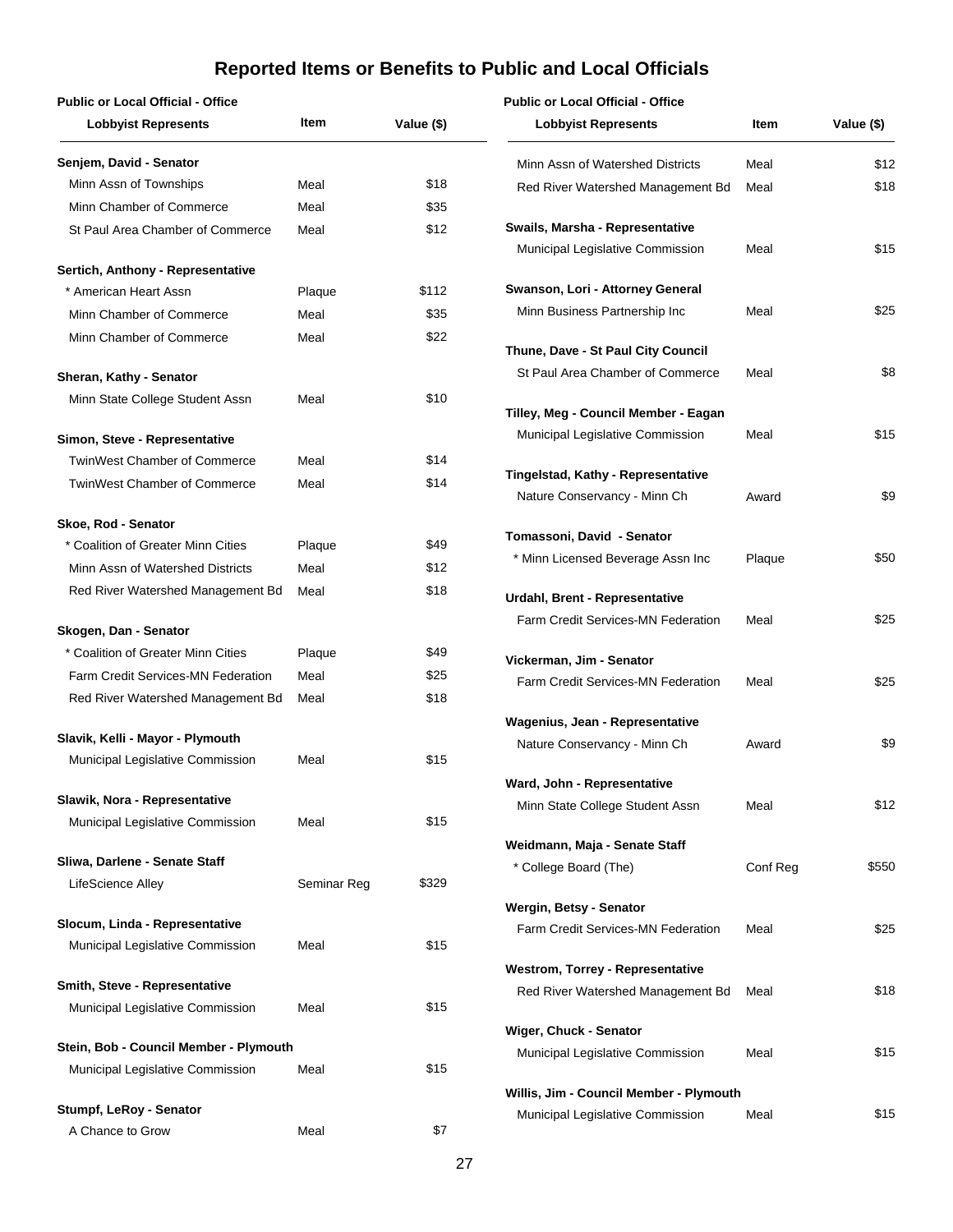| <b>Public or Local Official - Office</b>  |         | <b>Public or Local Official - Office</b> |                            |      |            |
|-------------------------------------------|---------|------------------------------------------|----------------------------|------|------------|
| <b>Lobbyist Represents</b>                | Item    | Value (\$)                               | <b>Lobbyist Represents</b> | Item | Value (\$) |
| Winkler, Ryan - Representative            |         |                                          |                            |      |            |
| <b>TwinWest Chamber of Commerce</b>       | Meal    | \$14                                     |                            |      |            |
| TwinWest Chamber of Commerce              | Meal    | \$14                                     |                            |      |            |
| Winstead, Gene - Mayor - Bloomington      |         |                                          |                            |      |            |
| Municipal Legislative Commission          | Meal    | \$15                                     |                            |      |            |
| Wulff, Wendy - Council Member - Lakeville |         |                                          |                            |      |            |
| Municipal Legislative Commission          | Meal    | \$15                                     |                            |      |            |
| Young, Phil - Mayor - Eden Prairie        |         |                                          |                            |      |            |
| Municipal Legislative Commission          | Meal    | \$15                                     |                            |      |            |
| Zellers, Kurt - Representative            |         |                                          |                            |      |            |
| Municipal Legislative Commission          | Meal    | \$15                                     |                            |      |            |
| North Memorial Med Center                 | Trinket | \$6                                      |                            |      |            |
| TwinWest Chamber of Commerce              | Meal    | \$14                                     |                            |      |            |

\* The Board clarified the purpose and nature of the gift with the public official<br>and the lobbyist reporting the gift and concluded that no futher action was<br>needed. \* The Board clarified the purpose and nature of the gift with the public official and the lobbyist reporting the gift and concluded that no futher action was needed.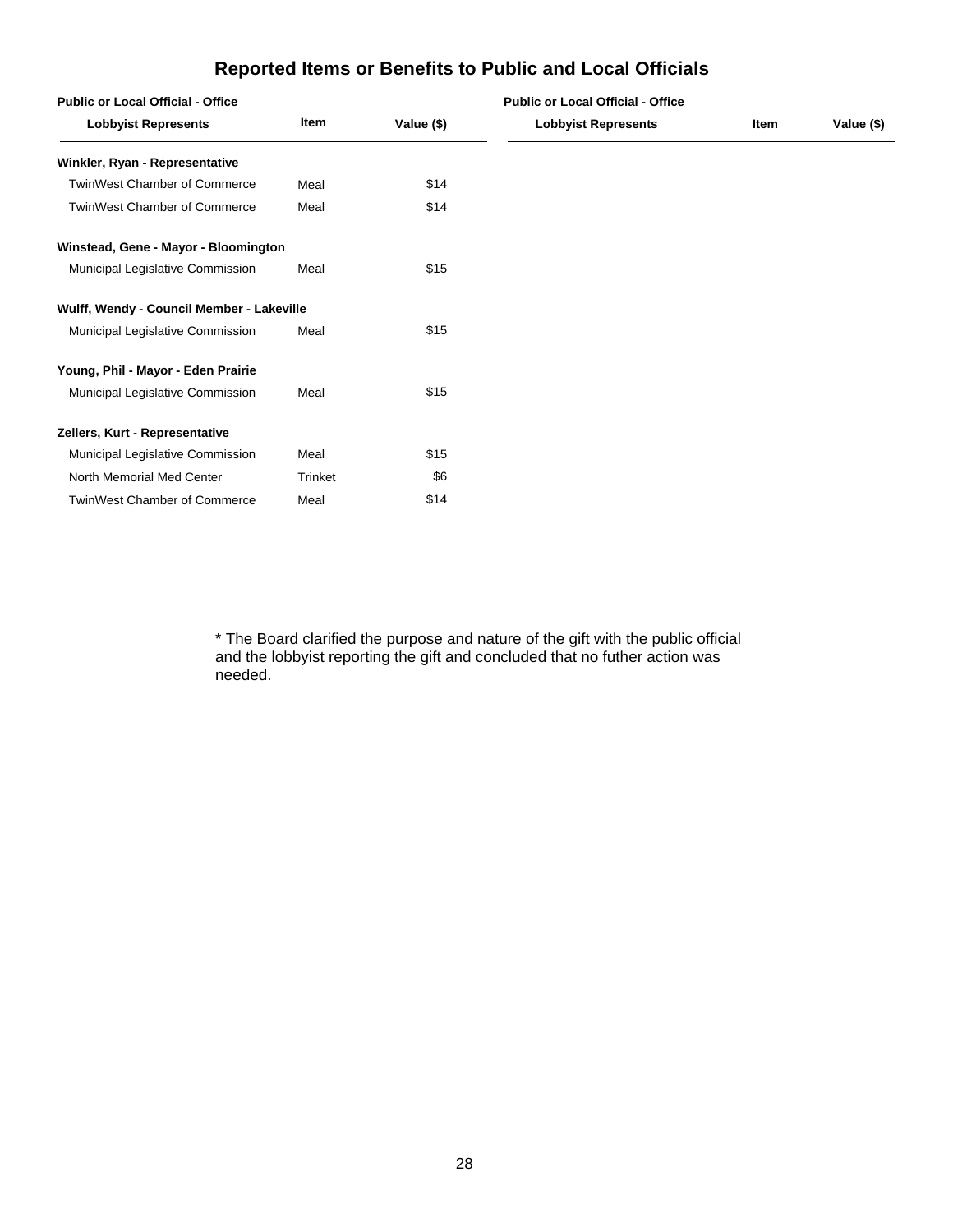# <span id="page-30-0"></span>**LISTS OF ENTITIES WHICH REPORTED MAKING THE LARGEST AMOUNT OF DISBURSEMENTS**

| <b>Total</b><br>disbursements                             | The entities for which lobbyists report over \$100,000 in total<br>disbursements for all types of lobbying are listed on page 30. These<br>entities made \$8,985,147 in total disbursements. This represents<br>58% of the \$15,534,078 in total disbursements reported by all<br>lobbyists.                                                                                                                 |
|-----------------------------------------------------------|--------------------------------------------------------------------------------------------------------------------------------------------------------------------------------------------------------------------------------------------------------------------------------------------------------------------------------------------------------------------------------------------------------------|
| Legislative<br>action                                     | The entities for which lobbyists report over \$100,000 in<br>disbursements to influence legislative action are listed on page 32.<br>These entities made a total of \$8,257,614 in legislative action lobbying<br>disbursements. This represents 57% of the \$14,426,533 in total<br>disbursements for legislative action reported by all lobbyists.                                                         |
| <b>Administrative</b><br>action                           | The entities for which lobbyists report over \$10,000 in<br>disbursements to influence administrative action are listed on page 31.<br>These entities made a total of \$718,104 in administrative action<br>lobbying disbursements. This represents 85% of the \$848,193 in total<br>disbursements for administrative action reported by all lobbyists.                                                      |
| <b>Metropolitan</b><br>Governmental<br><b>Unit action</b> | The entities for which lobbyists report over \$3,000 in<br>disbursements to influence the official action of a<br>Metropolitan Governmental Unit are listed on page 33. These entities,<br>made a total of \$210,427 in metropolitan governmental unit action<br>lobbying disbursements. This represents 81% of the \$258,238 in total<br>disbursements for administrative action reported by all lobbyists. |
| Lobbyist<br><b>Principals</b>                             | The lobbyist principals that report over \$250,000 in total<br>disbursements to lobby in Minnesota are listed on page 34.<br>These associations made \$18,832,525 in lobbying disbursements.<br>This represents 31% of the total \$61,201,996 in total lobbying<br>disbursements reported by lobbyist principals in 2007.                                                                                    |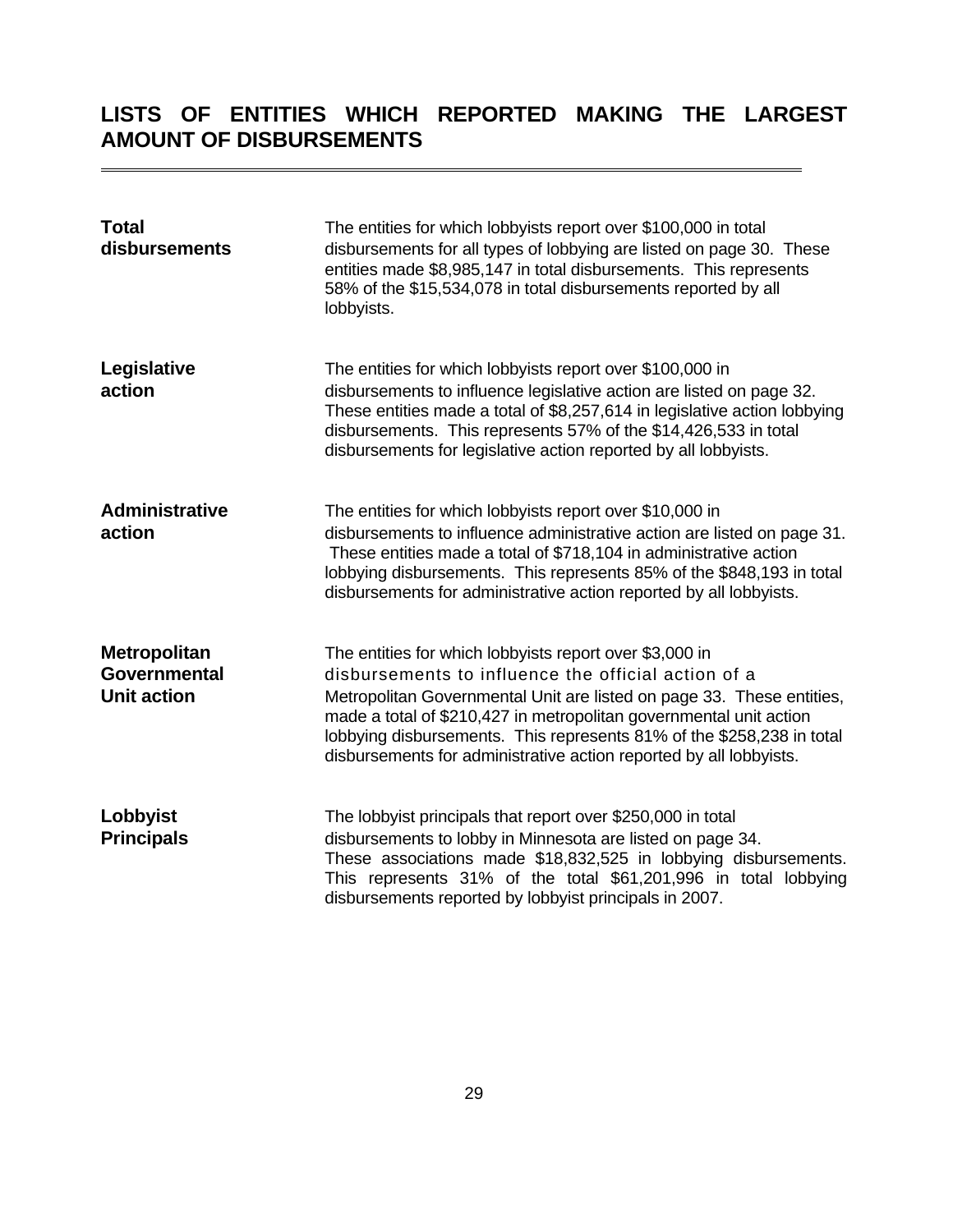### **Associations with Total Disbursements of Over \$100,000**

<span id="page-31-0"></span>

| <b>Association or Individual Represented</b>       | <b>Total</b><br><b>Disbursement</b> |
|----------------------------------------------------|-------------------------------------|
| <b>Education Minn</b>                              | \$1,261,780                         |
| Minnesotans Against Fraud & Higher Insurance Costs | \$1,103,034                         |
| Minn Business Partnership Inc                      | \$748,751                           |
| Minn Chamber of Commerce                           | \$628,196                           |
| <b>Big Stone II</b>                                | \$447,033                           |
| Natl Assn of Industrial & Office Properties        | \$374,175                           |
| <b>Coalition of Greater Minn Cities</b>            | \$360,166                           |
| <b>Coalition of Minn Businesses Inc</b>            | \$302,958                           |
| <b>Builders Assn of Minn</b>                       | \$300,010                           |
| Minn Transportation Alliance                       | \$289,509                           |
| Insurance Fed of Minn                              | \$193,138                           |
| Partners for Affordable Energy                     | \$191,210                           |
| Minn Power (ALLETE)                                | \$180,581                           |
| <b>Missouri River Energy Services</b>              | \$171,309                           |
| St Paul Area Chamber of Commerce                   | \$169,992                           |
| Schools for Equity in Education                    | \$156,595                           |
| Blue Cross/Blue Shield of Minn                     | \$148,837                           |
| Minn Assn of Realtors                              | \$141,570                           |
| Assn of Metropolitan School Districts              | \$140,115                           |
| MYWIRELESS.ORG                                     | \$137,869                           |
| Minneapolis Foundation                             | \$136,162                           |
| Taxpayers League of Minn                           | \$133,305                           |
| Intl Union of Operating Eng 49                     | \$127,658                           |
| ClearWay Minn                                      | \$125,934                           |
| Assn of Residential Resources in MN                | \$122,838                           |
| Hassan Mainstreet LLC                              | \$120,527                           |
| Minn School Boards Assn                            | \$115,929                           |
| Minn Citizens for the Arts                         | \$115,096                           |
| <b>Excelsior Energy</b>                            | \$113,603                           |
| Minn Center for Environmental Advocacy             | \$111,585                           |
| <b>Minn Medical Assn</b>                           | \$110,042                           |
| <b>Federated Insurance Companies</b>               | \$103,711                           |
| Minn Health & Housing Alliance (MHHA)              | \$101,930                           |

\$8,985,147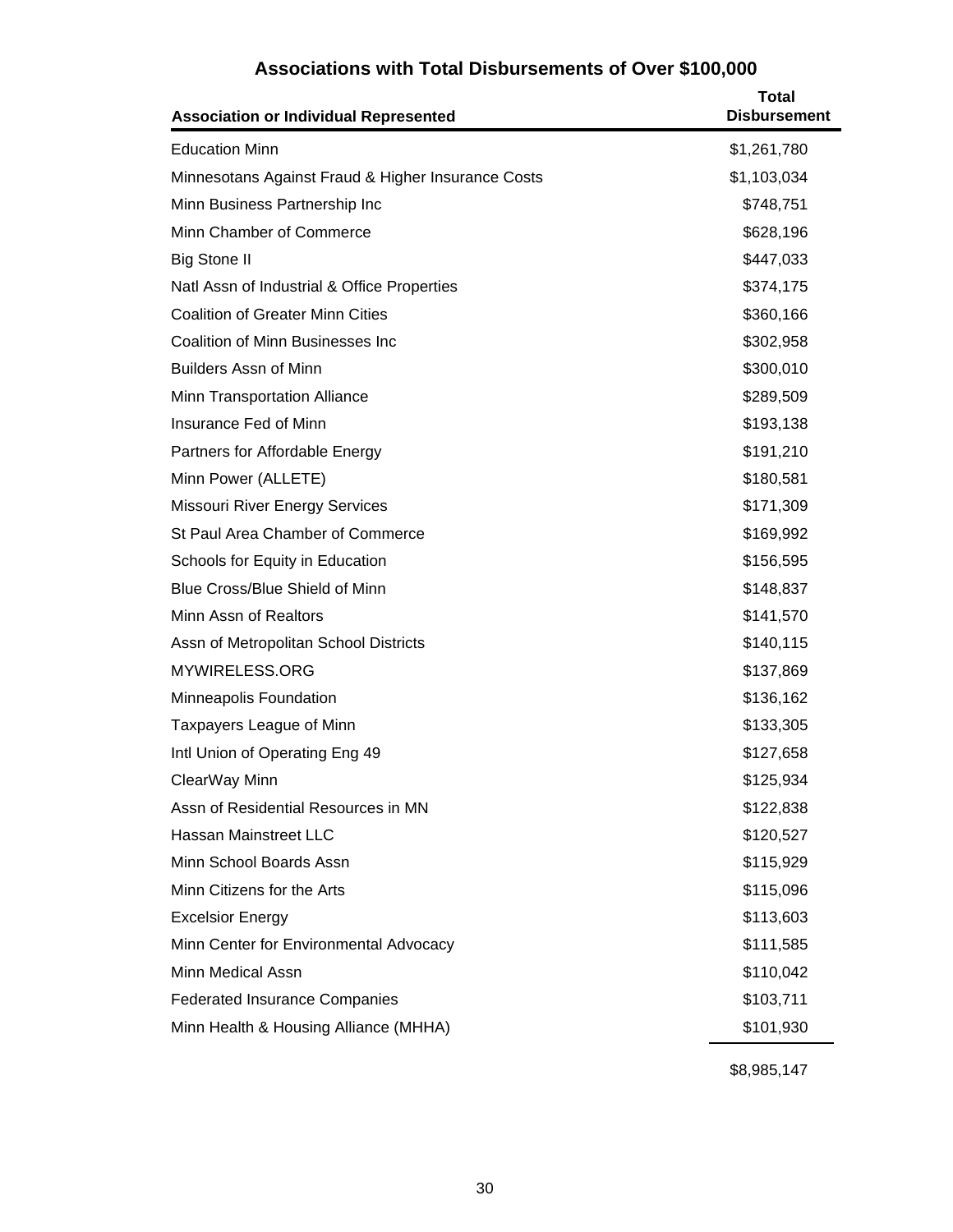#### **Associations with Disbursements of Over \$100,000 to Influence Legislative Action**

<span id="page-32-0"></span>

| <b>Association or Individual Represented</b>       | Legislative<br><b>Disbursement</b> |
|----------------------------------------------------|------------------------------------|
| <b>Education Minn</b>                              | \$1,261,780                        |
| Minnesotans Against Fraud & Higher Insurance Costs | \$1,103,034                        |
| Minn Business Partnership Inc                      | \$748,293                          |
| Minn Chamber of Commerce                           | \$628,196                          |
| Natl Assn of Industrial & Office Properties        | \$374,175                          |
| <b>Coalition of Greater Minn Cities</b>            | \$360,166                          |
| <b>Coalition of Minn Businesses Inc</b>            | \$302,958                          |
| Minn Transportation Alliance                       | \$289,509                          |
| <b>Builders Assn of Minn</b>                       | \$281,760                          |
| <b>Big Stone II</b>                                | \$211,850                          |
| Insurance Fed of Minn                              | \$193,138                          |
| Partners for Affordable Energy                     | \$191,210                          |
| <b>Missouri River Energy Services</b>              | \$171,309                          |
| Schools for Equity in Education                    | \$156,595                          |
| Blue Cross/Blue Shield of Minn                     | \$144,932                          |
| Assn of Metropolitan School Districts              | \$140,115                          |
| MYWIRELESS.ORG                                     | \$137,869                          |
| Minn Assn of Realtors                              | \$137,183                          |
| Minneapolis Foundation                             | \$136,162                          |
| Taxpayers League of Minn                           | \$133,305                          |
| Minn Power (ALLETE)                                | \$129,213                          |
| Intl Union of Operating Eng 49                     | \$127,658                          |
| ClearWay Minn                                      | \$125,049                          |
| <b>Hassan Mainstreet LLC</b>                       | \$120,527                          |
| Minn School Boards Assn                            | \$115,929                          |
| Minn Citizens for the Arts                         | \$114,596                          |
| Minn Medical Assn                                  | \$110,042                          |
| Assn of Residential Resources in MN                | \$105,421                          |
| <b>Federated Insurance Companies</b>               | \$103,711                          |
| Minn Health & Housing Alliance (MHHA)              | \$101,930                          |
|                                                    | \$8,257,614                        |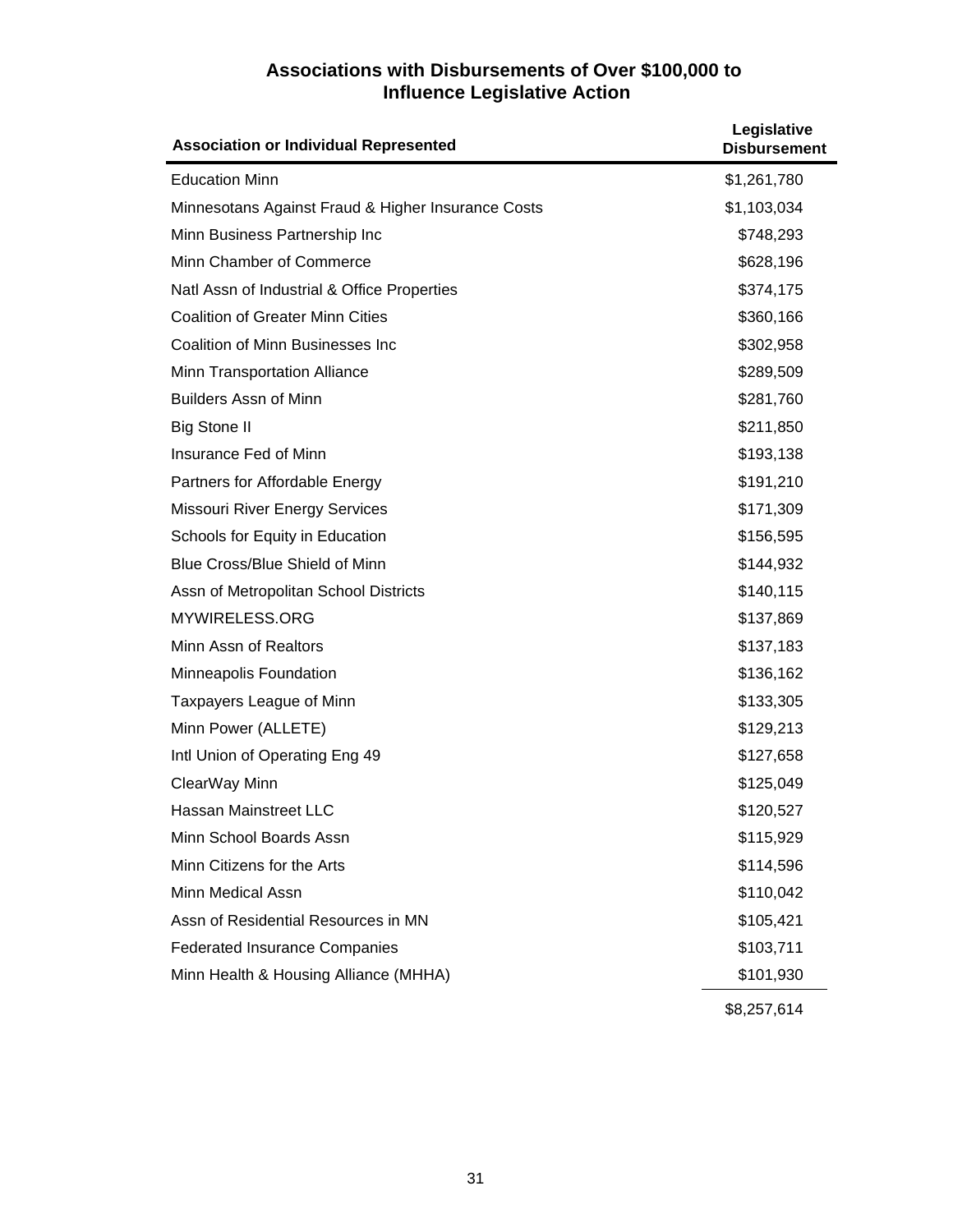#### **Associations with Disbursements of Over \$10,000 to Influence Administrative Action**

<span id="page-33-0"></span>

| <b>Association or Individual Represented</b>    | <b>Administrative</b><br><b>Disbursement</b> |
|-------------------------------------------------|----------------------------------------------|
| <b>Big Stone II</b>                             | \$235,184                                    |
| <b>Excelsior Energy</b>                         | \$95,886                                     |
| Izaak Walton League of America                  | \$55,548                                     |
| Minn Power (ALLETE)                             | \$51,368                                     |
| Minn Center for Environmental Advocacy          | \$46,712                                     |
| Xcel Energy Services Inc                        | \$30,267                                     |
| North American Water Office                     | \$26,310                                     |
| <b>Builders Assn of the Twin Cities</b>         | \$23,794                                     |
| <b>Consumer Credit Insurance Assn</b>           | \$21,193                                     |
| Koch Pipeline Co LP (Minn Pipe Line Co)         | \$20,210                                     |
| <b>Enbridge Energy Partners LP</b>              | \$18,853                                     |
| <b>Builders Assn of Minn</b>                    | \$18,250                                     |
| Minn Environmental Science & Economic Review Bd | \$17,696                                     |
| Assn of Residential Resources in MN             | \$17,418                                     |
| <b>Energy Cents Coalition</b>                   | \$13,687                                     |
| Citigroup Management Corp                       | \$13,610                                     |
| St Paul Area Chamber of Commerce                | \$12,119                                     |
|                                                 | \$718,104                                    |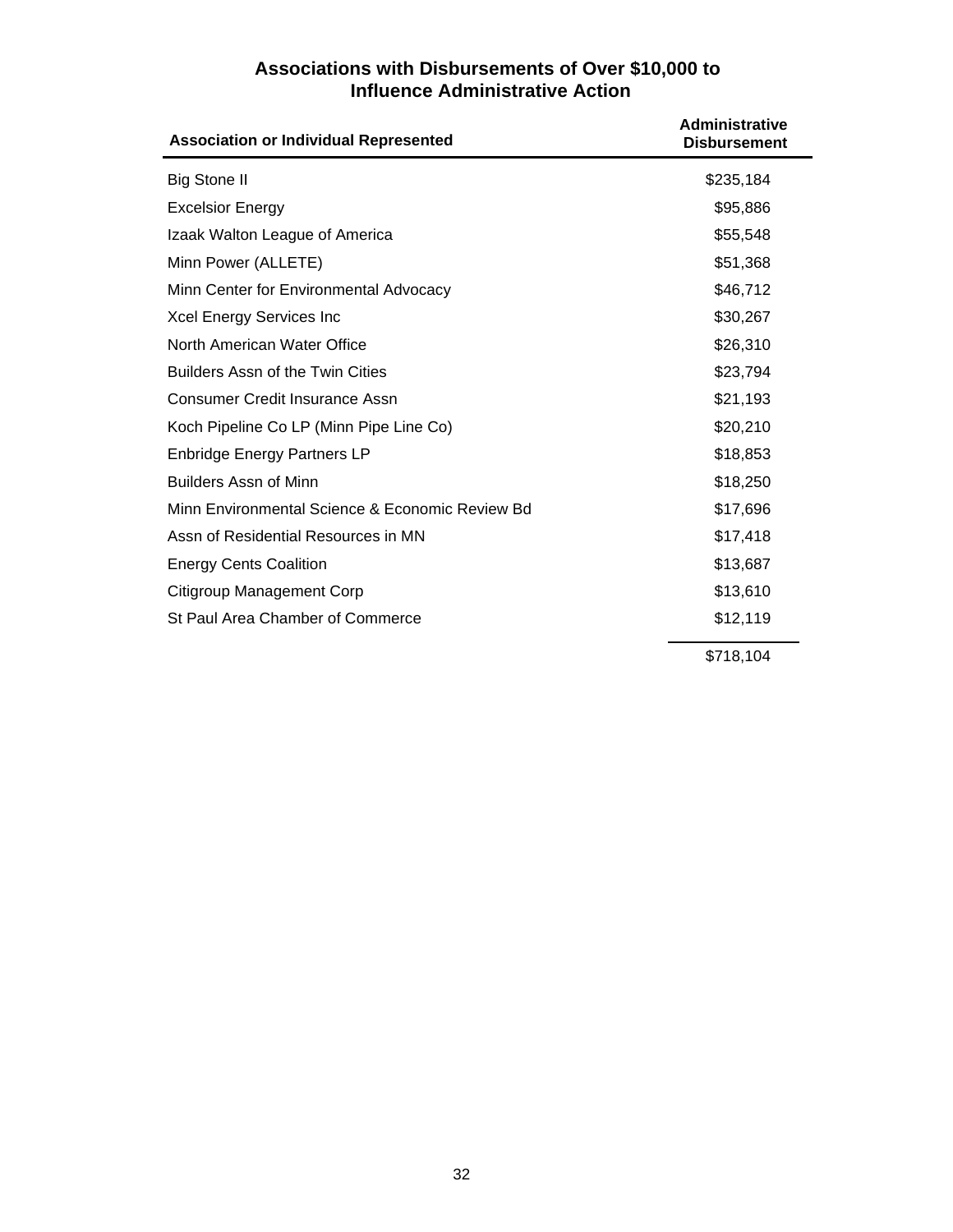#### **Associations with Disbursements of Over \$3,000 to Influence Metropolitan Governmental Action**

<span id="page-34-0"></span>

| <b>Association or Individual Represented</b> | <b>Metro Govt</b><br><b>Disbursement</b> |
|----------------------------------------------|------------------------------------------|
| St Paul Area Chamber of Commerce             | \$58,346                                 |
| Crown Hydro Company                          | \$49,050                                 |
| <b>Comcast Cable Communications Inc</b>      | \$23,204                                 |
| Minneapolis Public Schools                   | \$11,650                                 |
| Assn of Metropolitan Municipalities          | \$10,844                                 |
| Minneapolis City of                          | \$6,379                                  |
| Waste Management of Minn Inc & Affiliates    | \$6,145                                  |
| Xcel Energy Services Inc                     | \$5,584                                  |
| <b>Thomson West</b>                          | \$5,240                                  |
| RedFlex Traffic Systems Inc                  | \$4,991                                  |
| <b>Unisys Corporation</b>                    | \$4,988                                  |
| 3M (Minn Mining & Manufacturing Co)          | \$4,620                                  |
| Wells Fargo & Company                        | \$4,590                                  |
| <b>Teamsters Local 120</b>                   | \$4,263                                  |
| Blue Cross/Blue Shield of Minn               | \$3,905                                  |
| NRG Energy Inc dba Mpls Energy Center        | \$3,365                                  |
| Caribou MSP Airport                          | \$3,265                                  |
|                                              | \$210,427                                |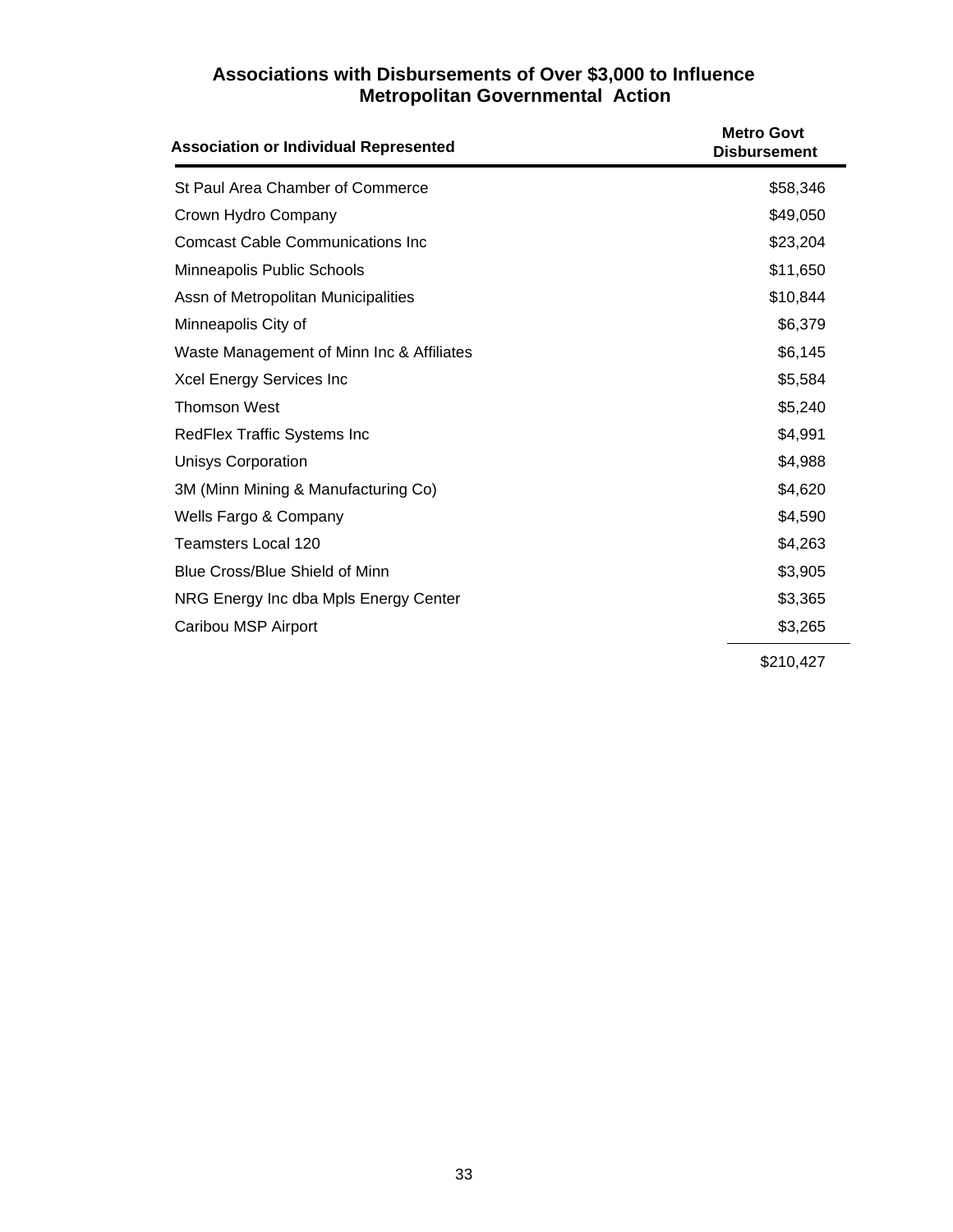# **Lobbyist Principals with Disbursements Over \$250,000 Reported to Nearest \$20,000**

<span id="page-35-0"></span>

| <b>Association Name</b>                            | <b>Total Spent on Lobbying</b> |
|----------------------------------------------------|--------------------------------|
| Minn Chamber of Commerce                           | \$1,660,000                    |
| <b>Education Minn</b>                              | \$1,560,000                    |
| Minnesotans Against Fraud & Higher Insurance Costs | \$1,160,000                    |
| 3M (Minn Mining & Manufacturing Co)                | \$1,020,000                    |
| <b>Coalition of Greater Minn Cities</b>            | \$1,020,000                    |
| Xcel Energy Services Inc                           | \$837,107                      |
| Minn Business Partnership Inc                      | \$760,000                      |
| Mall of America                                    | \$740,000                      |
| <b>Big Stone II</b>                                | \$600,000                      |
| League of Minn Cities                              | \$579,248                      |
| Minn School Boards Assn                            | \$540,000                      |
| Minn Vikings Football Club                         | \$500,000                      |
| Insurance Fed of Minn                              | \$490,000                      |
| <b>Excelsior Energy</b>                            | \$480,000                      |
| Minneapolis Radiation Oncology Physicians          | \$480,000                      |
| Natl Assn of Industrial & Office Properties        | \$460,000                      |
| <b>Minn Transportation Alliance</b>                | \$400,000                      |
| Minn Assn of Realtors                              | \$380,000                      |
| <b>Prairie Island Dakota Community</b>             | \$360,000                      |
| <b>Builders Assn of Minn</b>                       | \$346,000                      |
| Hassan Mainstreet LLC                              | \$340,000                      |
| Mille Lacs Band of Ojibwe Indians-Corp Comm        | \$340,000                      |
| Minn Indian Gaming Assn                            | \$340,000                      |
| Minn Auto Dealers Assn                             | \$330,170                      |
| Coalition of Minn Businesses Inc                   | \$320,000                      |
| ClearWay Minn                                      | \$320,000                      |
| Blue Cross/Blue Shield of Minn                     | \$290,000                      |
| <b>Flint Hills Resources LP</b>                    | \$280,000                      |
| <b>HealthPartners Inc</b>                          | \$280,000                      |
| Philip Morris USA Inc c/o                          | \$280,000                      |
| State Farm Insurance Co                            | \$280,000                      |
| <b>Acetochlor Registration Partnership</b>         | \$280,000                      |
| <b>Park Nicollet Health Services</b>               | \$260,000                      |
| Allina Health System                               | \$260,000                      |
| Minn Grocers Assn                                  | \$260,000                      |

34 \$18,832,525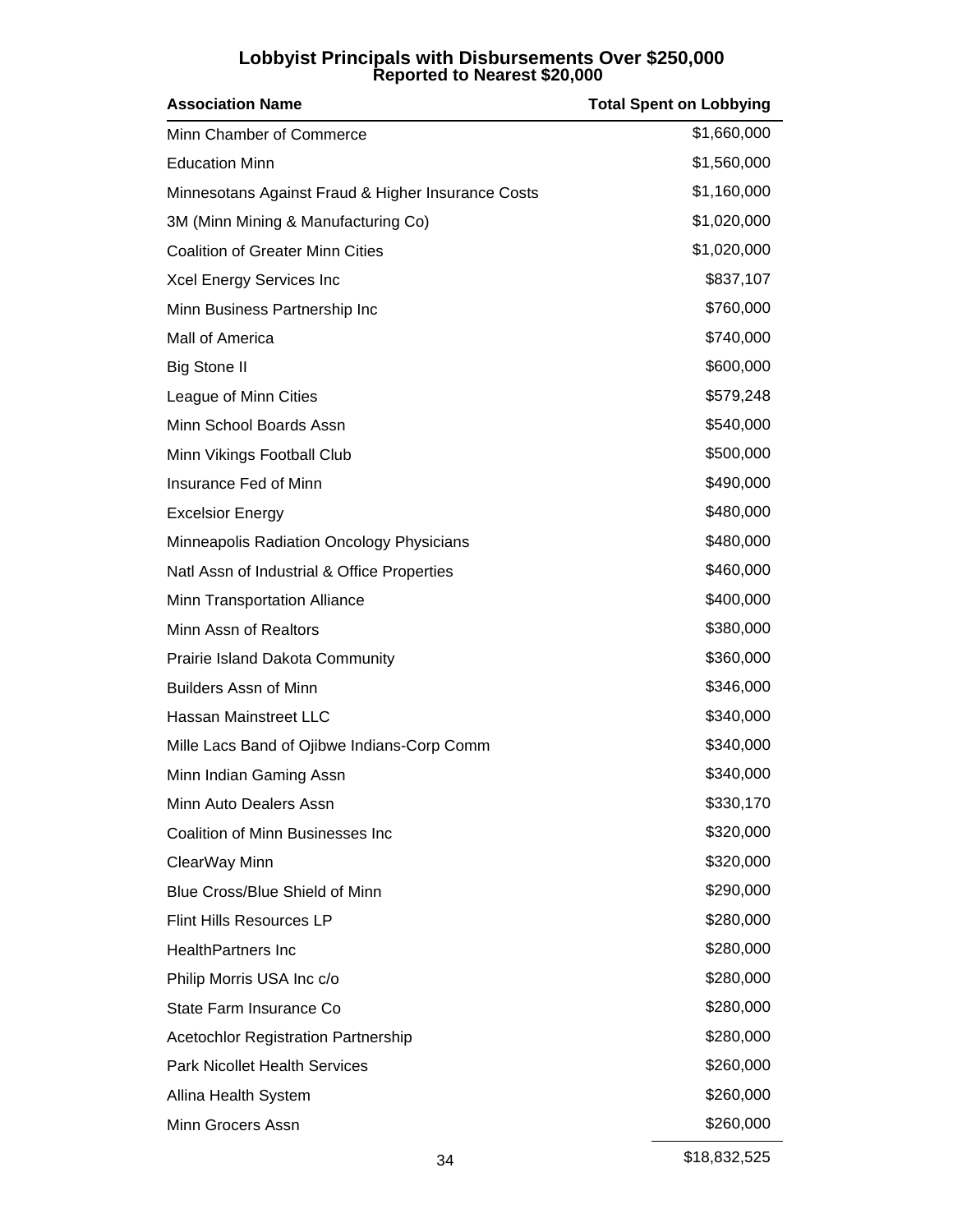## **ASSOCIATIONS, LOBBYISTS, AND TOTAL DISBURSEMENTS**

# **categories**

#### **Reporting • Preparation and distribution of lobbying materials**

 Includes the cost of production, purchase, or other acquisition of materials that directly support lobbying.

#### • **Media advertising**

 Includes the cost of media space or time used for lobbying activities. The cost of preparation of materials for use in the media is reported in the lobbying materials category.

#### • **Telephone and communications**

 Includes costs for local and long-distance telephone services, electronic mail pagers, cellular telephones, facsimile distribution services, and other communication services.

#### **• Postage**

 Includes costs of postage from the United States Postal Service as well as other distribution costs associated with lobbying activities.

#### **• Fees, allowances, public relations campaigns**

 Includes fees for consulting, public relations campaigns and any other expenses related to those services, as well as fees paid to the Campaign Finance and Public Disclosure Board. This category does not include compensation paid to a lobbyist for services as a lobbyist on behalf of the principal.

#### **• Entertainment**

 Includes cost of entertainment associated with any situation where lobbying activities take place.

#### **• Food and beverages**

 Includes the cost of all food and beverages associated with any situation where lobbying activities take place.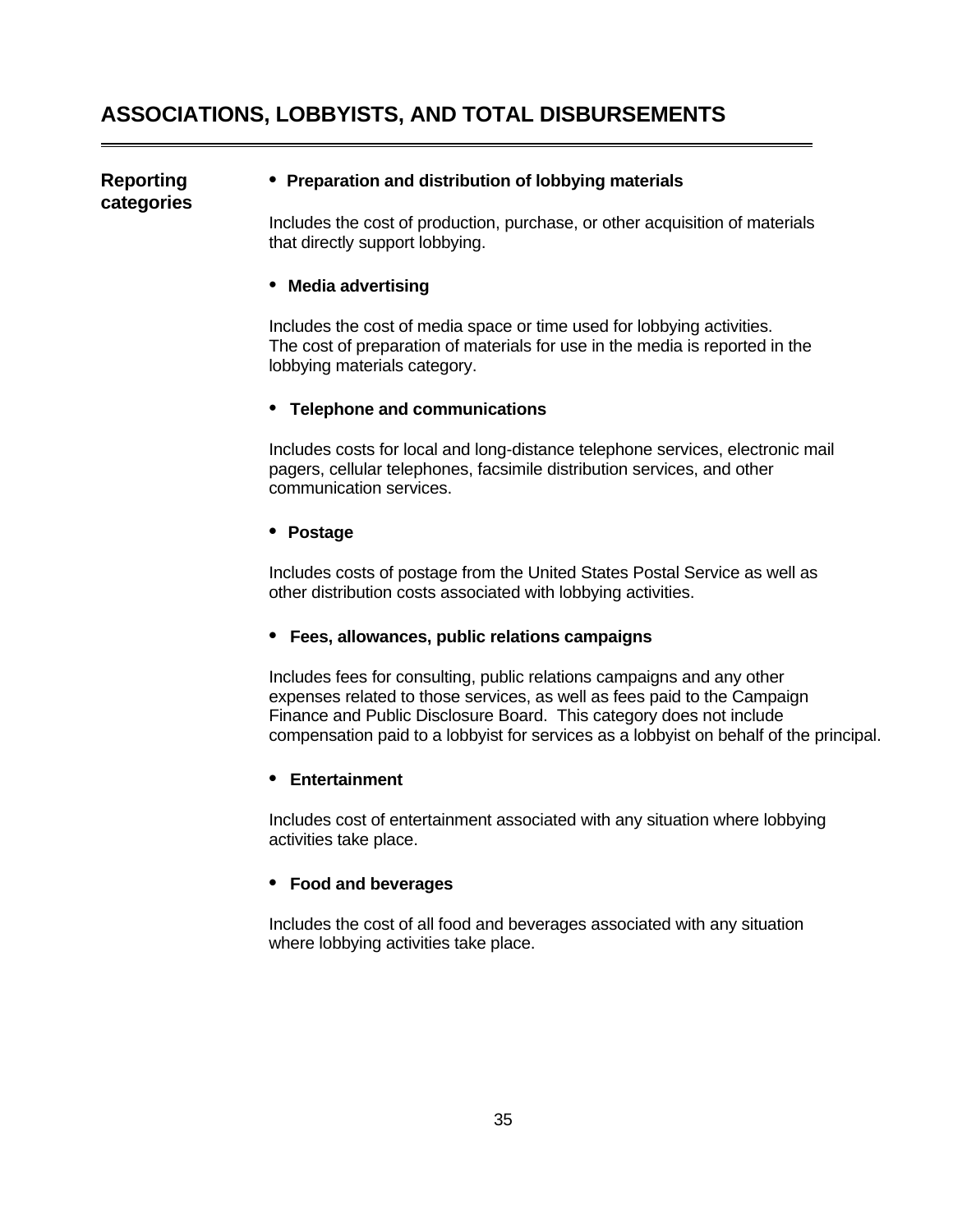#### **• Travel and Lodging**

 Includes costs of all travel and lodging associated with any lobbying activity, excluding the costs of the lobbyist's own travel to accomplish the lobbying activity.

#### **• Salary and Administrative Costs of Support Staff**

 Salary and associated administrative costs of an individual who provides support to a lobbyist and whose support is attributable to lobbying.

#### **• All Other Disbursements**

 Includes general administration and overhead and any other lobbyist disbursements not reported in other categories.

## **Monetary Disbursements by Lobbying Categories**

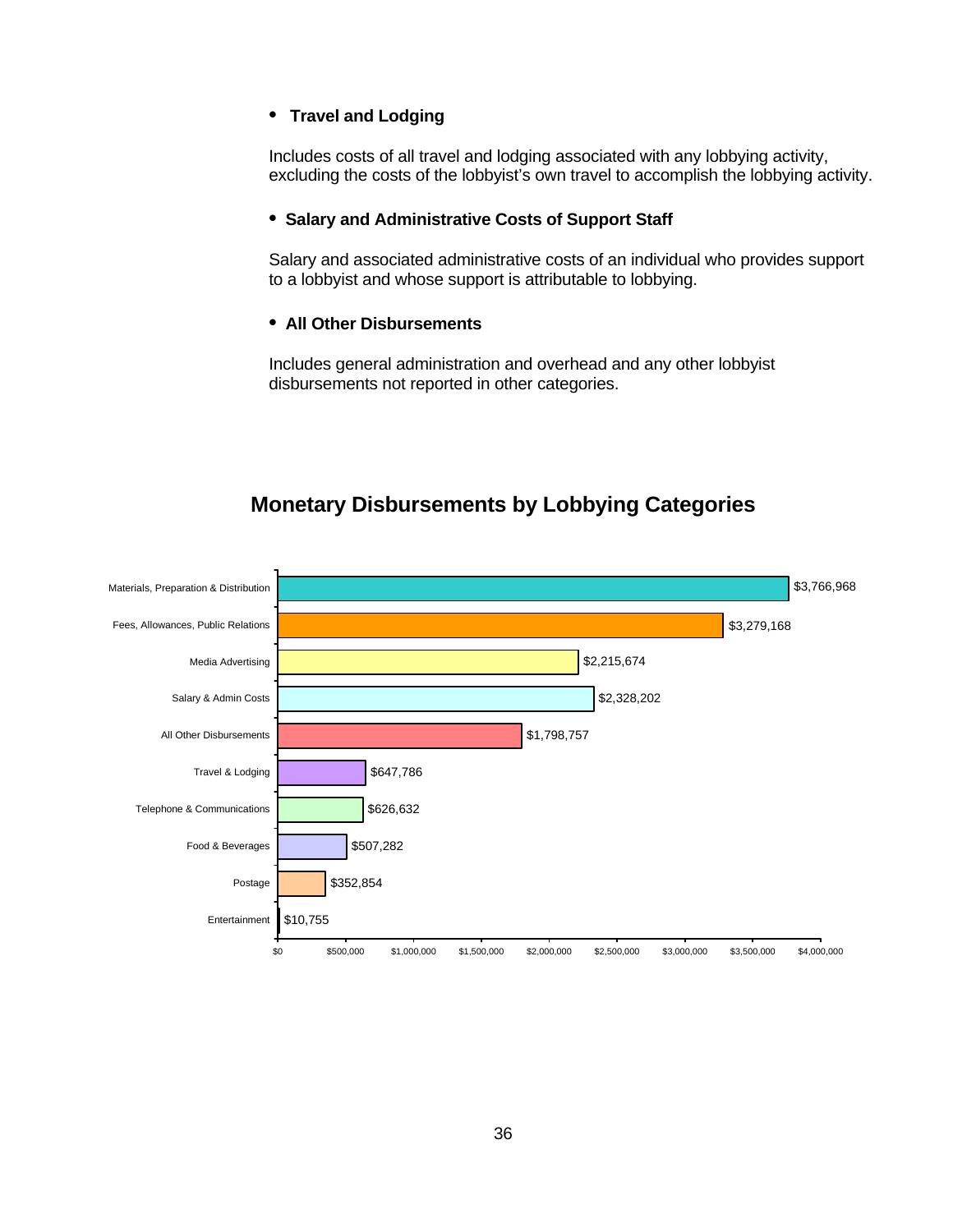

## **Percentage of Disbursements by Type of Lobbying**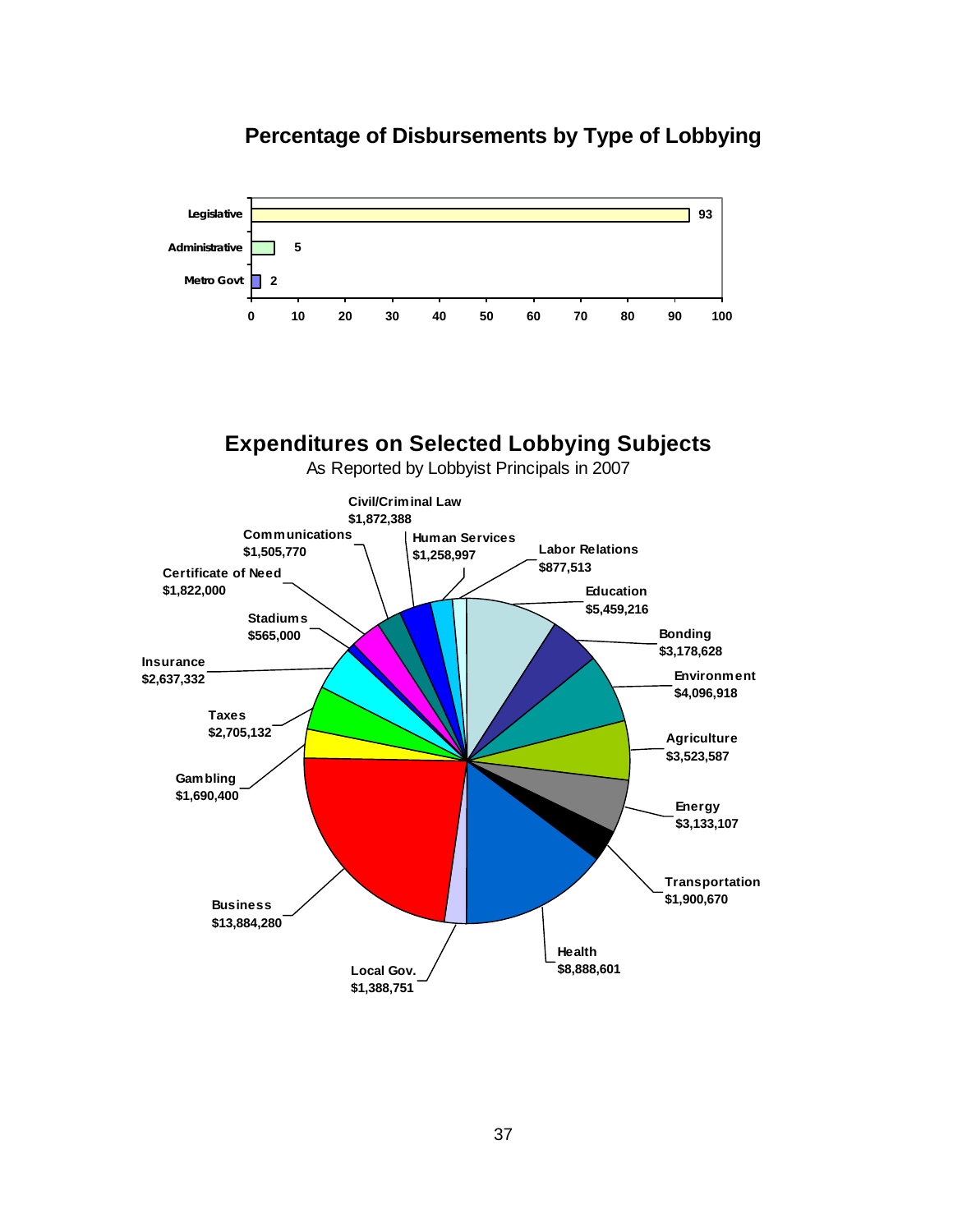| Association or Individual Represented by Lobbyist                                                                                              | Administrative<br>Disbursement | Legislative<br>Disbursement | Metro Govt<br>Disbursement | Lobbyist Total<br>Disbursement | 2007 Principal<br><b>Annual Report</b> |
|------------------------------------------------------------------------------------------------------------------------------------------------|--------------------------------|-----------------------------|----------------------------|--------------------------------|----------------------------------------|
| 1000 Friends of Minn<br>Heegaard, Jeffrey                                                                                                      | \$0                            | \$0                         | \$0                        | \$0                            | \$0                                    |
| 10th Street Associates LLC<br>Hofstede, Albert<br>Kozak, Andrew                                                                                | \$0                            | \$117                       | \$25                       | \$142                          | \$18,000                               |
| 3M (Minn Mining & Manufacturing Co)                                                                                                            | \$8,044                        | \$25,213                    | \$4,620                    | \$37,877                       | \$1,020,000                            |
| Geier, Thomas<br>Girard, James<br>Hill, Todd<br>Kavanagh, John<br>Marko, Sharon<br>Moe, Roger<br>Muffat, Jeffry<br>Rageth, Jeff<br>Stang, Doug |                                |                             |                            |                                |                                        |
| A Chance to Grow                                                                                                                               | \$0                            | \$396                       | \$0                        | \$396                          | \$20,000                               |
| Bohn, Jonathan<br>Bohn, Raymond<br>Keefe, Elaine<br>Walseth, Samuel                                                                            |                                |                             |                            |                                |                                        |
| <b>AAA Minneapolis</b>                                                                                                                         | \$0                            | \$1,532                     | \$0                        | \$1,532                        | \$20,000                               |
| Girvan, Becky<br>Goodno, Kevin<br>Harris, Shepard<br>Knapp, John<br>Lonetti, Christine Zimmer                                                  |                                |                             |                            |                                |                                        |
| <b>AARP</b>                                                                                                                                    | \$0                            | \$69,928                    | \$0                        | \$69,928                       | \$69,927                               |
| Holste, Heidi<br>Kimball, Michele<br>McDonough, Amy<br>Weigel, Keith                                                                           |                                |                             |                            |                                |                                        |
| <b>ABATE Minn</b>                                                                                                                              | \$0                            | \$6,250                     | \$0                        | \$6,250                        | \$20,000                               |
| Workman, Tom                                                                                                                                   |                                |                             |                            |                                |                                        |
| <b>Abbott Laboratories</b><br>Griffin, Phillip                                                                                                 | \$0                            | \$0                         | \$0                        | \$0                            | \$20,000                               |
| <b>Accenture LLP</b><br>Amundson, Kristen<br>Chilstrom, Lynda<br>Georgacas, Chris<br>Zipko, Mike                                               | \$0                            | \$0                         | \$0                        | \$0                            | \$40,000                               |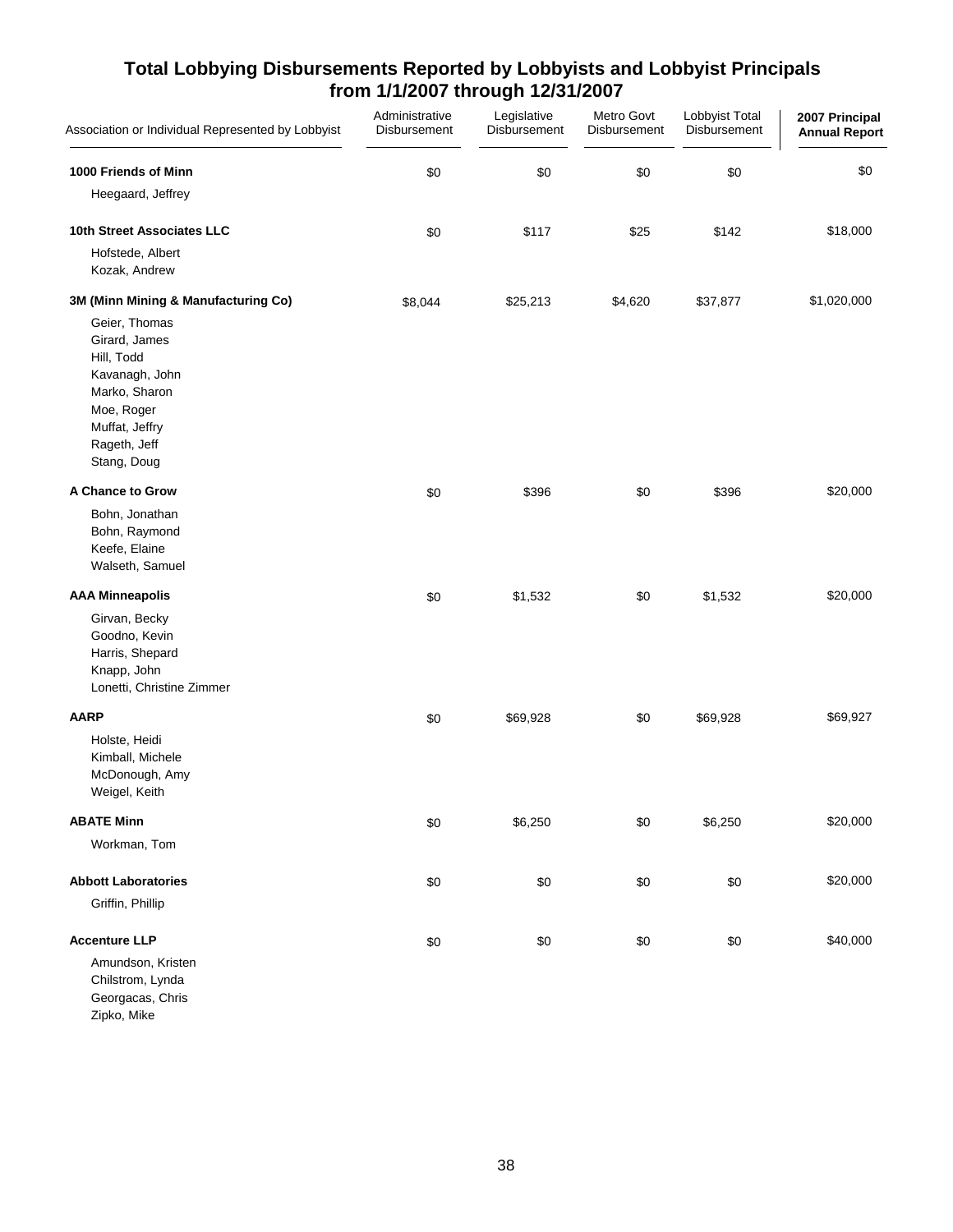| Association or Individual Represented by Lobbyist                                    | Administrative<br>Disbursement | Legislative<br>Disbursement | Metro Govt<br>Disbursement | Lobbyist Total<br>Disbursement | 2007 Principal<br><b>Annual Report</b> |
|--------------------------------------------------------------------------------------|--------------------------------|-----------------------------|----------------------------|--------------------------------|----------------------------------------|
| <b>Acetochlor Registration Partnership</b>                                           | \$1,850                        | \$0                         | \$0                        | \$1,850                        | \$280,000                              |
| Aafedt, David<br>Diehm, Tammera<br>Giddings, Jeffrey<br>Grooms, Lloyd<br>Knapp, John |                                |                             |                            |                                |                                        |
| <b>Ackerberg Group</b>                                                               | \$0                            | \$0                         | \$35                       | \$35                           | \$0                                    |
| Cherryhomes, Jackie                                                                  |                                |                             |                            |                                |                                        |
| Add Comm Leasing & Sales Corp                                                        | \$0                            | \$0                         | \$0                        | \$0                            | \$0                                    |
| Velner, Theresa                                                                      |                                |                             |                            |                                |                                        |
| <b>Administaff Inc.</b>                                                              | \$0                            | \$1,147                     | \$0                        | \$1,147                        | \$20,000                               |
| Cook, Judy<br>Girard, James<br>Hill, Todd<br>Kavanagh, John<br>Strong, Sarah         |                                |                             |                            |                                |                                        |
| <b>Advantage Workers Compensation Ins Co</b>                                         | \$0                            | \$342                       | \$0                        | \$342                          | \$0                                    |
| Ahern, Michael<br>Crandall, Lynnette Slater                                          |                                |                             |                            |                                |                                        |
| <b>Affirmative Options Coalition</b>                                                 | \$0                            | \$993                       | \$0                        | \$993                          | \$5,000                                |
| Schlick, Deborah                                                                     |                                |                             |                            |                                |                                        |
| <b>AFLAC</b>                                                                         | \$0                            | \$3,253                     | \$0                        | \$3,253                        | \$20,000                               |
| Tennessen, Robert                                                                    |                                |                             |                            |                                |                                        |
| <b>AFSCME 65</b>                                                                     | \$0                            | \$0                         | \$0                        | \$0                            | \$0                                    |
| Kunze, Leanne<br>Rukavina, Ida                                                       |                                |                             |                            |                                |                                        |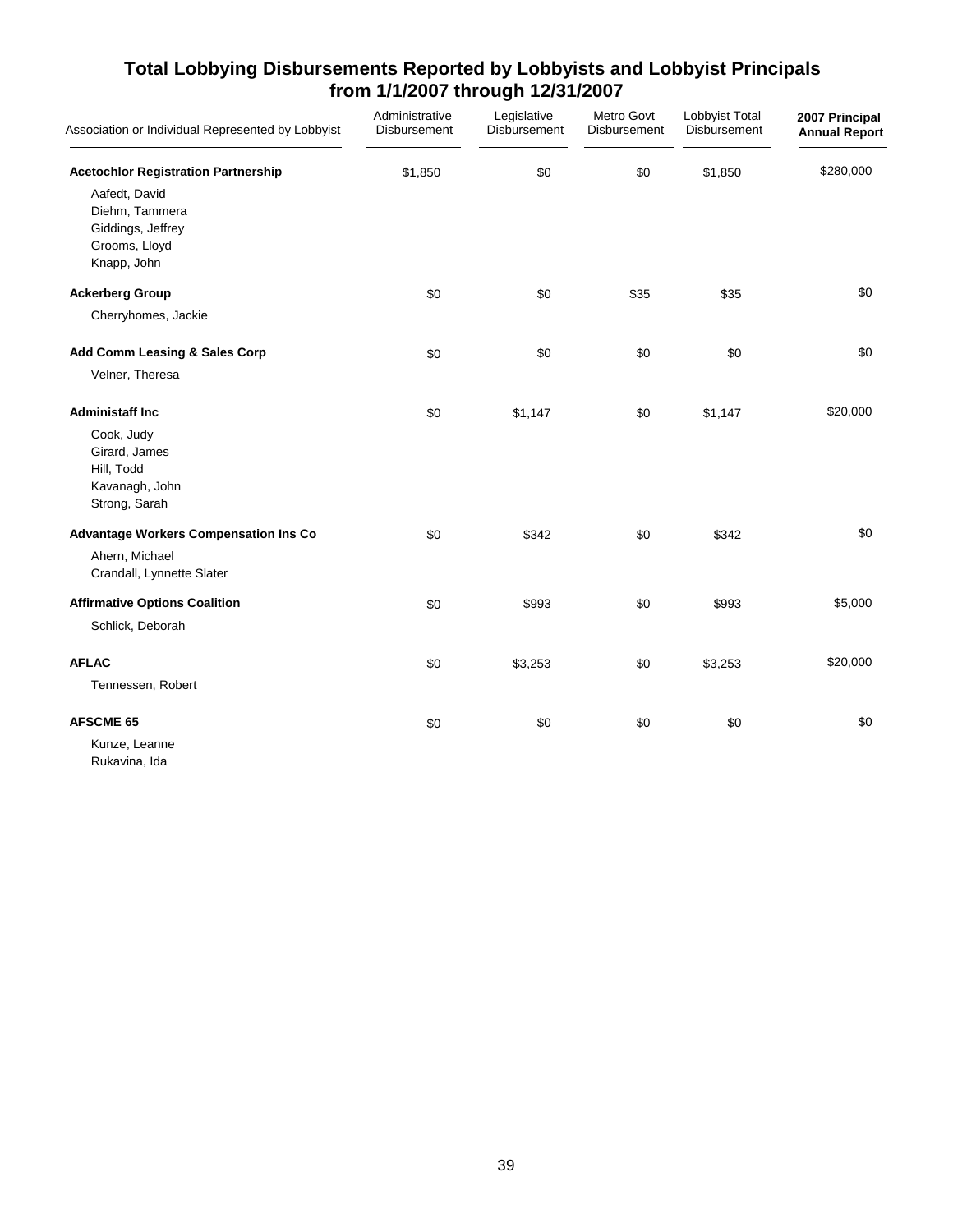| Association or Individual Represented by Lobbyist | Administrative<br>Disbursement | Legislative<br>Disbursement | Metro Govt<br>Disbursement | Lobbyist Total<br>Disbursement | 2007 Principal<br><b>Annual Report</b> |
|---------------------------------------------------|--------------------------------|-----------------------------|----------------------------|--------------------------------|----------------------------------------|
| <b>AFSCME Council 5</b>                           | \$0                            | \$95,292                    | \$0                        | \$95,292                       | \$100,000                              |
| Askelin, Laura                                    |                                |                             |                            |                                |                                        |
| Bleyhl, Julie                                     |                                |                             |                            |                                |                                        |
| Burke, Thomas                                     |                                |                             |                            |                                |                                        |
| Carlson, Joyce E                                  |                                |                             |                            |                                |                                        |
| Christensen, Paul                                 |                                |                             |                            |                                |                                        |
| Corwin, Gregg                                     |                                |                             |                            |                                |                                        |
| Dains, Jeff                                       |                                |                             |                            |                                |                                        |
| Erickson, Kurt                                    |                                |                             |                            |                                |                                        |
| Grebner, Jonathan                                 |                                |                             |                            |                                |                                        |
| Jackson, Linda                                    |                                |                             |                            |                                |                                        |
| Kielblock, Jill                                   |                                |                             |                            |                                |                                        |
| Kuehl, Steve                                      |                                |                             |                            |                                |                                        |
| Lofquist, Pam                                     |                                |                             |                            |                                |                                        |
| Lynch, Nola                                       |                                |                             |                            |                                |                                        |
| Marincel, Stephen                                 |                                |                             |                            |                                |                                        |
| McAfee, Mark                                      |                                |                             |                            |                                |                                        |
| Nelson, Matthew                                   |                                |                             |                            |                                |                                        |
| Niland, James                                     |                                |                             |                            |                                |                                        |
| Seide, Eliot                                      |                                |                             |                            |                                |                                        |
| Serfling, Jerry                                   |                                |                             |                            |                                |                                        |
| Thorson, John                                     |                                |                             |                            |                                |                                        |
| Aggregate Ready Mix Assn of Minn                  | \$1,400                        | \$3,800                     | \$0                        | \$5,200                        | \$40,000                               |
| Corrigan, Fred                                    |                                |                             |                            |                                |                                        |
| Ewald, David                                      |                                |                             |                            |                                |                                        |
| Pryse, Becca                                      |                                |                             |                            |                                |                                        |
| AHIP (Americas Health Ins Plans)                  | \$0                            | \$46                        | \$0                        | \$46                           | \$0                                    |
| Breitinger, Jennifer                              |                                |                             |                            |                                |                                        |
| <b>AIG</b>                                        | \$0                            | \$5,048                     | \$0                        | \$5,048                        | \$60,000                               |
| Kramer, Ross                                      |                                |                             |                            |                                |                                        |
| Neren, Sandra                                     |                                |                             |                            |                                |                                        |
| Poul, Thomas J                                    |                                |                             |                            |                                |                                        |
| Ainsworth Lumber Co Ltd                           | $\$0$                          | \$17,396                    | \$0                        | \$17,396                       | \$20,000                               |
| Pearson, Thomas                                   |                                |                             |                            |                                |                                        |
| Walli, Kevin                                      |                                |                             |                            |                                |                                        |
| Aircraft Owners & Pilots Assn (AOPA)              | \$0                            | \$2,291                     | \$0                        | \$2,291                        | \$40,000                               |
| Cook, Judy                                        |                                |                             |                            |                                |                                        |
| Girard, James                                     |                                |                             |                            |                                |                                        |
| Hill, Todd                                        |                                |                             |                            |                                |                                        |
| Kavanagh, John                                    |                                |                             |                            |                                |                                        |
| Strong, Sarah                                     |                                |                             |                            |                                |                                        |
| All Parks Alliance for Change (APAC)              | \$0                            | \$16,881                    | \$0                        | \$16,881                       | \$20,000                               |
| Anderson, David                                   |                                |                             |                            |                                |                                        |
| Kaplan, Margaret                                  |                                |                             |                            |                                |                                        |
| All Terrain Vehicle Assn of Minn                  | \$120                          | \$1,730                     | \$0                        | \$1,850                        | \$20,000                               |
| Bohn, Jonathan                                    |                                |                             |                            |                                |                                        |
| Bohn, Raymond                                     |                                |                             |                            |                                |                                        |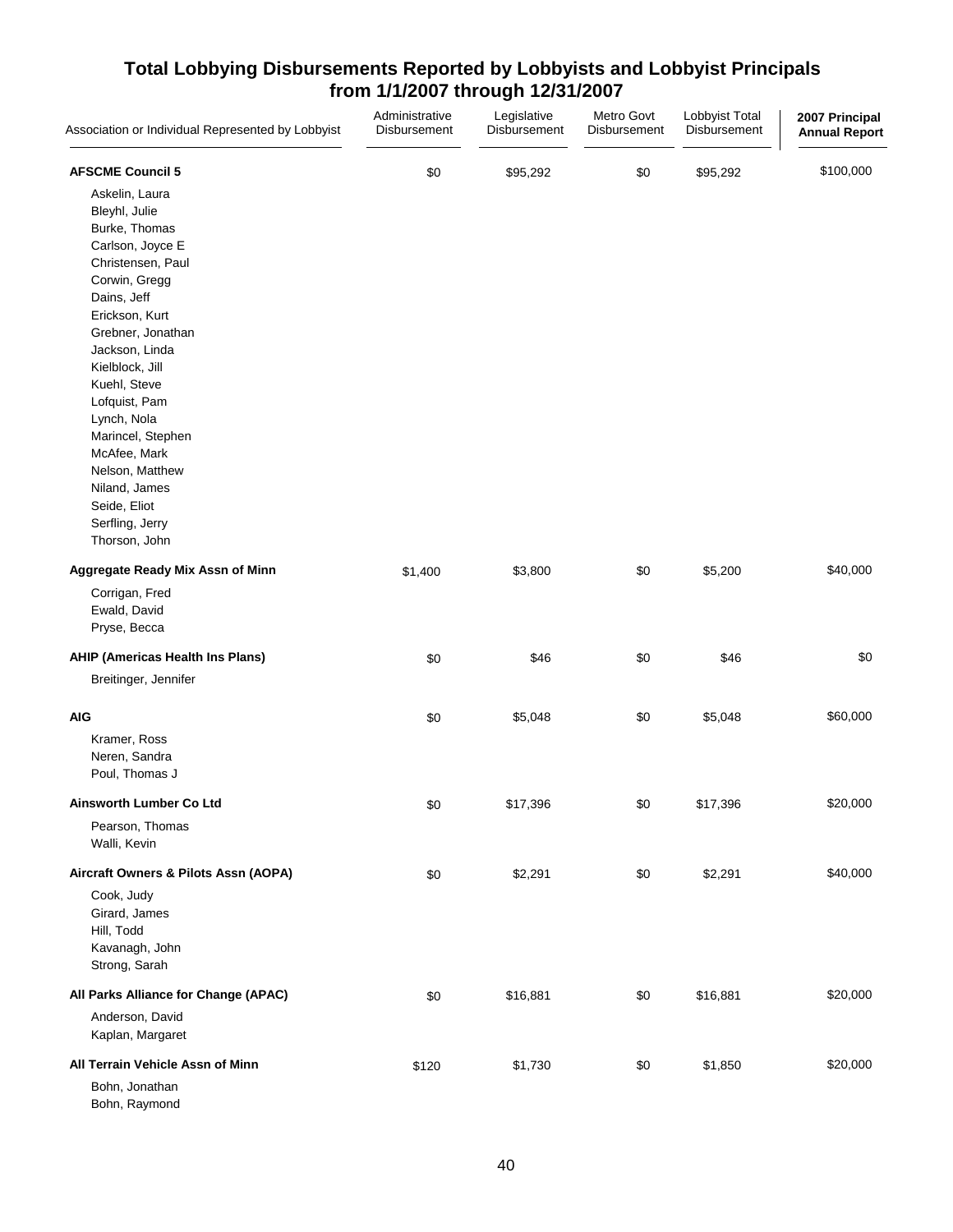| Association or Individual Represented by Lobbyist                                                                | Administrative<br>Disbursement | Legislative<br>Disbursement | Metro Govt<br>Disbursement | Lobbyist Total<br>Disbursement | 2007 Principal<br><b>Annual Report</b> |
|------------------------------------------------------------------------------------------------------------------|--------------------------------|-----------------------------|----------------------------|--------------------------------|----------------------------------------|
| Allergan Inc                                                                                                     | \$0                            | \$557                       | \$0                        | \$557                          | \$40,000                               |
| Morris, Randolph                                                                                                 |                                |                             |                            |                                |                                        |
| <b>Alliance for Marriage Foundation</b>                                                                          | \$0                            | \$377                       | \$0                        | \$377                          | \$736                                  |
| Adams, Robert<br>Jones III, Walter                                                                               |                                |                             |                            |                                |                                        |
| <b>Alliance for Metropolitan Stability</b><br>Adams, Russ<br>Brown, Maura<br>Haberman, Jo<br>Nambudiripad, Unny  | \$0                            | \$273                       | \$732                      | \$1,006                        | \$20,000                               |
| <b>Alliance for School Choice</b>                                                                                | \$0                            | \$250                       | \$0                        | \$250                          | \$20,000                               |
| Sletten, Jill                                                                                                    |                                |                             |                            |                                |                                        |
| <b>Alliance for Student Achievement</b>                                                                          | \$0                            | \$0                         | \$0                        | \$0                            | \$0                                    |
| Roy, Vicki                                                                                                       |                                |                             |                            |                                |                                        |
| <b>Alliance of Automobile Manufacturers</b>                                                                      | \$0                            | \$3,689                     | \$0                        | \$3,689                        | \$80,000                               |
| Hyland, Eric<br>Neren, Sandra                                                                                    |                                |                             |                            |                                |                                        |
| <b>Alliance of Automotive Service Providers of</b><br><b>Minn Inc</b>                                            | \$0                            | \$24,035                    | \$0                        | \$24,035                       | \$20,000                               |
| Lunzer, William<br>Pearson, Thomas<br>Walli, Kevin                                                               |                                |                             |                            |                                |                                        |
| Alliance of Early Childhood Professionals                                                                        | \$0                            | \$0                         | \$0                        | \$0                            | \$0                                    |
| Boyer, Margaret                                                                                                  |                                |                             |                            |                                |                                        |
| <b>Alliance of Health Care Ministries</b>                                                                        | \$0                            | \$0                         | \$0                        | \$0                            | \$0                                    |
| Jepsen, Cynthia                                                                                                  |                                |                             |                            |                                |                                        |
| <b>Alliance Pipeline</b>                                                                                         | \$0                            | \$0                         | \$0                        | \$0                            | \$40,000                               |
| Keliher, Thomas<br>Strusinski, William                                                                           |                                |                             |                            |                                |                                        |
| <b>Alliant Energy</b>                                                                                            | \$0                            | \$72,067                    | \$0                        | \$72,067                       | \$80,000                               |
| Bradley, Michael<br>Engstrom, Dave<br>Johnson, Richard<br>Jordahl, William<br>Sletten, Jill<br>Sturgeon, Ritchie |                                |                             |                            |                                |                                        |
| <b>Allianz</b>                                                                                                   | \$246                          | \$838                       | \$0                        | \$1,085                        | \$0                                    |
| Berger, Bernadette                                                                                               |                                |                             |                            |                                |                                        |
| <b>Allied Charities of Minn</b>                                                                                  | \$9,830                        | \$47,365                    | \$0                        | \$57,195                       | \$160,000                              |
| Bohn, Raymond<br>Wilson, Kingsley                                                                                |                                |                             |                            |                                |                                        |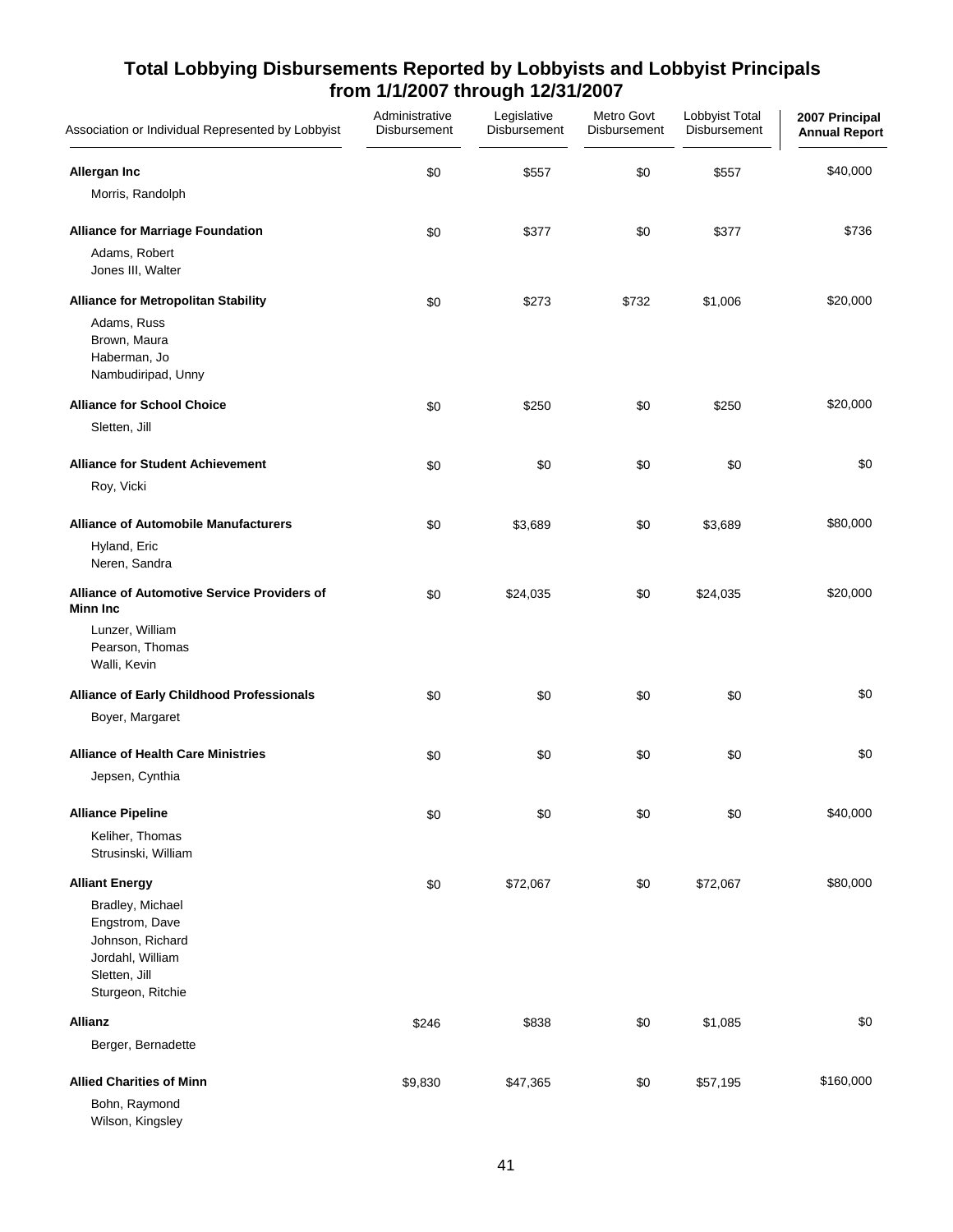| Association or Individual Represented by Lobbyist                                                                                    | Administrative<br>Disbursement | Legislative<br>Disbursement | Metro Govt<br>Disbursement | Lobbyist Total<br>Disbursement | 2007 Principal<br><b>Annual Report</b> |
|--------------------------------------------------------------------------------------------------------------------------------------|--------------------------------|-----------------------------|----------------------------|--------------------------------|----------------------------------------|
| Allied Waste Industries/Browning-Ferris                                                                                              | \$0                            | \$0                         | \$720                      | \$720                          | \$0                                    |
| Carlson, Kim<br>Wegner, Charles                                                                                                      |                                |                             |                            |                                |                                        |
| <b>Allina Health System</b>                                                                                                          | \$775                          | \$15,545                    | \$1,507                    | \$17,827                       | \$260,000                              |
| Cox, Megan (Slatter)<br>Halloran, Brian<br>Johnson, Todd<br>Nelson, Richard<br>Redmond, Lawrence<br>Snoke, William<br>Thompson, Anna |                                |                             |                            |                                |                                        |
| <b>Allstate Insurance Co</b>                                                                                                         | \$0                            | \$0                         | \$0                        | \$0                            | \$60,000                               |
| Franzen, Douglas<br>Moore, Vic<br>Peterson, Patricia                                                                                 |                                |                             |                            |                                |                                        |
| <b>AllTel Communications</b>                                                                                                         | \$0                            | \$0                         | \$0                        | \$0                            | \$40,000                               |
| Backhaus, Amber<br>Bergs, Scott<br>Cassidy, Paul<br>Chelseth, Andrew<br>Wolfe, Kelly                                                 |                                |                             |                            |                                |                                        |
| Alpha Human Services Inc                                                                                                             | \$0                            | \$0                         | \$2,710                    | \$2,710                        | \$0                                    |
| Garcia, Albert                                                                                                                       |                                |                             |                            |                                |                                        |
| ALS Assn, Minn Chapter                                                                                                               | \$0                            | \$503                       | \$0                        | \$503                          | \$0                                    |
| Goodno, Kevin<br>Harris, Shepard                                                                                                     |                                |                             |                            |                                |                                        |
| Alzheimers Assn, Minn N Dakota Chapter                                                                                               | \$0                            | \$5,538                     | \$0                        | \$5,538                        | \$20,000                               |
| Freeman, Iris                                                                                                                        |                                |                             |                            |                                |                                        |
| <b>Amalgamated Transit Union Local 1005</b><br>Ewald, Jerry<br>Sommers, Michelle<br>Tollin, Scott                                    | \$0                            | \$0                         | \$0                        | \$0                            | \$0                                    |
| Amateur Riders Motorcycle Assn                                                                                                       | \$0                            | \$50                        | \$0                        | \$50                           | \$20,000                               |
| Bohn, Jonathan<br>Bohn, Raymond                                                                                                      |                                |                             |                            |                                |                                        |
| American Acad of Pediatrics-Minn Ch                                                                                                  | \$0                            | \$13,654                    | \$0                        | \$13,654                       | \$6,679                                |
| Noznesky, Sara Will                                                                                                                  |                                |                             |                            |                                |                                        |
| American Ag Energy LLC                                                                                                               | \$0                            | \$0                         | \$0                        | \$0                            | \$100,000                              |
| Bunge, Darrel<br>Westin, Charles                                                                                                     |                                |                             |                            |                                |                                        |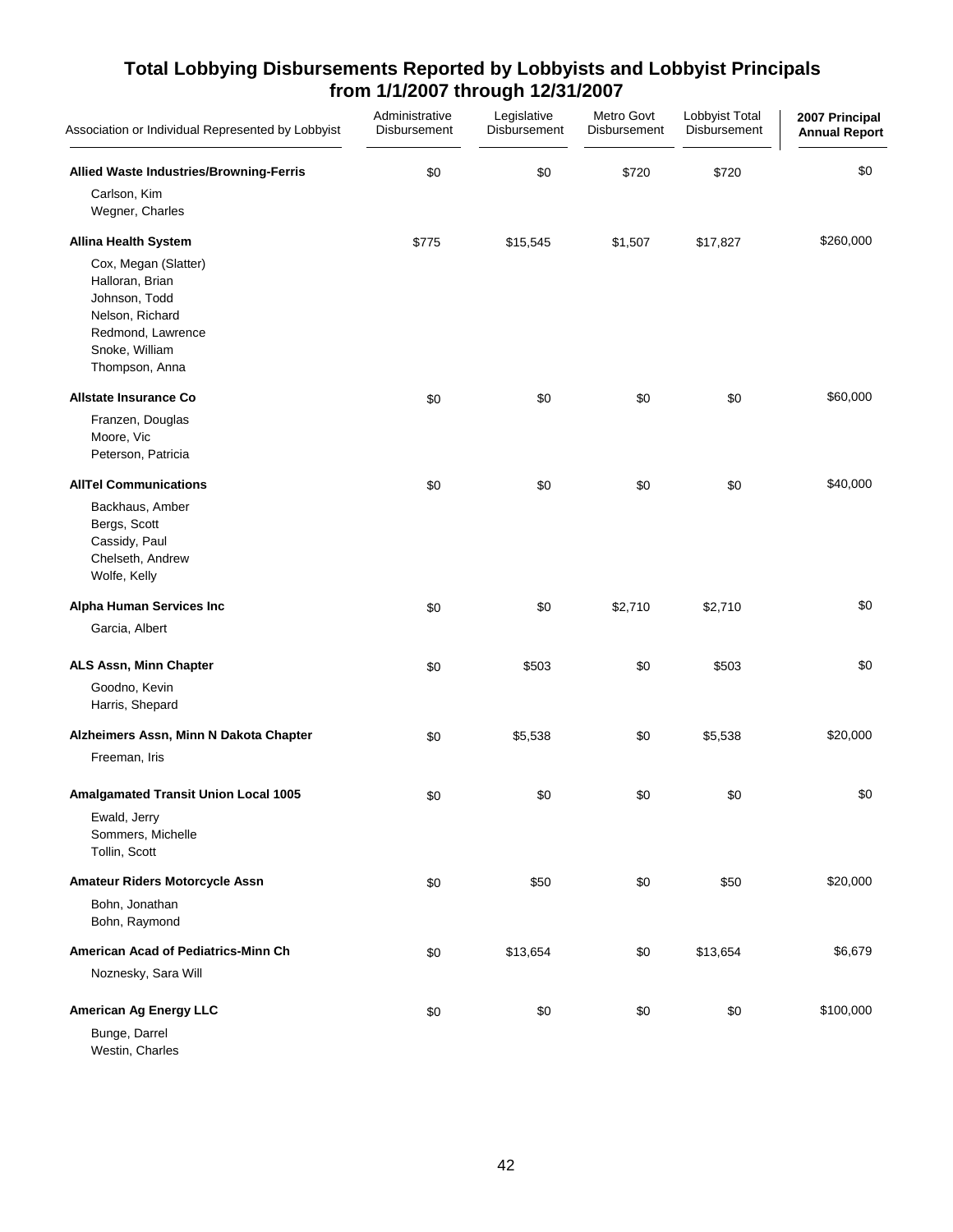| Association or Individual Represented by Lobbyist                                                                           | Administrative<br>Disbursement | Legislative<br>Disbursement | Metro Govt<br>Disbursement | Lobbyist Total<br>Disbursement | 2007 Principal<br><b>Annual Report</b> |
|-----------------------------------------------------------------------------------------------------------------------------|--------------------------------|-----------------------------|----------------------------|--------------------------------|----------------------------------------|
| American Assn of Advertising Agencies-TC<br>Council                                                                         | \$0                            | \$100                       | \$0                        | \$100                          | \$3,750                                |
| Elliott, Sonnie<br>Forschler, Richard                                                                                       |                                |                             |                            |                                |                                        |
| <b>American Assn of Bioanalysts</b>                                                                                         | \$0                            | \$0                         | \$0                        | \$0                            | \$5,000                                |
| Lehman, Thomas                                                                                                              |                                |                             |                            |                                |                                        |
| American Cancer Society Minn Division                                                                                       | \$0                            | \$96,929                    | \$0                        | \$96,929                       | \$100,000                              |
| Ertz, Corinne<br>Felber, Carrie<br>Flory, Matthew<br>Knutson, Jessica<br>Mannetter, Sara<br>Sposeto, Dominic<br>Stark, Isis |                                |                             |                            |                                |                                        |
| <b>American Chemistry Council</b>                                                                                           | \$0                            | \$15,990                    | \$0                        | \$15,990                       | \$78,000                               |
| Colburn, Patrick<br>Grooms, Lloyd<br>Johnson, David<br>Kwilas, Anthony<br>Lemke, Matthew<br>Smith-Watkins, Genise           |                                |                             |                            |                                |                                        |
| <b>American Citizens</b>                                                                                                    | \$0                            | \$0                         | \$0                        | \$0                            | \$0                                    |
| Smith, Roger                                                                                                                |                                |                             |                            |                                |                                        |
| American College of Cardiology - MN Chapter<br>Ewald, David                                                                 | \$0                            | \$0                         | \$0                        | \$0                            | \$0                                    |
| American College of Emergency Physicians<br><b>Minn Chapter</b>                                                             | \$0                            | \$25                        | \$0                        | \$25                           | \$20,000                               |
| Doyle, O'Brien                                                                                                              |                                |                             |                            |                                |                                        |
| American College of Obstetricians &<br><b>Gynecologists</b>                                                                 | \$0                            | \$0                         | \$0                        | \$0                            | \$0                                    |
| Cook, Judy<br>Girard, James<br>Hill, Todd                                                                                   |                                |                             |                            |                                |                                        |
| American Council of Engineering Cos of Minn                                                                                 | \$0                            | \$1,353                     | \$0                        | \$1,353                        | \$60,000                               |
| Krapek, John<br>Morris, Randolph<br>Oxley, David<br>Psick, Sarah                                                            |                                |                             |                            |                                |                                        |
| <b>American Diabetes Assn</b>                                                                                               | \$0                            | \$0                         | \$0                        | \$0                            | \$0                                    |
| Schaefer, Christine                                                                                                         |                                |                             |                            |                                |                                        |
| <b>American Express</b>                                                                                                     | \$0                            | \$100                       | \$0                        | \$100                          | \$30,000                               |
| Kozak, Andrew                                                                                                               |                                |                             |                            |                                |                                        |

43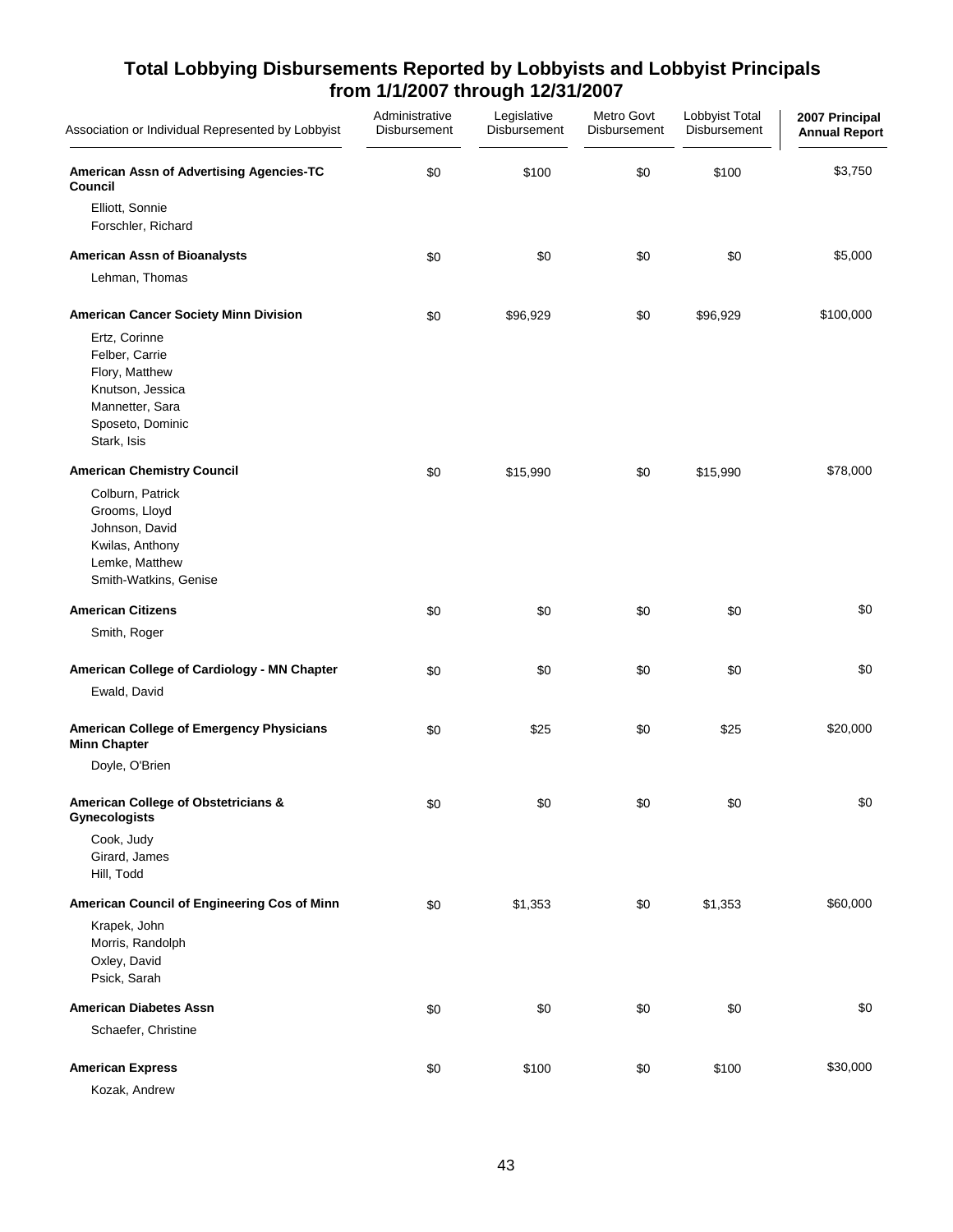| Association or Individual Represented by Lobbyist                                                                                                               | Administrative<br>Disbursement | Legislative<br>Disbursement | Metro Govt<br>Disbursement | Lobbyist Total<br>Disbursement | 2007 Principal<br><b>Annual Report</b> |
|-----------------------------------------------------------------------------------------------------------------------------------------------------------------|--------------------------------|-----------------------------|----------------------------|--------------------------------|----------------------------------------|
| American Family Insurance Co<br>Franzen, Douglas<br>Moore, Vic<br>Rizzolo, Vicky                                                                                | \$0                            | \$0                         | \$0                        | \$0                            | \$200,000                              |
| <b>American Financial Services Assn</b><br>Kozak, Andrew<br>Lampe, Donald<br>Martyn, Patrick                                                                    | \$0                            | \$659                       | \$0                        | \$659                          | \$60,000                               |
| American Forest & Paper Assn                                                                                                                                    | \$0                            | \$500                       | \$0                        | \$500                          | \$40,000                               |
| Robertson, Michael                                                                                                                                              |                                |                             |                            |                                |                                        |
| <b>American Heart Assn</b><br>Amberg, William<br>Birnbaum, Jill<br>Callanan, Rachel<br>Dosland, Valerie<br>Ewald, David<br>Peterson, Bradley<br>Snyder, Bethany | \$0                            | \$50,503                    | \$0                        | \$50,503                       | \$100,000                              |
| American Institute of Architects-Minn<br>Hahne, Kathryn<br>Hauschild, Beverly<br>Herman, John<br>Hylden, Nancy                                                  | \$0                            | \$2,385                     | \$0                        | \$2,385                        | \$60,000                               |
| <b>American Insurance Assn</b><br>Knapp, John<br>Lemke, Matthew<br>Lonetti, Christine Zimmer<br>Rothman, Michael                                                | \$0                            | \$850                       | \$0                        | \$850                          | \$40,000                               |
| American Iron & Supply Co Inc                                                                                                                                   | \$0                            | \$0                         | \$0                        | \$0                            | \$0                                    |
| Nelson, Richard                                                                                                                                                 |                                |                             |                            |                                |                                        |
| American Massage Therapy Assn Minn Chapter<br>Kreuger, Diane<br>Vanasek, Robert (Bob)                                                                           | \$0                            | \$983                       | \$0                        | \$983                          | \$20,000                               |
| American Petroleum Institute                                                                                                                                    | \$0                            | \$0                         | \$0                        | \$0                            | \$60,000                               |
| Bunge, Darrel                                                                                                                                                   |                                |                             |                            |                                |                                        |
| American Phys Therapy Assn - Minn Ch<br>Hawley, Judy<br>Morris, Randolph<br>Psick, Sarah                                                                        | \$0                            | \$6,441                     | \$0                        | \$6,441                        | \$40,000                               |
| <b>American Property Coalition</b><br>Parmeter, Donald                                                                                                          | \$0                            | \$6,840                     | \$0                        | \$6,840                        | \$0                                    |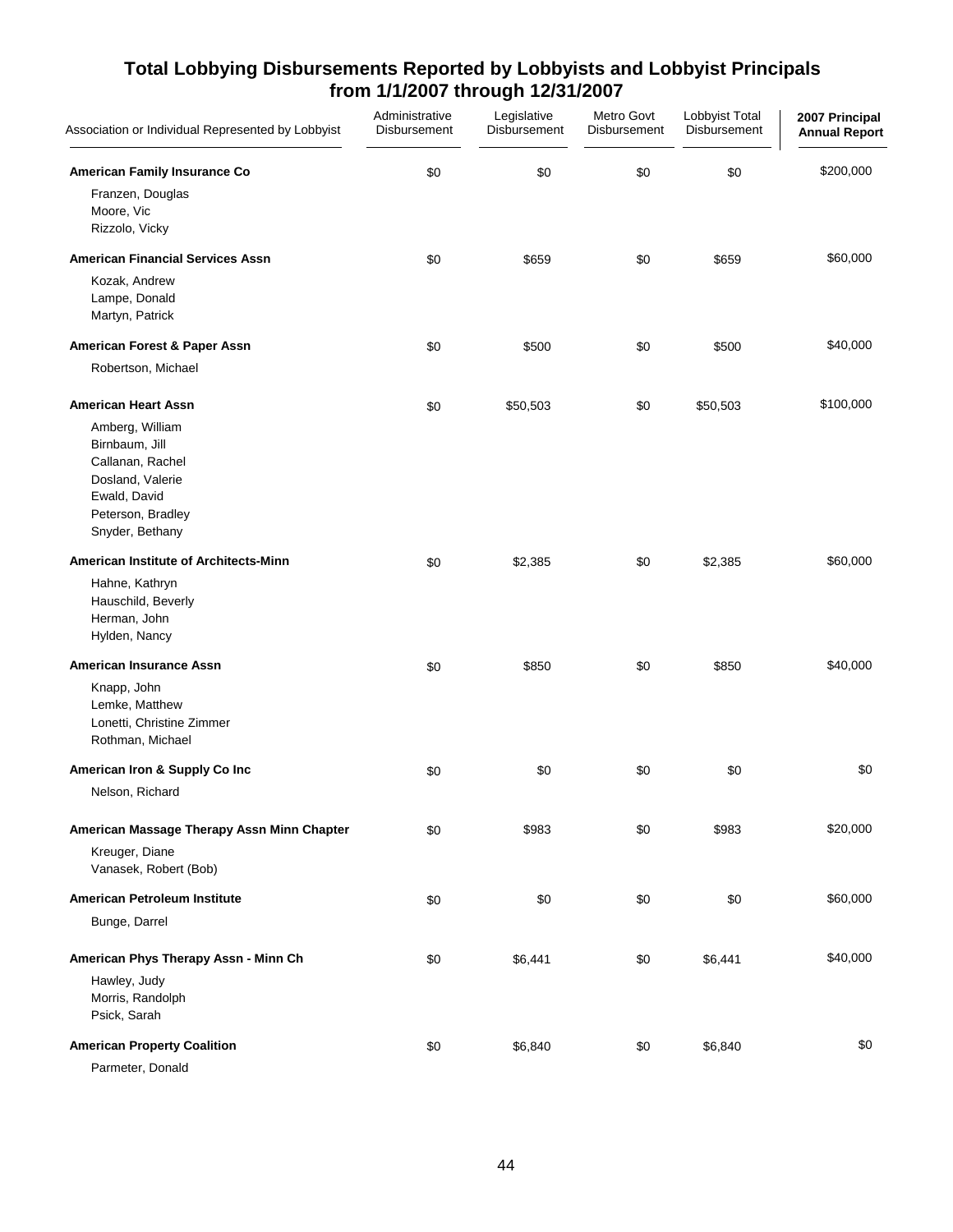| Association or Individual Represented by Lobbyist                                                                                                                    | Administrative<br>Disbursement | Legislative<br>Disbursement | Metro Govt<br>Disbursement | Lobbyist Total<br>Disbursement | 2007 Principal<br><b>Annual Report</b> |
|----------------------------------------------------------------------------------------------------------------------------------------------------------------------|--------------------------------|-----------------------------|----------------------------|--------------------------------|----------------------------------------|
| American Public Media Group<br>Elliott, Sonnie<br>Forschler, Richard<br>Hahne, Kathryn<br>Hylden, Nancy<br>Johnson, Jennifer Syltie<br>Kigin, Thomas<br>Nelson, Jeff | \$0                            | \$150                       | \$0                        | \$150                          | \$80,000                               |
| <b>American Transmission Company</b>                                                                                                                                 | \$0                            | \$414                       | \$0                        | \$414                          | \$20,000                               |
| Bertrand, James<br>Forschler, Richard<br>Hahne, Kathryn<br>Hylden, Nancy<br>Meloy, Brian                                                                             |                                |                             |                            |                                |                                        |
| <b>Ameriprise Financial Advisors</b>                                                                                                                                 | \$0                            | \$1,101                     | \$0                        | \$1,101                        | \$160,000                              |
| Kozak, Andrew<br>Meeks, John<br>Pietsch, Brian                                                                                                                       |                                |                             |                            |                                |                                        |
| AmeriQuest Mortgage Co                                                                                                                                               | \$0                            | \$0                         | \$0                        | \$0                            | \$21,000                               |
| Loewe, Curtis                                                                                                                                                        |                                |                             |                            |                                |                                        |
| <b>Ames Construction Inc</b>                                                                                                                                         | \$0                            | \$45,425                    | \$0                        | \$45,425                       | \$80,000                               |
| Thomas, Richard                                                                                                                                                      |                                |                             |                            |                                |                                        |
| <b>AMPCO System Parking</b>                                                                                                                                          | \$0                            | \$0                         | \$0                        | \$0                            | \$0                                    |
| Lamb, Kathleen                                                                                                                                                       |                                |                             |                            |                                |                                        |
| <b>Amylin Pharmaceuticals</b>                                                                                                                                        | \$0                            | \$0                         | \$0                        | \$0                            | \$0                                    |
| Lindstrom, Janet                                                                                                                                                     |                                |                             |                            |                                |                                        |
| <b>Andersen Corp</b>                                                                                                                                                 | \$0                            | \$428                       | \$0                        | \$428                          | \$70,000                               |
| Amundson, Kristen<br>Georgacas, Chris<br>Kaul Jr, John<br>Wagner, Lisa                                                                                               |                                |                             |                            |                                |                                        |
| <b>Anheuser-Busch Companies Inc</b>                                                                                                                                  | \$0                            | \$948                       | \$0                        | \$948                          | \$100,000                              |
| Bothun, John<br>O'Neill, Joseph                                                                                                                                      |                                |                             |                            |                                |                                        |
| Anoka Co Bd of Comm                                                                                                                                                  | \$0                            | \$330                       | \$0                        | \$330                          | N/A                                    |
| Jerich, Ronald                                                                                                                                                       |                                |                             |                            |                                |                                        |
| Anoka Co Regional Rail Authority                                                                                                                                     | \$0                            | \$7,752                     | \$0                        | \$7,752                        | N/A                                    |
| Haas, Nancy<br>Johnson, David<br>Kramer, Ross<br>Schreiber, William<br>Tinklenberg, Elwyn                                                                            |                                |                             |                            |                                |                                        |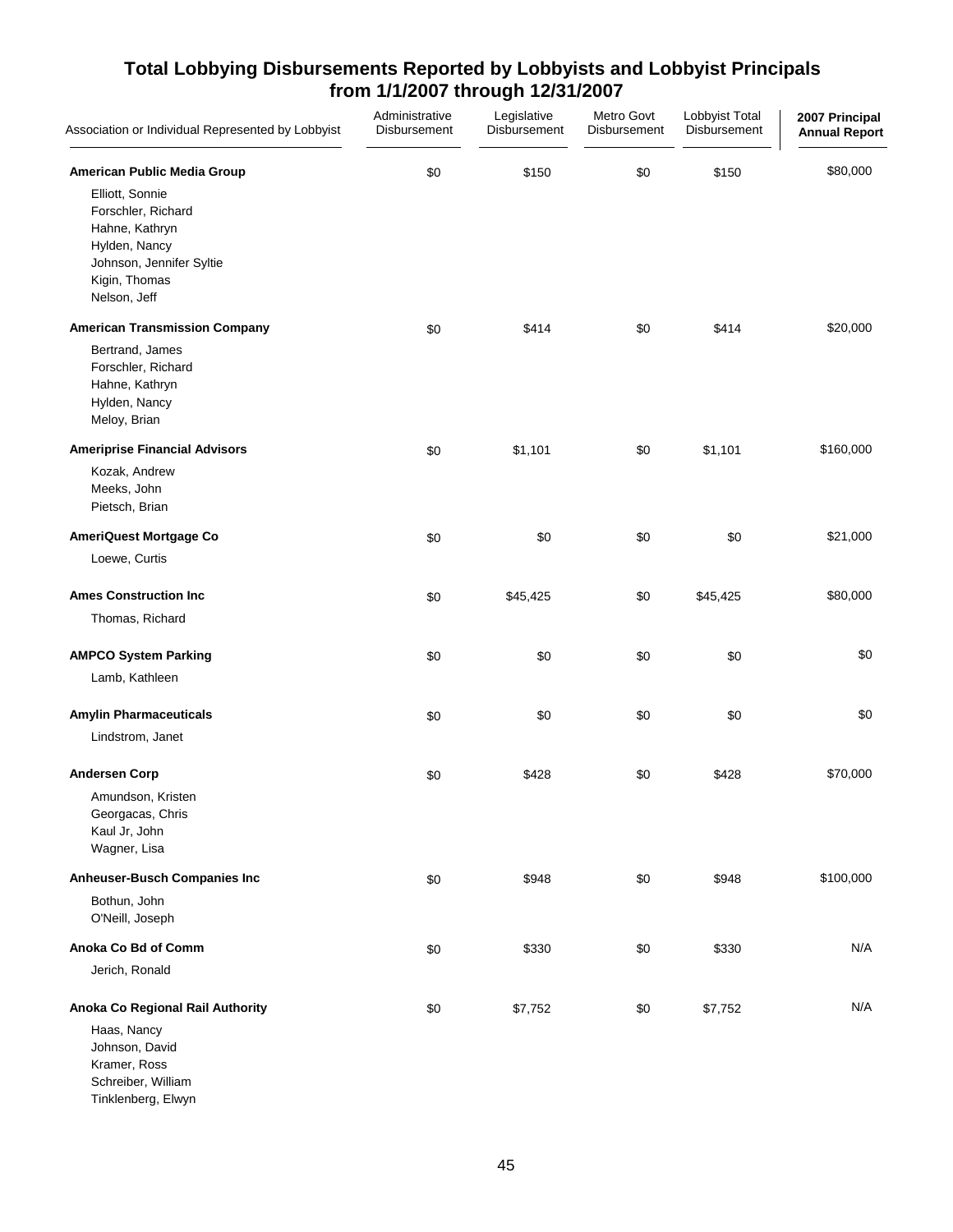| Association or Individual Represented by Lobbyist                                         | Administrative<br>Disbursement | Legislative<br>Disbursement | Metro Govt<br>Disbursement | Lobbyist Total<br>Disbursement | 2007 Principal<br><b>Annual Report</b> |
|-------------------------------------------------------------------------------------------|--------------------------------|-----------------------------|----------------------------|--------------------------------|----------------------------------------|
| <b>Anoka County</b>                                                                       | \$0                            | \$13,299                    | \$0                        | \$13,299                       | N/A                                    |
| Bellis, Maureen<br>Colburn, Patrick<br>Johnson, David<br>Novak, Steven<br>Schreiber, Lona |                                |                             |                            |                                |                                        |
| Anoka County Housing & Redevelopment<br><b>Authority</b>                                  | \$0                            | \$0                         | \$0                        | \$0                            | N/A                                    |
| Schreiber, Lona                                                                           |                                |                             |                            |                                |                                        |
| Anoka-Hennepin Education Minn<br>Skaar, Sandy                                             | \$0                            | \$13,795                    | \$0                        | \$13,795                       | \$20,000                               |
| Anoka-Hennepin Ind School Dist 11                                                         | \$0                            | \$160                       | \$0                        | \$160                          | \$75,000                               |
| Dosland, Valerie<br>Jerich, Ronald<br>Jerich, Valerie                                     |                                |                             |                            |                                |                                        |
| <b>Apollo Group</b>                                                                       | \$0                            | \$0                         | \$0                        | \$0                            | \$36,000                               |
| Cottington, Scott                                                                         |                                |                             |                            |                                |                                        |
| <b>Apple Inc</b><br>Baiocchi, Donna<br>Dosland, Valerie<br>Pryse, Becca                   | \$0                            | \$0                         | \$0                        | \$0                            | \$40,000                               |
| <b>Apple Tree Dental</b>                                                                  | \$0                            | \$697                       | \$0                        | \$697                          | \$20,000                               |
| Sposeto, Dominic                                                                          |                                |                             |                            |                                |                                        |
| <b>Appletree Institute</b><br>Moe, Roger                                                  | \$0                            | \$107                       | \$0                        | \$107                          | \$46,666                               |
| <b>Arc Greater Twin Cities</b><br>Martinez, Eugene                                        | \$0                            | \$643                       | \$550                      | \$1,193                        | \$100,000                              |
| <b>Arc Minnesota</b><br>Larson, Steven                                                    | \$45                           | \$1,590                     | \$0                        | \$1,635                        | \$40,000                               |
| <b>Arcadian Networks Inc</b><br>Forschler, Richard<br>Hahne, Kathryn<br>Hylden, Nancy     | \$0                            | \$75                        | \$0                        | \$75                           | \$40,000                               |
| <b>Arctic Cat Inc</b><br>McKasy, Bert                                                     | \$0                            | \$0                         | \$0                        | \$0                            | \$80,000                               |
| <b>Arrow Intl Inc</b><br>Franke, Roger                                                    | \$0                            | \$0                         | \$0                        | \$0                            | \$0                                    |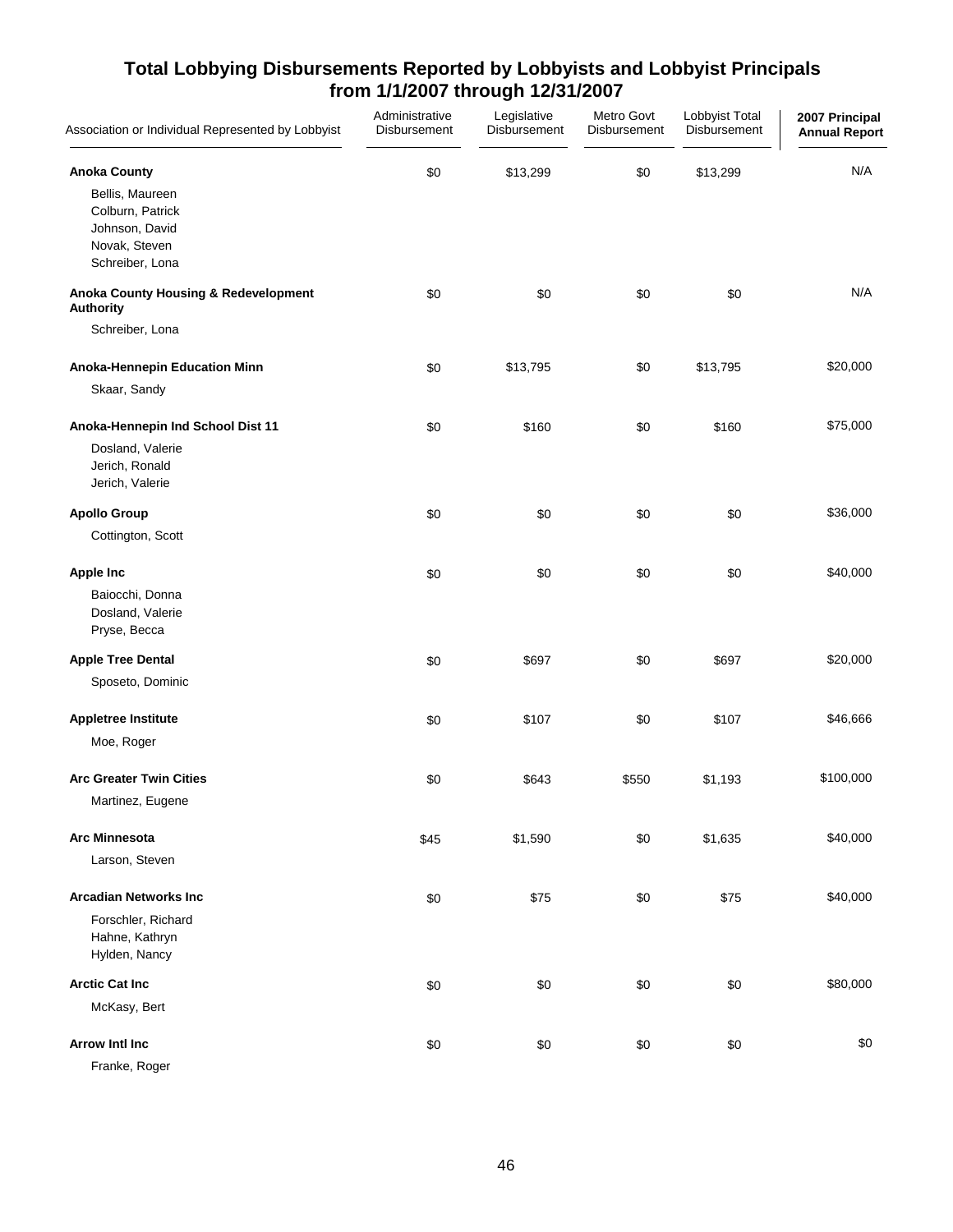| Association or Individual Represented by Lobbyist                              | Administrative<br>Disbursement | Legislative<br>Disbursement | Metro Govt<br>Disbursement | Lobbyist Total<br>Disbursement | 2007 Principal<br><b>Annual Report</b> |
|--------------------------------------------------------------------------------|--------------------------------|-----------------------------|----------------------------|--------------------------------|----------------------------------------|
| <b>Arrowhead Counties Assn</b>                                                 | \$0                            | \$0                         | \$0                        | \$0                            | \$14,964                               |
| Ongaro, John                                                                   |                                |                             |                            |                                |                                        |
| <b>Arrowhead EMS Assn Inc</b>                                                  | \$0                            | \$37                        | \$0                        | \$37                           | \$0                                    |
| Doyle, O'Brien                                                                 |                                |                             |                            |                                |                                        |
| <b>Arts Education Consortium of Minn</b>                                       | \$0                            | \$28,333                    | \$0                        | \$28,333                       | \$40,000                               |
| Tjornehoj, Daniel                                                              |                                |                             |                            |                                |                                        |
| <b>Artspace Projects Inc</b>                                                   | \$0                            | \$0                         | \$0                        | \$0                            | \$20,000                               |
| Clark, James<br>Kramer, Ross<br>Mickelson, Stacey<br>Sletten, Jill             |                                |                             |                            |                                |                                        |
| <b>Asian-Pacific Cultural Center</b>                                           | \$0                            | \$292                       | \$0                        | \$292                          | \$0                                    |
| Kaul Jr, John<br>Larsen, Margaret                                              |                                |                             |                            |                                |                                        |
| <b>Aspen Waste Services Inc</b>                                                | \$0                            | \$0                         | \$0                        | \$0                            | \$3,880                                |
| Derus, John<br>Johnson, Thomas                                                 |                                |                             |                            |                                |                                        |
| <b>Assd Builders &amp; Contractors-MN Chapter</b>                              | \$0                            | \$8,650                     | \$0                        | \$8,650                        | \$40,000                               |
| Heise, Robert<br>Raines, Philip                                                |                                |                             |                            |                                |                                        |
| Assd Contract Loggers & Truckers of Minn Inc                                   | \$0                            | \$1,457                     | \$0                        | \$1,457                        | \$0                                    |
| Dane, Bradley                                                                  |                                |                             |                            |                                |                                        |
| <b>Assd General Contractors of Minn</b>                                        | \$0                            | \$19,472                    | \$0                        | \$19,472                       | \$120,000                              |
| Cassidy, Paul<br>Murphy, Thomas<br>Wafler, James<br>Worke, Tim                 |                                |                             |                            |                                |                                        |
| <b>Asset Recovery Corp</b>                                                     | \$0                            | \$340                       | \$0                        | \$340                          | \$15,000                               |
| Carlson, Joel                                                                  |                                |                             |                            |                                |                                        |
| <b>Assn for Nonsmokers-MN</b><br>Brock, Elizabeth                              | \$0                            | \$0                         | \$0                        | \$0                            | \$0                                    |
| Chlebeck, Bernadette                                                           |                                |                             |                            |                                |                                        |
| Assn of Metropolitan Municipalities                                            | \$0                            | \$43,078                    | \$10,844                   | \$53,922                       | \$160,000                              |
| Erickson, Sarah<br>Jambois, Louis<br>Nauman, Patricia                          |                                |                             |                            |                                |                                        |
| Assn of Metropolitan School Districts                                          | \$0                            | \$140,115                   | \$0                        | \$140,115                      | \$140,000                              |
| Amundson, Kristen<br>Chilstrom, Lynda<br>Croonquist, Scott<br>Georgacas, Chris |                                |                             |                            |                                |                                        |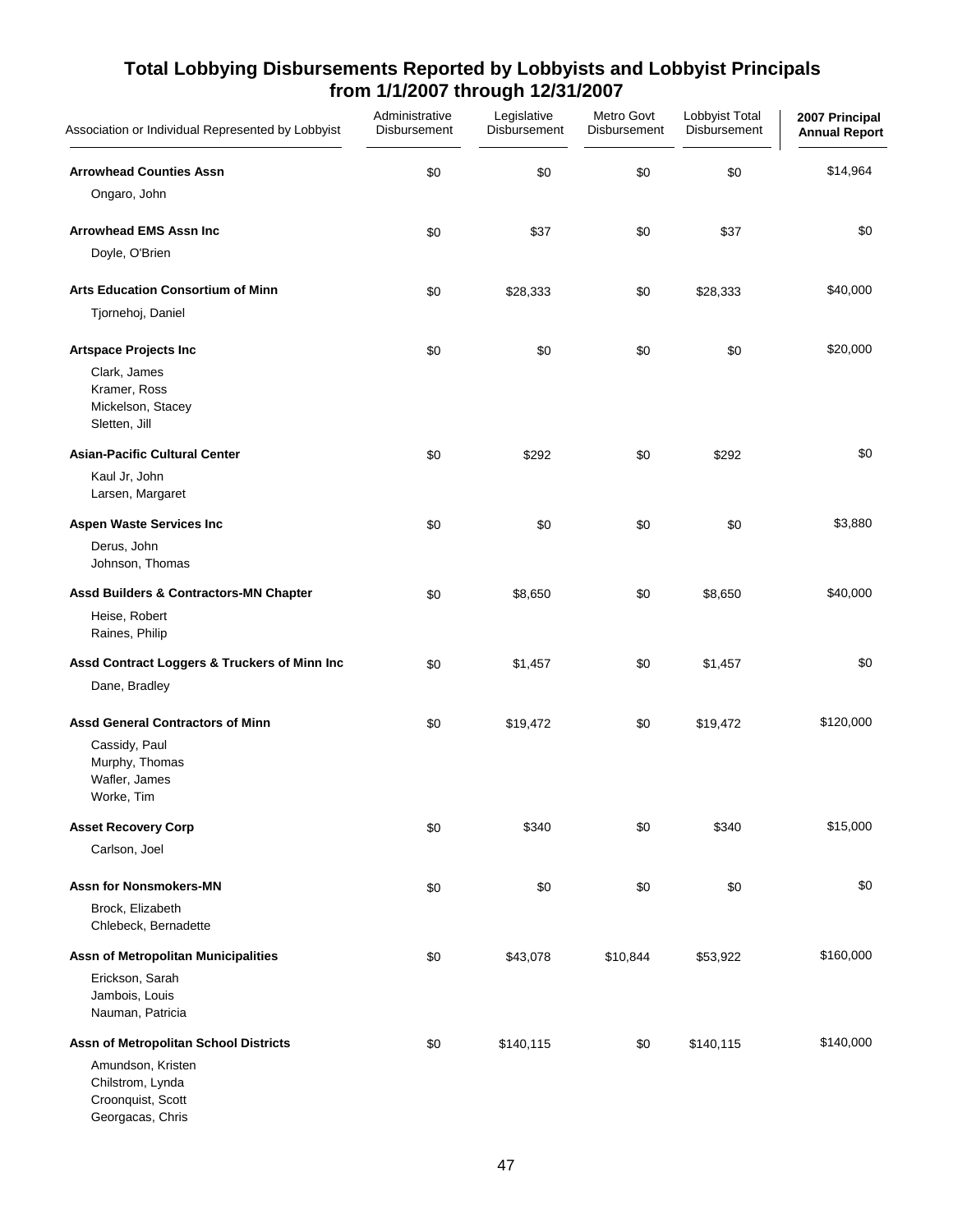| Association or Individual Represented by Lobbyist                                                                                                                                           | Administrative<br>Disbursement | Legislative<br>Disbursement | Metro Govt<br>Disbursement | Lobbyist Total<br>Disbursement | 2007 Principal<br><b>Annual Report</b> |
|---------------------------------------------------------------------------------------------------------------------------------------------------------------------------------------------|--------------------------------|-----------------------------|----------------------------|--------------------------------|----------------------------------------|
| Assn of Minn Building Officials<br>Campo, Daniel<br>Campo, Maryann                                                                                                                          | \$0                            | \$0                         | \$0                        | \$0                            | \$20,000                               |
|                                                                                                                                                                                             |                                |                             |                            |                                |                                        |
| <b>Assn of Minn Counties</b><br>Coldwell, Patricia<br>Erdmann, Ryan<br>Garletz, Annalee<br>Groff, Stanley<br>Lovro, Carol<br>Mathews, Joe<br>Mulder, James<br>Olson, Anne<br>Simmons, Scott | \$0                            | \$25,906                    | \$0                        | \$25,906                       | \$120,000                              |
| <b>Assn of Minn Emergency Managers</b>                                                                                                                                                      | \$0                            | \$1,357                     | \$0                        | \$1,357                        | \$2,000                                |
| Hyland, Eric                                                                                                                                                                                |                                |                             |                            |                                |                                        |
| Assn of Minn Public Ed Radio Stations<br>Tilley, Barry                                                                                                                                      | \$0                            | \$765                       | \$0                        | \$765                          | \$40,000                               |
| Assn of Residential Resources in MN                                                                                                                                                         | \$17,418                       | \$105,421                   | \$0                        | \$122,838                      | \$140,000                              |
| Anderson Jr, Frank<br>Nelson, Bruce<br>Orbovich, Samuel<br>Vanasek, Robert (Bob)                                                                                                            |                                |                             |                            |                                |                                        |
| Assn of Settlement Cos (TASC) c/o MultiStates<br><b>Assoc</b>                                                                                                                               | \$0                            | \$0                         | \$0                        | \$0                            | \$20,000                               |
| Franzen, Douglas                                                                                                                                                                            |                                |                             |                            |                                |                                        |
| <b>Assn of Supportive Living Residences</b>                                                                                                                                                 | \$0                            | \$0                         | \$0                        | \$0                            | \$20,000                               |
| Amberg, William<br>Dosland, Valerie                                                                                                                                                         |                                |                             |                            |                                |                                        |
| <b>Assurant Group</b>                                                                                                                                                                       | \$0                            | \$45                        | \$0                        | \$45                           | \$24,000                               |
| Jerich, Ronald<br>Jerich, Valerie                                                                                                                                                           |                                |                             |                            |                                |                                        |
| <b>AstraZeneca Pharmaceuticals</b>                                                                                                                                                          | \$0                            | \$0                         | \$0                        | \$0                            | \$20,000                               |
| Johnson, Kevin<br>Lehman, Thomas                                                                                                                                                            |                                |                             |                            |                                |                                        |
| AT & T Inc                                                                                                                                                                                  | \$0                            | \$6,475                     | \$0                        | \$6,475                        | \$220,000                              |
| Browne, Wauneta<br>Canuteson, Beth<br>Cook, Judy<br>Girard, James<br>Hill, Todd<br>Kavanagh, John<br>Kozak, Andrew<br>Murphy, Thomas<br>Strong, Sarah                                       |                                |                             |                            |                                |                                        |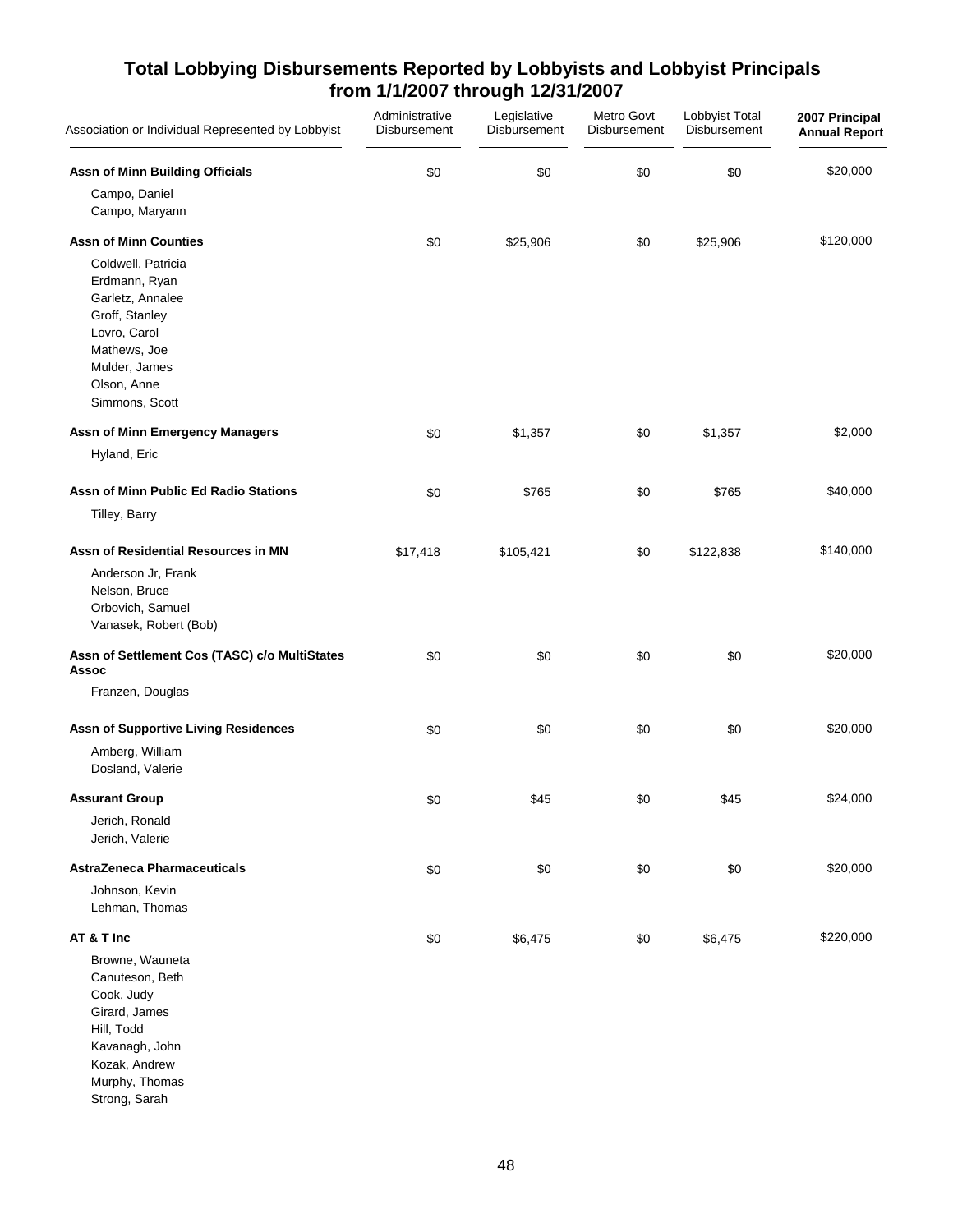| Association or Individual Represented by Lobbyist                                                            | Administrative<br>Disbursement | Legislative<br>Disbursement | Metro Govt<br><b>Disbursement</b> | Lobbyist Total<br>Disbursement | 2007 Principal<br><b>Annual Report</b> |
|--------------------------------------------------------------------------------------------------------------|--------------------------------|-----------------------------|-----------------------------------|--------------------------------|----------------------------------------|
| <b>Audatex Division, Solera Inc</b><br>Diehl, John<br>Moore-Lindman, Marnie<br>Perrus, Julie<br>Seck, Gerald | \$0                            | \$0                         | \$0                               | \$0                            | \$20,000                               |
| <b>Austin Mutual Insurance Co</b><br>Thrane, Peter                                                           | \$0                            | \$0                         | \$0                               | \$0                            | \$0                                    |
| <b>Auto Club Group</b><br>Weinholzer, Gail                                                                   | \$0                            | \$30,000                    | \$0                               | \$30,000                       | \$40,000                               |
| <b>Avenet LLC</b><br>Cerkvenik, Gary                                                                         | \$20                           | \$185                       | \$0                               | \$205                          | \$20,000                               |
| <b>Avera Health</b><br>Lehman, Thomas                                                                        | \$0                            | \$0                         | \$0                               | \$0                            | \$20,000                               |
| <b>Avis-Budget Group Inc</b><br>Fair, Alayne<br>Grindal, H Theodore<br>Hartle, Allyson<br>LeBeau II, R Reid  | \$0                            | \$3,644                     | \$0                               | \$3,644                        | \$20,000                               |
| <b>BackBone Inc</b><br>Williams, Makolle                                                                     | \$0                            | \$0                         | \$0                               | \$0                            | \$0                                    |
| BAE Systems (fka Armament Systems Div, BAE)<br>Kozak, Andrew<br>Meeks, John<br>Van Keuren, Edwin             | \$0                            | \$1,000                     | \$0                               | \$1,000                        | \$20,000                               |
| <b>Bank of America</b><br>Martyn, Patrick<br>Millard, Jonathan                                               | \$0                            | \$490                       | \$0                               | \$490                          | \$40,000                               |
| <b>Barr Laboratories</b><br>Cook, Judy<br>Hill, Todd<br>Kavanagh, John                                       | \$3,197                        | \$3,197                     | \$0                               | \$6,394                        | \$60,000                               |
| <b>Base Management LLC</b><br>Garcia, Albert                                                                 | \$0                            | \$0                         | \$2,710                           | \$2,710                        | \$9,000                                |
| <b>Baxter City of</b><br>Heimel, Kathy<br>Lund, Thomas<br>Walz, Dale                                         | \$0                            | \$0                         | \$0                               | \$0                            | N/A                                    |
| <b>Baxter Healthcare Corp</b><br>Bennett, Cory                                                               | \$0                            | \$449                       | \$0                               | \$449                          | \$40,000                               |

Keliher, Thomas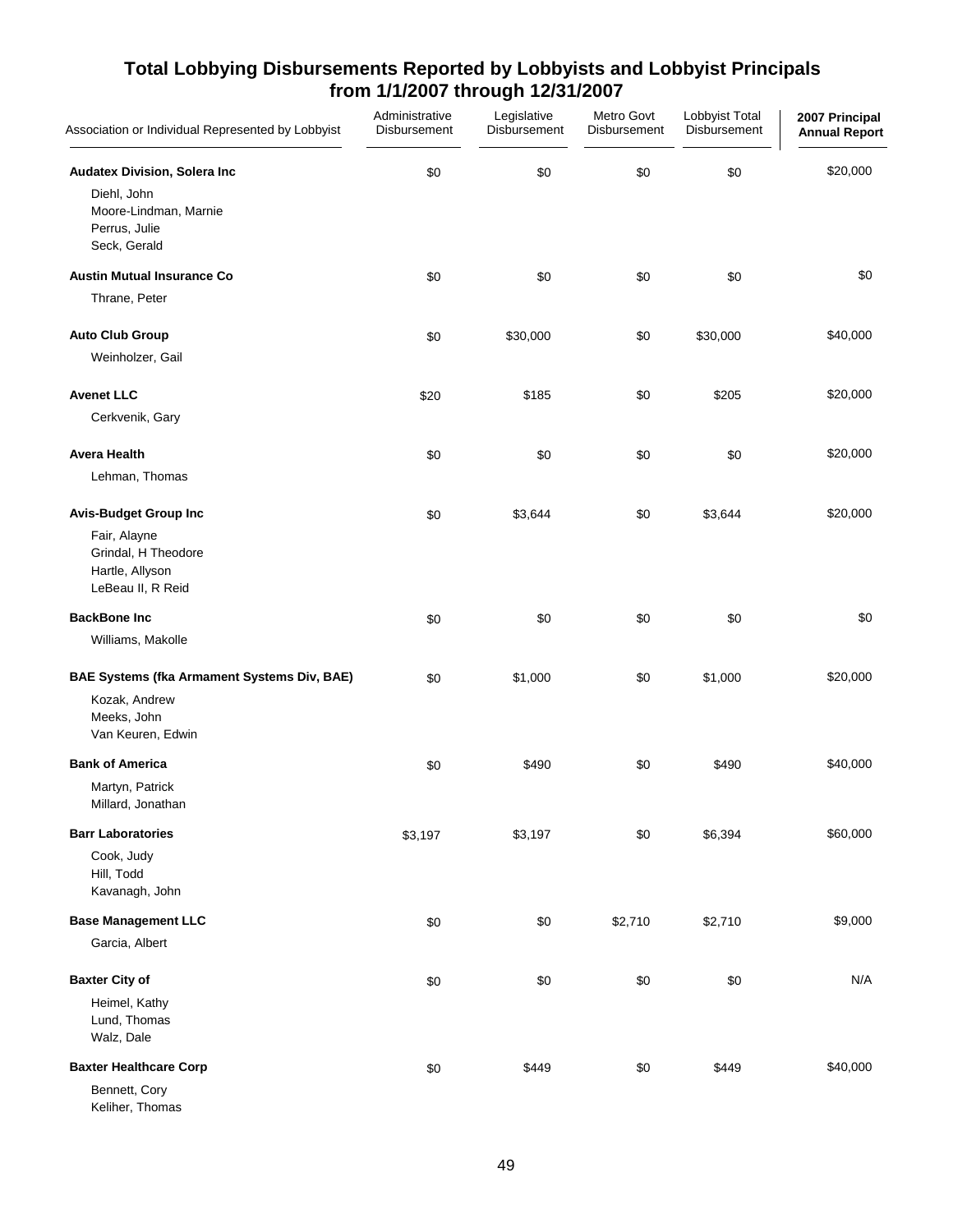| Association or Individual Represented by Lobbyist                                       | Administrative<br>Disbursement | Legislative<br>Disbursement | Metro Govt<br>Disbursement | Lobbyist Total<br>Disbursement | 2007 Principal<br><b>Annual Report</b> |
|-----------------------------------------------------------------------------------------|--------------------------------|-----------------------------|----------------------------|--------------------------------|----------------------------------------|
| <b>Bayer Corporation</b>                                                                | \$0                            | \$89                        | \$0                        | \$89                           | \$43,330                               |
| Mischo, Craig<br>Morris, Randolph                                                       |                                |                             |                            |                                |                                        |
| <b>Bear Stearns &amp; Co Inc</b>                                                        | \$0                            | \$0                         | \$0                        | \$0                            | \$0                                    |
| Franklin, Wendy<br>Lexton, Michael                                                      |                                |                             |                            |                                |                                        |
| <b>Bearing Point, Inc.</b>                                                              | \$0                            | \$5,054                     | \$0                        | \$5,054                        | \$100,000                              |
| Poul, Thomas J<br>Schreiber, William                                                    |                                |                             |                            |                                |                                        |
| <b>Behavior Alert Systems</b>                                                           | \$0                            | \$0                         | \$0                        | \$0                            | \$0                                    |
| Jepsen, Cynthia<br>Loscalzo, Julian Empson                                              |                                |                             |                            |                                |                                        |
| <b>Benedictine Health System</b>                                                        | \$0                            | \$0                         | \$0                        | \$0                            | \$30,000                               |
| Mahoney, Michael                                                                        |                                |                             |                            |                                |                                        |
| <b>Best Buy Company Inc</b>                                                             | \$0                            | \$6,471                     | \$0                        | \$6,471                        | \$80,000                               |
| Bishop, Laura<br>Clark, James<br>Hiltner, Michael<br>Hyland, Eric<br>Kramer, Ross       |                                |                             |                            |                                |                                        |
| <b>Big Brothers/Big Sisters</b>                                                         | \$0                            | \$0                         | \$0                        | \$0                            | \$20,000                               |
| Griffin, Phillip<br>Sandvig, Linda                                                      |                                |                             |                            |                                |                                        |
| <b>Big Stone II</b>                                                                     | \$235,184                      | \$211,850                   | \$0                        | \$447,033                      | \$600,000                              |
| Glaser, Peter<br>Guerrero, Todd<br>Mitchell, Alan<br>Sasseville, David<br>Sundvor, John |                                |                             |                            |                                |                                        |
| <b>Biotechnology Industry Organization</b>                                              | \$0                            | \$0                         | \$0                        | \$0                            | \$40,000                               |
| Bennett, Cory<br>Keliher, Thomas                                                        |                                |                             |                            |                                |                                        |
| <b>Blandin Paper Co</b>                                                                 | \$0                            | \$0                         | \$0                        | \$0                            | \$140,000                              |
| Buckler, Robert<br>Zabinski, Edward                                                     |                                |                             |                            |                                |                                        |
| <b>Bloomington City of</b>                                                              | \$0                            | \$7,306                     | \$0                        | \$7,306                        | N/A                                    |
| Kramer, Ross                                                                            |                                |                             |                            |                                |                                        |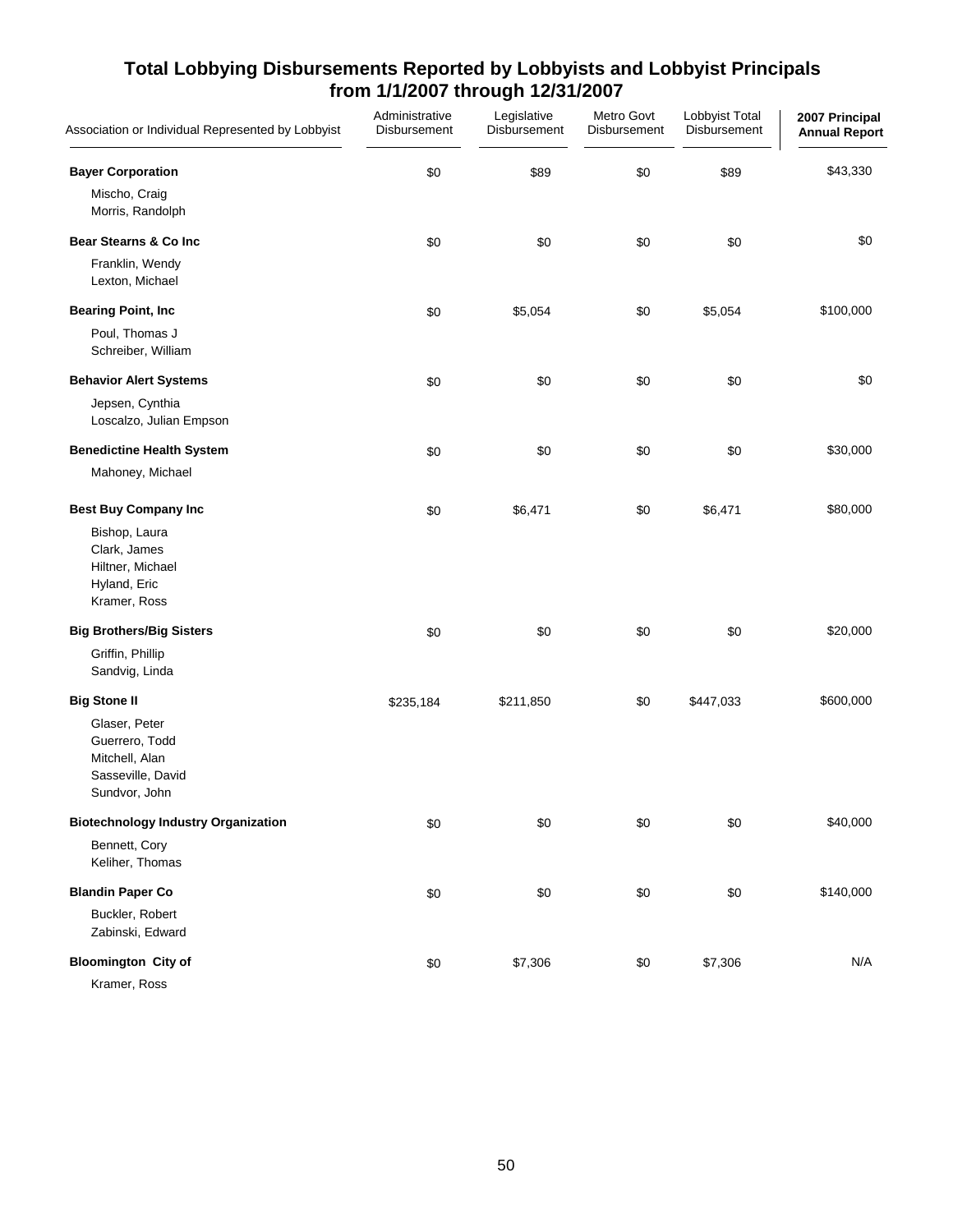| Association or Individual Represented by Lobbyist                                                                                                                                                                                                   | Administrative<br>Disbursement | Legislative<br>Disbursement | Metro Govt<br>Disbursement | Lobbyist Total<br>Disbursement | 2007 Principal<br><b>Annual Report</b> |
|-----------------------------------------------------------------------------------------------------------------------------------------------------------------------------------------------------------------------------------------------------|--------------------------------|-----------------------------|----------------------------|--------------------------------|----------------------------------------|
| <b>Blue Cross/Blue Shield of Minn</b><br>Anderson, Wendell<br>Brakke, Janel<br>Colton, Alison<br>Franzen, Douglas<br>Goff, Cynthia<br>Halverson, Laurie<br>Mock, Kathleen<br>Moore, Vic<br>Stalboerger, Philip<br>Waldock, Janelle<br>Wattman, Lois | \$0                            | \$144,932                   | \$3,905                    | \$148,837                      | \$290,000                              |
| <b>Bob Erickson</b>                                                                                                                                                                                                                                 | \$0                            | \$35                        | \$2,987                    | \$3,022                        | N/A                                    |
| Vlatkovich, Todd                                                                                                                                                                                                                                    |                                |                             |                            |                                |                                        |
| <b>Bois Forte Indian Reservation</b><br>Erdman, Henry<br>Johnson, Douglas<br>Johnson, Robert<br>Larsen, Margaret                                                                                                                                    | \$0                            | \$2,102                     | \$0                        | \$2,102                        | \$120,000                              |
| <b>Boise Inc</b>                                                                                                                                                                                                                                    | \$0                            | \$850                       | \$0                        | \$850                          | \$80,000                               |
| Grooms, Lloyd<br>Knapp, John                                                                                                                                                                                                                        |                                |                             |                            |                                |                                        |
| <b>Bombardier Inc</b>                                                                                                                                                                                                                               | \$0                            | \$0                         | \$0                        | \$0                            | \$45,000                               |
| Fawcett, Song                                                                                                                                                                                                                                       |                                |                             |                            |                                |                                        |
| <b>Border Foods Inc</b>                                                                                                                                                                                                                             | \$0                            | \$0                         | \$830                      | \$830                          | \$65,000                               |
| Erickson, James<br>Roos, Peter                                                                                                                                                                                                                      |                                |                             |                            |                                |                                        |
| <b>Bosshardt Construction</b>                                                                                                                                                                                                                       | \$0                            | \$0                         | \$0                        | \$0                            | \$12,000                               |
| Derus, John                                                                                                                                                                                                                                         |                                |                             |                            |                                |                                        |
| <b>BP Amoco Corp</b>                                                                                                                                                                                                                                | \$0                            | \$0                         | \$0                        | \$0                            | \$50,000                               |
| Westin, Charles                                                                                                                                                                                                                                     |                                |                             |                            |                                |                                        |
| <b>BPAM dba The Tavern League of Minn</b>                                                                                                                                                                                                           | \$0                            | \$700                       | \$105                      | \$805                          | \$0                                    |
| Campo, Daniel<br>Campo, Maryann<br>Rockler, Kenn                                                                                                                                                                                                    |                                |                             |                            |                                |                                        |
| Brain Injury Assn of Minn                                                                                                                                                                                                                           | \$0                            | \$7,961                     | \$0                        | \$7,961                        | \$20,000                               |
| Bersagel, Anne<br>Kang, Kim<br>Nachbar, Jeffrey<br>Sandstrom, Ardis<br>Traxler, Michelle                                                                                                                                                            |                                |                             |                            |                                |                                        |
| <b>Bridging Inc</b><br>Coyle, Peter                                                                                                                                                                                                                 | \$0                            | \$0                         | \$0                        | \$0                            | \$0                                    |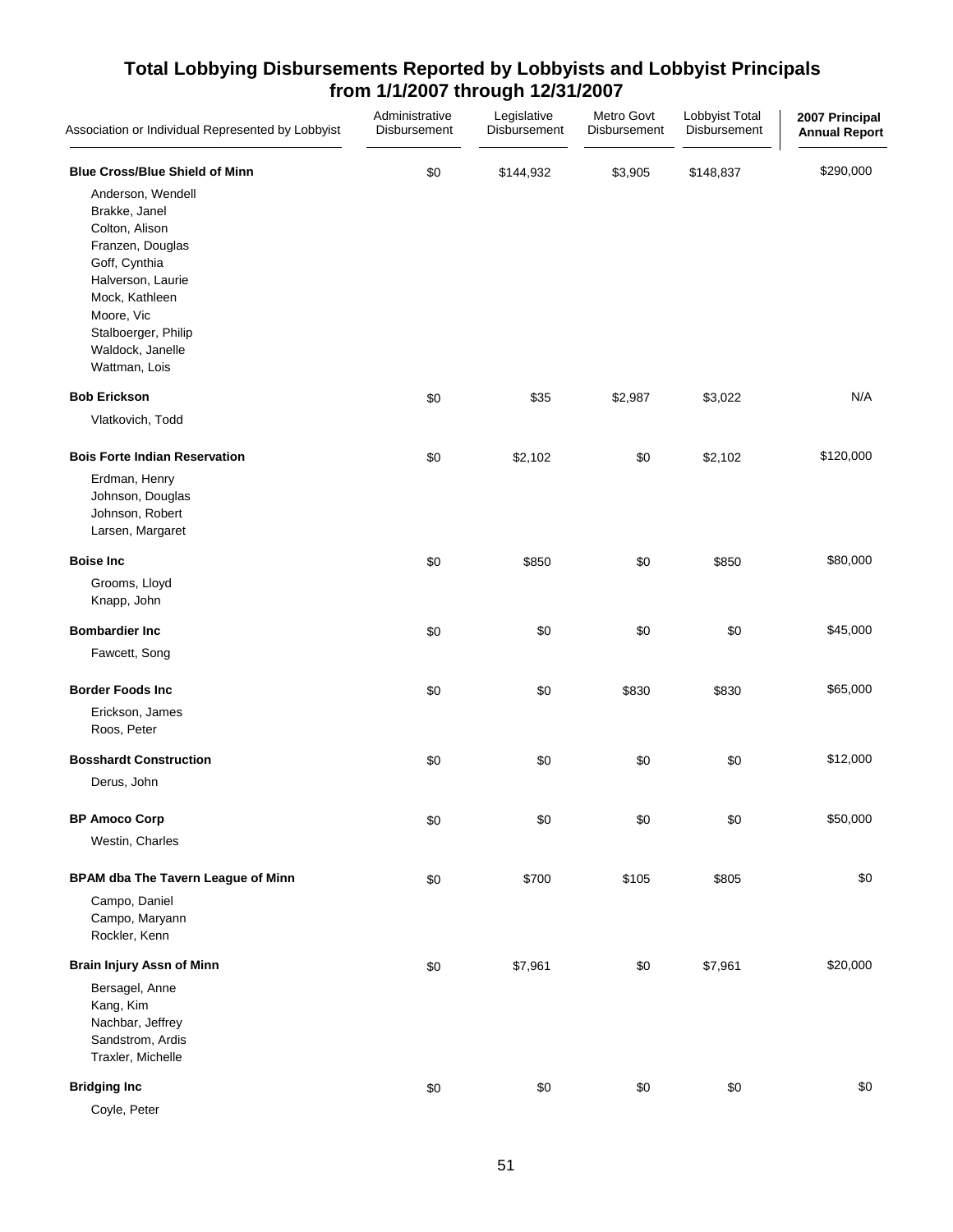| Association or Individual Represented by Lobbyist                                                                                                                  | Administrative<br>Disbursement | Legislative<br>Disbursement | Metro Govt<br>Disbursement | Lobbyist Total<br>Disbursement | 2007 Principal<br><b>Annual Report</b> |
|--------------------------------------------------------------------------------------------------------------------------------------------------------------------|--------------------------------|-----------------------------|----------------------------|--------------------------------|----------------------------------------|
| <b>Brighton Development</b><br>Hofstede, Albert                                                                                                                    | \$0                            | \$92                        | \$25                       | \$117                          | \$12,000                               |
| Kozak, Andrew                                                                                                                                                      |                                |                             |                            |                                |                                        |
| <b>Bristol Myers Squibb</b>                                                                                                                                        | \$0                            | \$76                        | \$0                        | \$76                           | \$20,000                               |
| Breitinger, Jennifer<br>Vandeveer, Michael                                                                                                                         |                                |                             |                            |                                |                                        |
| <b>BRK Brands/First Alert in MN c/o MultiStates</b><br>Assoc                                                                                                       | \$0                            | \$0                         | \$0                        | \$0                            | \$0                                    |
| Moore, Vic                                                                                                                                                         |                                |                             |                            |                                |                                        |
| Broiler & Egg Assn Of Minn                                                                                                                                         | \$0                            | \$3,940                     | \$0                        | \$3,940                        | \$3,940                                |
| Kleven, Bruce<br>Olson, Steve                                                                                                                                      |                                |                             |                            |                                |                                        |
| <b>Brotherhood of Locomotive Engineers &amp;</b><br><b>Trainmen</b>                                                                                                | \$0                            | \$0                         | \$0                        | \$0                            | \$0                                    |
| Perkovich, Thomas                                                                                                                                                  |                                |                             |                            |                                |                                        |
| <b>Brotherhood of Maint of Way Employees</b>                                                                                                                       | \$0                            | \$0                         | \$0                        | \$0                            | \$0                                    |
| DeRosa, Michael                                                                                                                                                    |                                |                             |                            |                                |                                        |
| <b>Buffalo-Red River Watershed Dist</b>                                                                                                                            | \$0                            | \$475                       | \$0                        | \$475                          | \$0                                    |
| Carlson, Joel                                                                                                                                                      |                                |                             |                            |                                |                                        |
| <b>Builders Assn of Minn</b>                                                                                                                                       | \$18,250                       | \$281,760                   | \$0                        | \$300,010                      | \$346,000                              |
| Almeida, Cristine<br>Coyle, Peter<br>Frenette, Lisa<br>Grooms, Lloyd<br>Knoll, Jocelyn<br>Kwilas, Anthony<br>Moore-Lindman, Marnie<br>Perrus, Julie<br>Weaver, Pam |                                |                             |                            |                                |                                        |
| <b>Builders Assn of the Twin Cities</b>                                                                                                                            | \$23,794                       | \$4,112                     | \$323                      | \$28,229                       | \$140,000                              |
| Aafedt, David<br>Bakritges, Tom<br>Coyle, Peter<br>Duoss, Nathan<br>Grooms, Lloyd<br>Moore-Lindman, Marnie<br>Perrus, Julie<br>Vagle, James                        |                                |                             |                            |                                |                                        |
| <b>Builders Group</b>                                                                                                                                              | \$0                            | \$63                        | \$0                        | \$63                           | \$20,000                               |
| Morrison, Andrew<br>Seningen, Cassandra<br>Squillace, Sarah                                                                                                        |                                |                             |                            |                                |                                        |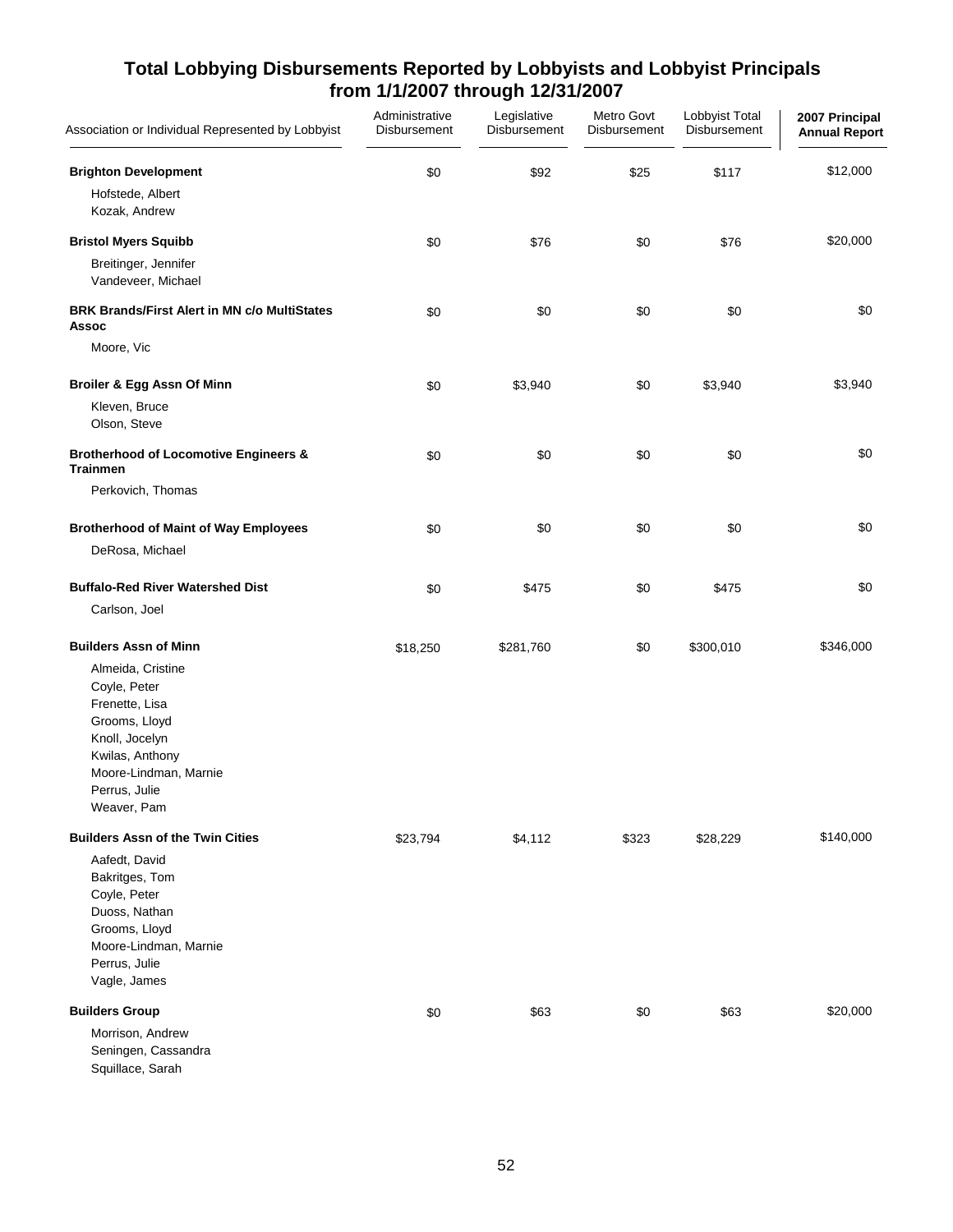| Association or Individual Represented by Lobbyist                                                                                                                   | Administrative<br>Disbursement | Legislative<br>Disbursement | Metro Govt<br>Disbursement | Lobbyist Total<br>Disbursement | 2007 Principal<br><b>Annual Report</b> |
|---------------------------------------------------------------------------------------------------------------------------------------------------------------------|--------------------------------|-----------------------------|----------------------------|--------------------------------|----------------------------------------|
| <b>Burlington Northern &amp; Sante Fe Railway Co</b>                                                                                                                | \$0                            | \$850                       | \$0                        | \$850                          | \$120,000                              |
| Knapp, John<br>Lemke, Matthew<br>Sweeney, Brian                                                                                                                     |                                |                             |                            |                                |                                        |
| <b>Buyers Health Care Action Group</b>                                                                                                                              | \$0                            | \$15                        | \$0                        | \$15                           | \$40,000                               |
| Cassidy, Paul<br>Chelseth, Andrew<br>Wolfe, Kelly                                                                                                                   |                                |                             |                            |                                |                                        |
| <b>Calpine Corporation</b>                                                                                                                                          | \$0                            | \$342                       | \$0                        | \$342                          | \$40,000                               |
| Ahern, Michael                                                                                                                                                      |                                |                             |                            |                                |                                        |
| <b>Campaign for Conservation</b>                                                                                                                                    | \$0                            | \$3,308                     | \$0                        | \$3,308                        | \$0                                    |
| Curry, John<br>Fay, Justin                                                                                                                                          |                                |                             |                            |                                |                                        |
| <b>Canal Street LP</b>                                                                                                                                              | \$0                            | \$0                         | \$10                       | \$10                           | \$4,849                                |
| Herman, John<br>Lansing, Carol                                                                                                                                      |                                |                             |                            |                                |                                        |
| <b>Canterbury Park Holding Corp</b>                                                                                                                                 | \$0                            | \$9,548                     | \$0                        | \$9,548                        | \$100,000                              |
| Apitz, John<br>Clark, James<br>Hyland, Eric<br>Jerich, Ronald<br>Jerich, Valerie<br>Kramer, Ross<br>Sampson, Randall<br>Schoenfeld, Gerald<br>Vanasek, Robert (Bob) |                                |                             |                            |                                |                                        |
| <b>Capital Equipment Tax Alliance</b>                                                                                                                               | \$0                            | \$0                         | \$0                        | \$0                            | \$20,000                               |
| Breitinger, Jennifer<br>Lehman, Thomas                                                                                                                              |                                |                             |                            |                                |                                        |
| <b>Capital Growth Madison Marquette</b>                                                                                                                             | \$0                            | \$0                         | \$189                      | \$189                          | \$7,000                                |
| Cherryhomes, Jackie                                                                                                                                                 |                                |                             |                            |                                |                                        |
| <b>Capital Growth Real Estate LLC</b>                                                                                                                               | \$0                            | \$0                         | \$139                      | \$139                          | \$20,000                               |
| Berrie, Peter<br>Cherryhomes, Jackie<br>Herman, John                                                                                                                |                                |                             |                            |                                |                                        |
| Capital One Financial Corp c/o                                                                                                                                      | \$0                            | \$1,550                     | \$0                        | \$1,550                        | \$20,000                               |
| Hylden, Nancy                                                                                                                                                       |                                |                             |                            |                                |                                        |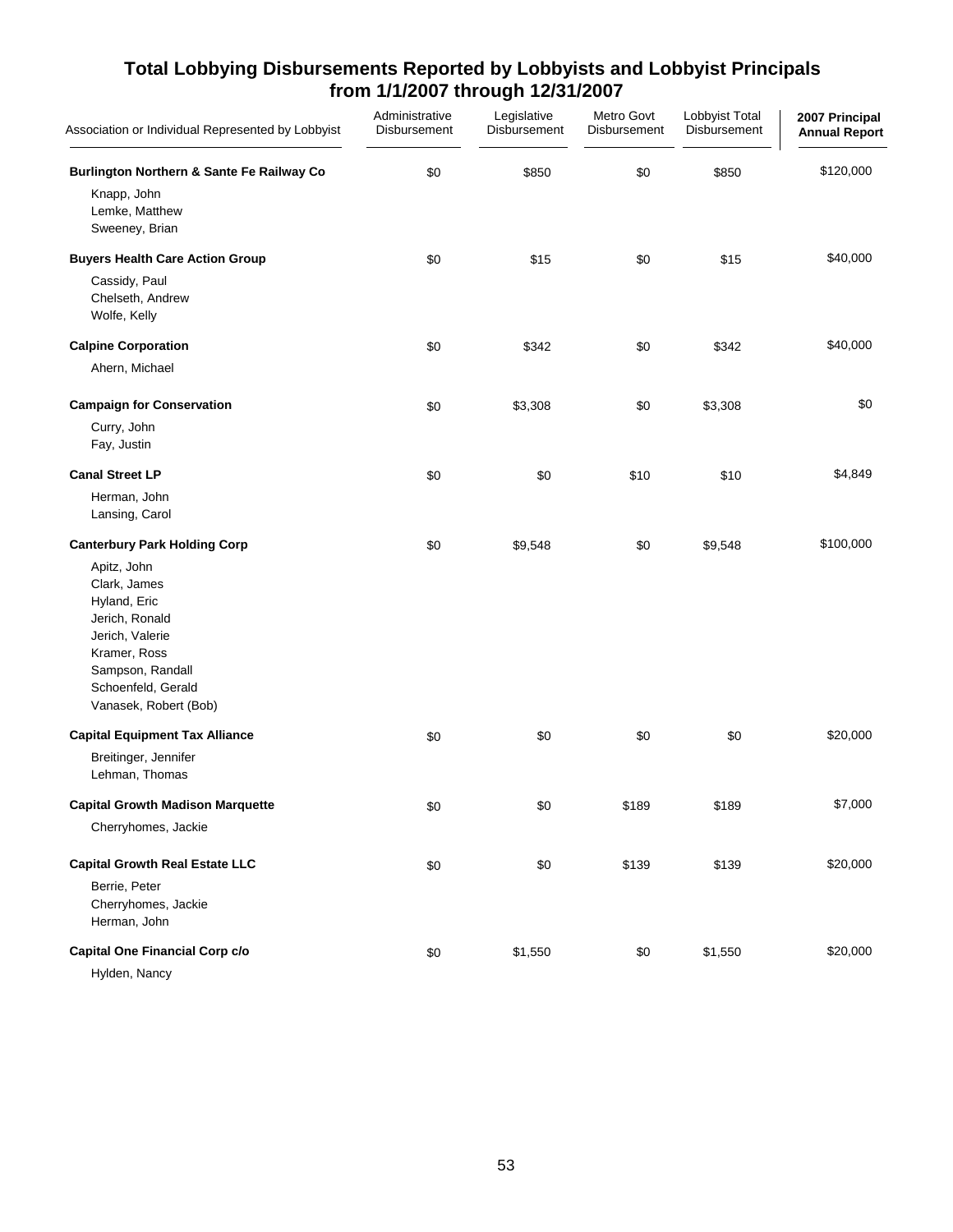| Association or Individual Represented by Lobbyist                                                                                                                         | Administrative<br>Disbursement | Legislative<br>Disbursement | Metro Govt<br><b>Disbursement</b> | Lobbyist Total<br>Disbursement | 2007 Principal<br><b>Annual Report</b> |
|---------------------------------------------------------------------------------------------------------------------------------------------------------------------------|--------------------------------|-----------------------------|-----------------------------------|--------------------------------|----------------------------------------|
| <b>Care Providers of Minn</b>                                                                                                                                             | \$2,976                        | \$20,643                    | \$0                               | \$23,619                       | \$20,000                               |
| Bergstrom, Todd<br>Carter, Rick<br>Cullen, Patricia<br>Johnson, Laurence<br>Knapp, John<br>Lips, Jonathan<br>Lonetti, Christine Zimmer<br>Olson, Lisa<br>Orbovich, Samuel |                                |                             |                                   |                                |                                        |
| <b>Caremark RX Inc</b>                                                                                                                                                    | \$0                            | \$831                       | \$0                               | \$831                          | \$13,000                               |
| Clark, James                                                                                                                                                              |                                |                             |                                   |                                |                                        |
| <b>Cargill Inc</b>                                                                                                                                                        | \$0                            | \$980                       | \$0                               | \$980                          | \$40,000                               |
| Engh, Jennifer<br>Hamlin, Jacob<br>Zumwinkle, Michael                                                                                                                     |                                |                             |                                   |                                |                                        |
| <b>Caribou Coffee Company</b>                                                                                                                                             | \$0                            | \$0                         | \$0                               | \$0                            | \$20,000                               |
| Janecek, Sarah                                                                                                                                                            |                                |                             |                                   |                                |                                        |
| <b>Caribou MSP Airport</b>                                                                                                                                                | \$0                            | \$0                         | \$3,265                           | \$3,265                        | \$20,000                               |
| Janecek, Sarah                                                                                                                                                            |                                |                             |                                   |                                |                                        |
| <b>CarMax Inc</b>                                                                                                                                                         | \$0                            | \$1,395                     | \$0                               | \$1,395                        | \$20,000                               |
| Tennessen, Robert                                                                                                                                                         |                                |                             |                                   |                                |                                        |
| <b>Carpentry Contractors Assn</b>                                                                                                                                         | \$0                            | \$0                         | \$0                               | \$0                            | \$0                                    |
| Grimm, William<br>Nesse, John                                                                                                                                             |                                |                             |                                   |                                |                                        |
| <b>CASA Minn</b>                                                                                                                                                          | \$0                            | \$50                        | \$0                               | \$50                           | \$0                                    |
| Hylden, Nancy                                                                                                                                                             |                                |                             |                                   |                                |                                        |
| <b>Catholic Aid Assn</b>                                                                                                                                                  | \$0                            | \$0                         | \$0                               | \$0                            | \$0                                    |
| McGovern, Michael                                                                                                                                                         |                                |                             |                                   |                                |                                        |
| <b>Catholic Charities</b>                                                                                                                                                 | \$0                            | \$3,794                     | \$0                               | \$3,794                        | \$8,000                                |
| Ness, Patrick<br>Rezac, Matthew<br>Tomlin, Kathleen                                                                                                                       |                                |                             |                                   |                                |                                        |
| <b>Catholic Eldercare Inc</b>                                                                                                                                             | \$0                            | \$0                         | \$0                               | \$0                            | \$18,000                               |
| Horazdovsky, David                                                                                                                                                        |                                |                             |                                   |                                |                                        |
| <b>Catholic Health Assn - Minn</b>                                                                                                                                        | \$0                            | \$5,000                     | \$0                               | \$5,000                        | \$40,000                               |
| Pearson, Thomas                                                                                                                                                           |                                |                             |                                   |                                |                                        |
| Cedar Fair LP d/b/a Valleyfair                                                                                                                                            | \$0                            | \$1,308                     | \$0                               | \$1,308                        | \$0                                    |
| Ahern, Michael<br>Lynch, Teresa                                                                                                                                           |                                |                             |                                   |                                |                                        |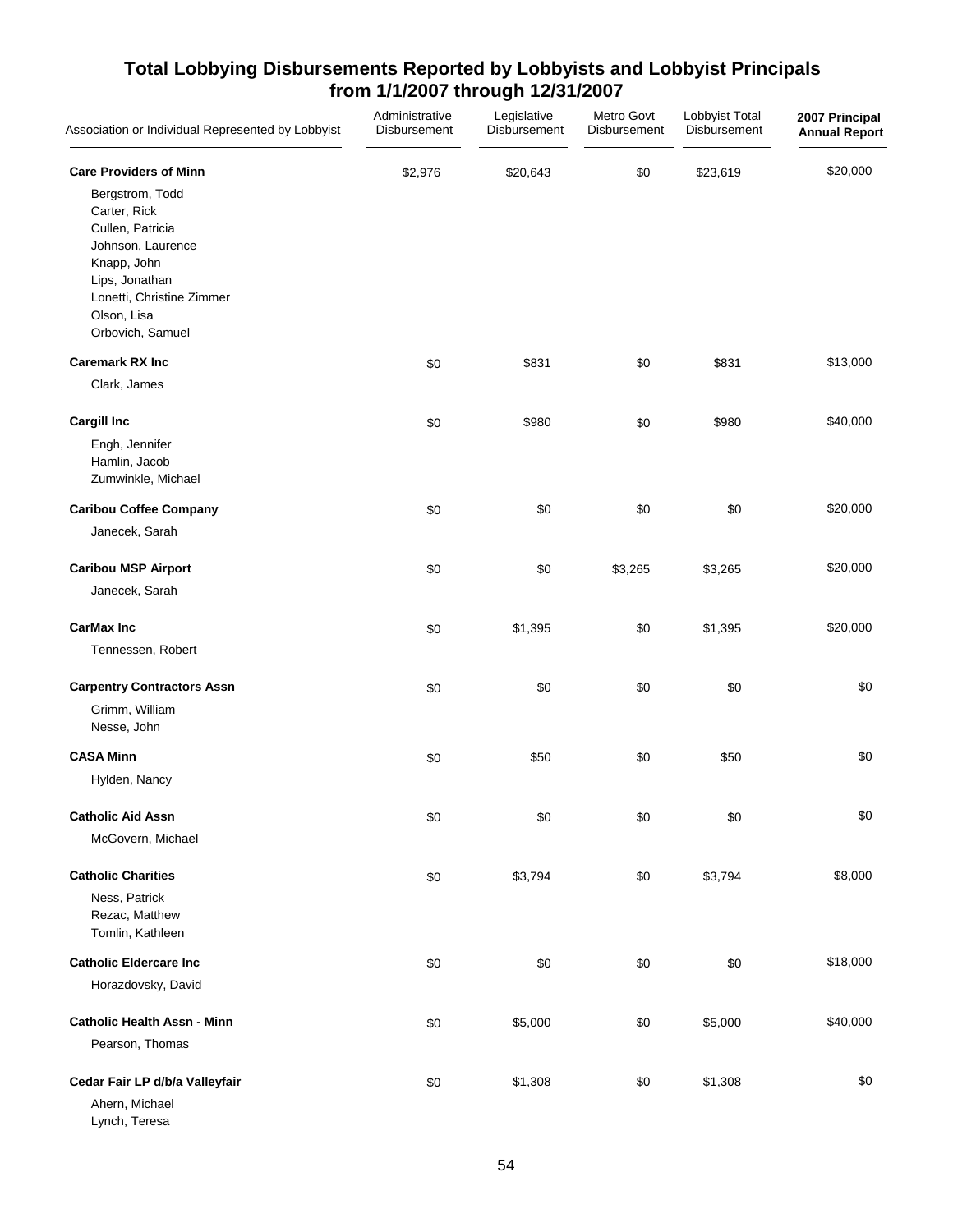| Association or Individual Represented by Lobbyist                                                                                                                                                                             | Administrative<br>Disbursement | Legislative<br>Disbursement | Metro Govt<br>Disbursement | Lobbyist Total<br>Disbursement | 2007 Principal<br><b>Annual Report</b> |
|-------------------------------------------------------------------------------------------------------------------------------------------------------------------------------------------------------------------------------|--------------------------------|-----------------------------|----------------------------|--------------------------------|----------------------------------------|
| <b>Center City Housing Corp</b>                                                                                                                                                                                               | \$0                            | \$4,329                     | \$0                        | \$4,329                        | \$20,000                               |
| Pearson, Thomas<br>Walli, Kevin                                                                                                                                                                                               |                                |                             |                            |                                |                                        |
| <b>Center for Diagnostic Imaging</b>                                                                                                                                                                                          | \$0                            | \$0                         | \$0                        | \$0                            | \$0                                    |
| Berne, Elisabeth Quam                                                                                                                                                                                                         |                                |                             |                            |                                |                                        |
| <b>Center for Energy &amp; Economic Development</b>                                                                                                                                                                           | \$0                            | \$4,756                     | $$0$$                      | \$4,756                        | \$80,000                               |
| Grindal, H Theodore<br>Klett, Rebecca<br>Knapp, John<br>Kozak, Andrew                                                                                                                                                         |                                |                             |                            |                                |                                        |
| <b>Center for Energy &amp; Environment</b>                                                                                                                                                                                    | \$50                           | \$1,400                     | \$0                        | \$1,450                        | \$40,000                               |
| Halloran, Brian<br>Nelson, Richard<br>Redmond, Lawrence<br>Strom, Sheldon                                                                                                                                                     |                                |                             |                            |                                |                                        |
| <b>Center of Human Environment</b>                                                                                                                                                                                            | \$0                            | \$599                       | \$0                        | \$599                          | \$20,000                               |
| Goodno, Kevin<br>Harris, Shepard                                                                                                                                                                                              |                                |                             |                            |                                |                                        |
| <b>Center of the American Experiment</b>                                                                                                                                                                                      | \$0                            | \$0                         | \$0                        | \$0                            | \$0                                    |
| Pearlstein, Mitchell                                                                                                                                                                                                          |                                |                             |                            |                                |                                        |
| CenterPoint Energy Resources Corp d/b/a<br><b>CenterPoint Energy Minn Gas</b>                                                                                                                                                 | \$370                          | \$3,142                     | \$554                      | \$4,066                        | \$100,000                              |
| Aafedt, David<br>Ahern, Michael<br>Bjorklund, Brenda<br>Daugherty, Jeffrey<br>Hargest, Connie<br>Kline, Angela<br>Lund, Rolf<br>Pyles, Adam<br>Scamehorn, Andrea Schmidt<br>Swanson, Eric<br>Swintek, Albert<br>Turbes, Susan |                                |                             |                            |                                |                                        |
| <b>Central Minn Builders Assn</b>                                                                                                                                                                                             | \$0                            | \$25                        | \$0                        | \$25                           | \$262                                  |
| DeAustin, Jane                                                                                                                                                                                                                |                                |                             |                            |                                |                                        |
| <b>Central Minn Transportation Alliance</b>                                                                                                                                                                                   | \$0                            | \$0                         | \$0                        | \$0                            | \$0                                    |
| Fahrney, Bill                                                                                                                                                                                                                 |                                |                             |                            |                                |                                        |
| <b>Ceridian Corp</b>                                                                                                                                                                                                          | \$0                            | \$92                        | \$0                        | \$92                           | \$30,000                               |
| Kozak, Andrew<br>Meeks, John                                                                                                                                                                                                  |                                |                             |                            |                                |                                        |
| <b>CF Industries Inc.</b><br>O'Brien, Rosemary<br>Peralta, Jesus                                                                                                                                                              | \$0                            | \$0                         | \$0                        | \$0                            | \$0                                    |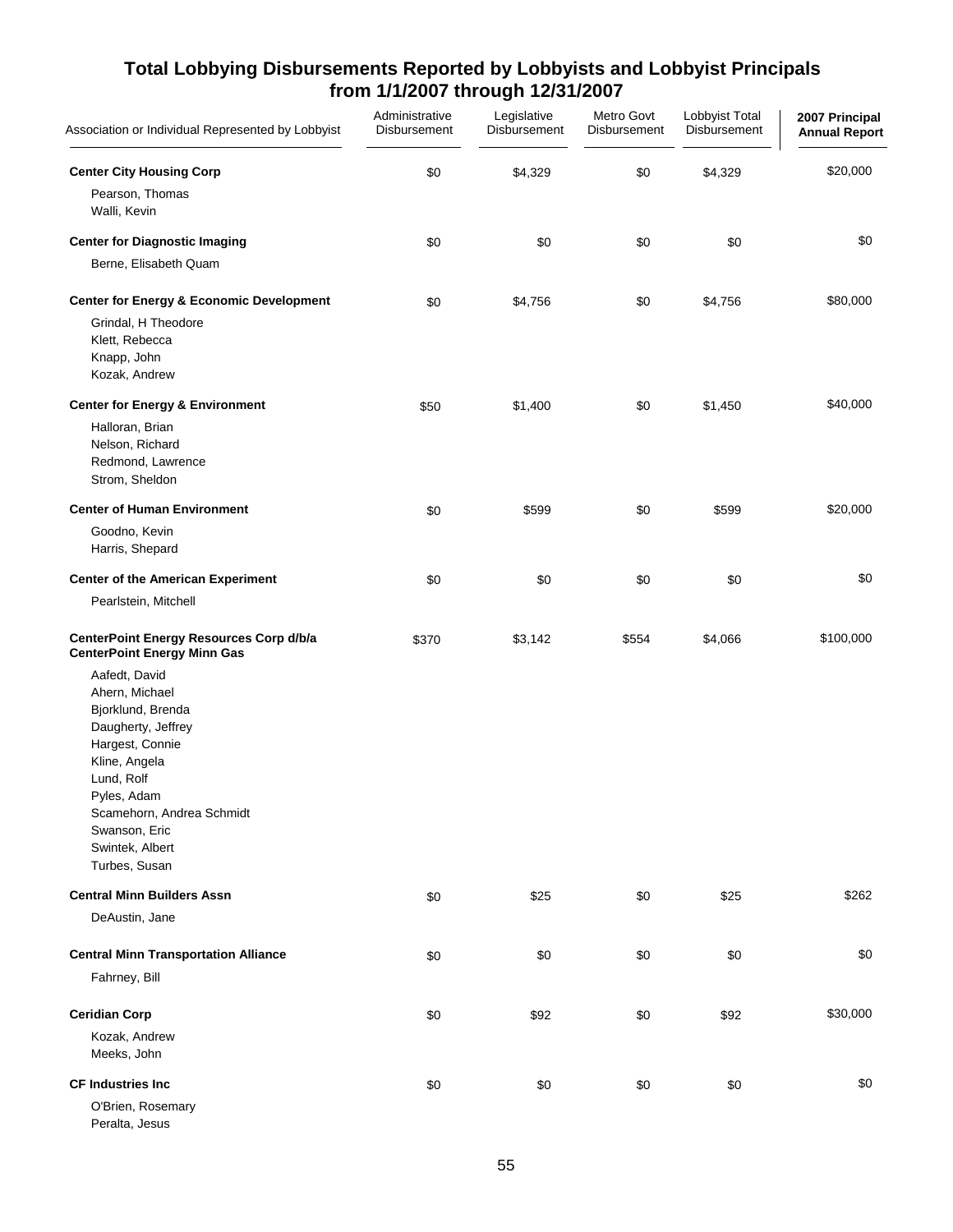| Association or Individual Represented by Lobbyist                                                          | Administrative<br>Disbursement | Legislative<br>Disbursement | Metro Govt<br>Disbursement | Lobbyist Total<br>Disbursement | 2007 Principal<br><b>Annual Report</b> |
|------------------------------------------------------------------------------------------------------------|--------------------------------|-----------------------------|----------------------------|--------------------------------|----------------------------------------|
| <b>Chamber of Commerce of Fargo Moorhead</b><br>Martin, David                                              | \$0                            | \$894                       | \$0                        | \$894                          | \$0                                    |
| Poehls, Kelli                                                                                              |                                |                             |                            |                                |                                        |
| <b>Charter Communications</b>                                                                              | \$0                            | \$245                       | \$0                        | \$245                          | \$20,000                               |
| Carlson, Arne Tucker<br>Seykora, David                                                                     |                                |                             |                            |                                |                                        |
| <b>Child Care WORKS</b>                                                                                    | \$0                            | \$18,891                    | \$0                        | \$18,891                       | \$40,000                               |
| Kaner-Roth, Ann                                                                                            |                                |                             |                            |                                |                                        |
| <b>Children's Defense Fund</b>                                                                             | \$0                            | \$9,000                     | \$0                        | \$9,000                        | \$40,000                               |
| Koppel, James<br>Specktor, Carole                                                                          |                                |                             |                            |                                |                                        |
| <b>Children's Discovery Museum</b>                                                                         | \$0                            | \$0                         | \$0                        | \$0                            | \$1,000                                |
| Johnson, Greg                                                                                              |                                |                             |                            |                                |                                        |
| <b>Children's Home Society &amp; Family Services</b>                                                       | \$0                            | \$20,205                    | \$0                        | \$20,205                       | \$20,000                               |
| King, Madonna Walgren<br>Spreeman, Sally                                                                   |                                |                             |                            |                                |                                        |
| <b>Children's Hospitals and Clinics</b>                                                                    | \$0                            | \$128                       | \$0                        | \$128                          | \$92,000                               |
| Backhaus, Amber<br>Cassidy, Paul<br>Chelseth, Andrew<br>Lamb, Kathleen<br>McGrann, William<br>Wolfe, Kelly |                                |                             |                            |                                |                                        |
| <b>Children's Magic</b>                                                                                    | \$0                            | \$5,702                     | \$0                        | \$5,702                        | \$0                                    |
| Eberstein, Jason                                                                                           |                                |                             |                            |                                |                                        |
| <b>ChoicePoint</b>                                                                                         | \$0                            | \$0                         | \$0                        | \$0                            | \$20,000                               |
| Almeida, Cristine<br>Flores, Michele                                                                       |                                |                             |                            |                                |                                        |
| <b>Christian Science Comm on Publications for MN</b>                                                       | \$0                            | \$328                       | \$0                        | \$328                          | \$23,781                               |
| Clendenen, Brian<br>James, Jennifer Taylor                                                                 |                                |                             |                            |                                |                                        |
| <b>Cigar Assn of America Inc</b>                                                                           | \$0                            | \$736                       | \$0                        | \$736                          | \$58,000                               |
| Holten, Cort<br>Silesky, Nancy                                                                             |                                |                             |                            |                                |                                        |
| <b>Cingular Wireless</b>                                                                                   | \$0                            | \$0                         | \$0                        | \$0                            | \$0                                    |
| Backhaus, Amber                                                                                            |                                |                             |                            |                                |                                        |
| Cassidy, Paul<br>Murphy, Thomas                                                                            |                                |                             |                            |                                |                                        |
| <b>Citigroup Management Corp</b>                                                                           | \$13,610                       | \$43,083                    | \$0                        | \$56,693                       | \$60,000                               |
| DeMay, James                                                                                               |                                |                             |                            |                                |                                        |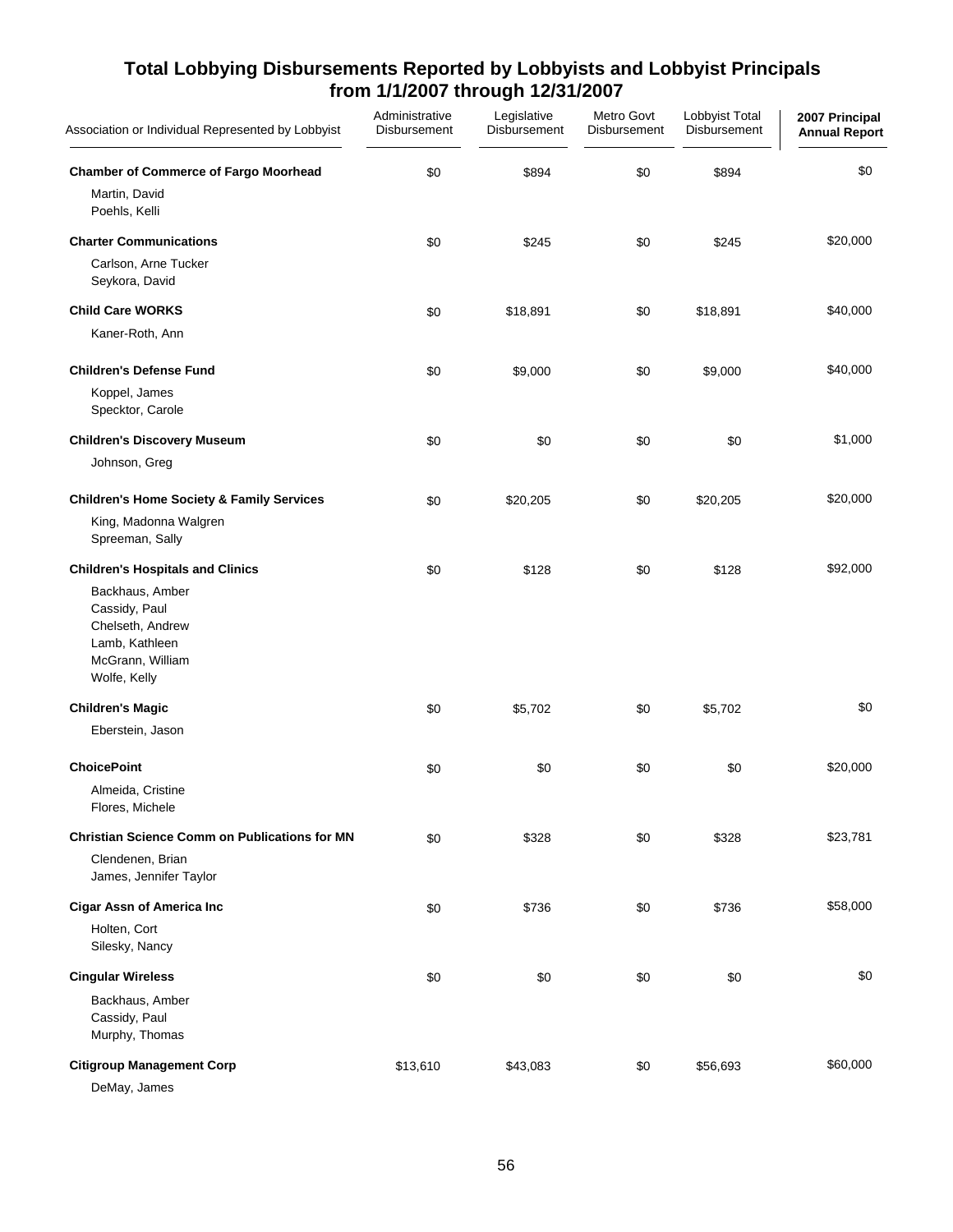| Association or Individual Represented by Lobbyist                                                                                                  | Administrative<br>Disbursement | Legislative<br>Disbursement | Metro Govt<br>Disbursement | Lobbyist Total<br>Disbursement | 2007 Principal<br><b>Annual Report</b> |
|----------------------------------------------------------------------------------------------------------------------------------------------------|--------------------------------|-----------------------------|----------------------------|--------------------------------|----------------------------------------|
| <b>Citizens Against Gambling Expansion</b><br>Meeks, John                                                                                          | \$0                            | \$100                       | \$0                        | \$100                          | \$20,000                               |
| <b>Citizens Communications</b>                                                                                                                     | \$0                            | \$0                         | \$0                        | \$0                            | \$0                                    |
| Bohler, Scott<br>Johnson, JoAnne                                                                                                                   |                                |                             |                            |                                |                                        |
| <b>Citizens Council on Health Care</b><br>Brase, Twila                                                                                             | \$1,144                        | \$5,597                     | \$0                        | \$6,741                        | \$6,740                                |
| <b>Citizens for a Safer Minn</b><br>Fust, Sue<br>Vanasek, Robert (Rob)                                                                             | \$0                            | \$5,054                     | \$0                        | \$5,054                        | \$20,000                               |
| <b>Citizens for Education</b><br>Hustad, John                                                                                                      | \$0                            | \$0                         | \$0                        | \$0                            | \$0                                    |
| <b>Citizens League</b><br>DeBoer, Robert<br>Kershaw, Sean<br>Scandrett, Michael                                                                    | \$54                           | \$5,787                     | \$0                        | \$5,841                        | \$20,000                               |
| <b>Civil Justice Reform Coalition</b><br>Clark, James<br>Hesse, Thomas<br>Kramer, Ross                                                             | \$0                            | \$900                       | \$0                        | \$900                          | \$900                                  |
| <b>Civil Society</b><br>Dieterich, Janet                                                                                                           | \$0                            | \$152                       | \$0                        | \$152                          | \$4,400                                |
| <b>Clean Water Action Alliance of MN</b><br>Jansen, Julie<br>McKeown, Diana<br>Rummel, Sara<br>Simonsen, Tore<br>von Reuter, Jeni<br>Zellar, Marie | \$0                            | \$100                       | \$0                        | \$100                          | \$40,000                               |
| <b>Clean Water Dream Team</b>                                                                                                                      | \$0                            | \$0                         | \$0                        | \$0                            | \$0                                    |
| Roess, Peter                                                                                                                                       |                                |                             |                            |                                |                                        |
| <b>Clear Channel Outdoor Inc</b><br>Herman, John<br>Hylden, Nancy<br>Lansing, Carol<br>Liszt, Marvin                                               | \$0                            | \$500                       | \$575                      | \$1,075                        | \$60,000                               |
| <b>Clearwater City of</b><br>Johnson, Dean<br>Shields, Renae                                                                                       | \$0                            | \$352                       | \$0                        | \$352                          | N/A                                    |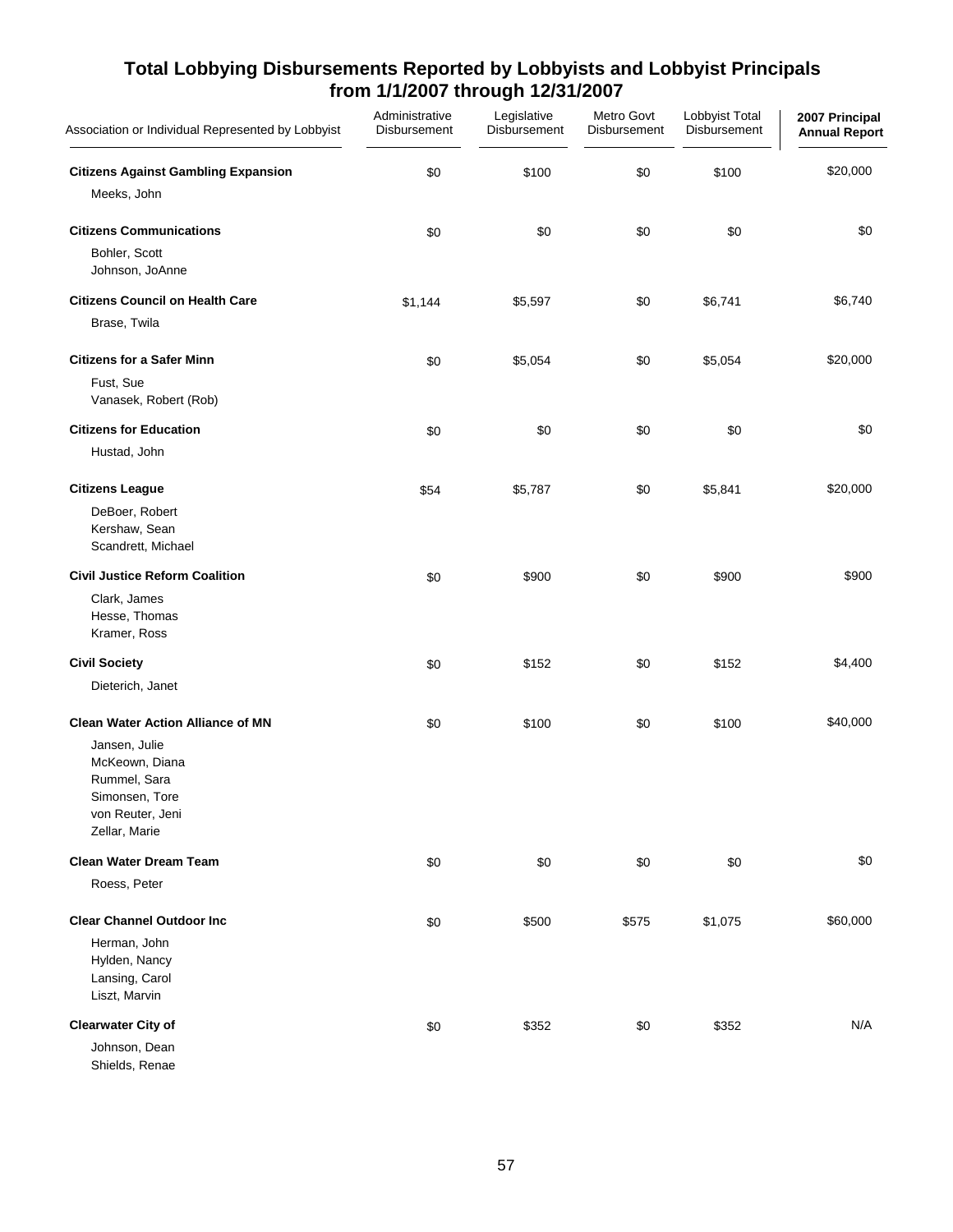| Association or Individual Represented by Lobbyist                                                                                                                                                                      | Administrative<br>Disbursement | Legislative<br>Disbursement | Metro Govt<br>Disbursement | Lobbyist Total<br>Disbursement | 2007 Principal<br><b>Annual Report</b> |
|------------------------------------------------------------------------------------------------------------------------------------------------------------------------------------------------------------------------|--------------------------------|-----------------------------|----------------------------|--------------------------------|----------------------------------------|
| <b>ClearWay Minn</b>                                                                                                                                                                                                   | \$0                            | \$125,049                   | \$885                      | \$125,934                      | \$320,000                              |
| Gordon, Kerri<br>Grindal, H Theodore<br>Klett, Rebecca<br>LeBeau II, R Reid<br>McDaniel, Brian<br>Micheletti, Kathleen<br>Schafer, Matthew<br>Stang, Doug<br>Tholkes, Chris<br>Willoughby, David                       |                                |                             |                            |                                |                                        |
| <b>Cleveland-Cliffs Inc</b>                                                                                                                                                                                            | \$0                            | \$423                       | \$0                        | \$423                          | \$20,000                               |
| Ahern, Michael<br>Byrne, Dana                                                                                                                                                                                          |                                |                             |                            |                                |                                        |
| <b>CNA Surety Assn</b>                                                                                                                                                                                                 | \$0                            | \$3,710                     | \$0                        | \$3,710                        | \$20,000                               |
| Fair, Alayne<br>Grindal, H Theodore<br>Hartle, Allyson                                                                                                                                                                 |                                |                             |                            |                                |                                        |
| <b>Coalition Against Bigger Trucks</b>                                                                                                                                                                                 | \$0                            | \$20,963                    | \$0                        | \$20,963                       | \$20,000                               |
| Bohn, Lydia<br>Brooks, Russell<br>Fair, Alayne<br>Grindal, H Theodore<br>Hartle, Allyson<br>Kenck, Larry<br>Klett, Rebecca<br>McDaniel, Brian<br>Rice, Misti                                                           |                                |                             |                            |                                |                                        |
| <b>Coalition for Children with Disabilities</b>                                                                                                                                                                        | \$0                            | \$58                        | \$0                        | \$58                           | \$20,000                               |
| Keefe, Elaine<br>Walseth, Samuel                                                                                                                                                                                       |                                |                             |                            |                                |                                        |
| <b>Coalition of Greater Minn Cities</b>                                                                                                                                                                                | \$0                            | \$360,166                   | \$0                        | \$360,166                      | \$1,020,000                            |
| Biron, Holly<br>Flaherty, Michael<br>Flaherty, Timothy<br>Johnson, Douglas<br>Kleppe, Sarah<br>Larson, Nancy<br>Peterson, Bradley<br>Peterson, Steve<br>Stepan, Cassandra Carlson<br>Sullivan, Joseph<br>Sundvor, John |                                |                             |                            |                                |                                        |
| <b>Coalition of Minn Businesses Inc</b>                                                                                                                                                                                | \$0                            | \$302,958                   | \$0                        | \$302,958                      | \$320,000                              |
| Weaver, Charles                                                                                                                                                                                                        |                                |                             |                            |                                |                                        |
| <b>Coalition of Minn Working Families</b><br>Hunter, Steven                                                                                                                                                            | \$0                            | \$50,000                    | \$0                        | \$50,000                       | \$50,000                               |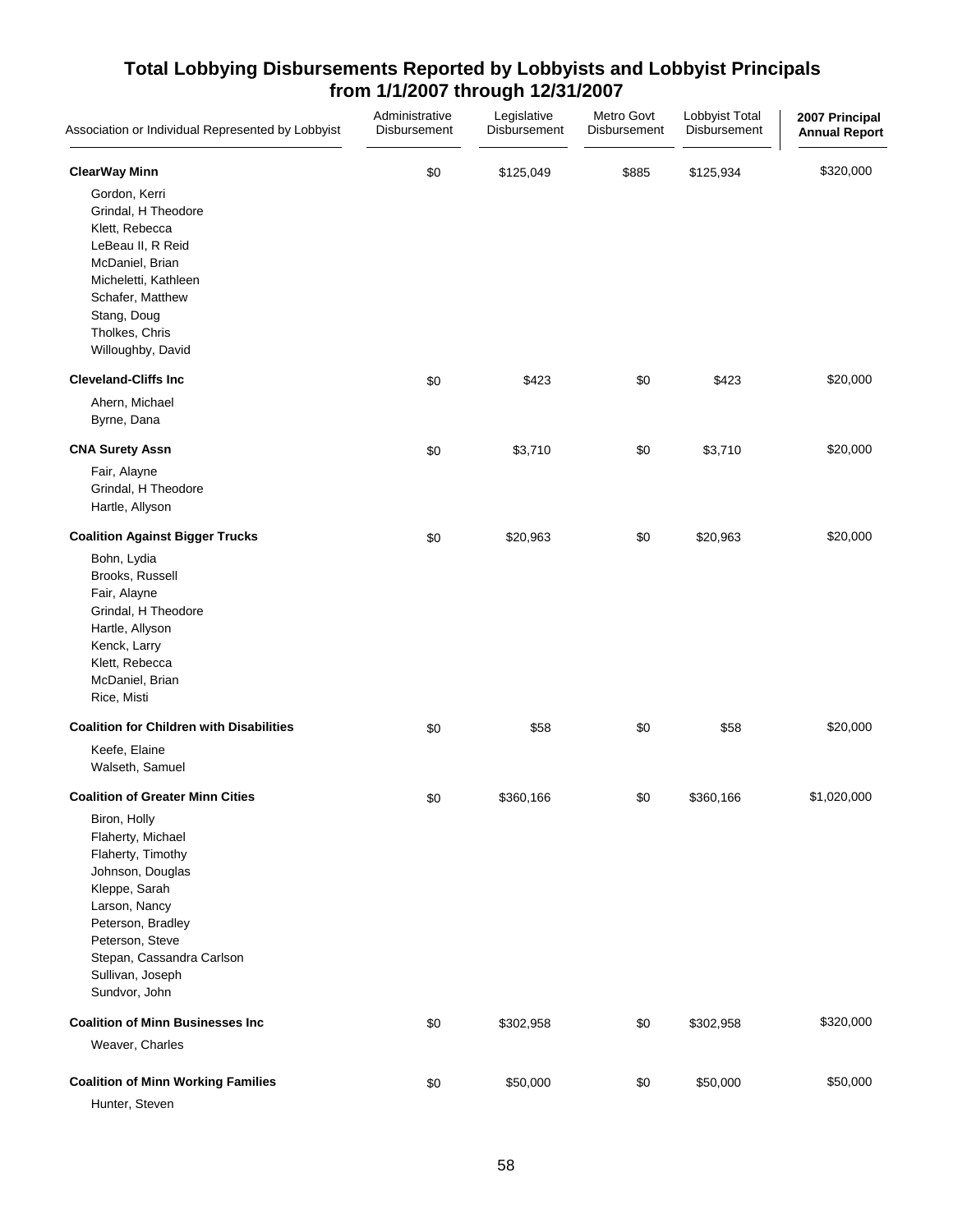| Association or Individual Represented by Lobbyist                                                                                                                                                                                                                         | Administrative<br>Disbursement | Legislative<br>Disbursement | Metro Govt<br>Disbursement | Lobbyist Total<br>Disbursement | 2007 Principal<br><b>Annual Report</b> |
|---------------------------------------------------------------------------------------------------------------------------------------------------------------------------------------------------------------------------------------------------------------------------|--------------------------------|-----------------------------|----------------------------|--------------------------------|----------------------------------------|
| <b>Coalition of Utility Cities</b><br>Flaherty, Timothy<br>Larson, Nancy<br>Nyhus, Steven<br>Peterson, Bradley<br>Peterson, Steve<br>Stepan, Cassandra Carlson<br>Sullivan, Joseph                                                                                        | \$0                            | \$31,551                    | \$0                        | \$31,551                       | \$100,000                              |
| <b>Coca-Cola Co-GA</b><br>Moore-Lindman, Marnie<br>Perrus, Julie<br>Seck, Gerald                                                                                                                                                                                          | \$0                            | \$25                        | \$0                        | \$25                           | \$60,000                               |
| <b>Coca-Cola Enterprises Inc-MN</b><br>Morris, Kevin                                                                                                                                                                                                                      | \$0                            | \$0                         | \$0                        | \$0                            | \$40,000                               |
| <b>College Board (The)</b><br>Renner, Patricia                                                                                                                                                                                                                            | \$0                            | \$1,267                     | \$0                        | \$1,267                        | \$20,000                               |
| <b>College of American Pathologists</b><br>Lehman, Thomas                                                                                                                                                                                                                 | \$0                            | \$0                         | \$0                        | \$0                            | \$20,000                               |
| Columbus, City of<br>Griffith, William<br>Perrus, Julie                                                                                                                                                                                                                   | \$0                            | \$0                         | \$0                        | \$0                            | N/A                                    |
| <b>Comcast Cable Communications Inc</b><br>Berkelman, Thomas<br>Coleman, Emmett<br>Donnelly-Cohen, Kathi<br>Gibbs, John<br>Lamb, Kathleen<br>Leupold, Lance<br>Lunzer, William<br>McGrann, William<br>Nyberg, David<br>Pearson, Thomas<br>Roden, Kimberly<br>Walli, Kevin | \$4,410                        | \$31,566                    | \$23,204                   | \$59,180                       | \$143,000                              |
| <b>Committee of Nine</b><br>Pederson, Kirk<br>Rice, Brian                                                                                                                                                                                                                 | \$0                            | \$1,209                     | \$0                        | \$1,209                        | \$20,000                               |
| <b>Committee of Thirteen</b><br>Hermodson, Rose<br>Sundin, Louise                                                                                                                                                                                                         | \$0                            | \$0                         | \$0                        | \$0                            | \$60,000                               |
| <b>Communicating for Agriculture</b><br>Nelson, Wayne                                                                                                                                                                                                                     | \$0                            | \$0                         | \$0                        | \$0                            | \$0                                    |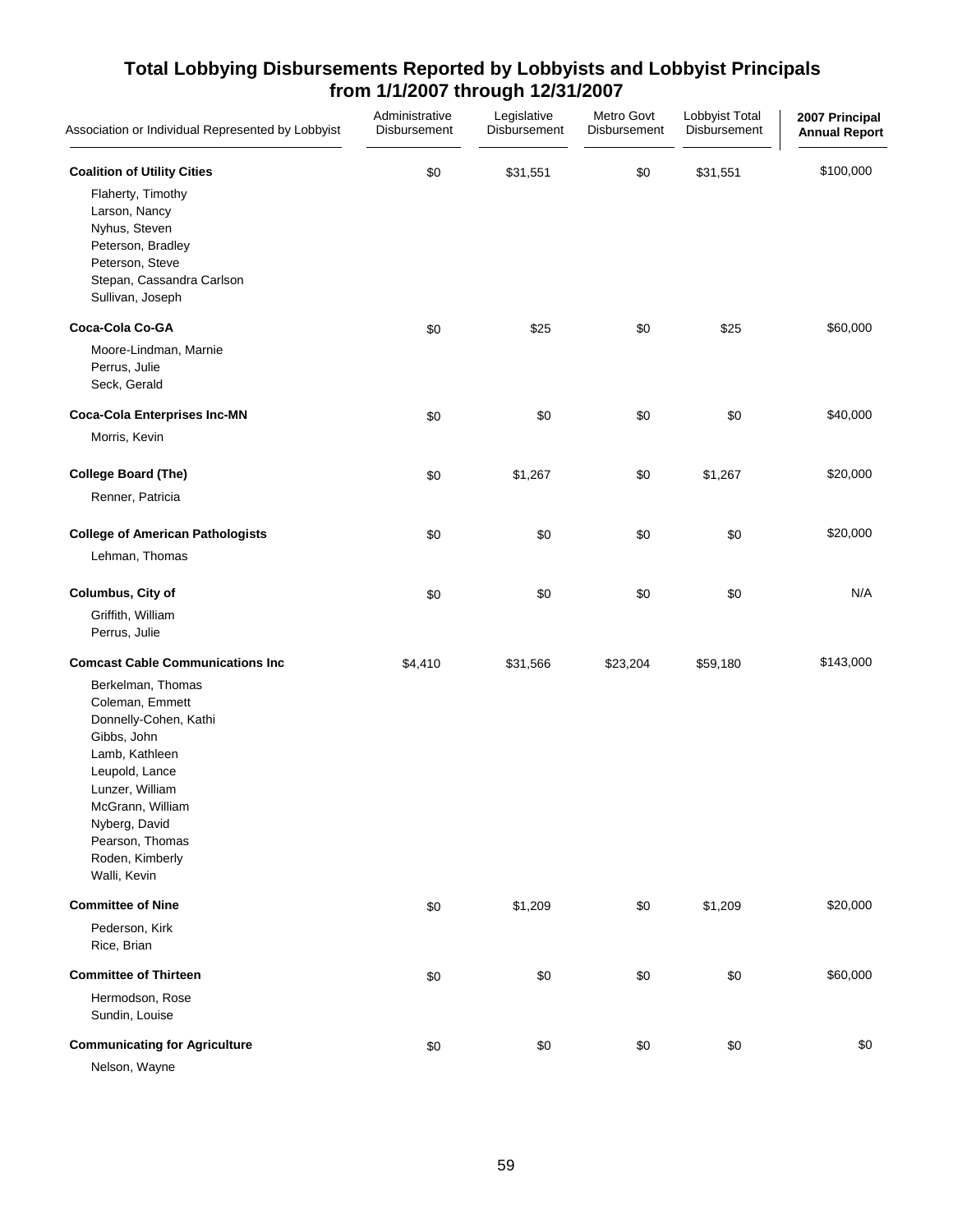| Association or Individual Represented by Lobbyist                                        | Administrative<br><b>Disbursement</b> | Legislative<br>Disbursement | Metro Govt<br><b>Disbursement</b> | Lobbyist Total<br>Disbursement | 2007 Principal<br><b>Annual Report</b> |
|------------------------------------------------------------------------------------------|---------------------------------------|-----------------------------|-----------------------------------|--------------------------------|----------------------------------------|
| <b>Communication Control Alarm Remote Signaling</b><br>Assn                              | \$0                                   | \$736                       | \$0                               | \$736                          | \$0                                    |
| Holten, Cort                                                                             |                                       |                             |                                   |                                |                                        |
| <b>Communications Workers of Amer MN State Cncl</b>                                      | \$0                                   | \$550                       | \$0                               | \$550                          | \$20,000                               |
| Lovaasen, Tim                                                                            |                                       |                             |                                   |                                |                                        |
| <b>Communications Workers of America 7200</b>                                            | \$0                                   | \$150                       | \$0                               | \$150                          | \$20,000                               |
| Lovaasen, Tim<br>Nguyen, Michael                                                         |                                       |                             |                                   |                                |                                        |
| <b>Community Financial Enterprises LLC</b>                                               | \$0                                   | \$0                         | \$0                               | \$0                            | \$5,000                                |
| Erickson, James                                                                          |                                       |                             |                                   |                                |                                        |
| <b>Community Financial Services Assn</b>                                                 | \$0                                   | \$0                         | \$0                               | \$0                            | \$40,000                               |
| Franzen, Douglas<br>Moore, Vic                                                           |                                       |                             |                                   |                                |                                        |
| <b>COMPAS Inc</b>                                                                        | \$0                                   | \$0                         | \$0                               | \$0                            | \$0                                    |
| Mentzos, John                                                                            |                                       |                             |                                   |                                |                                        |
| <b>Concordia University, St Paul</b>                                                     | \$0                                   | \$714                       | \$0                               | \$714                          | N/A                                    |
| Amundson, Kristen<br>Chilstrom, Lynda<br>Georgacas, Chris                                |                                       |                             |                                   |                                |                                        |
| <b>Concrete Paving Assn of Minn</b>                                                      | \$0                                   | \$0                         | \$0                               | \$0                            | \$40,000                               |
| McGrann, William                                                                         |                                       |                             |                                   |                                |                                        |
| <b>Congress of Minn Resorts</b>                                                          | \$0                                   | \$615                       | \$0                               | \$615                          | \$20,000                               |
| Carlson, Joel                                                                            |                                       |                             |                                   |                                |                                        |
| <b>Connection Services Network Inc.</b>                                                  | \$0                                   | \$0                         | \$0                               | \$0                            | \$15,116                               |
| Moe, Roger                                                                               |                                       |                             |                                   |                                |                                        |
| <b>Conservation Campaign</b>                                                             | \$0                                   | \$37                        | \$0                               | \$37                           | \$6,029                                |
| Pierson, Cordelia<br>Schmidt, Susan                                                      |                                       |                             |                                   |                                |                                        |
| <b>Conservation Minn Voter Center</b>                                                    | \$0                                   | \$0                         | \$0                               | \$0                            | \$60,000                               |
| Austin, Paul<br>Schultz, Molly<br>Tuma, John                                             |                                       |                             |                                   |                                |                                        |
| <b>Consolidated Enterprises Inc</b>                                                      | \$0                                   | \$0                         | \$0                               | \$0                            | \$40,000                               |
| Amundson, Kristen<br>Chilstrom, Lynda<br>Georgacas, Chris<br>Goff, Robert<br>Zipko, Mike |                                       |                             |                                   |                                |                                        |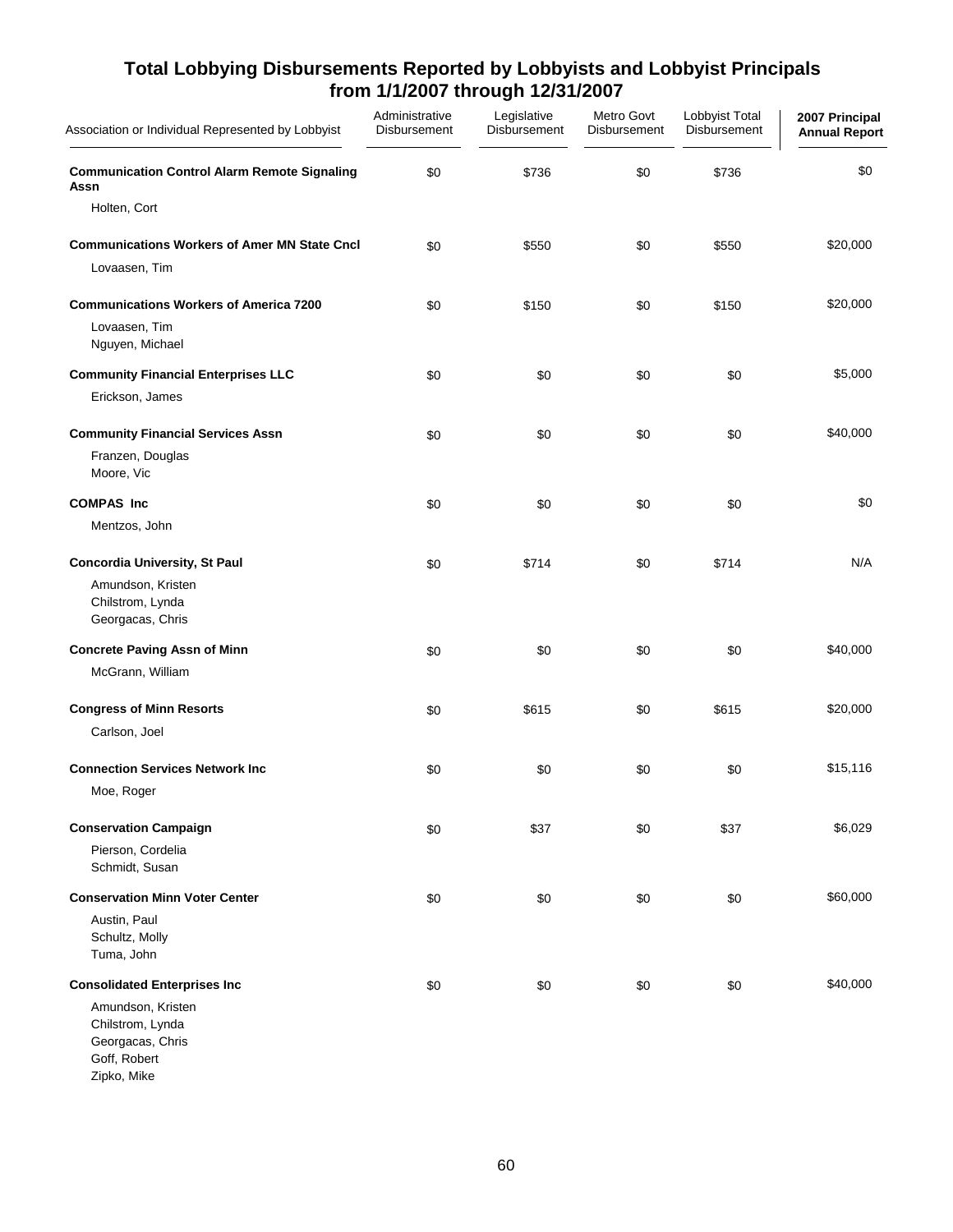| Association or Individual Represented by Lobbyist                                                                | Administrative<br>Disbursement | Legislative<br>Disbursement | Metro Govt<br>Disbursement | Lobbyist Total<br>Disbursement | 2007 Principal<br><b>Annual Report</b> |
|------------------------------------------------------------------------------------------------------------------|--------------------------------|-----------------------------|----------------------------|--------------------------------|----------------------------------------|
| <b>Consortium for Leg - Lk Superior Area Schools</b>                                                             | \$0                            | \$0                         | \$0                        | \$0                            | \$21,000                               |
| Soberg, Ronald                                                                                                   |                                |                             |                            |                                |                                        |
| <b>Consumer Credit Insurance Assn</b>                                                                            | \$21,193                       | \$0                         | \$0                        | \$21,193                       | \$20,000                               |
| Burfeind, William<br>Elconin, Robert<br>Pursell, Thomas                                                          |                                |                             |                            |                                |                                        |
| <b>Consumer Data Industry Assn</b>                                                                               | \$0                            | \$10,929                    | \$0                        | \$10,929                       | \$40,000                               |
| Janecek, Sarah                                                                                                   |                                |                             |                            |                                |                                        |
| <b>Consumer Specialty Products Assn</b><br>Robertson, Michael                                                    | \$0                            | \$520                       | \$0                        | \$520                          | \$30,000                               |
| <b>Consumers Union of US Inc</b>                                                                                 | \$0                            | \$0                         | \$0                        | \$0                            | \$18                                   |
| Foley, Elizabeth<br>Garcia, Norma<br>Hillebrand, Gail<br>Schneider, Rob                                          |                                |                             |                            |                                |                                        |
| <b>Convergys Corporation</b>                                                                                     | \$0                            | \$1,065                     | \$0                        | \$1,065                        | \$20,000                               |
| Cook, Judy<br>Kavanagh, John<br>Strong, Sarah                                                                    |                                |                             |                            |                                |                                        |
| <b>Cook County Commissioners</b>                                                                                 | \$0                            | \$70                        | \$0                        | \$70                           | \$457                                  |
| Hahne, Kathryn<br>Hylden, Nancy                                                                                  |                                |                             |                            |                                |                                        |
| <b>Cook County Economic Analysis Cncl</b>                                                                        | \$0                            | \$160                       | \$0                        | \$160                          | \$20,000                               |
| Hahne, Kathryn<br>Hylden, Nancy                                                                                  |                                |                             |                            |                                |                                        |
| <b>Cook County North Shore Hospital</b><br>Pearson, Thomas                                                       | \$0                            | \$4,709                     | \$0                        | \$4,709                        | \$6,435                                |
| <b>Cooperative Parenting Coalition</b>                                                                           | \$0                            | \$0                         | \$0                        | \$0                            | \$0                                    |
| Anderson, Diane                                                                                                  |                                |                             |                            |                                |                                        |
| <b>Corporation for Supportive Housing</b>                                                                        | \$0                            | \$0                         | \$0                        | \$0                            | \$10,400                               |
| Jepsen, Cynthia<br>Loscalzo, Julian Empson                                                                       |                                |                             |                            |                                |                                        |
| <b>Corrections Corporation of America</b>                                                                        | \$1,432                        | \$4,298                     | \$0                        | \$5,730                        | \$42,000                               |
| Cook, Judy<br>Girard, James<br>Grande, Tony<br>Hill, Todd<br>Kaegi, Elizabeth<br>Kavanagh, John<br>Strong, Sarah |                                |                             |                            |                                |                                        |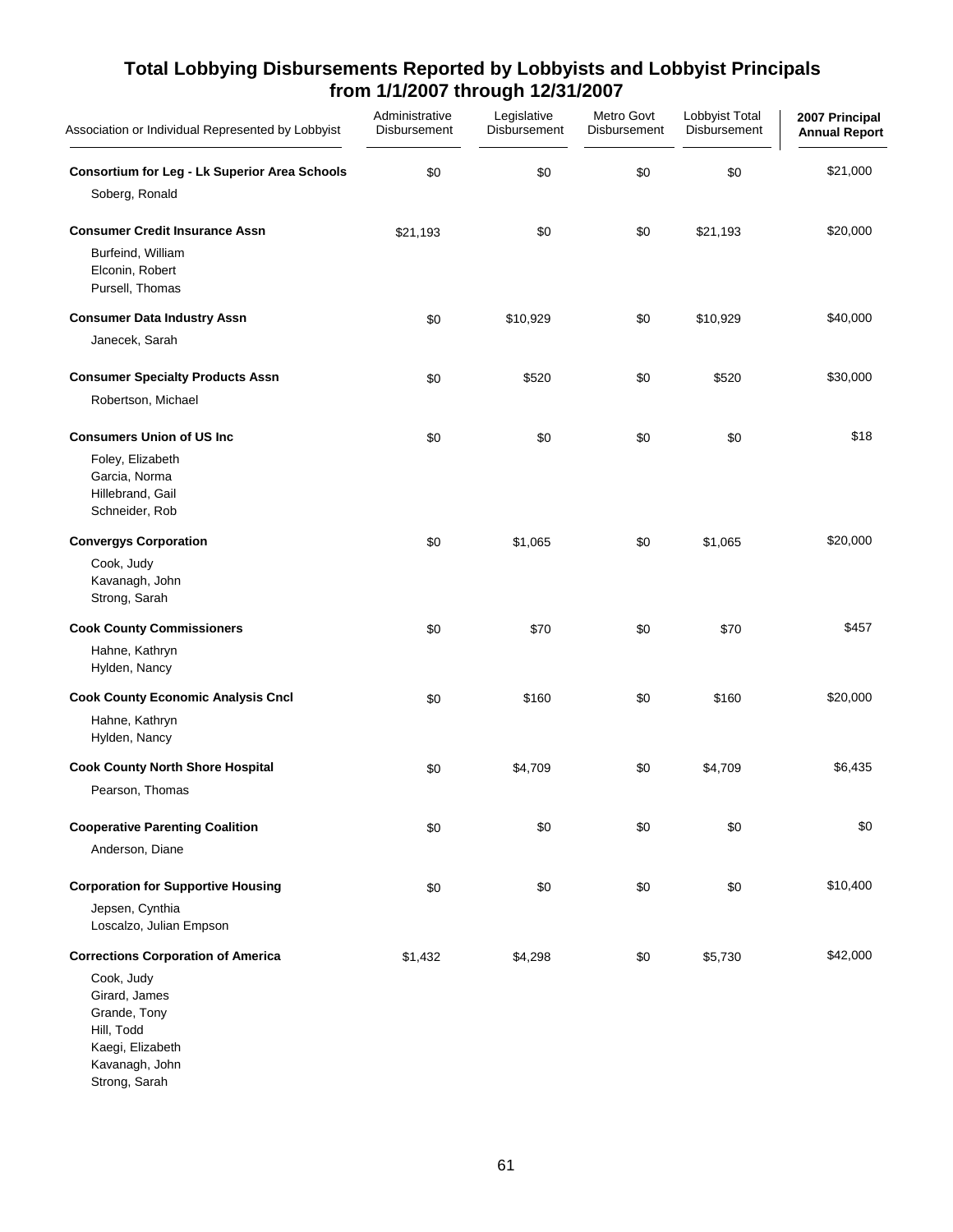| Association or Individual Represented by Lobbyist                                        | Administrative<br>Disbursement | Legislative<br>Disbursement | Metro Govt<br>Disbursement | Lobbyist Total<br>Disbursement | 2007 Principal<br><b>Annual Report</b> |
|------------------------------------------------------------------------------------------|--------------------------------|-----------------------------|----------------------------|--------------------------------|----------------------------------------|
| <b>Council for Electoral Leadership</b>                                                  | \$0                            | \$775                       | \$0                        | \$775                          | \$20,000                               |
| Wodele, John                                                                             |                                |                             |                            |                                |                                        |
| <b>Courage Center</b>                                                                    | \$0                            | \$8,283                     | \$0                        | \$8,283                        | \$80,000                               |
| Knights, Christian<br>Tschida, John                                                      |                                |                             |                            |                                |                                        |
| <b>Covad Communications Inc</b>                                                          | \$0                            | \$0                         | \$0                        | \$0                            | \$3,042                                |
| Almeida, Cristine<br>McHenry, Brooke                                                     |                                |                             |                            |                                |                                        |
| <b>Crane Lake Sewer &amp; Water District</b>                                             | \$350                          | \$347                       | \$0                        | \$697                          | \$1,610                                |
| Cerkvenik, Gary                                                                          |                                |                             |                            |                                |                                        |
| <b>Crawford Capital Corp</b>                                                             | \$0                            | \$14                        | \$0                        | \$14                           | \$20,000                               |
| Hofstede, Albert                                                                         |                                |                             |                            |                                |                                        |
| <b>Creative Outdoor Advertising</b>                                                      | \$0                            | \$0                         | \$325                      | \$325                          | \$0                                    |
| Kaul Jr, John<br>Lansing, Carol                                                          |                                |                             |                            |                                |                                        |
| <b>Crookston City of</b>                                                                 | \$0                            | \$1,243                     | \$0                        | \$1,243                        | N/A                                    |
| Biron, Holly<br>Flaherty, Timothy<br>Larson, Nancy<br>Peterson, Bradley<br>Sundvor, John |                                |                             |                            |                                |                                        |
| <b>Crop Life America</b>                                                                 | \$0                            | \$2,520                     | \$0                        | \$2,520                        | \$33,000                               |
| Apitz, John                                                                              |                                |                             |                            |                                |                                        |
| <b>Crown Hydro Company</b>                                                               | \$0                            | \$0                         | \$49,050                   | \$49,050                       | \$90,000                               |
| Hahne, Kathryn<br>Hentges, Robert<br>Hylden, Nancy                                       |                                |                             |                            |                                |                                        |
| <b>CSL Behring (fka ZLB Behring)</b>                                                     | \$0                            | \$0                         | \$0                        | \$0                            | \$20,000                               |
| Isenberg, Kim                                                                            |                                |                             |                            |                                |                                        |
| <b>CVS/Caremark Corp</b>                                                                 | \$0                            | \$5,048                     | \$0                        | \$5,048                        | \$52,000                               |
| Clark, James                                                                             |                                |                             |                            |                                |                                        |
| <b>Dairies Federation of Minn</b>                                                        | \$0                            | \$0                         | \$0                        | \$0                            | \$0                                    |
| Spano, Wyman                                                                             |                                |                             |                            |                                |                                        |
| <b>Dairyland Power Cooperative</b>                                                       | \$344                          | \$1,242                     | \$0                        | \$1,586                        | \$20,000                               |
| Scheevel, Kenric                                                                         |                                |                             |                            |                                |                                        |
| <b>Dakota County Bd of Commissioners</b><br>Tilley, Barry                                | \$0                            | \$631                       | \$0                        | \$631                          | N/A                                    |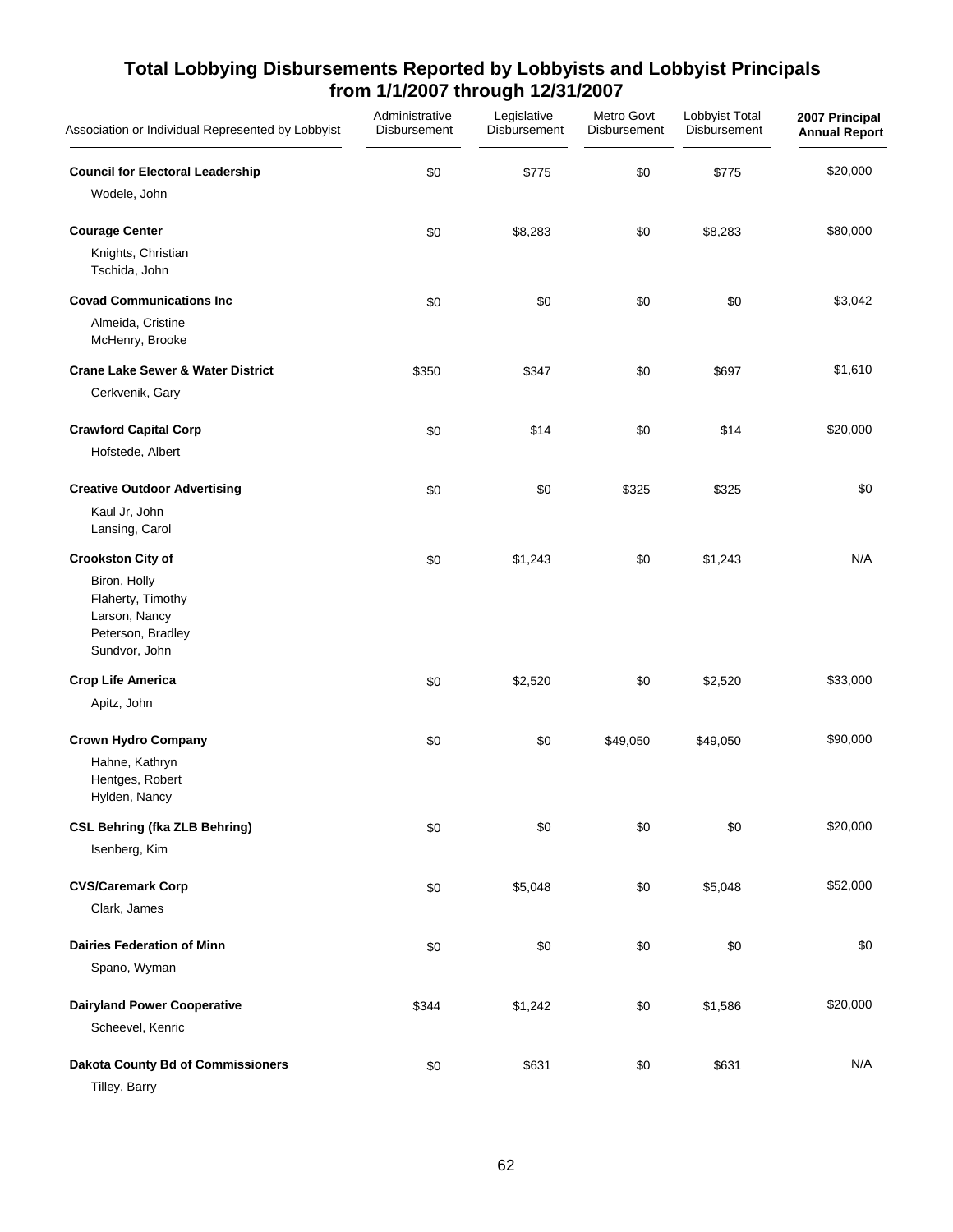| Association or Individual Represented by Lobbyist                                     | Administrative<br>Disbursement | Legislative<br>Disbursement | Metro Govt<br>Disbursement | Lobbyist Total<br>Disbursement | 2007 Principal<br><b>Annual Report</b> |
|---------------------------------------------------------------------------------------|--------------------------------|-----------------------------|----------------------------|--------------------------------|----------------------------------------|
| Dakota County Community Development Agency<br>Elliott, Sonnie<br>Hahne, Kathryn       | \$0                            | \$420                       | \$0                        | \$420                          | \$40,000                               |
| Dakota County Regional Rail Authority<br>Clark, James                                 | \$0                            | \$2,518                     | \$0                        | \$2,518                        | N/A                                    |
| <b>Dakota Electric Assn</b><br>Hahne, Kathryn                                         | \$0                            | \$190                       | \$0                        | \$190                          | \$20,000                               |
| Dakota Ojibwe Language Revitalization Alliance<br>LaFontaine, Harlan Wade             | \$0                            | \$0                         | \$0                        | \$0                            | N/A                                    |
| D'Amico Cucina, Inc<br>Diehm, Tammera                                                 | \$0                            | \$0                         | \$0                        | \$0                            | \$0                                    |
| <b>Dart Transit Co</b><br>Hardman, James                                              | \$0                            | \$117                       | \$0                        | \$117                          | \$20,000                               |
| <b>Data Recognition Corporation</b><br>Wiese, Sandra                                  | \$0                            | \$0                         | \$0                        | \$0                            | \$0                                    |
| DaVita Inc<br>Poul, Thomas J<br>Schreiber, William                                    | \$0                            | \$1,719                     | \$0                        | \$1,719                        | \$7,000                                |
| De LaSalle High School<br>Derus, John<br>Galatz, Eric                                 | \$0                            | \$0                         | \$0                        | \$0                            | \$4,000                                |
| Deer Creek Speedway LLC<br>Brandenhoff, Gerald<br>Jerich, Ronald<br>Jerich, Valerie   | \$0                            | \$290                       | \$0                        | \$290                          | \$20,000                               |
| DeHart & Darr Associates Inc/Direct Marketing<br>Assn<br>Knapp, John                  | \$0                            | \$850                       | \$0                        | \$850                          | \$0                                    |
| <b>Delaware North Inc</b><br>Hyland, Eric<br>Kramer, Ross                             | \$0                            | \$4,983                     | \$0                        | \$4,983                        | \$5,000                                |
| <b>Deloitte &amp; Touche LLP</b><br>Cook, Judy<br>Girard, James<br>Kavanagh, John     | \$4,124                        | \$458                       | \$0                        | \$4,582                        | \$60,000                               |
| <b>Delta Dental Plan of Minn</b><br>Johnson, Douglas<br>Lally, Joseph<br>McKasy, Bert | \$0                            | \$98,143                    | \$0                        | \$98,143                       | \$220,000                              |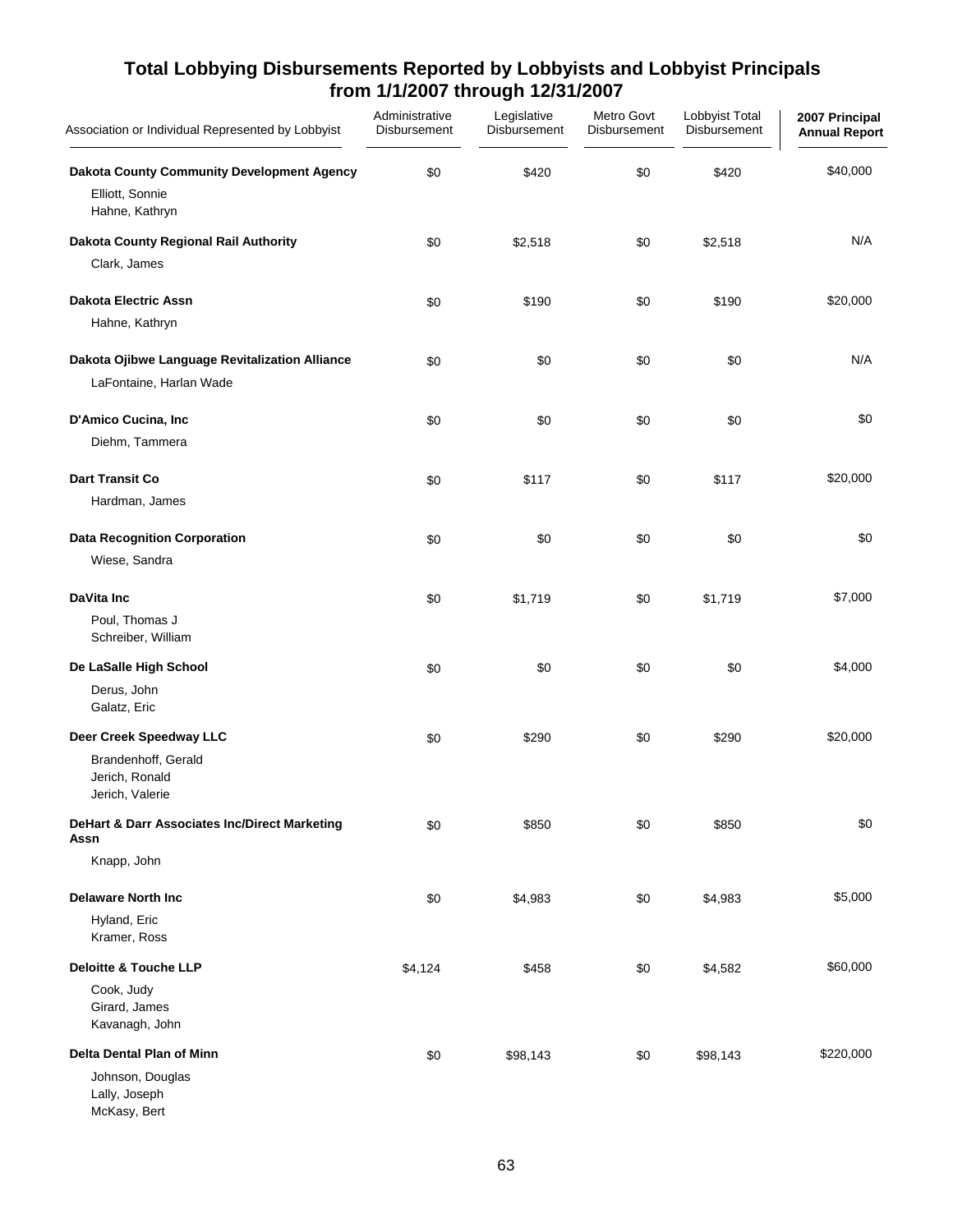| Association or Individual Represented by Lobbyist   | Administrative<br>Disbursement | Legislative<br>Disbursement | Metro Govt<br>Disbursement | Lobbyist Total<br>Disbursement | 2007 Principal<br><b>Annual Report</b> |
|-----------------------------------------------------|--------------------------------|-----------------------------|----------------------------|--------------------------------|----------------------------------------|
| <b>Do-It Corporation</b>                            | \$0                            | \$0                         | \$0                        | \$0                            | \$0                                    |
| Kleven, Bruce                                       |                                |                             |                            |                                |                                        |
| Domestic Violence Legislative Alliance              | \$0                            | \$0                         | \$0                        | \$0                            | \$0                                    |
| Moen, Scott                                         |                                |                             |                            |                                |                                        |
| <b>Donovan Strom</b>                                | \$0                            | \$0                         | \$0                        | \$0                            | N/A                                    |
| Strom, Donovan                                      |                                |                             |                            |                                |                                        |
| Dorsey & Whitney LLP                                | \$0                            | \$342                       | \$0                        | \$342                          | \$342                                  |
| Ahern, Michael                                      |                                |                             |                            |                                |                                        |
| DriversEd.com                                       | \$125                          | \$1,075                     | \$0                        | \$1,200                        | \$24,000                               |
| Leighton, Robert                                    |                                |                             |                            |                                |                                        |
| Drug Policy Reform Group of Minn                    | \$70                           | \$360                       | \$0                        | \$430                          | \$20,000                               |
| Knuth, Daniel                                       |                                |                             |                            |                                |                                        |
| Duck Unlimited, Inc                                 | \$0                            | \$0                         | \$0                        | \$0                            | \$20,000                               |
| Hyland, Eric                                        |                                |                             |                            |                                |                                        |
| <b>Duke Realty Corp</b>                             | \$0                            | \$61                        | \$0                        | \$61                           | \$0                                    |
| Girvan, Becky<br>Harris, Shepard                    |                                |                             |                            |                                |                                        |
| <b>Duluth Active &amp; Retired Teachers Group</b>   | \$0                            | \$156                       | \$0                        | \$156                          | \$17,452                               |
| Johnson, David                                      |                                |                             |                            |                                |                                        |
| <b>Duluth Area Chamber of Commerce</b>              | \$0                            | \$911                       | \$0                        | \$911                          | \$910                                  |
| Peterson, Andy                                      |                                |                             |                            |                                |                                        |
| Duluth City of                                      | \$0                            | \$43,911                    | \$0                        | \$43,911                       | N/A                                    |
| Lunzer, William<br>Pearson, Thomas                  |                                |                             |                            |                                |                                        |
| Walli, Kevin                                        |                                |                             |                            |                                |                                        |
| <b>Duluth Entertainment &amp; Convention Center</b> | \$0                            | \$5,933                     | \$0                        | \$5,933                        | \$20,000                               |
| Johnson, Douglas<br>Lunzer, William                 |                                |                             |                            |                                |                                        |
| Pearson, Thomas<br>Walli, Kevin                     |                                |                             |                            |                                |                                        |
| <b>Duluth Federation of Teachers</b>                | \$0                            | \$0                         | \$0                        | \$0                            | \$0                                    |
| Wanner, Frank                                       |                                |                             |                            |                                |                                        |
| Duluth Ind School Dist 709                          | \$0                            | \$0                         | \$0                        | \$0                            | \$60,000                               |
| Soberg, Ronald                                      |                                |                             |                            |                                |                                        |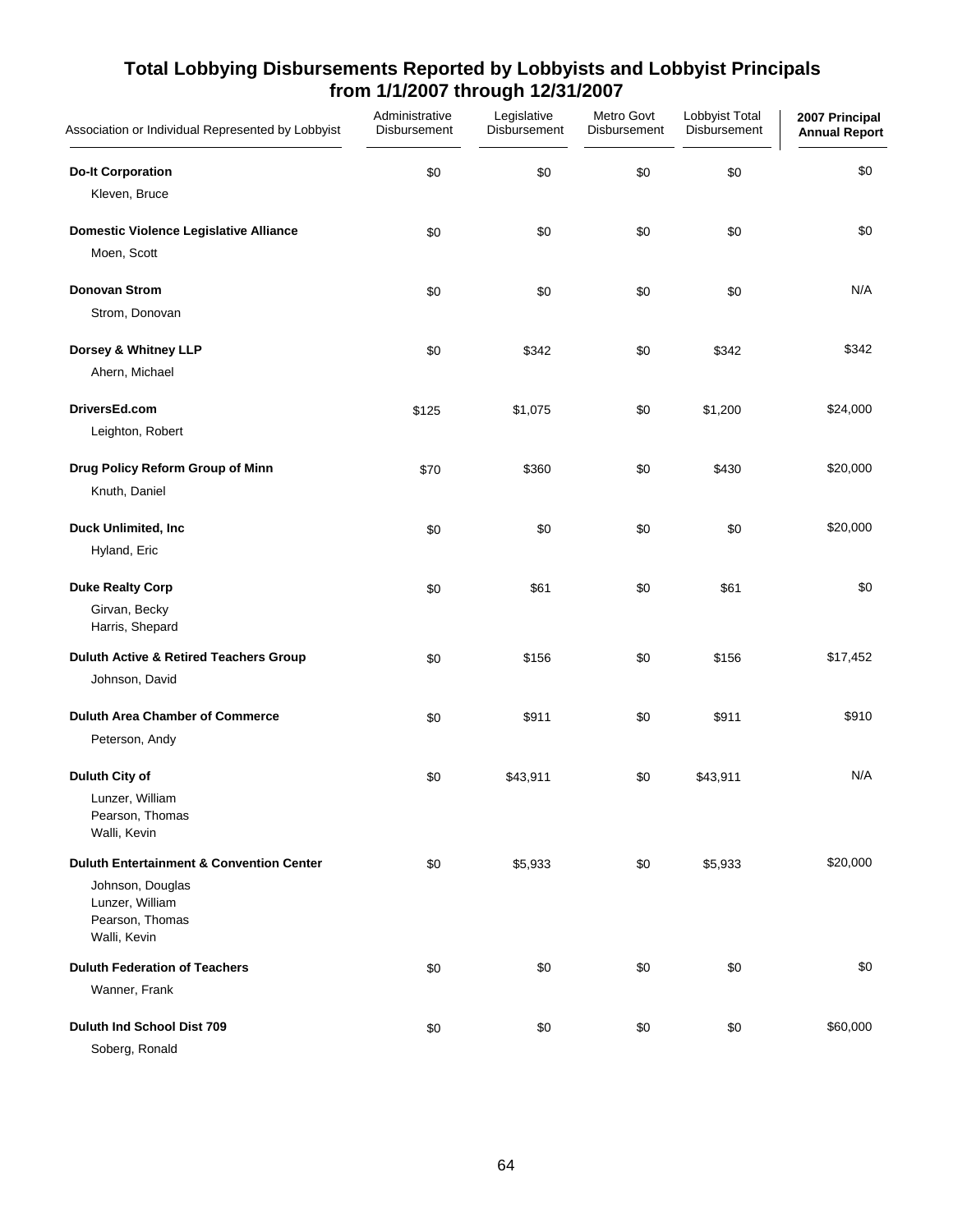| Association or Individual Represented by Lobbyist                                                                                                                      | Administrative<br>Disbursement | Legislative<br>Disbursement | Metro Govt<br>Disbursement | Lobbyist Total<br>Disbursement | 2007 Principal<br><b>Annual Report</b> |
|------------------------------------------------------------------------------------------------------------------------------------------------------------------------|--------------------------------|-----------------------------|----------------------------|--------------------------------|----------------------------------------|
| <b>Duluth Seaway Port Authority</b>                                                                                                                                    | \$0                            | \$773                       | \$0                        | \$773                          | \$20,000                               |
| Flaherty, Michael<br>Flaherty, Timothy<br>Peterson, Steve                                                                                                              |                                |                             |                            |                                |                                        |
| Duluth-Superior Area Educ Television-WDSE-TV<br>Harmon, Allen                                                                                                          | \$0                            | \$0                         | \$0                        | \$0                            | \$0                                    |
| <b>Dunbar Dev</b>                                                                                                                                                      | \$0                            | \$98                        | \$33                       | \$131                          | \$40,000                               |
| Cherryhomes, Jackie<br>Hofstede, Albert<br>Kozak, Andrew                                                                                                               |                                |                             |                            |                                |                                        |
| <b>Dunwoody Institute</b>                                                                                                                                              | \$0                            | \$75                        | \$0                        | \$75                           | \$6,000                                |
| Kozak, Andrew                                                                                                                                                          |                                |                             |                            |                                |                                        |
| El duPont de Nemours & Co                                                                                                                                              | \$0                            | \$1,358                     | \$0                        | \$1,358                        | \$12,000                               |
| Apitz, John                                                                                                                                                            |                                |                             |                            |                                |                                        |
| <b>East Metro Medical Society</b><br>Fair, Alayne<br>Grindal, H Theodore<br>Johnson, Roger<br>Micheletti, Kathleen<br>Schafer, Matthew<br>Schettle, Sue<br>Stang, Doug | \$0                            | \$2,104                     | \$0                        | \$2,104                        | \$6,575                                |
| Eastman Kodak Co                                                                                                                                                       | \$0                            | \$850                       | \$0                        | \$850                          | \$20,000                               |
| Grooms, Lloyd                                                                                                                                                          |                                |                             |                            |                                |                                        |
| <b>Ecolab Inc</b><br>Grev, Jason<br>Peterson, Jeffery<br>Westerhaus, James                                                                                             | \$0                            | \$3,550                     | \$0                        | \$3,550                        | \$20,000                               |
| <b>Economic Development Assn of Minn</b>                                                                                                                               | \$0                            | \$350                       | \$0                        | \$350                          | \$20,000                               |
| Hahne, Kathryn<br>Hylden, Nancy                                                                                                                                        |                                |                             |                            |                                |                                        |
| Ecumen<br>Psick, Sarah                                                                                                                                                 | \$0                            | \$0                         | \$0                        | \$0                            | \$8,121                                |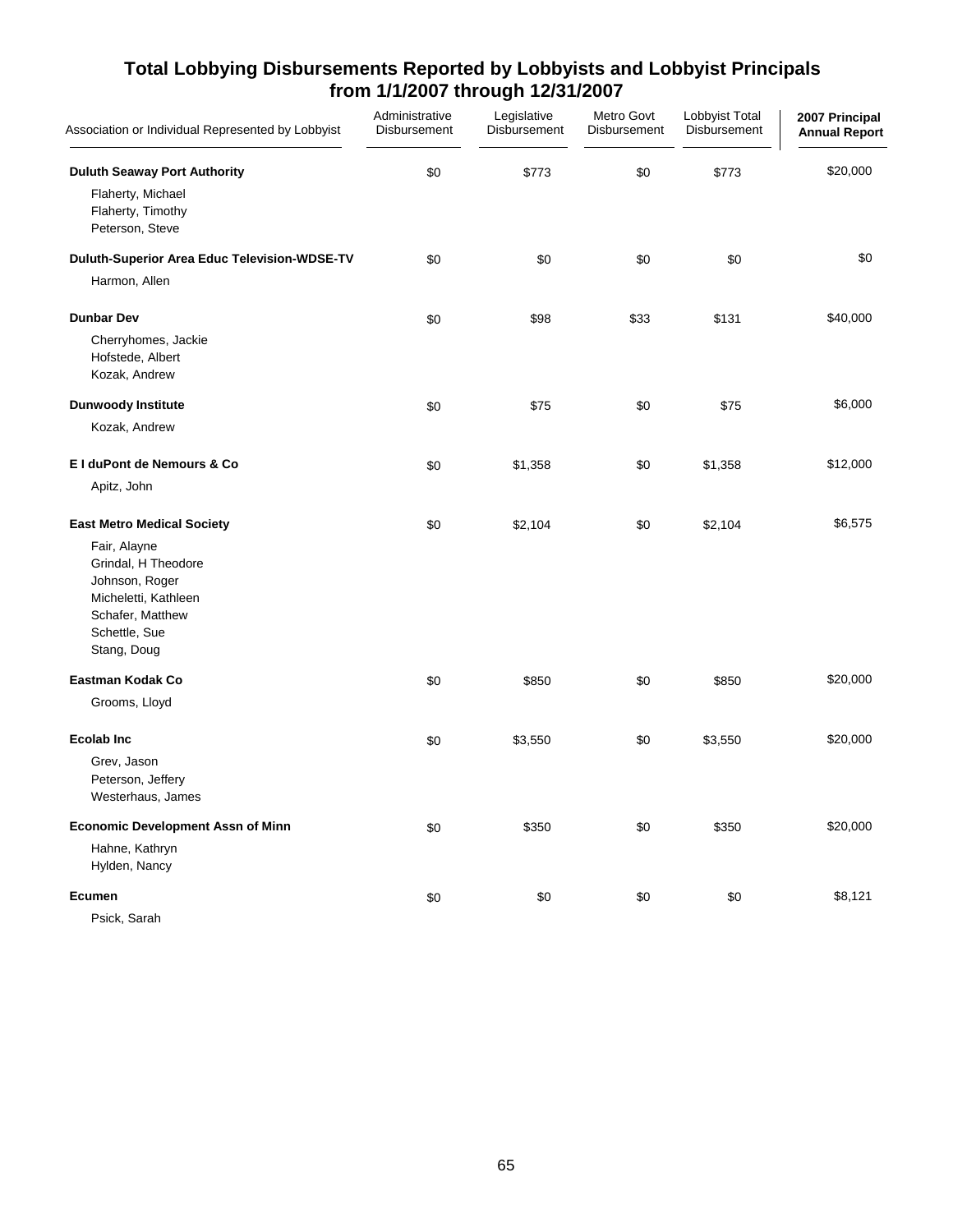| Association or Individual Represented by Lobbyist | Administrative<br>Disbursement | Legislative<br>Disbursement | Metro Govt<br>Disbursement | Lobbyist Total<br>Disbursement | 2007 Principal<br><b>Annual Report</b> |
|---------------------------------------------------|--------------------------------|-----------------------------|----------------------------|--------------------------------|----------------------------------------|
| <b>Education Minn</b>                             | \$0                            | \$1,261,780                 | \$0                        | \$1,261,780                    | \$1,560,000                            |
| Allen, Scott                                      |                                |                             |                            |                                |                                        |
| Alswager, Jan                                     |                                |                             |                            |                                |                                        |
| Anderson, Jan                                     |                                |                             |                            |                                |                                        |
| Anderson, Sandra                                  |                                |                             |                            |                                |                                        |
| Argue, Kristine                                   |                                |                             |                            |                                |                                        |
| Averbook, Marcia                                  |                                |                             |                            |                                |                                        |
| Barnes, Tammy                                     |                                |                             |                            |                                |                                        |
| Baty, Darrell                                     |                                |                             |                            |                                |                                        |
| Baumgard, Jacqueline                              |                                |                             |                            |                                |                                        |
| Berger, Donald                                    |                                |                             |                            |                                |                                        |
| Bernardy, Connie                                  |                                |                             |                            |                                |                                        |
| Borgen, Nathaniel                                 |                                |                             |                            |                                |                                        |
| Carlblom, Ernest                                  |                                |                             |                            |                                |                                        |
| Christofferson, Gary                              |                                |                             |                            |                                |                                        |
| Cole, Dawn                                        |                                |                             |                            |                                |                                        |
| Cruz, Kari                                        |                                |                             |                            |                                |                                        |
| Domaszek, Rachel                                  |                                |                             |                            |                                |                                        |
| Dooher, Thomas                                    |                                |                             |                            |                                |                                        |
| Dorsey, Maryann                                   |                                |                             |                            |                                |                                        |
| Duke, Michelle                                    |                                |                             |                            |                                |                                        |
| Franklin, Garnet                                  |                                |                             |                            |                                |                                        |
| Goos, Michelle                                    |                                |                             |                            |                                |                                        |
| Haring, William                                   |                                |                             |                            |                                |                                        |
| Herriges, Richard                                 |                                |                             |                            |                                |                                        |
| Hughto, Kenneth                                   |                                |                             |                            |                                |                                        |
| Hyma, Jeffrey                                     |                                |                             |                            |                                |                                        |
| Jackson, Kathleen                                 |                                |                             |                            |                                |                                        |
| Jemtrud, Alve                                     |                                |                             |                            |                                |                                        |
| Johansen, Lee                                     |                                |                             |                            |                                |                                        |
| Johnson, Dean                                     |                                |                             |                            |                                |                                        |
| Katzenmeyer, Michael                              |                                |                             |                            |                                |                                        |
| Kerfeld, Anita                                    |                                |                             |                            |                                |                                        |
| Kirchner, Randi                                   |                                |                             |                            |                                |                                        |
| Kundin, David                                     |                                |                             |                            |                                |                                        |
| Lara, Rene                                        |                                |                             |                            |                                |                                        |
| Lichy, Janice (Nelson)                            |                                |                             |                            |                                |                                        |
| McCall, Keturah                                   |                                |                             |                            |                                |                                        |
| Meyer, James                                      |                                |                             |                            |                                |                                        |
| Miller, Greg                                      |                                |                             |                            |                                |                                        |
| Minnehan, Mary                                    |                                |                             |                            |                                |                                        |
| Morales, Angel                                    |                                |                             |                            |                                |                                        |
| Mueller, Paul                                     |                                |                             |                            |                                |                                        |
| Peters, Carmen                                    |                                |                             |                            |                                |                                        |
| Poole, James                                      |                                |                             |                            |                                |                                        |
| Rettke, Brandon                                   |                                |                             |                            |                                |                                        |
| Richardson, Mark                                  |                                |                             |                            |                                |                                        |
| Riley, Russ                                       |                                |                             |                            |                                |                                        |
| Roderick, Edward                                  |                                |                             |                            |                                |                                        |
| Schaubach, Judith                                 |                                |                             |                            |                                |                                        |
| Seavert, Larry                                    |                                |                             |                            |                                |                                        |
| Shields, Renae                                    |                                |                             |                            |                                |                                        |
| Specht, Denise                                    |                                |                             |                            |                                |                                        |
| Steffer, Mark                                     |                                |                             |                            |                                |                                        |
| Van Moorlehem, Aaron                              |                                |                             |                            |                                |                                        |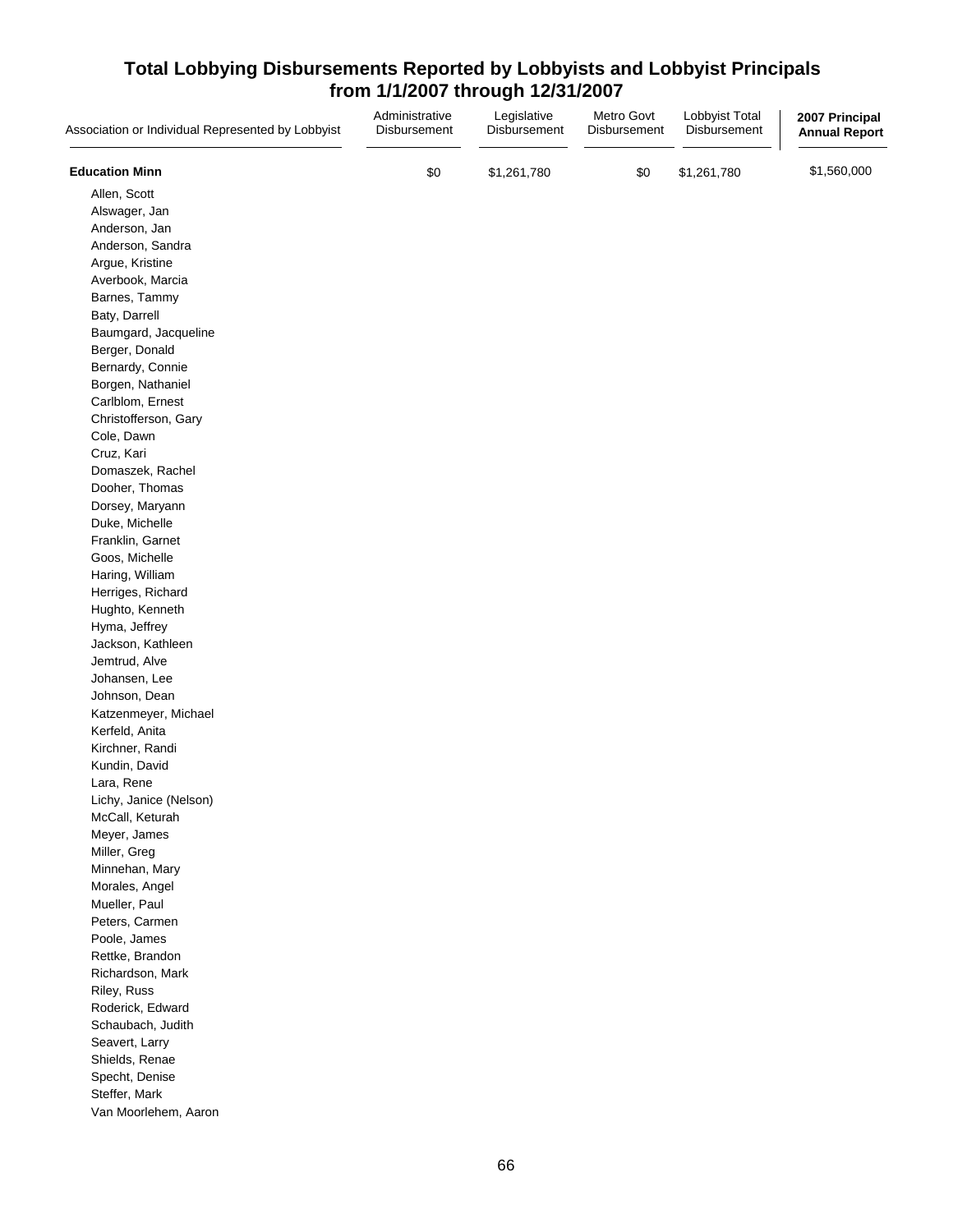| Association or Individual Represented by Lobbyist                                                                   | Administrative<br>Disbursement | Legislative<br>Disbursement | Metro Govt<br>Disbursement | Lobbyist Total<br>Disbursement | 2007 Principal<br><b>Annual Report</b> |
|---------------------------------------------------------------------------------------------------------------------|--------------------------------|-----------------------------|----------------------------|--------------------------------|----------------------------------------|
| Vega, Tony<br>Vento, Susan<br>Westorff, Gary<br>Wicks, Larry<br>Winter, JoAnn<br>Wolkin, Stephanie<br>Wood, Richard |                                |                             |                            |                                |                                        |
| <b>Edward Kraemer &amp; Sons Inc</b>                                                                                | \$0                            | \$0                         | \$0                        | \$0                            | \$20,000                               |
| Coyle, Peter<br>Moore-Lindman, Marnie<br>Perrus, Julie<br>Seck, Gerald                                              |                                |                             |                            |                                |                                        |
| <b>ElderCare Rights Alliance</b>                                                                                    | \$0                            | \$0                         | \$0                        | \$0                            | \$0                                    |
| Hyder, Tom                                                                                                          |                                |                             |                            |                                |                                        |
| <b>Electronic Data Systems</b>                                                                                      | \$0                            | \$0                         | \$0                        | \$0                            | \$0                                    |
| Kordenbrock, William                                                                                                |                                |                             |                            |                                |                                        |
| <b>Electronic Industries Alliance</b>                                                                               | \$0                            | \$0                         | \$0                        | \$0                            | \$10,000                               |
| Grooms, Lloyd                                                                                                       |                                |                             |                            |                                |                                        |
| <b>Electronic Manuf Coalition for Responsible</b><br><b>Recycling</b>                                               | \$0                            | \$1,370                     | \$0                        | \$1,370                        | \$120,000                              |
| Grooms, Lloyd<br>Knapp, John<br>Velner, Theresa                                                                     |                                |                             |                            |                                |                                        |
| Eli Lilly & Co                                                                                                      | \$0                            | \$2,387                     | \$0                        | \$2,387                        | \$80,000                               |
| Gill, Denise<br>Holten, Cort<br>Landwehr, Susan<br>Poppie, Kristine<br>Silesky, Nancy                               |                                |                             |                            |                                |                                        |
| <b>Elk Farm LLC</b>                                                                                                 | \$0                            | \$0                         | \$0                        | \$0                            | \$20,000                               |
| Johnson, Greg                                                                                                       |                                |                             |                            |                                |                                        |
| Elk River ISD #728                                                                                                  | \$0                            | \$490                       | \$0                        | \$490                          | \$20,000                               |
| Bagnoli, Joseph<br>Carlson, Joel                                                                                    |                                |                             |                            |                                |                                        |
| Embarq (fka Sprint)                                                                                                 | \$0                            | \$0                         | \$0                        | \$0                            | \$80,000                               |
| Clucas, Cathy<br>Gibson, Karyn<br>Parpart, Sharon<br>Roberts, James                                                 |                                |                             |                            |                                |                                        |
| <b>Emerald Park LLC</b>                                                                                             | \$0                            | \$0                         | \$0                        | \$0                            | \$2,665                                |
| Herman, John                                                                                                        |                                |                             |                            |                                |                                        |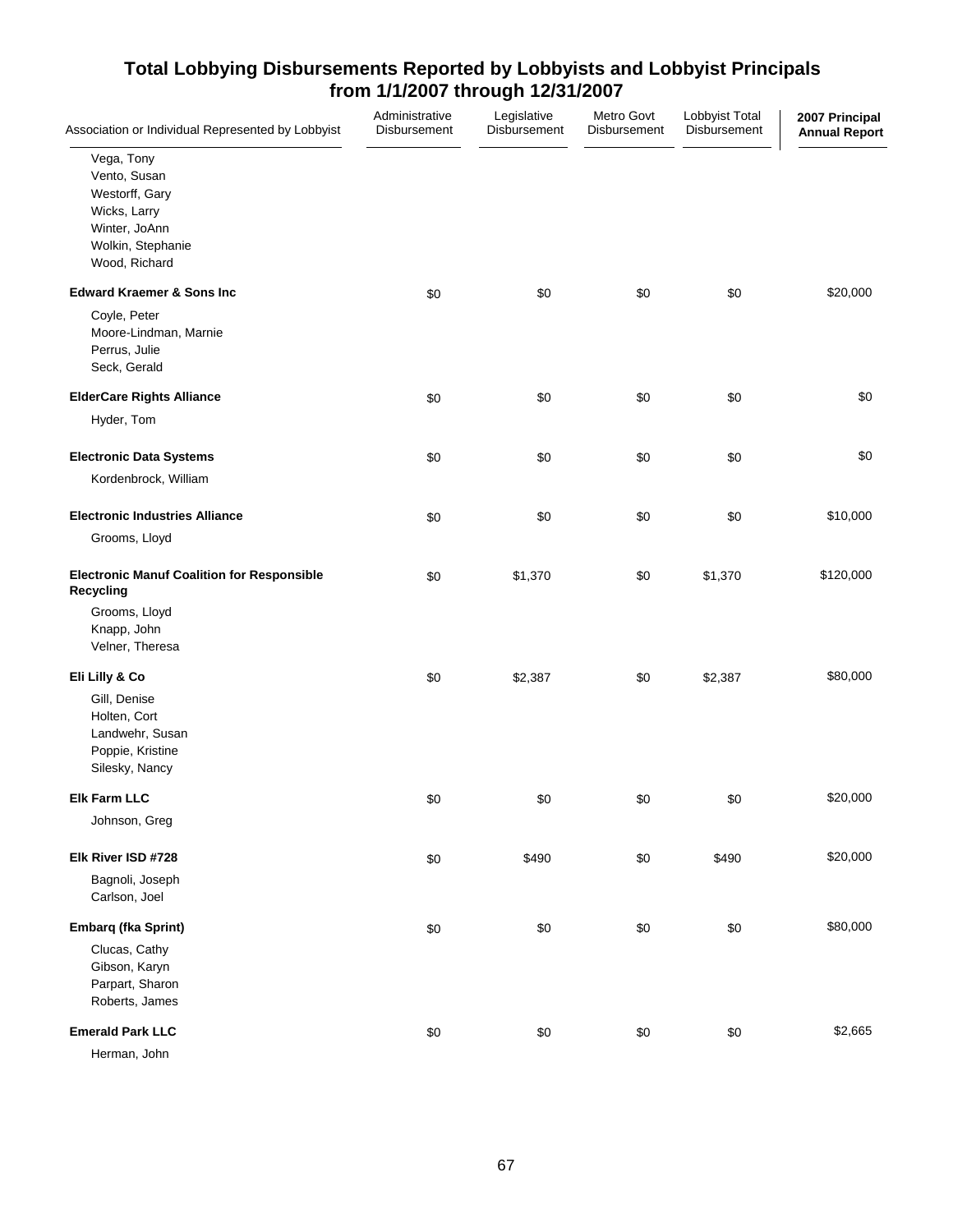| Association or Individual Represented by Lobbyist                                                                                                      | Administrative<br>Disbursement | Legislative<br>Disbursement | Metro Govt<br>Disbursement | Lobbyist Total<br>Disbursement | 2007 Principal<br><b>Annual Report</b> |
|--------------------------------------------------------------------------------------------------------------------------------------------------------|--------------------------------|-----------------------------|----------------------------|--------------------------------|----------------------------------------|
| <b>Enbridge Energy Partners LP</b>                                                                                                                     | \$18,853                       | \$0                         | \$0                        | \$18,853                       | \$40,000                               |
| Bunge, Darrel<br>Gasele, John<br>Kilgore, Paul<br>Lee, Robert<br>Lunzer, William<br>Moratzka, Andrew<br>Pearson, Thomas<br>Walli, Kevin                |                                |                             |                            |                                |                                        |
| <b>Energy Cents Coalition</b>                                                                                                                          | \$13,687                       | \$1,020                     | \$0                        | \$14,706                       | \$20,000                               |
| Duffrin, Chris<br>Marshall, Pam                                                                                                                        |                                |                             |                            |                                |                                        |
| <b>Enterprise Rent-A-Car Inc</b>                                                                                                                       | \$0                            | \$4,298                     | \$1,432                    | \$5,730                        | \$0                                    |
| Cook, Judy<br>Cooper, Kevin<br>Girard, James<br>Hill, Todd<br>Kavanagh, John<br>Strong, Sarah                                                          |                                |                             |                            |                                |                                        |
| <b>Entertainment Merchants Assn</b>                                                                                                                    | \$0                            | \$0                         | \$0                        | \$0                            | \$0                                    |
| Engen, Theodore                                                                                                                                        |                                |                             |                            |                                |                                        |
| <b>Entertainment Software Assn</b>                                                                                                                     | \$0                            | \$645                       | \$0                        | \$645                          | \$30,000                               |
| Campo, Maryann<br>Hirst, James                                                                                                                         |                                |                             |                            |                                |                                        |
| <b>Entiera</b>                                                                                                                                         | \$0                            | \$0                         | \$0                        | \$0                            | \$4,000                                |
| Shortridge, Patrick                                                                                                                                    |                                |                             |                            |                                |                                        |
| enXco Inc                                                                                                                                              | \$0                            | \$0                         | \$0                        | \$0                            | \$0                                    |
| Swanson, Eric                                                                                                                                          |                                |                             |                            |                                |                                        |
| <b>Epilepsy Foundation of Minn</b>                                                                                                                     | \$67                           | \$2,082                     | \$0                        | \$2,149                        | \$0                                    |
| Goodno, Kevin                                                                                                                                          |                                |                             |                            |                                |                                        |
| <b>Eschelon Telecom Inc</b>                                                                                                                            | \$0                            | \$0                         | \$0                        | \$0                            | \$7,750                                |
| Ahlers, Dennis<br>Almeida, Cristine<br>Clauson, Karen<br>Denney, Douglas<br>McHenry, Brooke<br>Oxley, J Jeffery<br>Velner, Theresa<br>Zeller, Virginia |                                |                             |                            |                                |                                        |
| <b>Essentia Health</b>                                                                                                                                 | \$0                            | \$0                         | \$0                        | \$0                            | \$20,000                               |
| Mahoney, Michael                                                                                                                                       |                                |                             |                            |                                |                                        |

68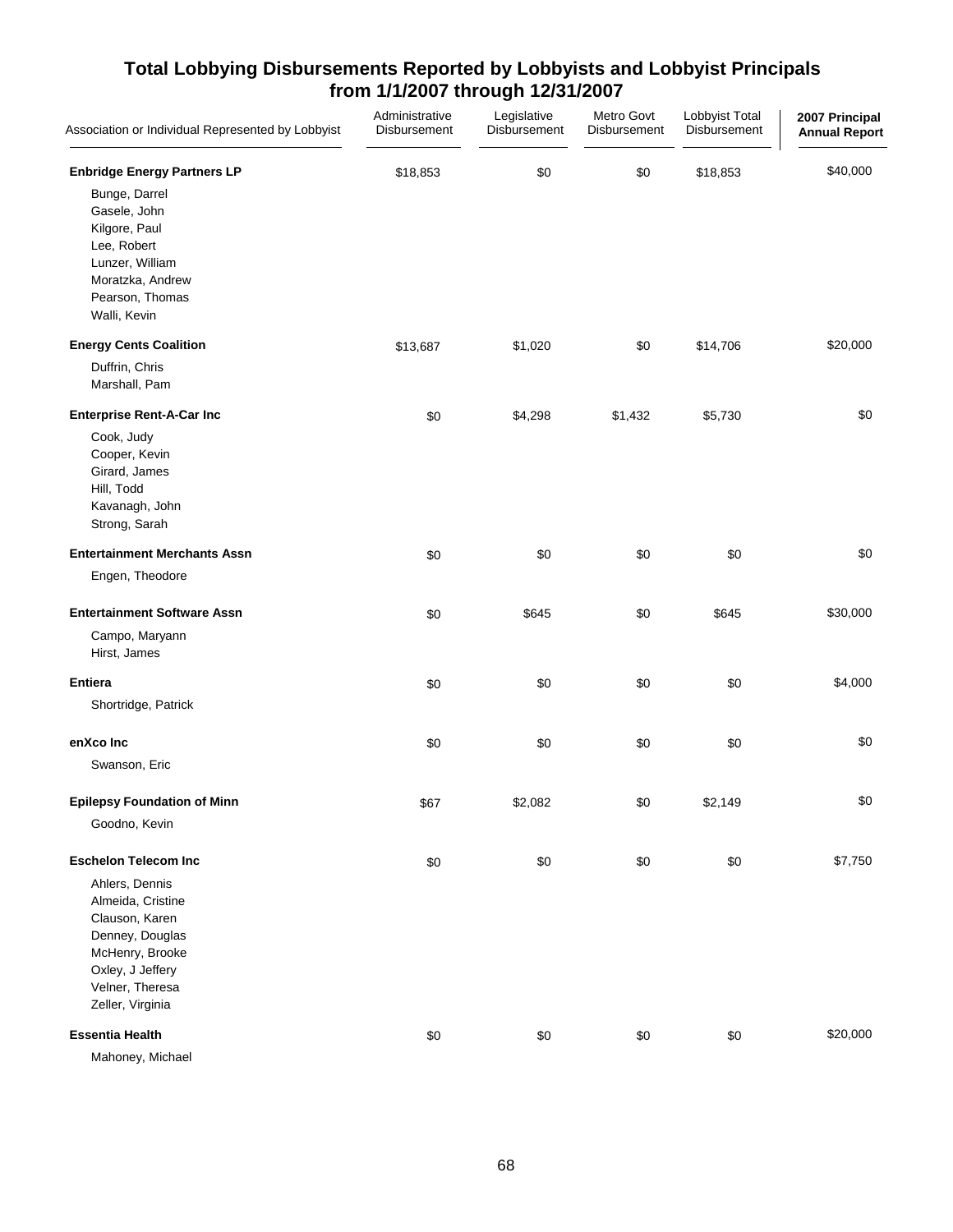| Association or Individual Represented by Lobbyist                                                                                                                                                                                                                                                                                                                              | Administrative<br>Disbursement | Legislative<br>Disbursement | Metro Govt<br>Disbursement | Lobbyist Total<br>Disbursement | 2007 Principal<br><b>Annual Report</b> |
|--------------------------------------------------------------------------------------------------------------------------------------------------------------------------------------------------------------------------------------------------------------------------------------------------------------------------------------------------------------------------------|--------------------------------|-----------------------------|----------------------------|--------------------------------|----------------------------------------|
| <b>Evangelical Lutheran Good Samaritan Society</b><br>Fair, Alayne<br>Grindal, H Theodore<br>Schafer, Matthew<br>Stang, Doug                                                                                                                                                                                                                                                   | \$0                            | \$3,699                     | \$0                        | \$3,699                        | \$40,000                               |
| <b>Evergreen Energy</b><br>Mahlum, William<br>Peterson, Kenneth<br>Repke, Charles                                                                                                                                                                                                                                                                                              | \$0                            | \$0                         | \$0                        | \$0                            | \$40,000                               |
| <b>Excel Title Holdings LLC</b><br>Martyn, Patrick                                                                                                                                                                                                                                                                                                                             | \$0                            | \$0                         | \$0                        | \$0                            | \$0                                    |
| <b>Excelsior Energy</b><br>Bertrand, James<br>Cook, Judy<br>Evans, Robert<br>Girard, James<br>Greenman, Christopher<br>Hill, Todd<br>Johnson, Douglas<br>Jorgensen, Julie<br>Kavanagh, John<br>Kelley, Timothy<br>Kieves, Nicola<br>Meloy, Brian<br>Micheletti, Kathleen<br>Micheletti, Patrick<br>Micheletti, Thomas<br>Osteraas, Thomas<br>Seltzer, Matthew<br>Starns, Byron | \$95,886                       | \$14,749                    | \$2,968                    | \$113,603                      | \$480,000                              |
| <b>Executive Information Systems LLC (fka SAS</b><br>Institute Inc)<br>Hyland, Eric                                                                                                                                                                                                                                                                                            | \$0                            | \$3,878                     | \$0                        | \$3,878                        | \$20,000                               |
| Kramer, Ross<br><b>Explore Information Services LLC</b>                                                                                                                                                                                                                                                                                                                        | \$0                            | \$2,520                     | \$0                        | \$2,520                        | \$20,000                               |
| Hyland, Eric                                                                                                                                                                                                                                                                                                                                                                   |                                |                             |                            |                                |                                        |
| <b>Express Scripts/ ValueRx</b><br>Backhaus, Amber<br>Cassidy, Paul<br>Chelseth, Andrew<br>McInerney, Daniel<br>Wolfe, Kelly                                                                                                                                                                                                                                                   | \$0                            | \$78                        | \$0                        | \$78                           | \$60,000                               |
| <b>Fair Isaac Corporation</b><br>Ahern, Michael<br>Crandall, Lynnette Slater<br>Lynch, Teresa                                                                                                                                                                                                                                                                                  | \$0                            | \$1,308                     | \$0                        | \$1,308                        | \$20,000                               |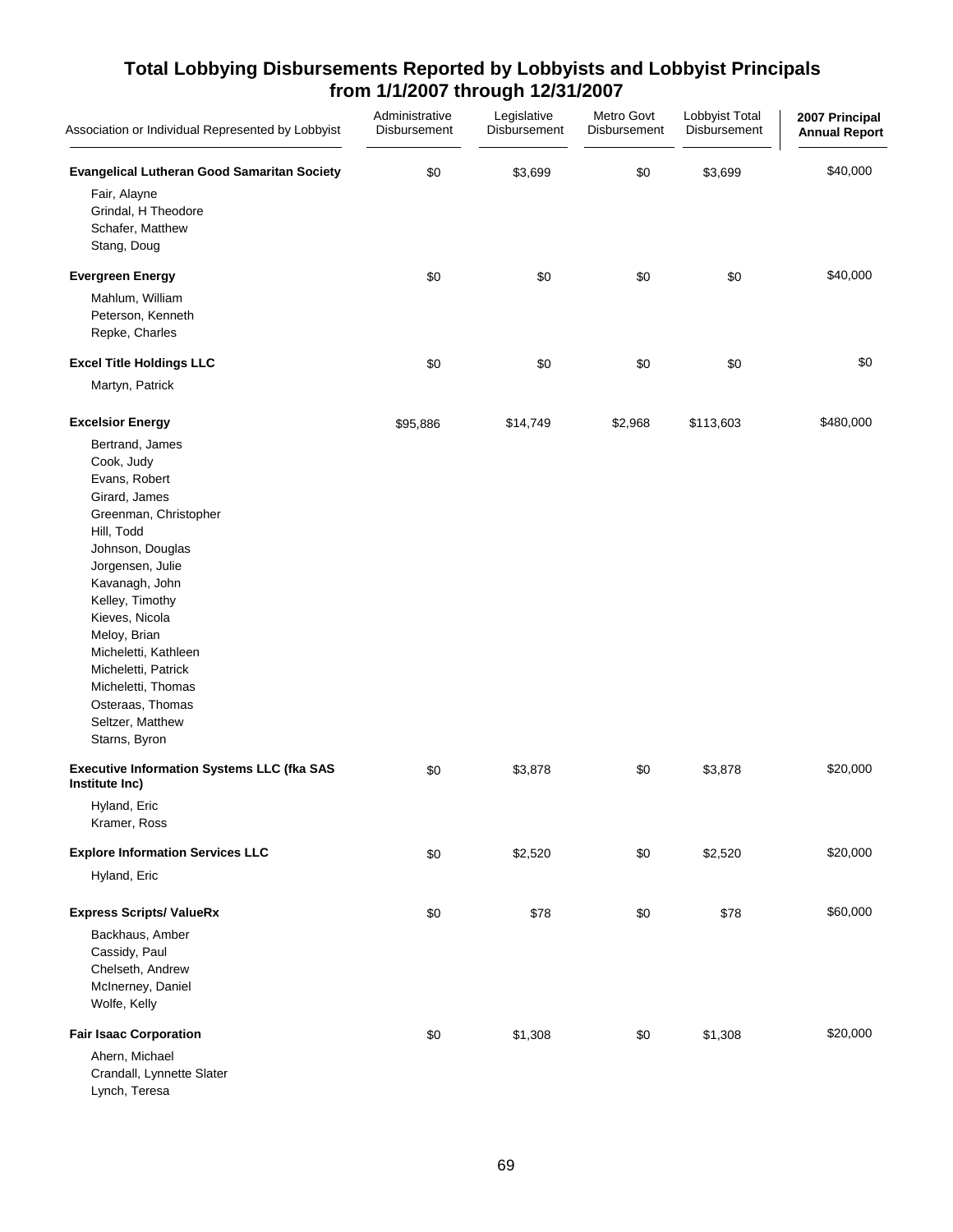| Association or Individual Represented by Lobbyist                                            | Administrative<br>Disbursement | Legislative<br>Disbursement | Metro Govt<br>Disbursement | Lobbyist Total<br>Disbursement | 2007 Principal<br><b>Annual Report</b> |
|----------------------------------------------------------------------------------------------|--------------------------------|-----------------------------|----------------------------|--------------------------------|----------------------------------------|
| <b>Fairview Health Services</b>                                                              | \$0                            | \$6,096                     | \$0                        | \$6,096                        | \$120,000                              |
| Edwards, Mary<br>Gilbert, Mary<br>Grindal, H Theodore<br>Micheletti, Kathleen<br>Stang, Doug |                                |                             |                            |                                |                                        |
| <b>Family &amp; Children's Service</b>                                                       | \$15                           | \$779                       | \$15                       | \$809                          | \$40,000                               |
| Ayres, Andrea<br>Blevins, Jennifer<br>Brown, Susie                                           |                                |                             |                            |                                |                                        |
| Family Housing Fund of Minneapolis & St Paul                                                 | \$0                            | \$3,334                     | \$0                        | \$3,334                        | \$40,000                               |
| Goodno, Kevin<br>Harris, Shepard                                                             |                                |                             |                            |                                |                                        |
| <b>Family Tree Clinic</b>                                                                    | \$0                            | \$98                        | \$0                        | \$98                           | \$12,000                               |
| Wesman, Diane                                                                                |                                |                             |                            |                                |                                        |
| <b>Faribault City of</b>                                                                     | \$0                            | \$300                       | \$300                      | \$600                          | N/A                                    |
| Erickson, James                                                                              |                                |                             |                            |                                |                                        |
| <b>Farm Credit Services-MN Federation</b>                                                    | \$0                            | \$7,308                     | \$0                        | \$7,308                        | \$60,000                               |
| Apitz, John                                                                                  |                                |                             |                            |                                |                                        |
| <b>Farmers Insurance Group</b>                                                               | \$0                            | \$0                         | \$0                        | \$0                            | \$80,000                               |
| Love, Elaine                                                                                 |                                |                             |                            |                                |                                        |
| <b>Fashion Jewelry Trade Assn</b>                                                            | \$0                            | \$10                        | \$0                        | \$10                           | \$20,000                               |
| Kwilas, Anthony                                                                              |                                |                             |                            |                                |                                        |
| <b>Federated Insurance Companies</b>                                                         | \$0                            | \$103,711                   | \$0                        | \$103,711                      | \$140,000                              |
| Hentges, Robert<br>Hylden, Nancy<br>Stiles, Joseph                                           |                                |                             |                            |                                |                                        |
| Fergus Falls City of                                                                         | \$0                            | \$185                       | \$0                        | \$185                          | N/A                                    |
| Carlson, Joel                                                                                |                                |                             |                            |                                |                                        |
| <b>FiberFirst Minn</b>                                                                       | \$0                            | \$200                       | \$450                      | \$650                          | \$5,000                                |
| Erickson, James                                                                              |                                |                             |                            |                                |                                        |
| <b>Fibrowatt LLC</b>                                                                         | \$0                            | \$12,872                    | \$0                        | \$12,872                       | \$3,716                                |
| Amundson, Kristen<br>Georgacas, Chris<br>Langmo, Greg<br>Strickler, Carl                     |                                |                             |                            |                                |                                        |
| <b>Financial Freedom Enterprises</b>                                                         | \$0                            | \$0                         | $\$0$                      | \$0                            | \$0                                    |
| Cherryhomes, Jackie                                                                          |                                |                             |                            |                                |                                        |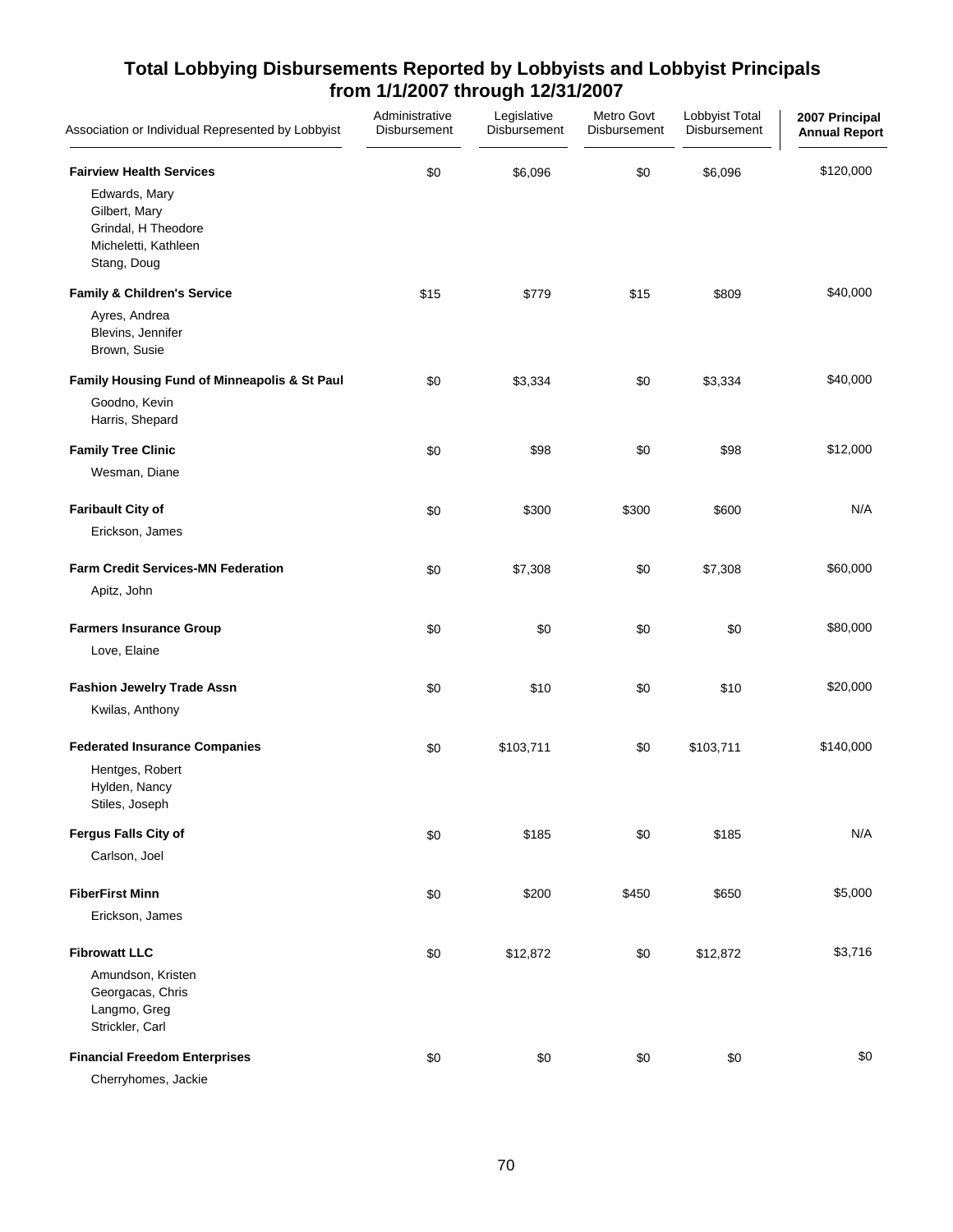| Association or Individual Represented by Lobbyist | Administrative<br>Disbursement | Legislative<br>Disbursement | Metro Govt<br>Disbursement | Lobbyist Total<br>Disbursement | 2007 Principal<br><b>Annual Report</b> |
|---------------------------------------------------|--------------------------------|-----------------------------|----------------------------|--------------------------------|----------------------------------------|
| <b>Fine Associates</b>                            | \$0                            | \$17                        | \$25                       | \$42                           | \$5,500                                |
| Hofstede, Albert                                  |                                |                             |                            |                                |                                        |
| <b>Fire Marshals Assn of Minn</b>                 | \$0                            | \$0                         | \$0                        | \$0                            | \$3,000                                |
| Munyon, Sherry<br>Strusinski, William             |                                |                             |                            |                                |                                        |
| <b>First Children's Finance</b>                   | \$0                            | \$0                         | \$0                        | \$0                            | \$0                                    |
| Cutts, Gerald                                     |                                |                             |                            |                                |                                        |
| Fish & Wildlife Legislative Alliance              | \$0                            | \$190                       | \$0                        | \$190                          | \$7,000                                |
| Moen, Scott                                       |                                |                             |                            |                                |                                        |
| <b>Flint Hills Resources LP</b>                   | \$0                            | \$13,473                    | \$0                        | \$13,473                       | \$280,000                              |
| Almeida, Cristine                                 |                                |                             |                            |                                |                                        |
| Amundson, Kristen                                 |                                |                             |                            |                                |                                        |
| Grooms, Lloyd<br>Hofland, John                    |                                |                             |                            |                                |                                        |
| Kenow, Rebecca                                    |                                |                             |                            |                                |                                        |
| Knapp, John                                       |                                |                             |                            |                                |                                        |
| Koebele, Diane Schmidt                            |                                |                             |                            |                                |                                        |
| Kozak, Andrew<br>Lemke, Matthew                   |                                |                             |                            |                                |                                        |
| McHenry, Brooke                                   |                                |                             |                            |                                |                                        |
| Meeks, John                                       |                                |                             |                            |                                |                                        |
| Shea, Meghan                                      |                                |                             |                            |                                |                                        |
| Swanson, Eric                                     |                                |                             |                            |                                |                                        |
| Velner, Theresa                                   |                                |                             |                            |                                |                                        |
| <b>FMR Corp</b>                                   | \$0                            | \$850                       | \$0                        | \$850                          | \$20,000                               |
| Rothman, Michael                                  |                                |                             |                            |                                |                                        |
| <b>Fond du Lac Reservation</b>                    | \$0                            | \$0                         | \$0                        | \$0                            | \$40,000                               |
| Buffalo, Henry                                    |                                |                             |                            |                                |                                        |
| Halloran, Joseph                                  |                                |                             |                            |                                |                                        |
| <b>Ford Motor Co</b>                              | \$0                            | \$0                         | \$0                        | \$0                            | \$0                                    |
| Culler, Mary                                      |                                |                             |                            |                                |                                        |
| <b>Franconia Minerals Corp</b>                    | \$0                            | \$75                        | \$0                        | \$75                           | \$38,556                               |
| Johnson, Douglas                                  |                                |                             |                            |                                |                                        |
| <b>Frank Vennes</b>                               | \$0                            | \$0                         | \$0                        | \$0                            | N/A                                    |
| Anderson, Jamie                                   |                                |                             |                            |                                |                                        |
| Howse, G Craig                                    |                                |                             |                            |                                |                                        |
| <b>Frauenshuh Companies</b>                       | \$0                            | \$0                         | \$0                        | \$0                            | \$1,050                                |
| Franzen, Douglas                                  |                                |                             |                            |                                |                                        |
| <b>Freedom Works Inc</b>                          | \$0                            | \$4,949                     | \$0                        | \$4,949                        | \$0                                    |
| Shortridge, Patrick                               |                                |                             |                            |                                |                                        |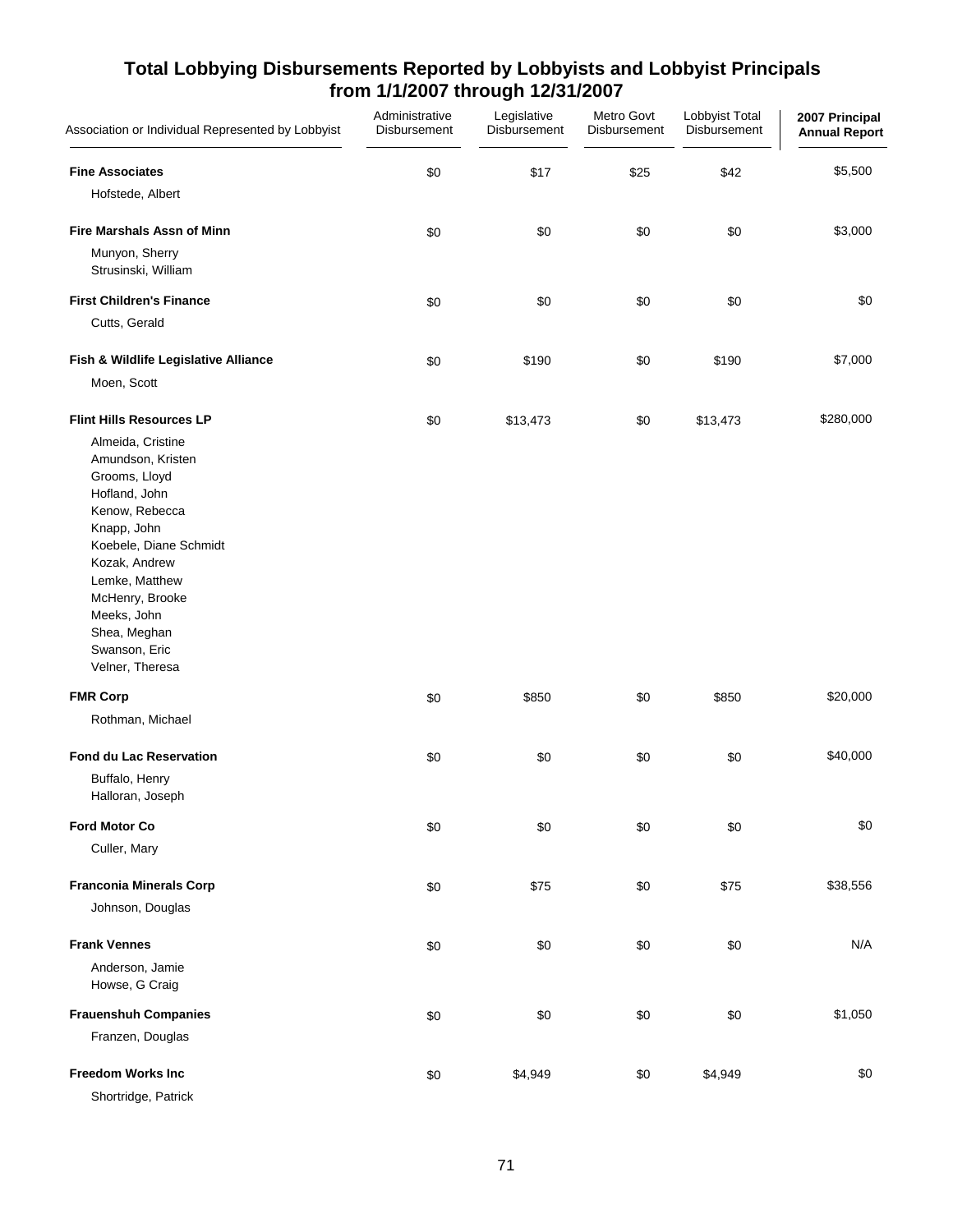| Association or Individual Represented by Lobbyist                                                                                             | Administrative<br>Disbursement | Legislative<br>Disbursement | Metro Govt<br>Disbursement | Lobbyist Total<br>Disbursement | 2007 Principal<br><b>Annual Report</b> |
|-----------------------------------------------------------------------------------------------------------------------------------------------|--------------------------------|-----------------------------|----------------------------|--------------------------------|----------------------------------------|
| Fresh Energy (fka Minnesotans for an Energy<br><b>Efficient Economy)</b>                                                                      | \$300                          | \$22,865                    | \$75                       | \$23,240                       | \$80,000                               |
| Bradley, Ken<br>Halloran, Brian<br>Hamilton, Janet<br>Knuth, Daniel<br>Nelson, Richard<br>Noble, Michael<br>Redmond, Lawrence<br>Stojan, Erin |                                |                             |                            |                                |                                        |
| Friends of the Boundary Waters Wilderness                                                                                                     | \$0                            | \$0                         | \$0                        | \$0                            | \$0                                    |
| Pasko, Brian                                                                                                                                  |                                |                             |                            |                                |                                        |
| <b>Friends of Minn Conservation Corps</b><br>Hagberg, Rolf<br>Price, Leonard                                                                  | \$0                            | \$27,705                    | \$0                        | \$27,705                       | \$20,000                               |
| <b>Friends of Minn Public Television</b>                                                                                                      | \$0                            | \$0                         | \$0                        | \$0                            | \$100,000                              |
| Strusinski, William                                                                                                                           |                                |                             |                            |                                |                                        |
| <b>Friends of Minnesota's Geology</b>                                                                                                         | \$0                            | \$0                         | \$0                        | \$0                            | \$0                                    |
| Gotsch, Phil                                                                                                                                  |                                |                             |                            |                                |                                        |
| <b>Friends of the Mississippi River</b>                                                                                                       | \$128                          | \$7,633                     | \$0                        | \$7,760                        | \$10,000                               |
| Clark, Whitney<br>Jones, Irene<br>Spaulding, Robert                                                                                           |                                |                             |                            |                                |                                        |
| <b>FRM Associates</b>                                                                                                                         | \$0                            | \$0                         | \$2,710                    | \$2,710                        | \$0                                    |
| Garcia, Albert                                                                                                                                |                                |                             |                            |                                |                                        |
| <b>Frontier Communications of Minn</b>                                                                                                        | \$0                            | \$0                         | \$0                        | \$0                            | \$20,000                               |
| Phillips, Jack                                                                                                                                |                                |                             |                            |                                |                                        |
| <b>Gabbys Saloon &amp; Eatery</b>                                                                                                             | \$0                            | \$0                         | \$35                       | \$35                           | \$0                                    |
| Cherryhomes, Jackie                                                                                                                           |                                |                             |                            |                                |                                        |
| <b>Gary C Fink</b>                                                                                                                            | \$0                            | \$2,510                     | \$0                        | \$2,510                        | N/A                                    |
| Clark, James                                                                                                                                  |                                |                             |                            |                                |                                        |
| <b>General Mills Inc</b>                                                                                                                      | \$0                            | \$800                       | \$0                        | \$800                          | \$20,000                               |
| Anderson, Lee                                                                                                                                 |                                |                             |                            |                                |                                        |
| <b>General Motors Corp</b>                                                                                                                    | \$0                            | \$0                         | \$0                        | \$0                            | \$60,000                               |
| Johnson, Greg<br>Weber, Joseph                                                                                                                |                                |                             |                            |                                |                                        |
| <b>Genmar Holdings</b>                                                                                                                        | \$0                            | \$1,330                     | \$0                        | \$1,330                        | \$40,000                               |
| Grooms, Lloyd                                                                                                                                 |                                |                             |                            |                                |                                        |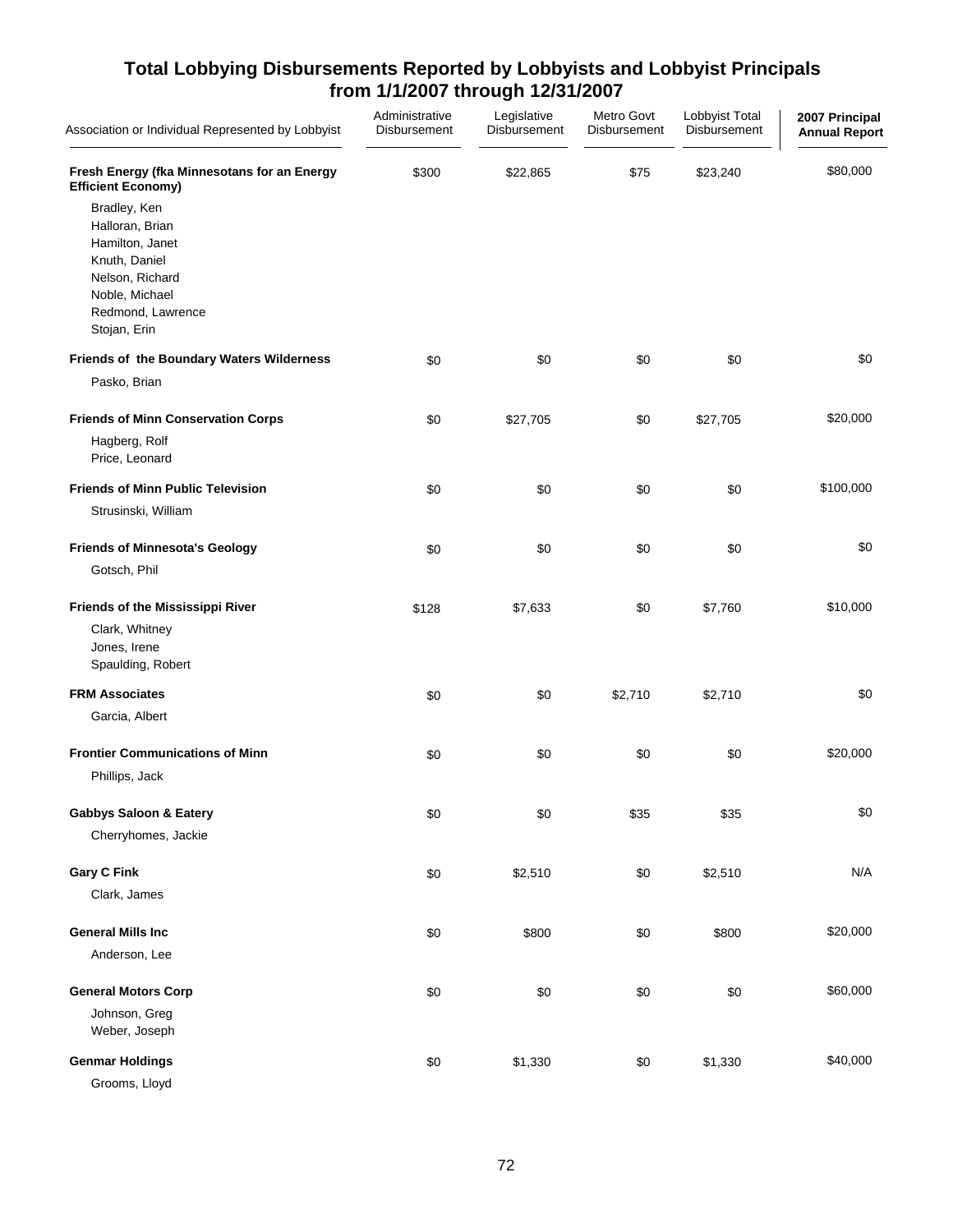| Association or Individual Represented by Lobbyist                                                                                             | Administrative<br>Disbursement | Legislative<br>Disbursement | Metro Govt<br>Disbursement | Lobbyist Total<br>Disbursement | 2007 Principal<br><b>Annual Report</b> |
|-----------------------------------------------------------------------------------------------------------------------------------------------|--------------------------------|-----------------------------|----------------------------|--------------------------------|----------------------------------------|
| <b>Gerdau Ameristeel US Inc</b><br>Lee, Robert<br>Moratzka, Andrew                                                                            | \$45                           | \$0                         | \$0                        | \$45                           | \$20,000                               |
| <b>Gillette Childrens Hospital</b><br>Diehl, John<br>Moore-Lindman, Marnie<br>Perrus, Julie<br>Seck, Gerald                                   | \$0                            | \$84                        | \$0                        | \$84                           | \$140,000                              |
| Girl Scouts of Minnesota & Wisconsin River<br><b>Valleys</b><br>Keefe, Elaine                                                                 | \$0                            | \$0                         | \$0                        | \$0                            | \$21,800                               |
| GlaxoSmithKline<br>Breitinger, Jennifer<br>Gustafson, Ann<br>Koenecke, Mary                                                                   | \$2,223                        | \$108                       | \$0                        | \$2,331                        | \$80,000                               |
| <b>Gold Cross Ambulance</b><br>Doyle, O'Brien                                                                                                 | \$0                            | \$11                        | \$0                        | \$11                           | \$26,400                               |
| <b>Goldberg Bonding Co Inc</b><br>Holten, Cort                                                                                                | \$0                            | \$736                       | \$0                        | \$736                          | \$0                                    |
| <b>Goldman Sachs &amp; Co</b><br>Forschler, Richard<br>Gephardt, Richard<br>Hahne, Kathryn<br>Hylden, Nancy<br>Johnson, Greg<br>Laudien, Lori | \$0                            | \$125                       | \$0                        | \$125                          | \$60,000                               |
| <b>Gold'N Plump Poultry Inc</b><br>Fair, Alayne<br>Grindal, H Theodore<br>Hartle, Allyson<br>LeBeau II, R Reid                                | \$0                            | \$3,644                     | \$0                        | \$3,644                        | \$20,000                               |
| <b>Goodrich Corporation</b><br>Morris, Randolph                                                                                               | \$0                            | \$24                        | \$0                        | \$24                           | \$20,000                               |
| <b>Grand Portage Indian Reservation</b><br>Genia, James                                                                                       | \$0                            | \$649                       | \$0                        | \$649                          | \$40,000                               |
| <b>Grand Rapids Area Chamber of Commerce</b><br>Kwilas, Anthony                                                                               | \$0                            | \$10                        | \$0                        | \$10                           | \$6,000                                |
| <b>Grant Hustad</b><br>Johnson, Dean                                                                                                          | \$0                            | \$25                        | \$0                        | \$25                           | N/A                                    |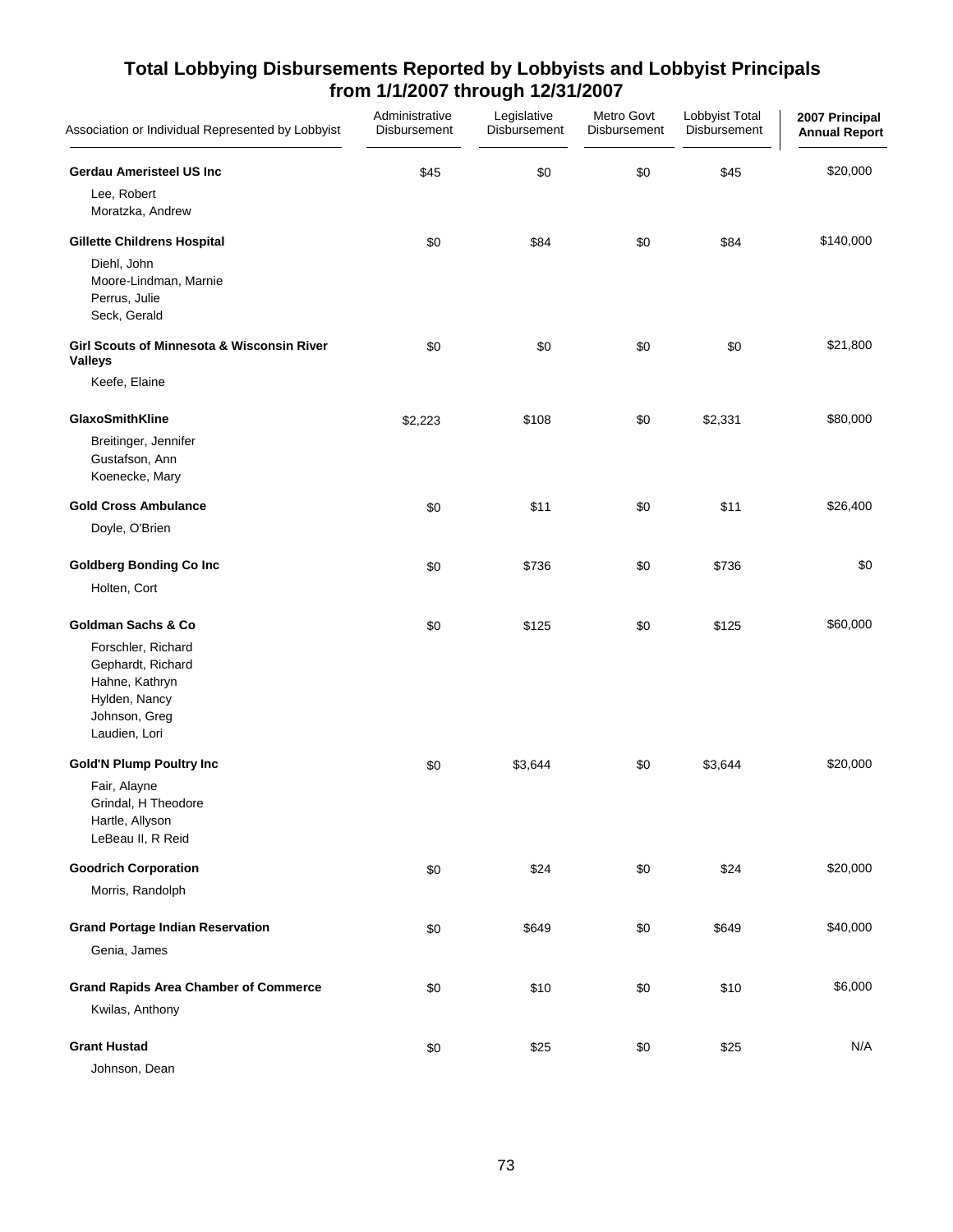| Association or Individual Represented by Lobbyist                                                                                                                                                                                 | Administrative<br>Disbursement | Legislative<br>Disbursement | Metro Govt<br>Disbursement | Lobbyist Total<br>Disbursement | 2007 Principal<br><b>Annual Report</b> |
|-----------------------------------------------------------------------------------------------------------------------------------------------------------------------------------------------------------------------------------|--------------------------------|-----------------------------|----------------------------|--------------------------------|----------------------------------------|
| <b>Great Lakes Gas Transmission Co</b>                                                                                                                                                                                            | \$0                            | \$1,308                     | \$0                        | \$1,308                        | \$20,000                               |
| Ahern, Michael<br>Lynch, Teresa<br>Windhorst, John                                                                                                                                                                                |                                |                             |                            |                                |                                        |
| <b>Great Outdoors Minn (Proj of Conservation</b><br>Campaign)                                                                                                                                                                     | \$0                            | \$23,165                    | \$0                        | \$23,165                       | \$46,767                               |
| Almeida, Cristine<br>Curry, John<br>Fay, Justin<br>Horner, Gabrielle<br>Landwehr, Thomas<br>McHenry, Brooke<br>Moen, Scott<br>Pierson, Cordelia<br>Schmidt, Susan<br>Schultz, Molly<br>Tuma, John<br>Wolf, Allison<br>Wrede, Erik |                                |                             |                            |                                |                                        |
| <b>Great Plains Institute</b>                                                                                                                                                                                                     | \$0                            | \$0                         | \$0                        | \$0                            | \$2,208                                |
| Jordan, Brendan<br>Nordstrom, Rolf                                                                                                                                                                                                |                                |                             |                            |                                |                                        |
| <b>Great Plains Natural Gas Co</b>                                                                                                                                                                                                | \$0                            | \$26                        | \$0                        | \$26                           | \$20,000                               |
| Bertrand, James<br>Meloy, Brian<br>Starns, Byron                                                                                                                                                                                  |                                |                             |                            |                                |                                        |
| <b>Great River Energy</b>                                                                                                                                                                                                         | \$8,949                        | \$5,025                     | \$0                        | \$13,974                       | \$140,000                              |
| Ambrose, Robert<br>Bradley, Michael<br>Cerkvenik, Gary<br>Dicklich, Ronald<br>Forschler, Richard<br>Fujii, Stacey<br>Hahne, Kathryn<br>Hylden, Nancy<br>Lipschultz, Dan                                                           |                                |                             |                            |                                |                                        |
| Greater Metropolitan Area Foreign Trade Zone                                                                                                                                                                                      | \$0                            | \$0                         | \$0                        | \$0                            | \$0                                    |
| Kaul Jr, John<br>Wagner, Lisa                                                                                                                                                                                                     |                                |                             |                            |                                |                                        |
| <b>Greater Minn Gas Inc</b>                                                                                                                                                                                                       | \$0                            | \$0                         | \$0                        | \$0                            | \$0                                    |
| Tellijohn, Thomas                                                                                                                                                                                                                 |                                |                             |                            |                                |                                        |
| <b>Greater Minn Housing Fund</b><br>Callanan, Rachel<br>Goodno, Kevin<br>Harris, Shepard                                                                                                                                          | \$0                            | \$3,346                     | \$0                        | \$3,346                        | \$40,000                               |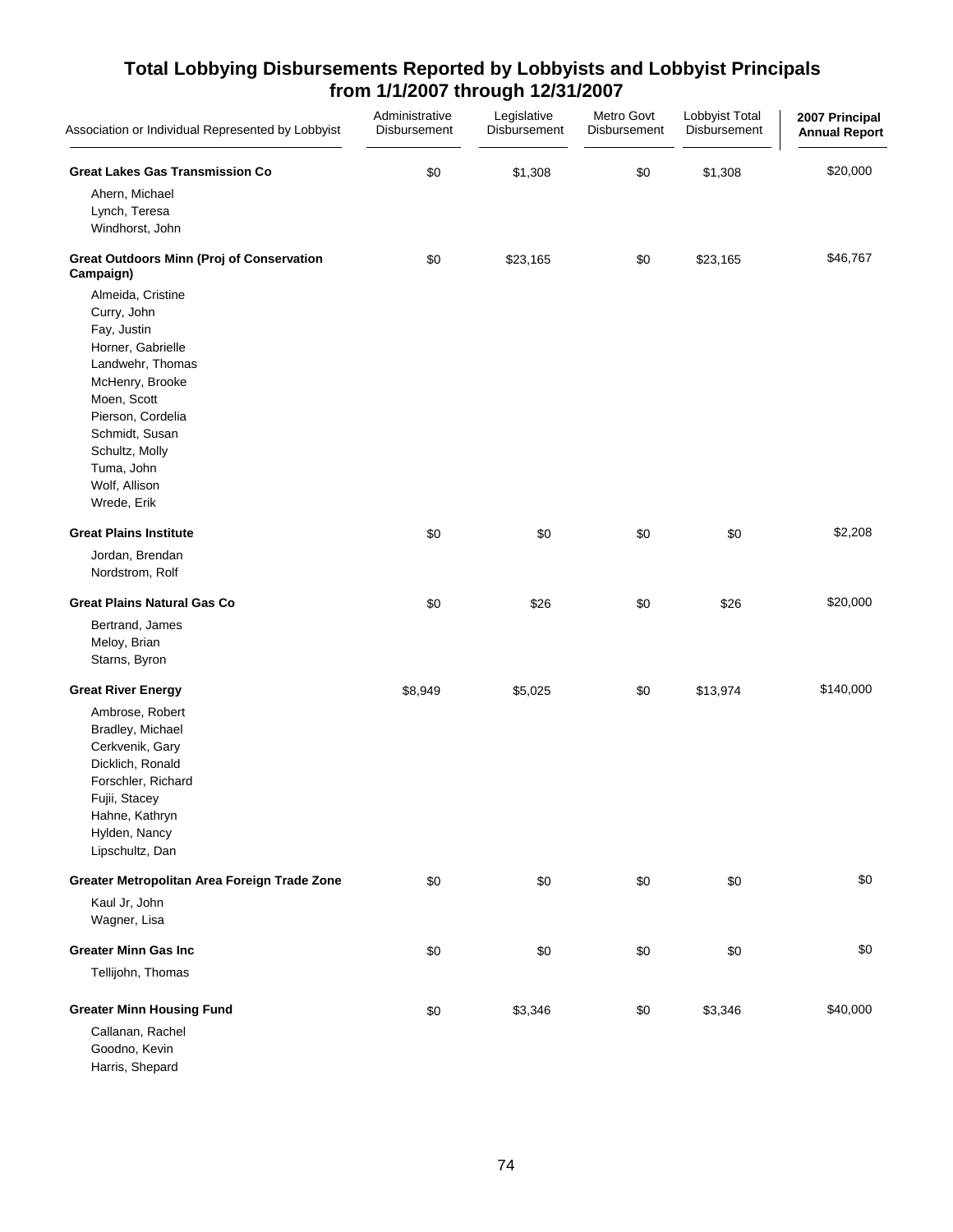| Association or Individual Represented by Lobbyist                                               | Administrative<br>Disbursement | Legislative<br>Disbursement | Metro Govt<br>Disbursement | Lobbyist Total<br>Disbursement | 2007 Principal<br><b>Annual Report</b> |
|-------------------------------------------------------------------------------------------------|--------------------------------|-----------------------------|----------------------------|--------------------------------|----------------------------------------|
| <b>Greater Minneapolis Crisis Nursery</b><br>Goodno, Kevin<br>Harris, Shepard                   | \$0                            | \$451                       | \$0                        | \$451                          | \$0                                    |
| <b>Greater Mpls Building Owners &amp; Mgrs Assn</b><br>Bagnoli, Joseph                          | \$0                            | \$500                       | \$0                        | \$500                          | \$20,000                               |
| Carnival, Douglas<br>McGrann, William<br>Warden, Kent                                           |                                |                             |                            |                                |                                        |
| <b>Greater Mpls Convention &amp; Visitors Assn</b><br>Scallen, Maureen                          | \$0                            | \$2,684                     | \$0                        | \$2,684                        | \$80,000                               |
| <b>Greater Twin Cities United Way</b><br>Keefe, Elaine<br>Laher, G Byron                        | \$0                            | \$25,000                    | \$0                        | \$25,000                       | \$80,000                               |
| <b>GRECO Real Estate Development</b>                                                            | \$0                            | \$0                         | \$0                        | \$0                            | \$0                                    |
| McGrann, William                                                                                |                                |                             |                            |                                |                                        |
| <b>Griggs Cooper &amp; Co</b>                                                                   | \$0                            | \$17                        | \$25                       | \$42                           | \$20,000                               |
| Hofstede, Albert                                                                                |                                |                             |                            |                                |                                        |
| <b>Growth &amp; Justice</b><br>Kramer, Joel<br>Schaefer, Lori<br>Smith, Dane                    | \$0                            | \$174                       | \$0                        | \$174                          | \$0                                    |
| <b>Guardian Angels of Elk River</b><br>Poul, Thomas J                                           | \$0                            | \$1,714                     | \$0                        | \$1,714                        | \$0                                    |
| <b>Gun Owners Civil Rights Alliance</b><br>German, Eugene<br>Olson, Joseph                      | \$0                            | \$1,267                     | \$0                        | \$1,267                        | \$20,000                               |
| <b>Guthrie Theater</b><br>Bagnoli, Joseph<br>Lamb, Kathleen<br>McGrann, William<br>Psick, Sarah | \$0                            | \$0                         | \$0                        | \$0                            | \$60,000                               |
| <b>Haas Financial Group</b>                                                                     | \$0                            | \$2,519                     | \$0                        | \$2,519                        | \$20,000                               |
| Clark, James<br>Haas, Nancy                                                                     |                                |                             |                            |                                |                                        |
| <b>Hamline University</b>                                                                       | \$0                            | \$714                       | \$0                        | \$714                          | N/A                                    |
| Amundson, Kristen<br>Chilstrom, Lynda<br>Georgacas, Chris                                       |                                |                             |                            |                                |                                        |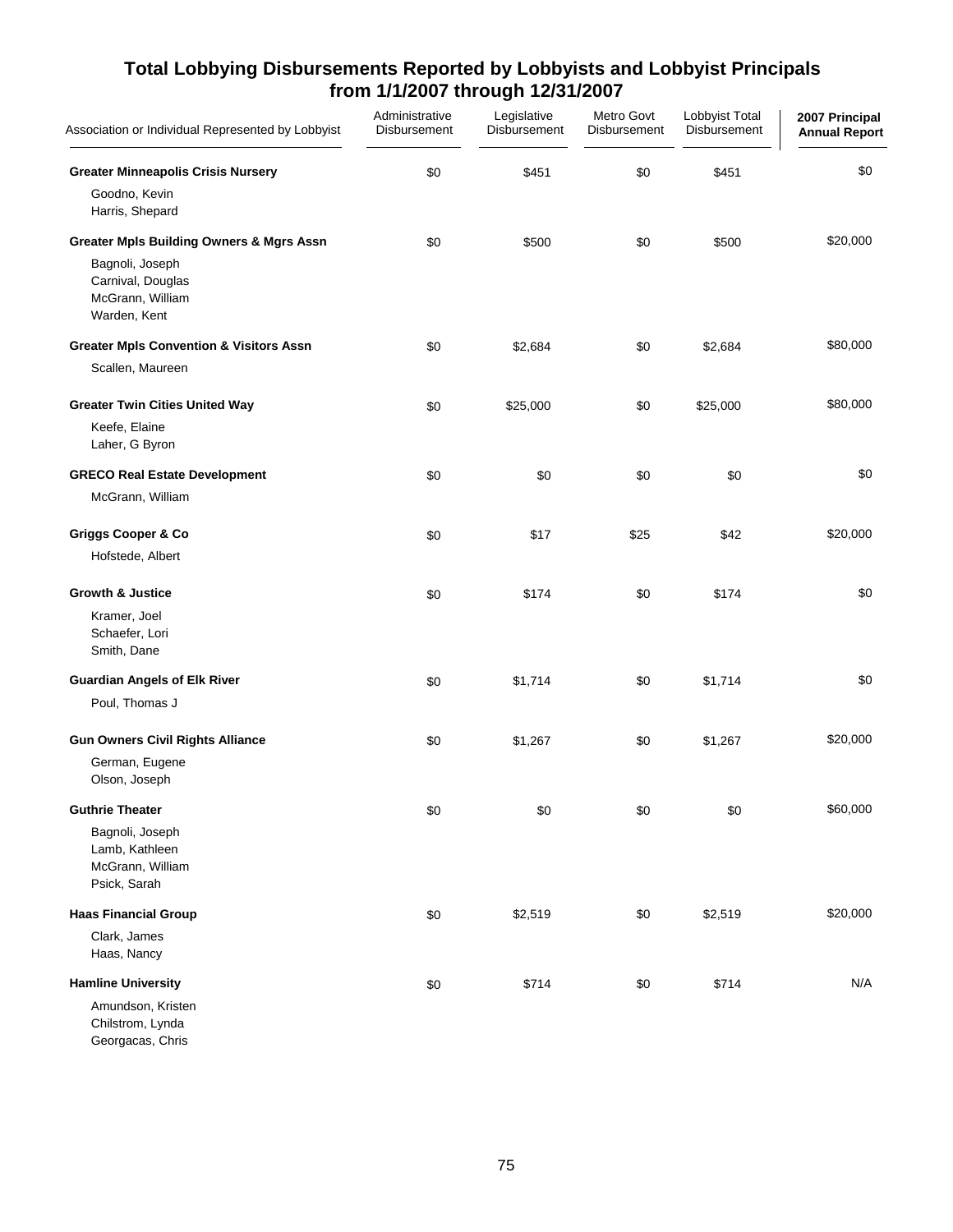| Association or Individual Represented by Lobbyist                                                                                                 | Administrative<br>Disbursement | Legislative<br>Disbursement | Metro Govt<br>Disbursement | Lobbyist Total<br>Disbursement | 2007 Principal<br><b>Annual Report</b> |
|---------------------------------------------------------------------------------------------------------------------------------------------------|--------------------------------|-----------------------------|----------------------------|--------------------------------|----------------------------------------|
| <b>Hassan Mainstreet LLC</b>                                                                                                                      | \$0                            | \$120,527                   | \$0                        | \$120,527                      | \$340,000                              |
| Girvan, Becky<br>Goodno, Kevin<br>Harris, Shepard<br>Tinklenberg, Elwyn                                                                           |                                |                             |                            |                                |                                        |
| <b>Hazelden Foundation</b>                                                                                                                        | \$0                            | \$3,467                     | \$0                        | \$3,467                        | \$60,000                               |
| Vanasek, Robert (Bob)                                                                                                                             |                                |                             |                            |                                |                                        |
| <b>HCC Life Insurance Co</b>                                                                                                                      | \$0                            | \$0                         | \$0                        | \$0                            | \$0                                    |
| Thrane, Peter                                                                                                                                     |                                |                             |                            |                                |                                        |
| <b>Health Billing Systems, LLP</b>                                                                                                                | \$0                            | \$1,305                     | \$0                        | \$1,305                        | \$20,000                               |
| Sieben, James                                                                                                                                     |                                |                             |                            |                                |                                        |
| <b>Health East</b>                                                                                                                                | \$25                           | \$225                       | \$0                        | \$250                          | \$60,000                               |
| Gilbert, Mary                                                                                                                                     |                                |                             |                            |                                |                                        |
| <b>HealthPartners Inc</b>                                                                                                                         | \$7                            | \$28,157                    | \$687                      | \$28,851                       | \$280,000                              |
| Backstrom, Carol<br>Bartsh, Geoffrey<br>Cook, Judy<br>Freeman, Robert<br>Frost, Stephanie<br>Girard, James<br>Hottinger, John<br>Zimmerman, Donna |                                |                             |                            |                                |                                        |
| <b>Healthsouth Corporation</b>                                                                                                                    | \$0                            | \$5,035                     | \$0                        | \$5,035                        | \$20,000                               |
| Poul, Thomas J                                                                                                                                    |                                |                             |                            |                                |                                        |
| <b>Hearth Connection</b>                                                                                                                          | \$0                            | \$64                        | \$0                        | \$64                           | \$0                                    |
| Backhaus, Amber<br>Cassidy, Paul                                                                                                                  |                                |                             |                            |                                |                                        |
| <b>Heartland Consumers Power District</b>                                                                                                         | \$0                            | \$0                         | \$0                        | \$0                            | \$36,233                               |
| Bagnoli, Joseph<br>Carnival, Douglas<br>Psick, Sarah                                                                                              |                                |                             |                            |                                |                                        |
| Hemophilia Foundation of Minn/Dakotas                                                                                                             | \$0                            | \$1,900                     | \$0                        | \$1,900                        | \$20,000                               |
| Paist, James                                                                                                                                      |                                |                             |                            |                                |                                        |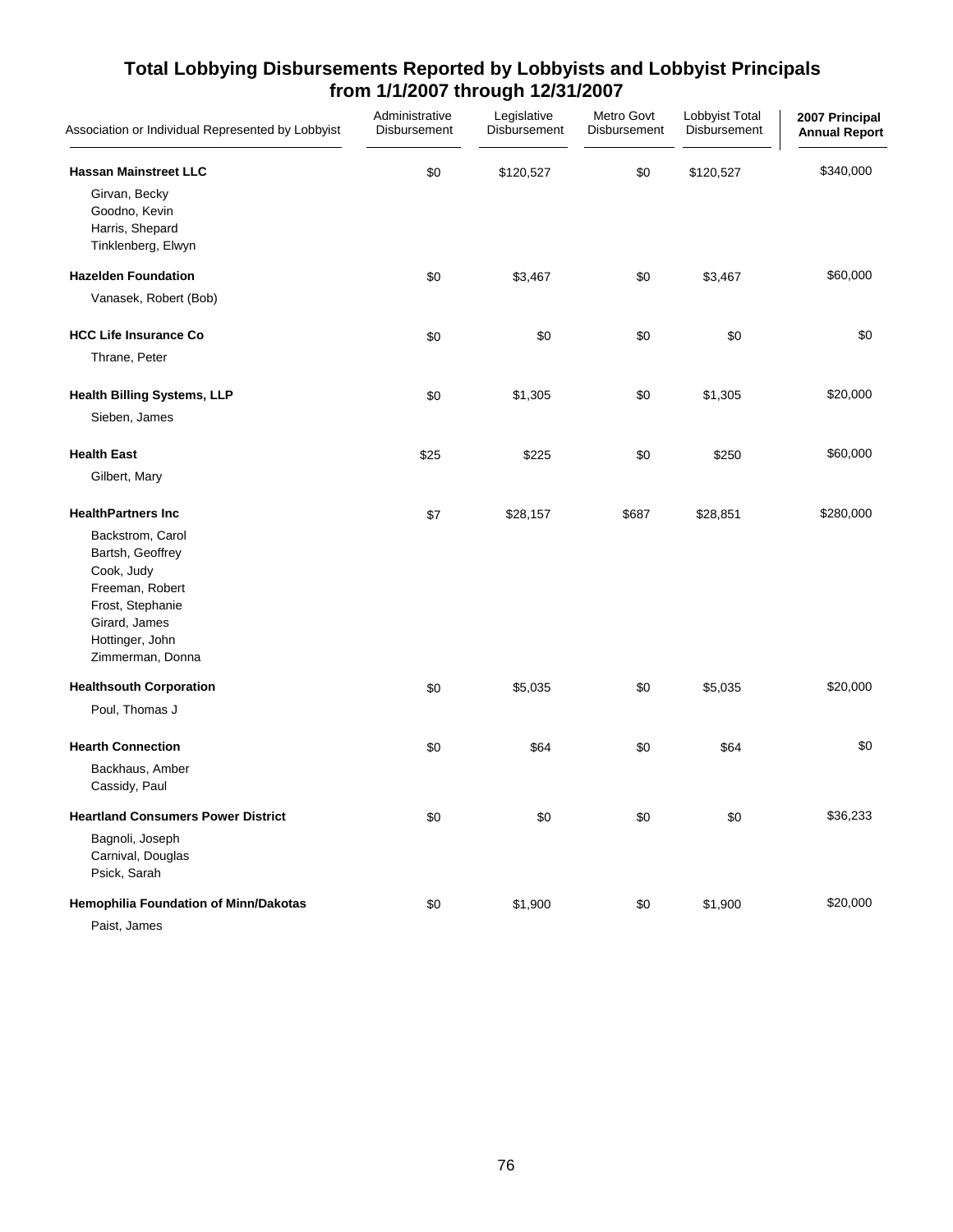| Association or Individual Represented by Lobbyist | Administrative<br>Disbursement | Legislative<br>Disbursement | Metro Govt<br>Disbursement | Lobbyist Total<br>Disbursement | 2007 Principal<br><b>Annual Report</b> |
|---------------------------------------------------|--------------------------------|-----------------------------|----------------------------|--------------------------------|----------------------------------------|
| <b>Hennepin County</b>                            | \$0                            | \$36,151                    | \$0                        | \$36,151                       | N/A                                    |
| Davidson, Mary                                    |                                |                             |                            |                                |                                        |
| Doyle, O'Brien                                    |                                |                             |                            |                                |                                        |
| Fair, Alayne                                      |                                |                             |                            |                                |                                        |
| Ginsberg, Richard                                 |                                |                             |                            |                                |                                        |
| Greenfield, Lee                                   |                                |                             |                            |                                |                                        |
| Grindal, H Theodore                               |                                |                             |                            |                                |                                        |
| Johnson, David                                    |                                |                             |                            |                                |                                        |
| Lamp, Kathryn                                     |                                |                             |                            |                                |                                        |
| Larsen, Margaret                                  |                                |                             |                            |                                |                                        |
| LeBeau II, R Reid                                 |                                |                             |                            |                                |                                        |
| Micheletti, Kathleen                              |                                |                             |                            |                                |                                        |
| Pederson, Kirk                                    |                                |                             |                            |                                |                                        |
| Rice, Brian                                       |                                |                             |                            |                                |                                        |
|                                                   |                                |                             |                            |                                |                                        |
| Schafer, Matthew                                  |                                |                             |                            |                                |                                        |
| Schreiber, William                                |                                |                             |                            |                                |                                        |
| Stang, Doug                                       |                                |                             |                            |                                |                                        |
| Wiborg, Ronald                                    |                                |                             |                            |                                |                                        |
| <b>Hennepin County Attorneys Office</b>           | \$0                            | \$0                         | \$0                        | \$0                            | N/A                                    |
| Brown, David                                      |                                |                             |                            |                                |                                        |
| Tolbert, Christopher                              |                                |                             |                            |                                |                                        |
| <b>Hennepin County Bar Assn</b>                   | \$0                            | \$0                         | \$0                        | \$0                            | \$0                                    |
| Buxbaum, Laurence                                 |                                |                             |                            |                                |                                        |
| <b>Hennepin County Sheriffs Office</b>            | \$0                            | \$274                       | \$210                      | \$484                          | \$100,000                              |
| Cooney, John                                      |                                |                             |                            |                                |                                        |
| Griffin, Ryan                                     |                                |                             |                            |                                |                                        |
| Westerman, Sandra                                 |                                |                             |                            |                                |                                        |
| Hennepin-Carver Workforce Investment Bd           | \$0                            | \$0                         | \$0                        | \$0                            | \$40,000                               |
| Samargia, Joe                                     |                                |                             |                            |                                |                                        |
| <b>Heritage Development</b>                       | \$0                            | \$0                         | \$71                       | \$71                           | \$4,500                                |
| Cherryhomes, Jackie                               |                                |                             |                            |                                |                                        |
| <b>Heritage Housing LLC</b>                       | \$0                            | \$0                         | \$0                        | \$0                            | \$0                                    |
| Herman, John                                      |                                |                             |                            |                                |                                        |
| <b>Hertz Corp</b>                                 | \$0                            | \$0                         | \$0                        | \$0                            | \$0                                    |
|                                                   |                                |                             |                            |                                |                                        |
| Moore-Lindman, Marnie<br>Seck, Gerald             |                                |                             |                            |                                |                                        |
| Hewlett-Packard Co c/o MultiStates Assoc          | \$726                          | \$4,253                     | \$0                        | \$4,979                        | \$40,000                               |
| Bowman, Heather                                   |                                |                             |                            |                                |                                        |
| Cook, Judy                                        |                                |                             |                            |                                |                                        |
| Eastham, Marcy                                    |                                |                             |                            |                                |                                        |
| Girard, James                                     |                                |                             |                            |                                |                                        |
| Hill, Todd                                        |                                |                             |                            |                                |                                        |
| Kavanagh, John                                    |                                |                             |                            |                                |                                        |
|                                                   |                                |                             |                            |                                |                                        |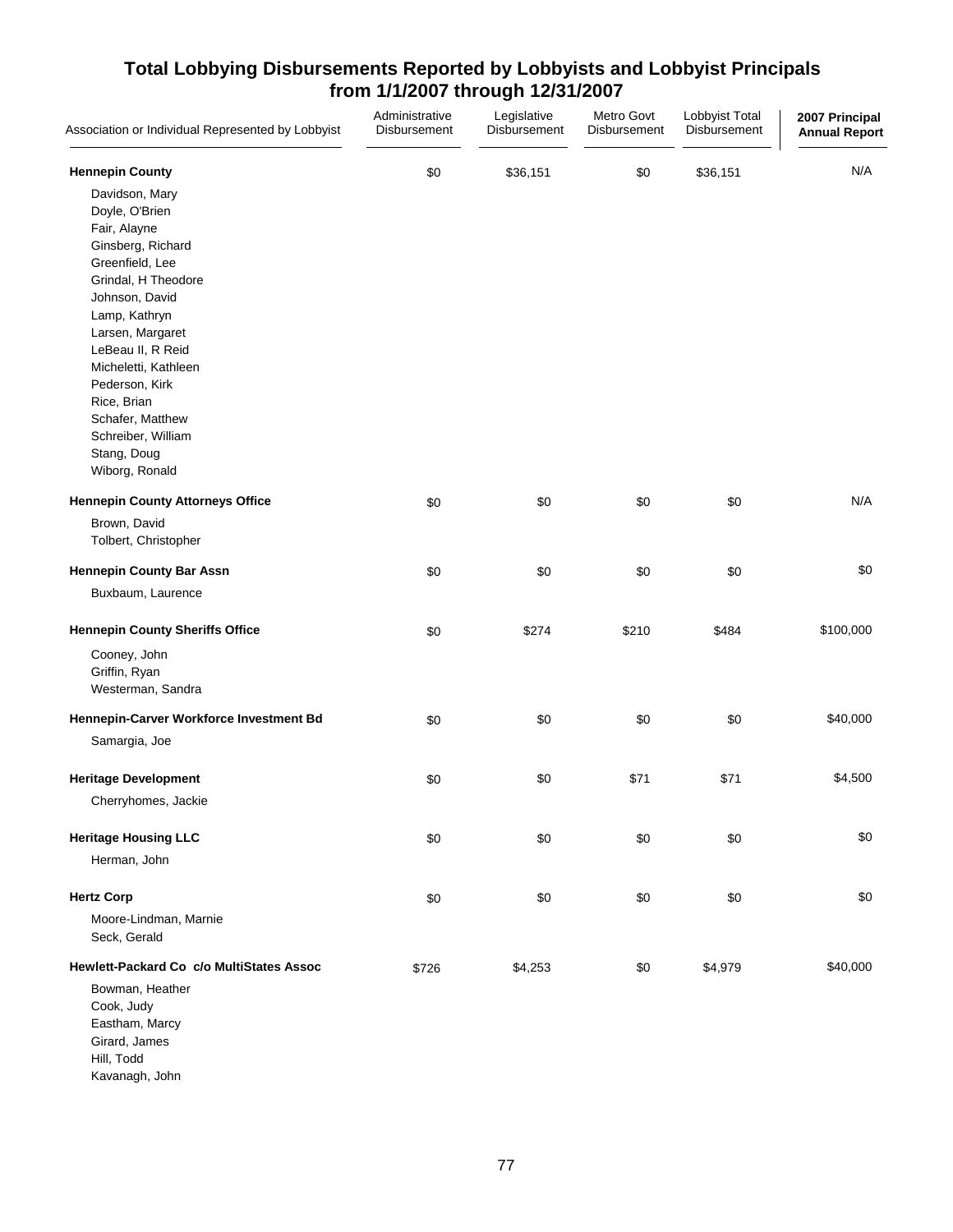| Association or Individual Represented by Lobbyist                                        | Administrative<br>Disbursement | Legislative<br>Disbursement | Metro Govt<br>Disbursement | Lobbyist Total<br>Disbursement | 2007 Principal<br><b>Annual Report</b> |
|------------------------------------------------------------------------------------------|--------------------------------|-----------------------------|----------------------------|--------------------------------|----------------------------------------|
| <b>Highway 14 Partnership</b>                                                            | \$0                            | \$18,563                    | \$0                        | \$18,563                       | \$40,000                               |
| Biron, Holly<br>Flaherty, Michael<br>Flaherty, Timothy<br>Kleppe, Sarah<br>Sundvor, John |                                |                             |                            |                                |                                        |
| <b>Hillcrest Development</b>                                                             | \$0                            | \$20                        | \$29                       | \$49                           | \$6,000                                |
| Hofstede, Albert                                                                         |                                |                             |                            |                                |                                        |
| <b>Hines Interests Ltd Partnership</b>                                                   | \$0                            | \$0                         | \$165                      | \$165                          | \$14,500                               |
| Cherryhomes, Jackie<br>Herman, John                                                      |                                |                             |                            |                                |                                        |
| <b>HIRED</b>                                                                             | \$0                            | \$0                         | \$0                        | \$0                            | \$1,200                                |
| Samargia, Jane                                                                           |                                |                             |                            |                                |                                        |
| <b>HLR Service Corporation</b>                                                           | \$99                           | \$425                       | \$0                        | \$524                          | \$60,000                               |
| Morris, Randolph<br>Setzepfandt, Scott                                                   |                                |                             |                            |                                |                                        |
| <b>Hmong American Partnership</b>                                                        | \$0                            | \$0                         | \$89                       | \$89                           | \$100                                  |
| Diehm, Tammera                                                                           |                                |                             |                            |                                |                                        |
| <b>HNTB Corp</b>                                                                         | \$0                            | \$170                       | \$0                        | \$170                          | \$0                                    |
| Hahne, Kathryn                                                                           |                                |                             |                            |                                |                                        |
| <b>Holiday Companies</b>                                                                 | \$0                            | \$0                         | \$0                        | \$0                            | \$0                                    |
| Rush, Steven                                                                             |                                |                             |                            |                                |                                        |
| <b>Home Depot Inc</b>                                                                    | \$0                            | \$0                         | \$850                      | \$850                          | \$40,000                               |
| Diehm, Tammera<br>Grooms, Lloyd<br>Lonetti, Christine Zimmer                             |                                |                             |                            |                                |                                        |
| <b>Homeward Bound</b>                                                                    | \$0                            | \$615                       | \$0                        | \$615                          | \$920                                  |
| Pearson, Thomas<br>Walli, Kevin                                                          |                                |                             |                            |                                |                                        |
| Honeywell Intl Inc                                                                       | \$0                            | \$3,881                     | \$0                        | \$3,881                        | \$20,000                               |
| Clark, James                                                                             |                                |                             |                            |                                |                                        |
| <b>Hope Academy</b>                                                                      | \$0                            | \$0                         | \$0                        | \$0                            | \$0                                    |
| Cherryhomes, Jackie                                                                      |                                |                             |                            |                                |                                        |
| <b>Hopkins School District</b>                                                           | \$0                            | \$2,041                     | \$0                        | \$2,041                        | \$11,284                               |
| Kaul Jr, John<br>Larsen, Margaret                                                        |                                |                             |                            |                                |                                        |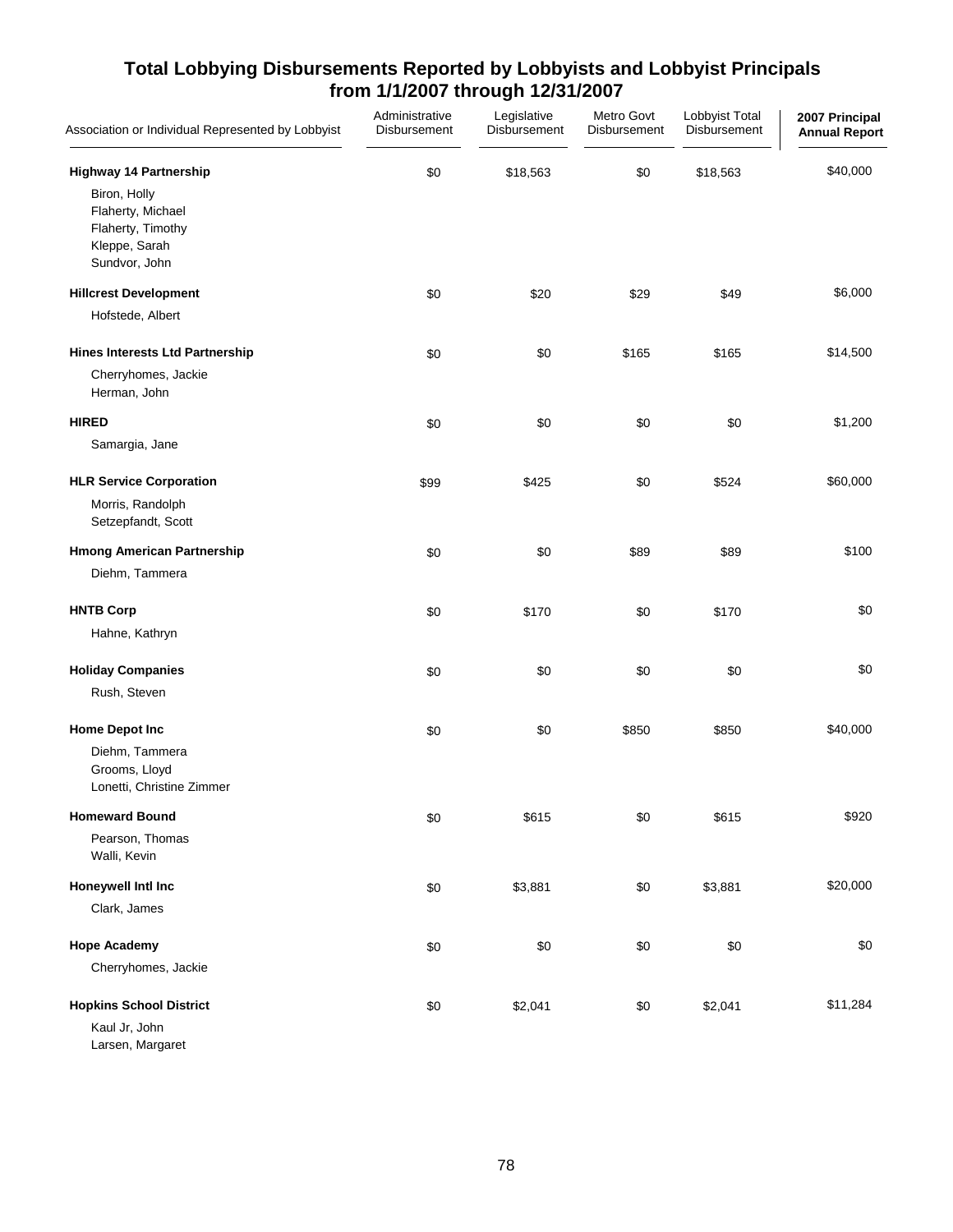| Association or Individual Represented by Lobbyist                                                                                                                                      | Administrative<br>Disbursement | Legislative<br>Disbursement | Metro Govt<br>Disbursement | Lobbyist Total<br>Disbursement | 2007 Principal<br><b>Annual Report</b> |
|----------------------------------------------------------------------------------------------------------------------------------------------------------------------------------------|--------------------------------|-----------------------------|----------------------------|--------------------------------|----------------------------------------|
| <b>Horizon Wind Energy LLC</b>                                                                                                                                                         | \$0                            | \$758                       | \$0                        | \$758                          | \$60,000                               |
| Backhaus, Amber<br>Cassidy, Paul<br>Chelseth, Andrew<br>Forschler, Richard<br>Hahne, Kathryn<br>Halloran, Brian<br>Hylden, Nancy<br>Redmond, Lawrence<br>Wattson, Kate<br>Wolfe, Kelly |                                |                             |                            |                                |                                        |
| <b>Hormel Foods Corp</b>                                                                                                                                                               | \$0                            | \$3,075                     | \$0                        | \$3,075                        | \$20,000                               |
| Swedberg, Joe                                                                                                                                                                          |                                |                             |                            |                                |                                        |
| <b>Horsemens Benevolent &amp; Protective Assn Inc</b><br>Holten, Cort<br>Mjolsness, Daniel<br>Silesky, Nancy                                                                           | \$0                            | \$1,001                     | \$0                        | \$1,001                        | \$59,000                               |
| <b>Hospitality Minn</b>                                                                                                                                                                | \$0                            | \$34,889                    | \$0                        | \$34,889                       | \$160,000                              |
| Kwilas, Anthony<br>Matzek, Kevin                                                                                                                                                       |                                |                             |                            |                                |                                        |
| <b>HPPS Ltd</b>                                                                                                                                                                        | \$0                            | \$370                       | \$0                        | \$370                          | \$21,687                               |
| Hahne, Kathryn<br>Hylden, Nancy                                                                                                                                                        |                                |                             |                            |                                |                                        |
| <b>HSBC-GR Corp</b>                                                                                                                                                                    | \$0                            | \$137                       | \$0                        | \$137                          | \$60,000                               |
| Dameron, Michael                                                                                                                                                                       |                                |                             |                            |                                |                                        |
| <b>Hubbard Broadcasting Inc</b><br>Anderson, Wendell                                                                                                                                   | \$0                            | \$0                         | \$0                        | \$0                            | \$20,000                               |
| <b>Human Services Inc</b><br>Lehman, Thomas                                                                                                                                            | \$0                            | \$0                         | \$0                        | \$0                            | \$12,000                               |
| Humane Society of the US                                                                                                                                                               | \$12                           | \$768                       | \$88                       | \$867                          | \$34,749                               |
| Fritz, Jill<br>Hentges, Robert<br>Hylden, Nancy                                                                                                                                        |                                |                             |                            |                                |                                        |
| Hunger Solutions Minn/Partners to End Hunger                                                                                                                                           | \$0                            | \$100                       | \$0                        | \$100                          | \$0                                    |
| Moriarty, Colleen<br>Redmond, James                                                                                                                                                    |                                |                             |                            |                                |                                        |
| <b>Hunt Associates LLC</b>                                                                                                                                                             | \$0                            | \$0                         | \$0                        | \$0                            | \$0                                    |
| Herman, John                                                                                                                                                                           |                                |                             |                            |                                |                                        |
| <b>Hutchinson Telephone Co</b><br>Clay, Walter                                                                                                                                         | \$0                            | \$0                         | \$0                        | \$0                            | \$100                                  |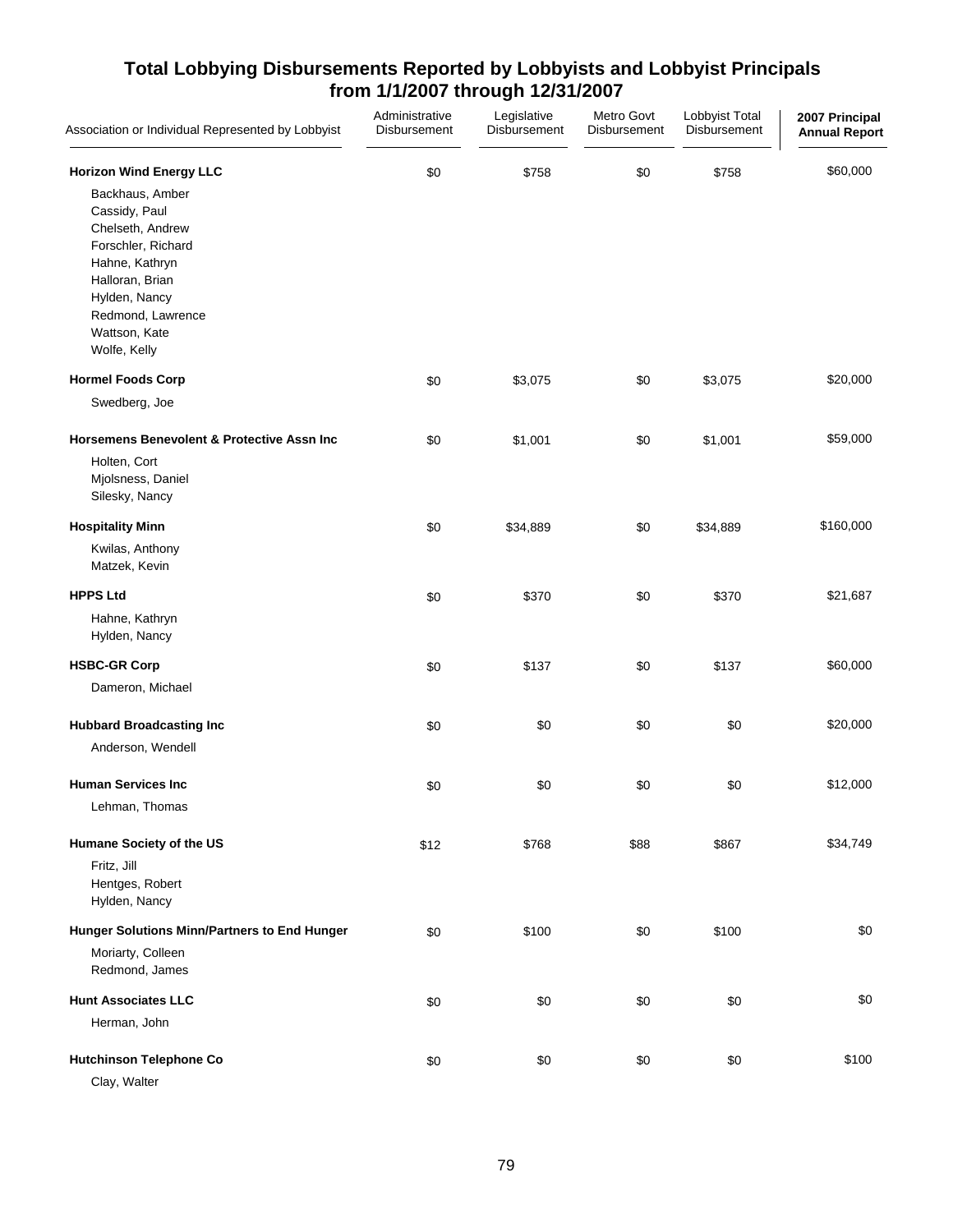| Association or Individual Represented by Lobbyist                                                               | Administrative<br>Disbursement | Legislative<br>Disbursement | Metro Govt<br>Disbursement | Lobbyist Total<br>Disbursement | 2007 Principal<br><b>Annual Report</b> |
|-----------------------------------------------------------------------------------------------------------------|--------------------------------|-----------------------------|----------------------------|--------------------------------|----------------------------------------|
| <b>I-35W Solutions Alliance</b>                                                                                 | \$0                            | \$3,648                     | \$0                        | \$3,648                        | \$35,000                               |
| Tennessen, Robert                                                                                               |                                |                             |                            |                                |                                        |
| I-494 Corridor Commission                                                                                       | \$0                            | \$2,521                     | \$0                        | \$2,521                        | \$27,500                               |
| Apitz, John<br>Clark, James<br>Schreiber, William                                                               |                                |                             |                            |                                |                                        |
| <b>IBEW Local 110</b>                                                                                           | \$0                            | \$2,600                     | \$0                        | \$2,600                        | \$20,000                               |
| Winkelaar, Brian                                                                                                |                                |                             |                            |                                |                                        |
| <b>IBEW Local 292</b>                                                                                           | \$0                            | \$9,900                     | \$0                        | \$9,900                        | \$40,000                               |
| McConnell, Daniel                                                                                               |                                |                             |                            |                                |                                        |
| <b>IBEW Local 949</b>                                                                                           | \$0                            | \$3,527                     | \$0                        | \$3,527                        | \$0                                    |
| Guertin, Vincent                                                                                                |                                |                             |                            |                                |                                        |
| <b>IBEW Minn State Council</b>                                                                                  | \$0                            | \$5,000                     | \$0                        | \$5,000                        | \$60,000                               |
| Heaney, William                                                                                                 |                                |                             |                            |                                |                                        |
| <b>Immunization Action Coalition</b>                                                                            | \$0                            | \$1,486                     | \$0                        | \$1,486                        | \$1,531                                |
| Peterson, Diane<br>Wexler, Deborah                                                                              |                                |                             |                            |                                |                                        |
| <b>Independent Community Bankers MN</b>                                                                         | \$0                            | \$11,280                    | \$0                        | \$11,280                       | \$80,000                               |
| Skilbred, David                                                                                                 |                                |                             |                            |                                |                                        |
| <b>Indoor Tanning Assn</b>                                                                                      | \$0                            | \$0                         | \$0                        | \$0                            | \$15,000                               |
| Bunge, Darrel<br>Westin, Charles                                                                                |                                |                             |                            |                                |                                        |
| <b>Infiltrator Systems Inc</b>                                                                                  | \$100                          | \$0                         | \$0                        | \$100                          | \$0                                    |
| Larson, Peder                                                                                                   |                                |                             |                            |                                |                                        |
| <b>ING</b>                                                                                                      | \$0                            | \$850                       | \$0                        | \$850                          | \$30,000                               |
| Knapp, John                                                                                                     |                                |                             |                            |                                |                                        |
| Inst of Scrap Recycling Industries NW Chapter                                                                   | \$0                            | \$140                       | \$0                        | \$140                          | \$40,000                               |
| Cassidy, Paul<br>Chelseth, Andrew<br>Wolfe, Kelly                                                               |                                |                             |                            |                                |                                        |
| Institute for Agriculture & Trade Policy                                                                        | \$0                            | \$6,060                     | \$0                        | \$6,060                        | \$20,000                               |
| Arnosti, Donald<br>Guest, Michael<br>Kleinschmit, James<br>Schuler, Kathleen<br>Skoog, Carin<br>Wallinga, David |                                |                             |                            |                                |                                        |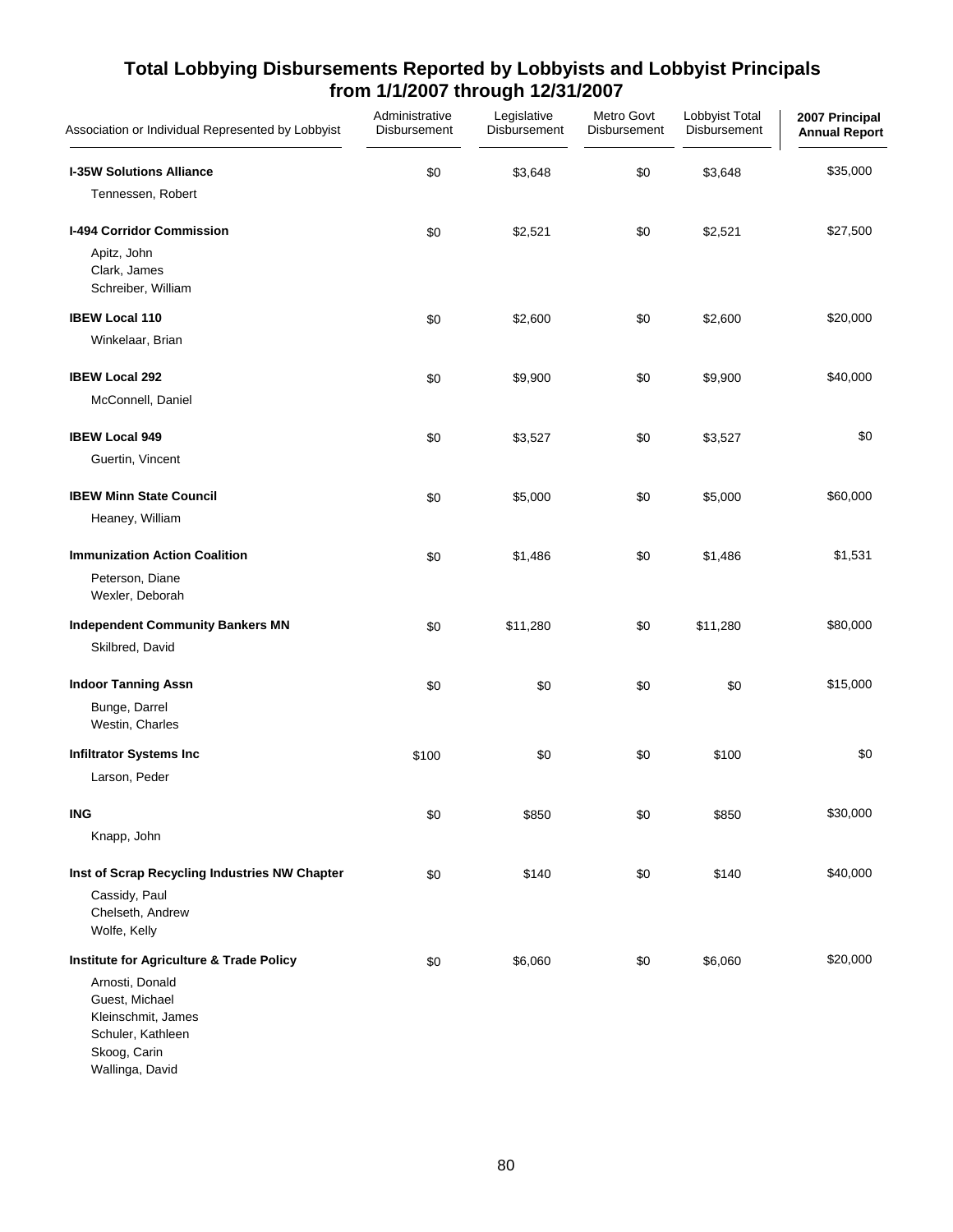| Association or Individual Represented by Lobbyist                                                                                                                         | Administrative<br><b>Disbursement</b> | Legislative<br>Disbursement | Metro Govt<br>Disbursement | Lobbyist Total<br>Disbursement | 2007 Principal<br><b>Annual Report</b> |
|---------------------------------------------------------------------------------------------------------------------------------------------------------------------------|---------------------------------------|-----------------------------|----------------------------|--------------------------------|----------------------------------------|
| Institute for Justice MN Chapter                                                                                                                                          | \$0                                   | \$893                       | \$0                        | \$893                          | \$4,399                                |
| Dranias, Nicholas<br>McGrath, Lee                                                                                                                                         |                                       |                             |                            |                                |                                        |
| <b>Insurance Fed of Minn</b>                                                                                                                                              | \$0                                   | \$193,138                   | \$0                        | \$193,138                      | \$490,000                              |
| Breitinger, Jennifer<br>Johnson, Robert<br>Kulda, Mark<br>Rowen, Robyn                                                                                                    |                                       |                             |                            |                                |                                        |
| <b>Integra Telecom</b>                                                                                                                                                    | \$0                                   | \$467                       | \$0                        | \$467                          | \$6,970                                |
| Lipschultz, Dan<br>Velner, Theresa                                                                                                                                        |                                       |                             |                            |                                |                                        |
| Integra Telecom of Washington                                                                                                                                             | \$0                                   | \$0                         | \$0                        | \$0                            | \$9,040                                |
| Almeida, Cristine<br>McHenry, Brooke                                                                                                                                      |                                       |                             |                            |                                |                                        |
| <b>Inter-Faculty Organization</b>                                                                                                                                         | \$0                                   | \$21,653                    | \$0                        | \$21,653                       | \$80,000                               |
| Stanton, Russell                                                                                                                                                          |                                       |                             |                            |                                |                                        |
| Intermediate Superintendents Distr 287                                                                                                                                    | \$0                                   | \$0                         | \$0                        | \$0                            | \$9,000                                |
| Dosland, Valerie<br>Pryse, Becca                                                                                                                                          |                                       |                             |                            |                                |                                        |
| <b>Interstate Companies Inc</b>                                                                                                                                           | \$0                                   | \$2,818                     | \$0                        | \$2,818                        | \$80,000                               |
| Grindal, H Theodore<br>Hartle, Allyson<br>Henderson, Lee<br>Johnson, David<br>Klett, Rebecca<br>LeBeau II, R Reid                                                         |                                       |                             |                            |                                |                                        |
| Intl Baccalaureate of Minn                                                                                                                                                | \$0                                   | \$0                         | \$0                        | \$0                            | \$1,500                                |
| Tennessen, Robert                                                                                                                                                         |                                       |                             |                            |                                |                                        |
| Intl Business Machines Corp                                                                                                                                               | \$0                                   | \$3,840                     | \$460                      | \$4,300                        | \$80,000                               |
| Ackerman, Bruce<br>Barry, Mark<br>Cherryhomes, Jackie<br>Hentges, Robert<br>Hylden, Nancy<br>Lilla, Mike<br>Pace, Valerie Halverson<br>Stiles, Steve<br>Wankewycz, Steven |                                       |                             |                            |                                |                                        |
| Intl Council of Shopping Centers                                                                                                                                          | \$0                                   | \$390                       | \$0                        | \$390                          | \$40,000                               |
| Erickson, Tara Garman<br>Moen, Scott                                                                                                                                      |                                       |                             |                            |                                |                                        |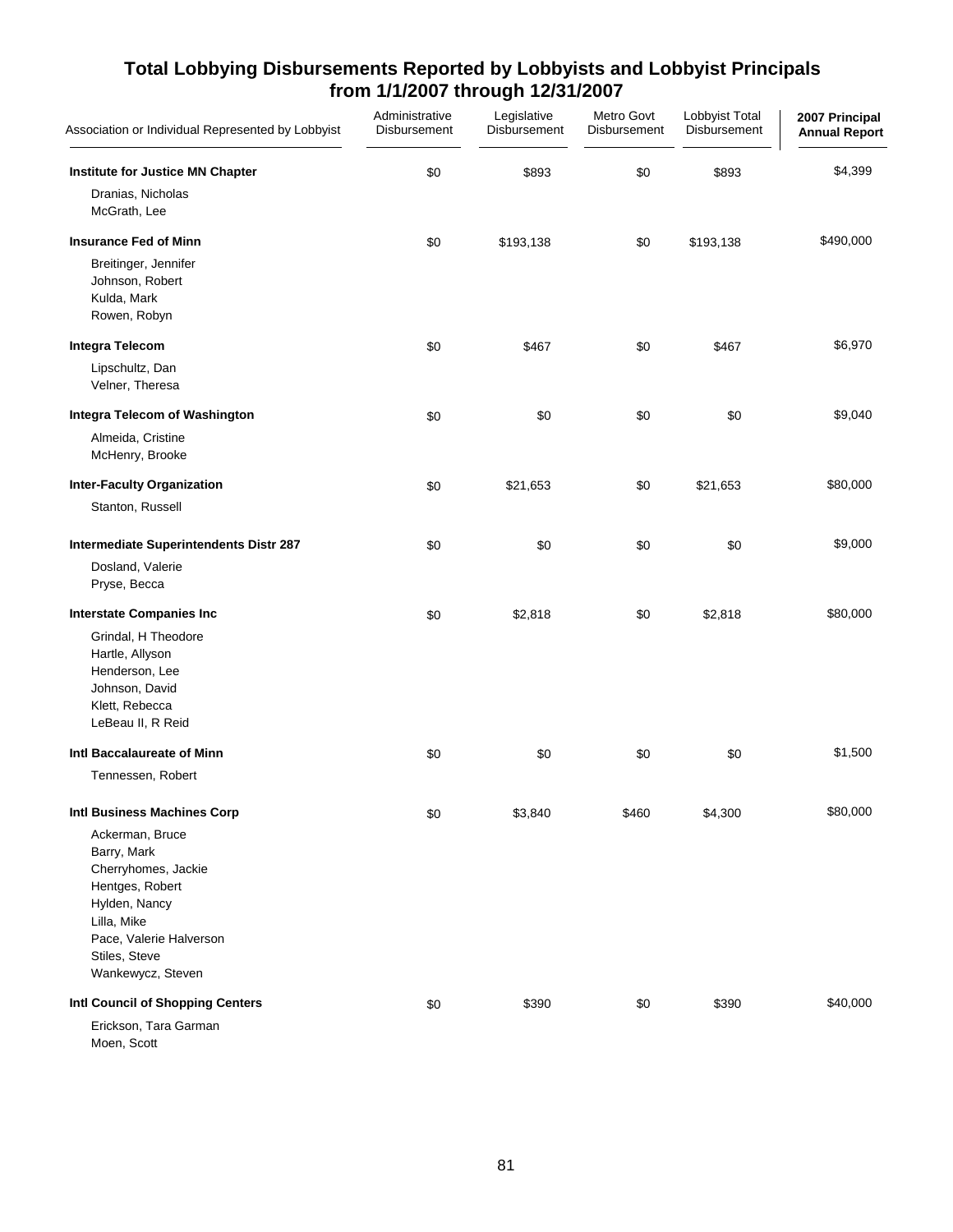| Association or Individual Represented by Lobbyist                       | Administrative<br>Disbursement | Legislative<br>Disbursement | Metro Govt<br>Disbursement | Lobbyist Total<br>Disbursement | 2007 Principal<br><b>Annual Report</b> |
|-------------------------------------------------------------------------|--------------------------------|-----------------------------|----------------------------|--------------------------------|----------------------------------------|
| Intl Union of Operating Eng 49                                          | \$0                            | \$127,658                   | \$0                        | \$127,658                      | \$200,000                              |
| Duininck, Adam<br>Leighton, Robert<br>Veverka, Steven<br>Wilde, Michael |                                |                             |                            |                                |                                        |
| <b>Invenergy Cannon Falls LLC</b>                                       | \$0                            | \$46                        | \$0                        | \$46                           | \$0                                    |
| Bertrand, James<br>Cassidy, Paul                                        |                                |                             |                            |                                |                                        |
| <b>Investment Co Institute</b>                                          | \$0                            | \$125                       | \$0                        | \$125                          | \$57,000                               |
| Elliott, Sonnie<br>Forschler, Richard<br>Hylden, Nancy                  |                                |                             |                            |                                |                                        |
| Iron Mining Assn of Minn                                                | \$240                          | \$772                       | \$0                        | \$1,012                        | \$20,000                               |
| Pagel, Craig                                                            |                                |                             |                            |                                |                                        |
| <b>ISAIAH</b>                                                           | \$0                            | \$0                         | \$0                        | \$0                            | \$0                                    |
| Schmitt, Jay                                                            |                                |                             |                            |                                |                                        |
| Itasca Cnty Darkhouse & Winter Angling Assn                             | \$0                            | \$10                        | \$0                        | \$10                           | \$1,000                                |
| Kwilas, Anthony                                                         |                                |                             |                            |                                |                                        |
| <b>Itasca County</b>                                                    | \$0                            | \$0                         | \$0                        | \$0                            | N/A                                    |
| McCarron, Lois                                                          |                                |                             |                            |                                |                                        |
| <b>ITC Holdings Corp</b>                                                | \$1,000                        | \$0                         | \$0                        | \$1,000                        | \$60,000                               |
| Franzen, Douglas                                                        |                                |                             |                            |                                |                                        |
| <b>Ivy Tower Minneapolis LLC</b>                                        | \$0                            | \$0                         | \$25                       | \$25                           | \$40,000                               |
| Herman, John                                                            |                                |                             |                            |                                |                                        |
| Izaak Walton League of America                                          | \$55,548                       | \$100                       | \$0                        | \$55,648                       | \$55,448                               |
| Grant, William<br>Lange, Nancy<br>Proescholdt, Kevin<br>Soholt, Beth    |                                |                             |                            |                                |                                        |
| J A Wedum Foundation                                                    | \$0                            | \$17                        | \$25                       | \$42                           | \$24,000                               |
| Hofstede, Albert                                                        |                                |                             |                            |                                |                                        |
| J R's Appliance Disposal Inc                                            | \$0                            | \$0                         | \$0                        | \$0                            | \$0                                    |
| Boone, Kathryn                                                          |                                |                             |                            |                                |                                        |
| <b>J2 Global Communication Inc</b>                                      | \$0                            | \$0                         | \$0                        | \$0                            | \$100                                  |
| Boardman, Paul                                                          |                                |                             |                            |                                |                                        |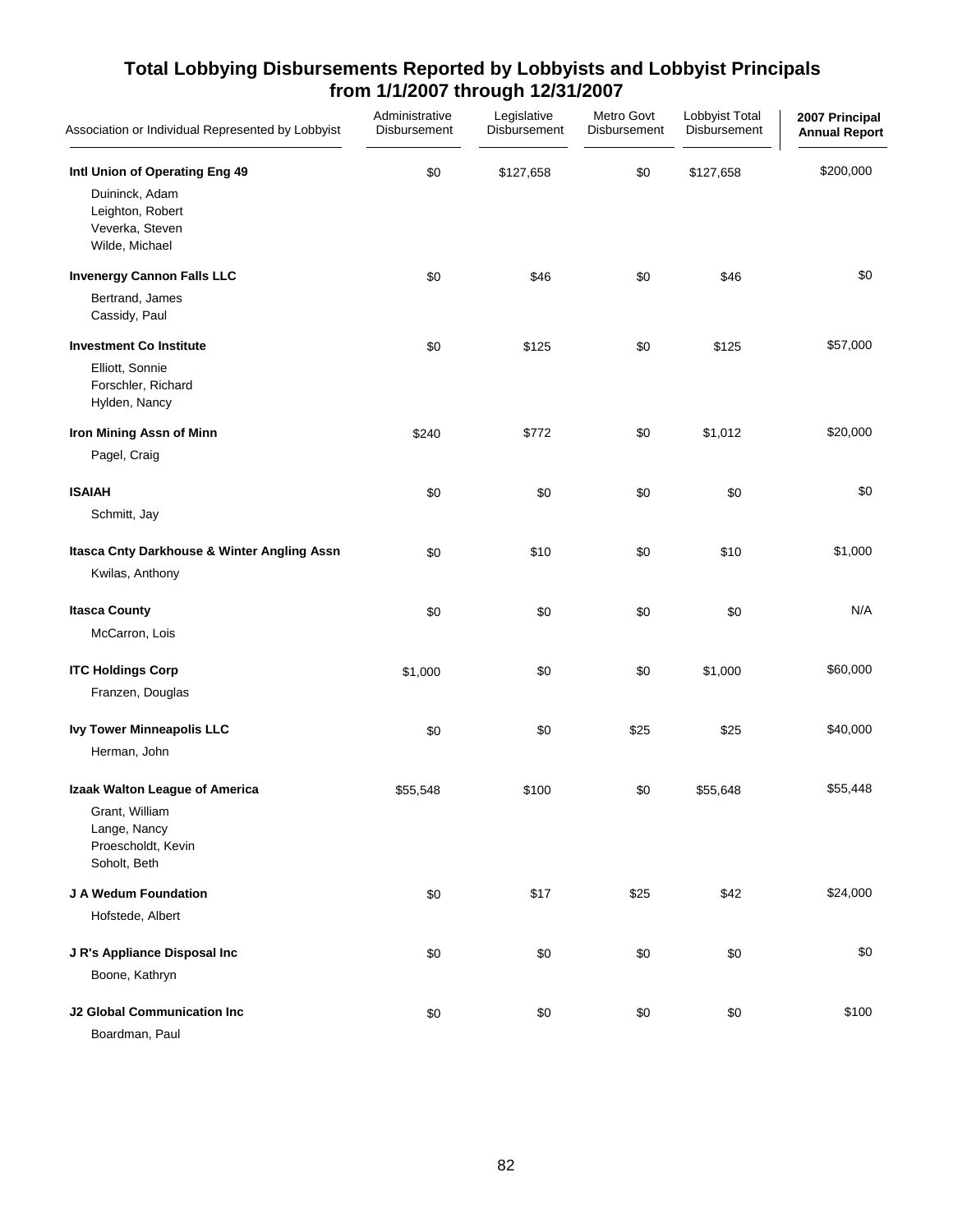| Association or Individual Represented by Lobbyist                                                                | Administrative<br>Disbursement | Legislative<br>Disbursement | Metro Govt<br>Disbursement | Lobbyist Total<br>Disbursement | 2007 Principal<br><b>Annual Report</b> |
|------------------------------------------------------------------------------------------------------------------|--------------------------------|-----------------------------|----------------------------|--------------------------------|----------------------------------------|
| <b>Jewish Community Relations Council</b><br>Girvan, Becky<br>Goodno, Kevin<br>Harris, Shepard<br>Roberts, Ethan | \$0                            | \$2,227                     | \$0                        | \$2,227                        | \$60,000                               |
| JLT Group Inc<br>Amundson, Kristen<br>Maddox, Ron                                                                | \$0                            | \$0                         | \$0                        | \$0                            | \$0                                    |
| <b>Jobs Now Coalition</b><br>Jacobs, Kris<br>Thomas, Carrie                                                      | \$0                            | \$166                       | \$0                        | \$166                          | \$16,166                               |
| John Deere Credit c/o MultiState Assoc<br>Grindal, H Theodore<br>Hartle, Allyson                                 | \$0                            | \$1,859                     | \$0                        | \$1,859                        | \$20,000                               |
| Johnson & Johnson<br>D'Agostino, Sharon<br>Griffin, Phillip                                                      | \$195                          | \$335                       | \$0                        | \$530                          | \$20,000                               |
| <b>Johnson Controls Inc</b><br>Girard, James<br>Hill, Todd<br>Kavanagh, John                                     | \$485                          | \$485                       | \$0                        | \$970                          | \$20,000                               |
| Joint County Natural Resources Bd<br>Von Korff, Gerald                                                           | \$0                            | \$0                         | \$0                        | \$0                            | \$0                                    |
| Joint Religious Legislative Coalition<br>McCardle, Jody Granoien<br>Rusche, Brian<br>Yetzer, Laurie Beckman      | \$0                            | \$49,108                    | \$0                        | \$49,108                       | \$120,000                              |
| <b>JPI Development</b><br>Cherryhomes, Jackie<br>Graham, Blake                                                   | \$0                            | \$0                         | \$0                        | \$0                            | \$0                                    |
| K <sub>12</sub> Inc<br>Corbid, John<br>Elliott, Sonnie                                                           | \$0                            | \$320                       | \$0                        | \$320                          | \$48,000                               |
| Kandiyohi Development<br>Cerkvenik, Gary                                                                         | \$0                            | \$350                       | \$0                        | \$350                          | \$11,500                               |
| Kaplan Professional Schools (fka ProSource Ed<br>Svcs Inc)<br>Elliott, Sonnie<br>Forschler, Richard              | \$0                            | \$125                       | \$0                        | \$125                          | \$20,000                               |
| <b>Kelber Catering Inc</b><br>Hofstede, Albert                                                                   | \$0                            | \$17                        | \$21                       | \$38                           | \$6,000                                |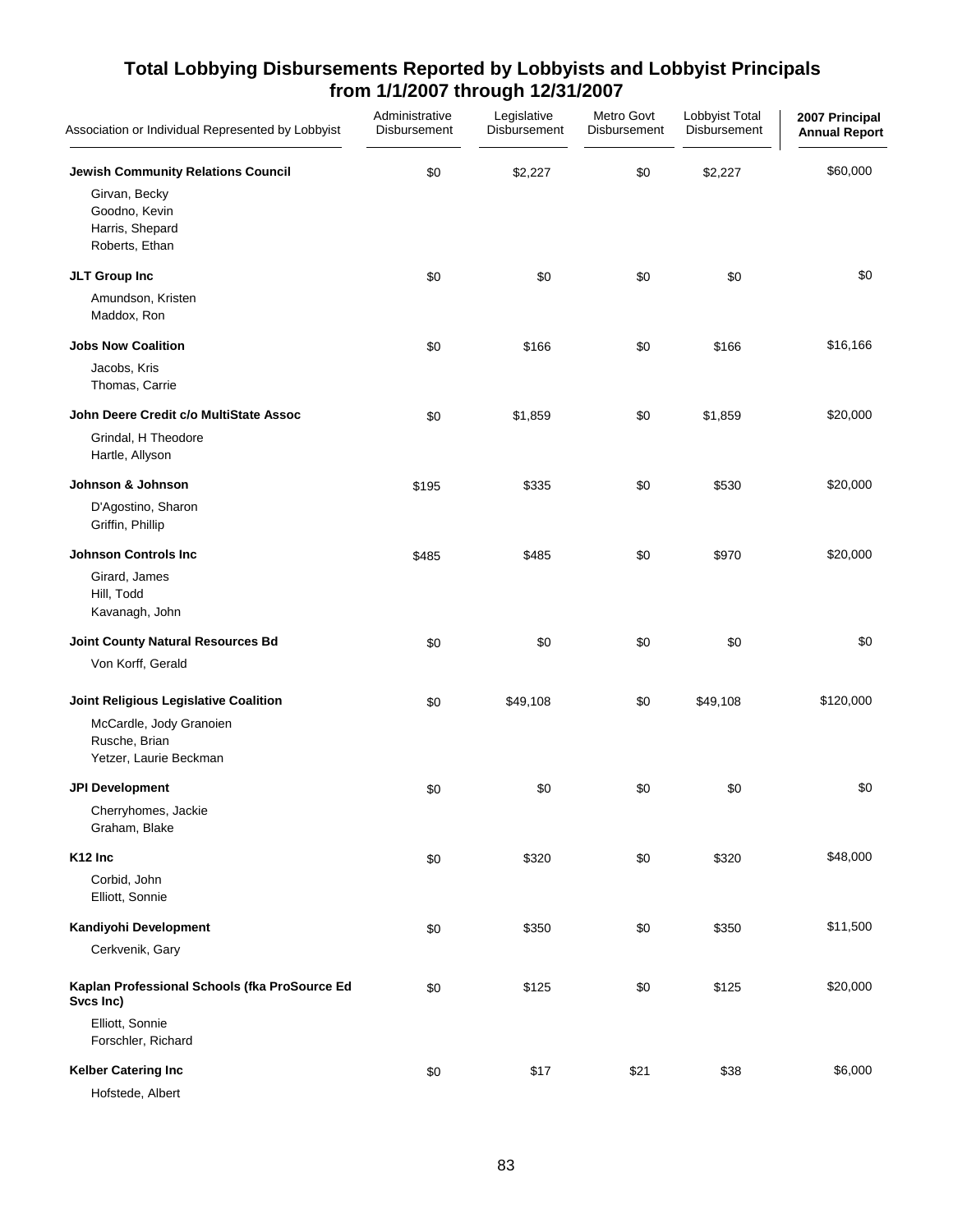| Association or Individual Represented by Lobbyist                                                                                                     | Administrative<br>Disbursement | Legislative<br>Disbursement | Metro Govt<br>Disbursement | Lobbyist Total<br>Disbursement | 2007 Principal<br><b>Annual Report</b> |
|-------------------------------------------------------------------------------------------------------------------------------------------------------|--------------------------------|-----------------------------|----------------------------|--------------------------------|----------------------------------------|
| Koch Pipeline Co LP (Minn Pipe Line Co)                                                                                                               | \$20,210                       | \$12,477                    | \$0                        | \$32,687                       | \$100,000                              |
| Amundson, Kristen<br>Georgacas, Chris<br>Grooms, Lloyd<br>Knapp, John<br>Koebele, Diane Schmidt<br>O'Hair, Robert<br>Swanson, Eric<br>Van Horn, Larry |                                |                             |                            |                                |                                        |
| <b>KODA Energy</b>                                                                                                                                    | \$0                            | \$925                       | \$0                        | \$925                          | \$20,000                               |
| Cerkvenik, Gary                                                                                                                                       |                                |                             |                            |                                |                                        |
| <b>Koochiching County</b><br>Flaherty, Timothy<br>Nyhus, Steven<br>Stepan, Cassandra Carlson<br>Sullivan, Joseph                                      | \$0                            | \$4,214                     | \$0                        | \$4,214                        | N/A                                    |
| <b>Kraft Foods Global Inc</b>                                                                                                                         | \$0                            | \$1,322                     | \$0                        | \$1,322                        | \$20,000                               |
| Cook, Judy<br>Girard, James<br>Hill, Todd<br>Kavanagh, John<br>Strong, Sarah                                                                          |                                |                             |                            |                                |                                        |
| Kraft Foods Global Inc by svc co Altria Corp<br><b>Svcs Inc</b>                                                                                       | \$0                            | \$0                         | \$0                        | \$0                            | \$20,000                               |
| Clark, James<br>Cook, Judy<br>Girard, James<br>Hill, Todd<br>Kavanagh, John<br>Spangler, Toby<br>Strong, Sarah                                        |                                |                             |                            |                                |                                        |
| <b>Kraus Anderson Construction Co Inc</b>                                                                                                             | \$0                            | \$440                       | \$0                        | \$440                          | \$40,000                               |
| Jerich, Ronald<br>Johnson, Dean                                                                                                                       |                                |                             |                            |                                |                                        |
| Laborers District Council of Minn & N Dakota                                                                                                          | \$0                            | \$0                         | \$0                        | \$0                            | \$80,000                               |
| Looman, Jessica<br>Pufahl, Todd                                                                                                                       |                                |                             |                            |                                |                                        |
| Lake County Housing & Redevelopment Authority                                                                                                         | \$0                            | \$0                         | \$0                        | \$0                            | N/A                                    |
| Salene, David                                                                                                                                         |                                |                             |                            |                                |                                        |
| Lake Region Healthcare Corp<br>Carlson, Joel                                                                                                          | \$0                            | \$0                         | \$0                        | \$0                            | \$0                                    |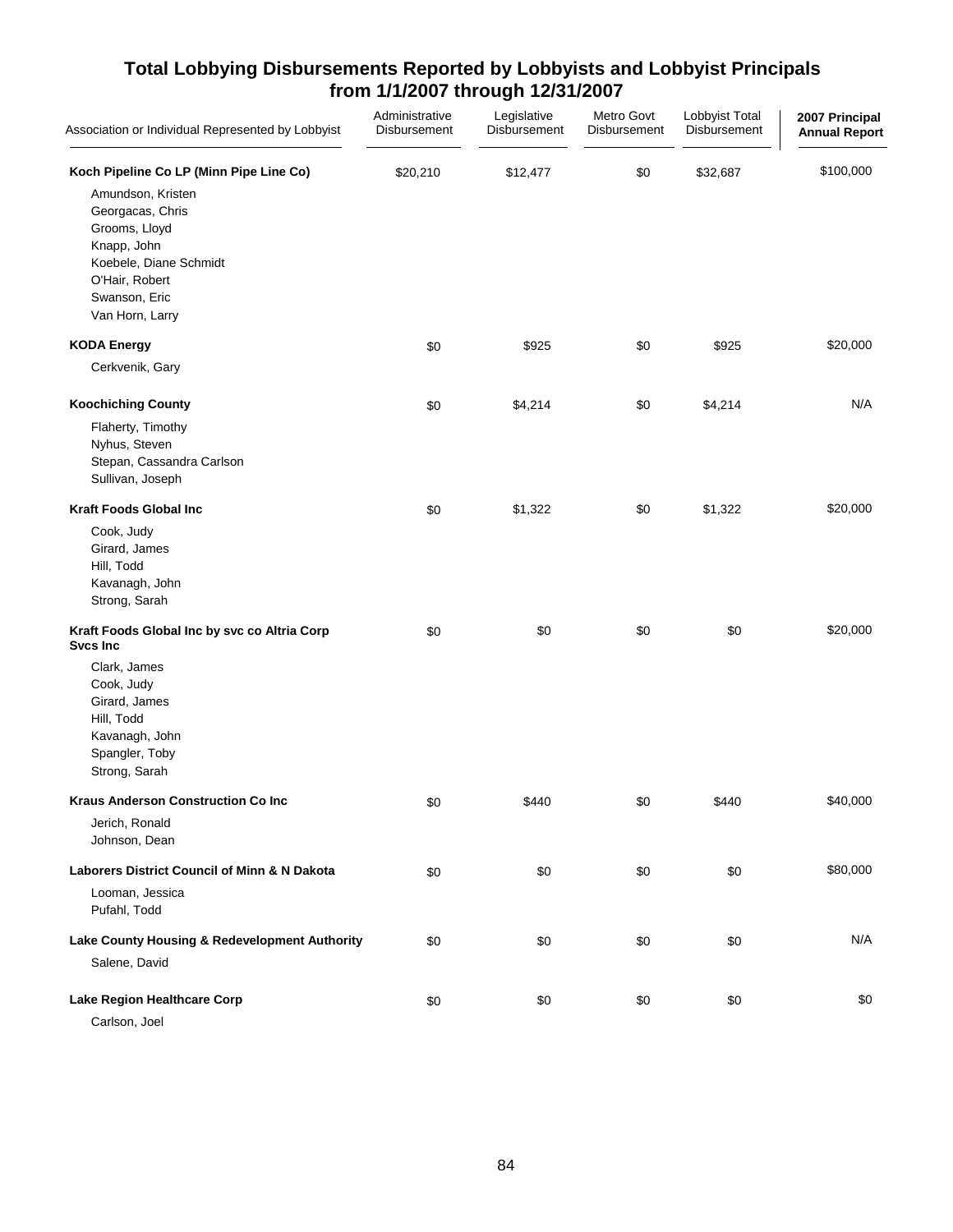| Association or Individual Represented by Lobbyist                                                                                                                                               | Administrative<br>Disbursement | Legislative<br>Disbursement | Metro Govt<br>Disbursement | Lobbyist Total<br>Disbursement | 2007 Principal<br><b>Annual Report</b> |
|-------------------------------------------------------------------------------------------------------------------------------------------------------------------------------------------------|--------------------------------|-----------------------------|----------------------------|--------------------------------|----------------------------------------|
| <b>Land Stewardship Project</b><br>Boody, George<br>King, William<br>Sobocinski, Paul<br>Warthesen, Adam                                                                                        | \$768                          | \$11,866                    | \$0                        | \$12,634                       | \$32,000                               |
| <b>Lander Group</b>                                                                                                                                                                             | \$0                            | \$0                         | \$0                        | \$0                            | \$0                                    |
| Lamb, Kathleen                                                                                                                                                                                  |                                |                             |                            |                                |                                        |
| <b>Laurentian Energy Authority LLC</b><br>Cerkvenik, Gary<br>Johnson, Douglas                                                                                                                   | \$475                          | \$765                       | \$0                        | \$1,240                        | \$140,000                              |
| <b>League of Minn Cities</b>                                                                                                                                                                    | \$3,423                        | \$30,810                    | \$0                        | \$34,233                       | \$579,248                              |
| Carlson, Gary<br>Finn, Anne<br>Grundhoefer, Thomas<br>Harris, Laura<br>Higgins, Ann<br>Johnson, Craig<br>Johnson, Marvin<br>Miller, James<br>O'Rourke, Jennifer<br>Prafke, Todd<br>Strub, Brian |                                |                             |                            |                                |                                        |
| <b>Leech Lake Reservation Business Comm</b>                                                                                                                                                     | \$0                            | \$0                         | \$0                        | \$0                            | \$0                                    |
| Haas, William                                                                                                                                                                                   |                                |                             |                            |                                |                                        |
| <b>Legacy Land Development Co</b><br>Erickson, James                                                                                                                                            | \$0                            | \$0                         | \$0                        | \$0                            | \$0                                    |
| <b>Legacy Management &amp; Development Corp</b><br>Cherryhomes, Jackie                                                                                                                          | \$0                            | \$0                         | \$189                      | \$189                          | \$8,000                                |
| <b>Lets Go Fishing</b><br>Johnson, Dean<br>Shields, Renae                                                                                                                                       | \$0                            | \$347                       | \$0                        | \$347                          | \$5,000                                |
| <b>Lewis &amp; Clark Joint Powers</b>                                                                                                                                                           | \$0                            | \$9,190                     | \$0                        | \$9,190                        | \$20,000                               |
| Lunzer, William<br>Pearson, Thomas<br>Walli, Kevin                                                                                                                                              |                                |                             |                            |                                |                                        |
| <b>Liberty Mutual Insurance Co</b>                                                                                                                                                              | \$0                            | \$850                       | \$0                        | \$850                          | \$40,000                               |
| Burhan, Charles<br>Knapp, John<br>Rothman, Michael                                                                                                                                              |                                |                             |                            |                                |                                        |
| <b>Liesch Associates Inc</b><br>Carlson, Joel                                                                                                                                                   | \$0                            | \$0                         | \$0                        | \$0                            | \$0                                    |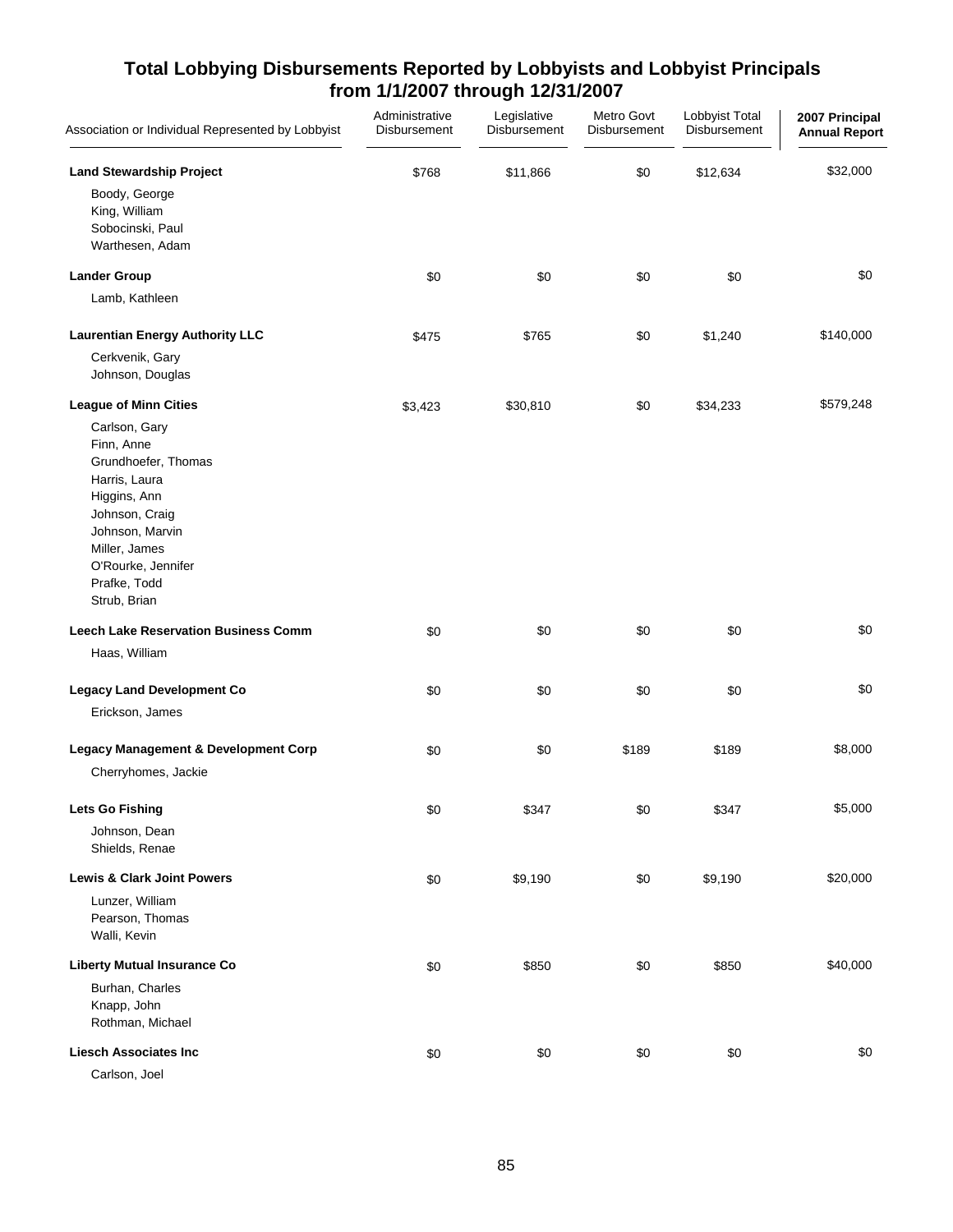| Association or Individual Represented by Lobbyist                                                                   | Administrative<br>Disbursement | Legislative<br>Disbursement | Metro Govt<br>Disbursement | Lobbyist Total<br>Disbursement | 2007 Principal<br><b>Annual Report</b> |
|---------------------------------------------------------------------------------------------------------------------|--------------------------------|-----------------------------|----------------------------|--------------------------------|----------------------------------------|
| <b>Life Source Inc</b><br>Backhaus, Amber<br>Cassidy, Paul<br>Chelseth, Andrew<br>McInerney, Daniel<br>Wolfe, Kelly | \$0                            | \$161                       | \$0                        | \$161                          | \$27,961                               |
| <b>Life Work Planning Center</b><br>Sletten, Jill                                                                   | \$0                            | \$0                         | \$0                        | \$0                            | \$6,000                                |
| <b>LifeScience Alley</b><br>Gerhardt, Don<br>Griffin, Phillip<br>Jaskulke, Frank<br>Sandvig, Linda                  | \$0                            | \$38,400                    | \$0                        | \$38,400                       | \$100,000                              |
| <b>Lifetrack Resources</b><br>Bennett, Cory<br>Keefe, Elaine<br>Walseth, Samuel                                     | \$0                            | \$0                         | \$0                        | \$0                            | \$20,000                               |
| <b>Lignite Energy Council</b><br>Dwyer, John<br>Knapp, John                                                         | \$0                            | \$3,438                     | \$0                        | \$3,438                        | \$20,000                               |
| <b>Lindquist &amp; Vennum</b><br>Kleven, Bruce                                                                      | \$0                            | \$0                         | \$0                        | \$0                            | \$0                                    |
| <b>Literacy Minn</b><br>Lundell, Bradley<br>Munyon, Sherry<br>Sandvig, Linda                                        | \$0                            | \$75                        | \$0                        | \$75                           | \$8,000                                |
| <b>Live Nation</b><br>Lamb, Kathleen<br>McGrann, William                                                            | \$0                            | \$0                         | \$0                        | \$0                            | \$5,130                                |
| Living at Home/Block Nurse Program Inc<br>Mitchell, Malcolm                                                         | \$0                            | \$787                       | \$0                        | \$787                          | \$0                                    |
| <b>Local Government Alliance</b><br>Kleven, Bruce                                                                   | \$0                            | \$0                         | \$0                        | \$0                            | \$11,086                               |
| <b>Local Public Health Assn of Minn</b><br>Ring, Julie                                                              | \$0                            | \$5,966                     | \$0                        | \$5,966                        | \$20,000                               |
| <b>Lower Sioux Community</b><br>Samargia, Joe                                                                       | \$0                            | \$0                         | \$0                        | \$0                            | \$0                                    |
| <b>LSP - Cottage Grove</b><br>Halloran, Brian                                                                       | \$0                            | \$750                       | \$0                        | \$750                          | \$40,000                               |

Redmond, Lawrence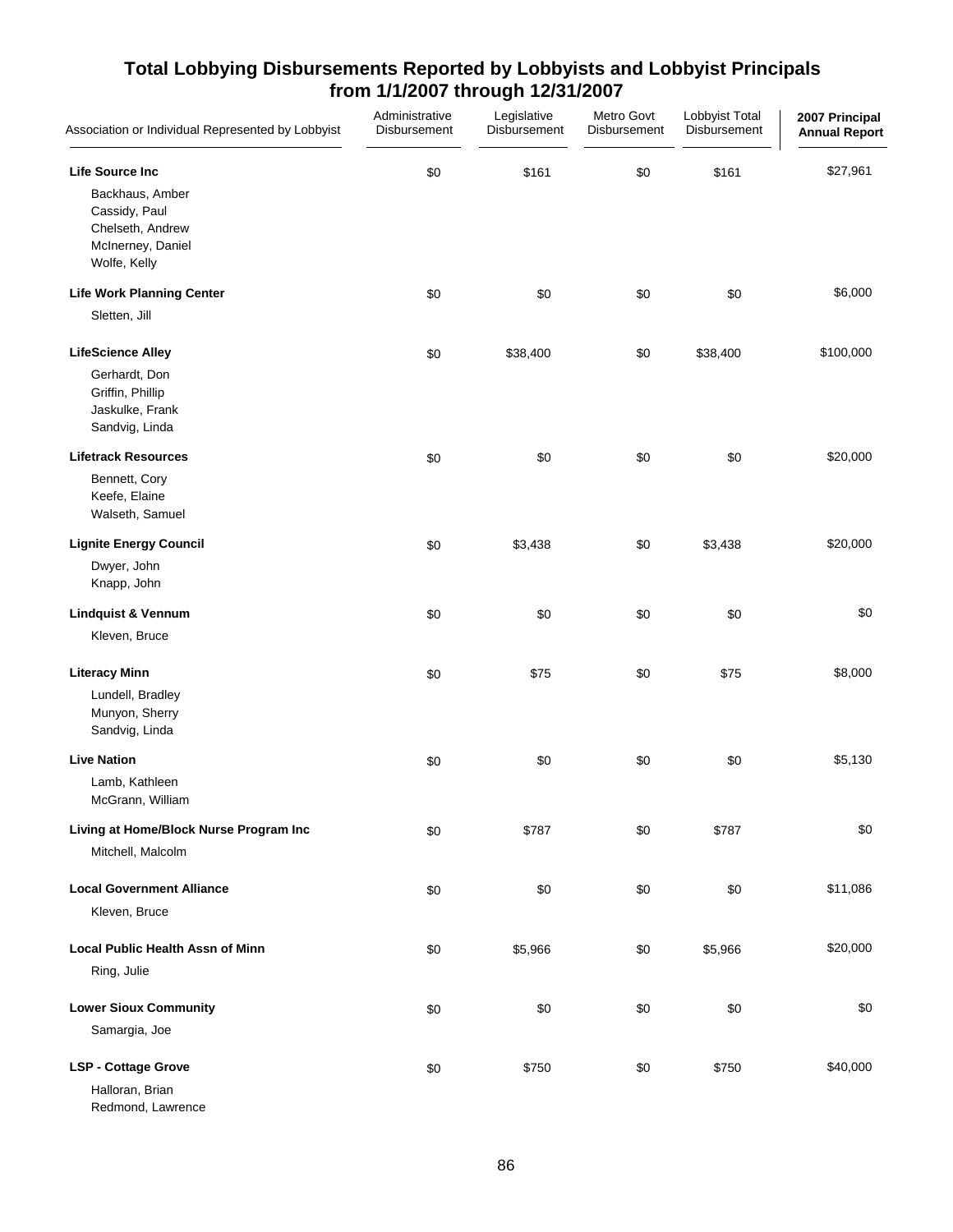| Association or Individual Represented by Lobbyist                                                                      | Administrative<br>Disbursement | Legislative<br>Disbursement | Metro Govt<br>Disbursement | Lobbyist Total<br>Disbursement | 2007 Principal<br><b>Annual Report</b> |
|------------------------------------------------------------------------------------------------------------------------|--------------------------------|-----------------------------|----------------------------|--------------------------------|----------------------------------------|
| <b>Lupe Development</b>                                                                                                | \$0                            | \$0                         | \$449                      | \$449                          | \$24,000                               |
| Cherryhomes, Jackie                                                                                                    |                                |                             |                            |                                |                                        |
| <b>Lutheran Coalition for Pub Pol in Minn</b><br>Peters, Mark                                                          | \$0                            | \$0                         | \$0                        | \$0                            | \$0                                    |
| <b>Lutheran Home Assn</b>                                                                                              | \$0                            | \$0                         | \$0                        | \$0                            | \$0                                    |
| Hustad, John                                                                                                           |                                |                             |                            |                                |                                        |
| <b>Lutheran Social Service of Minn</b>                                                                                 | \$0                            | \$1,130                     | \$0                        | \$1,130                        | \$60,000                               |
| Anderson-Stembridge, Kirsten<br>Maher, Kathleen<br>Spano, Wyman                                                        |                                |                             |                            |                                |                                        |
| <b>Luverne City of</b>                                                                                                 | \$0                            | \$0                         | \$0                        | \$0                            | N/A                                    |
| Flaherty, Timothy                                                                                                      |                                |                             |                            |                                |                                        |
| <b>Lyon County Bd of Commissioners</b>                                                                                 | \$0                            | \$540                       | \$0                        | \$540                          | N/A                                    |
| Carlson, Joel                                                                                                          |                                |                             |                            |                                |                                        |
| <b>M A Mortenson Company</b>                                                                                           | \$0                            | \$150                       | \$0                        | \$150                          | \$20,000                               |
| Elliott, Sonnie<br>Forschler, Richard<br>Hahne, Kathryn                                                                |                                |                             |                            |                                |                                        |
| M/A-Com Inc                                                                                                            | \$0                            | \$298                       | \$0                        | \$298                          | \$4,800                                |
| Johnson, Dean                                                                                                          |                                |                             |                            |                                |                                        |
| <b>MacPhail Center for Music</b>                                                                                       | \$0                            | \$70                        | \$0                        | \$70                           | \$0                                    |
| Hahne, Kathryn<br>Hentges, Robert<br>Herman, John<br>Hust, Bridget<br>Hylden, Nancy<br>O'Fallon, David<br>Rom, Rebecca |                                |                             |                            |                                |                                        |
| <b>MACRO-21</b>                                                                                                        | \$250                          | \$6,810                     | \$0                        | \$7,060                        | \$60,000                               |
| Johnson, Thomas<br>Osterman, Lynne                                                                                     |                                |                             |                            |                                |                                        |
| <b>Magellan Midstream Partners LP</b><br>Westin, Charles                                                               | \$0                            | \$0                         | $\$0$                      | \$0                            | \$20,000                               |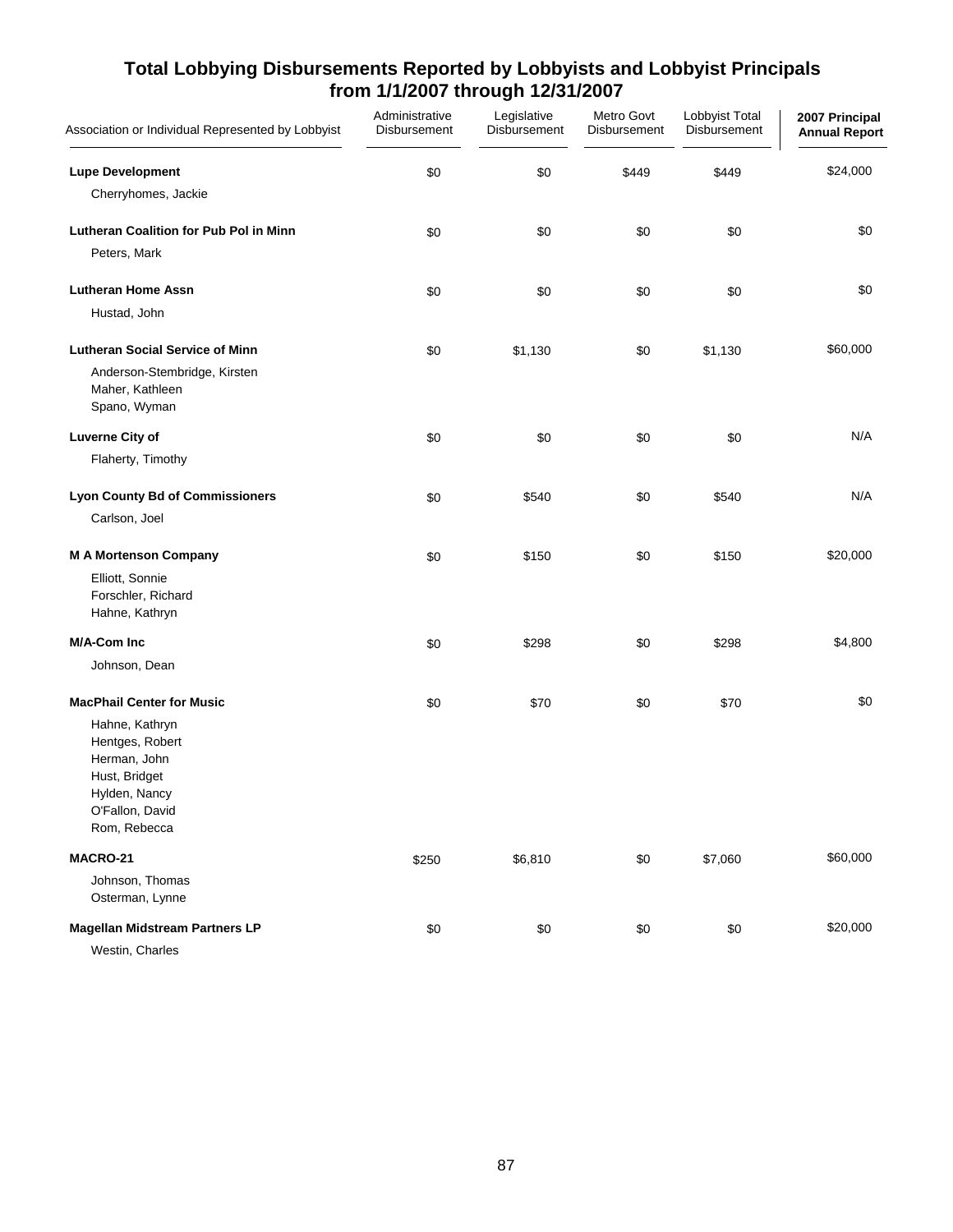| Association or Individual Represented by Lobbyist                                                                                                                 | Administrative<br>Disbursement | Legislative<br>Disbursement | Metro Govt<br>Disbursement | Lobbyist Total<br>Disbursement | 2007 Principal<br><b>Annual Report</b> |
|-------------------------------------------------------------------------------------------------------------------------------------------------------------------|--------------------------------|-----------------------------|----------------------------|--------------------------------|----------------------------------------|
| <b>Mall of America</b>                                                                                                                                            | \$0                            | \$11,266                    | \$0                        | \$11,266                       | \$740,000                              |
| Almeida, Cristine<br>Coyle, Peter<br>Erickson, Tara Garman<br>Griffith, William<br>Johnson, David<br>Moe, Roger<br>Perrus, Julie<br>Seck, Gerald<br>Stone, Miriam |                                |                             |                            |                                |                                        |
| Manitoba Hydro                                                                                                                                                    | \$0                            | \$850                       | \$0                        | \$850                          | \$140,000                              |
| Knapp, John<br>Lonetti, Christine Zimmer<br>Swanson, Eric                                                                                                         |                                |                             |                            |                                |                                        |
| <b>Mankato City of</b>                                                                                                                                            | \$0                            | \$1,109                     | \$0                        | \$1,109                        | N/A                                    |
| Biron, Holly<br>Flaherty, Timothy<br>Larson, Nancy<br>Peterson, Bradley<br>Peterson, Steve<br>Sundvor, John                                                       |                                |                             |                            |                                |                                        |
| <b>Marathon Petroleum Company LLC</b>                                                                                                                             | \$5,800                        | \$15,000                    | \$1,000                    | \$21,800                       | \$51,000                               |
| Kadansky, Richard                                                                                                                                                 |                                |                             |                            |                                |                                        |
| <b>Marathon Petroleum Company LLC - TX</b>                                                                                                                        | \$34                           | \$0                         | \$0                        | \$34                           | \$20,000                               |
| Lee, Robert<br>Moratzka, Andrew                                                                                                                                   |                                |                             |                            |                                |                                        |
| <b>March of Dimes</b>                                                                                                                                             | \$0                            | \$0                         | \$0                        | \$0                            | \$0                                    |
| Griffin, Phillip<br>Gustafson, Robert<br>Keuhn, Marianne<br>Scandrett, Michael                                                                                    |                                |                             |                            |                                |                                        |
| Marijuana Policy Project                                                                                                                                          | \$0                            | \$20,024                    | \$0                        | \$20,024                       | \$100,000                              |
| Lehman, Thomas<br>Levine, Neal                                                                                                                                    |                                |                             |                            |                                |                                        |
| Martin Luther Manor (Martin LM LLC)                                                                                                                               | \$0                            | \$794                       | \$0                        | \$794                          | \$0                                    |
| Goodno, Kevin<br>Harris, Shepard                                                                                                                                  |                                |                             |                            |                                |                                        |
| <b>Marvin Windows &amp; Doors</b>                                                                                                                                 | \$0                            | \$850                       | \$0                        | \$850                          | \$0                                    |
| Grooms, Lloyd<br>Knapp, John<br>Lemke, Matthew                                                                                                                    |                                |                             |                            |                                |                                        |
| <b>MAXIMUS Inc</b>                                                                                                                                                | \$0                            | \$0                         | \$0                        | \$0                            | \$27,000                               |
| Carnival, Douglas<br>Psick, Sarah                                                                                                                                 |                                |                             |                            |                                |                                        |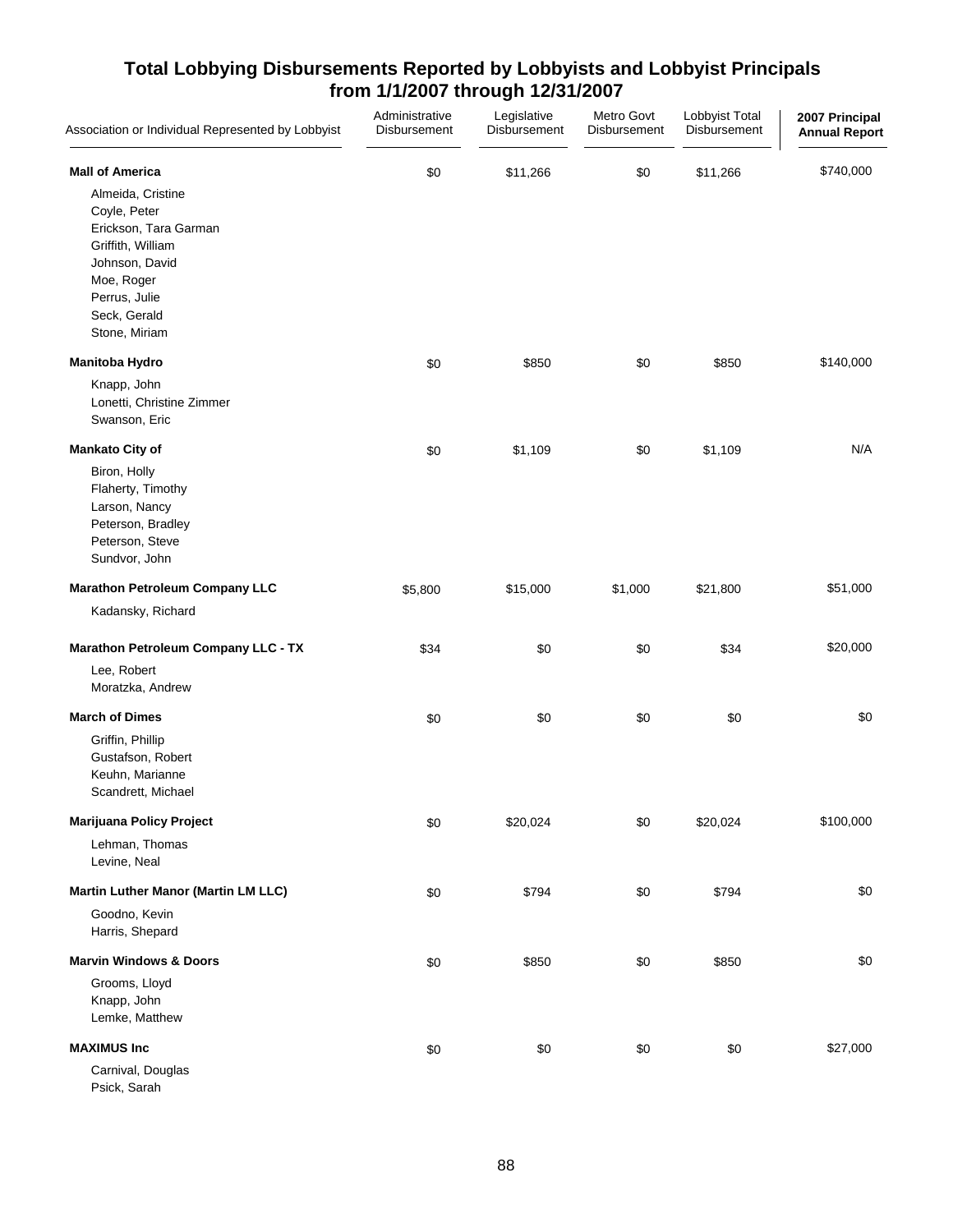| Association or Individual Represented by Lobbyist                                                                                                         | Administrative<br>Disbursement | Legislative<br>Disbursement | Metro Govt<br>Disbursement | Lobbyist Total<br>Disbursement | 2007 Principal<br><b>Annual Report</b> |
|-----------------------------------------------------------------------------------------------------------------------------------------------------------|--------------------------------|-----------------------------|----------------------------|--------------------------------|----------------------------------------|
| <b>Mayo Clinic</b>                                                                                                                                        | \$0                            | \$47,523                    | \$0                        | \$47,523                       | \$100,000                              |
| lossi, Franklin<br>Knapp, John<br>Lonetti, Christine Zimmer<br>Lunzer, William<br>Pearson, Thomas<br>Walli, Kevin                                         |                                |                             |                            |                                |                                        |
| <b>McLeod USA Inc</b>                                                                                                                                     | \$0                            | \$851                       | \$0                        | \$851                          | \$20,000                               |
| Courter, William<br>Haas, William<br>Holland, Royce<br>Lipschultz, Dan<br>Zuroff, Bernard                                                                 |                                |                             |                            |                                |                                        |
| <b>MDU Resources Group Inc</b>                                                                                                                            | \$0                            | \$3,875                     | \$0                        | \$3,875                        | \$20,000                               |
| Simon, Geoff<br>Tennessen, Robert                                                                                                                         |                                |                             |                            |                                |                                        |
| <b>Medco Health Solutions Inc</b>                                                                                                                         | \$0                            | \$0                         | \$0                        | \$0                            | \$60,000                               |
| Amundson, Kristen<br>Chilstrom, Lynda<br>Georgacas, Chris<br>Harty, Peter<br>Root, David<br>Zipko, Mike                                                   |                                |                             |                            |                                |                                        |
| <b>Medica</b>                                                                                                                                             | \$0                            | \$1,828                     | \$0                        | \$1,828                        | \$120,000                              |
| Ahern, Michael<br>Anderson, Wendell<br>Coleman, Dannette<br>Crandall, Lynnette Slater<br>Fustgaard, Maren<br>Lynch, Teresa<br>Pierce, Susan<br>Reed, Jeff |                                |                             |                            |                                |                                        |
| <b>Medical Advanced Pain Specialists (MAPS)</b>                                                                                                           | \$0                            | \$215                       | \$0                        | \$215                          | \$20,000                               |
| Erickson, Tara Garman                                                                                                                                     |                                |                             |                            |                                |                                        |
| <b>Medical Evaluations Inc.</b>                                                                                                                           | \$19                           | \$0                         | \$0                        | \$19                           | \$20,000                               |
| Morrison, Andrew<br>Seningen, Cassandra<br>Squillace, Sarah<br>Thompson, Brian                                                                            |                                |                             |                            |                                |                                        |
| <b>Medical Imaging Technology Alliance</b>                                                                                                                | \$0                            | \$245                       | \$0                        | \$245                          | \$7,500                                |
| Carlson, Joel                                                                                                                                             |                                |                             |                            |                                |                                        |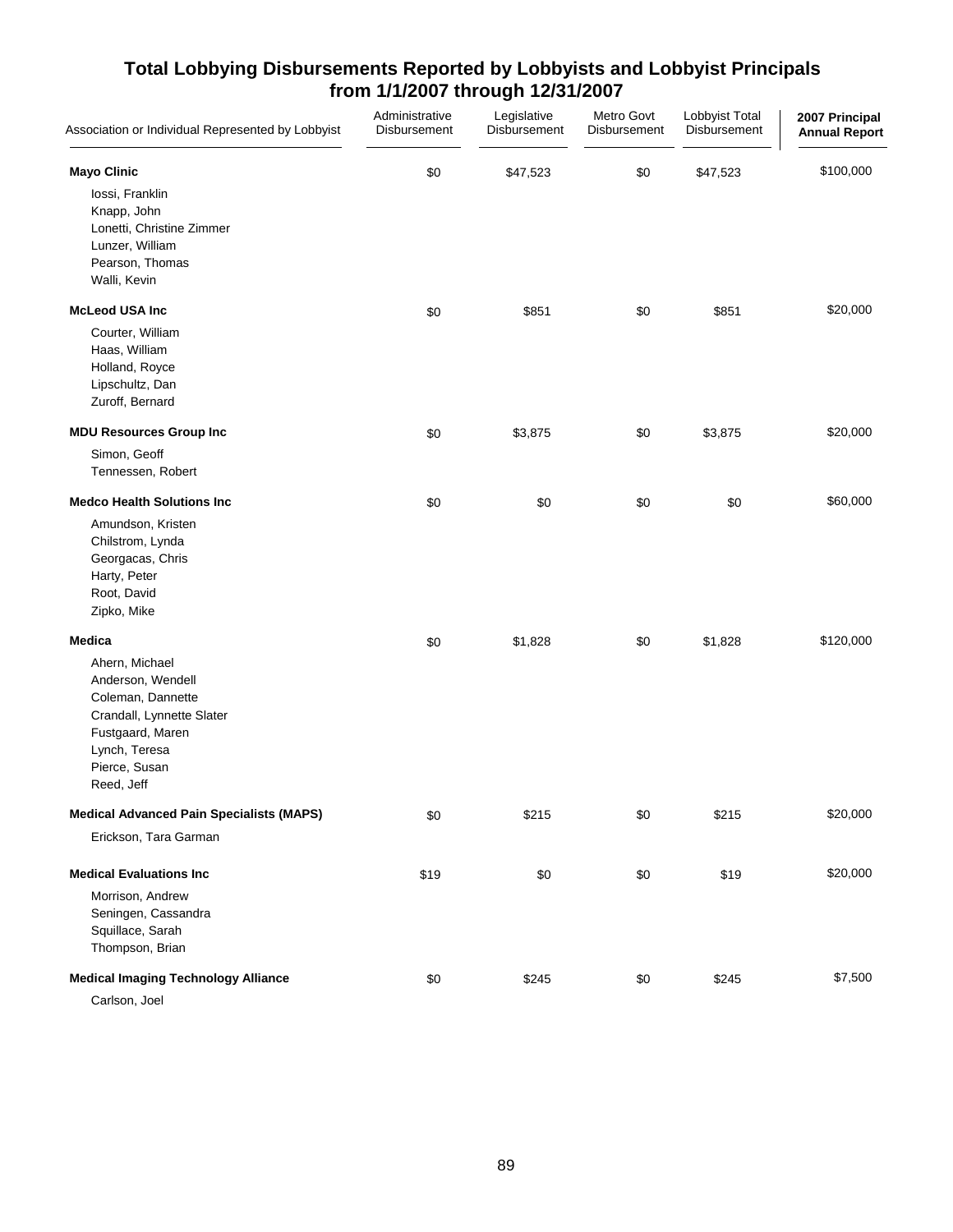| Association or Individual Represented by Lobbyist                                                                                                | Administrative<br>Disbursement | Legislative<br>Disbursement | Metro Govt<br>Disbursement | Lobbyist Total<br>Disbursement | 2007 Principal<br><b>Annual Report</b> |
|--------------------------------------------------------------------------------------------------------------------------------------------------|--------------------------------|-----------------------------|----------------------------|--------------------------------|----------------------------------------|
| <b>Medical Transportation Management Inc</b><br>Elliott, Sonnie                                                                                  | \$0                            | \$1,800                     | \$0                        | \$1,800                        | \$140,000                              |
| Forschler, Richard<br>Griffin, Phillip<br>Hahne, Kathryn<br>Lehman, Thomas                                                                       |                                |                             |                            |                                |                                        |
| <b>MedImmune Inc</b>                                                                                                                             | \$0                            | \$30,443                    | \$0                        | \$30,443                       | \$40,000                               |
| Gossman, Abigail<br>Morris, Randolph<br>Wollersheim, Michelle                                                                                    |                                |                             |                            |                                |                                        |
| <b>Medtronic Inc</b>                                                                                                                             | \$0                            | \$43                        | \$0                        | \$43                           | \$60,000                               |
| Clark, Robert<br>Kozak, Andrew<br>Meeks, John                                                                                                    |                                |                             |                            |                                |                                        |
| <b>Medtronic Neuromodulation</b>                                                                                                                 | \$0                            | \$0                         | \$0                        | \$0                            | \$0                                    |
| Fehrenbach, William<br>Hagenson, Michael                                                                                                         |                                |                             |                            |                                |                                        |
| <b>Mental Health Assn of Minn</b>                                                                                                                | \$0                            | \$0                         | \$0                        | \$0                            | \$60,000                               |
| Kelso, Kathleen<br>Wilson, William                                                                                                               |                                |                             |                            |                                |                                        |
| Mental Health Consumer/Survivor Network of MN                                                                                                    | \$0                            | \$0                         | \$0                        | \$0                            | \$24,000                               |
| Conley, William                                                                                                                                  |                                |                             |                            |                                |                                        |
| <b>Mentoring Partnership of Minn</b>                                                                                                             | \$0                            | \$1,829                     | \$0                        | \$1,829                        | \$10,000                               |
| Callanan, Rachel<br>Kapanke, Mai-Anh                                                                                                             |                                |                             |                            |                                |                                        |
| Merck & Co Inc                                                                                                                                   | \$0                            | \$69                        | \$0                        | \$69                           | \$20,000                               |
| McGrann, William<br>Morris, Randolph<br>Vance, James                                                                                             |                                |                             |                            |                                |                                        |
| <b>MeritCare Health System</b>                                                                                                                   | \$0                            | \$480                       | \$0                        | \$480                          | \$40,000                               |
| Backhaus, Amber<br>Cassidy, Paul<br>Chelseth, Andrew<br>Doherty, John<br>Doherty, Susan Bosak<br>Larson, Warren<br>Richard, Paul<br>Wolfe, Kelly |                                |                             |                            |                                |                                        |
| <b>Merrick Inc</b>                                                                                                                               | \$0                            | \$0                         | \$0                        | \$0                            | \$0                                    |
| Barker, John Wayne<br>Morris, Stephanie                                                                                                          |                                |                             |                            |                                |                                        |
| <b>MetLife</b>                                                                                                                                   | \$0                            | \$11,000                    | \$0                        | \$11,000                       | \$0                                    |
| Jurado-Nieves, Ellie                                                                                                                             |                                |                             |                            |                                |                                        |

90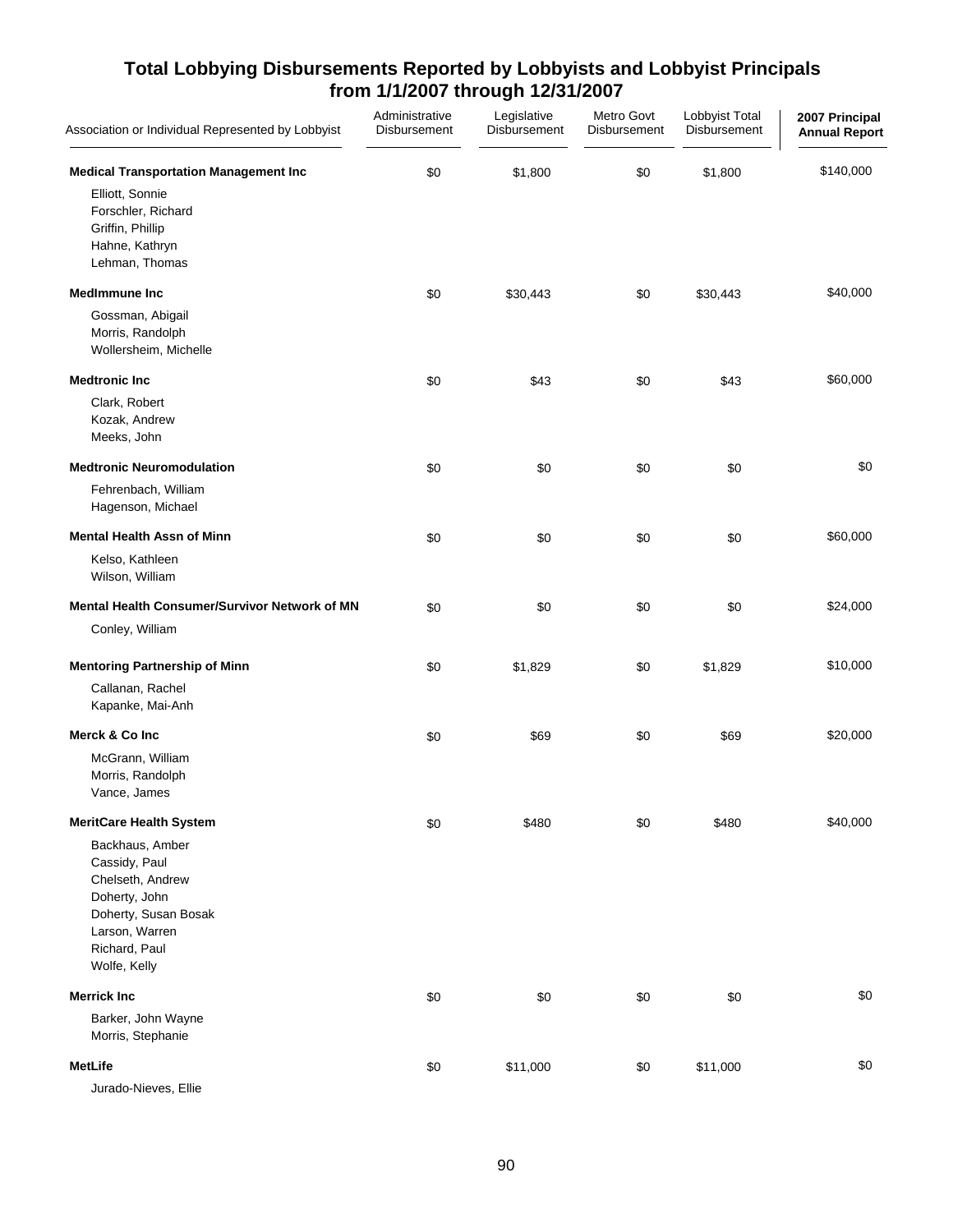| Association or Individual Represented by Lobbyist                                                                                                    | Administrative<br>Disbursement | Legislative<br><b>Disbursement</b> | Metro Govt<br>Disbursement | Lobbyist Total<br>Disbursement | 2007 Principal<br><b>Annual Report</b> |
|------------------------------------------------------------------------------------------------------------------------------------------------------|--------------------------------|------------------------------------|----------------------------|--------------------------------|----------------------------------------|
| <b>Metro Meals on Wheels Inc</b>                                                                                                                     | \$0                            | \$439                              | \$0                        | \$439                          | \$0                                    |
| Harris, Shepard                                                                                                                                      |                                |                                    |                            |                                |                                        |
| <b>Metro Transitways Development Board</b>                                                                                                           | \$0                            | \$17,086                           | \$0                        | \$17,086                       | N/A                                    |
| Ginsberg, Richard<br>Haas, Nancy<br>Kramer, Ross<br>Schreiber, William                                                                               |                                |                                    |                            |                                |                                        |
| <b>Metro Work Center Inc.</b>                                                                                                                        | \$0                            | \$0                                | \$0                        | \$0                            | \$0                                    |
| Krogstad, Dianna                                                                                                                                     |                                |                                    |                            |                                |                                        |
| <b>Metropolitan Airports Commission</b>                                                                                                              | \$0                            | \$7,799                            | $$0$$                      | \$7,799                        | N/A                                    |
| Bagnoli, Joseph<br>Carnival, Douglas<br>Elliott, Sonnie<br>Hahne, Kathryn<br>Hentges, Robert<br>Kilian, Mitchell<br>McGrann, William<br>Psick, Sarah |                                |                                    |                            |                                |                                        |
| Metropolitan Center for Independent Living                                                                                                           | \$0                            | \$0                                | \$0                        | \$0                            | \$0                                    |
| Chevrette, Michael<br>Hancox, David<br>Roscoe, Ann                                                                                                   |                                |                                    |                            |                                |                                        |
| <b>Metropolitan Coalition of Chambers</b>                                                                                                            | \$0                            | \$1,565                            | \$0                        | \$1,565                        | \$0                                    |
| Flohrs, Jason                                                                                                                                        |                                |                                    |                            |                                |                                        |
| <b>Metropolitan Consortium of Community</b><br><b>Developers</b>                                                                                     | \$0                            | \$1,359                            | \$0                        | \$1,359                        | \$0                                    |
| Roth, Jim<br>Vukelich, Janna                                                                                                                         |                                |                                    |                            |                                |                                        |
| <b>Metropolitan Council</b>                                                                                                                          | \$0                            | \$200                              | \$0                        | \$200                          | N/A                                    |
| Schetnan, Judd                                                                                                                                       |                                |                                    |                            |                                |                                        |
| <b>Metropolitan Dental Management</b>                                                                                                                | \$0                            | \$70                               | \$0                        | \$70                           | \$0                                    |
| Elliott, Sonnie                                                                                                                                      |                                |                                    |                            |                                |                                        |
| <b>Metropolitan Economic Development Assn</b>                                                                                                        | \$0                            | \$0                                | \$0                        | \$0                            | \$20,000                               |
| Seck, Gerald                                                                                                                                         |                                |                                    |                            |                                |                                        |
| <b>Metropolitan Emergency Services Board</b>                                                                                                         | \$0                            | \$20                               | \$0                        | \$20                           | \$20,000                               |
| Johnson, David                                                                                                                                       |                                |                                    |                            |                                |                                        |
| Metropolitan Interfaith Cncl on Afford Housing<br>Buzza, John<br>Navarre, Joy Sorenson<br>Nelson, Jodi                                               | \$0                            | \$3,448                            | \$0                        | \$3,448                        | \$20,000                               |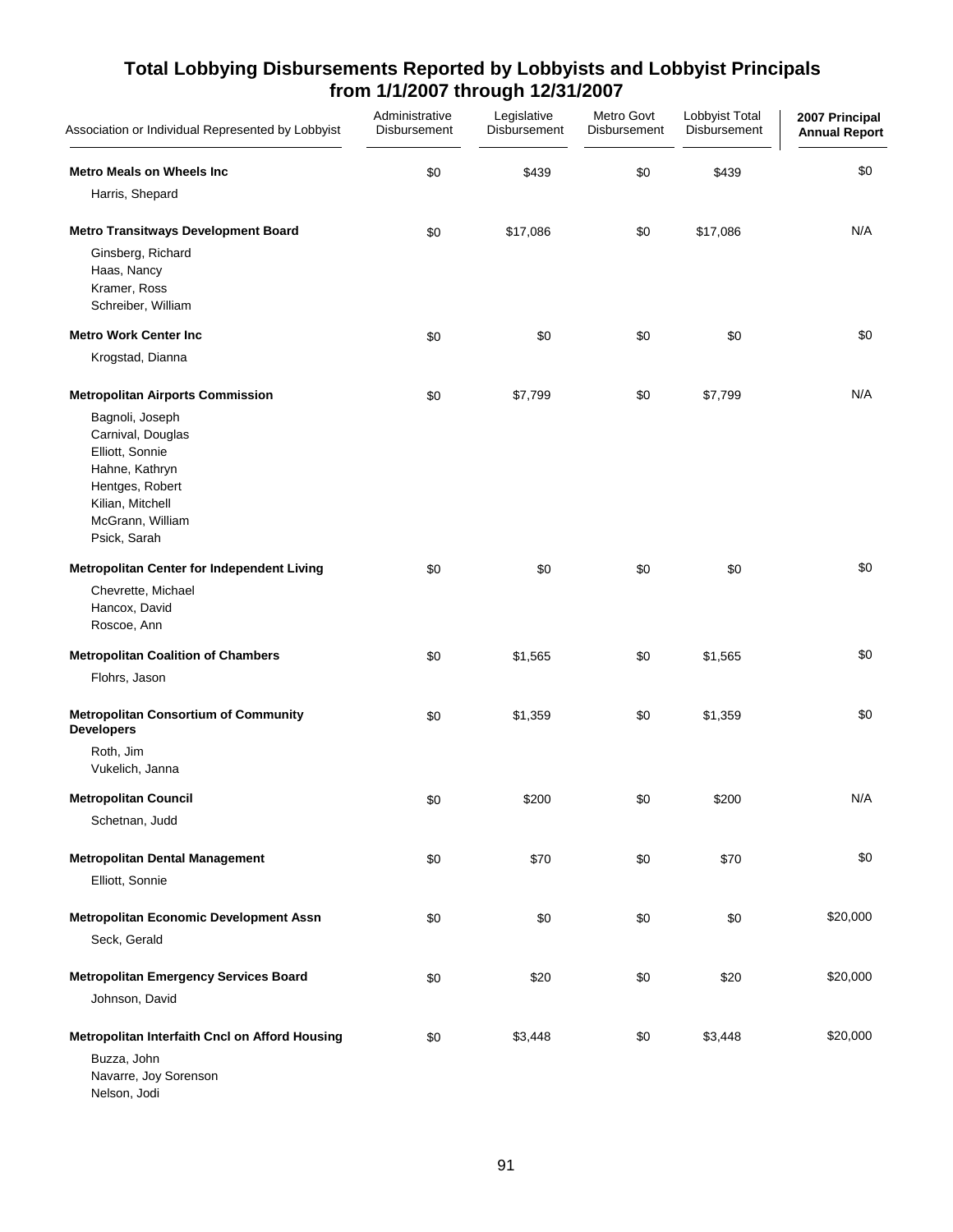| Association or Individual Represented by Lobbyist                                                                                                                                                                                                                                                                                            | Administrative<br>Disbursement | Legislative<br>Disbursement | Metro Govt<br>Disbursement | Lobbyist Total<br>Disbursement | 2007 Principal<br><b>Annual Report</b> |
|----------------------------------------------------------------------------------------------------------------------------------------------------------------------------------------------------------------------------------------------------------------------------------------------------------------------------------------------|--------------------------------|-----------------------------|----------------------------|--------------------------------|----------------------------------------|
| <b>Metropolitan Mosquito Control District</b>                                                                                                                                                                                                                                                                                                | \$0                            | \$5,254                     | \$0                        | \$5,254                        | \$22,000                               |
| Janecek, Sarah                                                                                                                                                                                                                                                                                                                               |                                |                             |                            |                                |                                        |
| <b>Metropolitan Sports Facilities Commission</b>                                                                                                                                                                                                                                                                                             | \$0                            | \$2,946                     | \$0                        | \$2,946                        | N/A                                    |
| Lamb, Kathleen<br>McGrann, William<br>Psick, Sarah                                                                                                                                                                                                                                                                                           |                                |                             |                            |                                |                                        |
| <b>MGI Pharma Inc.</b>                                                                                                                                                                                                                                                                                                                       | \$0                            | \$3,852                     | \$0                        | \$3,852                        | \$20,000                               |
| Haas, Nancy                                                                                                                                                                                                                                                                                                                                  |                                |                             |                            |                                |                                        |
| <b>MGM Leasing LLC</b>                                                                                                                                                                                                                                                                                                                       | \$0                            | \$0                         | \$0                        | \$0                            | \$20,000                               |
| Jepsen, Cynthia                                                                                                                                                                                                                                                                                                                              |                                |                             |                            |                                |                                        |
| <b>Microsoft Corporation</b>                                                                                                                                                                                                                                                                                                                 | \$0                            | \$3,921                     | \$0                        | \$3,921                        | \$60,000                               |
| Bohn, Lydia<br>Grindal, H Theodore<br>Guidera, William<br>Klett, Rebecca<br>LeBeau II, R Reid<br>McDaniel, Brian<br>Sandberg, Christopher<br>Stang, Doug                                                                                                                                                                                     |                                |                             |                            |                                |                                        |
| <b>Middle Management Assn</b>                                                                                                                                                                                                                                                                                                                | \$0                            | \$1,231                     | \$0                        | \$1,231                        | \$20,000                               |
| Fleming, W Morgan                                                                                                                                                                                                                                                                                                                            |                                |                             |                            |                                |                                        |
| <b>Mid-Minn Legal Assistance</b>                                                                                                                                                                                                                                                                                                             | \$2,393                        | \$14,033                    | \$0                        | \$16,426                       | \$180,000                              |
| Conley, William<br>Davis, Kathleen<br>Elwood, Ron<br>Fink, Lisa<br>Gaboriault, Genevieve<br>Hawkins, Amber<br>Henry, Anne<br>Hugdahl, Melinda<br>Lane, Jeremy<br>O'Connell, Maureen<br>Opsahl, Irene<br>Robinson, Galen<br>Siebert, Patricia<br>Thor, Mai<br>Webster, Jessica<br>Wilkinson, James<br><b>Midwest Food Processors Assn Inc</b> | \$125                          | \$450                       | \$0                        | \$575                          | \$20,000                               |
| George, Jr, Nickolas                                                                                                                                                                                                                                                                                                                         |                                |                             |                            |                                |                                        |
| <b>Midwest Health Center for Women</b>                                                                                                                                                                                                                                                                                                       | \$0                            | \$0                         | \$0                        | \$0                            | \$20,000                               |
| Murphy, Kathleen                                                                                                                                                                                                                                                                                                                             |                                |                             |                            |                                |                                        |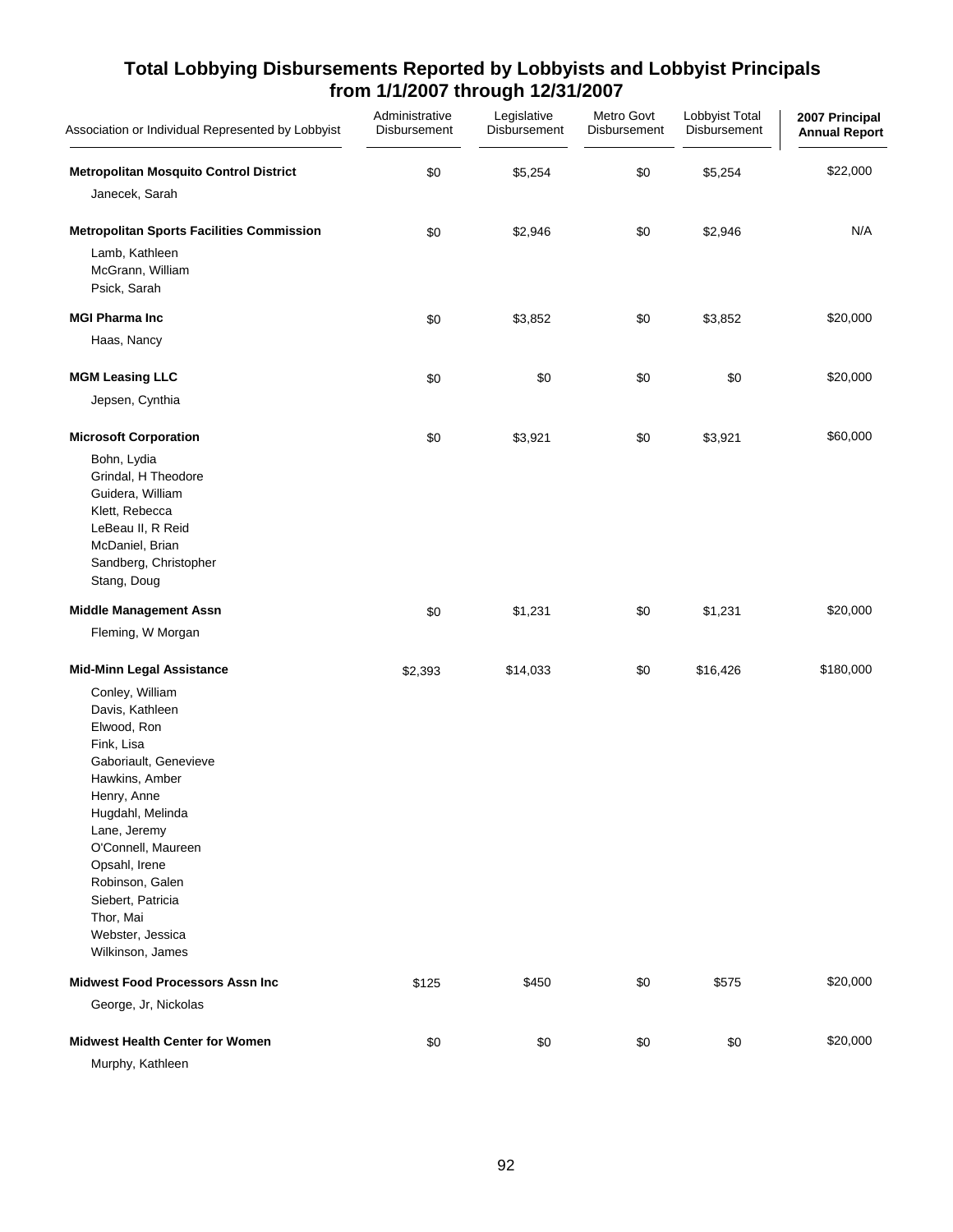| Association or Individual Represented by Lobbyist                                                                                                                                                                    | Administrative<br>Disbursement | Legislative<br>Disbursement | Metro Govt<br>Disbursement | Lobbyist Total<br>Disbursement | 2007 Principal<br><b>Annual Report</b> |
|----------------------------------------------------------------------------------------------------------------------------------------------------------------------------------------------------------------------|--------------------------------|-----------------------------|----------------------------|--------------------------------|----------------------------------------|
| <b>Midwest Medical Insurance Co</b>                                                                                                                                                                                  | \$0                            | \$2,064                     | \$0                        | \$2,064                        | \$43,000                               |
| Renner, Dave                                                                                                                                                                                                         |                                |                             |                            |                                |                                        |
| <b>Midwifery NOW!</b>                                                                                                                                                                                                | \$0                            | \$0                         | \$0                        | \$0                            | \$0                                    |
| Marden, Steven                                                                                                                                                                                                       |                                |                             |                            |                                |                                        |
| Mille Lacs Band of Ojibwe Indians-Corp Comm                                                                                                                                                                          | \$0                            | \$19,764                    | \$0                        | \$19,764                       | \$340,000                              |
| Edwards, Jamie<br>Gallaher, Harry<br>Georgacas, Chris<br>Ginsberg, Richard<br>Grindal, H Theodore<br>Klett, Rebecca<br>LeBeau II, R Reid<br>Micheletti, Kathleen<br>Schafer, Matthew<br>Schultz, Matt<br>Stang, Doug |                                |                             |                            |                                |                                        |
| <b>Miller Brewing Company</b>                                                                                                                                                                                        | \$0                            | \$5,780                     | \$0                        | \$5,780                        | \$60,000                               |
| Cook, Judy<br>Girard, James<br>Hill, Todd<br>Kavanagh, John<br>Lucas, Paul<br>Strong, Sarah                                                                                                                          |                                |                             |                            |                                |                                        |
| Minn 4WD Assn                                                                                                                                                                                                        | \$0                            | \$633                       | \$0                        | \$633                          | \$20,000                               |
| Larson, Daniel Joseph                                                                                                                                                                                                |                                |                             |                            |                                |                                        |
| <b>Minn Academy of Audiology</b>                                                                                                                                                                                     | \$0                            | \$1,474                     | \$0                        | \$1,474                        | \$10,000                               |
| Vanasek, Robert (Bob)<br>Vanasek, Robert (Rob)                                                                                                                                                                       |                                |                             |                            |                                |                                        |
| Minn Academy of Family Physicians                                                                                                                                                                                    | \$0                            | \$29,293                    | \$0                        | \$29,293                       | \$40,000                               |
| Renner, Dave                                                                                                                                                                                                         |                                |                             |                            |                                |                                        |
| Minn Academy of Ophthalmology                                                                                                                                                                                        | \$0                            | \$4,026                     | \$0                        | \$4,026                        | \$50,000                               |
| Fair, Alayne<br>Grindal, H Theodore<br>Johnson, Roger<br>Micheletti, Kathleen<br>Schafer, Matthew<br>Stang, Doug                                                                                                     |                                |                             |                            |                                |                                        |
| Minn Academy of Otolaryngology                                                                                                                                                                                       | \$0                            | \$1,417                     | \$0                        | \$1,417                        | \$20,000                               |
| Noznesky, Sara Will                                                                                                                                                                                                  |                                |                             |                            |                                |                                        |
| Minn Academy of Physician Assistants<br>Lehman, Thomas                                                                                                                                                               | \$0                            | \$0                         | \$0                        | \$0                            | \$20,000                               |
|                                                                                                                                                                                                                      |                                |                             |                            |                                |                                        |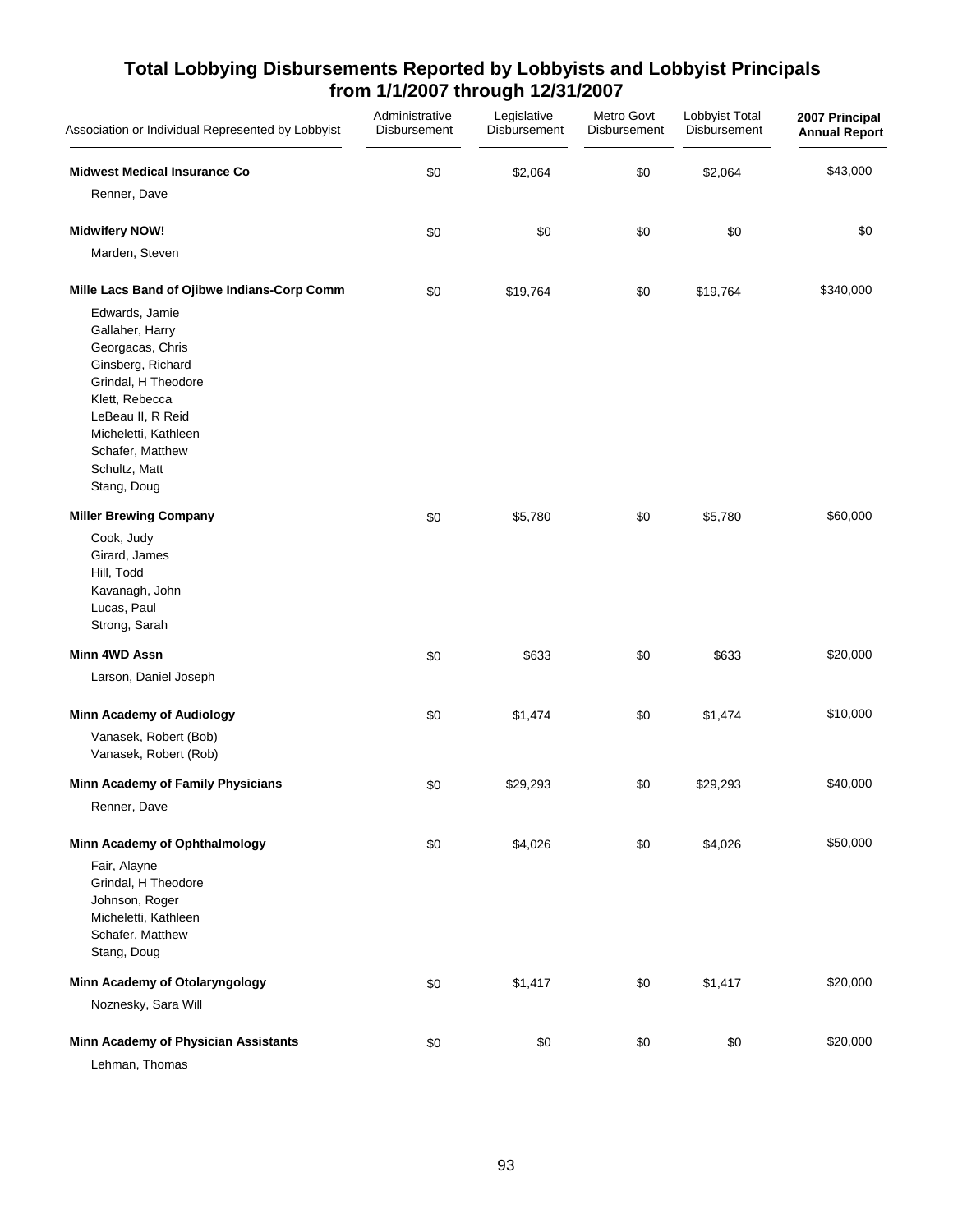| Association or Individual Represented by Lobbyist                                                                                           | Administrative<br>Disbursement | Legislative<br>Disbursement | Metro Govt<br>Disbursement | Lobbyist Total<br>Disbursement | 2007 Principal<br><b>Annual Report</b> |
|---------------------------------------------------------------------------------------------------------------------------------------------|--------------------------------|-----------------------------|----------------------------|--------------------------------|----------------------------------------|
| Minn Administrators for Special Education<br>Lundell, Bradley                                                                               | \$0                            | \$161                       | \$0                        | \$161                          | \$20,000                               |
| <b>Minn AFL-CIO</b>                                                                                                                         | \$0                            | \$1,220                     | \$0                        | \$1,220                        | \$240,000                              |
| Geelan, Tim<br>Hunter, Steven<br>Lehto, Bradley<br>Lund, Candace<br>Moore, William<br>O'Brien, Diane<br>Schaubach, Jennifer<br>Waldron, Ray |                                |                             |                            |                                |                                        |
| Minn Agri-Growth Council Inc                                                                                                                | \$2,014                        | \$18,126                    | \$0                        | \$20,140                       | \$60,000                               |
| Bennett, Cory<br>Keliher, Thomas<br>McBeth, Daryn                                                                                           |                                |                             |                            |                                |                                        |
| <b>Minn AIDS Project</b>                                                                                                                    | \$0                            | \$1,949                     | \$0                        | \$1,949                        | \$80,000                               |
| Brugh, Amy                                                                                                                                  |                                |                             |                            |                                |                                        |
| Minn Alliance of Boys & Girls Clubs                                                                                                         | \$0                            | \$3,890                     | \$0                        | \$3,890                        | \$40,000                               |
| Fair, Alayne<br>Grindal, H Theodore<br>Hartle, Allyson<br>McDaniel, Brian                                                                   |                                |                             |                            |                                |                                        |
| <b>Minn Ambulance Assn</b>                                                                                                                  | \$0                            | \$1,000                     | \$0                        | \$1,000                        | \$0                                    |
| Doyle, O'Brien<br>Holmer, Brian<br>McAlpin, Brennan                                                                                         |                                |                             |                            |                                |                                        |
| Minn Ambulatory Health Care Consortium                                                                                                      | \$0                            | \$4,069                     | \$0                        | \$4,069                        | \$20,000                               |
| Fair, Alayne<br>Goodno, Kevin<br>Grindal. H Theodore<br>Johnson, Roger<br>Micheletti, Kathleen<br>Schafer, Matthew<br>Stang, Doug           |                                |                             |                            |                                |                                        |
| Minn Ambulatory Surgery Center Assn                                                                                                         | \$0                            | \$0                         | \$0                        | \$0                            | \$0                                    |
| Allen, Christopher Jake<br>Khan, Ahsan                                                                                                      |                                |                             |                            |                                |                                        |
| <b>Minn Aquatic Mgmt Society</b>                                                                                                            | \$0                            | \$0                         | \$0                        | \$0                            | \$20,000                               |
| Dosland, Valerie                                                                                                                            |                                |                             |                            |                                |                                        |
| <b>Minn Area Relief Assn Coalition</b>                                                                                                      | \$0                            | \$0                         | \$0                        | \$0                            | \$4,000                                |
| Munyon, Sherry<br>Strusinski, William                                                                                                       |                                |                             |                            |                                |                                        |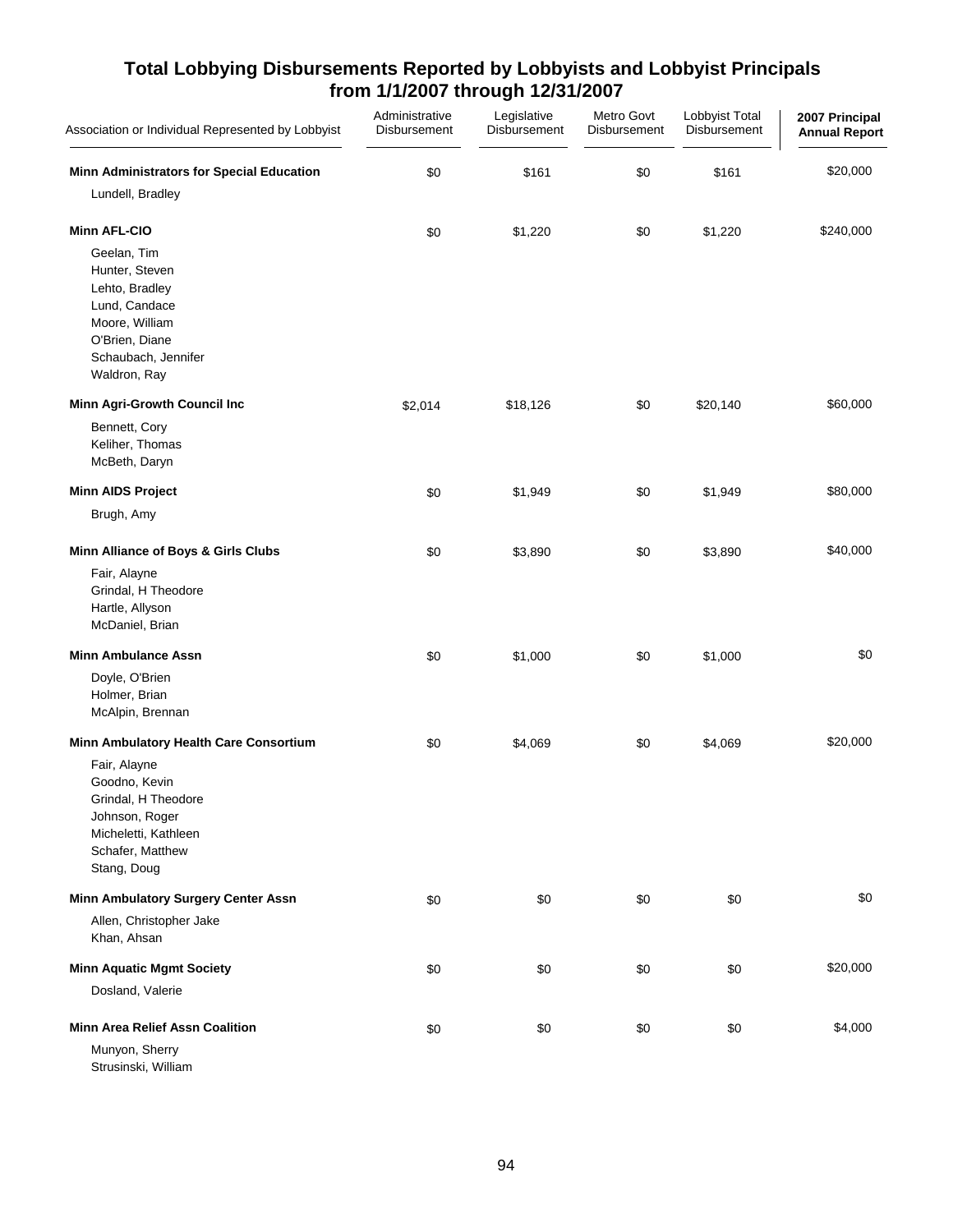| Association or Individual Represented by Lobbyist                      | Administrative<br>Disbursement | Legislative<br>Disbursement | Metro Govt<br>Disbursement | Lobbyist Total<br>Disbursement | 2007 Principal<br><b>Annual Report</b> |
|------------------------------------------------------------------------|--------------------------------|-----------------------------|----------------------------|--------------------------------|----------------------------------------|
| <b>Minn Assn for Justice</b><br>Adams, Timothy                         | \$0                            | \$10,723                    | \$0                        | \$10,723                       | \$240,000                              |
| Carlson, Joel<br>Mitchell, Eric<br>Perrault, Ellen                     |                                |                             |                            |                                |                                        |
| Veverka, Steven                                                        |                                |                             |                            |                                |                                        |
| Minn Assn for Marriage & Family Therapy                                | \$0                            | \$110                       | \$0                        | \$110                          | \$20,000                               |
| Asunma, Randy<br>Ginsberg, Richard                                     |                                |                             |                            |                                |                                        |
| Minn Assn for Pupil Transportation                                     | \$0                            | \$161                       | \$0                        | \$161                          | \$14,550                               |
| Lundell, Bradley                                                       |                                |                             |                            |                                |                                        |
| <b>Minn Assn for Rural Telecommunications</b>                          | \$550                          | \$20,442                    | \$0                        | \$20,992                       | \$80,000                               |
| Ahern, Michael<br>Young, Randall                                       |                                |                             |                            |                                |                                        |
| Minn Assn of Agriculture Educators                                     | \$0                            | \$729                       | \$0                        | \$729                          | \$20,000                               |
| Schoenfeld, Gerald                                                     |                                |                             |                            |                                |                                        |
| Minn Assn of Alternative Programs                                      | \$0                            | \$500                       | \$0                        | \$500                          | \$20,000                               |
| Larsen, Margaret<br>Osterman, Lynne                                    |                                |                             |                            |                                |                                        |
| <b>Minn Assn of Assessing Officers</b>                                 | \$0                            | \$724                       | \$0                        | \$724                          | \$20,000                               |
| Vanasek, Robert (Rob)                                                  |                                |                             |                            |                                |                                        |
| Minn Assn of Career & Technical Administrators                         | \$0                            | \$0                         | \$0                        | \$0                            | \$0                                    |
| Dosland, Valerie                                                       |                                |                             |                            |                                |                                        |
| Minn Assn of Career & Technical Educators                              | \$0                            | \$0                         | \$0                        | \$0                            | \$906                                  |
| Dosland, Valerie                                                       |                                |                             |                            |                                |                                        |
| Minn Assn of Centers for Independent Living                            | \$0                            | \$1,065                     | \$0                        | \$1,065                        | \$6,000                                |
| Girard, James<br>Strong, Sarah                                         |                                |                             |                            |                                |                                        |
| <b>Minn Assn of Charter Schools</b>                                    | \$0                            | \$500                       | \$0                        | \$500                          | \$20,000                               |
| Boland, John<br>Larsen, Margaret<br>Osterman, Lynne<br>Piccolo, Eugene |                                |                             |                            |                                |                                        |
| Minn Assn of Christian Home Educators                                  | \$0                            | \$0                         | \$0                        | \$0                            | \$0                                    |
| Tuma, John                                                             |                                |                             |                            |                                |                                        |
| <b>Minn Assn of Collectors</b>                                         | \$0                            | \$2,291                     | \$0                        | \$2,291                        | \$20,000                               |
| Cook, Judy<br>Hill, Todd<br>Kavanagh, John<br>Strong, Sarah            |                                |                             |                            |                                |                                        |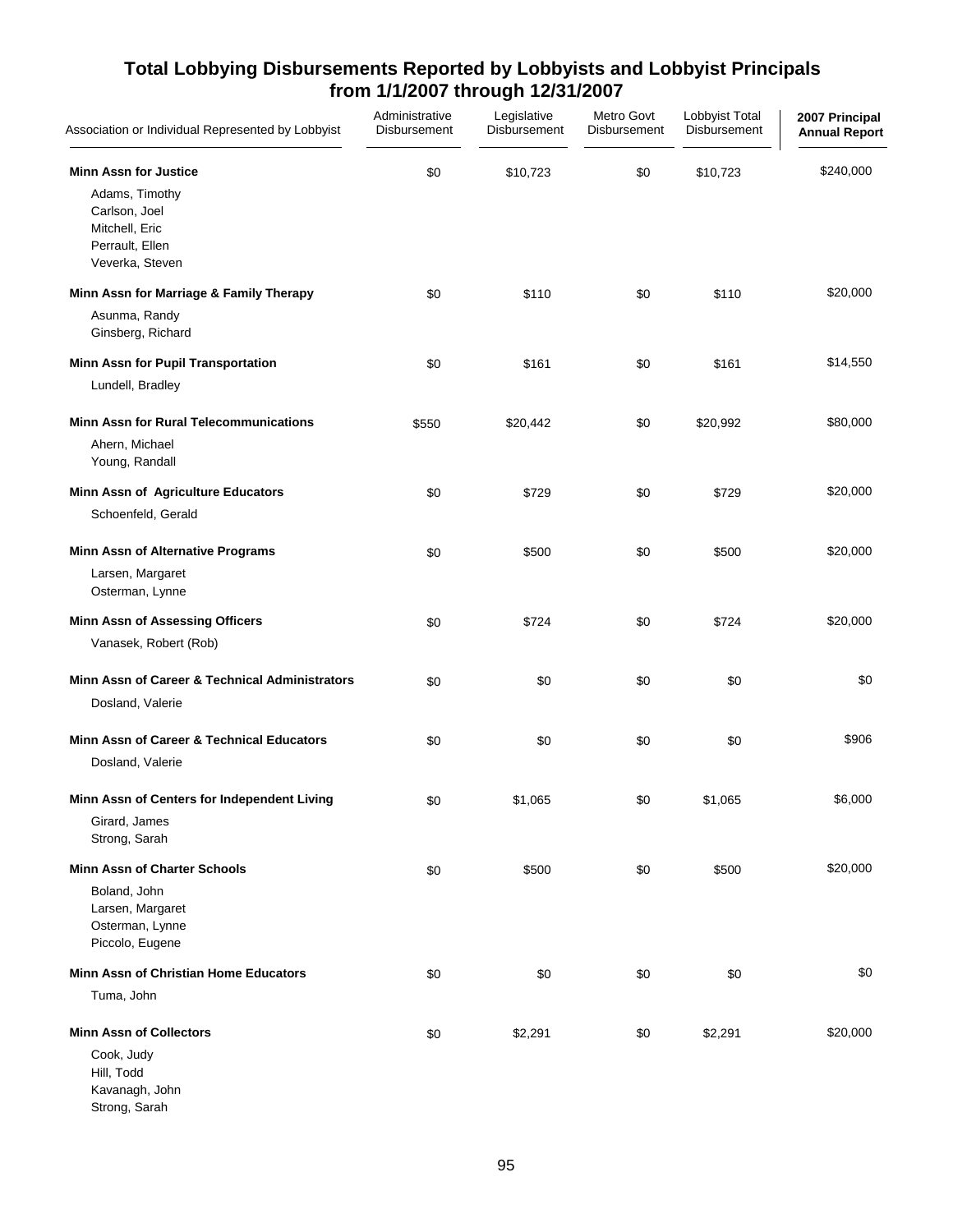| Association or Individual Represented by Lobbyist                             | Administrative<br>Disbursement | Legislative<br>Disbursement | Metro Govt<br>Disbursement | Lobbyist Total<br>Disbursement | 2007 Principal<br><b>Annual Report</b> |
|-------------------------------------------------------------------------------|--------------------------------|-----------------------------|----------------------------|--------------------------------|----------------------------------------|
| Minn Assn of Comm Mental Health Prog<br>Brand, Ronald<br>Lehman, Thomas       | \$919                          | \$1,336                     | \$0                        | \$2,255                        | \$2,256                                |
| Minn Assn of Community Corrections Act<br><b>Counties</b>                     | \$0                            | \$0                         | \$0                        | \$0                            | \$0                                    |
| Erdmann, Ryan                                                                 |                                |                             |                            |                                |                                        |
| Minn Assn of Community Health Centers                                         | \$0                            | \$30,749                    | \$0                        | \$30,749                       | \$40,000                               |
| Degelau, Rhonda<br>Griffin, Phillip<br>Scandrett, Michael<br>Watson, Jonathon |                                |                             |                            |                                |                                        |
| Minn Assn of Community Telecommunications<br>Adm                              | \$0                            | \$0                         | \$0                        | \$0                            | \$40,000                               |
| Bagnoli, Joseph<br>Psick, Sarah                                               |                                |                             |                            |                                |                                        |
| <b>Minn Assn of Convention/Visitors Bureaus</b>                               | \$0                            | \$0                         | \$0                        | \$0                            | \$20,000                               |
| Botzek, Gary                                                                  |                                |                             |                            |                                |                                        |
| <b>Minn Assn of Cooperatives</b>                                              | \$0                            | \$12,072                    | \$0                        | \$12,072                       | \$60,000                               |
| Fredregill, Amy<br>Kleven, Bruce<br>Oemichen, William                         |                                |                             |                            |                                |                                        |
| <b>Minn Assn of County Officers</b>                                           | \$0                            | \$0                         | \$0                        | \$0                            | \$40,000                               |
| Amberg, William<br>Pryse, Becca                                               |                                |                             |                            |                                |                                        |
| Minn Assn of County Probation Officers                                        | \$0                            | \$119                       | \$0                        | \$119                          | \$9,747                                |
| Munyon, Sherry                                                                |                                |                             |                            |                                |                                        |
| <b>Minn Assn of County Social Services</b><br><b>Administrators</b>           | \$0                            | \$5,640                     | \$0                        | \$5,640                        | \$20,000                               |
| Lerner, Kate                                                                  |                                |                             |                            |                                |                                        |
| Minn Assn of Criminal Defense Lawyers                                         | \$35                           | \$290                       | \$0                        | \$325                          | \$12,927                               |
| Knuth, Daniel                                                                 |                                |                             |                            |                                |                                        |
| Minn Assn of Farm Mutual Insur Co                                             | \$0                            | \$15,581                    | \$0                        | \$15,581                       | \$20,000                               |
| Marsh, Marcus                                                                 |                                |                             |                            |                                |                                        |
| <b>Minn Assn of Health Underwriters</b>                                       | \$0                            | \$4,277                     | \$0                        | \$4,277                        | \$20,000                               |
| Cook, Judy<br>Girard, James<br>Hill, Todd<br>Kavanagh, John<br>Strong, Sarah  |                                |                             |                            |                                |                                        |
| Minn Assn of Laser Centers & Medical Spas<br>Lehman, Thomas                   | \$0                            | \$0                         | \$0                        | \$0                            | No Report                              |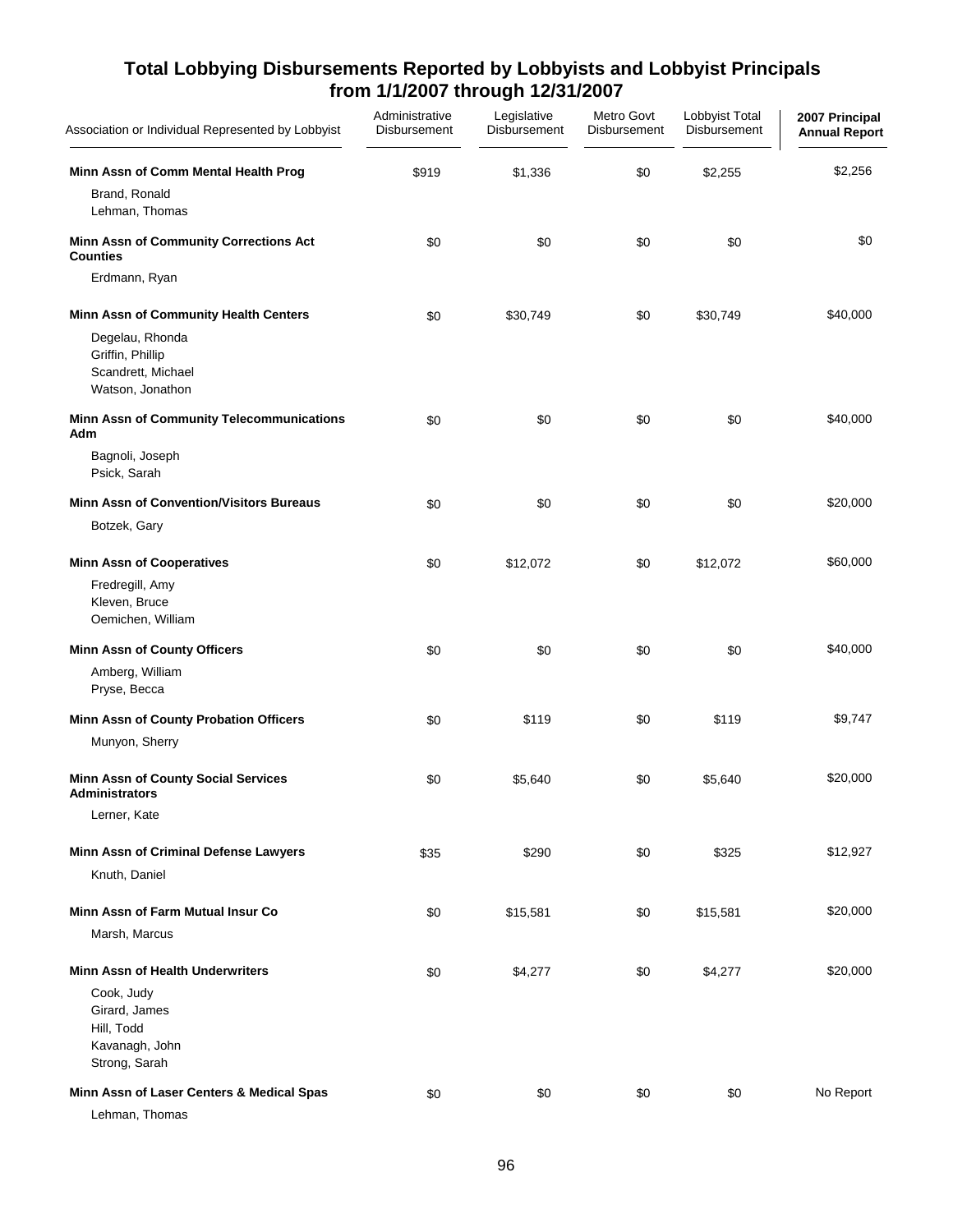| Association or Individual Represented by Lobbyist                                          | Administrative<br>Disbursement | Legislative<br>Disbursement | Metro Govt<br>Disbursement | Lobbyist Total<br>Disbursement | 2007 Principal<br><b>Annual Report</b> |
|--------------------------------------------------------------------------------------------|--------------------------------|-----------------------------|----------------------------|--------------------------------|----------------------------------------|
| Minn Assn of Mental Health Resid Fac Inc<br>Amberg, William<br>Pryse, Becca                | \$0                            | \$0                         | \$0                        | \$0                            | \$20,000                               |
| <b>Minn Assn of Metal Finishers</b>                                                        | \$0                            | \$330                       | \$0                        | \$330                          | \$20,000                               |
| Carlson, Joel                                                                              |                                |                             |                            |                                |                                        |
| Minn Assn of Mortgage Brokers                                                              | \$0                            | \$45,500                    | \$0                        | \$45,500                       | \$80,000                               |
| Martyn, Patrick<br>Mlot, Randall<br>Tourin, Carla Jeanette                                 |                                |                             |                            |                                |                                        |
| Minn Assn of Naturopathic Physicians                                                       | \$0                            | \$0                         | \$0                        | \$0                            | \$20,000                               |
| Campo, Daniel<br>Pearson, Lindsey<br>Soley, Helen                                          |                                |                             |                            |                                |                                        |
| <b>Minn Assn of Nurse Anesthetists</b>                                                     | \$0                            | \$0                         | \$0                        | \$0                            | \$40,000                               |
| Bennett, Cory<br>Keliher, Thomas                                                           |                                |                             |                            |                                |                                        |
| Minn Assn of Optometrists & Opticians                                                      | \$0                            | \$190                       | \$0                        | \$190                          | \$40,000                               |
| Gilbert, Mary<br>Sandvig, Linda<br>Sposeto, Dominic                                        |                                |                             |                            |                                |                                        |
| <b>Minn Assn of Personnel Services</b>                                                     | \$0                            | \$0                         | \$0                        | \$0                            | \$20,000                               |
| McGrann, William                                                                           |                                |                             |                            |                                |                                        |
| Minn Assn of Plumb Heat Cool Contractors                                                   | \$0                            | \$53                        | \$0                        | \$53                           | \$40,000                               |
| Breitinger, Jennifer<br>Lehman, Thomas                                                     |                                |                             |                            |                                |                                        |
| Minn Assn of Plumbing & Mechanical Officials                                               | \$0                            | \$0                         | \$0                        | \$0                            | \$0                                    |
| Strub, Martin                                                                              |                                |                             |                            |                                |                                        |
| Minn Assn of Prof Employees (MAPE)                                                         | \$0                            | \$95,417                    | \$0                        | \$95,417                       | \$180,000                              |
| Asunma, Randy<br>Haag, Robert<br>Killian, Kendal<br>Kolodziejski, Richard<br>Monroe, James |                                |                             |                            |                                |                                        |
| <b>Minn Assn of Public Accountants</b>                                                     | \$27                           | \$3,223                     | \$0                        | \$3,250                        | \$20,000                               |
| Arlandson, John<br>Tennessen, Robert                                                       |                                |                             |                            |                                |                                        |
| <b>Minn Assn of Realtors</b>                                                               | \$4,386                        | \$137,183                   | \$0                        | \$141,570                      | \$380,000                              |
| Berger, Christine<br>Dioury, Susan<br>Dorfman, Glenn<br>Galler, Christopher                |                                |                             |                            |                                |                                        |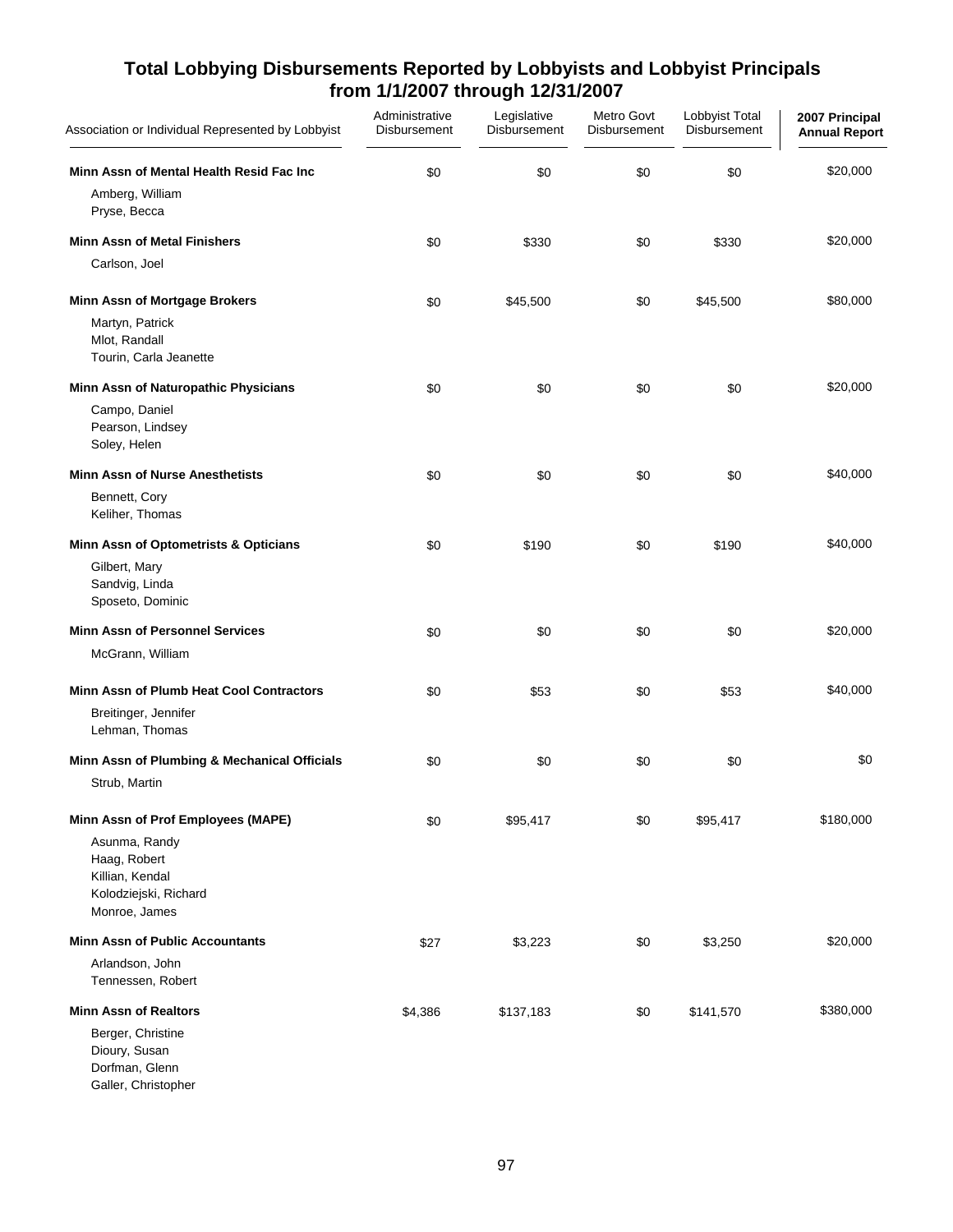| Association or Individual Represented by Lobbyist                                                                                  | Administrative<br>Disbursement | Legislative<br>Disbursement | Metro Govt<br>Disbursement | Lobbyist Total<br>Disbursement | 2007 Principal<br><b>Annual Report</b> |
|------------------------------------------------------------------------------------------------------------------------------------|--------------------------------|-----------------------------|----------------------------|--------------------------------|----------------------------------------|
| <b>Minn Assn of Rehab Providers</b>                                                                                                | \$0                            | \$14,697                    | \$0                        | \$14,697                       | \$20,000                               |
| Flaherty, Timothy<br>Larson, Nancy<br>Stepan, Cassandra Carlson                                                                    |                                |                             |                            |                                |                                        |
| Minn Assn of Resources for Recovery &<br><b>Chemical Health</b>                                                                    | \$0                            | \$0                         | \$0                        | \$0                            | \$20,000                               |
| Amberg, William<br>Pryse, Becca                                                                                                    |                                |                             |                            |                                |                                        |
| <b>Minn Assn of School Administrators</b>                                                                                          | \$0                            | \$3,950                     | \$0                        | \$3,950                        | \$40,000                               |
| Dosland, Valerie<br>Kyte, Charles                                                                                                  |                                |                             |                            |                                |                                        |
| Minn Assn of School Business Officials                                                                                             | \$0                            | \$0                         | \$0                        | \$0                            | \$12,000                               |
| Dosland, Valerie                                                                                                                   |                                |                             |                            |                                |                                        |
| Minn Assn of Sec School Principals                                                                                                 | \$0                            | \$0                         | \$0                        | \$0                            | \$40,000                               |
| Aronson, Roger                                                                                                                     |                                |                             |                            |                                |                                        |
| <b>Minn Assn of Small Cities</b>                                                                                                   | \$0                            | \$1,000                     | \$0                        | \$1,000                        | \$100,000                              |
| Engstrom, Dave<br>Sletten, Jill<br>Sura, Jackie                                                                                    |                                |                             |                            |                                |                                        |
| Minn Assn of Soil & Water Conserv Dists                                                                                            | \$0                            | \$175                       | \$0                        | \$175                          | \$71,693                               |
| Erickson, Judith                                                                                                                   |                                |                             |                            |                                |                                        |
| <b>Minn Assn of Townships</b>                                                                                                      | \$0                            | \$2,419                     | \$0                        | \$2,419                        | \$60,000                               |
| Dufault, Eugene<br>Fricke, David<br>Greensweig, Daniel<br>Hedtke, Eric<br>Honebrink, Louis<br>Sulem, Kent<br>Vanasek, Robert (Rob) |                                |                             |                            |                                |                                        |
| Minn Assn of Verbatim Reporters & Captioners<br>(MAVRC)                                                                            | \$0                            | \$415                       | \$0                        | \$415                          | \$12,600                               |
| Carlson, Joel                                                                                                                      |                                |                             |                            |                                |                                        |
| <b>Minn Assn of Watershed Districts</b>                                                                                            | \$0                            | \$4,197                     | \$0                        | \$4,197                        | \$40,000                               |
| Bohn, Jonathan<br>Bohn, Raymond                                                                                                    |                                |                             |                            |                                |                                        |
| <b>Minn Assn of Wheat Growers</b>                                                                                                  | \$0                            | \$2,483                     | \$0                        | \$2,483                        | \$20,000                               |
| Kleven, Bruce                                                                                                                      |                                |                             |                            |                                |                                        |
| <b>Minn Athletic Trainers Assn</b>                                                                                                 | \$0                            | \$287                       | \$0                        | \$287                          | \$14,000                               |
| Cassidy, Paul<br>Chelseth, Andrew<br>Wolfe, Kelly                                                                                  |                                |                             |                            |                                |                                        |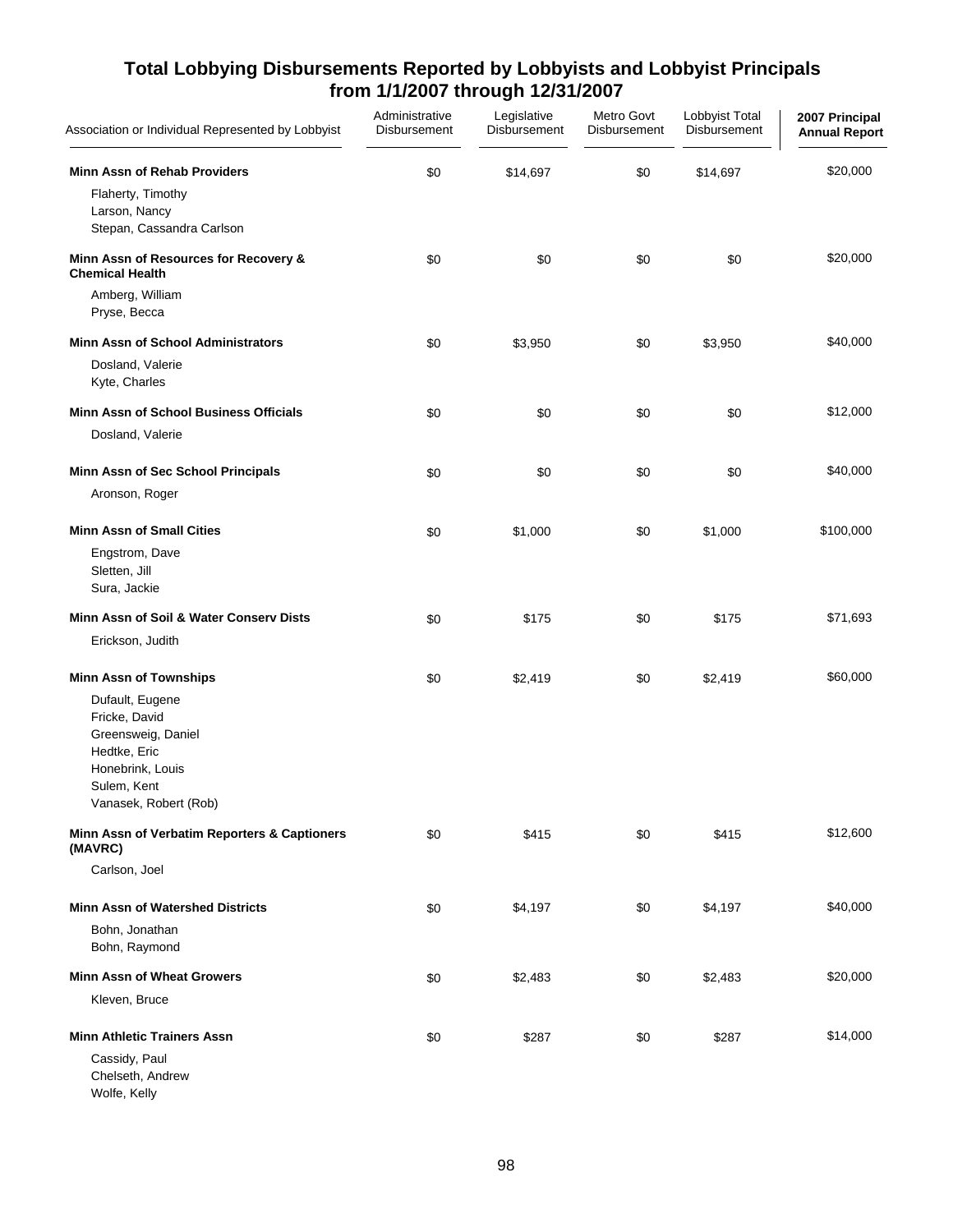| Association or Individual Represented by Lobbyist                                                                                                                     | Administrative<br>Disbursement | Legislative<br>Disbursement | Metro Govt<br>Disbursement | Lobbyist Total<br>Disbursement | 2007 Principal<br><b>Annual Report</b> |
|-----------------------------------------------------------------------------------------------------------------------------------------------------------------------|--------------------------------|-----------------------------|----------------------------|--------------------------------|----------------------------------------|
| <b>Minn Auto Dealers Assn</b>                                                                                                                                         | \$0                            | \$4,822                     | \$0                        | \$4,822                        | \$330,170                              |
| Grooms, Lloyd<br>Lambert, Scott<br>Lemke, Matthew<br>Schlander, Alyssa                                                                                                |                                |                             |                            |                                |                                        |
| <b>Minn Automatic Merchandising Council</b>                                                                                                                           | \$0                            | \$975                       | \$0                        | \$975                          | \$20,000                               |
| Leighton, Robert                                                                                                                                                      |                                |                             |                            |                                |                                        |
| <b>Minn Bankers Assn</b>                                                                                                                                              | \$0                            | \$59,714                    | \$66                       | \$59,780                       | \$240,000                              |
| Cook, Judy<br>Girard, James<br>Hill, Todd<br>Hottinger, John<br>Johnson, Steven<br>Kavanagh, John<br>Kuvaas, Therese<br>Rice, Teresa<br>Strong, Sarah<br>Witt, Joseph |                                |                             |                            |                                |                                        |
| <b>Minn Barley Growers Assn</b>                                                                                                                                       | \$0                            | \$0                         | \$0                        | \$0                            | \$1,000                                |
| Kleven, Bruce                                                                                                                                                         |                                |                             |                            |                                |                                        |
| <b>Minn Beer Wholesalers Assn</b>                                                                                                                                     | \$0                            | \$3,877                     | \$0                        | \$3,877                        | \$80,000                               |
| Apitz, John<br>Bohn, Lydia<br>Grindal, H Theodore<br>Hartle, Allyson<br>Klett, Rebecca<br>LeBeau II, R Reid<br>Madigan, Michael                                       |                                |                             |                            |                                |                                        |
| <b>Minn Beverage Assn</b>                                                                                                                                             | \$3,821                        | \$13,251                    | \$0                        | \$17,072                       | \$75,000                               |
| Archer, Joan<br>Holten, Cort<br>Silesky, Nancy                                                                                                                        |                                |                             |                            |                                |                                        |
| <b>Minn Broadcasters Assn</b>                                                                                                                                         | \$0                            | \$51,800                    | \$0                        | \$51,800                       | \$68,330                               |
| du Bois, Jim<br>Elliott, Sonnie<br>Fegley, Joshua<br>Forschler, Richard<br>Moore, Terrance                                                                            |                                |                             |                            |                                |                                        |
| <b>Minn Business Aviation Assn</b>                                                                                                                                    | \$0                            | \$1,821                     | \$0                        | \$1,821                        | \$1,900                                |
| Hoff, Gordon                                                                                                                                                          |                                |                             |                            |                                |                                        |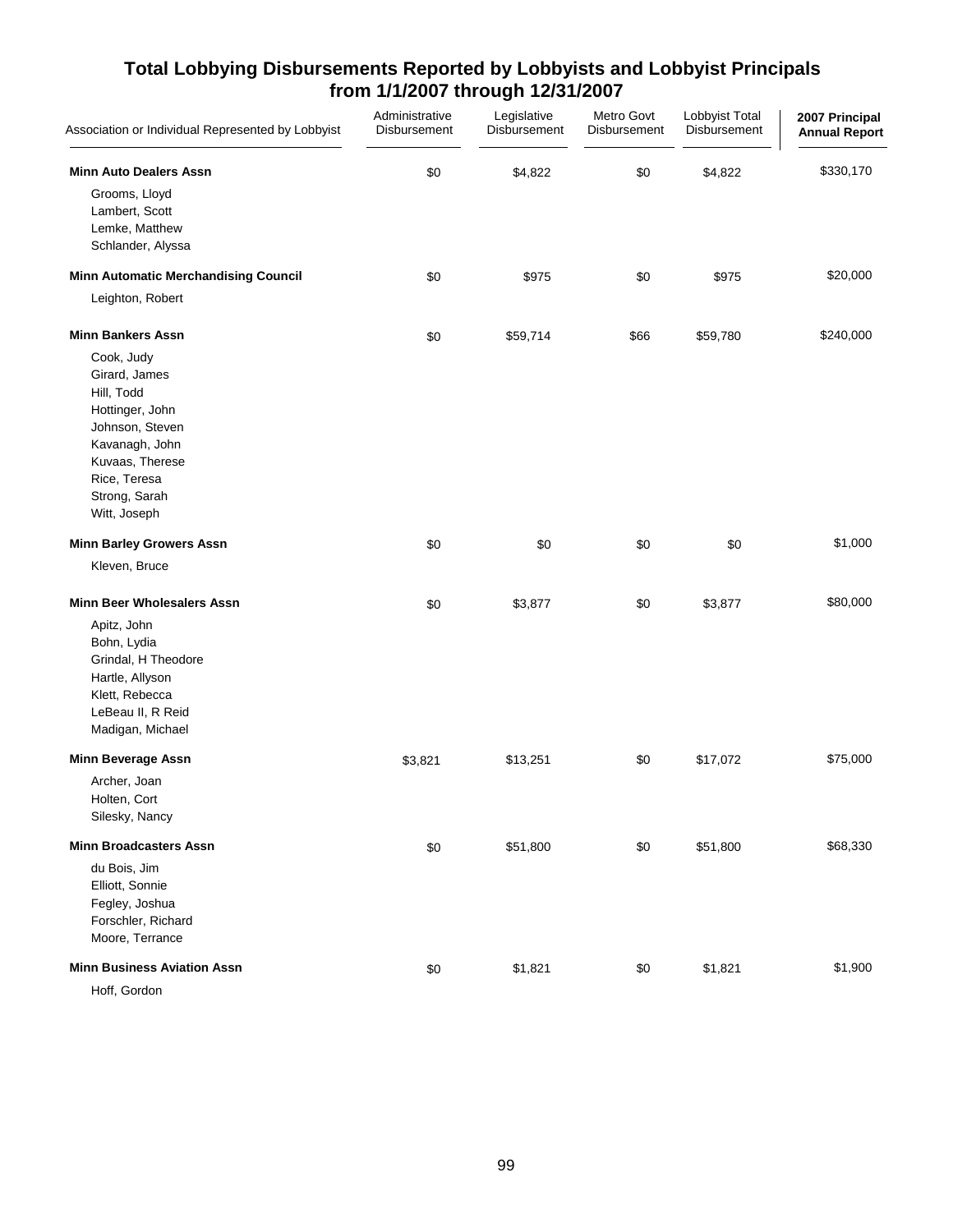| Association or Individual Represented by Lobbyist                                                                                                                                                                                                            | Administrative<br>Disbursement | Legislative<br>Disbursement | Metro Govt<br>Disbursement | Lobbyist Total<br>Disbursement | 2007 Principal<br><b>Annual Report</b> |
|--------------------------------------------------------------------------------------------------------------------------------------------------------------------------------------------------------------------------------------------------------------|--------------------------------|-----------------------------|----------------------------|--------------------------------|----------------------------------------|
| Minn Business Partnership Inc<br>Bartholomew, James<br>Hartwig, Elizabeth<br>Knapp, John<br>Larson, Jill<br>Lemke, Matthew<br>Weaver, Charles                                                                                                                | \$0                            | \$748,293                   | \$458                      | \$748,751                      | \$760,000                              |
| <b>Minn Cable Communications Assn</b><br>Cerkvenik, Gary<br>Franzen, Douglas<br>Jerich, Ronald<br>Martin, Michael<br>Moore, Vic                                                                                                                              | \$0                            | \$91,951                    | \$0                        | \$91,951                       | \$240,000                              |
| Minn Career College Assn<br>Morris, Randolph                                                                                                                                                                                                                 | \$0                            | \$69                        | \$0                        | \$69                           | \$24,000                               |
| <b>Minn Catholic Conference</b><br>Conlin, Katherine<br>James, Karen<br>Leifeld, Christopher<br>Noll, Peter                                                                                                                                                  | \$0                            | \$13,815                    | \$0                        | \$13,815                       | \$100,000                              |
| Minn Center for Environmental Advocacy<br>Brand, Martha<br>Brimmer, Janette<br>Erkel, Jim<br>Norton, Matt<br>Reuther, Kevin<br>Sigford, Kristin<br>Ten Eyck, Mark<br>VanOffelen, Henry<br>Wolf, Allison                                                      | \$46,712                       | \$62,874                    | \$2,000                    | \$111,585                      | \$120,000                              |
| <b>Minn Chamber of Commerce</b><br>Blazar, William<br>Byers, Jennifer<br>Dederichs, David<br>Franklin, Michael<br>Head, Martha<br>Hentges, Robert<br>Hesse, Thomas<br>Kwilas, Anthony<br>Olson, David<br>Robertson, Michael<br>Sexton, Erin<br>Smith, Stacia | \$0                            | \$628,196                   | \$0                        | \$628,196                      | \$1,660,000                            |
| Minn Chapter Intl Assn of Arson Investigators<br>Munyon, Sherry<br>Strusinski, William                                                                                                                                                                       | \$0                            | \$0                         | \$0                        | \$0                            | \$2,000                                |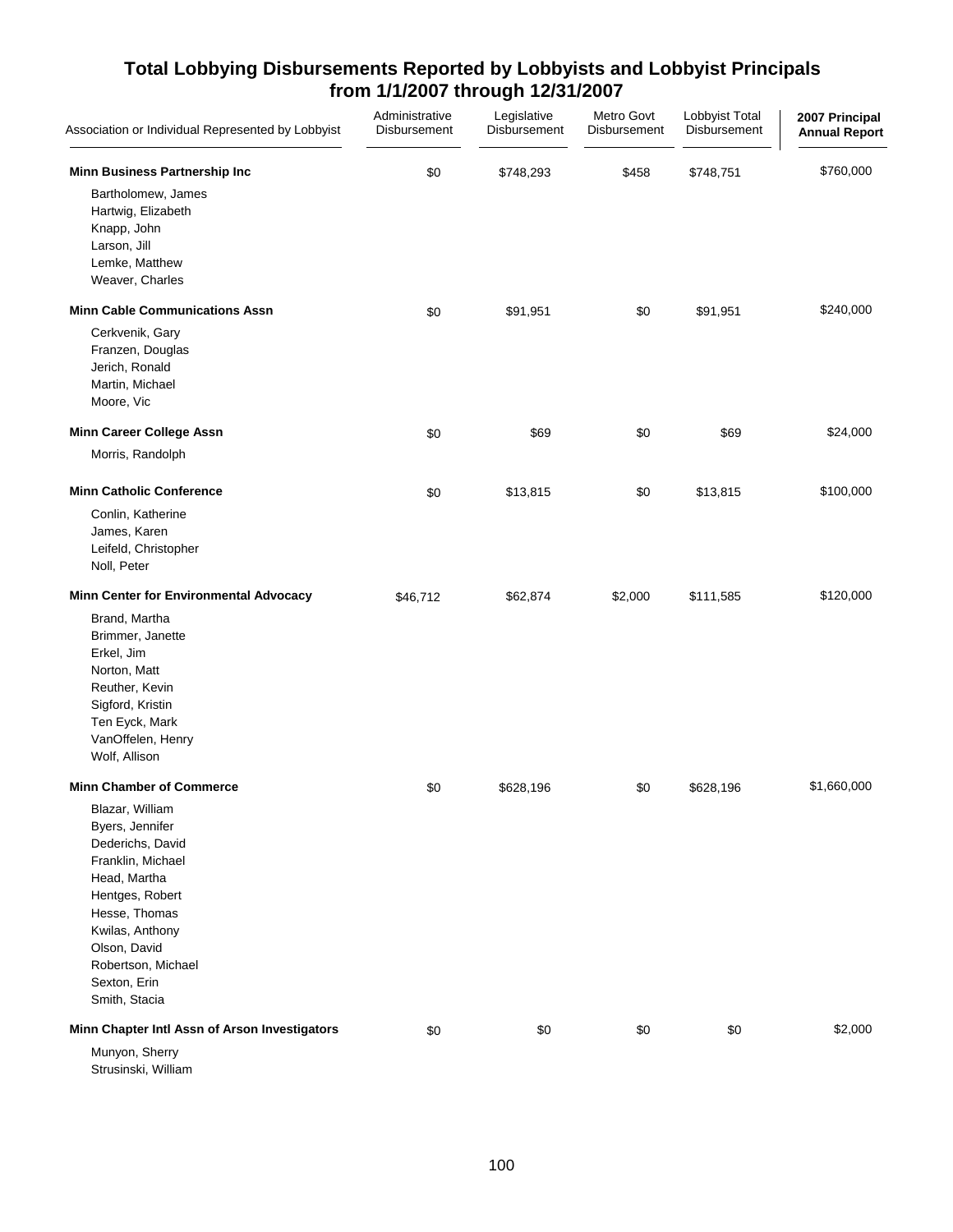| Association or Individual Represented by Lobbyist                                                                      | Administrative<br>Disbursement | Legislative<br>Disbursement | Metro Govt<br>Disbursement | Lobbyist Total<br>Disbursement | 2007 Principal<br><b>Annual Report</b> |
|------------------------------------------------------------------------------------------------------------------------|--------------------------------|-----------------------------|----------------------------|--------------------------------|----------------------------------------|
| <b>Minn Check Cashers Assn</b><br>Erickson, James                                                                      | \$0                            | \$0                         | \$0                        | \$0                            | \$0                                    |
| <b>Minn Chiefs of Police Assn</b>                                                                                      | \$0                            | \$3,884                     | \$0                        | \$3,884                        | \$20,000                               |
| Hyland, Eric                                                                                                           |                                |                             |                            |                                |                                        |
| <b>Minn Child Care Assn</b>                                                                                            | \$0                            | \$0                         | \$0                        | \$0                            | \$0                                    |
| Dosland, Valerie                                                                                                       |                                |                             |                            |                                |                                        |
| <b>Minn Childrens Museum</b>                                                                                           | \$0                            | \$0                         | \$0                        | \$0                            | \$4,375                                |
| Dosland, Valerie                                                                                                       |                                |                             |                            |                                |                                        |
| <b>Minn Childrens Platform Coalition</b>                                                                               | \$0                            | \$0                         | \$0                        | \$0                            | \$0                                    |
| Nienow, Mary                                                                                                           |                                |                             |                            |                                |                                        |
| <b>Minn Chiropractic Assn</b>                                                                                          | \$0                            | \$5,582                     | \$0                        | \$5,582                        | \$140,000                              |
| Campo, Maryann<br>Colburn, Coleen<br>Goodno, Kevin<br>Harris, Shepard<br>Holten, Cort<br>Kunz, David<br>Silesky, Nancy |                                |                             |                            |                                |                                        |
| <b>Minn Citizens Concerned for Life</b>                                                                                | \$0                            | \$17,898                    | \$0                        | \$17,898                       | \$20,000                               |
| Bauer, Jordan<br>Farah, Hodan<br>Hoelscher, Jennifer<br>Jude, Gail<br>Niccum, Julie Jo<br>Rau, Andrea                  |                                |                             |                            |                                |                                        |
| <b>Minn Citizens for Tax Justice</b>                                                                                   | \$0                            | \$50                        | \$0                        | \$50                           | \$50                                   |
| Cox, Douglas                                                                                                           |                                |                             |                            |                                |                                        |
| <b>Minn Citizens for the Arts</b><br>Halloran, Brian<br>Nelson, Richard<br>Redmond, Lawrence<br>Smith, Sheila          | \$400                          | \$114,596                   | \$100                      | \$115,096                      | \$180,000                              |
| <b>Minn Civil Liberties Union</b>                                                                                      | \$0                            | \$0                         | \$0                        | \$0                            | \$0                                    |
| Samuelson, Charles                                                                                                     |                                |                             |                            |                                |                                        |
| Minn COACT (Citizens Org Acting Together)                                                                              | \$0                            | \$4,890                     | \$0                        | \$4,890                        | \$4,890                                |
| Pylkkanen, Don                                                                                                         |                                |                             |                            |                                |                                        |
| <b>Minn Coalition Against Sexual Assault</b>                                                                           | \$0                            | \$0                         | \$0                        | \$0                            | \$6,000                                |
| Larsen, Margaret<br>Tracy, Robert                                                                                      |                                |                             |                            |                                |                                        |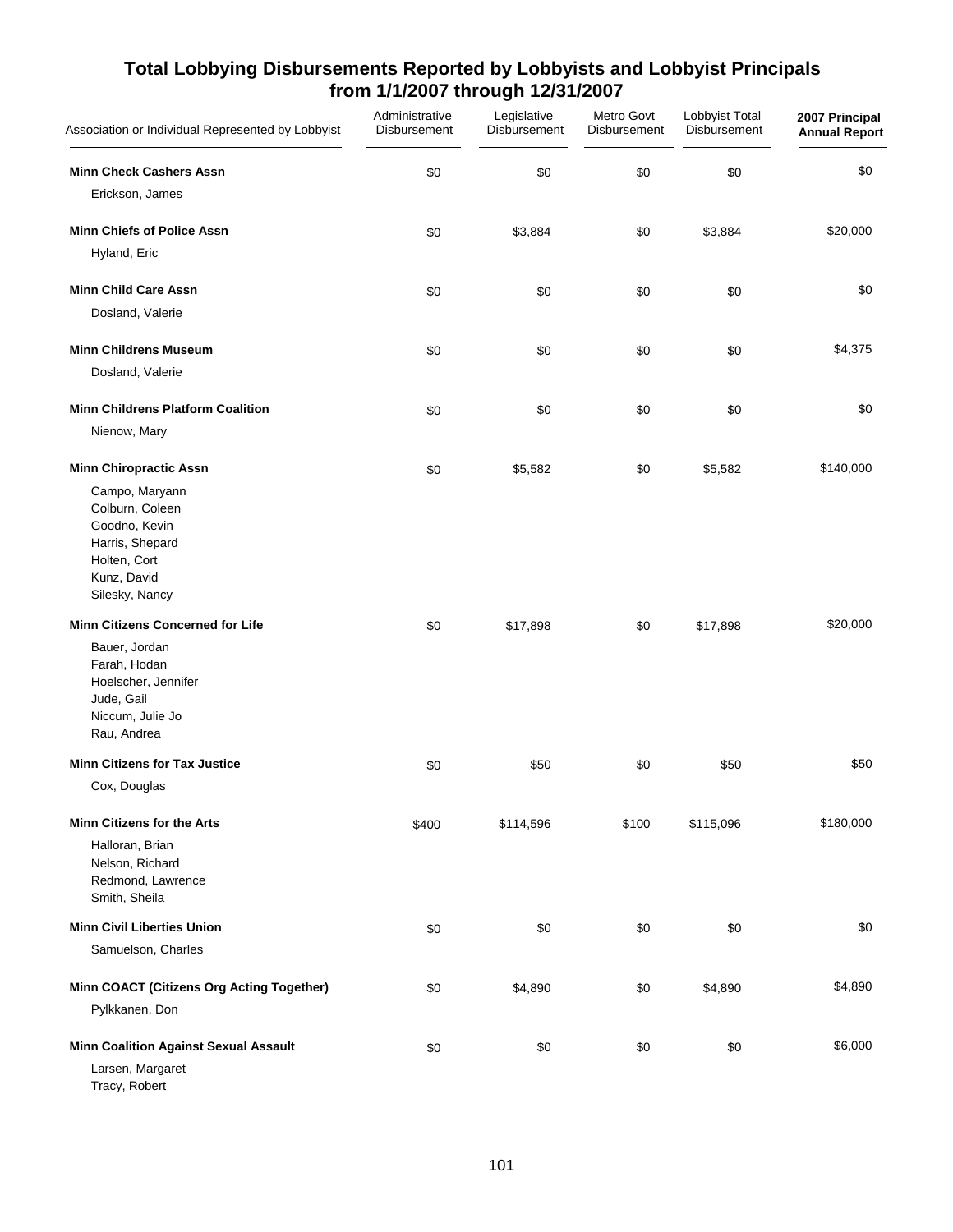| Association or Individual Represented by Lobbyist                                                                       | Administrative<br>Disbursement | Legislative<br>Disbursement | Metro Govt<br>Disbursement | Lobbyist Total<br>Disbursement | 2007 Principal<br><b>Annual Report</b> |
|-------------------------------------------------------------------------------------------------------------------------|--------------------------------|-----------------------------|----------------------------|--------------------------------|----------------------------------------|
| <b>Minn Coalition for Battered Women</b><br>Carlson, Joel<br>Ferrucci, Carla                                            | \$0                            | \$44,441                    | \$0                        | \$44,441                       | \$40,000                               |
| <b>Minn Coalition for Ethanol</b><br>Moore-Lindman, Marnie<br>Perrus, Julie<br>Seck, Gerald                             | \$0                            | \$40                        | \$0                        | \$40                           | \$80,000                               |
| <b>Minn Coalition for the Homeless</b><br>Dahl, Michael<br>Davey, Michael<br>Kuoppala, Elizabeth<br>Wood, Patrick Arden | \$0                            | \$7,852                     | \$314                      | \$8,165                        | \$20,000                               |
| <b>Minn Coalition of Licensed Social Workers</b>                                                                        | \$2,240                        | \$747                       | \$0                        | \$2,987                        | \$0                                    |
| Luinenburg, Pamela                                                                                                      |                                |                             |                            |                                |                                        |
| <b>Minn Community Action Partnership</b><br>Anderson, Arnold<br>Dosland, Valerie                                        | \$0                            | \$33,835                    | \$0                        | \$33,835                       | \$40,000                               |
| <b>Minn Community Education Assn</b><br>Dosland, Valerie                                                                | \$0                            | \$0                         | \$0                        | \$0                            | \$20,000                               |
| <b>Minn Community Land Trust Coalition</b><br>Callanan, Rachel<br>Hystead, Thomas                                       | \$0                            | \$47                        | \$0                        | \$47                           | \$6,250                                |
| Minn Comprehensive Health Assn<br>Breitinger, Jennifer<br>Gruber, Lynn                                                  | \$0                            | \$87                        | \$0                        | \$87                           | \$40,000                               |
| <b>Minn Conservation Federation</b>                                                                                     | \$0                            | \$0                         | \$0                        | \$0                            | \$20,000                               |
| Botzek, Gary                                                                                                            |                                |                             |                            |                                |                                        |
| <b>Minn Corn Growers Assn</b><br>Jerich, Ronald<br>Jerich, Valerie<br>Johnson, Dean<br>Vanasek, Robert (Rob)            | \$0                            | \$360                       | \$0                        | \$360                          | \$70,000                               |
| <b>Minn Corrections Assn</b>                                                                                            | \$0                            | \$0                         | \$0                        | \$0                            | \$0                                    |
| Saari, Calvin                                                                                                           |                                |                             |                            |                                |                                        |
| <b>Minn Council of Child Caring Agencies</b><br>Regan, Mary                                                             | \$0                            | \$50                        | \$0                        | \$50                           | \$250                                  |
| <b>Minn Council of Health Plans</b><br>Brunner, Julie<br>Kmit, Kathryn                                                  | \$0                            | \$17,515                    | \$0                        | \$17,515                       | \$160,000                              |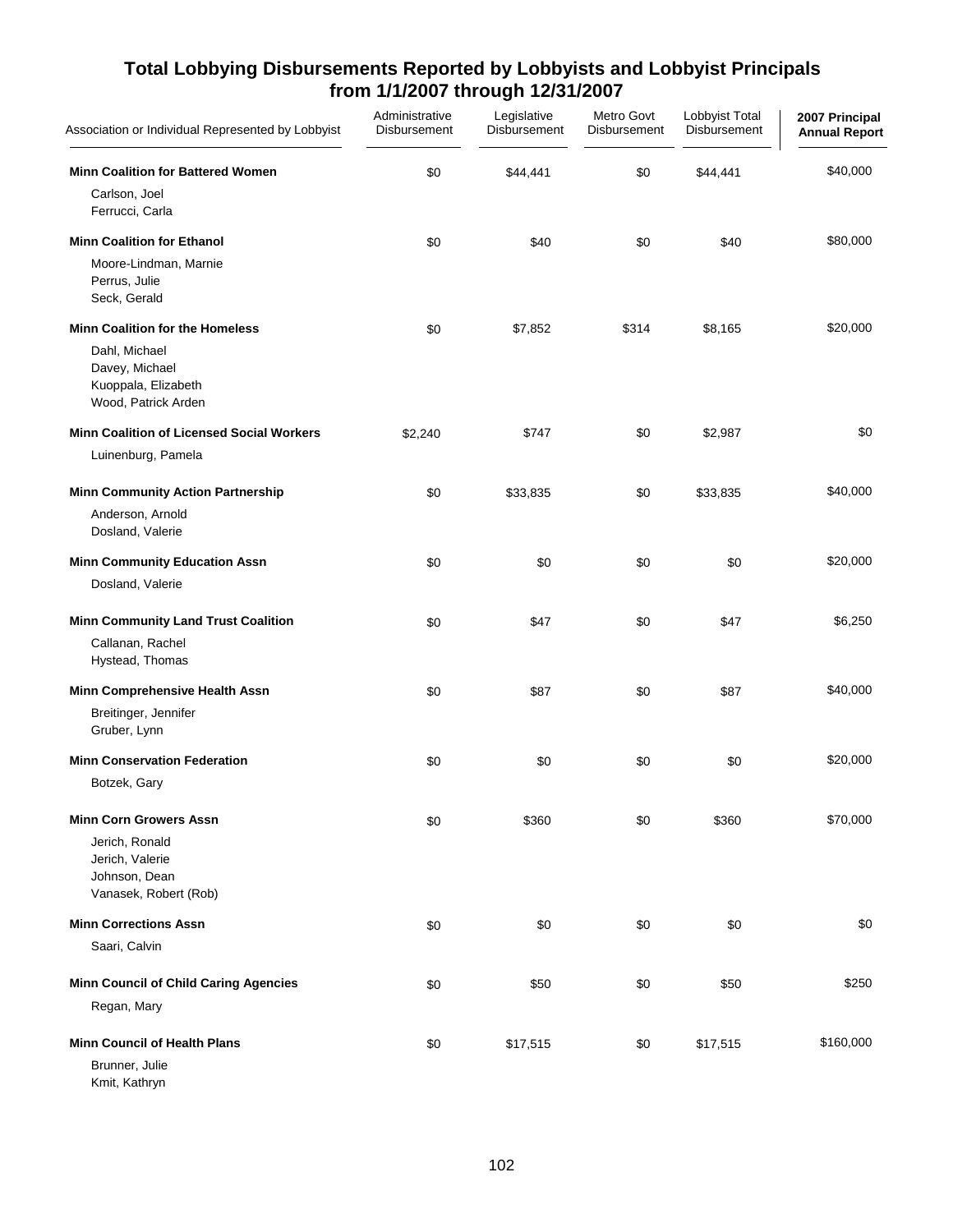| Association or Individual Represented by Lobbyist                                                                                                                                                                                            | Administrative<br>Disbursement | Legislative<br>Disbursement | Metro Govt<br>Disbursement | Lobbyist Total<br>Disbursement | 2007 Principal<br><b>Annual Report</b> |
|----------------------------------------------------------------------------------------------------------------------------------------------------------------------------------------------------------------------------------------------|--------------------------------|-----------------------------|----------------------------|--------------------------------|----------------------------------------|
| <b>Minn Council of Nonprofits</b><br>Avner, Marcia<br>Fox, Jeannie<br>Madden, Nan<br>Pratt, Jon<br>Rongitsch, Bridgette<br>Wessel, Christina Macklin<br>Winters, Joshua                                                                      | \$0                            | \$628                       | \$0                        | \$628                          | \$20,000                               |
| Minn Council on Crime & Justice dba Cncl on<br><b>Crime &amp; Justice</b><br>Gambill, Guy<br>Johnson, Thomas                                                                                                                                 | \$0                            | \$0                         | \$0                        | \$0                            | \$0                                    |
| <b>Minn Council on Economic Education</b>                                                                                                                                                                                                    | \$0                            | \$125                       | \$0                        | \$125                          | \$0                                    |
| Sletten, Jill                                                                                                                                                                                                                                |                                |                             |                            |                                |                                        |
| <b>Minn Counseling Assn</b>                                                                                                                                                                                                                  | \$0                            | \$0                         | \$0                        | \$0                            | \$2,400                                |
| Larsen, Margaret                                                                                                                                                                                                                             |                                |                             |                            |                                |                                        |
| <b>Minn County Attorneys Assn</b>                                                                                                                                                                                                            | \$0                            | \$2,649                     | \$0                        | \$2,649                        | \$28,000                               |
| Clark, James<br>Haas, Nancy<br>Kingrey, John<br>Neren, Sandra                                                                                                                                                                                |                                |                             |                            |                                |                                        |
| <b>Minn Credit Card Coalition</b>                                                                                                                                                                                                            | \$0                            | \$905                       | \$0                        | \$905                          | \$0                                    |
| Martyn, Patrick                                                                                                                                                                                                                              |                                |                             |                            |                                |                                        |
| <b>Minn Credit Union Network</b>                                                                                                                                                                                                             | \$0                            | \$17,040                    | \$0                        | \$17,040                       | \$140,000                              |
| Asunma, Randy<br>Bohn, Lydia<br>Cummins, Mark<br>Fair, Alayne<br>Ginsberg, Richard<br>Grindal, H Theodore<br>Humphrey, Mara<br>LeBeau II, R Reid<br>McDaniel, Brian<br>Micheletti, Kathleen<br>Schultz, Matt<br>Stang, Doug<br>Weber, Monica |                                |                             |                            |                                |                                        |
| <b>Minn Crop Production Retailers</b>                                                                                                                                                                                                        | \$1,142                        | \$4,448                     | \$0                        | \$5,590                        | \$20,000                               |
| Bond, William                                                                                                                                                                                                                                |                                |                             |                            |                                |                                        |
| <b>Minn Dak Farmers Cooperative</b>                                                                                                                                                                                                          | \$0                            | \$451                       | \$0                        | \$451                          | \$3,481                                |
| Kleven, Bruce                                                                                                                                                                                                                                |                                |                             |                            |                                |                                        |
| Minn Dakotas Retail Hardware Assn<br>Hardin, William                                                                                                                                                                                         | \$0                            | \$350                       | \$150                      | \$500                          | \$0                                    |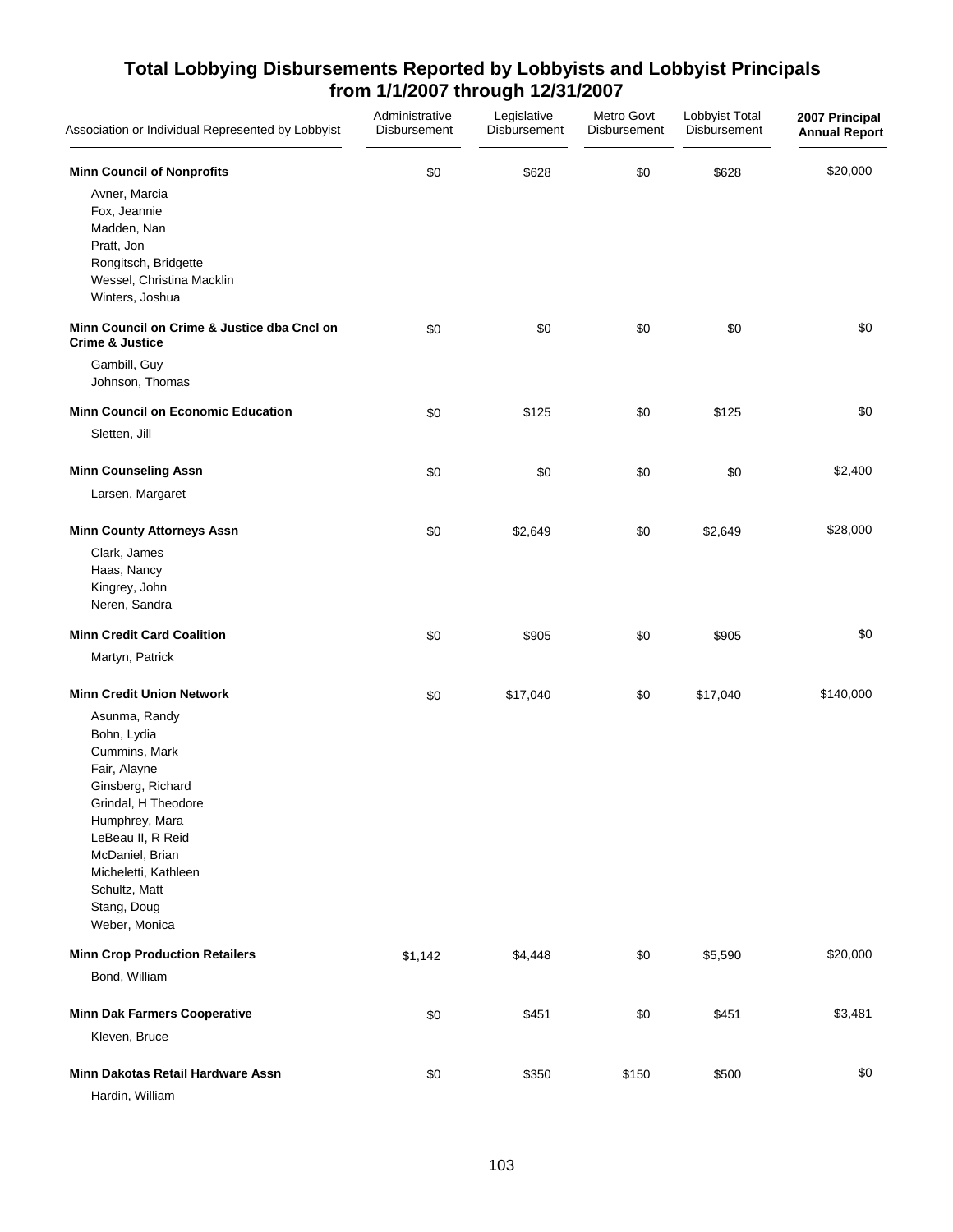| Association or Individual Represented by Lobbyist                                                                   | Administrative<br>Disbursement | Legislative<br>Disbursement | Metro Govt<br>Disbursement | Lobbyist Total<br>Disbursement | 2007 Principal<br><b>Annual Report</b> |
|---------------------------------------------------------------------------------------------------------------------|--------------------------------|-----------------------------|----------------------------|--------------------------------|----------------------------------------|
| <b>Minn Deer Breeders Assn</b><br>Osterman, Lynne                                                                   | \$0                            | \$1,800                     | \$0                        | \$1,800                        | \$18,000                               |
| <b>Minn Deer Hunters Assn</b><br>Bennett, Cory<br>Keliher, Thomas<br>Tilley, Barry                                  | \$0                            | \$0                         | \$0                        | \$0                            | \$40,000                               |
| <b>Minn Dental Assn</b><br>Gilbert, Mary<br>Sposeto, Dominic                                                        | \$0                            | \$10,083                    | \$0                        | \$10,083                       | \$120,000                              |
| <b>Minn Dental Hygienists Assn</b><br>Morris, Randolph                                                              | \$0                            | \$32                        | \$0                        | \$32                           | \$0                                    |
| <b>Minn Deputy Registrars Assn</b><br>Hirst, James                                                                  | \$210                          | \$435                       | \$0                        | \$645                          | \$40,000                               |
| Minn Developmental Achievement Center Assn<br>James, Karen                                                          | \$0                            | \$800                       | \$0                        | \$800                          | \$40,000                               |
| <b>Minn Dietetics Assn</b><br>Amberg, William<br>Dosland, Valerie                                                   | \$0                            | \$0                         | \$0                        | \$0                            | \$20,000                               |
| <b>Minn District Judges Assn</b><br>Haas, Nancy<br>Neren, Sandra                                                    | \$0                            | \$2,521                     | \$0                        | \$2,521                        | \$63,000                               |
| Minn Driver & Traffic Safety Ed Assn<br>Bothun, John<br>Palmer, John                                                | \$0                            | \$0                         | \$0                        | \$0                            | \$5,208                                |
| Minn Drywall & Plaster Assn<br>Grimm, William<br>Nesse, John                                                        | \$0                            | \$0                         | \$0                        | \$0                            | \$0                                    |
| <b>Minn Electrical Assn</b><br>Kozak, Andrew<br>Meeks, John<br>Ploetz, John<br>Rubin, Judith<br>Strusinski, William | \$0                            | \$32,085                    | \$0                        | \$32,085                       | \$40,000                               |
| Minn Electronic Security & Technology Assn<br>Holten, Cort<br>Silesky, Nancy                                        | \$0                            | \$736                       | \$0                        | \$736                          | \$20,000                               |
| <b>Minn Elementary Sch Principals Assn</b><br>Aronson, Roger<br>Storti, Fred                                        | \$0                            | \$4,128                     | \$0                        | \$4,128                        | \$20,000                               |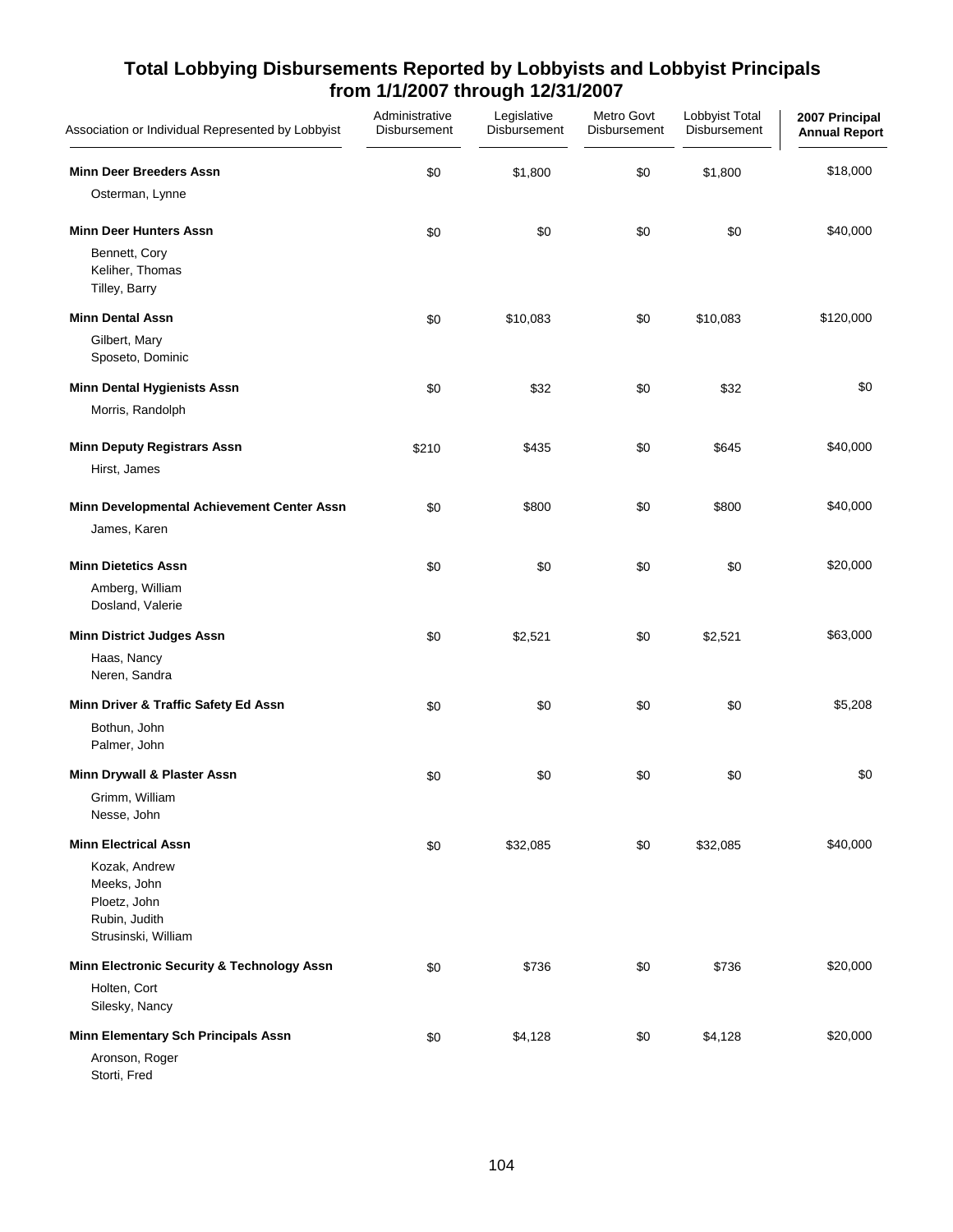| Association or Individual Represented by Lobbyist                                | Administrative<br>Disbursement | Legislative<br>Disbursement | Metro Govt<br>Disbursement | Lobbyist Total<br>Disbursement | 2007 Principal<br><b>Annual Report</b> |
|----------------------------------------------------------------------------------|--------------------------------|-----------------------------|----------------------------|--------------------------------|----------------------------------------|
| <b>Minn Elk Breeders Assn</b>                                                    | \$0                            | \$10                        | \$0                        | \$10                           | \$4,000                                |
| Kwilas, Anthony                                                                  |                                |                             |                            |                                |                                        |
| <b>Minn Employment Law Council</b>                                               | \$0                            | \$1,308                     | \$0                        | \$1,308                        | \$18,000                               |
| Ahern, Michael<br>Crandall, Lynnette Slater<br>Lynch, Teresa<br>Reinhart, Robert |                                |                             |                            |                                |                                        |
| <b>Minn Energy</b>                                                               | \$0                            | \$0                         | \$0                        | \$0                            | \$20,000                               |
| Kleven, Bruce                                                                    |                                |                             |                            |                                |                                        |
| <b>Minn Energy Resources</b>                                                     | \$0                            | \$8                         | \$0                        | \$8                            | \$80,000                               |
| Fujii, Stacey<br>Walters, Greg                                                   |                                |                             |                            |                                |                                        |
| <b>Minn Environmental Contractors Assn</b>                                       | \$0                            | \$0                         | \$0                        | \$0                            | \$0                                    |
| Grimm, William<br>Nesse, John                                                    |                                |                             |                            |                                |                                        |
| <b>Minn Environmental Partnership</b>                                            | \$0                            | \$48,012                    | \$0                        | \$48,012                       | \$100,000                              |
| Schultz, Molly<br>Tuma, John                                                     |                                |                             |                            |                                |                                        |
| <b>Minn Environmental Science &amp; Economic</b><br><b>Review Bd</b>             | \$17,696                       | \$11,586                    | \$0                        | \$29,283                       | \$120,000                              |
| Flaherty, Timothy<br>Hall, John<br>Nyhus, Steven<br>Sullivan, Joseph             |                                |                             |                            |                                |                                        |
| <b>Minn Exploration Assn</b>                                                     | \$0                            | \$8,370                     | \$0                        | \$8,370                        | \$20,000                               |
| Ongaro, Frank                                                                    |                                |                             |                            |                                |                                        |
| <b>Minn Family Council</b>                                                       | \$0                            | \$28,106                    | \$0                        | \$28,106                       | \$40,000                               |
| Prichard, Thomas                                                                 |                                |                             |                            |                                |                                        |
| <b>Minn Farm Bureau Federation</b>                                               | \$1,635                        | \$13,385                    | \$0                        | \$15,020                       | \$20,000                               |
| Geske, Jeremy<br>Paap, Kevin<br>Radatz, Chris<br>Shepard, Bob                    |                                |                             |                            |                                |                                        |
| <b>Minn Farmers Union</b>                                                        | \$0                            | \$9,040                     | \$0                        | \$9,040                        | \$20,000                               |
| Petersen, Thomas<br>Peterson, Douglas<br>Tunheim, Jim                            |                                |                             |                            |                                |                                        |
| <b>Minn Federation of County Fairs</b>                                           | \$0                            | \$0                         | \$0                        | \$0                            | \$11,648                               |
| Schoenfeld, Gerald                                                               |                                |                             |                            |                                |                                        |
| Minn Financial Crimes Task Force (MNFCTF)                                        | \$0                            | \$0                         | \$0                        | \$0                            | \$0                                    |
| McCullough, John                                                                 |                                |                             |                            |                                |                                        |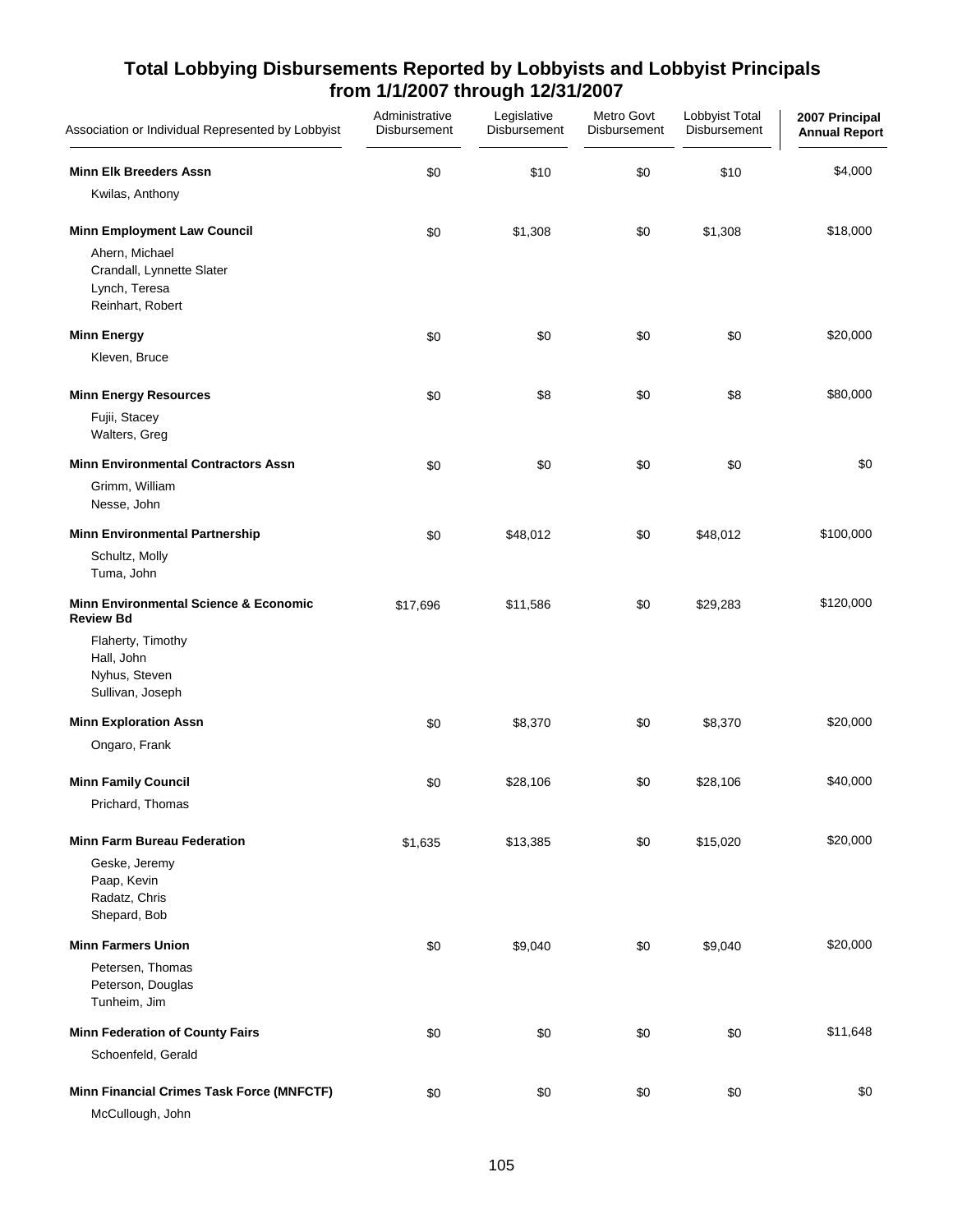| Association or Individual Represented by Lobbyist                                                           | Administrative<br>Disbursement | Legislative<br>Disbursement | Metro Govt<br>Disbursement | Lobbyist Total<br>Disbursement | 2007 Principal<br><b>Annual Report</b> |
|-------------------------------------------------------------------------------------------------------------|--------------------------------|-----------------------------|----------------------------|--------------------------------|----------------------------------------|
| <b>Minn Financial Services Assn</b>                                                                         | \$0                            | \$17,900                    | \$0                        | \$17,900                       | \$40,000                               |
| Martyn, Patrick                                                                                             |                                |                             |                            |                                |                                        |
| <b>Minn Floorcovering Contractors Assn</b>                                                                  | \$0                            | \$0                         | \$0                        | \$0                            | \$0                                    |
| Nesse, John                                                                                                 |                                |                             |                            |                                |                                        |
| <b>Minn FoodShare</b>                                                                                       | \$0                            | \$6,771                     | \$0                        | \$6,771                        | \$20,000                               |
| Thell, Barbara                                                                                              |                                |                             |                            |                                |                                        |
| <b>Minn for Marriage</b>                                                                                    | \$0                            | \$3,468                     | \$0                        | \$3,468                        | \$20,000                               |
| Borgendale, Gary<br>Darrell, Charles<br>Prichard, Thomas                                                    |                                |                             |                            |                                |                                        |
| <b>Minn Forest Industries Inc.</b>                                                                          | \$0                            | \$53,827                    | \$0                        | \$53,827                       | \$60,000                               |
| Brandt, Wayne<br>Higgins, Ray<br>Johnson, David<br>O'Hara, Timothy<br>Robertson, Michael<br>Velner, Theresa |                                |                             |                            |                                |                                        |
| <b>Minn Forestry Assn</b>                                                                                   | \$0                            | \$7,767                     | \$0                        | \$7,767                        | \$20,000                               |
| Lunzer, William<br>Pearson, Thomas<br>Walli, Kevin                                                          |                                |                             |                            |                                |                                        |
| <b>Minn Funeral Directors Assn</b>                                                                          | \$0                            | \$223                       | \$0                        | \$223                          | \$19,722                               |
| Cassidy, Paul<br>Chelseth, Andrew<br>McInerney, Daniel<br>Wolfe, Kelly                                      |                                |                             |                            |                                |                                        |
| <b>Minn Girls Academy</b>                                                                                   | \$0                            | \$1,134                     | \$0                        | \$1,134                        | \$5,000                                |
| Harris, Shepard                                                                                             |                                |                             |                            |                                |                                        |
| <b>Minn Golf Assn</b>                                                                                       | \$0                            | \$0                         | \$0                        | \$0                            | \$20,000                               |
| Carnival, Douglas                                                                                           |                                |                             |                            |                                |                                        |
| <b>Minn Governmental Relations Council</b>                                                                  | \$0                            | \$185                       | \$0                        | \$185                          | \$15,000                               |
| Hentges, Robert<br>Hylden, Nancy                                                                            |                                |                             |                            |                                |                                        |
| <b>Minn Govt Engineers Council</b>                                                                          | \$0                            | \$0                         | \$0                        | \$0                            | \$0                                    |
| Wheeler, Dana                                                                                               |                                |                             |                            |                                |                                        |
| Minn Grain & Feed Assn                                                                                      | \$0                            | \$625                       | \$0                        | \$625                          | \$625                                  |
| Zelenka, Robert                                                                                             |                                |                             |                            |                                |                                        |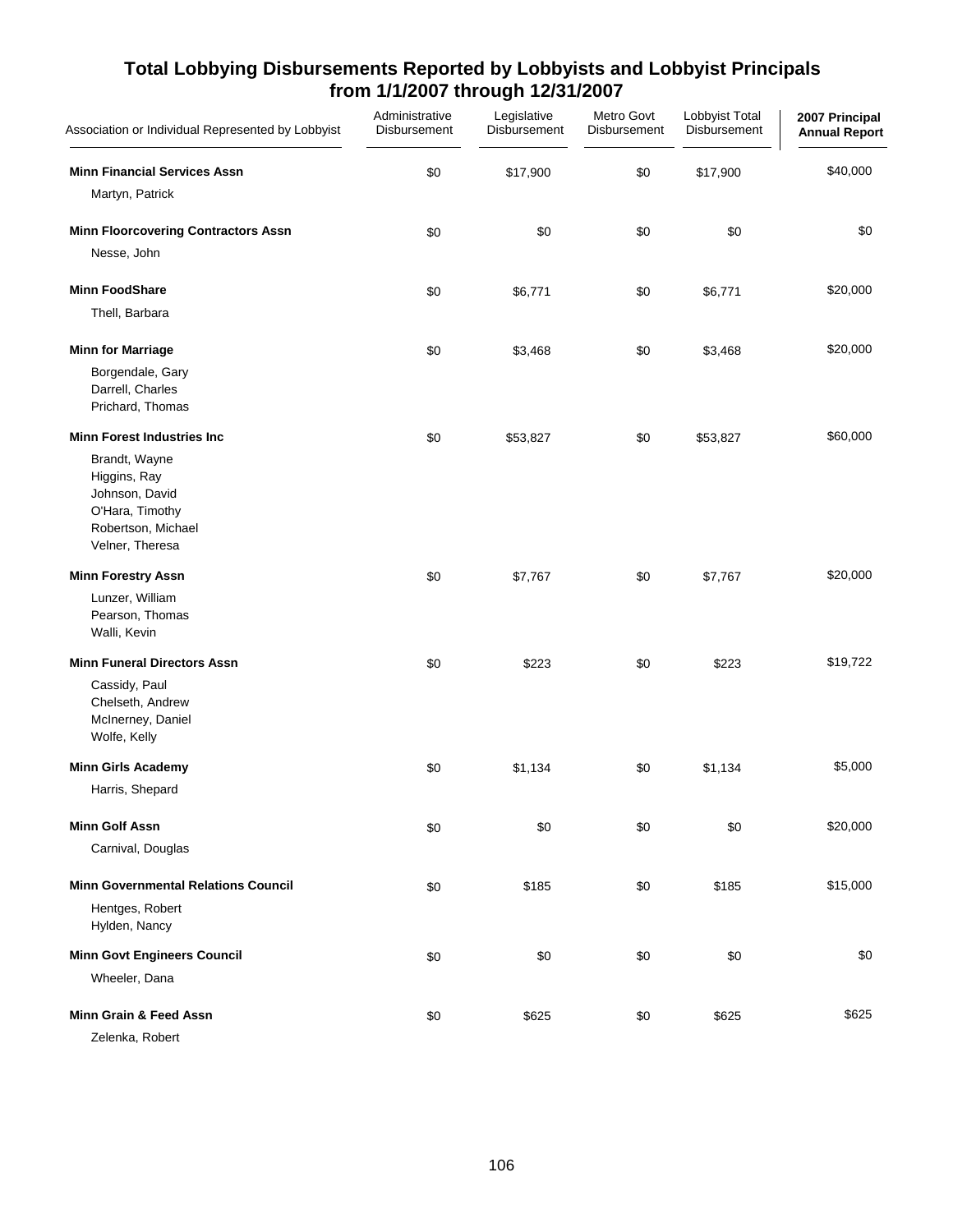| Association or Individual Represented by Lobbyist                                                                                                                                           | Administrative<br>Disbursement | Legislative<br>Disbursement | Metro Govt<br>Disbursement | Lobbyist Total<br>Disbursement | 2007 Principal<br><b>Annual Report</b> |
|---------------------------------------------------------------------------------------------------------------------------------------------------------------------------------------------|--------------------------------|-----------------------------|----------------------------|--------------------------------|----------------------------------------|
| <b>Minn Grocers Assn</b>                                                                                                                                                                    | \$50                           | \$89,524                    | \$25                       | \$89,599                       | \$260,000                              |
| Christensen, Nancy<br>Halloran, Brian<br>Kwilas, Anthony<br>Miller, Mike<br>Nelson, Richard<br>Pfuhl, Jamie<br>Redmond, Lawrence                                                            |                                |                             |                            |                                |                                        |
| <b>Minn Habilitation Coalition</b>                                                                                                                                                          | \$0                            | \$14,648                    | \$0                        | \$14,648                       | \$80,000                               |
| Girvan, Becky<br>Goodno, Kevin<br>Harris, Shepard                                                                                                                                           |                                |                             |                            |                                |                                        |
| Minn Health & Housing Alliance (MHHA)                                                                                                                                                       | \$0                            | \$101,930                   | \$0                        | \$101,930                      | \$120,000                              |
| Cook, Judy<br>Feinwachs, David<br>Girard, James<br>Kvenvold, Gayle<br>McInerney, Daniel<br>Meyer, Lori<br>Shreve, Darrell<br>Strong, Sarah<br>Suomala, Adam<br>Thurlow, Kari<br>Youle, Mary |                                |                             |                            |                                |                                        |
| <b>Minn Health Information</b>                                                                                                                                                              | \$0                            | \$929                       | \$0                        | \$929                          | \$6,620                                |
| Sposeto, Dominic                                                                                                                                                                            |                                |                             |                            |                                |                                        |
| <b>Minn Hearing Healthcare Providers</b><br>Campo, Daniel<br>Campo, Maryann<br>Kunz, David                                                                                                  | \$0                            | \$0                         | \$0                        | \$0                            | \$20,000                               |
| Minn High -Tech Assn                                                                                                                                                                        | \$0                            | \$0                         | \$0                        | \$0                            | \$40,669                               |
| Carnival, Douglas<br>Psick, Sarah                                                                                                                                                           |                                |                             |                            |                                |                                        |
| <b>Minn Hockey Inc</b>                                                                                                                                                                      | \$0                            | \$0                         | \$0                        | \$0                            | \$0                                    |
| Carlson, Joel                                                                                                                                                                               |                                |                             |                            |                                |                                        |
| <b>Minn Hockey Ventures Group</b>                                                                                                                                                           | \$0                            | \$75                        | \$0                        | \$75                           | \$25,650                               |
| Forschler, Richard<br>Hahne, Kathryn                                                                                                                                                        |                                |                             |                            |                                |                                        |
| <b>Minn HomeCare Assn</b>                                                                                                                                                                   | \$1,205                        | \$3,600                     | \$0                        | \$4,805                        | \$80,000                               |
| Bangsberg, Jeff<br>Burandt, Barbara                                                                                                                                                         |                                |                             |                            |                                |                                        |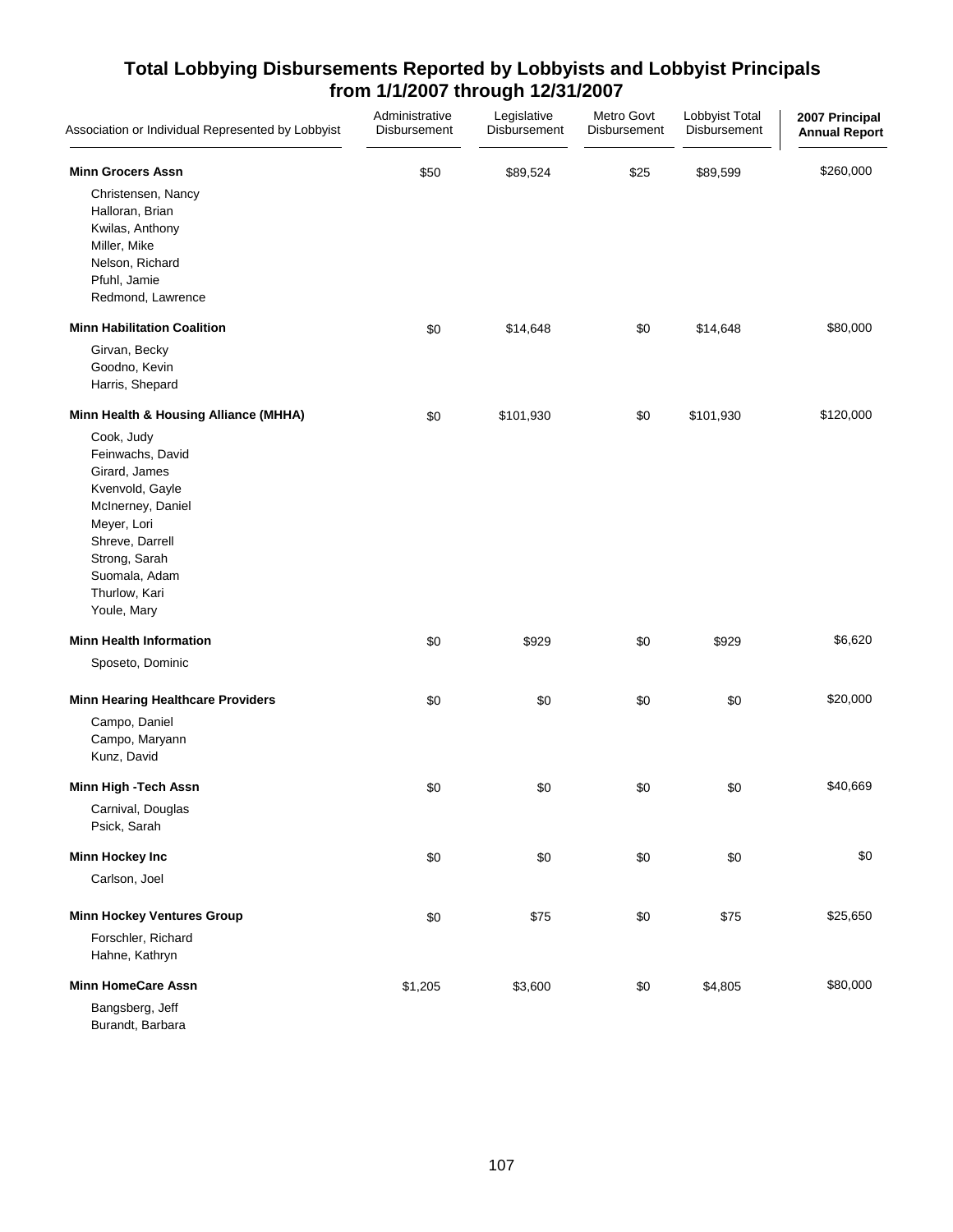| Association or Individual Represented by Lobbyist                                                                                                                                                 | Administrative<br>Disbursement | Legislative<br>Disbursement | Metro Govt<br>Disbursement | Lobbyist Total<br>Disbursement | 2007 Principal<br><b>Annual Report</b> |
|---------------------------------------------------------------------------------------------------------------------------------------------------------------------------------------------------|--------------------------------|-----------------------------|----------------------------|--------------------------------|----------------------------------------|
| <b>Minn Hospital Assn</b><br>Erickson, Tara Garman<br>Feinwachs, David<br>Kaul Jr, John<br>Krinkie, Mary<br>Rueben, Bruce<br>Stout, Susan                                                         | \$0                            | \$61,065                    | \$0                        | \$61,065                       | \$60,000                               |
| <b>Minn Housing Partnership</b><br>Halbach, Chip                                                                                                                                                  | \$8,000                        | \$60,198                    | \$0                        | \$68,198                       | \$61,200                               |
| Jepsen, Cynthia<br>Loscalzo, Julian Empson                                                                                                                                                        |                                |                             |                            |                                |                                        |
| <b>Minn Humanities Commission</b>                                                                                                                                                                 | \$0                            | \$410                       | \$0                        | \$410                          | \$40,000                               |
| Corbid, John<br>Elliott, Sonnie<br>Forschler, Richard<br>Hahne, Kathryn                                                                                                                           |                                |                             |                            |                                |                                        |
| <b>Minn Independent Coalition</b><br>Ahern, Michael<br>Bradley, Michael<br>Crandall, Lynnette Slater<br>Farm, Thomas<br>Johnson, Richard<br>Lynch, Teresa<br>Ray, M Cecilia                       | \$1,481                        | \$1,454                     | \$0                        | \$2,935                        | \$100,000                              |
| Minn Independent Insurance Agents Assn                                                                                                                                                            | \$119                          | \$9,659                     | \$0                        | \$9,779                        | \$40,000                               |
| Sposeto, Dominic                                                                                                                                                                                  |                                |                             |                            |                                |                                        |
| Minn Independent School Forum<br>Sletten, Jill                                                                                                                                                    | \$0                            | \$0                         | \$0                        | \$0                            | \$0                                    |
| <b>Minn Indian Gaming Assn</b><br>Asunma, Randy<br>James, Karen<br>Johnson, David<br>Keliher, Thomas<br>Kozak, Andrew<br>Strusinski, William<br>Tilley, Barry<br>Urdahl, Brent<br>Veverka, Steven | \$0                            | \$63,221                    | \$0                        | \$63,221                       | \$340,000                              |
| <b>Minn Institute of Public Finance</b>                                                                                                                                                           | \$0                            | \$195                       | \$0                        | \$195                          | \$40,000                               |
| Hahne, Kathryn<br>Hentges, Robert                                                                                                                                                                 |                                |                             |                            |                                |                                        |
| <b>Minn Insurance Guaranty Assn</b><br>Ahern, Michael                                                                                                                                             | \$0                            | \$342                       | \$0                        | \$342                          | \$0                                    |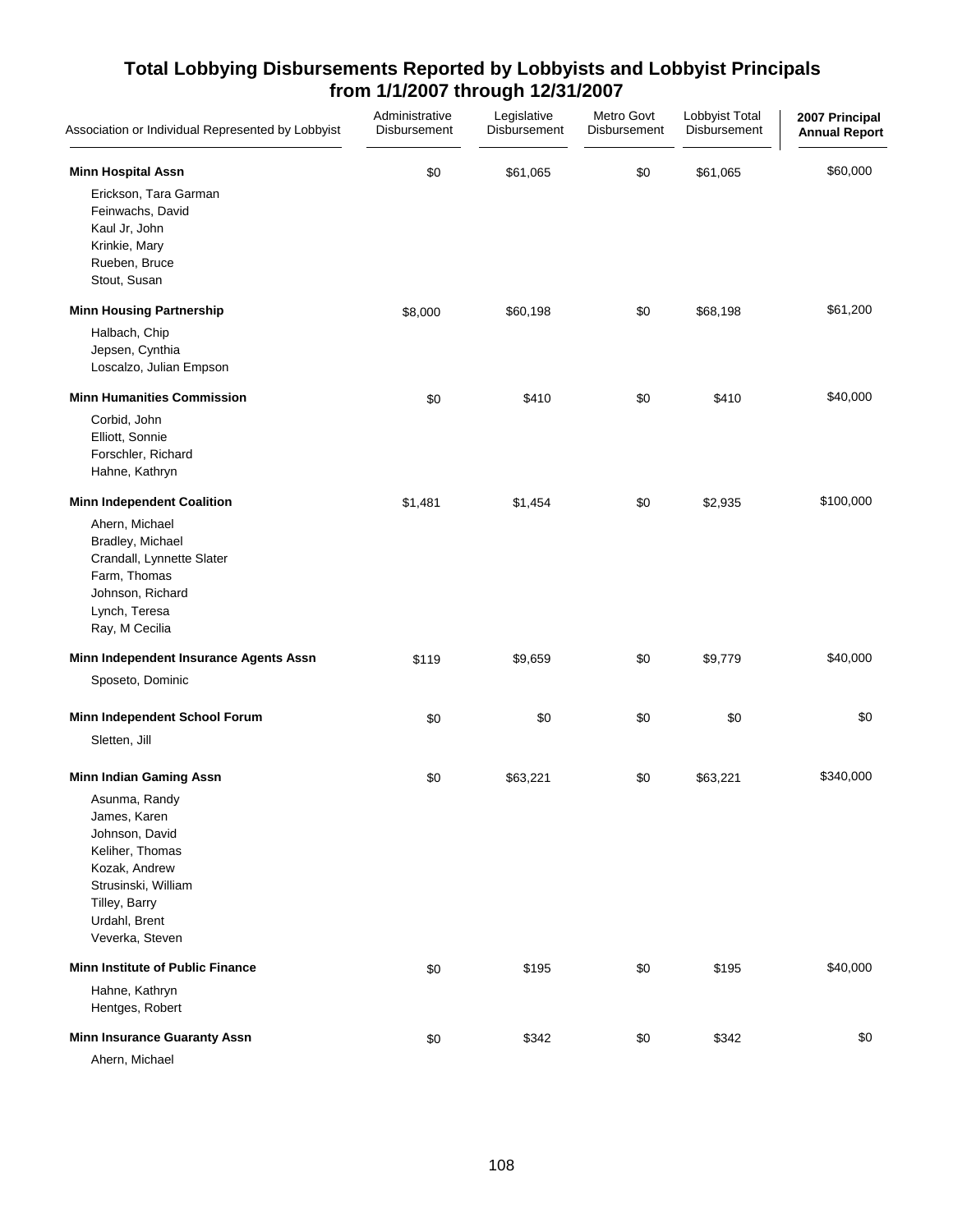| Association or Individual Represented by Lobbyist                                                                   | Administrative<br>Disbursement | Legislative<br>Disbursement | Metro Govt<br>Disbursement | Lobbyist Total<br>Disbursement | 2007 Principal<br><b>Annual Report</b> |
|---------------------------------------------------------------------------------------------------------------------|--------------------------------|-----------------------------|----------------------------|--------------------------------|----------------------------------------|
| <b>Minn Inter-County Assn</b><br>Brewington, Claudia Keagy<br>Carlson, Keith<br>Tuma, John<br>Vanasek, Robert (Bob) | \$0                            | \$26,093                    | \$0                        | \$26,093                       | \$218,000                              |
| Minn Interior Design Legislative Action Comm<br>(MIDLAC)                                                            | \$0                            | \$0                         | \$0                        | \$0                            | \$27,000                               |
| Perrus, Julie                                                                                                       |                                |                             |                            |                                |                                        |
| <b>Minn Joint Underwriting Assn</b><br>Franzen, Douglas<br>Moore, Vic<br>Peterson, Patricia                         | \$0                            | \$0                         | \$0                        | \$0                            | \$9,035                                |
| Minn Labor Interpretive Center                                                                                      | \$0                            | \$0                         | \$0                        | \$0                            | \$0                                    |
| Roe, David                                                                                                          |                                |                             |                            |                                |                                        |
| <b>Minn Laboratory License Coalition</b><br>Franzen, Douglas<br>Moore, Vic                                          | \$0                            | \$200                       | \$0                        | \$200                          | \$20,000                               |
| <b>Minn Land Title Assn</b>                                                                                         | \$0                            | \$240                       | \$0                        | \$240                          | \$20,000                               |
| Hahne, Kathryn<br>Hylden, Nancy                                                                                     |                                |                             |                            |                                |                                        |
| <b>Minn Land Trust</b>                                                                                              | \$0                            | \$0                         | \$0                        | \$0                            | \$1,000                                |
| Prohaska, Jane                                                                                                      |                                |                             |                            |                                |                                        |
| <b>Minn Landscape Arboretum</b>                                                                                     | \$0                            | \$0                         | \$0                        | \$0                            | \$20,000                               |
| Moore-Lindman, Marnie<br>Seck, Gerald                                                                               |                                |                             |                            |                                |                                        |
| Minn League of Women Voters                                                                                         | \$0                            | \$15,425                    | \$0                        | \$15,425                       | \$10,000                               |
| Sawyer, Sally                                                                                                       |                                |                             |                            |                                |                                        |
| <b>Minn Library Assn</b><br>Keefe, Elaine<br>Walseth, Samuel                                                        | \$0                            | \$35                        | \$0                        | \$35                           | \$60,000                               |
| Minn Licensed Beverage Assn Inc                                                                                     | \$0                            | \$8,100                     | \$1,350                    | \$9,450                        | \$100,000                              |
| Bagnoli, Joseph<br>Farrell, Jim<br>Psick, Sarah                                                                     |                                |                             |                            |                                |                                        |
| <b>Minn Life</b>                                                                                                    | \$0                            | \$675                       | \$0                        | \$675                          | \$65,000                               |
| Amundson, Kristen<br>Chapman, Leslie<br>Chilstrom, Lynda<br>Czarnetzki, Dean<br>Georgacas, Chris<br>Radel, Dwayne   |                                |                             |                            |                                |                                        |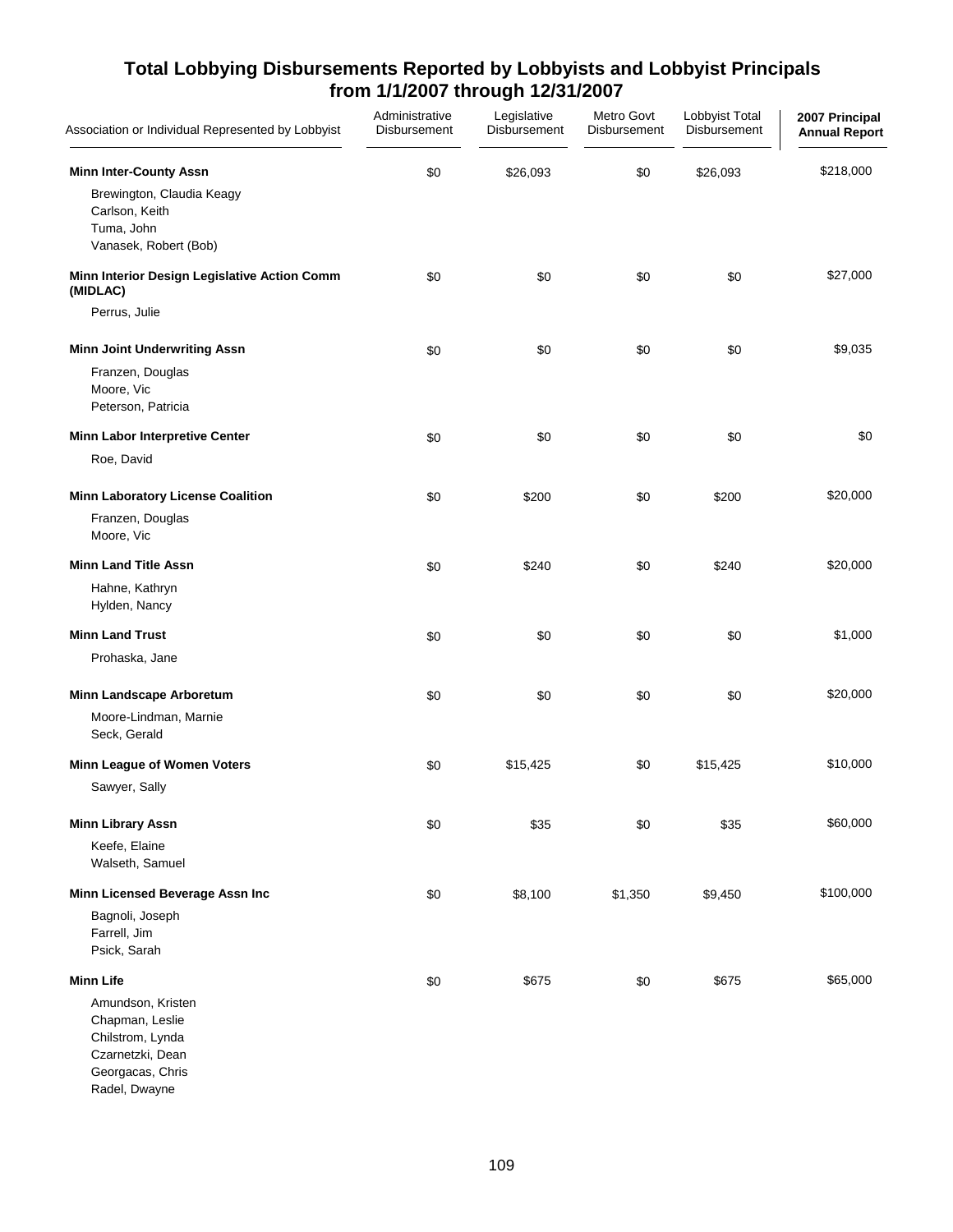| Association or Individual Represented by Lobbyist                                                                                                                                                                                                        | Administrative<br>Disbursement | Legislative<br>Disbursement | Metro Govt<br>Disbursement | Lobbyist Total<br>Disbursement | 2007 Principal<br><b>Annual Report</b> |
|----------------------------------------------------------------------------------------------------------------------------------------------------------------------------------------------------------------------------------------------------------|--------------------------------|-----------------------------|----------------------------|--------------------------------|----------------------------------------|
| <b>Minn Livestock Marketing Assn</b><br>Hamilton, Kurt                                                                                                                                                                                                   | \$0                            | \$0                         | \$0                        | \$0                            | \$0                                    |
| <b>Minn Lodging Assn</b>                                                                                                                                                                                                                                 | \$0                            | \$2,197                     | \$0                        | \$2,197                        | \$0                                    |
| Vanasek, Robert (Bob)                                                                                                                                                                                                                                    |                                |                             |                            |                                |                                        |
| <b>Minn Manufactured Housing Assn</b>                                                                                                                                                                                                                    | \$0                            | \$23,723                    | \$0                        | \$23,723                       | \$80,000                               |
| Brunner, Mark<br>Fair, Alayne<br>Gallaher, Harry<br>Grindal, H Theodore<br>Klett, Rebecca<br>McDaniel, Brian<br>Stang, Doug                                                                                                                              |                                |                             |                            |                                |                                        |
| <b>Minn Mechanical Contractors Assn</b>                                                                                                                                                                                                                  | \$2,605                        | \$3,550                     | \$1,770                    | \$7,925                        | \$120,000                              |
| Pettersen, Steven<br>Thaden, Gary                                                                                                                                                                                                                        |                                |                             |                            |                                |                                        |
| <b>Minn Medical Assn</b><br>Gilbert, Mary<br>Jayatilaka, Nilani<br>Meiches, Robert<br>Micko, Julian Locke<br>Noznesky, Sara Will<br>Renner, Dave<br>Sandvig, Linda<br>Schierman, Rebecca<br>Silversmith, Janet<br>Sposeto, Dominic<br>Stirewalt, Karolyn | \$0                            | \$110,042                   | \$0                        | \$110,042                      | \$120,000                              |
| Minn Medical Group Management Assn<br>Fair, Alayne<br>Grindal, H Theodore<br>Johnson, Roger<br>Kunz, David<br>Micheletti, Kathleen<br>Schafer, Matthew<br>Stang, Doug                                                                                    | \$0                            | \$4,301                     | \$0                        | \$4,301                        | \$60,000                               |
| <b>Minn Metalcasters</b>                                                                                                                                                                                                                                 | \$0                            | \$0                         | \$0                        | \$0                            | \$20,000                               |
| Derus, John                                                                                                                                                                                                                                              |                                |                             |                            |                                |                                        |
| <b>Minn Milk Producers Assn</b><br>Lunzer, William<br>Pearson, Thomas<br>Walli, Kevin                                                                                                                                                                    | \$0                            | \$25,000                    | \$0                        | \$25,000                       | \$20,000                               |
| Minn Mortgage Assn                                                                                                                                                                                                                                       | \$0                            | \$1,000                     | \$0                        | \$1,000                        | \$60,000                               |
| Knapp, John<br>Lemke, Matthew<br>Martyn, Patrick                                                                                                                                                                                                         |                                |                             |                            |                                |                                        |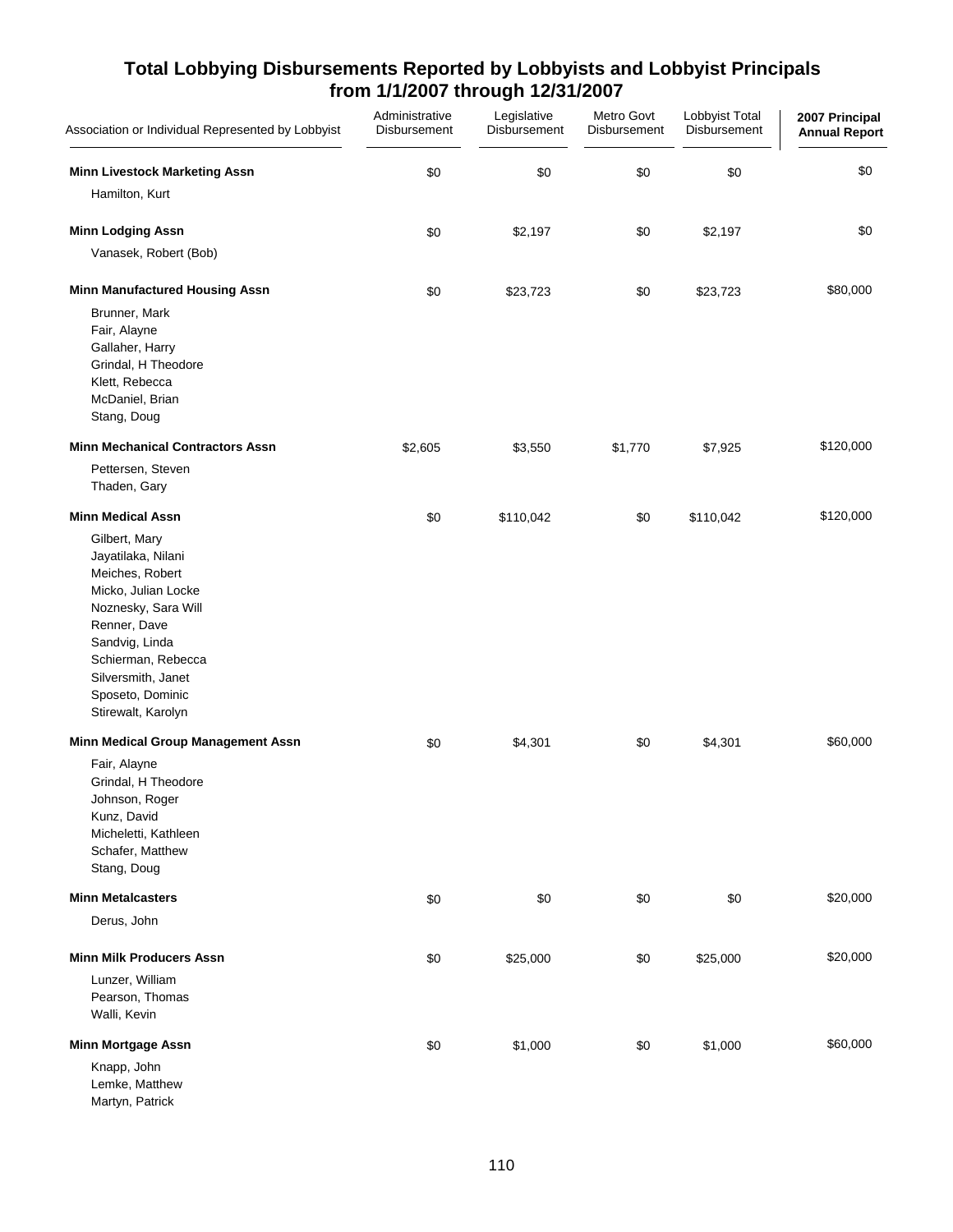| Association or Individual Represented by Lobbyist                                                                          | Administrative<br>Disbursement | Legislative<br>Disbursement | Metro Govt<br>Disbursement | Lobbyist Total<br>Disbursement | 2007 Principal<br><b>Annual Report</b> |
|----------------------------------------------------------------------------------------------------------------------------|--------------------------------|-----------------------------|----------------------------|--------------------------------|----------------------------------------|
| <b>Minn Multi-Housing Assn</b>                                                                                             | \$0                            | \$4,169                     | \$1,541                    | \$5,710                        | \$240,000                              |
| Grove, Molly<br>Horner, John (Jack)<br>Liljenquist, Todd<br>Vanasek, Robert (Bob)                                          |                                |                             |                            |                                |                                        |
| <b>Minn Municipal Beverage Assn</b>                                                                                        | \$0                            | \$58,141                    | \$0                        | \$58,141                       | \$60,000                               |
| Bagnoli, Joseph<br>Kaspszak, Paul<br>Psick, Sarah                                                                          |                                |                             |                            |                                |                                        |
| <b>Minn Municipal Power Agency</b>                                                                                         | \$0                            | \$0                         | \$0                        | \$0                            | \$0                                    |
| McKasy, Bert                                                                                                               |                                |                             |                            |                                |                                        |
| <b>Minn Municipal Utilities Assn</b>                                                                                       | \$0                            | \$8,179                     | \$0                        | \$8,179                        | \$180,000                              |
| Bagnoli, Joseph<br>Black, William<br>Carnival, Douglas<br>Downer, Steven<br>Kegel, Jack<br>McGrann, William<br>Oxley, Greg |                                |                             |                            |                                |                                        |
| Minn Natl Assn of Housing & Redevelopment<br><b>Officials</b>                                                              | \$0                            | \$22,138                    | \$0                        | \$22,138                       | \$20,000                               |
| Lunzer, William<br>Pearson, Thomas<br>Walli, Kevin                                                                         |                                |                             |                            |                                |                                        |
| Minn Natural Health-Legal Reform Project                                                                                   | \$0                            | \$0                         | \$0                        | \$0                            | \$0                                    |
| Kapke, Daniel<br>Miller, Diane<br>Wethor, Angela                                                                           |                                |                             |                            |                                |                                        |
| <b>Minn Newspaper Assn</b>                                                                                                 | \$50                           | \$4,193                     | \$0                        | \$4,243                        | \$40,000                               |
| Anfinson, Mark<br>Hills, Lisa<br>Hyland, Eric<br>Neren, Sandra                                                             |                                |                             |                            |                                |                                        |
| Minn Nursery & Landscape Assn                                                                                              | \$0                            | \$0                         | \$0                        | \$0                            | \$20,000                               |
| Boland, John                                                                                                               |                                |                             |                            |                                |                                        |
| <b>Minn Nurses Assn</b>                                                                                                    | \$0                            | \$42,398                    | \$0                        | \$42,398                       | \$100,000                              |
| Conley, William<br>George, Mary Jo<br>Mortrud, Carrie                                                                      |                                |                             |                            |                                |                                        |
| <b>Minn Occupational Therapy Assn</b>                                                                                      | \$0                            | \$0                         | \$0                        | \$0                            | \$20,000                               |
| Bennett, Cory<br>Keliher, Thomas                                                                                           |                                |                             |                            |                                |                                        |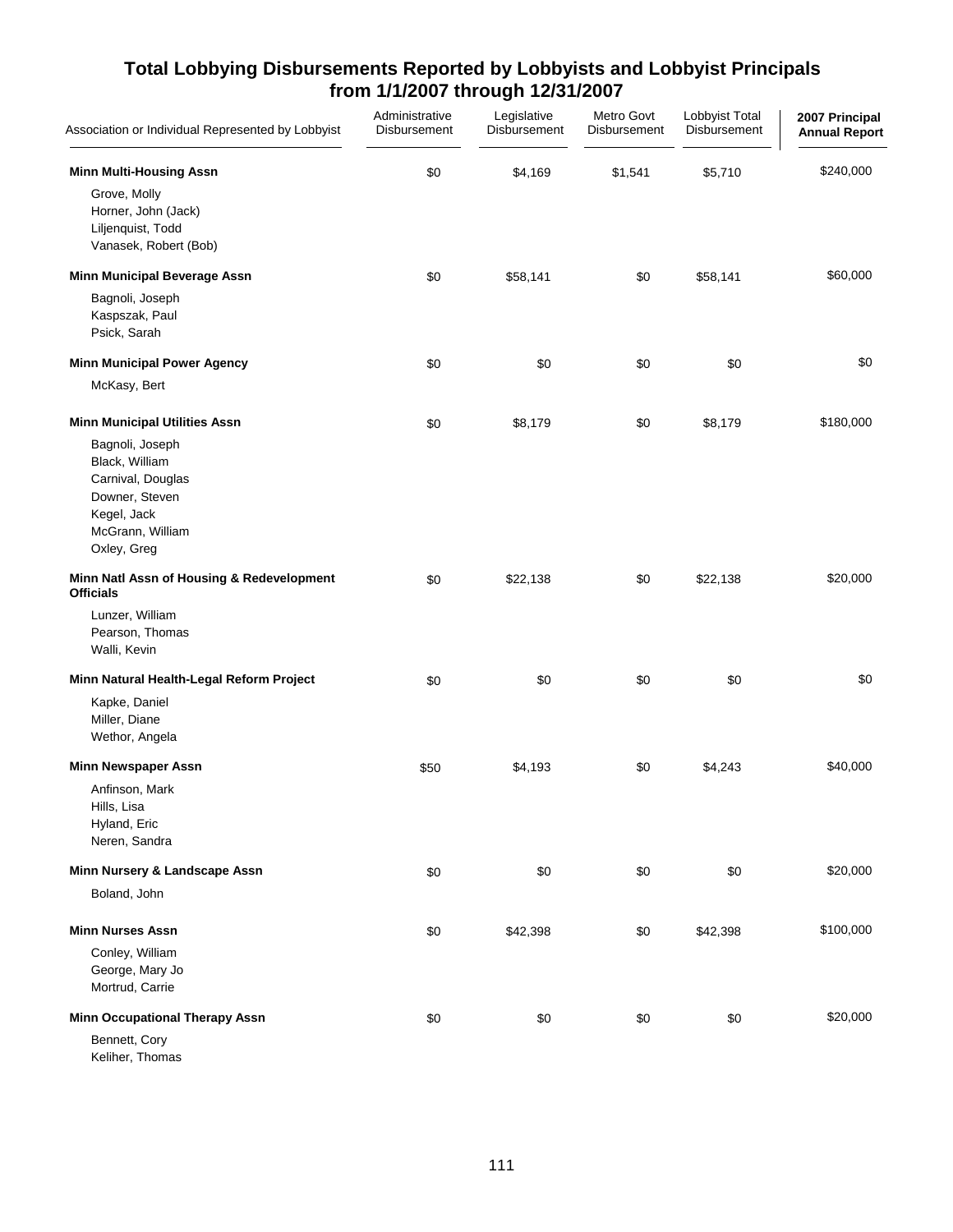| Association or Individual Represented by Lobbyist                                                                               | Administrative<br>Disbursement | Legislative<br>Disbursement | Metro Govt<br>Disbursement | Lobbyist Total<br>Disbursement | 2007 Principal<br><b>Annual Report</b> |
|---------------------------------------------------------------------------------------------------------------------------------|--------------------------------|-----------------------------|----------------------------|--------------------------------|----------------------------------------|
| Minn Oncology Hematology PA                                                                                                     | \$0                            | \$7,192                     | \$0                        | \$7,192                        | \$140,000                              |
| Almeida, Cristine<br>Amundson, Kristen<br>Chilstrom, Lynda<br>Clark, James<br>Georgacas, Chris<br>Haas, Nancy<br>Hahne, Kathryn |                                |                             |                            |                                |                                        |
| McHenry, Brooke<br>Poul, Thomas J<br>Schreiber, William<br>Vanasek, Robert (Bob)                                                |                                |                             |                            |                                |                                        |
| Minn On-Site Sewage Treatment Contr                                                                                             | \$0                            | \$0                         | \$0                        | \$0                            | \$18,330                               |
| Botzek, Gary                                                                                                                    |                                |                             |                            |                                |                                        |
| <b>Minn Operators of Music &amp; Amusements</b><br>Carlson, Joel<br>Holten, Cort<br>Leighton, Robert<br>Silesky, Nancy          | \$160                          | \$2,331                     | \$0                        | \$2,491                        | \$70,000                               |
| <b>Minn Opportunities Industrialization Council</b>                                                                             | \$0                            | \$85                        | \$0                        | \$85                           | \$20,000                               |
| Cassidy, Paul<br>Chelseth, Andrew<br>Wolfe, Kelly                                                                               |                                |                             |                            |                                |                                        |
| <b>Minn Optometric Assn</b>                                                                                                     | \$0                            | \$73,862                    | \$0                        | \$73,862                       | \$120,000                              |
| Meffert-Nelson, James<br>Morris, Randolph                                                                                       |                                |                             |                            |                                |                                        |
| <b>Minn Orchestral Assn</b>                                                                                                     | \$0                            | \$0                         | \$0                        | \$0                            | \$60,000                               |
| Wafler, James                                                                                                                   |                                |                             |                            |                                |                                        |
| <b>Minn Org for Vocational Education</b><br>Dosland, Valerie                                                                    | \$0                            | \$0                         | \$0                        | \$0                            | \$3,000                                |
| Minn Organization on Adol. Pregnancy,<br><b>Prevention &amp; Parenting</b>                                                      | \$0                            | \$0                         | \$0                        | \$0                            | \$20,000                               |
| Alveshere, Lorie Mae<br>Riley, Brigid                                                                                           |                                |                             |                            |                                |                                        |
| <b>Minn Orthopaedic Society</b>                                                                                                 | \$0                            | \$5,436                     | \$0                        | \$5,436                        | \$20,000                               |
| Noznesky, Sara Will                                                                                                             |                                |                             |                            |                                |                                        |
| <b>Minn Painting &amp; Wallcovering Assn</b>                                                                                    | \$0                            | \$0                         | \$0                        | \$0                            | \$0                                    |
| Grimm, William<br>Nesse, John                                                                                                   |                                |                             |                            |                                |                                        |
| <b>Minn Paratransit Providers Assn</b>                                                                                          | \$0                            | \$13,884                    | \$0                        | \$13,884                       | \$60,000                               |
| Lunzer, William<br>Pearson, Thomas<br>Walli, Kevin<br>Weidner, Michael                                                          |                                |                             |                            |                                |                                        |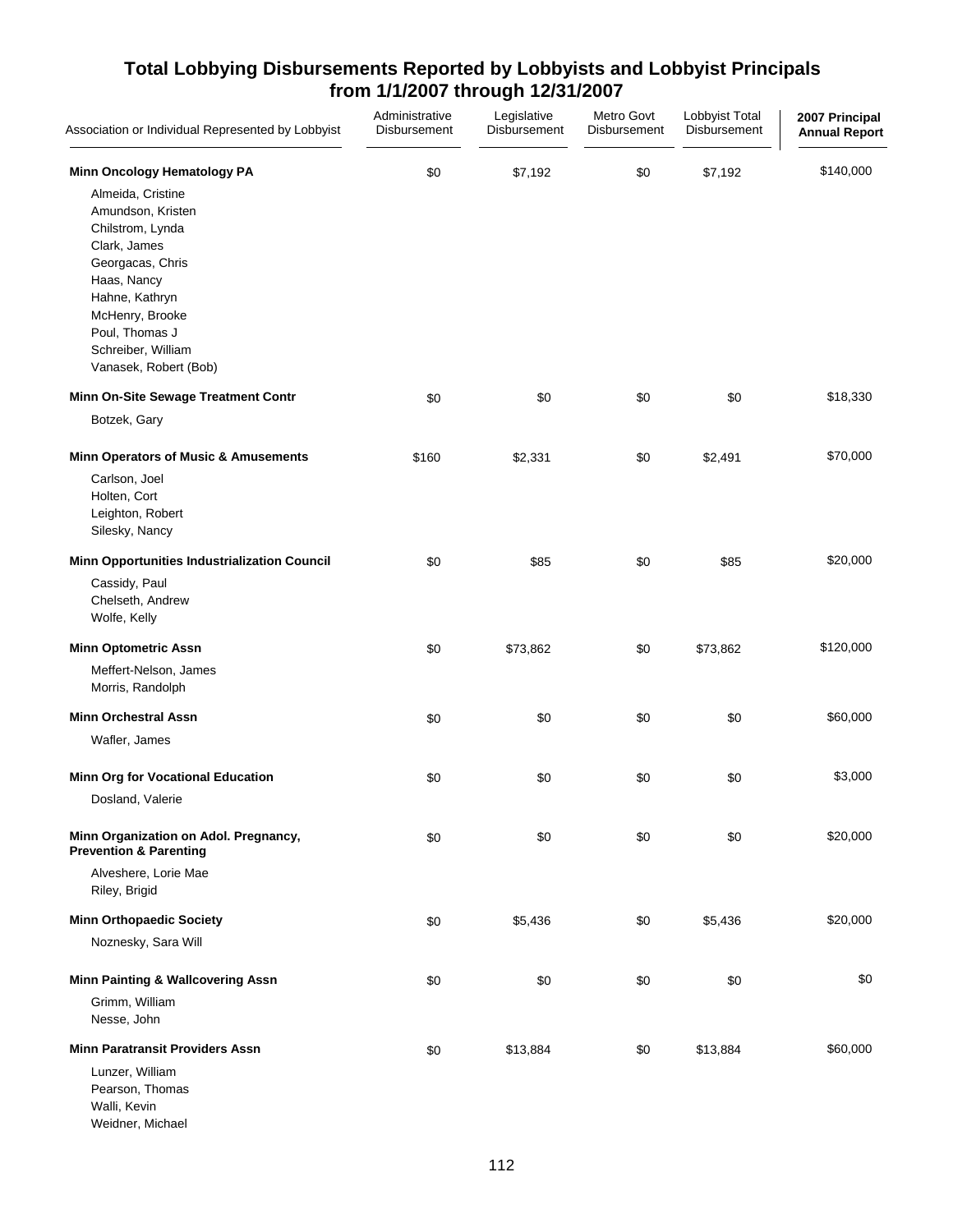| Association or Individual Represented by Lobbyist                                         | Administrative<br>Disbursement | Legislative<br>Disbursement | Metro Govt<br>Disbursement | Lobbyist Total<br>Disbursement | 2007 Principal<br><b>Annual Report</b> |
|-------------------------------------------------------------------------------------------|--------------------------------|-----------------------------|----------------------------|--------------------------------|----------------------------------------|
| <b>Minn Pawnbrokers Assn</b>                                                              | \$0                            | \$1,175                     | \$0                        | \$1,175                        | \$0                                    |
| Martyn, Patrick<br>Rixmann, Bradley                                                       |                                |                             |                            |                                |                                        |
| <b>Minn Pest Management Assn</b>                                                          | \$0                            | \$0                         | \$0                        | \$0                            | \$400                                  |
| Fresvik, Michael                                                                          |                                |                             |                            |                                |                                        |
| <b>Minn Pesticide Information &amp; Education</b>                                         | \$0                            | \$0                         | \$0                        | \$0                            | \$0                                    |
| Ambroz, Theresa                                                                           |                                |                             |                            |                                |                                        |
| <b>Minn Pharmacists Assn</b>                                                              | \$91                           | \$54,074                    | \$0                        | \$54,164                       | \$200,000                              |
| Carpenter, Elizabeth<br>Finstuen, Emily<br>Johnson, Julie<br>Lemke, Matthew               |                                |                             |                            |                                |                                        |
| <b>Minn Pipe Trades Assn</b>                                                              | \$0                            | \$3,362                     | \$0                        | \$3,362                        | \$140,000                              |
| Colburn, Patrick<br>Crimmins, Carl<br>Hansen, Thomas<br>Johnson, David<br>Lucente, David  |                                |                             |                            |                                |                                        |
| <b>Minn Podiatry Assn</b>                                                                 | \$0                            | \$37,116                    | \$0                        | \$37,116                       | \$40,000                               |
| Barrette, Michelle                                                                        |                                |                             |                            |                                |                                        |
| Minn Police & Peace Officers Assn<br>Gillespie, William<br>Holten, Cort<br>Silesky, Nancy | \$0                            | \$736                       | \$0                        | \$736                          | \$0                                    |
| <b>Minn Pork Producers Assn</b>                                                           | \$184                          | \$5,912                     | \$0                        | \$6,096                        | \$80,000                               |
| Leighton, Robert<br>Schoenfeld, Gerald                                                    |                                |                             |                            |                                |                                        |
| <b>Minn Ports Assn</b>                                                                    | \$0                            | \$16,500                    | \$0                        | \$16,500                       | \$21,788                               |
| Lunzer, William<br>Pearson, Thomas<br>Walli, Kevin                                        |                                |                             |                            |                                |                                        |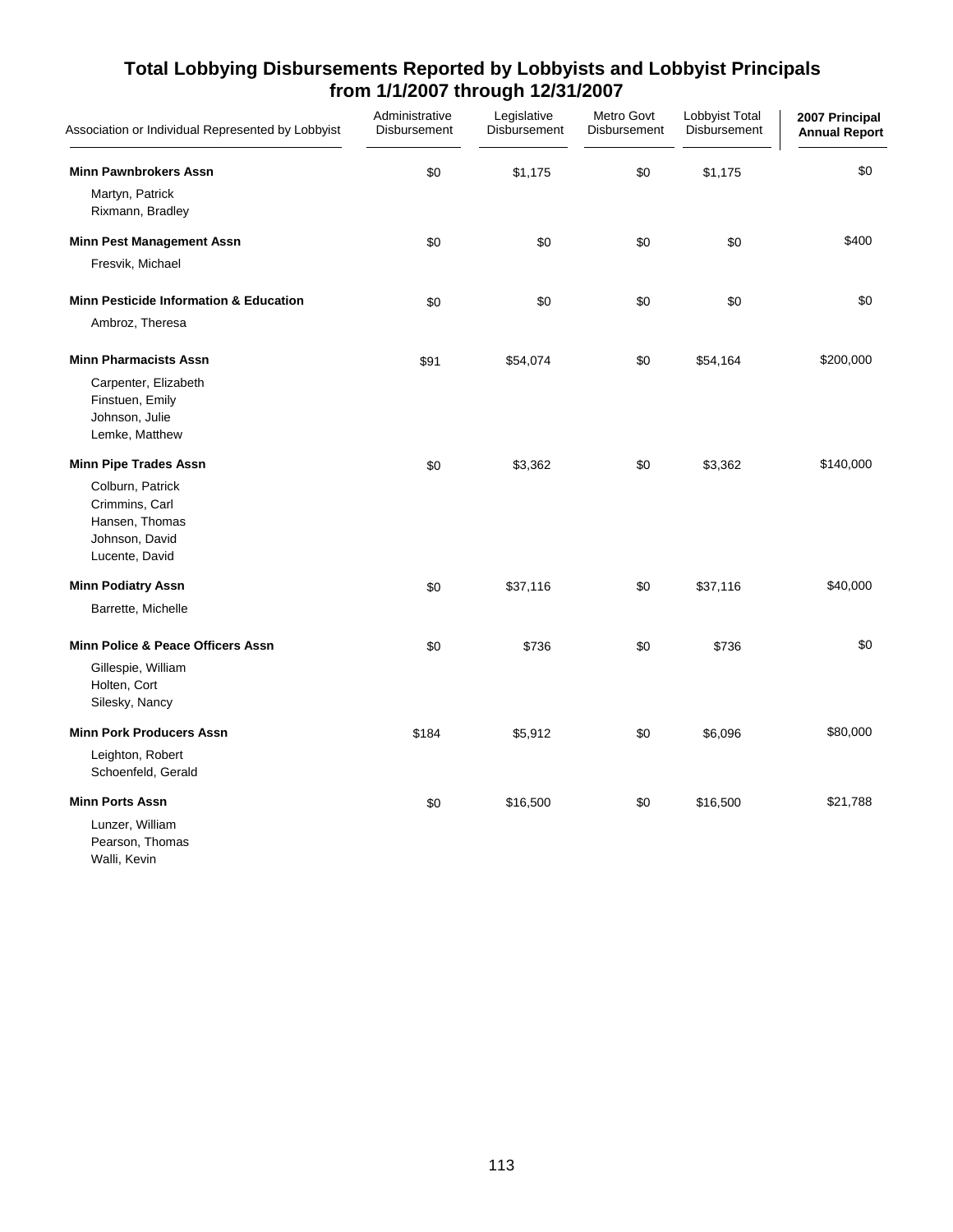| Association or Individual Represented by Lobbyist                                                                                                                                                                                                                                                                                                  | Administrative<br>Disbursement | Legislative<br>Disbursement | Metro Govt<br>Disbursement | Lobbyist Total<br>Disbursement | 2007 Principal<br><b>Annual Report</b> |
|----------------------------------------------------------------------------------------------------------------------------------------------------------------------------------------------------------------------------------------------------------------------------------------------------------------------------------------------------|--------------------------------|-----------------------------|----------------------------|--------------------------------|----------------------------------------|
| <b>Minn Power (ALLETE)</b><br>Anderson, Christopher<br>Bennett, Cory<br>Erickson, James Calvin<br>Garvey, Stephen<br>Grindal, H Theodore<br>Hanson, Keith<br>Hodnik, Margaret<br>Keliher, Thomas<br>Klett, Rebecca<br>Krikava, Michael<br>Lindholm, Robert<br>Moeller, David<br>Pagel, Craig<br>Robare, Margaret<br>Schultz, Matt<br>Sletten, Jill | \$51,368                       | \$129,213                   | \$0                        | \$180,581                      | \$182,000                              |
| <b>Minn Precision Manufacturing Assn</b><br>Geier, Mark                                                                                                                                                                                                                                                                                            | \$0                            | \$5,000                     | \$0                        | \$5,000                        | \$0                                    |
| <b>Minn Private College Council</b><br>Corbid, John<br>Elliott, Sonnie<br>Forschler, Richard<br>Laird, David<br>McMahon, Scott                                                                                                                                                                                                                     | \$0                            | \$55,764                    | \$0                        | \$55,764                       | \$188,100                              |
| <b>Minn Prof Fire Fighters</b><br>Erdman, Henry<br>Johnson, Robert<br>Pederson, Kirk<br>Rice, Brian<br>Stockstead, Michael                                                                                                                                                                                                                         | \$0                            | \$1,183                     | \$0                        | \$1,183                        | \$40,000                               |
| <b>Minn Project</b><br>Jensen, Diane<br>Lindquist, Mark<br>Schoenrich, Lola                                                                                                                                                                                                                                                                        | \$0                            | \$91                        | \$0                        | \$91                           | \$0                                    |
| <b>Minn Propane Gas Assn</b><br>Holten, Cort<br>Silesky, Nancy                                                                                                                                                                                                                                                                                     | \$0                            | \$736                       | \$0                        | \$736                          | \$20,000                               |
| Minn Property Tax Reform LLC<br>Girvan, Becky<br>Goodno, Kevin<br>Harris, Shepard                                                                                                                                                                                                                                                                  | \$0                            | \$1,301                     | \$0                        | \$1,301                        | \$0                                    |
| <b>Minn Psychiatric Society</b><br>Sposeto, Dominic                                                                                                                                                                                                                                                                                                | \$0                            | \$4,962                     | \$0                        | \$4,962                        | \$40,000                               |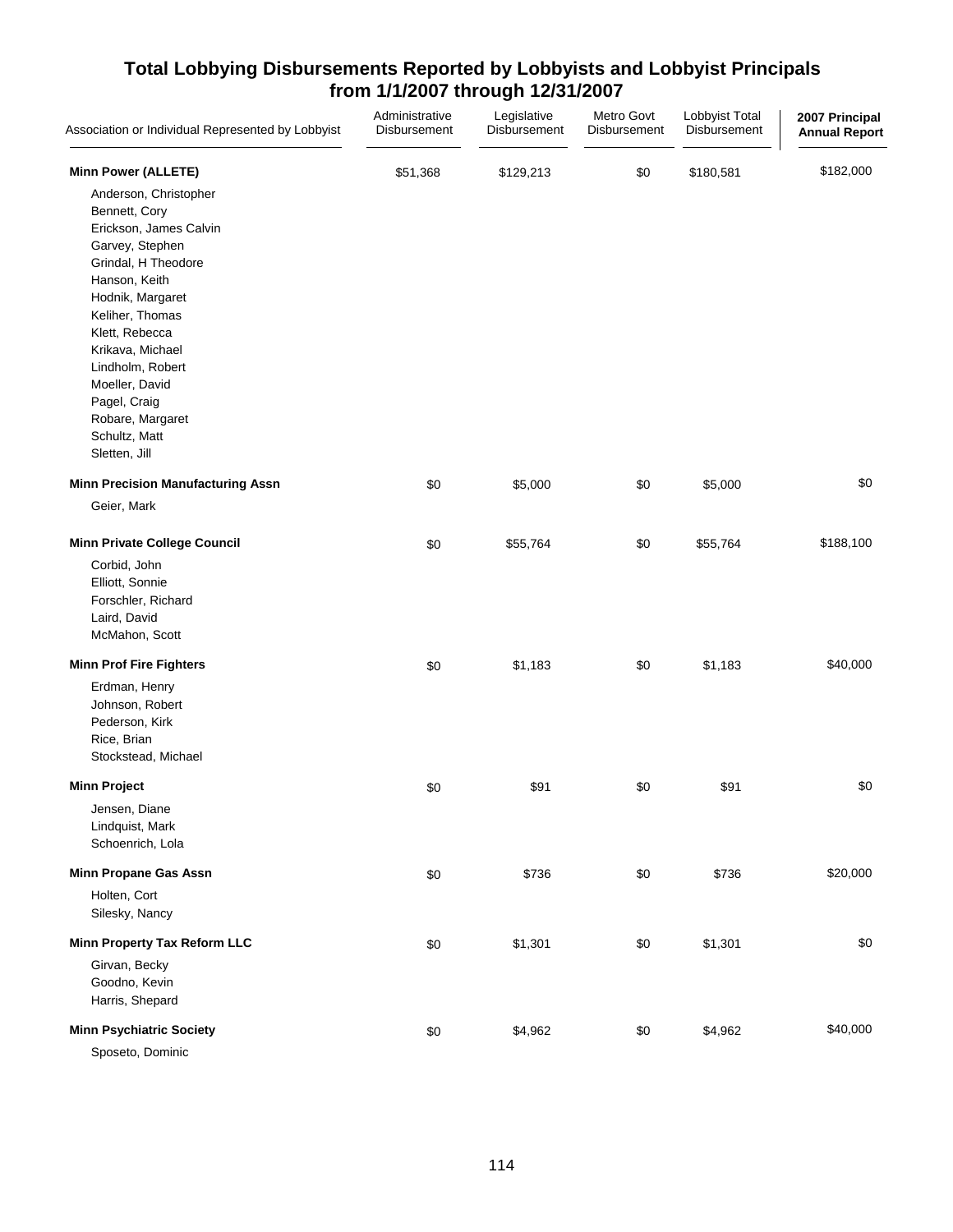| Association or Individual Represented by Lobbyist                                                                                                                                                                   | Administrative<br>Disbursement | Legislative<br>Disbursement | Metro Govt<br>Disbursement | Lobbyist Total<br>Disbursement | 2007 Principal<br><b>Annual Report</b> |
|---------------------------------------------------------------------------------------------------------------------------------------------------------------------------------------------------------------------|--------------------------------|-----------------------------|----------------------------|--------------------------------|----------------------------------------|
| <b>Minn Psychological Assn</b><br>Bennett, Cory<br>Keliher, Thomas                                                                                                                                                  | \$0                            | \$0                         | \$0                        | \$0                            | \$40,000                               |
| Minn PTSA (Parent Teacher Student Assn)                                                                                                                                                                             | \$0                            | \$205                       | \$0                        | \$205                          | \$0                                    |
| Smith, Peggy                                                                                                                                                                                                        |                                |                             |                            |                                |                                        |
| Minn Public Interest Research Group<br>Dahl, Lindsay                                                                                                                                                                | \$0                            | \$120                       | \$0                        | \$120                          | \$20,000                               |
| <b>Minn Public Radio Inc.</b><br>Booth, Kristi<br>Cross, Chris<br>Eldred, Kathryn<br>Goodin, Vern<br>Johnson, Dean<br>Johnson, Jennifer Syltie<br>Kigin, Thomas<br>Nelson, Jeff<br>Olson, Michael<br>Shields, Renae | \$0                            | \$3,169                     | \$0                        | \$3,169                        | \$20,000                               |
| <b>Minn Public Transit Assn</b>                                                                                                                                                                                     | \$0                            | \$96                        | \$0                        | \$96                           | \$20,000                               |
| Munyon, Sherry                                                                                                                                                                                                      |                                |                             |                            |                                |                                        |
| Minn Quarter Horse Racing Assn<br>Cassidy, Paul                                                                                                                                                                     | \$0                            | \$0                         | \$0                        | \$0                            | \$0                                    |
| <b>Minn Race Track Fund</b><br>Brandenhoff, Gerald                                                                                                                                                                  | \$0                            | \$0                         | \$0                        | \$0                            | \$20,000                               |
| <b>Minn Recreation &amp; Park Assn</b><br>Carnival, Douglas<br>Psick, Sarah                                                                                                                                         | \$0                            | \$0                         | \$0                        | \$0                            | \$20,000                               |
| <b>Minn Recruiting Staffing Assn</b><br>Morris, Randolph                                                                                                                                                            | \$0                            | \$101                       | \$0                        | \$101                          | \$20,000                               |
| Minn Regional Development Organization<br>Lunzer, William<br>Pearson, Thomas<br>Walli, Kevin                                                                                                                        | \$0                            | \$8,702                     | \$0                        | \$8,702                        | \$20,000                               |
| Minn Regional Railroads Assn<br>Apitz, John                                                                                                                                                                         | \$0                            | \$7,312                     | \$0                        | \$7,312                        | \$60,000                               |
| <b>Minn Religious Council</b><br>Connolly, Daniel<br>Corbid, John<br>Elliott, Sonnie<br>Forschler, Richard<br>Prokott, Daniel                                                                                       | \$0                            | \$175                       | \$0                        | \$175                          | \$180,000                              |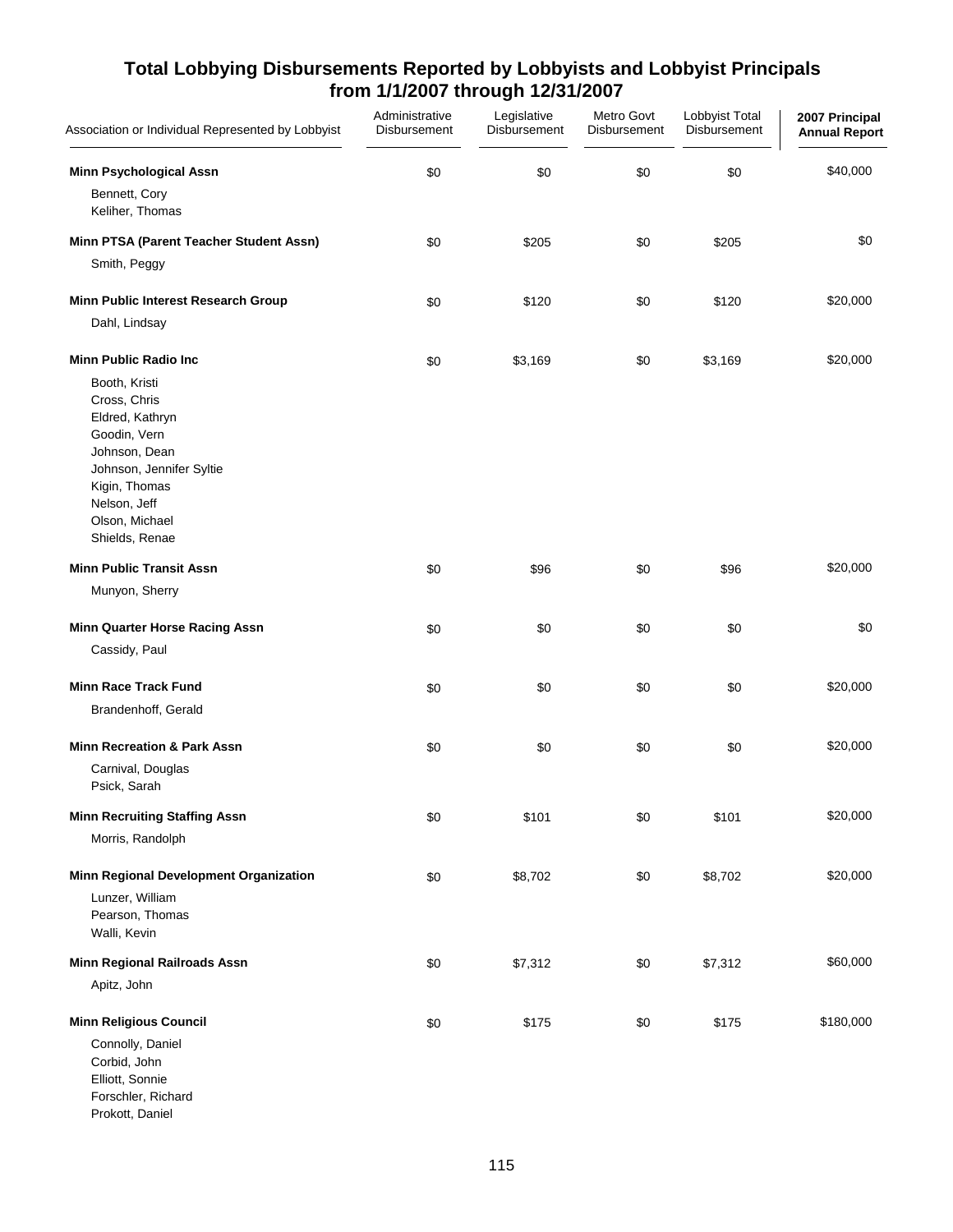| Association or Individual Represented by Lobbyist                                                                                                                                                                                                                    | Administrative<br>Disbursement | Legislative<br>Disbursement | Metro Govt<br>Disbursement | Lobbyist Total<br>Disbursement | 2007 Principal<br><b>Annual Report</b> |
|----------------------------------------------------------------------------------------------------------------------------------------------------------------------------------------------------------------------------------------------------------------------|--------------------------------|-----------------------------|----------------------------|--------------------------------|----------------------------------------|
| <b>Minn Resource Recovery Assn</b><br>Kozak, Andrew<br>Meeks, John<br>Richter, Trudy                                                                                                                                                                                 | \$456                          | \$49                        | \$0                        | \$506                          | \$0                                    |
| <b>Minn Retail Merchants Assn</b><br>Anderson, Bruce (Buzz)<br>Backhaus, Amber<br>Cassidy, Paul<br>Chelseth, Andrew<br>Elliott, Sonnie<br>Forschler, Richard<br>Hahne, Kathryn<br>Knapp, John<br>Lemke, Matthew<br>Wolfe, Kelly<br><b>Minn Rural Counties Caucus</b> | \$2,075<br>\$0                 | \$70,964<br>\$0             | \$0<br>\$0                 | \$73,039<br>\$0                | \$150,000<br>\$20,000                  |
| Larson, Daniel Joseph<br><b>Minn Rural Education Assn</b>                                                                                                                                                                                                            | \$0                            | \$20                        | \$0                        | \$20                           | \$180,000                              |
| Hasbargen, Vernae<br>Walseth, Samuel<br>Warne, Lee                                                                                                                                                                                                                   |                                |                             |                            |                                |                                        |
| <b>Minn Rural Electric Assn</b><br>Glaess, Mark<br>Levander, Harold<br>Pierson, Christina<br>Sundberg, Lee                                                                                                                                                           | \$0                            | \$0                         | \$0                        | \$0                            | \$200,000                              |
| <b>Minn Safety Council Inc</b><br>Beers, Anne<br>Bufton, Carol<br>Grooms, Lloyd<br>Lonetti, Christine Zimmer                                                                                                                                                         | \$0                            | \$55,511                    | \$0                        | \$55,511                       | \$60,000                               |
| <b>Minn Safety Net Coalition</b><br>Sandvig, Linda<br>Scandrett, Michael                                                                                                                                                                                             | \$0                            | \$0                         | \$0                        | \$0                            | \$60,000                               |
| Minn Salon & Spa Professional Assn<br>Hirst, James                                                                                                                                                                                                                   | \$266                          | \$378                       | \$0                        | \$645                          | \$20,000                               |
| <b>Minn School Boards Assn</b><br>Deans, Thomas<br>Meeks, Robert<br>Schneidawind, Kirk<br>Schwab, Grace                                                                                                                                                              | \$0                            | \$115,929                   | \$0                        | \$115,929                      | \$540,000                              |
| Minn School Bus Operators Assn<br>Botzek, Gary                                                                                                                                                                                                                       | \$0                            | \$0                         | \$0                        | \$0                            | \$37,090                               |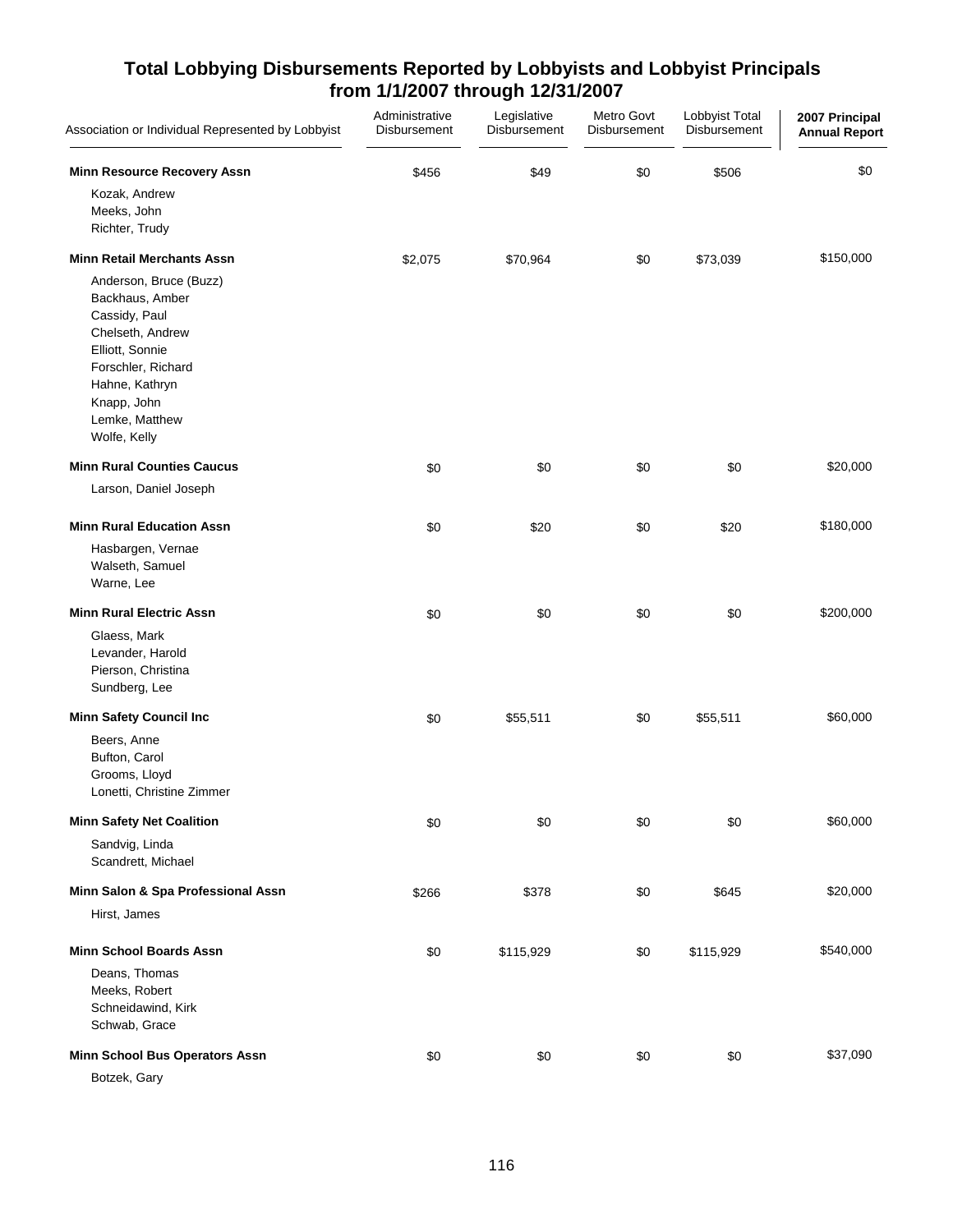| Association or Individual Represented by Lobbyist                                                                              | Administrative<br>Disbursement | Legislative<br>Disbursement | Metro Govt<br><b>Disbursement</b> | Lobbyist Total<br><b>Disbursement</b> | 2007 Principal<br><b>Annual Report</b> |
|--------------------------------------------------------------------------------------------------------------------------------|--------------------------------|-----------------------------|-----------------------------------|---------------------------------------|----------------------------------------|
| <b>Minn School Counselors Assn</b>                                                                                             | \$0                            | \$0                         | \$0                               | \$0                                   | \$20,000                               |
| Campo, Daniel                                                                                                                  |                                |                             |                                   |                                       |                                        |
| <b>Minn School Nutrition Assn</b><br>Keefe, Elaine<br>Walseth, Samuel                                                          | \$0                            | \$143                       | \$0                               | \$143                                 | \$32,433                               |
| Minn School Psychologists Assn<br>Maves, Ralph                                                                                 | \$0                            | \$736                       | \$0                               | \$736                                 | \$5,000                                |
| <b>Minn School Social Workers Assn</b><br>Miller, Anne Bomstad                                                                 | \$0                            | \$159                       | \$0                               | \$159                                 | \$2,500                                |
| Minn Seasonal Rec. Property Owners Coalition<br>Erdman, Henry<br>Forester, Jeff<br>Johnson, Robert                             | \$0                            | \$1,409                     | \$0                               | \$1,409                               | \$80,000                               |
| <b>Minn Self-Insurers Assn</b><br>Cassidy, Paul<br>Chelseth, Andrew<br>Thrane, Peter<br>Wolfe, Kelly                           | \$0                            | \$607                       | \$0                               | \$607                                 | \$45,000                               |
| <b>Minn Self-Insurers Security Fund</b><br>Lawton, Barbara<br>Lynch, Ann Rhode<br>Morrison, Andrew                             | \$0                            | \$0                         | \$0                               | \$0                                   | \$20,000                               |
| <b>Minn Senior Federation</b><br>Graczyk, Lee                                                                                  | \$0                            | \$0                         | \$0                               | \$0                                   | \$0                                    |
| <b>Minn Service Cooperatives</b><br>Keefe, Elaine<br>Keliher, Thomas<br>McKasy, Bert<br>Strusinski, William<br>Walseth, Samuel | \$0                            | \$315                       | \$0                               | \$315                                 | \$140,000                              |
| Minn Service Station & Convenience Store Assn<br>Breitinger, Jennifer<br>Kozak, Andrew                                         | \$0                            | \$123                       | \$0                               | \$123                                 | \$27,500                               |
| <b>Minn Sheriffs Assn</b>                                                                                                      | \$0                            | \$3,877                     | \$0                               | \$3,877                               | \$35,425                               |
| Hyland, Eric<br>Neren, Sandra                                                                                                  |                                |                             |                                   |                                       |                                        |
| <b>Minn Shopping Center Assn</b><br>Elliott, Sonnie<br>Forschler, Richard                                                      | \$0                            | \$125                       | \$0                               | \$125                                 | \$60,000                               |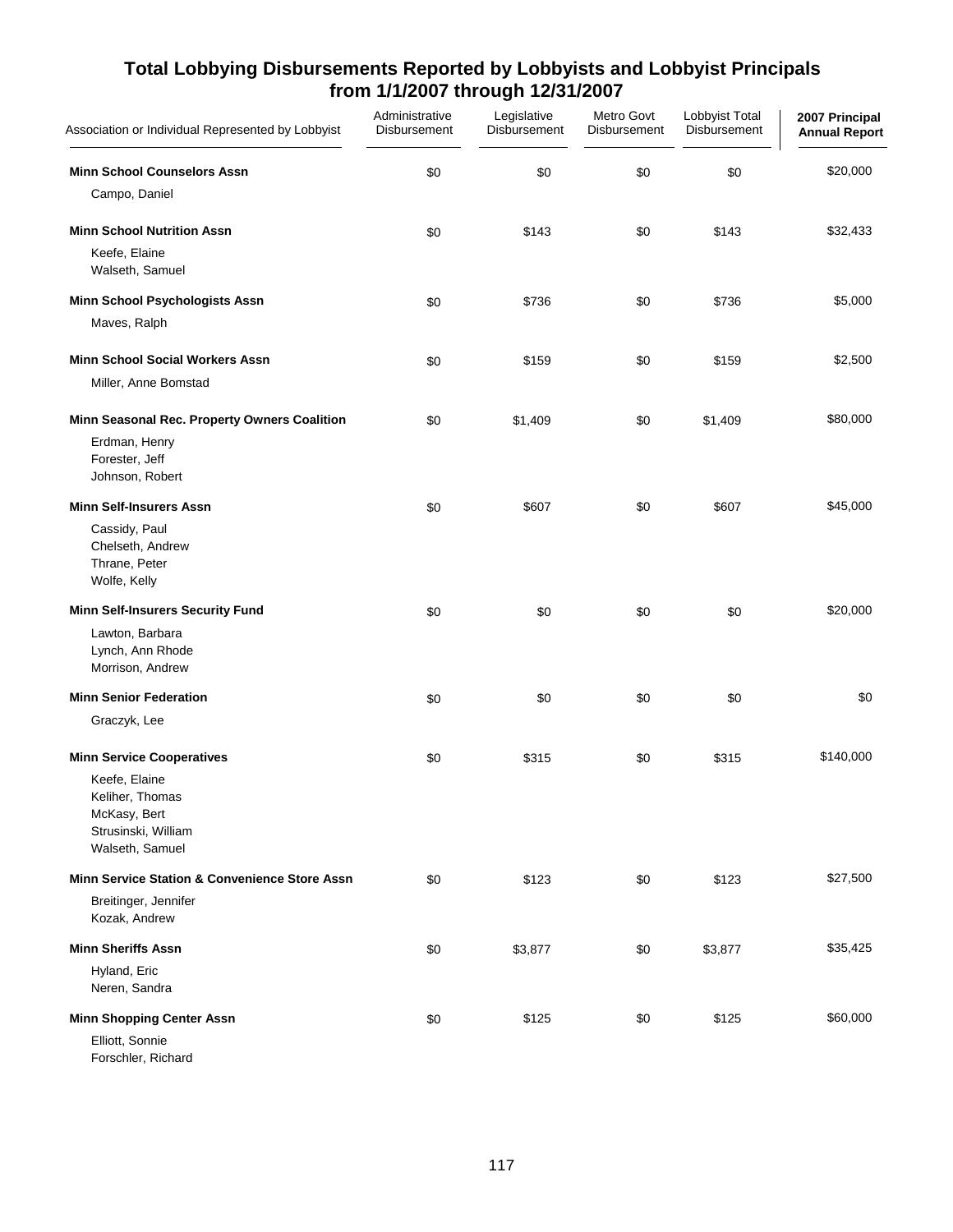| Association or Individual Represented by Lobbyist                                                                | Administrative<br>Disbursement | Legislative<br>Disbursement | Metro Govt<br>Disbursement | Lobbyist Total<br>Disbursement | 2007 Principal<br><b>Annual Report</b> |
|------------------------------------------------------------------------------------------------------------------|--------------------------------|-----------------------------|----------------------------|--------------------------------|----------------------------------------|
| Minn Shubert Performing Arts & Education<br><b>Center</b>                                                        | \$0                            | \$90                        | \$0                        | \$90                           | \$20,000                               |
| Hahne, Kathryn<br>Hentges, Robert<br>Rom, Rebecca                                                                |                                |                             |                            |                                |                                        |
| <b>Minn Sign Assn</b>                                                                                            | \$0                            | \$0                         | \$0                        | \$0                            | \$20,000                               |
| Amberg, William<br>Ewald, David<br>Pryse, Becca                                                                  |                                |                             |                            |                                |                                        |
| <b>Minn Social Service Assn (MSSA)</b>                                                                           | \$0                            | \$9,527                     | \$0                        | \$9,527                        | \$6,907                                |
| Halvorson, Rod                                                                                                   |                                |                             |                            |                                |                                        |
| <b>Minn Society of Anesthesiologists</b>                                                                         | \$0                            | \$3,858                     | \$0                        | \$3,858                        | \$20,000                               |
| Fair, Alayne<br>Grindal, H Theodore<br>Johnson, Roger<br>Micheletti, Kathleen<br>Schafer, Matthew<br>Stang, Doug |                                |                             |                            |                                |                                        |
| <b>Minn Society of CPAs</b>                                                                                      | \$0                            | \$5,813                     | \$0                        | \$5,813                        | \$200,000                              |
| Fragnito, Geno                                                                                                   |                                |                             |                            |                                |                                        |
| <b>Minn Society of Pathologists</b>                                                                              | \$0                            | \$0                         | \$0                        | \$0                            | \$3,000                                |
| Lehman, Thomas                                                                                                   |                                |                             |                            |                                |                                        |
| <b>Minn Society of Prof Engineers</b>                                                                            | \$0                            | \$0                         | \$0                        | \$0                            | \$1,450                                |
| Detloff, Mary                                                                                                    |                                |                             |                            |                                |                                        |
| <b>Minn Society of Prof Surveyors</b>                                                                            | \$0                            | \$5,050                     | \$0                        | \$5,050                        | \$20,000                               |
| Haas, Nancy<br>Poul, Thomas J                                                                                    |                                |                             |                            |                                |                                        |
| Minn Soybean Growers Assn                                                                                        | \$0                            | \$5,612                     | \$0                        | \$5,612                        | \$60,000                               |
| Schoenfeld, Gerald                                                                                               |                                |                             |                            |                                |                                        |
| <b>Minn Soybean Processors</b>                                                                                   | \$0                            | \$0                         | \$0                        | \$0                            | \$10,000                               |
| Jerich, Valerie                                                                                                  |                                |                             |                            |                                |                                        |
| Minn Speech-Language-Hearing Assn (MSHA)                                                                         | \$0                            | \$0                         | \$0                        | \$0                            | \$40,000                               |
| Bennett, Cory<br>Keliher, Thomas<br>Walseth, Samuel                                                              |                                |                             |                            |                                |                                        |
| <b>Minn State Agricultural Society</b>                                                                           | \$0                            | \$0                         | \$0                        | \$0                            | \$40,000                               |
| Bagnoli, Joseph<br>Psick, Sarah                                                                                  |                                |                             |                            |                                |                                        |
| <b>Minn State Auctioneers Assn</b><br>Moore, Vic                                                                 | \$0                            | \$100                       | \$0                        | \$100                          | \$20,000                               |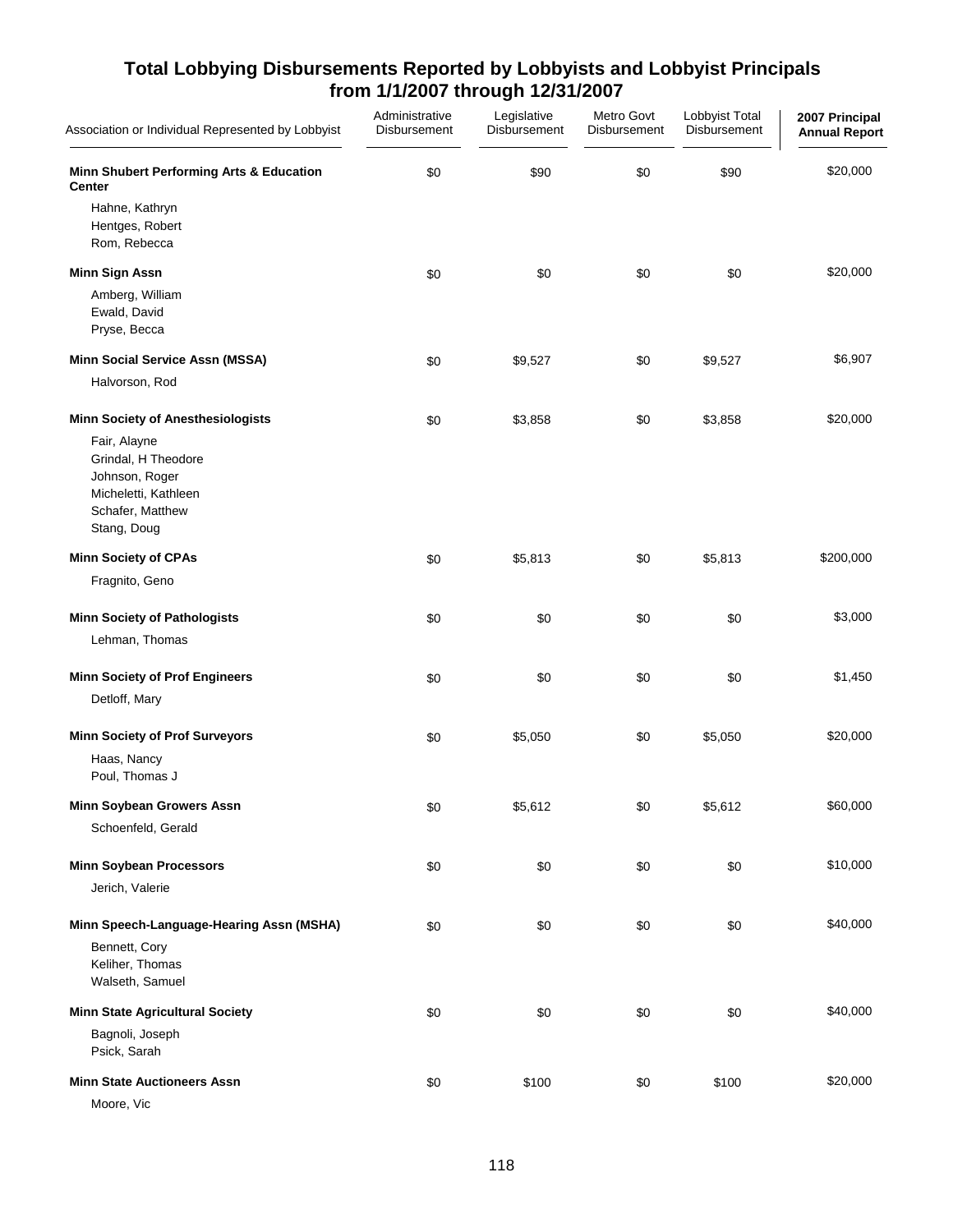| Association or Individual Represented by Lobbyist                                                 | Administrative<br><b>Disbursement</b> | Legislative<br><b>Disbursement</b> | Metro Govt<br><b>Disbursement</b> | Lobbyist Total<br>Disbursement | 2007 Principal<br><b>Annual Report</b> |
|---------------------------------------------------------------------------------------------------|---------------------------------------|------------------------------------|-----------------------------------|--------------------------------|----------------------------------------|
| <b>Minn State Baptist Convention Inc</b><br>Everett, David                                        | \$0                                   | \$0                                | \$0                               | \$0                            | \$0                                    |
| <b>Minn State Bar Assn</b>                                                                        | \$0                                   | \$1,240                            | \$0                               | \$1,240                        | \$140,000                              |
| Grooms, Lloyd<br>Lemke, Matthew                                                                   |                                       |                                    |                                   |                                |                                        |
| Minn State Building & Const Trades Council                                                        | \$0                                   | \$380                              | $$0$$                             | \$380                          | \$0                                    |
| Anfang, Richard<br>Cummins, Brendan<br>LeClair, Danielle<br>Luger-Nikolai, Meg<br>Miller, Richard |                                       |                                    |                                   |                                |                                        |
| <b>Minn State Cattlemen's Assn</b><br>Kleven, Bruce                                               | \$0                                   | \$0                                | \$0                               | \$0                            | \$8,000                                |
| <b>Minn State College Faculty</b>                                                                 | \$4,165                               | \$8,540                            | \$0                               | \$12,705                       | \$40,000                               |
| Grant, Mark<br>Mulcahy, Greg<br>Nelson, Rick<br>Oveson, Larry                                     |                                       |                                    |                                   |                                |                                        |
| Minn State College Student Assn                                                                   | \$0                                   | \$2,153                            | \$0                               | \$2,153                        | \$40,000                               |
| Fossum, Jason<br>Klander, Justin                                                                  |                                       |                                    |                                   |                                |                                        |
| <b>Minn State Fire Chiefs Assn</b>                                                                | \$0                                   | \$261                              | \$0                               | \$261                          | \$16,261                               |
| Munyon, Sherry<br>Strusinski, William                                                             |                                       |                                    |                                   |                                |                                        |
| <b>Minn State Fire Dept Assn</b>                                                                  | \$0                                   | \$0                                | \$0                               | \$0                            | \$10,500                               |
| Munyon, Sherry<br>Strusinski, William                                                             |                                       |                                    |                                   |                                |                                        |
| Minn State High School League                                                                     | \$0                                   | \$0                                | \$0                               | \$0                            | \$40,000                               |
| Aronson, Roger                                                                                    |                                       |                                    |                                   |                                |                                        |
| Minn State Patrol Troopers Assn                                                                   | \$0                                   | \$0                                | \$0                               | \$0                            | \$0                                    |
| Anderson, Randy<br>Hodapp, Mathew<br>Jensen, Timothy<br>Polansky, Brian                           |                                       |                                    |                                   |                                |                                        |
| Minn State University Student Assn                                                                | \$130                                 | \$2,280                            | \$0                               | \$2,410                        | \$20,000                               |
| Allen, Graeme<br>Jouppi, John<br>McMartin, Justin                                                 |                                       |                                    |                                   |                                |                                        |
| <b>Minn Steel Industries</b>                                                                      | \$1,719                               | \$1,719                            | \$0                               | \$3,438                        | \$36,000                               |
| Girard, James<br>Hill, Todd<br>Kavanagh, John                                                     |                                       |                                    |                                   |                                |                                        |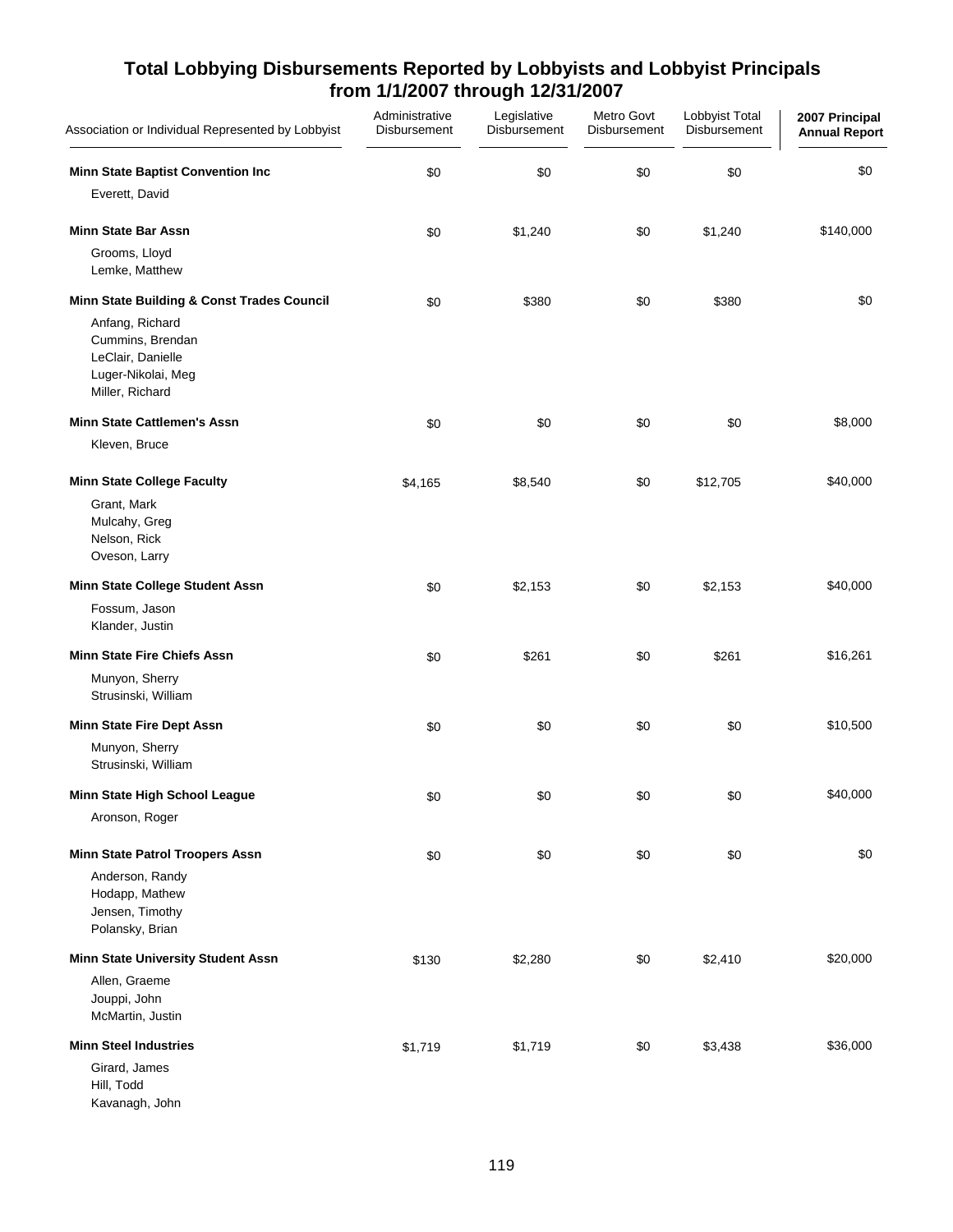| Association or Individual Represented by Lobbyist                                                                                        | Administrative<br>Disbursement | Legislative<br>Disbursement | Metro Govt<br>Disbursement | Lobbyist Total<br>Disbursement | 2007 Principal<br><b>Annual Report</b> |
|------------------------------------------------------------------------------------------------------------------------------------------|--------------------------------|-----------------------------|----------------------------|--------------------------------|----------------------------------------|
| <b>Minn Street Rod Assn</b><br>Chelseth, Adam<br>Genia, Kara<br>Strusinski, William                                                      | \$0                            | \$0                         | \$0                        | \$0                            | \$2,000                                |
| <b>Minn Taxpayers Assn</b><br>Reed, Lynn                                                                                                 | \$0                            | \$2,778                     | \$0                        | \$2,778                        | \$20,000                               |
| <b>Minn Technology Inc</b><br>Carnival, Douglas<br>Psick, Sarah                                                                          | \$0                            | \$0                         | \$0                        | \$0                            | \$60,037                               |
| <b>Minn Teen Challenge</b><br>Cherryhomes, Jackie<br>Graham, Blake                                                                       | \$0                            | \$0                         | \$94                       | \$94                           | \$20,000                               |
| <b>Minn Telecom Alliance</b><br>Knickerbocker, Gerald<br>Nowick, Michael                                                                 | \$0                            | \$2,169                     | \$0                        | \$2,169                        | \$20,000                               |
| <b>Minn Timber Producers Assn</b><br>Brandt, Wayne<br>Higgins, Ray                                                                       | \$0                            | \$199                       | \$0                        | \$199                          | \$20,000                               |
| <b>Minn Transmission Owners</b><br>Guerrero, Todd                                                                                        | \$0                            | \$0                         | \$0                        | \$0                            | \$20,000                               |
| <b>Minn Transport Services Assn</b><br>Johnson, Christopher                                                                              | \$0                            | \$0                         | \$0                        | \$0                            | \$10,000                               |
| <b>Minn Transportation Alliance</b><br>Donahoe, Margaret<br>Krueger, Richard<br>Wafler, James                                            | \$0                            | \$289,509                   | \$0                        | \$289,509                      | \$400,000                              |
| <b>Minn Trucking Assn</b><br>Backhaus, Amber<br>Cassidy, Paul<br>Chelseth, Andrew<br>Estenson, Jeremy<br>Hausladen, John<br>Wolfe, Kelly | \$230                          | \$24,598                    | \$0                        | \$24,829                       | \$120,000                              |
| <b>Minn Turkey Growers Assn</b><br>Kleven, Bruce<br>Olson, Steve                                                                         | \$0                            | \$27,883                    | \$0                        | \$27,883                       | \$27,194                               |
| <b>Minn Twins</b><br>Bell, Jerry<br>Clark, James<br>Kramer, Ross<br>St Peter, David                                                      | \$0                            | \$3,885                     | \$0                        | \$3,885                        | \$40,000                               |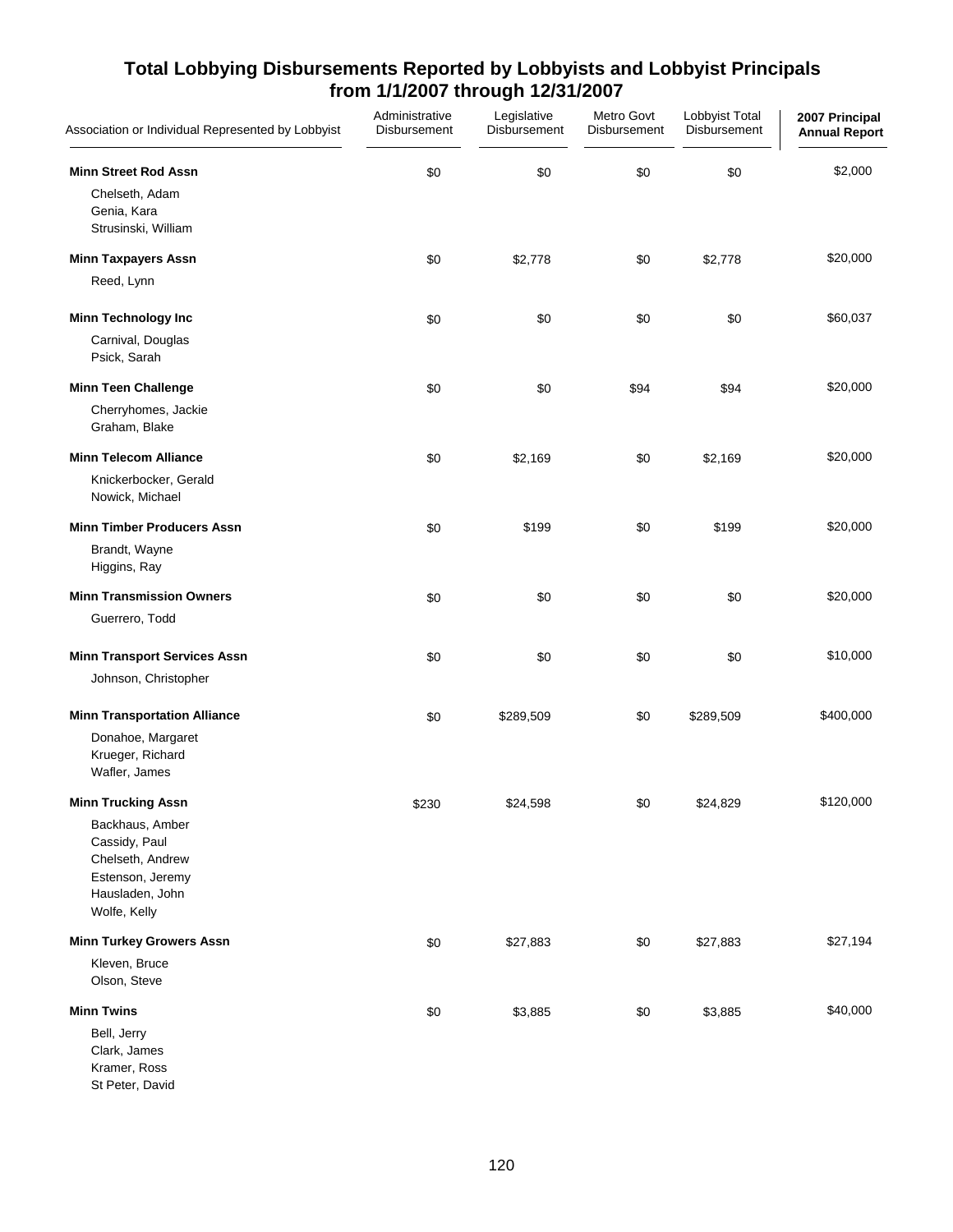| Association or Individual Represented by Lobbyist                                                                                                                                              | Administrative<br>Disbursement | Legislative<br>Disbursement | Metro Govt<br>Disbursement | Lobbyist Total<br>Disbursement | 2007 Principal<br><b>Annual Report</b> |
|------------------------------------------------------------------------------------------------------------------------------------------------------------------------------------------------|--------------------------------|-----------------------------|----------------------------|--------------------------------|----------------------------------------|
| <b>Minn United Snowmobilers Assn</b><br>Franzen, Douglas<br>Moore, Vic                                                                                                                         | \$0                            | \$580                       | \$0                        | \$580                          | \$40,000                               |
| <b>Minn Universal Health Care Coalition</b><br>Weber, Eileen                                                                                                                                   | \$0                            | \$641                       | \$0                        | \$641                          | \$1,043                                |
| <b>Minn Utility Contractors Assn</b><br>Robertson, Michael                                                                                                                                     | \$0                            | \$500                       | \$0                        | \$500                          | \$20,000                               |
| <b>Minn Utility Investors Inc</b><br>Henkel, Annette<br>Munyon, Sherry                                                                                                                         | \$0                            | \$11,524                    | \$0                        | \$11,524                       | \$100,000                              |
| Minn Valley National Wildlife Refuge Trust<br>Loon, Deborah J (Osgood)                                                                                                                         | \$0                            | \$0                         | \$0                        | \$0                            | \$0                                    |
| <b>Minn Veterinary Medical Assn</b><br>Fair, Alayne<br>Grindal, H Theodore<br>Hartle, Allyson<br>McDaniel, Brian                                                                               | \$0                            | \$3,876                     | \$0                        | \$3,876                        | \$20,000                               |
| <b>Minn Vikings Football Club</b><br>Bagley, Lester<br>Grindal, H Theodore<br>Halloran, Brian<br>Klett, Rebecca<br>Micheletti, Kathleen<br>Nelson, Richard<br>Redmond, Lawrence<br>Stang, Doug | \$150                          | \$33,653                    | \$150                      | \$33,953                       | \$500,000                              |
| Minn Wholesale Druggists Assn<br>Morris, Randolph                                                                                                                                              | \$0                            | \$0                         | \$0                        | \$0                            | \$20,000                               |
| <b>Minn Wholesale Marketers</b><br>Briant, Thomas<br>Westin, Charles                                                                                                                           | \$0                            | \$83                        | \$0                        | \$83                           | \$20,000                               |
| Minn Wine & Spirits Wholesale Assn<br>Bunge, Darrel<br>Westin, Charles                                                                                                                         | \$0                            | \$0                         | \$0                        | \$0                            | \$75,000                               |
| Minn Workers Comp Insurers Assn Inc<br>Tollefson, Bruce                                                                                                                                        | \$0                            | \$0                         | \$0                        | \$0                            | \$0                                    |
| Minn Youth Intervention Programs Assn<br>Beaty, J. Scott                                                                                                                                       | \$0                            | \$555                       | \$0                        | \$555                          | \$4,150                                |
| <b>Minn Youth Services Assn</b><br>Miller, Anne Bomstad                                                                                                                                        | \$0                            | \$624                       | \$0                        | \$624                          | \$1,920                                |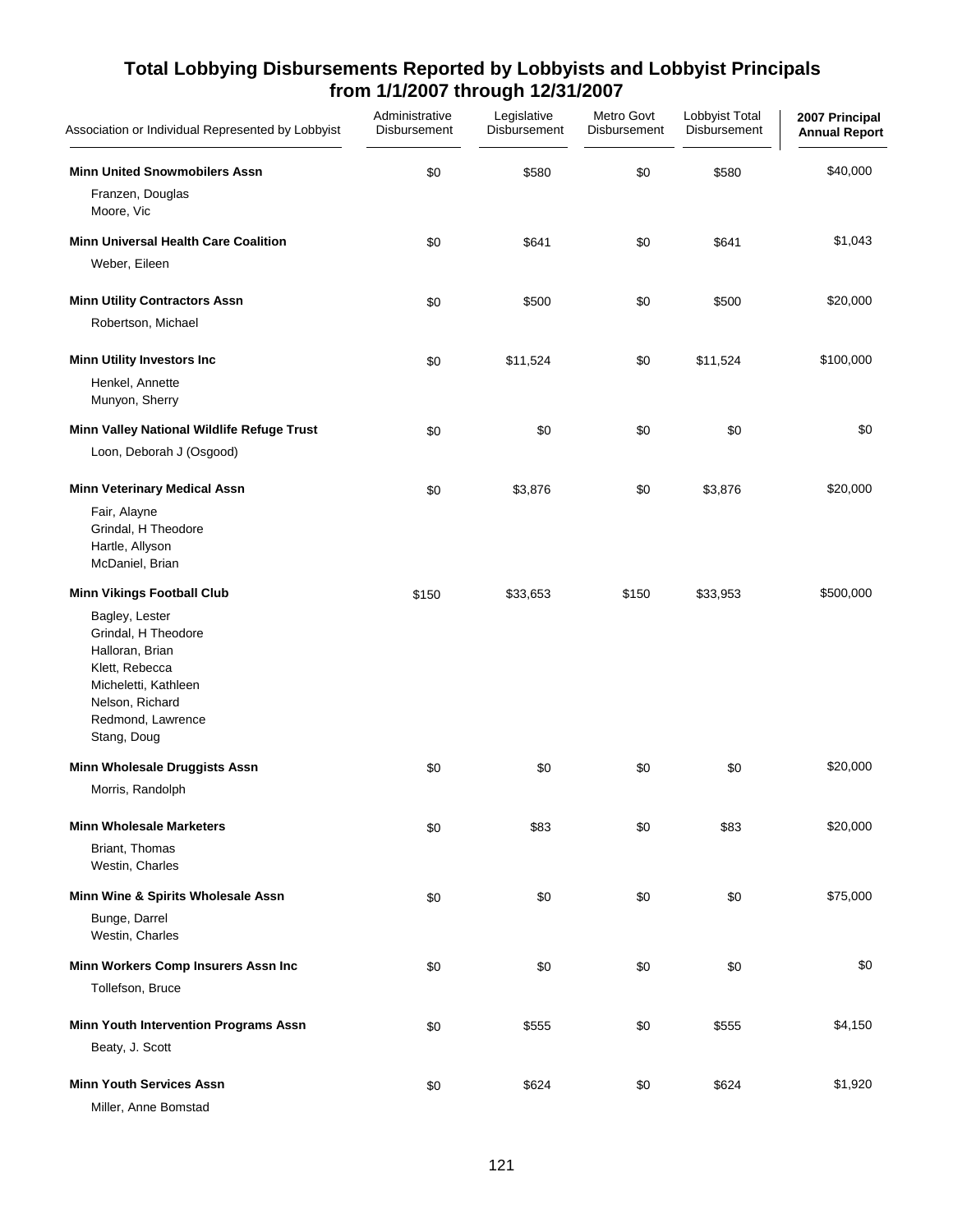| Association or Individual Represented by Lobbyist                                                                                                                                                                         | Administrative<br>Disbursement | Legislative<br>Disbursement | Metro Govt<br>Disbursement | Lobbyist Total<br>Disbursement | 2007 Principal<br><b>Annual Report</b> |
|---------------------------------------------------------------------------------------------------------------------------------------------------------------------------------------------------------------------------|--------------------------------|-----------------------------|----------------------------|--------------------------------|----------------------------------------|
| <b>Minn Zoo Foundation</b><br>Apitz, John<br>Clark, James<br>Hyland, Eric<br>Kramer, Ross                                                                                                                                 | \$2,719                        | \$1,166                     | \$0                        | \$3,885                        | \$60,000                               |
| <b>Minneapolis Area Assn of Realtors</b>                                                                                                                                                                                  | \$0                            | \$0                         | \$0                        | \$0                            | \$0                                    |
| Gerst, William                                                                                                                                                                                                            |                                |                             |                            |                                |                                        |
| <b>Minneapolis Auto Auction</b><br>Moore, Vic                                                                                                                                                                             | \$0                            | \$200                       | \$0                        | \$200                          | \$20,000                               |
| <b>Minneapolis Building Trades Council</b><br>Ybarra, David                                                                                                                                                               | \$0                            | \$0                         | \$0                        | \$0                            | \$0                                    |
| <b>Minneapolis City of</b><br>Balach, Bonnie<br>Barnhart, William<br>Franzen, Douglas<br>Kaul Jr, John<br>McGrann, William<br>Psick, Sarah<br>Ranieri, Eugene<br>Wagner, Karen Lowery<br>Wagner, Lisa<br>Willette, Pierre | \$0                            | \$27,589                    | \$6,379                    | \$33,968                       | N/A                                    |
| <b>Minneapolis Club</b>                                                                                                                                                                                                   | \$0                            | \$300                       | \$0                        | \$300                          | \$20,000                               |
| Halloran, Brian<br>Redmond, Lawrence                                                                                                                                                                                      |                                |                             |                            |                                |                                        |
| <b>Minneapolis Downtown Council</b><br>Elliott, Sonnie<br>Forschler, Richard<br>Grabarski, Sam                                                                                                                            | \$80                           | \$385                       | \$75                       | \$540                          | \$60,000                               |
| Minneapolis Federation of Teachers-Local 59<br>Hermodson, Rose<br>Pearson, James<br>Schwanke, Lee<br>Utter, Karen                                                                                                         | \$0                            | \$0                         | \$0                        | \$0                            | \$46,671                               |
| Minneapolis Firefighters Relief Assn<br>Erdman, Henry<br>Johnson, David<br>Johnson, Robert<br>Rice, Brian                                                                                                                 | \$0                            | \$2,175                     | \$0                        | \$2,175                        | \$100,000                              |
| <b>Minneapolis Foundation</b><br>Corbid, John<br>Elliott, Sonnie<br>Forschler, Richard<br>Hylden, Nancy<br>Kelley-Ariwoola, Karen                                                                                         | \$0                            | \$136,162                   | \$0                        | \$136,162                      | \$140,000                              |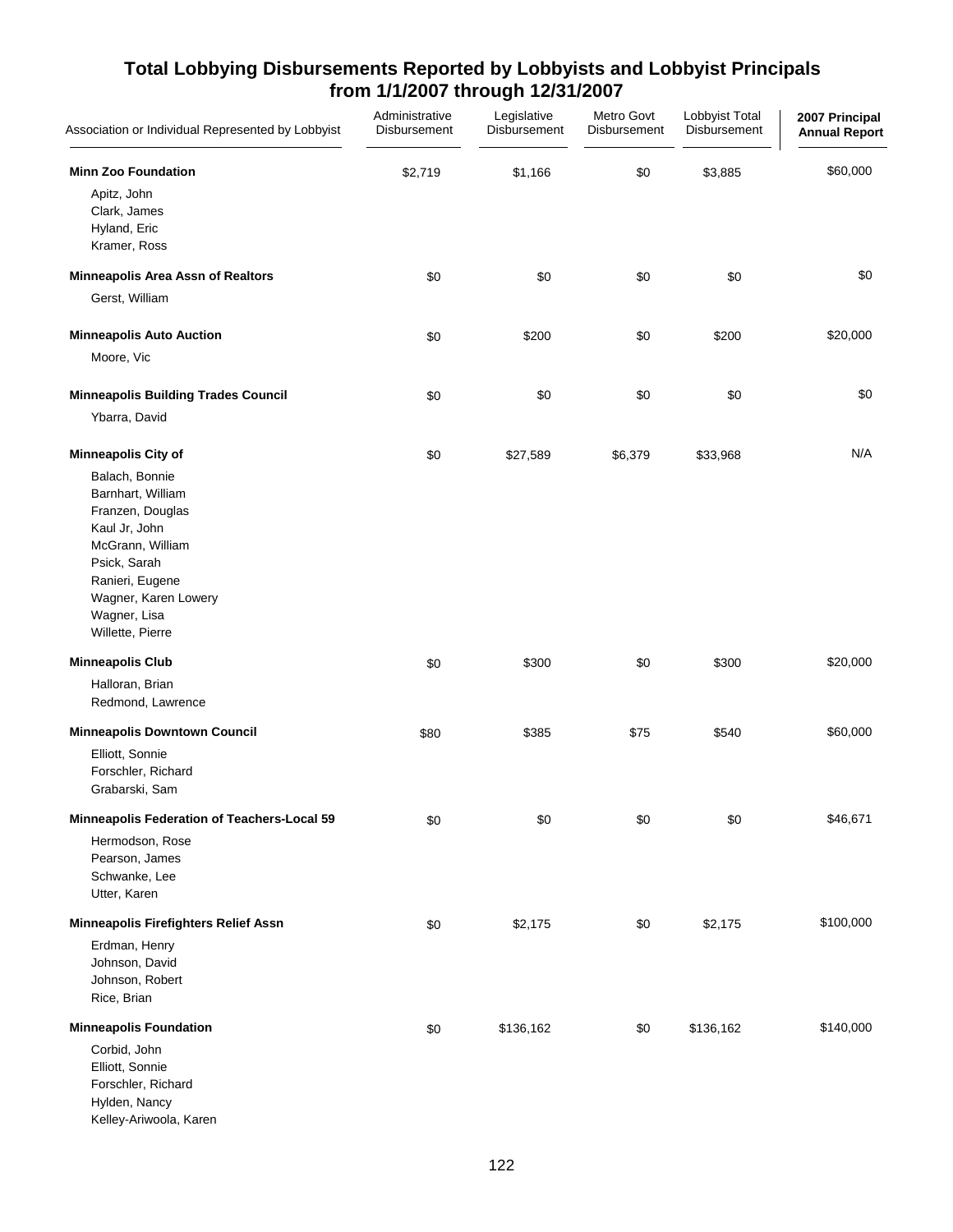| Association or Individual Represented by Lobbyist                                                                                                                                                                                                                                                                       | Administrative<br>Disbursement | Legislative<br>Disbursement | Metro Govt<br>Disbursement | Lobbyist Total<br>Disbursement | 2007 Principal<br><b>Annual Report</b> |
|-------------------------------------------------------------------------------------------------------------------------------------------------------------------------------------------------------------------------------------------------------------------------------------------------------------------------|--------------------------------|-----------------------------|----------------------------|--------------------------------|----------------------------------------|
| Minneapolis Home Field Advantage                                                                                                                                                                                                                                                                                        | \$0                            | \$50                        | \$0                        | \$50                           | \$20,000                               |
| Forschler, Richard                                                                                                                                                                                                                                                                                                      |                                |                             |                            |                                |                                        |
| <b>Minneapolis Institute of Arts</b>                                                                                                                                                                                                                                                                                    | \$0                            | \$295                       | \$79                       | \$374                          | \$20,000                               |
| Halloran, Brian<br>Hofstede, Albert<br>Redmond, Lawrence                                                                                                                                                                                                                                                                |                                |                             |                            |                                |                                        |
| <b>Minneapolis Municipal Retirement Assn</b>                                                                                                                                                                                                                                                                            | \$0                            | \$830                       | \$0                        | \$830                          | \$40,000                               |
| Johnson, Robert<br>Larsen, Margaret                                                                                                                                                                                                                                                                                     |                                |                             |                            |                                |                                        |
| Minneapolis Park & Recreation Board                                                                                                                                                                                                                                                                                     | \$0                            | \$775                       | \$0                        | \$775                          | \$120,000                              |
| Campo, Maryann<br>Pederson, Kirk<br>Rice, Brian                                                                                                                                                                                                                                                                         |                                |                             |                            |                                |                                        |
| <b>Minneapolis Police Relief Assn</b>                                                                                                                                                                                                                                                                                   | \$0                            | \$1,241                     | \$0                        | \$1,241                        | \$40,000                               |
| Erdman, Henry<br>Johnson, Robert<br>Pederson, Kirk<br>Rice, Brian                                                                                                                                                                                                                                                       |                                |                             |                            |                                |                                        |
| Minneapolis Public Library Board                                                                                                                                                                                                                                                                                        | \$0                            | \$75                        | \$0                        | \$75                           | \$12,000                               |
| Kozak, Andrew<br>Meeks, John                                                                                                                                                                                                                                                                                            |                                |                             |                            |                                |                                        |
| <b>Minneapolis Public Schools</b>                                                                                                                                                                                                                                                                                       | \$0                            | \$17,131                    | \$11,650                   | \$28,781                       | \$152,165                              |
| Grathwol, James                                                                                                                                                                                                                                                                                                         |                                |                             |                            |                                |                                        |
| <b>Minneapolis Radiation Oncology Physicians</b>                                                                                                                                                                                                                                                                        | \$0                            | \$4,206                     | \$0                        | \$4,206                        | \$480,000                              |
| Colburn, Patrick<br>Cook, Judy<br>Coyle, Peter<br>Erickson, Tara Garman<br>Girard, James<br>Hill, Todd<br>Johnson, David<br>Kaul Jr, John<br>Kavanagh, John<br>Larsen, Margaret<br>Moe, Roger<br>Moore, Vic<br>Moore-Lindman, Marnie<br>Novak, Steven<br>Perrus, Julie<br>Seck, Gerald<br>Stone, Miriam<br>Wagner, Lisa |                                |                             |                            |                                |                                        |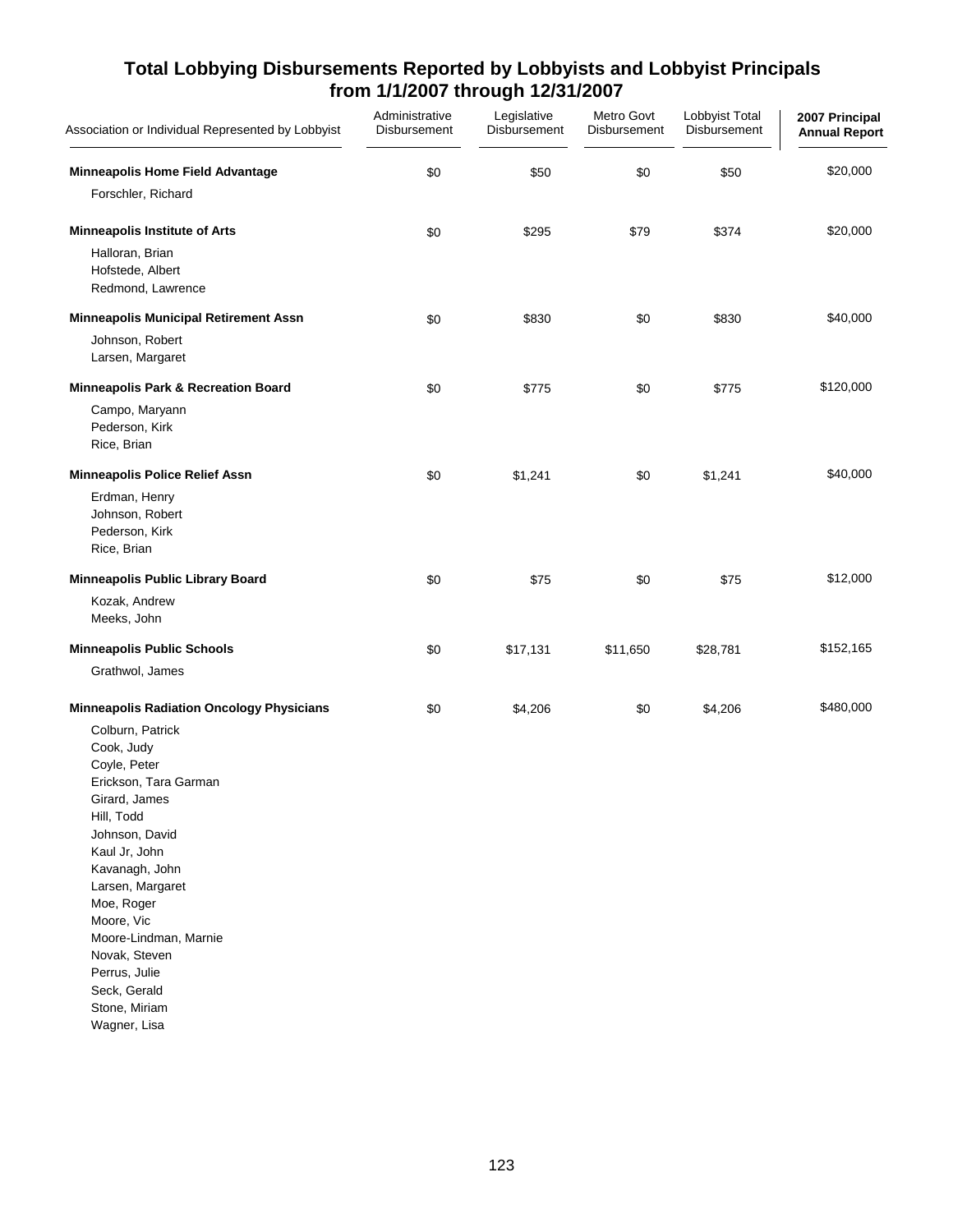| Association or Individual Represented by Lobbyist                                           | Administrative<br>Disbursement | Legislative<br>Disbursement | Metro Govt<br>Disbursement | Lobbyist Total<br>Disbursement | 2007 Principal<br><b>Annual Report</b> |
|---------------------------------------------------------------------------------------------|--------------------------------|-----------------------------|----------------------------|--------------------------------|----------------------------------------|
| <b>Minneapolis Refuse Inc</b>                                                               | \$0                            | \$26                        | \$1,540                    | \$1,565                        | \$140,000                              |
| Carlson, Kim<br>Cherryhomes, Jackie<br>Grooms, Lloyd<br>Hofstede, Albert                    |                                |                             |                            |                                |                                        |
| <b>Minneapolis Regional Chamber of Commerce</b>                                             | \$0                            | \$227                       | \$81                       | \$308                          | \$60,000                               |
| Bunch, Travis<br>Elliott, Sonnie<br>Forschler, Richard<br>Hoffman, William<br>Klingel, Todd |                                |                             |                            |                                |                                        |
| <b>Minneapolis Retired Police Officers Assn</b>                                             | \$0                            | \$177                       | \$0                        | \$177                          | \$3,600                                |
| Erdman, Henry<br>Johnson, Robert<br>Nelson, Richard                                         |                                |                             |                            |                                |                                        |
| <b>Minneapolis Taxi Owners Coalition</b>                                                    | \$0                            | \$100                       | \$0                        | \$100                          | \$0                                    |
| Forschler, Richard<br>Hentges, Robert<br>Hylden, Nancy                                      |                                |                             |                            |                                |                                        |
| Minnehaha Creek Watershed Dist                                                              | \$0                            | \$680                       | \$0                        | \$680                          | \$20,000                               |
| Carlson, Joel                                                                               |                                |                             |                            |                                |                                        |
| Minnesotans Against Fraud & Higher Insurance<br>Costs                                       | \$0                            | \$1,103,034                 | \$0                        | \$1,103,034                    | \$1,160,000                            |
| Johnson, Robert                                                                             |                                |                             |                            |                                |                                        |
| <b>Minnesotans for Better Roads &amp; Transit</b>                                           | \$0                            | \$0                         | \$0                        | \$0                            | \$0                                    |
| Ruhberg, Marilyn                                                                            |                                |                             |                            |                                |                                        |
| <b>Minnesotans for Compassionate Care</b>                                                   | \$0                            | \$0                         | \$0                        | \$0                            | N/A                                    |
| Lehman, Thomas                                                                              |                                |                             |                            |                                |                                        |
| <b>Minnesotans for Healthy Lakes</b>                                                        | \$0                            | \$0                         | \$0                        | \$0                            | \$20,000                               |
| Amberg, William<br>Dosland, Valerie                                                         |                                |                             |                            |                                |                                        |
| <b>Minnesotans for Impartial Courts</b>                                                     | \$0                            | \$16,920                    | \$0                        | \$16,920                       | \$20,000                               |
| Botzek, Gary<br>Heller, Mary Underwood                                                      |                                |                             |                            |                                |                                        |
| <b>Minnesotans for Responsible Government</b>                                               | \$0                            | \$0                         | \$0                        | \$0                            | \$0                                    |
| Hoch, David<br>Marble, Joseph                                                               |                                |                             |                            |                                |                                        |
| <b>Minnesotans for Responsible Recreation</b>                                               | \$0                            | \$0                         | \$0                        | \$0                            | \$0                                    |
| Brown, Jeff<br>Munger, Willard                                                              |                                |                             |                            |                                |                                        |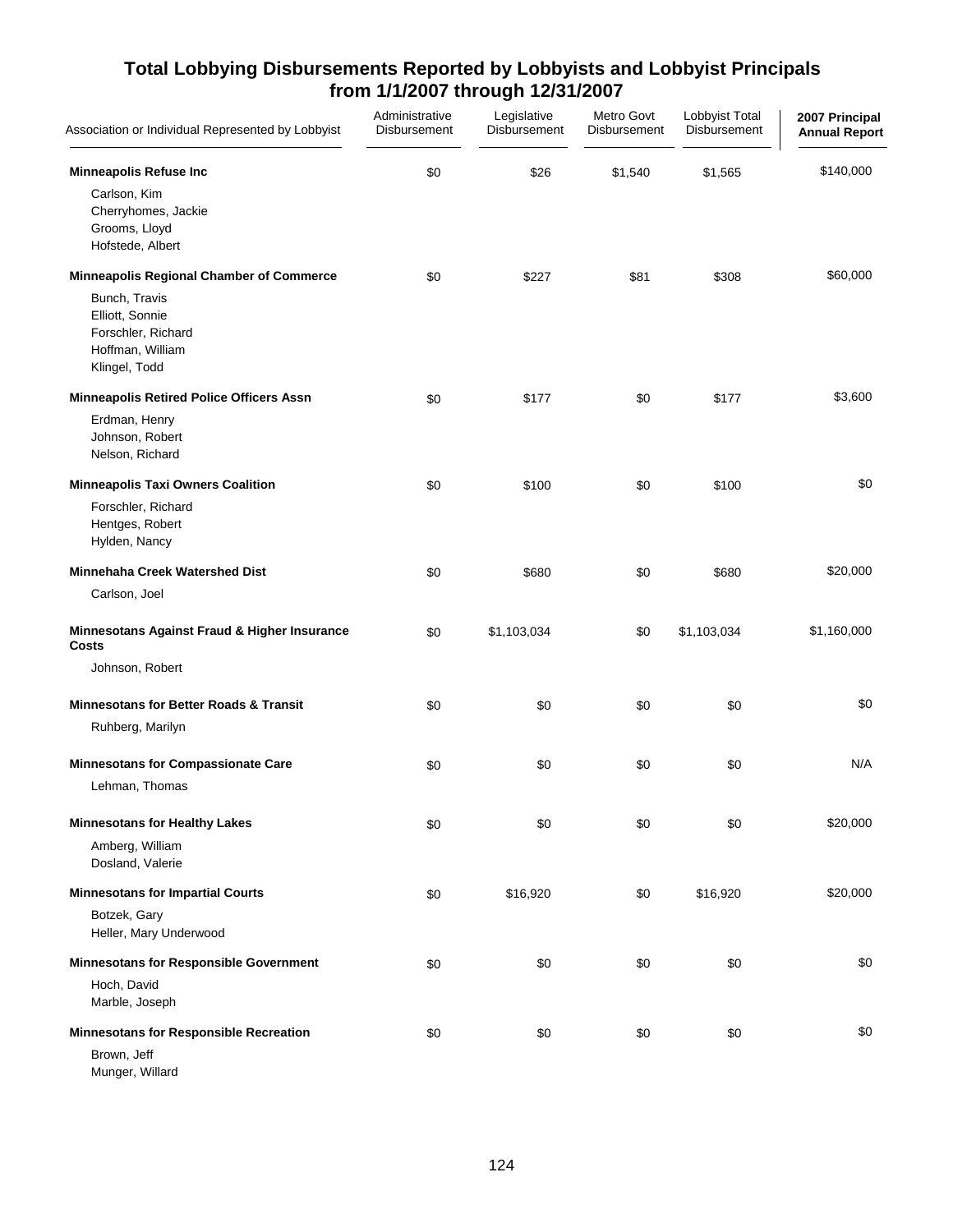| Association or Individual Represented by Lobbyist                                                                                                                                                        | Administrative<br>Disbursement | Legislative<br>Disbursement | Metro Govt<br>Disbursement | Lobbyist Total<br>Disbursement | 2007 Principal<br><b>Annual Report</b> |
|----------------------------------------------------------------------------------------------------------------------------------------------------------------------------------------------------------|--------------------------------|-----------------------------|----------------------------|--------------------------------|----------------------------------------|
| <b>Minnesotans for Safe Driving</b>                                                                                                                                                                      | \$0                            | \$0                         | \$0                        | \$0                            | \$0                                    |
| Johnson, Nancy                                                                                                                                                                                           |                                |                             |                            |                                |                                        |
| Minnkota Power Cooperative Inc                                                                                                                                                                           | \$0                            | \$0                         | \$0                        | \$0                            | \$0                                    |
| Paul, Gerad<br>Sogard, David                                                                                                                                                                             |                                |                             |                            |                                |                                        |
| <b>Missouri River Energy Services</b>                                                                                                                                                                    | \$0                            | \$171,309                   | \$0                        | \$171,309                      | \$240,000                              |
| Birgen, Deborah<br>Flaherty, Michael<br>Flaherty, Timothy<br>Goodno, Kevin<br>Harris, Shepard<br>Heller, Tom<br>Larson, Nancy<br>Nyhus, Steven<br>Peterson, Bradley<br>Sullivan, Joseph<br>Sundvor, John |                                |                             |                            |                                |                                        |
| MN Airlines LLC d/b/a Sun Country Airlines                                                                                                                                                               | \$0                            | \$253                       | \$0                        | \$253                          | \$6,000                                |
| Girvan, Becky<br>Goodno, Kevin                                                                                                                                                                           |                                |                             |                            |                                |                                        |
| <b>MN Nano</b>                                                                                                                                                                                           | \$0                            | \$1,750                     | \$0                        | \$1,750                        | \$20,000                               |
| Osterman, Lynne                                                                                                                                                                                          |                                |                             |                            |                                |                                        |
| <b>MN-SD Equipment Dealers Assn</b>                                                                                                                                                                      | \$200                          | \$200                       | \$0                        | \$400                          | \$20,000                               |
| Ptacek, Melvin<br>Schoenfeld, Gerald<br>Strom, Richard                                                                                                                                                   |                                |                             |                            |                                |                                        |
| <b>Modular Building Systems Assn</b>                                                                                                                                                                     | \$0                            | \$0                         | \$0                        | \$0                            | \$0                                    |
| Apitz, John<br>Hyland, Eric<br>Kramer, Ross                                                                                                                                                              |                                |                             |                            |                                |                                        |
| <b>Money Centers Inc</b>                                                                                                                                                                                 | \$0                            | \$90                        | \$0                        | \$90                           | \$1,424                                |
| Carlson, Michael<br>Elliott, Sonnie<br>Hahne, Kathryn<br>Herman, John                                                                                                                                    |                                |                             |                            |                                |                                        |
| <b>MoneyGram International</b>                                                                                                                                                                           | \$0                            | \$3,677                     | \$0                        | \$3,677                        | \$20,000                               |
| Fair, Alayne<br>Grindal, H Theodore<br>Hartle, Allyson                                                                                                                                                   |                                |                             |                            |                                |                                        |
| <b>Monsanto Co</b>                                                                                                                                                                                       | \$0                            | \$3,671                     | \$0                        | \$3,671                        | \$20,000                               |
| Carnival, Douglas<br>Janecek, Sarah<br>Morris, Randolph<br>Psick, Sarah                                                                                                                                  |                                |                             |                            |                                |                                        |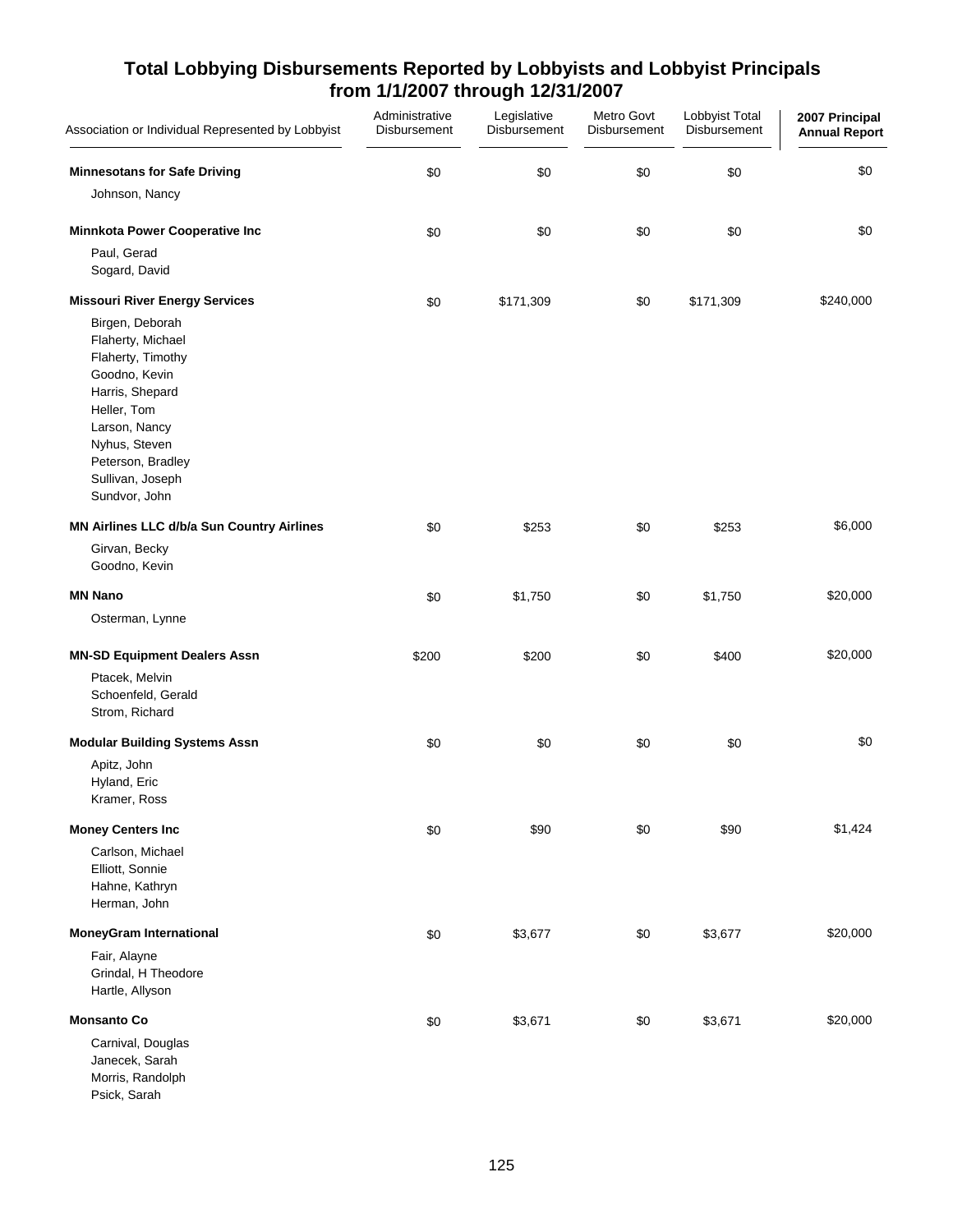| Association or Individual Represented by Lobbyist                                                                         | Administrative<br>Disbursement | Legislative<br>Disbursement | Metro Govt<br>Disbursement | Lobbyist Total<br>Disbursement | 2007 Principal<br><b>Annual Report</b> |
|---------------------------------------------------------------------------------------------------------------------------|--------------------------------|-----------------------------|----------------------------|--------------------------------|----------------------------------------|
| Moorhead, City of<br>Biron, Holly<br>Flaherty, Michael<br>Flaherty, Timothy<br>Hutchins, Scott                            | \$0                            | \$6,903                     | \$0                        | \$6,903                        | N/A                                    |
| Mortgage Assn of MN dba Mortgage Bankers<br>Assn of MN<br>Ewald, Eric<br>Knapp, John<br>Lemke, Matthew<br>Martyn, Patrick | \$0                            | \$36,850                    | \$0                        | \$36,850                       | \$20,000                               |
| <b>Morton Grove Pharmaceuticals</b><br>Tennessen, Robert                                                                  | \$0                            | \$2,015                     | \$0                        | \$2,015                        | \$80,000                               |
| <b>Motion Picture Assn of America Inc.</b><br>Hirst, James                                                                | \$0                            | \$645                       | \$0                        | \$645                          | \$20,000                               |
| Motorola Inc (LMPS/RNSG)<br>Apitz, John<br>Hyland, Eric                                                                   | \$0                            | \$3,886                     | \$0                        | \$3,886                        | \$40,000                               |
| <b>Mounds View Education Assn</b><br>Kettering, Barbara                                                                   | \$0                            | \$0                         | \$0                        | \$0                            | \$0                                    |
| <b>Mounds View Public Schools</b><br>Grivna, Lori                                                                         | \$0                            | \$0                         | \$0                        | \$0                            | \$10,000                               |
| Mt Iron Economic Development Authority, City of<br>Cerkvenik, Gary                                                        | \$90                           | \$575                       | \$0                        | \$665                          | N/A                                    |
| <b>Multimedia Games Inc</b><br>Cook, Judy<br>Girard, James<br>Hill, Todd                                                  | \$0                            | \$1,322                     | \$0                        | \$1,322                        | \$30,000                               |
| <b>Municipal Legislative Commission</b><br>Clark, James<br>Haas, Nancy<br>Poul, Thomas J<br>Schreiber, William            | \$0                            | \$9,266                     | \$0                        | \$9,266                        | \$80,000                               |
| <b>MV Transportation Inc</b><br>Leighton, Robert                                                                          | \$0                            | \$0                         | \$0                        | \$0                            | \$0                                    |
| <b>MYWIRELESS.ORG</b><br>Johnson, Greg<br>Johnston, Brian<br>Kuo, Kimberly<br>Rosedahl, Erik                              | \$0                            | \$137,869                   | \$0                        | \$137,869                      | \$150,942                              |

Tiedeman, Chris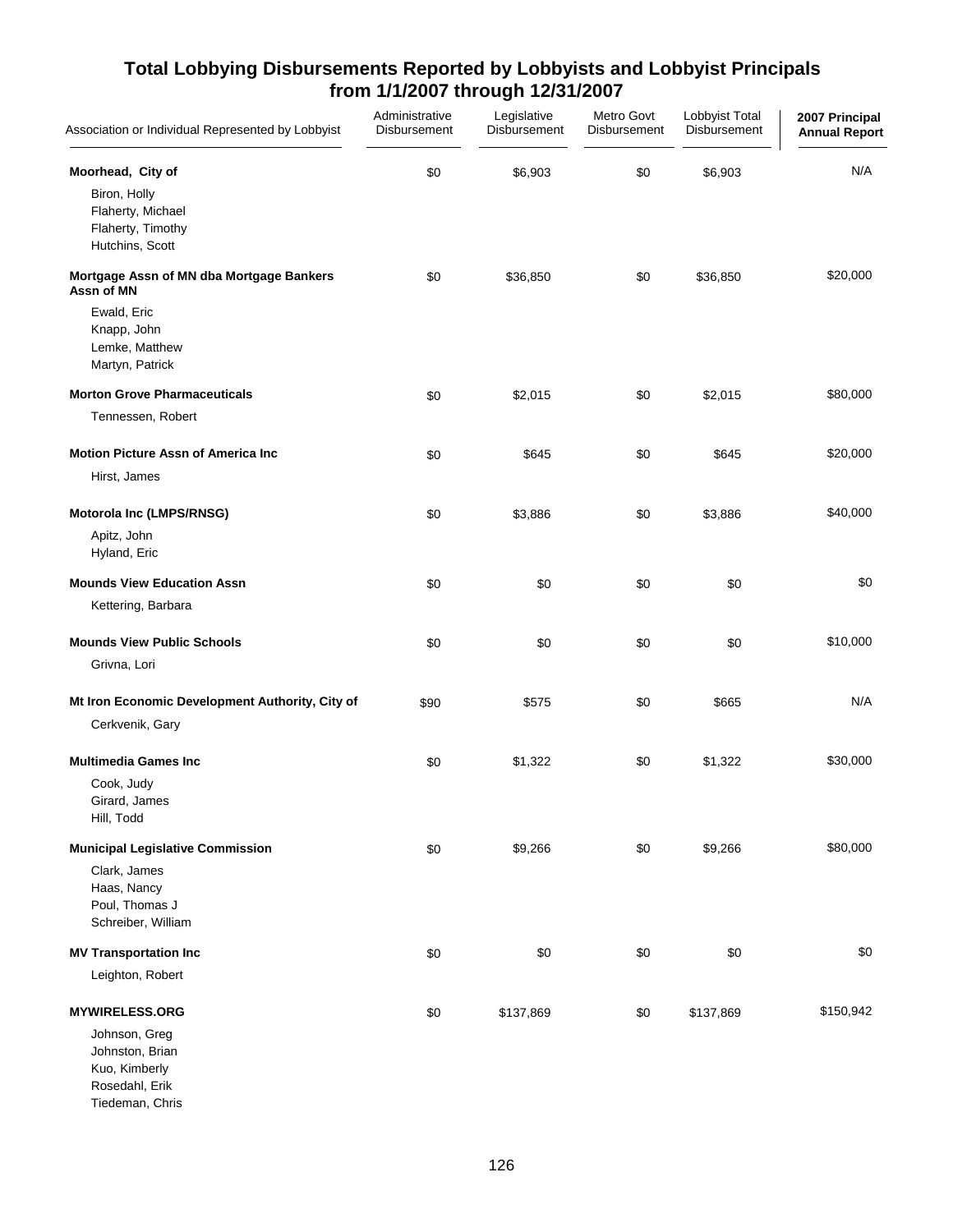| Association or Individual Represented by Lobbyist                      | Administrative<br>Disbursement | Legislative<br>Disbursement | Metro Govt<br>Disbursement | Lobbyist Total<br>Disbursement | 2007 Principal<br><b>Annual Report</b> |
|------------------------------------------------------------------------|--------------------------------|-----------------------------|----------------------------|--------------------------------|----------------------------------------|
| <b>NAMI - MN</b>                                                       | \$6                            | \$3,376                     | \$0                        | \$3,382                        | \$7,190                                |
| Abderholden, Susan<br>Long, Tara                                       |                                |                             |                            |                                |                                        |
| <b>NAPSAC</b>                                                          | \$0                            | \$0                         | \$0                        | \$0                            | \$20,000                               |
| Coyle, Peter<br>Moore-Lindman, Marnie<br>Perrus, Julie<br>Seck, Gerald |                                |                             |                            |                                |                                        |
| <b>NARAL Pro-Choice Minn</b>                                           | \$0                            | \$3,327                     | \$0                        | \$3,327                        | \$13,654                               |
| Reed, Melissa                                                          |                                |                             |                            |                                |                                        |
| Natl Assn of Home Inspectors Inc                                       | \$0                            | \$0                         | \$0                        | \$0                            | \$330                                  |
| Burke, Steven                                                          |                                |                             |                            |                                |                                        |
| Natl Assn of Industrial & Office Properties                            | \$0                            | \$374,175                   | \$0                        | \$374,175                      | \$460,000                              |
| Elliott, Sonnie<br>Forschler, Richard<br>Hahne, Kathryn<br>Rakow, Kaye |                                |                             |                            |                                |                                        |
| Natl Assn of Insurance & Financial Advisors--MN                        | \$346                          | \$7,356                     | \$0                        | \$7,702                        | \$40,000                               |
| Sposeto, Dominic                                                       |                                |                             |                            |                                |                                        |
| Natl Assn of Settlement Purchasers c/o<br><b>MultiStates Assoc</b>     | \$0                            | \$0                         | \$0                        | \$0                            | \$0                                    |
| Franzen, Douglas<br>Moore, Vic                                         |                                |                             |                            |                                |                                        |
| <b>Natl Assn of Social Workers</b>                                     | \$50                           | \$1,000                     | \$0                        | \$1,050                        | \$20,000                               |
| Ingram, Alan                                                           |                                |                             |                            |                                |                                        |
| Natl Audubon Society-Minn Chapter                                      | \$200                          | \$700                       | \$0                        | \$900                          | \$45,000                               |
| Botzek, Gary<br>Solterman, Susan                                       |                                |                             |                            |                                |                                        |
| <b>Natl Basketball Assn</b>                                            | \$0                            | \$1,147                     | \$0                        | \$1,147                        | \$15,000                               |
| Hill, Todd                                                             |                                |                             |                            |                                |                                        |
| <b>Natl Confectioners Assn</b>                                         | \$0                            | \$1,620                     | \$0                        | \$1,620                        | \$10,000                               |
| Tennessen, Robert                                                      |                                |                             |                            |                                |                                        |
| <b>Natl Council to Prevent Delinquency</b>                             | \$0                            | \$0                         | \$2,450                    | \$2,450                        | \$20,000                               |
| Hylden, Nancy                                                          |                                |                             |                            |                                |                                        |
| <b>Natl Electric Contractors Assn</b>                                  | \$2,180                        | \$3,500                     | \$1,505                    | \$7,185                        | \$18,000                               |
| Thaden, Gary                                                           |                                |                             |                            |                                |                                        |
| <b>Natl Electrical Manufacturers Assn</b><br>Grooms, Lloyd             | \$0                            | \$930                       | \$0                        | \$930                          | \$20,000                               |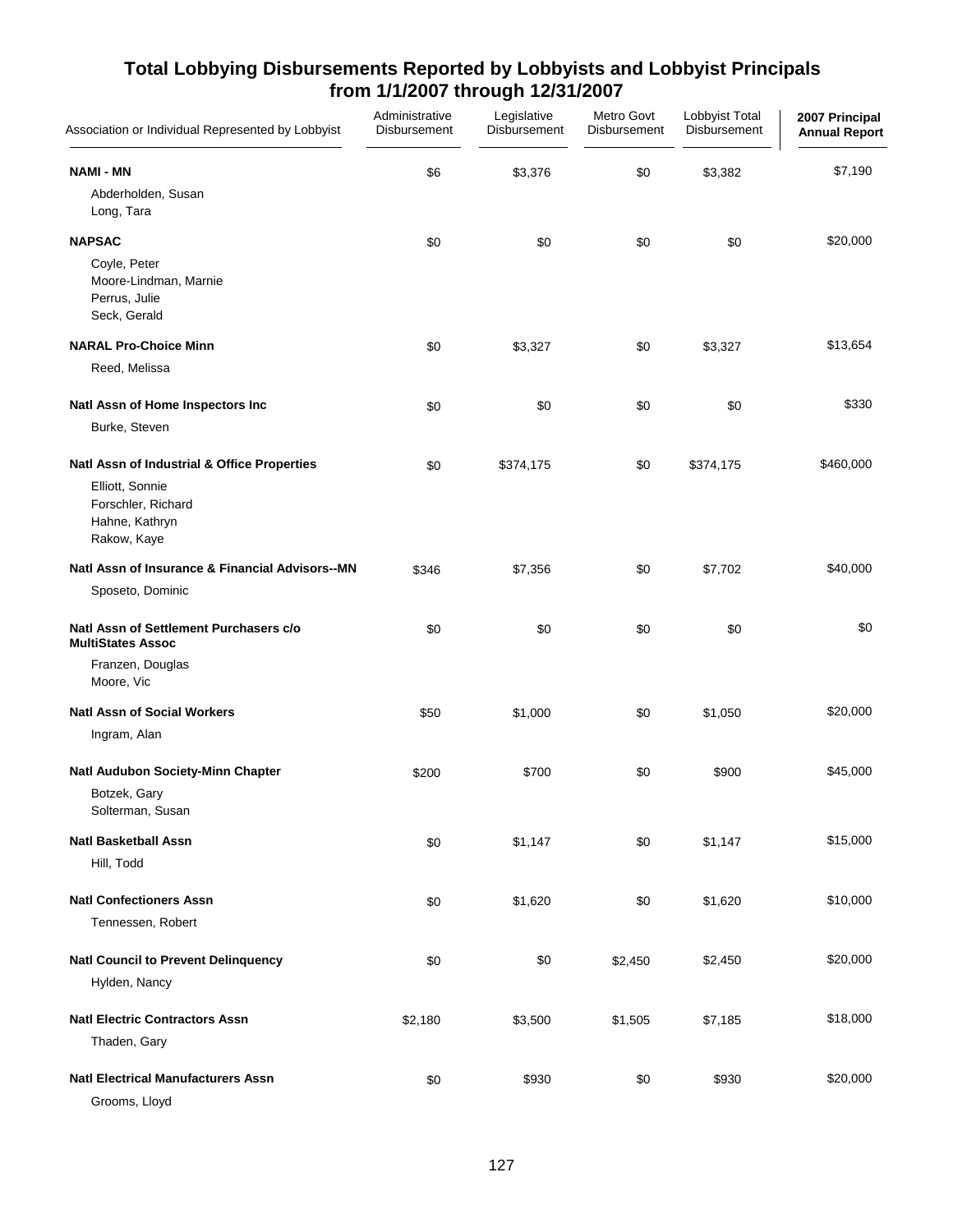| Association or Individual Represented by Lobbyist                                         | Administrative<br>Disbursement | Legislative<br>Disbursement | Metro Govt<br>Disbursement | Lobbyist Total<br>Disbursement | 2007 Principal<br><b>Annual Report</b> |
|-------------------------------------------------------------------------------------------|--------------------------------|-----------------------------|----------------------------|--------------------------------|----------------------------------------|
| <b>Natl Fed of Independent Business</b><br>Hickey, Mike                                   | \$0                            | \$29,471                    | \$0                        | \$29,471                       | \$100,000                              |
| Johnson, Peter                                                                            |                                |                             |                            |                                |                                        |
| <b>Natl Field Selling Assn</b>                                                            | \$0                            | \$0                         | \$0                        | \$0                            | \$0                                    |
| Perry, Shane<br>Perry, Shawn                                                              |                                |                             |                            |                                |                                        |
| Natl Fire Sprinkler Assn Region 15                                                        | \$75                           | \$1,936                     | \$0                        | \$2,011                        | \$20,000                               |
| Bohn, Jonathan<br>Bohn, Raymond                                                           |                                |                             |                            |                                |                                        |
| Natl Insurance Services (of Wisc Inc)                                                     | \$0                            | \$0                         | \$0                        | \$0                            | \$40,000                               |
| Almeida, Cristine<br>Casper, Aaron<br>Keller, Robert<br>McHenry, Brooke<br>Murphy, Thomas |                                |                             |                            |                                |                                        |
| <b>Natl Joint Powers Alliance</b>                                                         | \$0                            | \$0                         | \$0                        | \$0                            | \$0                                    |
| Nytes, Gary                                                                               |                                |                             |                            |                                |                                        |
| <b>Natl Kitchen and Bath Assn</b>                                                         | \$0                            | \$0                         | \$0                        | \$0                            | \$20,000                               |
| Almeida, Cristine<br>Murphy, Thomas                                                       |                                |                             |                            |                                |                                        |
| <b>Natl Marine Manufacturers Assn</b>                                                     | \$0                            | \$42                        | \$0                        | \$42                           | \$40,000                               |
| Bagnoli, Joseph<br>Dickerson, David<br>Lamb, Kathleen<br>McGrann, William<br>Psick, Sarah |                                |                             |                            |                                |                                        |
| Natl Multiple Sclerosis Society MN Chpt                                                   | \$0                            | \$20,123                    | \$0                        | \$20,123                       | \$120,000                              |
| Herrgott, Jessica<br>Ulland, Joel                                                         |                                |                             |                            |                                |                                        |
| <b>Natl Paint &amp; Coatings Assn</b>                                                     | \$0                            | \$57                        | \$0                        | \$57                           | \$40,000                               |
| Breitinger, Jennifer                                                                      |                                |                             |                            |                                |                                        |
| <b>Natl Rifle Assn of America</b>                                                         | \$0                            | \$0                         | \$0                        | \$0                            | \$1,668                                |
| Goens, Darin                                                                              |                                |                             |                            |                                |                                        |
| Natl Solid Wastes Mgmt Assn/Envr Industry Assn                                            | \$0                            | \$0                         | \$0                        | \$0                            | \$80,000                               |
| Carnival, Douglas                                                                         |                                |                             |                            |                                |                                        |
| <b>Natl Vehicle Protection Assn</b>                                                       | \$0                            | \$283                       | \$0                        | \$283                          | \$20,000                               |
| Backhaus, Amber<br>Cassidy, Paul<br>Chelseth, Andrew<br>Wolfe, Kelly                      |                                |                             |                            |                                |                                        |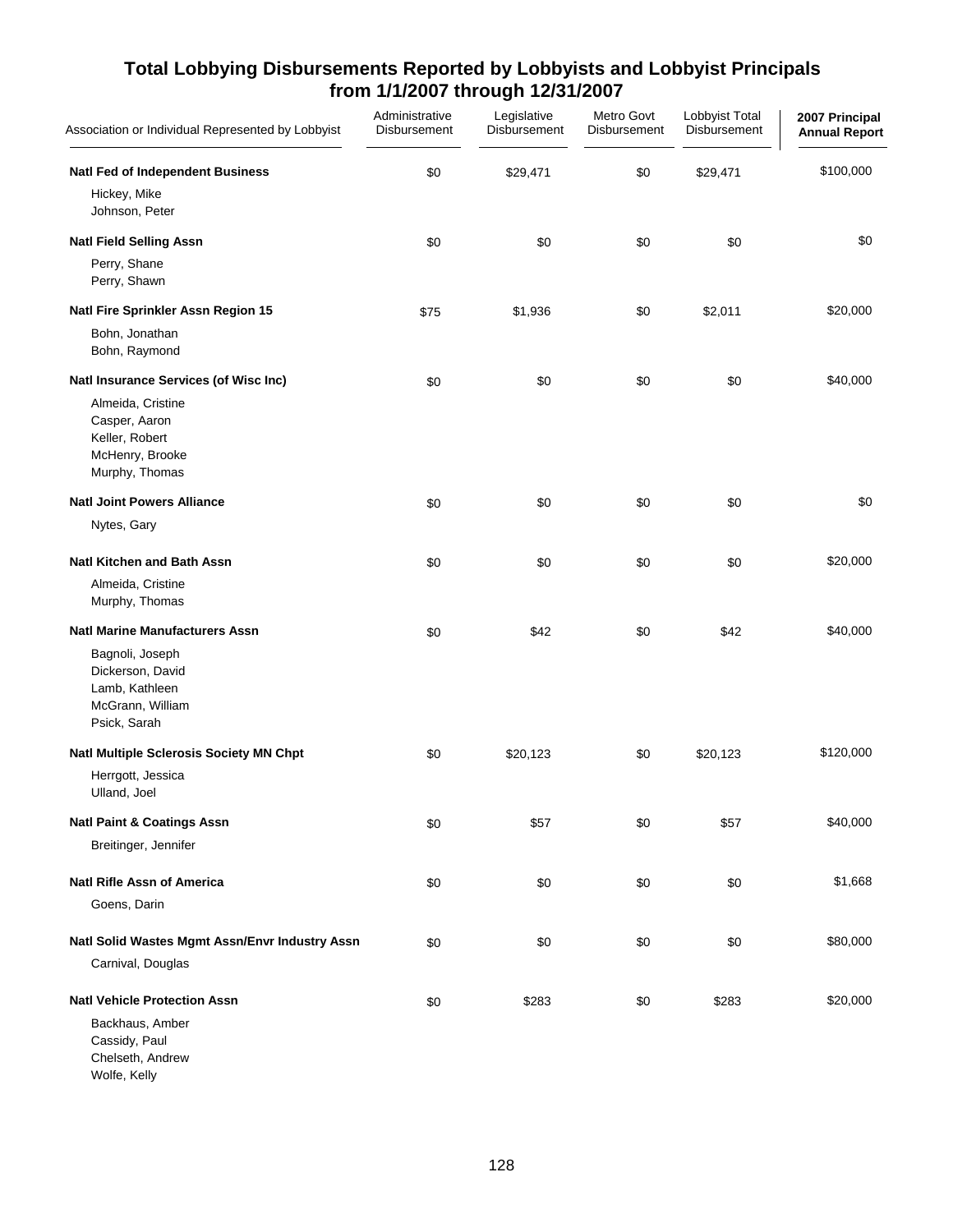| Association or Individual Represented by Lobbyist                                       | Administrative<br>Disbursement | Legislative<br>Disbursement | Metro Govt<br>Disbursement | Lobbyist Total<br>Disbursement | 2007 Principal<br><b>Annual Report</b> |
|-----------------------------------------------------------------------------------------|--------------------------------|-----------------------------|----------------------------|--------------------------------|----------------------------------------|
| <b>Natl Wildlife Federation</b>                                                         | \$0                            | \$0                         | \$0                        | \$0                            | \$0                                    |
| Ericson, Mary<br>Flanagan, Molly<br>Grubb, Chris                                        |                                |                             |                            |                                |                                        |
| Lubetkin, Jordan                                                                        |                                |                             |                            |                                |                                        |
| Nature Conservancy - Minn Ch<br>Cavanagh, Jacqueline                                    | \$0                            | \$68,869                    | \$0                        | \$68,869                       | \$80,000                               |
| Chaplin, Stephen<br>Horner, Gabrielle<br>Landwehr, Thomas<br>Loving, Jim<br>Wrede, Erik |                                |                             |                            |                                |                                        |
| <b>Neighborhood Energy Connection</b>                                                   | \$0                            | \$0                         | \$0                        | \$0                            | \$0                                    |
| Morse, Mary                                                                             |                                |                             |                            |                                |                                        |
| <b>Neighbors for Life</b>                                                               | \$0                            | \$0                         | \$0                        | \$0                            | \$0                                    |
| Tarsney, James                                                                          |                                |                             |                            |                                |                                        |
| <b>New Flyer</b>                                                                        | \$0                            | \$500                       | \$0                        | \$500                          | \$15,000                               |
| Osterman, Lynne                                                                         |                                |                             |                            |                                |                                        |
| New York Life Investment Mgmt LLC                                                       | \$0                            | \$0                         | \$0                        | \$0                            | \$0                                    |
| Brown, David                                                                            |                                |                             |                            |                                |                                        |
| <b>Next Frontier LLC</b><br>Elliott, Sonnie                                             | \$0                            | \$150                       | \$0                        | \$150                          | \$20,000                               |
| Forschler, Richard<br>Hylden, Nancy                                                     |                                |                             |                            |                                |                                        |
| No Central States Reg Cncl of Carpenters                                                | \$0                            | \$12,815                    | \$0                        | \$12,815                       | \$180,000                              |
| Johnson, Burt<br>Makarios, Kyle<br>Martin, Kenneth                                      |                                |                             |                            |                                |                                        |
| North American Council of Adoptable Children                                            | \$0                            | \$3,816                     | \$0                        | \$3,816                        | \$6,231                                |
| Bower, Jeanette Wiedemeier<br>Ford, Mary<br>Kroll, Joe                                  |                                |                             |                            |                                |                                        |
| <b>North American Water Office</b>                                                      | \$26,310                       | \$6,107                     | \$0                        | \$32,417                       | \$40,000                               |
| Crocker, George<br>Michaud, Michael                                                     |                                |                             |                            |                                |                                        |
| North American Wetland Engineering LLC                                                  | \$0                            | \$0                         | \$0                        | \$0                            | \$0                                    |
| Johnson, David                                                                          |                                |                             |                            |                                |                                        |
| North Branch City of<br>Hahne, Kathryn                                                  | \$0                            | \$0                         | \$0                        | \$0                            | N/A                                    |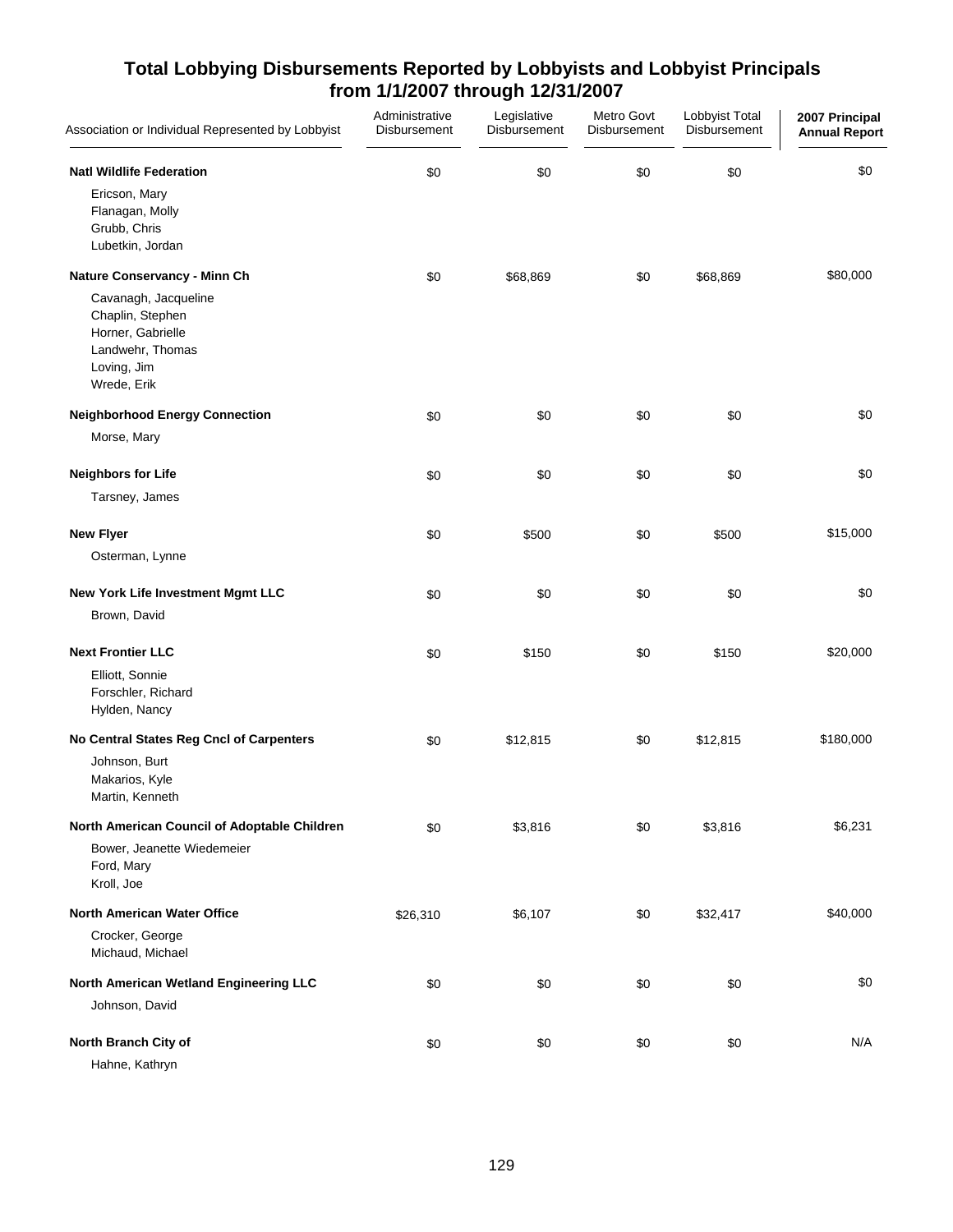| Association or Individual Represented by Lobbyist                                                                | Administrative<br>Disbursement | Legislative<br>Disbursement | Metro Govt<br>Disbursement | Lobbyist Total<br>Disbursement | 2007 Principal<br><b>Annual Report</b> |
|------------------------------------------------------------------------------------------------------------------|--------------------------------|-----------------------------|----------------------------|--------------------------------|----------------------------------------|
| <b>North Central Marine Assn</b><br>Ahern, Michael                                                               | \$0                            | \$1,308                     | \$0                        | \$1,308                        | \$20,000                               |
| Lynch, Teresa                                                                                                    |                                |                             |                            |                                |                                        |
| North Mankato City of                                                                                            | \$0                            | \$3,478                     | \$0                        | \$3,478                        | N/A                                    |
| Biron, Holly<br>Flaherty, Timothy                                                                                |                                |                             |                            |                                |                                        |
| <b>North Memorial Med Center</b>                                                                                 | \$2,576                        | \$7,736                     | \$0                        | \$10,312                       | \$60,000                               |
| Cook, Judy<br>Cooksey, Pat<br>Girard, James<br>Hill, Todd<br>Kavanagh, John<br>McAlpin, Brennan<br>Strong, Sarah |                                |                             |                            |                                |                                        |
| <b>North Metro I-35W Corridor Coalition</b>                                                                      | \$0                            | \$0                         | \$0                        | \$0                            | \$50,000                               |
| Benke, Robert                                                                                                    |                                |                             |                            |                                |                                        |
| North Metro Mayors Assn                                                                                          | \$0                            | \$1,928                     | \$0                        | \$1,928                        | \$200,000                              |
| Barnhart, William<br>Benke, Robert<br>Ewald, David<br>Pryse, Becca                                               |                                |                             |                            |                                |                                        |
| <b>North Metro Realtors Assn</b>                                                                                 | \$0                            | \$0                         | \$0                        | \$0                            | \$20,000                               |
| Parenteau, Julia                                                                                                 |                                |                             |                            |                                |                                        |
| North Metro Th 10 Corridor Coalition                                                                             | \$0                            | \$0                         | \$0                        | \$0                            | \$70,000                               |
| Benke, Robert                                                                                                    |                                |                             |                            |                                |                                        |
| <b>Northcountry Cooperative Development Fund</b>                                                                 | \$0                            | \$0                         | \$0                        | \$0                            | \$10,000                               |
| Jepsen, Cynthia<br>Loscalzo, Julian Empson                                                                       |                                |                             |                            |                                |                                        |
| <b>Northeast Bank</b>                                                                                            | \$0                            | \$20                        | \$29                       | \$49                           | \$12,000                               |
| Hofstede, Albert                                                                                                 |                                |                             |                            |                                |                                        |
| Northeast Entrepreneur Fund Inc                                                                                  | \$0                            | \$1,954                     | \$0                        | \$1,954                        | \$0                                    |
| Pearson, Thomas<br>Walli, Kevin                                                                                  |                                |                             |                            |                                |                                        |
| Northern Border Pipeline Co                                                                                      | \$0                            | \$1,308                     | \$0                        | \$1,308                        | \$20,000                               |
| Ahern, Michael<br>Lynch, Teresa<br>Windhorst, John                                                               |                                |                             |                            |                                |                                        |
| <b>Northern Natural Gas</b>                                                                                      | \$0                            | \$1,308                     | \$0                        | \$1,308                        | \$20,000                               |
| Ahern, Michael<br>Lynch, Teresa<br>Windhorst, John                                                               |                                |                             |                            |                                |                                        |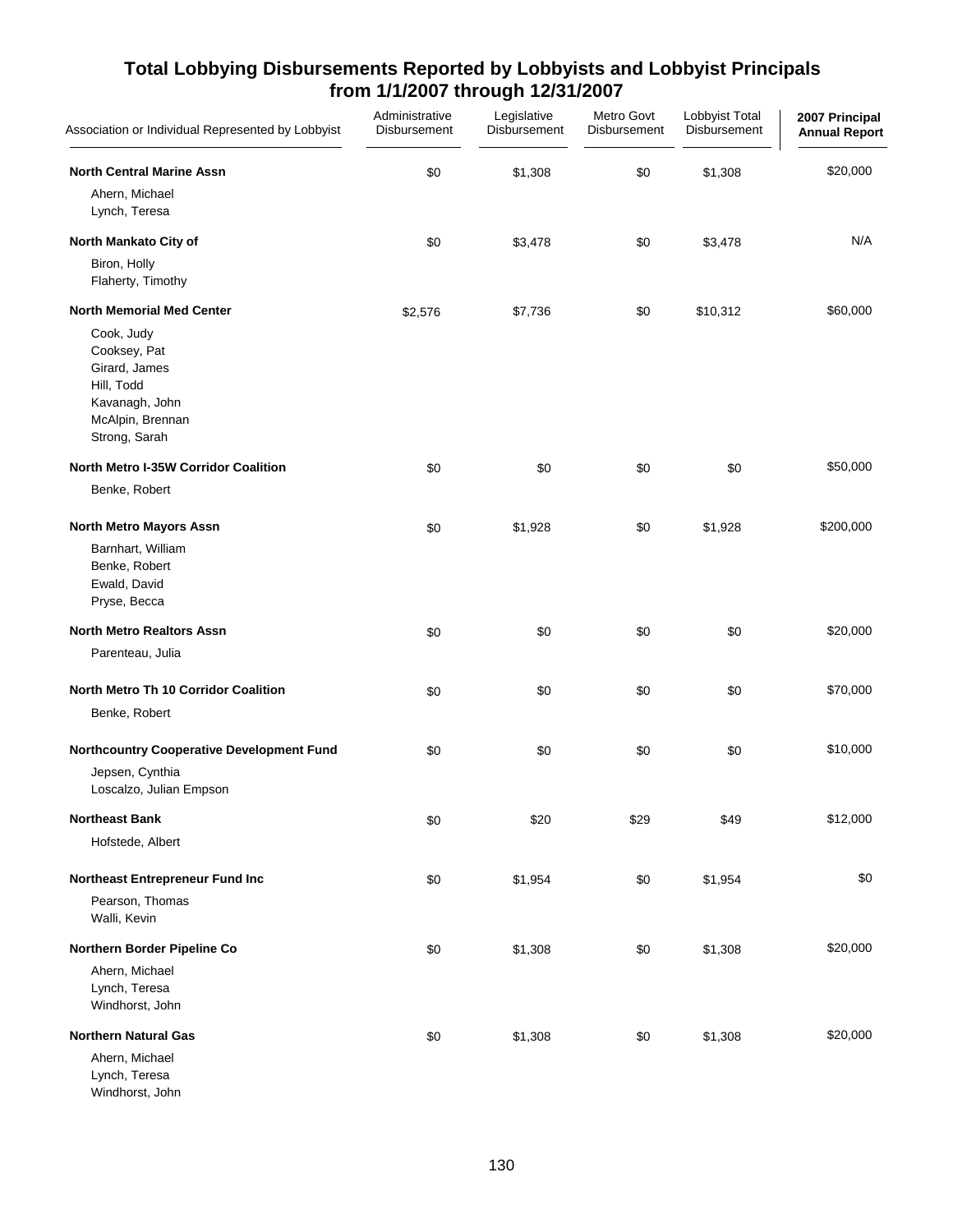| Association or Individual Represented by Lobbyist                                                                                                                                | Administrative<br><b>Disbursement</b> | Legislative<br>Disbursement | Metro Govt<br><b>Disbursement</b> | Lobbyist Total<br>Disbursement | 2007 Principal<br><b>Annual Report</b> |
|----------------------------------------------------------------------------------------------------------------------------------------------------------------------------------|---------------------------------------|-----------------------------|-----------------------------------|--------------------------------|----------------------------------------|
| <b>Northern Plains Potato Growers Assn</b>                                                                                                                                       | \$0                                   | \$0                         | \$0                               | \$0                            | \$2,500                                |
| Kleven, Bruce                                                                                                                                                                    |                                       |                             |                                   |                                |                                        |
| <b>Northland Foundation</b>                                                                                                                                                      | \$0                                   | \$7,034                     | \$0                               | \$7,034                        | \$20,000                               |
| Lunzer, William<br>Pearson, Thomas<br>Walli, Kevin                                                                                                                               |                                       |                             |                                   |                                |                                        |
| Northland Independent Auto Dealers Assn                                                                                                                                          | \$0                                   | \$0                         | \$0                               | \$0                            | \$0                                    |
| Lentsch, Allen                                                                                                                                                                   |                                       |                             |                                   |                                |                                        |
| Northstar Corridor Development Authority                                                                                                                                         | \$0                                   | \$13,738                    | \$0                               | \$13,738                       | N/A                                    |
| Haas, Nancy<br>Kramer, Ross<br>McCarron, Paul<br>Schreiber, William                                                                                                              |                                       |                             |                                   |                                |                                        |
| Northstar Problem Gambling Alliance Inc                                                                                                                                          | \$0                                   | \$0                         | \$0                               | \$0                            | \$1,000                                |
| Holthusen, T Lance<br>Svendsen, Roger                                                                                                                                            |                                       |                             |                                   |                                |                                        |
| <b>Northwest Airlines Inc.</b>                                                                                                                                                   | \$0                                   | \$2,244                     | \$185                             | \$2,429                        | \$100,000                              |
| Davidman, Jeffrey<br>Grooms, Lloyd<br>Jerich, Ronald<br>Jerich, Valerie<br>Johnson, Dean<br>Knapp, John<br>Lemke, Matthew<br>Lonetti, Christine Zimmer<br>Newman, Andrea Fischer |                                       |                             |                                   |                                |                                        |
| <b>Northwest Suburbs Cable Communications</b><br>Commission                                                                                                                      | \$0                                   | \$2,523                     | \$0                               | \$2,523                        | \$40,000                               |
| Hyland, Eric<br>Schreiber, William                                                                                                                                               |                                       |                             |                                   |                                |                                        |
| Northwestern Health Sciences University<br>Campo, Maryann<br>Kunz, David                                                                                                         | \$0                                   | \$0                         | \$0                               | \$0                            | \$40,000                               |
| <b>NorthWrite Inc</b>                                                                                                                                                            | \$0                                   | \$0                         | \$0                               | \$0                            | \$0                                    |
| Conroy, Martin                                                                                                                                                                   |                                       |                             |                                   |                                |                                        |
| <b>Novartis Pharmaceutical Corporation</b>                                                                                                                                       | \$0                                   | \$151                       | \$0                               | \$151                          | \$40,000                               |
| Morris, Randolph<br>Taylor, Norman                                                                                                                                               |                                       |                             |                                   |                                |                                        |
| <b>Novell Inc</b>                                                                                                                                                                | \$0                                   | \$3,878                     | \$0                               | \$3,878                        | \$40,000                               |
| Apitz, John<br>Clark, James                                                                                                                                                      |                                       |                             |                                   |                                |                                        |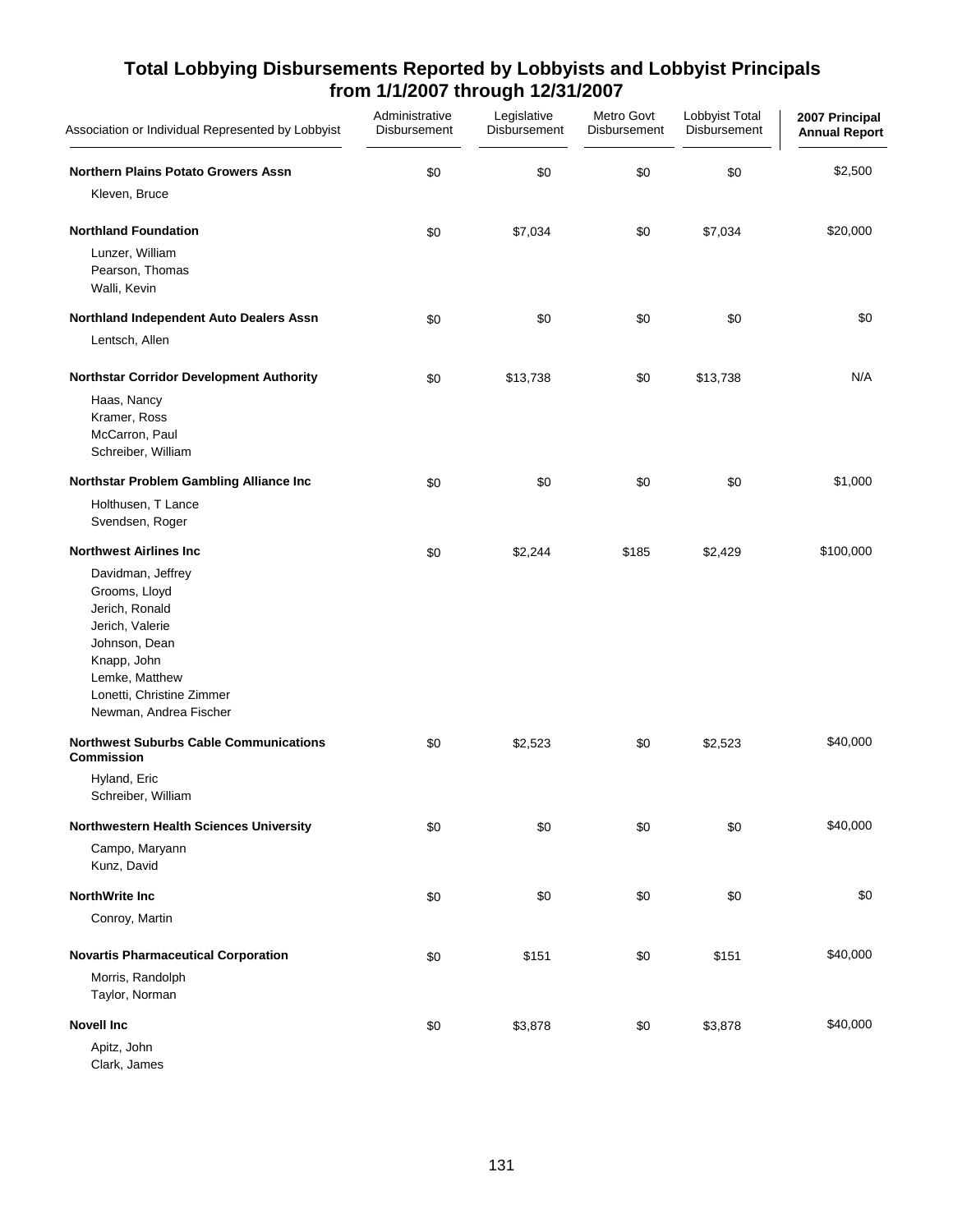| Association or Individual Represented by Lobbyist                    | Administrative<br>Disbursement | Legislative<br>Disbursement | Metro Govt<br>Disbursement | Lobbyist Total<br>Disbursement | 2007 Principal<br><b>Annual Report</b> |
|----------------------------------------------------------------------|--------------------------------|-----------------------------|----------------------------|--------------------------------|----------------------------------------|
| NRG Energy Inc dba Mpls Energy Center<br>Garcia, Albert              | \$0                            | \$0                         | \$3,365                    | \$3,365                        | \$20,000                               |
| Roos, Peter                                                          |                                |                             |                            |                                |                                        |
| <b>NTN Buzztime Inc.</b>                                             | \$0                            | \$0                         | \$0                        | \$0                            | \$0                                    |
| Carnival, Douglas<br>Psick, Sarah                                    |                                |                             |                            |                                |                                        |
| <b>Nursing Consultation Inc</b>                                      | \$0                            | \$327                       | \$0                        | \$327                          | \$328                                  |
| Theurer, Lynn                                                        |                                |                             |                            |                                |                                        |
| NW Minn Service Cooperative 1 & 2                                    | \$0                            | \$678                       | \$0                        | \$678                          | \$15,000                               |
| Moe, Roger                                                           |                                |                             |                            |                                |                                        |
| <b>NW MN Multi-County HRA</b>                                        | \$0                            | \$70                        | \$0                        | \$70                           | \$2,046                                |
| Hahne, Kathryn                                                       |                                |                             |                            |                                |                                        |
| NW Petroleum Assn dba Minn Petroleum Mkt<br>Assn                     | \$0                            | \$0                         | \$0                        | \$0                            | \$80,000                               |
| Bennett, Cory<br>Keliher, Thomas<br>Krogman, Robert<br>Tilley, Barry |                                |                             |                            |                                |                                        |
| Oakdale Health Enterprises dba North Medical<br>Transportation       | \$0                            | \$0                         | \$0                        | \$0                            | \$15,000                               |
| Doyle, O'Brien                                                       |                                |                             |                            |                                |                                        |
| Oceanaire Inc                                                        | \$0                            | \$445                       | \$0                        | \$445                          | \$20,000                               |
| Jerich, Ronald                                                       |                                |                             |                            |                                |                                        |
| Old Dutch Inc                                                        | \$0                            | \$736                       | \$0                        | \$736                          | \$0                                    |
| Holten, Cort                                                         |                                |                             |                            |                                |                                        |
| <b>Olmsted County</b>                                                | \$0                            | \$8,382                     | \$0                        | \$8,382                        | N/A                                    |
| Caucutt, Amy                                                         |                                |                             |                            |                                |                                        |
| <b>Omnicare Inc</b>                                                  | \$0                            | \$0                         | \$0                        | \$0                            | \$20,000                               |
| Morris, Randolph                                                     |                                |                             |                            |                                |                                        |
| Onvoy                                                                | \$0                            | \$0                         | \$0                        | \$0                            | \$20,000                               |
| Gullikson, Joy<br>Hoff, Paul                                         |                                |                             |                            |                                |                                        |
| <b>OPUS Corporation</b>                                              | \$0                            | \$23                        | \$33                       | \$56                           | \$40,000                               |
| Hofstede, Albert                                                     |                                |                             |                            |                                |                                        |
| Oracle Inc<br>Kramer, Ross                                           | \$0                            | \$3,683                     | \$0                        | \$3,683                        | \$60,000                               |
|                                                                      |                                |                             |                            |                                |                                        |

Poul, Thomas J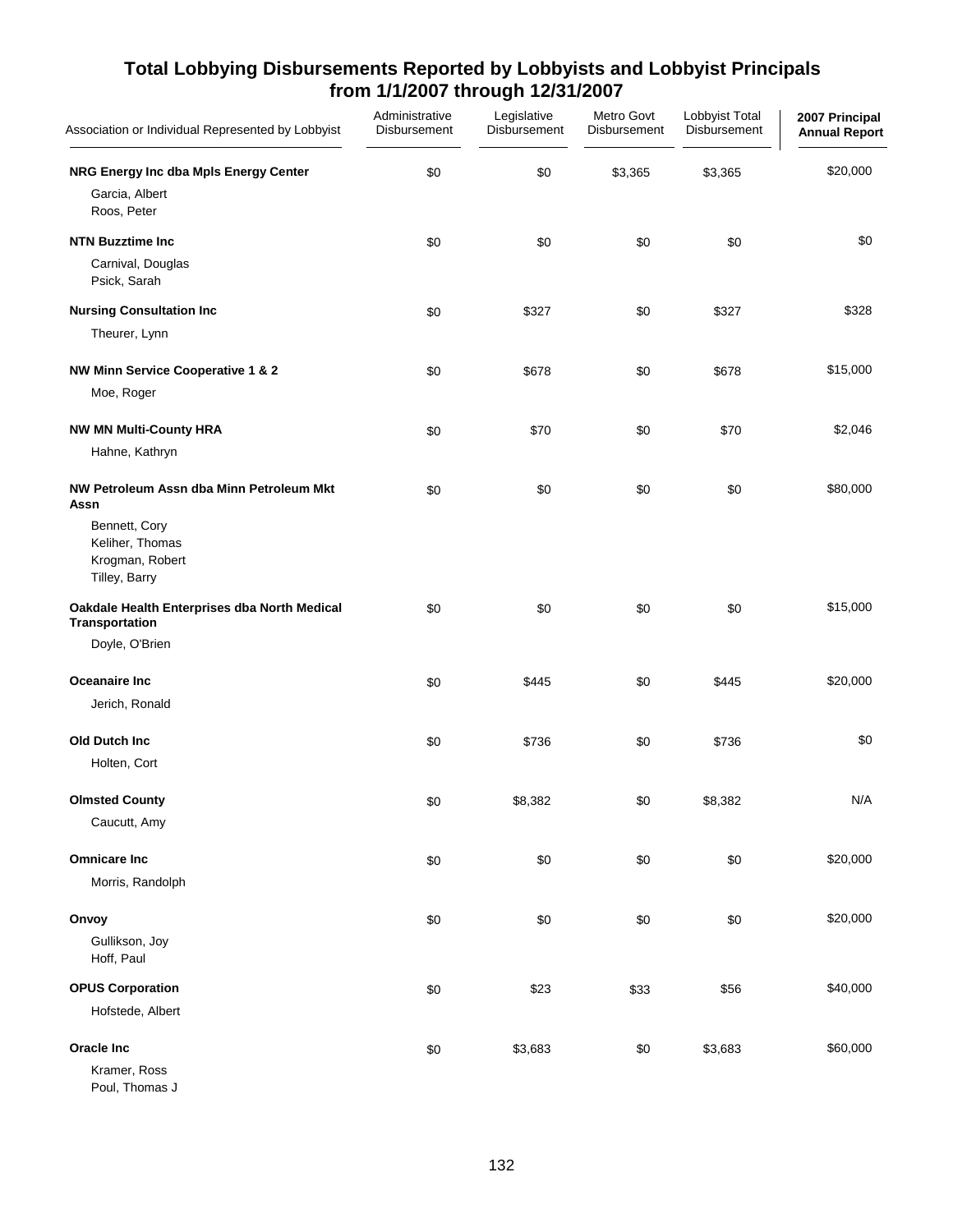| Association or Individual Represented by Lobbyist                                                                                                                                | Administrative<br>Disbursement | Legislative<br>Disbursement | Metro Govt<br>Disbursement | Lobbyist Total<br>Disbursement | 2007 Principal<br><b>Annual Report</b> |
|----------------------------------------------------------------------------------------------------------------------------------------------------------------------------------|--------------------------------|-----------------------------|----------------------------|--------------------------------|----------------------------------------|
| <b>Ordway Center for the Performing Arts</b><br>Bakken, Jeffrey<br>Corbid, John<br>Elliott, Sonnie<br>Forschler, Richard<br>Hahne, Kathryn<br>Koch, Lee<br>Rom, Rebecca          | \$0                            | \$1,175                     | \$0                        | \$1,175                        | \$0                                    |
| <b>Organic Technologies Inc</b>                                                                                                                                                  | \$0                            | \$0                         | \$0                        | \$0                            | \$4,000                                |
| DeMars, Louis                                                                                                                                                                    |                                |                             |                            |                                |                                        |
| <b>Osseo School District</b>                                                                                                                                                     | \$0                            | \$0                         | \$0                        | \$0                            | \$12,000                               |
| Dosland, Valerie                                                                                                                                                                 |                                |                             |                            |                                |                                        |
| <b>Otter Tail Corporation</b><br>Koeck, George                                                                                                                                   | \$0                            | \$38,128                    | \$0                        | \$38,128                       | \$50,000                               |
| <b>Otter Tail Power Co</b>                                                                                                                                                       | \$1,235                        | \$18,151                    | \$0                        | \$19,386                       | \$100,000                              |
| Bjorklund, Ingrid<br>Bradley, Michael<br>Bring, Mark<br>Clark, James<br>Dolan, Robert<br>Hyland, Eric<br>Johnson, Richard<br>Kramer, Ross<br>Laugtug, Loren<br>MacFarlane, Chuck |                                |                             |                            |                                |                                        |
| <b>Outdoor Advertising Assn of Minn</b>                                                                                                                                          | \$0                            | \$5                         | \$0                        | \$5                            | \$20,000                               |
| Coyle, Peter<br>Moore-Lindman, Marnie<br>Perrus, Julie<br>Seck, Gerald<br>Stone, Miriam                                                                                          |                                |                             |                            |                                |                                        |
| <b>OutFront Minn</b>                                                                                                                                                             | \$0                            | \$14,442                    | \$0                        | \$14,442                       | \$80,000                               |
| Cooper, C Scott<br>Engstrom, Dave<br>Meyer, Monica<br>Sletten, Jill                                                                                                              |                                |                             |                            |                                |                                        |
| <b>Outland Renewable Energy</b>                                                                                                                                                  | \$0                            | \$70                        | \$0                        | \$70                           | \$10,000                               |
| Bjorklund, Ingrid                                                                                                                                                                |                                |                             |                            |                                |                                        |
| <b>Pacific Flats LLC</b>                                                                                                                                                         | \$0                            | \$0                         | \$0                        | \$0                            | \$20,000                               |
| McGrann, William                                                                                                                                                                 |                                |                             |                            |                                |                                        |
| <b>Parasole Restaurant Holdings Inc</b><br>Jerich, Ronald                                                                                                                        | \$0                            | \$190                       | \$0                        | \$190                          | \$20,000                               |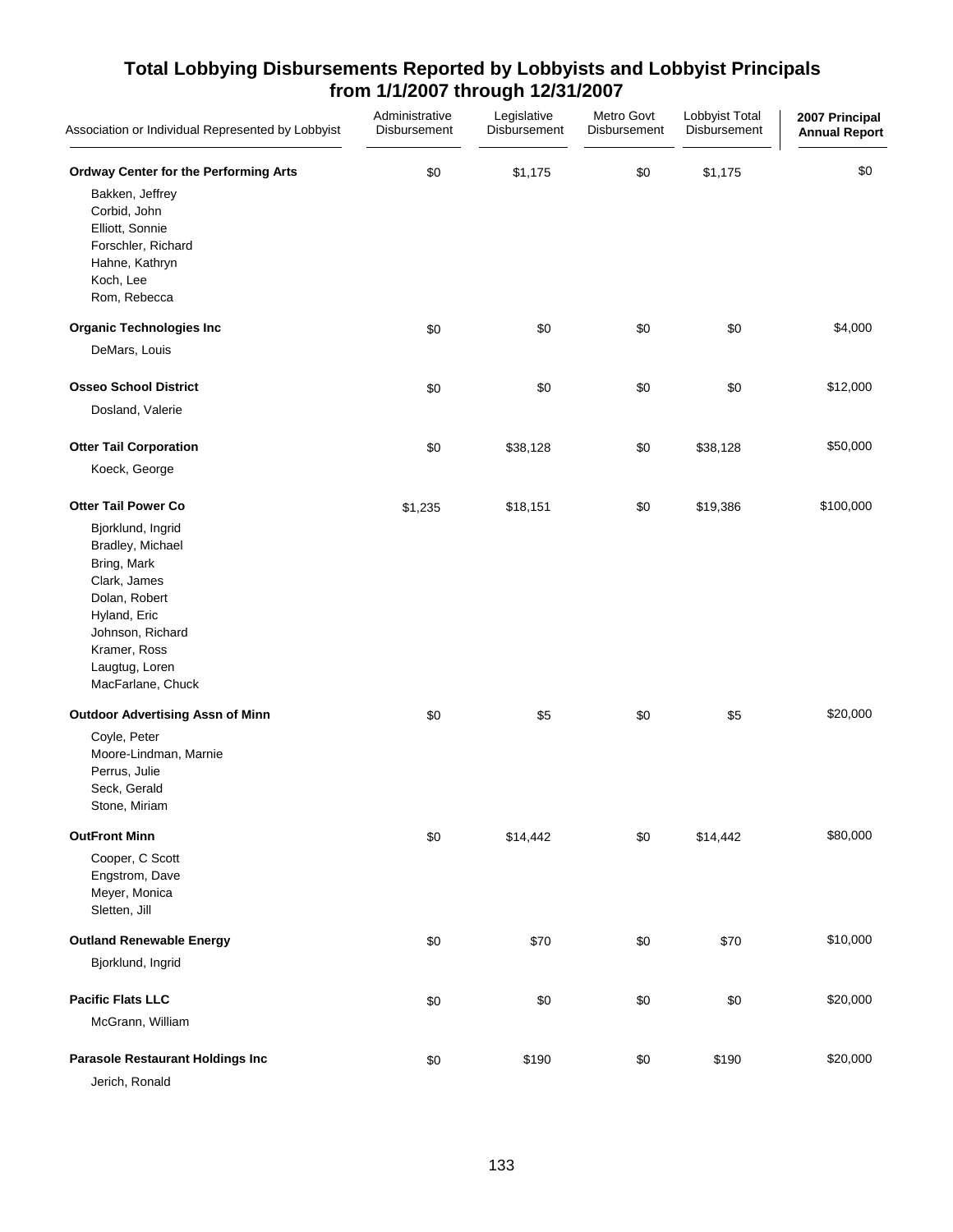| Association or Individual Represented by Lobbyist                                   | Administrative<br>Disbursement | Legislative<br>Disbursement | Metro Govt<br>Disbursement | Lobbyist Total<br>Disbursement | 2007 Principal<br><b>Annual Report</b> |
|-------------------------------------------------------------------------------------|--------------------------------|-----------------------------|----------------------------|--------------------------------|----------------------------------------|
| <b>Parents United for Public Schools</b><br>Cecconi, Mary                           | \$0                            | \$0                         | \$0                        | \$0                            | \$0                                    |
| <b>Parents United Network</b>                                                       | \$0                            | \$4,706                     | \$0                        | \$4,706                        | \$10,000                               |
| Cecconi, Mary                                                                       |                                |                             |                            |                                |                                        |
| <b>Park Nicollet Health Services</b><br>Moore, Vic<br>Mulloy, Tara                  | \$2,000                        | \$7,000                     | \$1,100                    | \$10,100                       | \$260,000                              |
| Skubic, Mark                                                                        |                                |                             |                            |                                |                                        |
| Parks & Trails Council of Minn                                                      | \$0                            | \$5,030                     | \$0                        | \$5,030                        | \$60,000                               |
| Erickson, Judith                                                                    |                                |                             |                            |                                |                                        |
| <b>Partners for Affordable Energy</b>                                               | \$0                            | \$191,210                   | \$0                        | \$191,210                      | \$240,000                              |
| Knapp, John                                                                         |                                |                             |                            |                                |                                        |
| <b>Pawn America Minn LLC</b>                                                        | \$0                            | \$190                       | \$0                        | \$190                          | \$20,000                               |
| Cassidy, Paul<br>Chelseth, Andrew<br>Phelps, Todd<br>Welch, Timothy<br>Wolfe, Kelly |                                |                             |                            |                                |                                        |
| Pay Day America LLC                                                                 | \$0                            | \$22                        | \$0                        | \$22                           | \$0                                    |
| Cassidy, Paul<br>Chelseth, Andrew<br>Phelps, Todd<br>Welch, Timothy<br>Wolfe, Kelly |                                |                             |                            |                                |                                        |
| <b>Pay Equity Coalition</b>                                                         | \$0                            | \$83                        | \$0                        | \$83                           | \$4,300                                |
| Callanan, Rachel                                                                    |                                |                             |                            |                                |                                        |
| PDG P A<br>Coyle, Peter<br>Moore-Lindman, Marnie<br>Perrus, Julie<br>Seck, Gerald   | \$0                            | \$0                         | \$0                        | \$0                            | \$1,500                                |
| <b>PDHC Ltd</b>                                                                     | \$0                            | \$3,644                     | \$0                        | \$3,644                        | \$20,000                               |
| Fair, Alayne<br>Grindal, H Theodore<br>Schafer, Matthew<br>Stang, Doug              |                                |                             |                            |                                |                                        |
| <b>Pearson Education Measurement</b>                                                | \$0                            | \$3,888                     | \$0                        | \$3,888                        | \$40,000                               |
| Kramer, Ross<br>Poul, Thomas J                                                      |                                |                             |                            |                                |                                        |
| People Inc<br>Pearson, Thomas<br>Walli, Kevin                                       | \$0                            | \$8,863                     | \$0                        | \$8,863                        | \$20,000                               |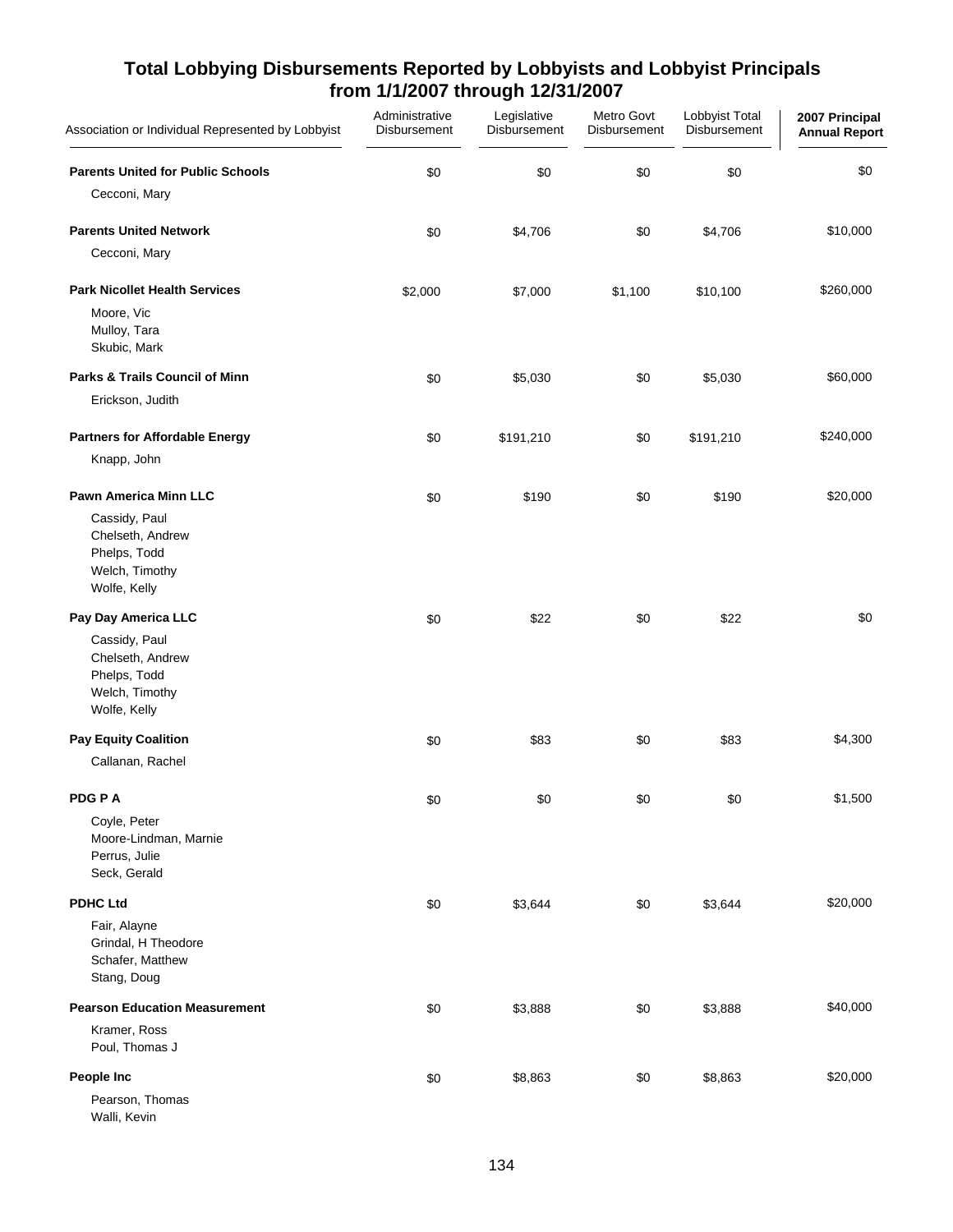| Association or Individual Represented by Lobbyist                                                                                                                                                         | Administrative<br>Disbursement | Legislative<br><b>Disbursement</b> | Metro Govt<br>Disbursement | Lobbyist Total<br><b>Disbursement</b> | 2007 Principal<br><b>Annual Report</b> |
|-----------------------------------------------------------------------------------------------------------------------------------------------------------------------------------------------------------|--------------------------------|------------------------------------|----------------------------|---------------------------------------|----------------------------------------|
| <b>Perpich Center for Arts Education Foundation</b><br>Harris, Shepard                                                                                                                                    | \$0                            | \$156                              | \$0                        | \$156                                 | \$0                                    |
| <b>Pfizer Inc</b><br>Almeida, Cristine<br>Idelkope, Julie<br>McHenry, Brooke<br>O'Brien, Mary Jo                                                                                                          | \$0                            | \$2,192                            | \$0                        | \$2,192                               | \$68,541                               |
| <b>Pharmaceutical Research &amp; Manufacturers of</b><br>America                                                                                                                                          | \$0                            | \$13,598                           | \$0                        | \$13,598                              | \$240,000                              |
| Breitinger, Jennifer<br>Lehman, Thomas<br>Osterman, Lynne<br>Shern, Linda M Carroll<br>Vanasek, Robert (Bob)                                                                                              |                                |                                    |                            |                                       |                                        |
| Philip Morris USA Inc c/o<br>Apitz, John<br>Clark, James<br>Cook, Judy<br>Egan, Dennis<br>Girard, James<br>Hill, Todd<br>Kavanagh, John<br>Kramer, Ross<br>Moen, Scott<br>Spangler, Toby<br>Strong, Sarah | \$0                            | \$60,119                           | \$0                        | \$60,119                              | \$280,000                              |
| Pine Island City of                                                                                                                                                                                       | \$0                            | \$160                              | \$0                        | \$160                                 | N/A                                    |
| Carlson, Joel<br>Planned Parenthood MN, ND, SD Act Fnd<br>Lewis, Connie<br>Perpich, Connie<br>Stanley, Timothy<br>Stoesz, Sarah<br>Young, Ellen                                                           | \$0                            | \$29,890                           | \$0                        | \$29,890                              | \$132,966                              |
| <b>Planned Parenthood of Minn</b>                                                                                                                                                                         | \$0                            | \$0                                | \$0                        | \$0                                   | \$187                                  |
| Stoesz, Sarah                                                                                                                                                                                             |                                |                                    |                            |                                       |                                        |
| <b>Planning Corp of America</b><br>Grant, Rhonda                                                                                                                                                          | \$906                          | \$0                                | \$0                        | \$906                                 | \$20,000                               |
| <b>Plasma Protein Therapeutics Assn</b><br>Morris, Randolph                                                                                                                                               | \$0                            | \$93                               | \$0                        | \$93                                  | \$20,000                               |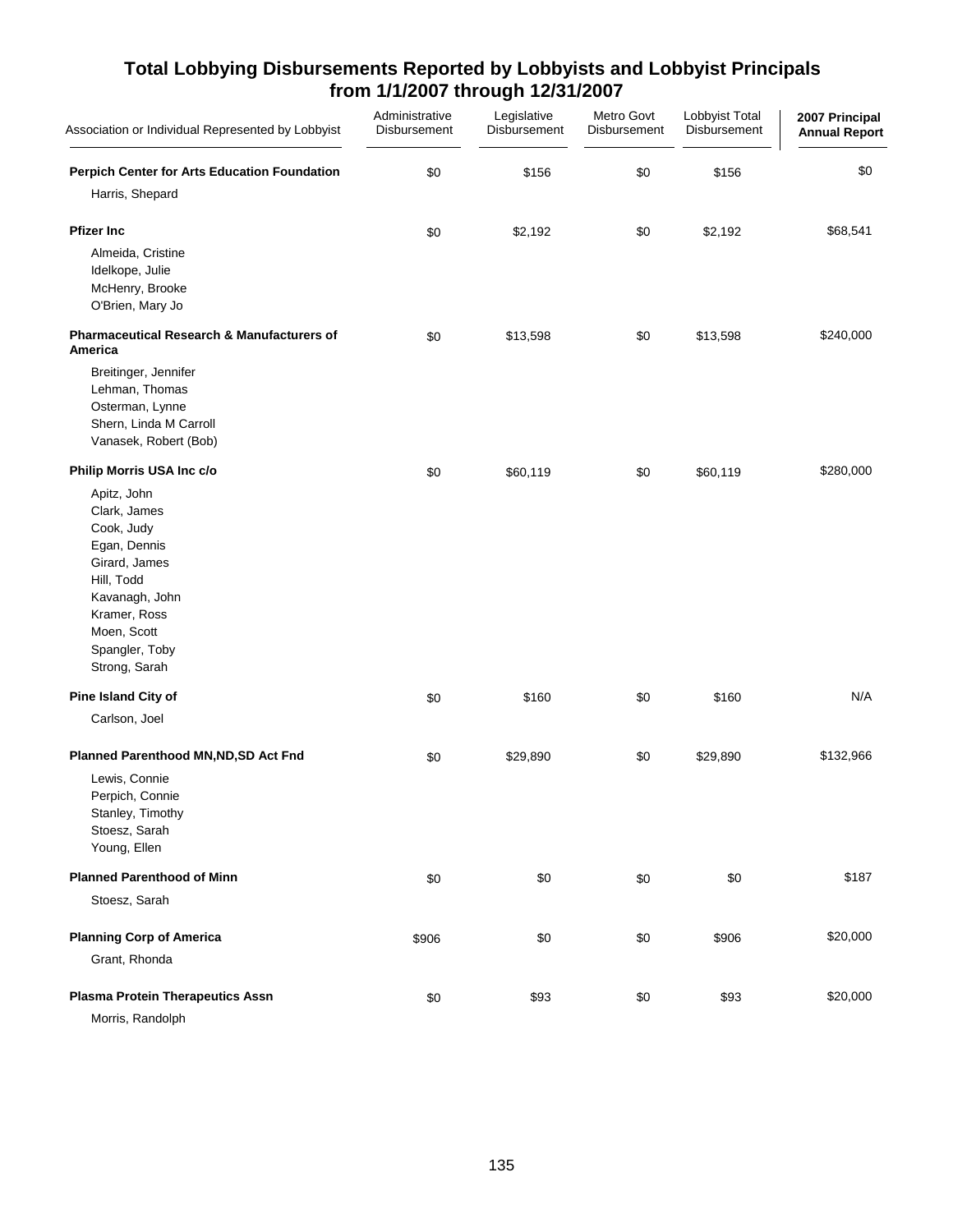| Association or Individual Represented by Lobbyist                                                               | Administrative<br>Disbursement | Legislative<br>Disbursement | Metro Govt<br>Disbursement | Lobbyist Total<br>Disbursement | 2007 Principal<br><b>Annual Report</b> |
|-----------------------------------------------------------------------------------------------------------------|--------------------------------|-----------------------------|----------------------------|--------------------------------|----------------------------------------|
| <b>Polaris Industries Inc</b><br>Amundson, Kristen<br>Chilstrom, Lynda<br>Georgacas, Chris<br>Howard, Paula     | \$0                            | \$2,885                     | \$0                        | \$2,885                        | \$247,621                              |
| <b>Police Officers Alliance of Minn</b>                                                                         | \$10                           | \$888                       | \$10                       | \$908                          | \$20,000                               |
| Delaney, Lyall<br>Johnson, Robert                                                                               |                                |                             |                            |                                |                                        |
| <b>Police Officers Fed of Mpls</b>                                                                              | \$0                            | \$1,337                     | \$181                      | \$1,518                        | \$20,000                               |
| Delaney, Lyall<br>Delmonico, John<br>Erdman, Henry<br>Johnson, Robert                                           |                                |                             |                            |                                |                                        |
| Port Authority of the City of St Paul                                                                           | \$0                            | \$370                       | \$0                        | \$370                          | \$65,766                               |
| Elliott, Sonnie<br>Hahne, Kathryn                                                                               |                                |                             |                            |                                |                                        |
| <b>Portico Healthnet</b>                                                                                        | \$0                            | \$0                         | \$0                        | \$0                            | \$20,000                               |
| Almeida, Cristine<br>Holmgren, Debra<br>McHenry, Brooke                                                         |                                |                             |                            |                                |                                        |
| <b>Potlatch Corp</b>                                                                                            | \$0                            | \$2,291                     | \$0                        | \$2,291                        | \$20,000                               |
| Girard, James<br>Hill, Todd<br>Kavanagh, John                                                                   |                                |                             |                            |                                |                                        |
| <b>PowerPick Players Club of Minn</b>                                                                           | \$0                            | \$0                         | \$0                        | \$0                            | \$0                                    |
| Cassidy, Paul                                                                                                   |                                |                             |                            |                                |                                        |
| <b>PPM Energy Inc</b>                                                                                           | \$0                            | \$4,865                     | \$0                        | \$4,865                        | \$40,000                               |
| Goodno, Kevin<br>Harris, Shepard                                                                                |                                |                             |                            |                                |                                        |
| <b>Prairie Island Dakota Community</b>                                                                          | \$0                            | \$8,580                     | \$0                        | \$8,580                        | \$360,000                              |
| Carlson, Dawn<br>Knapp, John<br>Lonetti, Christine Zimmer<br>White, Byron<br>White, Byron Lee<br>White, Timothy |                                |                             |                            |                                |                                        |
| <b>Prairie St Johns</b>                                                                                         | \$0                            | \$14                        | \$0                        | \$14                           | \$40,000                               |
| Breitinger, Jennifer<br>Lehman, Thomas                                                                          |                                |                             |                            |                                |                                        |
| <b>PrairieWave Communications Inc</b>                                                                           | \$0                            | \$0                         | \$0                        | \$0                            | \$0                                    |
| Heaston, William                                                                                                |                                |                             |                            |                                |                                        |
| Pre-1969 Teachers Assn<br>O'Neill, Joseph                                                                       | \$0                            | \$140                       | \$0                        | \$140                          | \$5,000                                |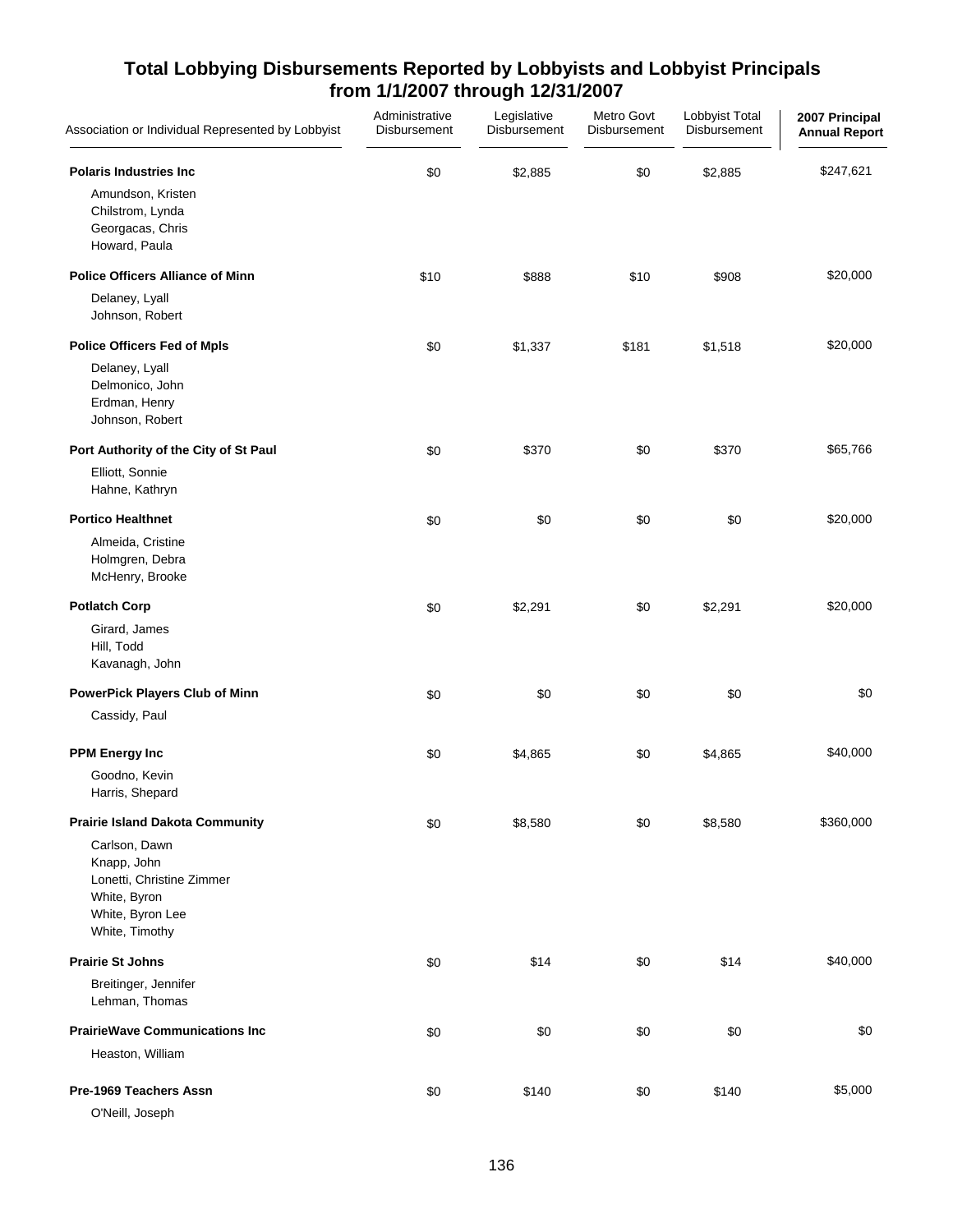| Association or Individual Represented by Lobbyist                      | Administrative<br>Disbursement | Legislative<br>Disbursement | Metro Govt<br>Disbursement | Lobbyist Total<br>Disbursement | 2007 Principal<br><b>Annual Report</b> |
|------------------------------------------------------------------------|--------------------------------|-----------------------------|----------------------------|--------------------------------|----------------------------------------|
| <b>PreferredOne</b>                                                    | \$0                            | \$0                         | \$0                        | \$0                            | \$80,000                               |
| Griffin, Phillip<br>Johnson, Greg                                      |                                |                             |                            |                                |                                        |
| <b>Preservation Alliance of Minn</b>                                   | \$0                            | \$0                         | \$0                        | \$0                            | \$20,000                               |
| Bagnoli, Joseph<br>McGrann, William<br>Psick, Sarah                    |                                |                             |                            |                                |                                        |
| <b>PrimeWest Joint Powers Board</b>                                    | \$0                            | \$0                         | \$0                        | \$0                            | \$60,000                               |
| Lehman, Thomas<br>McCarron, Lois<br>Ryan, Robert<br>Scandrett, Michael |                                |                             |                            |                                |                                        |
| <b>Prinsco</b>                                                         | \$0                            | \$247                       | \$0                        | \$247                          | \$20,000                               |
| Kleven, Bruce                                                          |                                |                             |                            |                                |                                        |
| <b>Printing Industry of Minn Inc</b>                                   | \$451                          | \$38,781                    | \$0                        | \$39,232                       | \$40,000                               |
| Breitinger, Jennifer<br>Lehman, Thomas<br>Radziej, David               |                                |                             |                            |                                |                                        |
| <b>Procter &amp; Gamble</b>                                            | \$0                            | \$3,674                     | \$0                        | \$3,674                        | \$40,000                               |
| Fair, Alayne<br>Grindal, H Theodore<br>Hartle, Allyson                 |                                |                             |                            |                                |                                        |
| Professional Insurance Agents of Minn                                  | \$0                            | \$8,340                     | \$0                        | \$8,340                        | \$8,340                                |
| Sather, Gregory                                                        |                                |                             |                            |                                |                                        |
| <b>Project Resources Corporation</b>                                   | \$0                            | \$0                         | \$0                        | \$0                            | \$0                                    |
| Swanson, Eric                                                          |                                |                             |                            |                                |                                        |
| <b>Project Turnabout</b>                                               | \$0                            | \$768                       | \$0                        | \$768                          | \$0                                    |
| Johnson, Dean                                                          |                                |                             |                            |                                |                                        |
| Property Casualty Insurers Assn of America (fka<br>NAII)               | \$0                            | \$0                         | \$0                        | \$0                            | \$20,000                               |
| Franzen, Douglas<br>Moore, Vic<br>Peterson, Patricia                   |                                |                             |                            |                                |                                        |
| <b>Prudential Financial Inc.</b>                                       | \$0                            | \$125                       | \$0                        | \$125                          | \$40,000                               |
| Forschler, Richard<br>Hylden, Nancy                                    |                                |                             |                            |                                |                                        |
| <b>Public Employees Pension Service Assn</b><br>Bunge, Darrel          | \$0                            | \$0                         | \$0                        | \$0                            | \$60,000                               |

Westin, Charles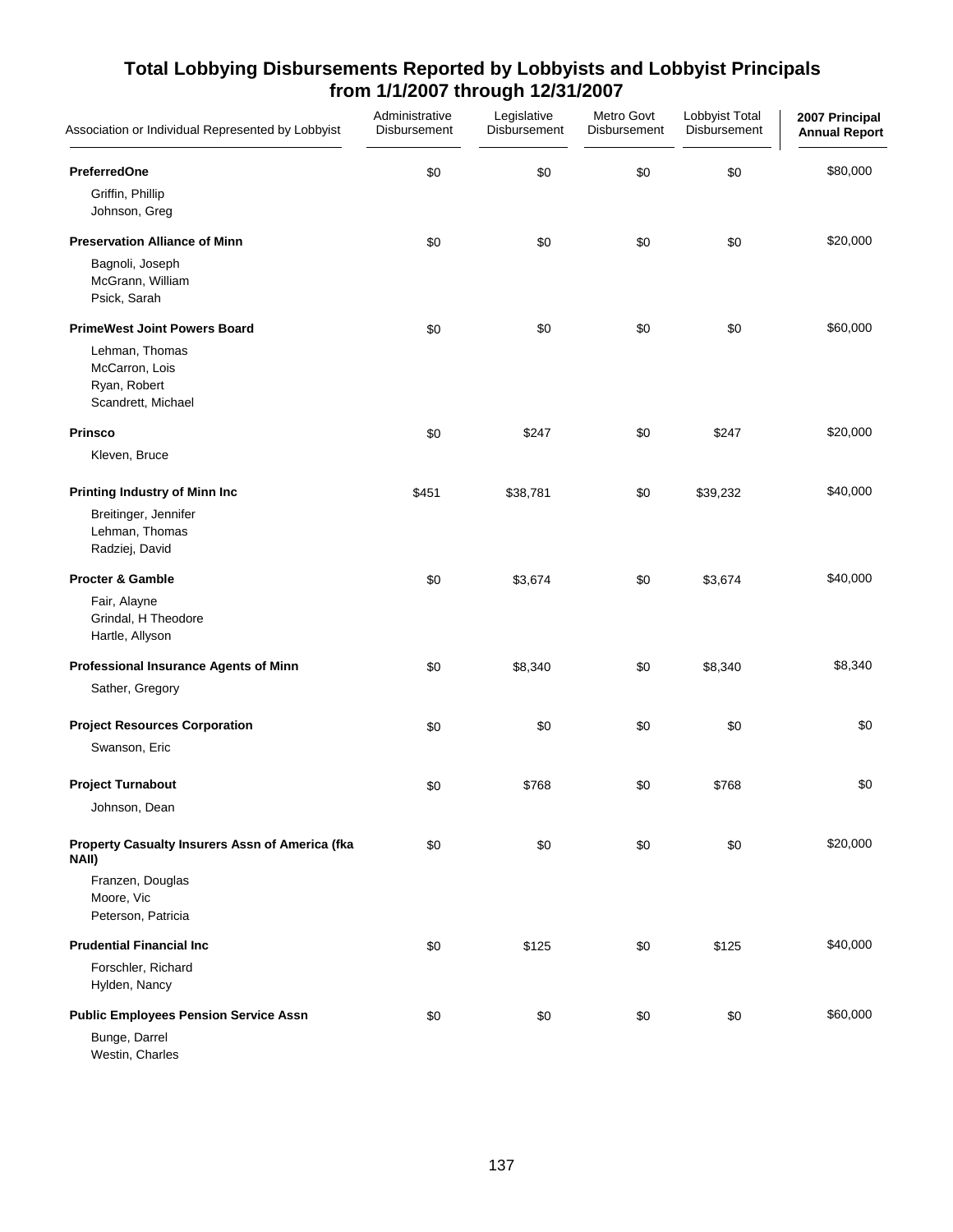| Association or Individual Represented by Lobbyist                                                                                                                                                                                                    | Administrative<br>Disbursement | Legislative<br>Disbursement | Metro Govt<br>Disbursement | Lobbyist Total<br>Disbursement | 2007 Principal<br><b>Annual Report</b> |
|------------------------------------------------------------------------------------------------------------------------------------------------------------------------------------------------------------------------------------------------------|--------------------------------|-----------------------------|----------------------------|--------------------------------|----------------------------------------|
| Qwest                                                                                                                                                                                                                                                | \$653                          | \$3,238                     | \$189                      | \$4,080                        | \$120,000                              |
| Amundson, Kristen<br>Cerkvenik, Gary<br>Georgacas, Chris<br>Hanson, JoAnn<br>Jerich, Ronald<br>Jerich, Valerie<br>Lemke, Matthew<br>Lonetti, Christine Zimmer<br>Peterson, Joan<br>Schriner, Andrew<br>Stanoch, John<br>Swanson, Eric<br>Topp, Jason |                                |                             |                            |                                |                                        |
| R & R Leasing                                                                                                                                                                                                                                        | \$0                            | \$0                         | \$25                       | \$25                           | \$3,000                                |
| Hofstede, Albert                                                                                                                                                                                                                                     |                                |                             |                            |                                |                                        |
| Ramsey City of                                                                                                                                                                                                                                       | \$0                            | \$0                         | \$0                        | \$0                            | N/A                                    |
| Balach, Bonnie                                                                                                                                                                                                                                       |                                |                             |                            |                                |                                        |
| <b>Ramsey County</b>                                                                                                                                                                                                                                 | \$0                            | \$44,745                    | \$0                        | \$44,745                       | N/A                                    |
| Van Wychen, Jeff                                                                                                                                                                                                                                     |                                |                             |                            |                                |                                        |
| <b>Ramsey County Board of Commissioners</b>                                                                                                                                                                                                          | \$0                            | \$3,000                     | \$750                      | \$3,750                        | N/A                                    |
| Riley, Nicholas<br>Speiker, Theresa                                                                                                                                                                                                                  |                                |                             |                            |                                |                                        |
| Ramsey County Regional Railroad Auth<br>Bagnoli, Joseph<br>McGrann, William<br>Psick, Sarah                                                                                                                                                          | \$0                            | \$0                         | \$0                        | \$0                            | N/A                                    |
| <b>Ramsey County Sheriffs Office</b>                                                                                                                                                                                                                 | \$0                            | \$0                         | \$0                        | \$0                            | N/A                                    |
| Laidig, Gary                                                                                                                                                                                                                                         |                                |                             |                            |                                |                                        |
| Ramsey/Washington Counties Suburban Cable<br><b>Communities Commission</b>                                                                                                                                                                           | \$0                            | \$0                         | \$0                        | \$0                            | \$0                                    |
| Bradley, Michael                                                                                                                                                                                                                                     |                                |                             |                            |                                |                                        |
| Range Assn of Municipalities & Schools                                                                                                                                                                                                               | \$0                            | \$5,488                     | \$0                        | \$5,488                        | \$40,000                               |
| Dicklich, Ronald                                                                                                                                                                                                                                     |                                |                             |                            |                                |                                        |
| <b>RD Offutt Company</b><br>Kleven, Bruce                                                                                                                                                                                                            | \$0                            | \$0                         | \$0                        | \$0                            | \$20,000                               |
| Ready 4 K                                                                                                                                                                                                                                            | \$0                            | \$97,658                    | \$0                        | \$97,658                       | \$100,000                              |
| Haugee, Eric<br>Hottinger, John<br>Nicholie, Zoe<br>Otis, Todd                                                                                                                                                                                       |                                |                             |                            |                                |                                        |

Waltz, Megan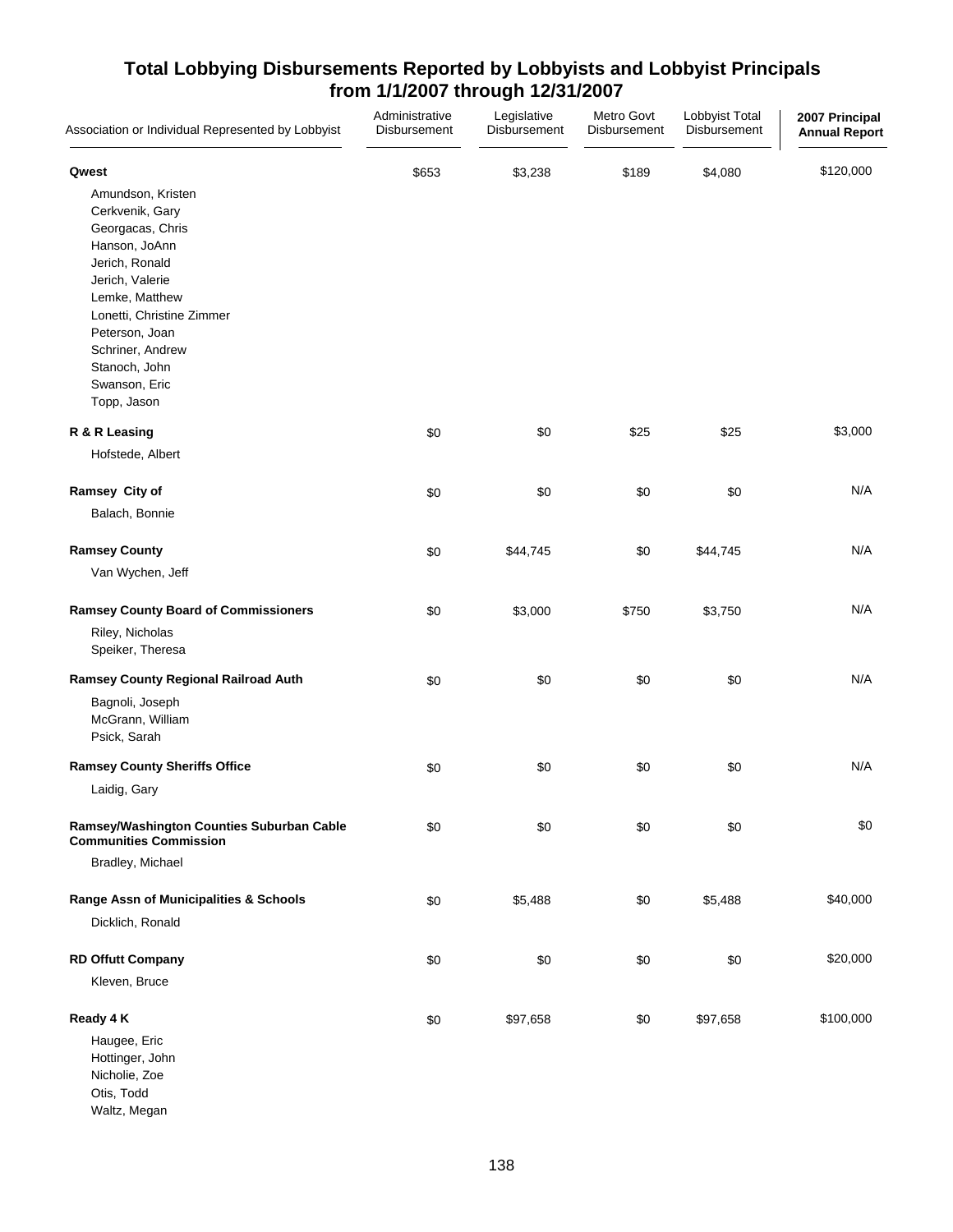| Association or Individual Represented by Lobbyist                                                                                | Administrative<br>Disbursement | Legislative<br>Disbursement | Metro Govt<br>Disbursement | Lobbyist Total<br><b>Disbursement</b> | 2007 Principal<br><b>Annual Report</b> |
|----------------------------------------------------------------------------------------------------------------------------------|--------------------------------|-----------------------------|----------------------------|---------------------------------------|----------------------------------------|
| <b>Reckitt &amp; Benckiser</b><br>Grooms, Lloyd                                                                                  | \$0                            | \$1,530                     | \$0                        | \$1,530                               | \$60,000                               |
| <b>Red Lake Tribal Council</b><br>Haas, William                                                                                  | \$0                            | \$0                         | \$0                        | \$0                                   | \$0                                    |
| Red River Valley Sugarbeet Growers Assn                                                                                          | \$0                            | \$2,745                     | $$0$$                      | \$2,745                               | \$20,000                               |
| Kleven, Bruce                                                                                                                    |                                |                             |                            |                                       |                                        |
| Red River Watershed Management Bd<br>Harnack, Ronald                                                                             | \$0                            | \$0                         | \$0                        | \$0                                   | \$80,000                               |
| <b>RedFlex Traffic Systems Inc</b><br>Clark, James<br>Hyland, Eric<br>Kramer, Ross<br>Schreiber, William<br>Wilson, Nancy Franke | \$0                            | \$1,162                     | \$4,991                    | \$6,152                               | \$40,000                               |
| <b>Reed Elsevier Inc</b>                                                                                                         | \$0                            | \$9,257                     | \$0                        | \$9,257                               | \$100,000                              |
| Jennings, Teresa<br>Tennessen, Robert                                                                                            |                                |                             |                            |                                       |                                        |
| <b>Regency Commercial</b>                                                                                                        | \$0                            | \$0                         | \$0                        | \$0                                   | No Report                              |
| Cherryhomes, Jackie                                                                                                              |                                |                             |                            |                                       |                                        |
| <b>Rein Midway Limited Partnership</b><br>Finley, Joseph                                                                         | \$0                            | \$544                       | \$0                        | \$544                                 | \$0                                    |
| <b>REM/The Mentor Network</b><br>Griffin, Phillip<br>Sandvig, Linda                                                              | \$0                            | \$21,995                    | \$0                        | \$21,995                              | \$60,000                               |
| <b>Rent-A-Center Inc</b>                                                                                                         | \$0                            | \$3,644                     | \$0                        | \$3,644                               | \$40,000                               |
| Fair, Alayne<br>Grindal, H Theodore                                                                                              |                                |                             |                            |                                       |                                        |
| <b>Resource Recovery Technologies LLC</b><br>Grooms, Lloyd<br>Rothman, Michael                                                   | \$0                            | \$1,200                     | \$0                        | \$1,200                               | \$140,000                              |
| <b>Retailers Protection Assn</b>                                                                                                 | \$0                            | \$0                         | \$0                        | \$0                                   | \$0                                    |
| McCullough, John                                                                                                                 |                                |                             |                            |                                       |                                        |
| Reynolds American Inc (fka RJ Reynolds<br><b>Tobacco Co)</b><br>Halliwell, Nicholas                                              | \$0                            | \$23,623                    | \$0                        | \$23,623                              | \$120,000                              |
| Jerich, Ronald<br>Jerich, Valerie                                                                                                |                                |                             |                            |                                       |                                        |
| Komaschka, Michael<br>McKinney, Timothy                                                                                          |                                |                             |                            |                                       |                                        |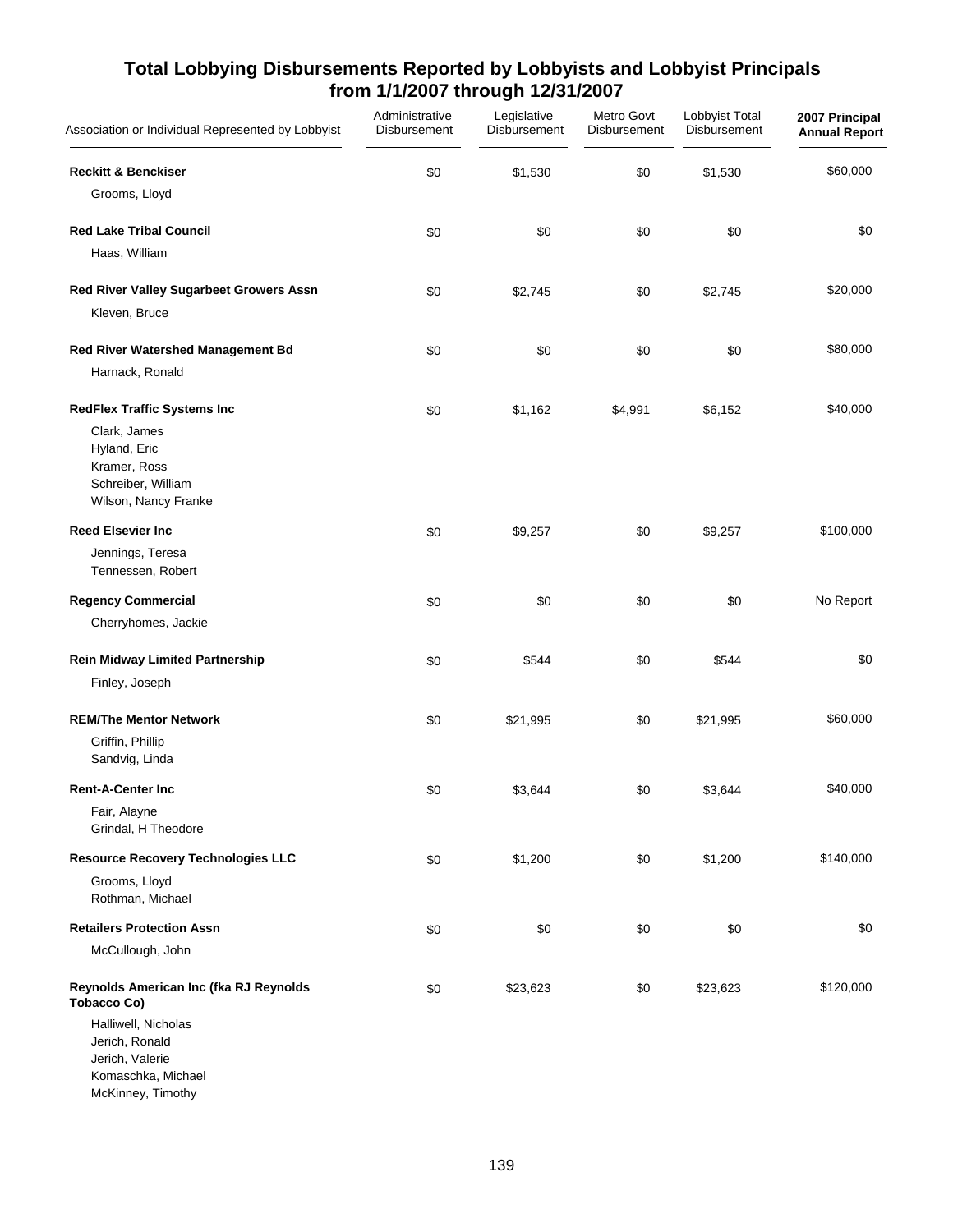| Association or Individual Represented by Lobbyist                                                                     | Administrative<br>Disbursement | Legislative<br>Disbursement | Metro Govt<br>Disbursement | Lobbyist Total<br>Disbursement | 2007 Principal<br><b>Annual Report</b> |
|-----------------------------------------------------------------------------------------------------------------------|--------------------------------|-----------------------------|----------------------------|--------------------------------|----------------------------------------|
| RISE (Responsible Industry for a Sound<br>Environment)                                                                | \$0                            | \$2,291                     | \$0                        | \$2,291                        | \$20,000                               |
| Girard, James<br>Hill, Todd                                                                                           |                                |                             |                            |                                |                                        |
| <b>Roche Diagnostics</b>                                                                                              | \$0                            | \$0                         | \$0                        | \$0                            | \$0                                    |
| Irwin, Joyce                                                                                                          |                                |                             |                            |                                |                                        |
| Rochester Area Chamber of Commerce                                                                                    | \$0                            | \$42,292                    | \$0                        | \$42,292                       | \$40,000                               |
| Eckerman, John                                                                                                        |                                |                             |                            |                                |                                        |
| <b>Rochester City of</b>                                                                                              | \$0                            | \$22,020                    | \$0                        | \$22,020                       | N/A                                    |
| Biron, Holly<br>Flaherty, Timothy<br>Goodno, Kevin<br>Peterson, Bradley<br>Stepan, Cassandra Carlson<br>Sundvor, John |                                |                             |                            |                                |                                        |
| <b>Rochester Public Schools ISD 535</b>                                                                               | \$0                            | \$1,175                     | \$0                        | \$1,175                        | \$30,000                               |
| Kaul Jr, John<br>Larsen, Margaret                                                                                     |                                |                             |                            |                                |                                        |
| <b>Rock Tenn Co</b>                                                                                                   | \$0                            | \$0                         | \$0                        | \$0                            | \$55,000                               |
| Cassidy, Paul<br>Grills, Peter<br>Peterson, Kenneth                                                                   |                                |                             |                            |                                |                                        |
| <b>Rottlund Homes</b>                                                                                                 | \$0                            | \$0                         | \$35                       | \$35                           | \$1,400                                |
| Cherryhomes, Jackie                                                                                                   |                                |                             |                            |                                |                                        |
| <b>Rural Cellular Corp</b>                                                                                            | \$0                            | \$170                       | \$0                        | \$170                          | \$20,000                               |
| Carlson, Joel                                                                                                         |                                |                             |                            |                                |                                        |
| <b>Ryan Companies US Inc</b>                                                                                          | \$0                            | \$0                         | \$0                        | \$0                            | \$60,000                               |
| Bagnoli, Joseph<br>Lamb, Kathleen<br>McGrann, William<br>Psick, Sarah                                                 |                                |                             |                            |                                |                                        |
| <b>SAF Hydroelectric LLC</b>                                                                                          | \$0                            | \$0                         | \$0                        | \$0                            | \$0                                    |
| Osterman, Lynne                                                                                                       |                                |                             |                            |                                |                                        |
| Safelite Group Inc                                                                                                    | \$0                            | \$2,291                     | \$0                        | \$2,291                        | \$0                                    |
| Hill, Todd<br>Kavanagh, John                                                                                          |                                |                             |                            |                                |                                        |
| Salvation Army, The                                                                                                   | \$0                            | \$0                         | \$0                        | \$0                            | \$20,000                               |
| Franzen, Douglas<br>Peterson, Patricia                                                                                |                                |                             |                            |                                |                                        |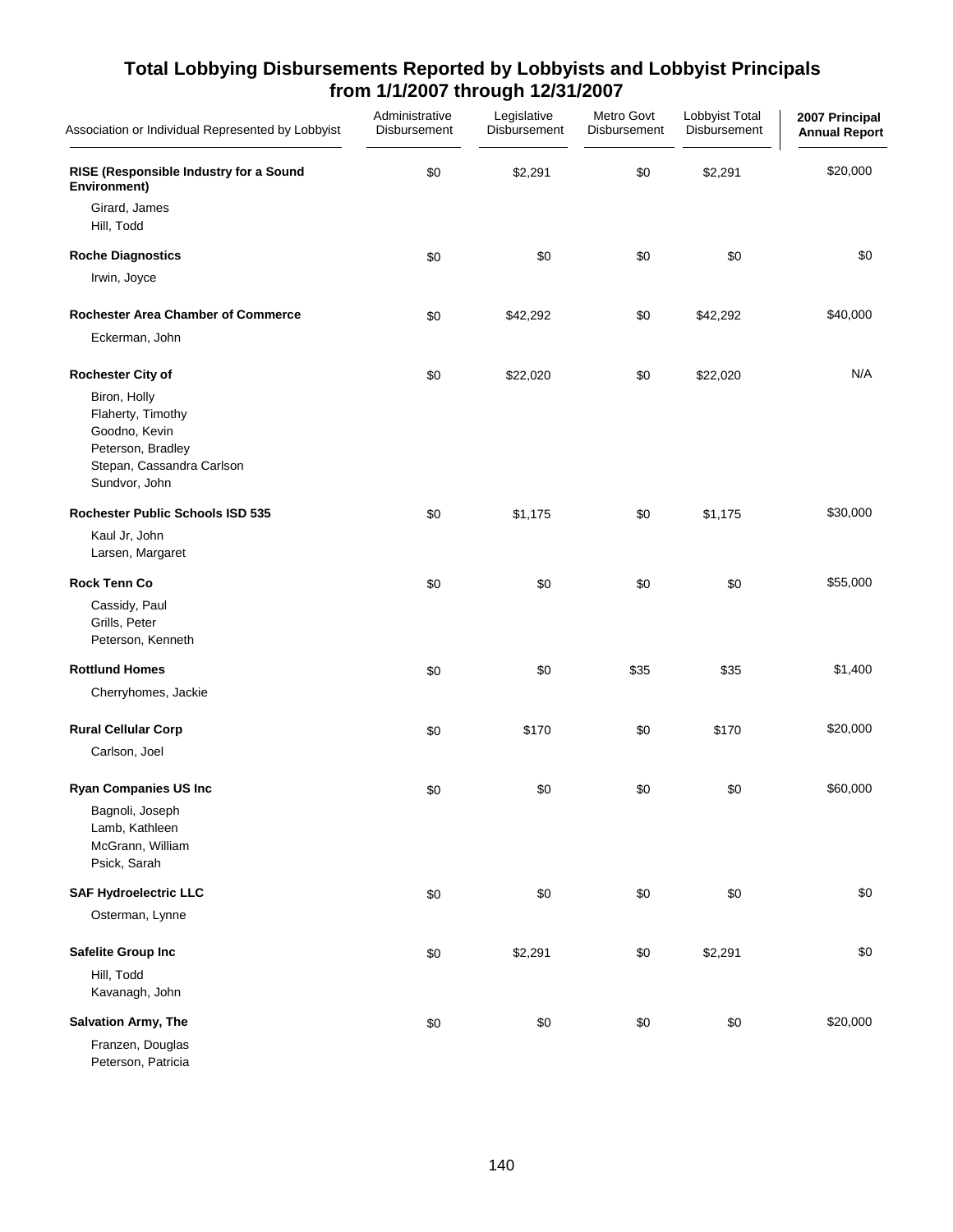| Association or Individual Represented by Lobbyist                    | Administrative<br>Disbursement | Legislative<br>Disbursement | Metro Govt<br>Disbursement | Lobbyist Total<br>Disbursement | 2007 Principal<br><b>Annual Report</b> |
|----------------------------------------------------------------------|--------------------------------|-----------------------------|----------------------------|--------------------------------|----------------------------------------|
| Sanford Health (fka Sioux VIy Hosp & Healthcare<br>Sys)              | \$0                            | \$0                         | \$0                        | \$0                            | \$40,000                               |
| James, Karen<br>Morrison, Cindy                                      |                                |                             |                            |                                |                                        |
| Sanofi Pasteur                                                       | \$0                            | \$159                       | \$0                        | \$159                          | \$0                                    |
| Backhaus, Amber<br>Cassidy, Paul<br>Chelseth, Andrew<br>Wolfe, Kelly |                                |                             |                            |                                |                                        |
| Sanofi-Aventis US (Aventis Pharmaceuticals Inc)                      | \$3,923                        | \$1,730                     | \$0                        | \$5,653                        | \$20,000                               |
| Sobotta, Russell                                                     |                                |                             |                            |                                |                                        |
| <b>Scherer Bros Lumber</b>                                           | \$0                            | \$17                        | \$25                       | \$42                           | \$20,000                               |
| Hofstede, Albert                                                     |                                |                             |                            |                                |                                        |
| <b>Schering Corporation</b>                                          | \$0                            | \$0                         | \$0                        | \$0                            | \$10,000                               |
| McLaren, Jay                                                         |                                |                             |                            |                                |                                        |
| <b>School Nurses of Minn</b>                                         | \$0                            | \$5,185                     | \$0                        | \$5,185                        | \$0                                    |
| Sandvig, Linda                                                       |                                |                             |                            |                                |                                        |
| <b>Schools for Equity in Education</b>                               | \$0                            | \$156,595                   | \$0                        | \$156,595                      | \$220,000                              |
| Griffiths, Debra<br>Lundell, Bradley                                 |                                |                             |                            |                                |                                        |
| <b>Science Museum of Minn</b>                                        | \$0                            | \$0                         | \$0                        | \$0                            | \$20,000                               |
| Cassidy, Paul<br>Jolly, Eric<br>Murphy, Thomas<br>Wilson, Kathleen   |                                |                             |                            |                                |                                        |
| <b>Scott County Board of Commissioners</b>                           | \$0                            | \$0                         | \$0                        | \$0                            | N/A                                    |
| Boland, John                                                         |                                |                             |                            |                                |                                        |
| <b>Scott County Housing &amp; Redevelopment</b><br><b>Authority</b>  | \$0                            | \$60                        | \$0                        | \$60                           | N/A                                    |
| Hahne, Kathryn                                                       |                                |                             |                            |                                |                                        |
| SE Minn Multi-Cnty Housing & Redevelopment<br><b>Authority</b>       | \$0                            | \$70                        | \$0                        | \$70                           | \$8,181                                |
| Hahne, Kathryn                                                       |                                |                             |                            |                                |                                        |
| <b>Second Harvest Heartland</b>                                      | \$0                            | \$0                         | \$0                        | \$0                            | \$0                                    |
| Searle, Newell                                                       |                                |                             |                            |                                |                                        |
| <b>Securities Industry &amp; Financial Markets Assn</b>              | \$0                            | \$8                         | \$0                        | \$8                            | \$40,000                               |
| Strusinski, William                                                  |                                |                             |                            |                                |                                        |
| SEIU Healthcare Minn (fka SEIU Local 113)<br>Varco, Rick             | \$0                            | \$0                         | \$0                        | \$0                            | \$0                                    |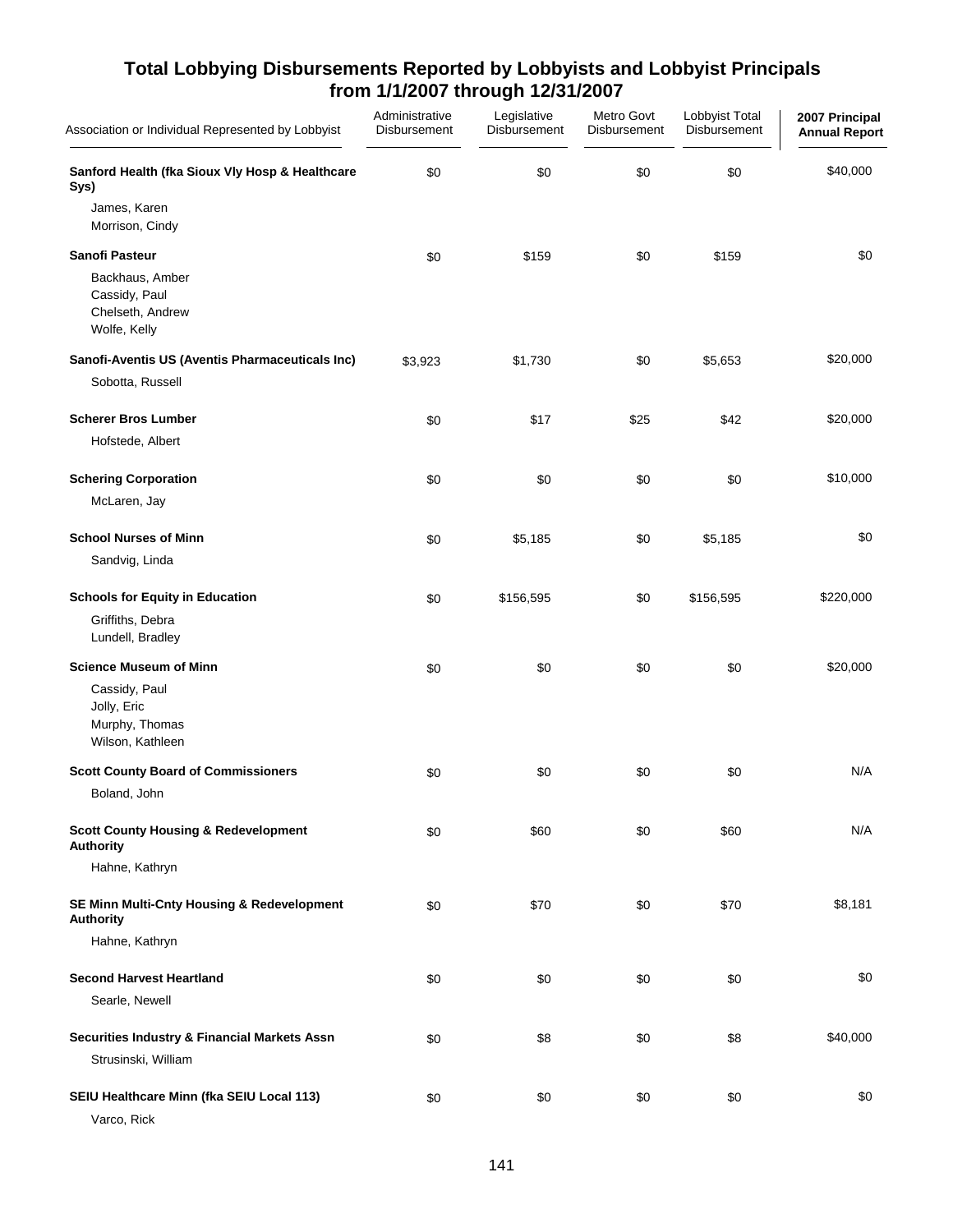| Association or Individual Represented by Lobbyist                                                                   | Administrative<br>Disbursement | Legislative<br>Disbursement | Metro Govt<br>Disbursement | Lobbyist Total<br>Disbursement | 2007 Principal<br><b>Annual Report</b> |
|---------------------------------------------------------------------------------------------------------------------|--------------------------------|-----------------------------|----------------------------|--------------------------------|----------------------------------------|
| Seniors and Workers for Quality - A Coalition<br>Freeman, Iris                                                      | \$0                            | \$10,000                    | \$0                        | \$10,000                       | \$20,000                               |
| <b>Service Contract Industry Council</b>                                                                            | \$0                            | \$0                         | \$0                        | \$0                            | \$0                                    |
| Cassidy, Paul<br>Thrane, Peter                                                                                      |                                |                             |                            |                                |                                        |
| <b>Service Employees Intl Union</b>                                                                                 | \$0                            | \$0                         | \$0                        | \$0                            | \$0                                    |
| Mehta, Chirag                                                                                                       |                                |                             |                            |                                |                                        |
| <b>Service Employees Intl Union Council 7</b>                                                                       | \$0                            | \$18,671                    | \$0                        | \$18,671                       | \$20,000                               |
| Beckmann, Kristin<br>Blauvelt, Katherine<br>Katz, Geri<br>Schwinghammer, Kelly<br>Welte, Denise                     |                                |                             |                            |                                |                                        |
| Service Employees Intl Union Local 284                                                                              | \$0                            | $$0$$                       | \$0                        | \$0                            | \$0                                    |
| Allers, Shane<br>Nelson, Kimberly<br>Rau-Clauson, Janelle                                                           |                                |                             |                            |                                |                                        |
| Service Employees Intl Union Local 63                                                                               | \$0                            | \$0                         | \$0                        | \$0                            | \$0                                    |
| Miskowiec, Frank                                                                                                    |                                |                             |                            |                                |                                        |
| Seward Redesign Inc                                                                                                 | \$0                            | \$0                         | \$0                        | \$0                            | \$0                                    |
| Berrie, Peter<br>Herman, John                                                                                       |                                |                             |                            |                                |                                        |
| <b>Sexual Abuse Prevention Network</b>                                                                              | \$0                            | \$1,555                     | \$0                        | \$1,555                        | \$20,000                               |
| Thompson, Ted<br>Wodele, John                                                                                       |                                |                             |                            |                                |                                        |
| SFM Mutual Ins Co (fka State Fund Mutual Ins<br>Co)                                                                 | \$0                            | \$0                         | \$0                        | \$0                            | \$0                                    |
| Johnson, Patricia<br>Lund, Robert                                                                                   |                                |                             |                            |                                |                                        |
| Shakopee Mdewakanton Sioux (Dakota)<br>Community                                                                    | \$0                            | \$24,631                    | \$0                        | \$24,631                       | \$200,000                              |
| Crandall, Lynnette Slater<br>Elliott, Sonnie<br>Hahne, Kathryn<br>Hentges, Robert<br>Kozak, Andrew<br>Lynch, Teresa |                                |                             |                            |                                |                                        |
| <b>Sheet Metal Workers Local 10</b>                                                                                 | \$0                            | \$0                         | \$0                        | \$0                            | \$160,000                              |
| Strub, Martin                                                                                                       |                                |                             |                            |                                |                                        |
| Sheet Metal, AC & Roof Contr Assn<br>Bigham, James                                                                  | \$0                            | \$0                         | \$0                        | \$0                            | \$0                                    |

Strusinski, William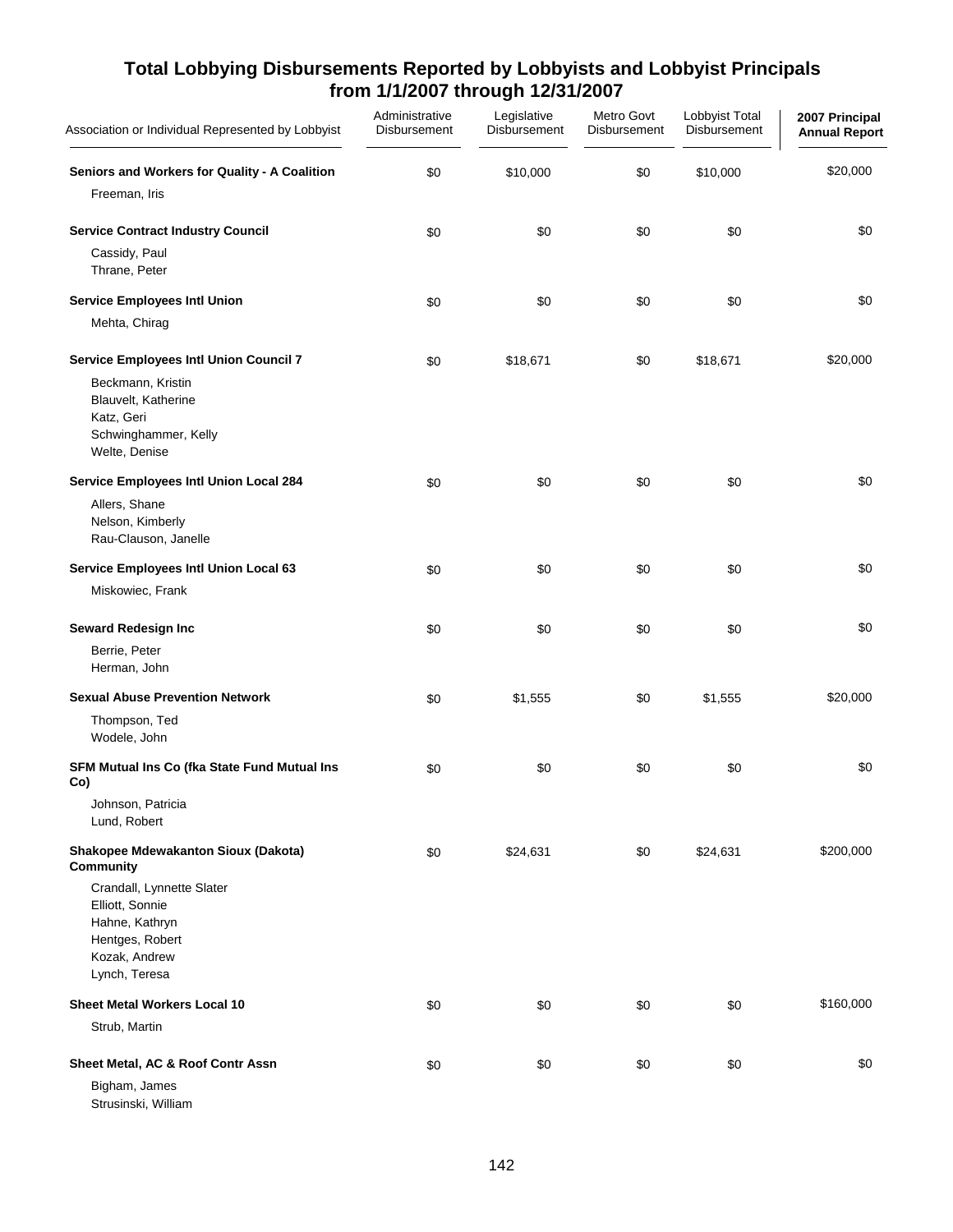| Association or Individual Represented by Lobbyist                                                                                                           | Administrative<br>Disbursement | Legislative<br>Disbursement | Metro Govt<br>Disbursement | Lobbyist Total<br>Disbursement | 2007 Principal<br><b>Annual Report</b> |
|-------------------------------------------------------------------------------------------------------------------------------------------------------------|--------------------------------|-----------------------------|----------------------------|--------------------------------|----------------------------------------|
| Shellrock River Watershed Dist (Albert Lea)<br>Erickson, Judith                                                                                             | \$0                            | \$0                         | \$0                        | \$0                            | \$10,236                               |
| <b>Sherburne County</b><br>Botzek, Lucinda                                                                                                                  | \$0                            | \$0                         | \$0                        | \$0                            | N/A                                    |
| <b>Shoot In Minn</b><br>Jepsen, Cynthia                                                                                                                     | \$0                            | \$0                         | \$0                        | \$0                            | \$20,000                               |
| <b>Short Elliot Hendrickson Inc</b><br>Cain, Edwin<br>Johnson, Douglas<br>Lamppa, Gary<br>Strege, Raymond                                                   | \$0                            | \$2,534                     | \$0                        | \$2,534                        | \$40,000                               |
| Sierra Club North Star Chapter<br>Pasko, Brian                                                                                                              | \$0                            | \$0                         | \$0                        | \$0                            | \$40,000                               |
| <b>Simon Property Group</b><br>Coyle, Peter<br>Moore-Lindman, Marnie<br>Perrus, Julie                                                                       | \$0                            | \$0                         | \$0                        | \$0                            | \$0                                    |
| <b>Single Sales Factor Coalition</b>                                                                                                                        | \$0                            | \$890                       | \$0                        | \$890                          | \$60,000                               |
| Knapp, John                                                                                                                                                 |                                |                             |                            |                                |                                        |
| <b>SKB Environmental</b><br>Chapdelaine, Don<br>Domke, John<br>Hyland, Eric<br>O'Gara, Ryan                                                                 | \$0                            | \$3,883                     | \$0                        | \$3,883                        | \$0                                    |
| Soap & Detergent Assn<br>Colburn, Patrick<br>Griesing, Dennis<br>Johnson, David                                                                             | \$0                            | \$2,184                     | \$0                        | \$2,184                        | \$44,000                               |
| <b>Solid Waste Mgmt Coordinating Board</b><br>Bennett, Cory<br>Keliher, Thomas<br>Richter, Trudy<br>Tilley, Barry                                           | \$0                            | \$30                        | \$0                        | \$30                           | N/A                                    |
| Soo Line Railroad Co dba Canadian Pacific<br>Railway<br>Backhaus, Amber<br>Cassidy, Paul<br>Chelseth, Andrew<br>Huber, John<br>Marsh, Randy<br>Wolfe, Kelly | \$0                            | \$19,081                    | \$0                        | \$19,081                       | \$40,000                               |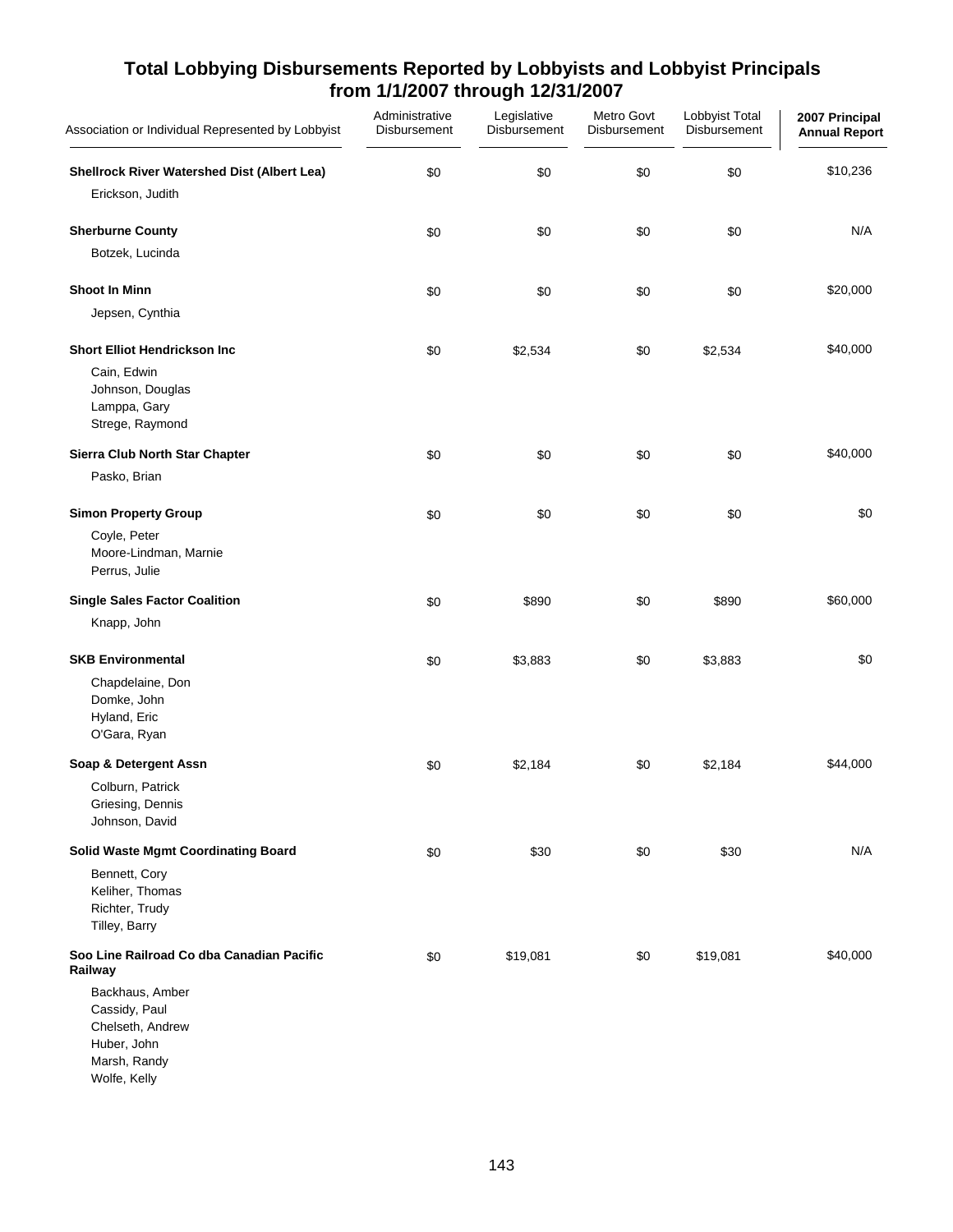| Association or Individual Represented by Lobbyist        | Administrative<br>Disbursement | Legislative<br>Disbursement | Metro Govt<br>Disbursement | Lobbyist Total<br>Disbursement | 2007 Principal<br><b>Annual Report</b> |
|----------------------------------------------------------|--------------------------------|-----------------------------|----------------------------|--------------------------------|----------------------------------------|
| South Central Minn EMS Joint Powers Bd                   | \$0                            | \$0                         | \$0                        | \$0                            | \$8,000                                |
| Doyle, O'Brien                                           |                                |                             |                            |                                |                                        |
| <b>South Country Health Alliance</b>                     | \$0                            | \$0                         | \$0                        | \$0                            | \$40,000                               |
| Lehman, Thomas<br>Scandrett, Michael                     |                                |                             |                            |                                |                                        |
| <b>Southeastern Minn EMS Joint Powers</b>                | \$0                            | \$0                         | \$0                        | \$0                            | \$3,250                                |
| Doyle, O'Brien                                           |                                |                             |                            |                                |                                        |
| Southern Minn Beet Sugar Cooperative                     | \$0                            | \$901                       | \$0                        | \$901                          | \$5,000                                |
| Kleven, Bruce                                            |                                |                             |                            |                                |                                        |
| <b>Southern Minn Municipal Power Agency</b>              | \$0                            | \$0                         | \$0                        | \$0                            | \$40,000                               |
| Bagnoli, Joseph<br>Carnival, Douglas<br>McGrann, William |                                |                             |                            |                                |                                        |
| <b>Southern Minn Reg Legal Services</b>                  | \$0                            | \$50                        | \$0                        | \$50                           | \$0                                    |
| Beneke, Bruce<br>Larsen, Margaret<br>Tracy, Robert       |                                |                             |                            |                                |                                        |
| <b>Southern Twin Cities Assn of Realtors</b>             | \$0                            | \$0                         | \$0                        | \$0                            | \$40,000                               |
| Brown, Jacob<br>McDonald, Angelique                      |                                |                             |                            |                                |                                        |
| <b>Southwest Casino and Hotel Corporation</b>            | \$0                            | \$200                       | \$0                        | \$200                          | \$200,000                              |
| Derus, John<br>Franzen, Douglas<br>Moore, Vic            |                                |                             |                            |                                |                                        |
| <b>Spectrum Health Companies</b>                         | \$0                            | \$25                        | \$0                        | \$25                           | \$6,058                                |
| Johnson, Douglas                                         |                                |                             |                            |                                |                                        |
| Spring Lake Park-Blaine-Mounds View Fire Dept            | \$0                            | \$0                         | \$0                        | \$0                            | \$0                                    |
| Hahne, Kathryn                                           |                                |                             |                            |                                |                                        |
| <b>Sprint Nextel Corp</b>                                | \$0                            | \$0                         | \$0                        | \$0                            | \$60,000                               |
| Bagnoli, Joseph                                          |                                |                             |                            |                                |                                        |

Psick, Sarah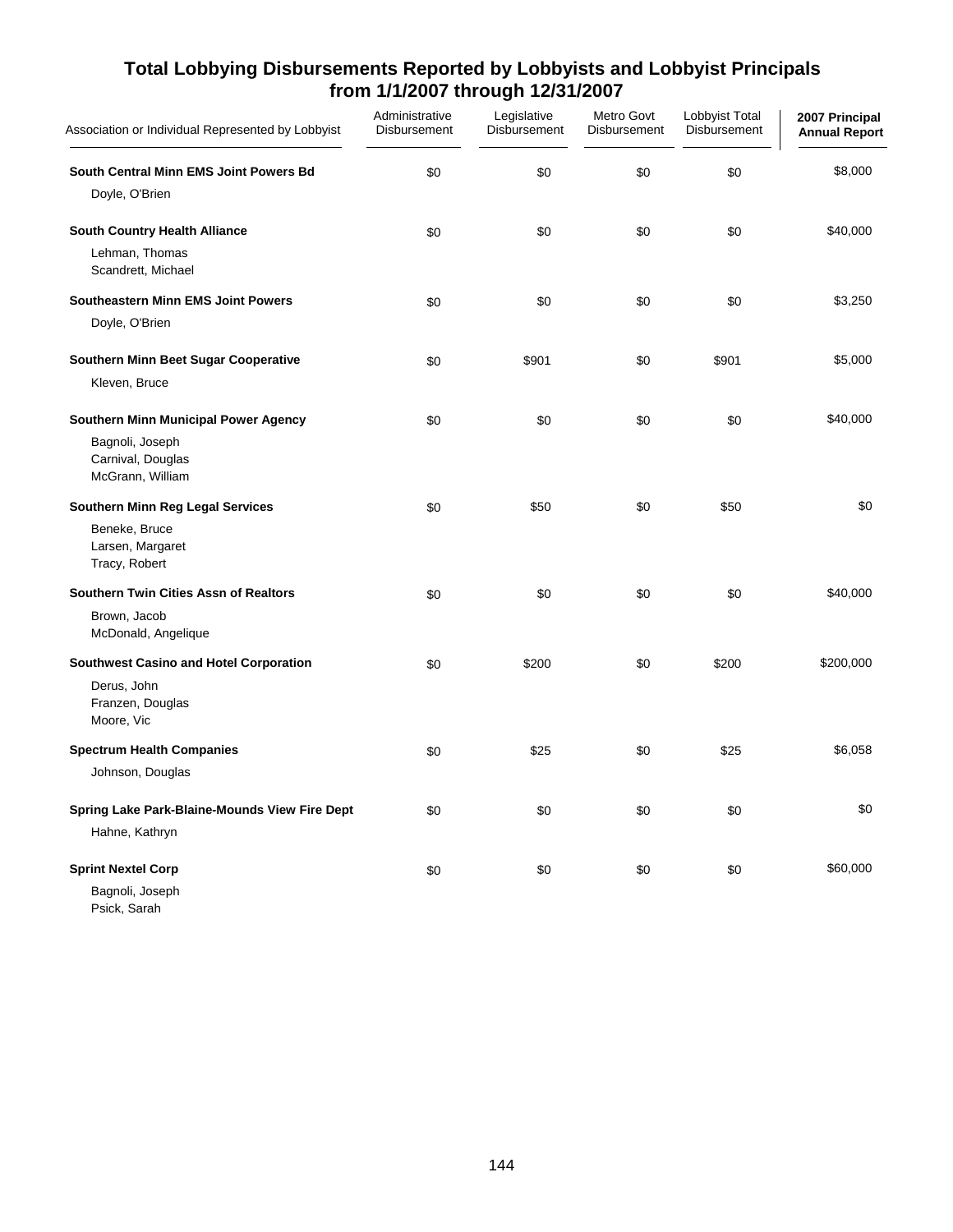| Association or Individual Represented by Lobbyist                                                                                                                                                                                                  | Administrative<br>Disbursement | Legislative<br>Disbursement | Metro Govt<br>Disbursement | Lobbyist Total<br>Disbursement | 2007 Principal<br><b>Annual Report</b> |
|----------------------------------------------------------------------------------------------------------------------------------------------------------------------------------------------------------------------------------------------------|--------------------------------|-----------------------------|----------------------------|--------------------------------|----------------------------------------|
| St Cloud Hospital-Centra Care Health System<br>Bauman, Alicia<br>Bezdicek, Emily<br>Borgert, David<br>Gruenes, David<br>Knapp, John<br>Lonetti, Christine Zimmer<br>Lunzer, William<br>Moore, Vic<br>Pearson, Thomas<br>Rohe, Jodi<br>Walli, Kevin | \$475                          | \$14,944                    | \$0                        | \$15,419                       | \$100,000                              |
| <b>St Cloud Housing &amp; Redevelopment Authority</b><br>Pearson, Thomas<br>Walli, Kevin                                                                                                                                                           | \$0                            | \$4,329                     | \$0                        | \$4,329                        | \$7,266                                |
| <b>St Croix Valley Riders</b><br>Workman, Tom                                                                                                                                                                                                      | \$0                            | \$6,550                     | \$0                        | \$6,550                        | \$20,000                               |
| <b>St Jude Medical Inc</b><br>Neren, Sandra                                                                                                                                                                                                        | \$0                            | \$2,521                     | \$0                        | \$2,521                        | \$40,000                               |
| St Louis & Lake Counties Regional Railroad<br><b>Authority</b><br>Cerkvenik, Gary<br>Pedersen, Kaari                                                                                                                                               | \$0                            | \$900                       | \$0                        | \$900                          | N/A                                    |
| <b>St Louis County</b><br>Goodno, Kevin<br>Harris, Shepard                                                                                                                                                                                         | \$0                            | \$428                       | \$0                        | \$428                          | N/A                                    |
| St Louis Park City of<br>Franzen, Douglas<br>Moore, Vic                                                                                                                                                                                            | \$0                            | \$200                       | \$0                        | \$200                          | N/A                                    |
| <b>St Luke's Hospital</b><br>Lunzer, William<br>Pearson, Thomas<br>Walli, Kevin                                                                                                                                                                    | \$0                            | \$10,974                    | \$0                        | \$10,974                       | \$20,000                               |
| St Mary's/ Duluth Clinic Health Systems (SMDC)<br>Lunzer, William<br>Mahoney, Michael<br>Pearson, Thomas<br>Walli, Kevin                                                                                                                           | \$0                            | \$10,974                    | \$0                        | \$10,974                       | \$60,000                               |
| St Michael City of<br>Fair, Alayne<br>Grindal, H Theodore<br>Klett, Rebecca<br>Stang, Doug                                                                                                                                                         | \$0                            | \$3,663                     | \$0                        | \$3,663                        | N/A                                    |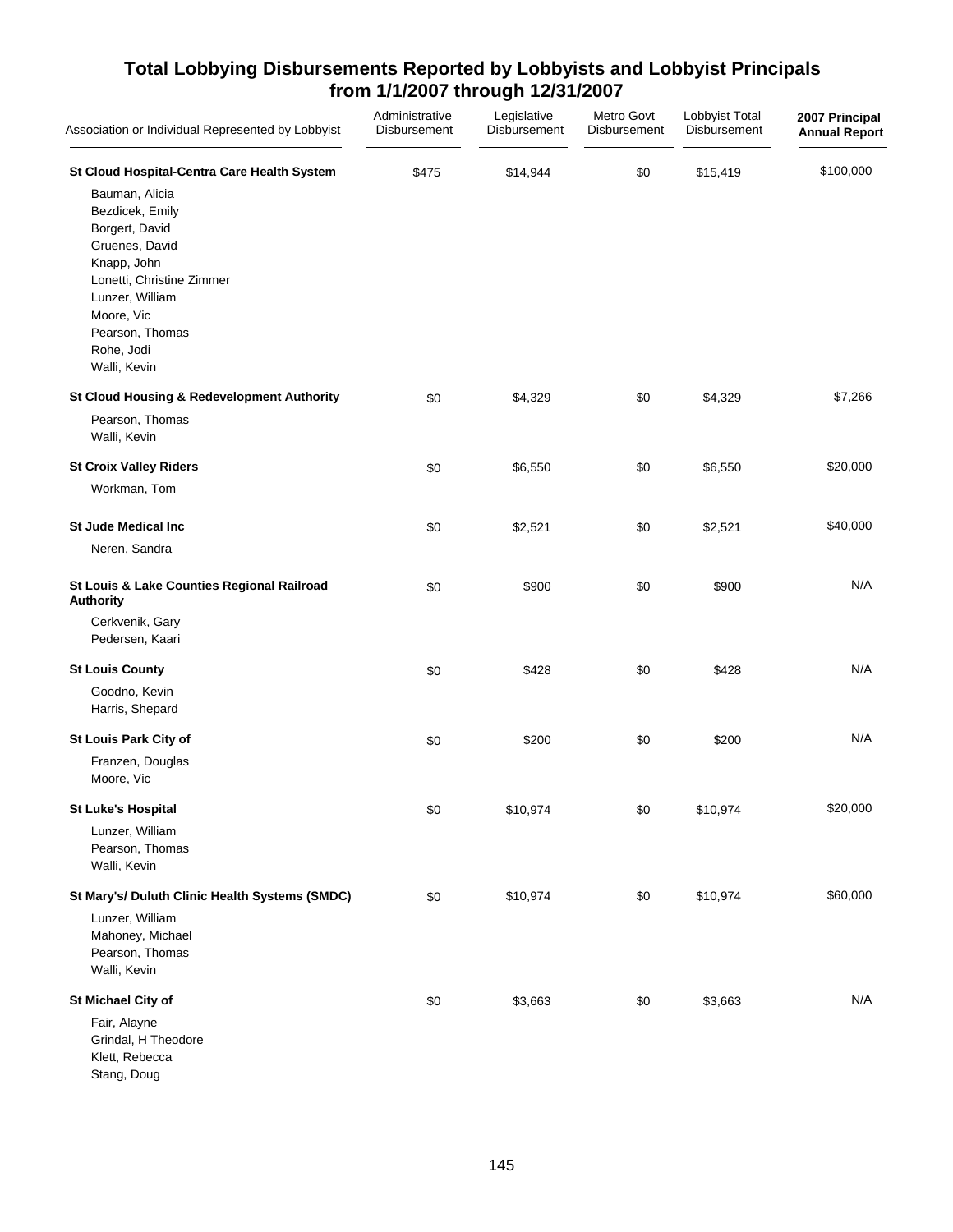| Association or Individual Represented by Lobbyist                                                                                                                                                                | Administrative<br>Disbursement | Legislative<br>Disbursement | Metro Govt<br>Disbursement | Lobbyist Total<br>Disbursement | 2007 Principal<br><b>Annual Report</b> |
|------------------------------------------------------------------------------------------------------------------------------------------------------------------------------------------------------------------|--------------------------------|-----------------------------|----------------------------|--------------------------------|----------------------------------------|
| St Paul Area Assn of Realtors Inc                                                                                                                                                                                | \$0                            | \$0                         | \$0                        | \$0                            | \$0                                    |
| Ruble, B Patrick                                                                                                                                                                                                 |                                |                             |                            |                                |                                        |
| <b>St Paul Area Chamber of Commerce</b>                                                                                                                                                                          | \$12,119                       | \$99,528                    | \$58,346                   | \$169,992                      | \$160,000                              |
| Cook, Judy<br>Dowell, Larry<br>Egan, Dennis<br>Girard, James<br>Grzywinski, Joan<br>Hill, Todd<br>Hottinger, John<br>Johnson, Kristofer<br>Kavanagh, John<br>Kimberly, Susan<br>Kulas, Chad<br>Westerman, Sandra |                                |                             |                            |                                |                                        |
| St Paul Assn of Building Owners & Mgrs                                                                                                                                                                           | \$0                            | \$290                       | \$0                        | \$290                          | \$20,000                               |
| Hahne, Kathryn                                                                                                                                                                                                   |                                |                             |                            |                                |                                        |
| St Paul Build & Constr Trades Cncl                                                                                                                                                                               | \$0                            | \$0                         | \$0                        | \$0                            | \$0                                    |
| Melander, Harry                                                                                                                                                                                                  |                                |                             |                            |                                |                                        |
| St Paul City of<br>Frias, Luz Maria<br>Grindal, H Theodore<br>McDaniel, Brian<br>Micheletti, Kathleen<br>Stang, Doug<br>Underwood, Wendy<br>Wilhelmi, Michael                                                    | \$0                            | \$24,487                    | \$0                        | \$24,487                       | N/A                                    |
| <b>St Paul Community Literacy Consortium</b>                                                                                                                                                                     | \$0                            | \$34                        | \$0                        | \$34                           | \$0                                    |
| Cytron-Hysom, Tom<br>Munyon, Sherry<br>Nesheim, Eric                                                                                                                                                             |                                |                             |                            |                                |                                        |
| <b>St Paul Police Federation</b>                                                                                                                                                                                 | \$0                            | \$0                         | \$3,000                    | \$3,000                        | \$20,000                               |
| Titus, David                                                                                                                                                                                                     |                                |                             |                            |                                |                                        |
| <b>St Paul Public Schools</b>                                                                                                                                                                                    | \$15                           | \$510                       | \$0                        | \$525                          | \$100,000                              |
| Gilbert, Mary<br>Sandvig, Linda                                                                                                                                                                                  |                                |                             |                            |                                |                                        |
| <b>St Paul RiverCenter Convention &amp; Visitors</b><br>Authority                                                                                                                                                | \$0                            | \$0                         | \$0                        | \$0                            | \$50,452                               |
| Bagnoli, Joseph<br>McGrann, William<br>Psick, Sarah                                                                                                                                                              |                                |                             |                            |                                |                                        |
| <b>St Paul Saints Baseball Club</b>                                                                                                                                                                              | \$0                            | \$0                         | \$0                        | \$0                            | \$5,000                                |
| Jepsen, Cynthia                                                                                                                                                                                                  |                                |                             |                            |                                |                                        |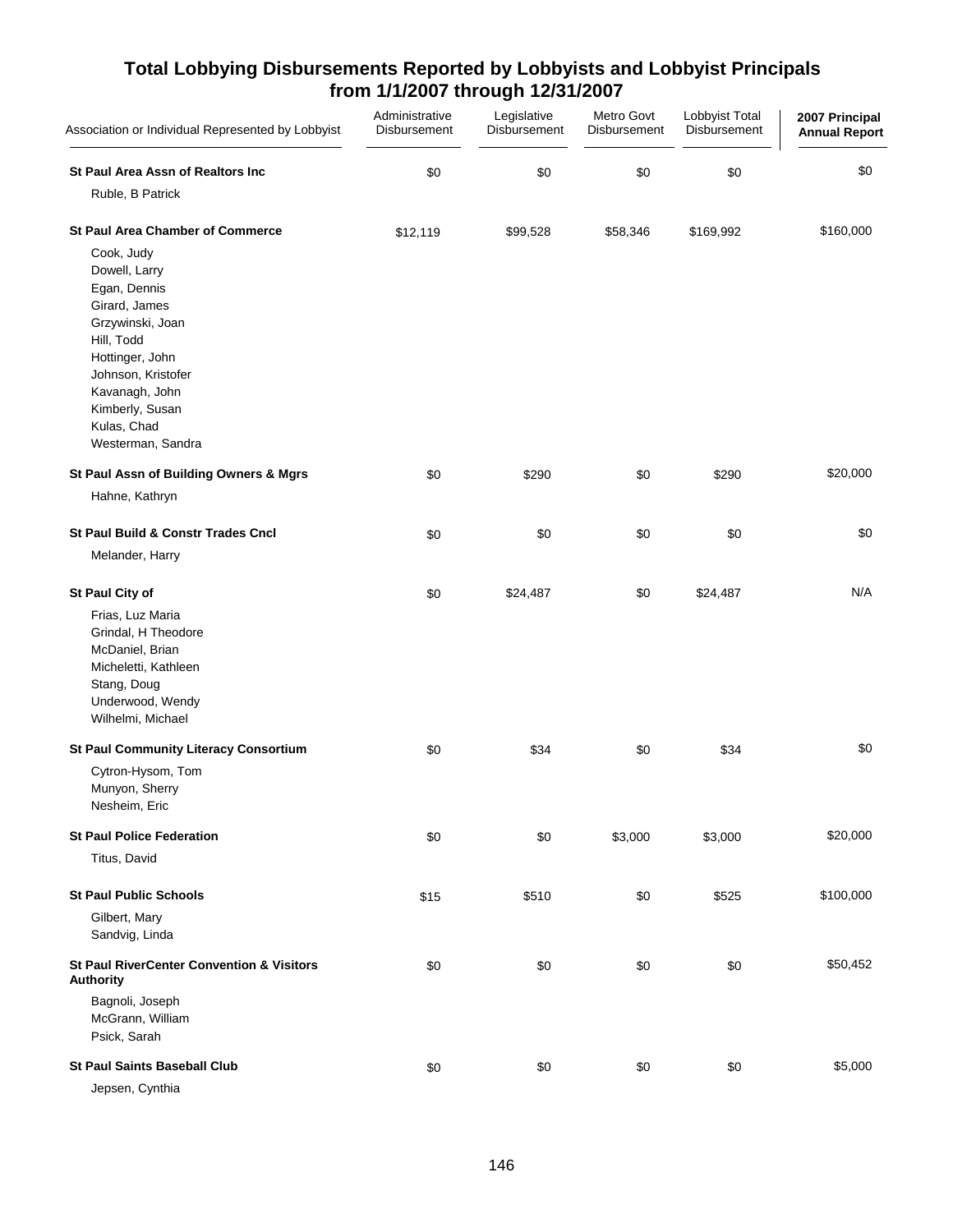| Association or Individual Represented by Lobbyist                                                                                                               | Administrative<br>Disbursement | Legislative<br>Disbursement | Metro Govt<br>Disbursement | Lobbyist Total<br>Disbursement | 2007 Principal<br><b>Annual Report</b> |
|-----------------------------------------------------------------------------------------------------------------------------------------------------------------|--------------------------------|-----------------------------|----------------------------|--------------------------------|----------------------------------------|
| <b>State Farm Insurance Co</b><br>Backhaus, Amber<br>Cassidy, Paul<br>Chelseth, Andrew<br>Thrane, Peter<br>Wolfe, Kelly                                         | \$0                            | \$3,189                     | \$0                        | \$3,189                        | \$280,000                              |
| <b>Stearns County Board</b><br>Botzek, Gary                                                                                                                     | \$0                            | \$0                         | \$0                        | \$0                            | N/A                                    |
| <b>Steel Dynamics Inc</b><br>Grindal, H Theodore<br>Klett, Rebecca                                                                                              | \$0                            | \$0                         | \$0                        | \$0                            | \$16,617                               |
| <b>Stillwater City of</b><br>Cain, Edwin<br>White, Christine                                                                                                    | \$0                            | \$920                       | \$0                        | \$920                          | N/A                                    |
| <b>Stinger Systems Inc</b><br>Barkley, Dean                                                                                                                     | \$0                            | \$0                         | \$0                        | \$0                            | No Report                              |
| <b>Stora Enso North America</b><br>Laatsch, Timothy                                                                                                             | \$0                            | \$0                         | \$0                        | \$0                            | \$0                                    |
| <b>Student Legis Coalition</b><br>Wallace, Theodore                                                                                                             | \$0                            | \$0                         | \$0                        | \$0                            | No Report                              |
| <b>Suburban Transit Assn</b><br>Clark, James<br>Poul, Thomas J                                                                                                  | \$0                            | \$7,340                     | \$0                        | \$7,340                        | \$80,000                               |
| <b>SUPERVALU Inc</b><br>Ahern, Michael<br>Crandall, Lynnette Slater<br>Erlandson, Mike<br>Lynch, Teresa                                                         | \$0                            | \$1,308                     | \$0                        | \$1,308                        | \$866                                  |
| <b>Supportive Housing &amp; Managed Care Pilot</b><br>Garcia, Jill<br>Grumdahl, Eric<br>Ho, Jennifer<br>Levine, Jessica<br>Nilsson, Monica<br>Swenson, Kristine | \$0                            | \$37,198                    | \$0                        | \$37,198                       | \$40,000                               |
| <b>Sustainable Resources Center</b><br>Gunderson, Sue<br>Walseth, Samuel                                                                                        | \$0                            | \$0                         | \$0                        | \$0                            | \$25,000                               |
| <b>SW Corridor Transp Coalition</b><br>Vlatkovich, Todd                                                                                                         | \$0                            | \$1,097                     | \$0                        | \$1,097                        | \$20,000                               |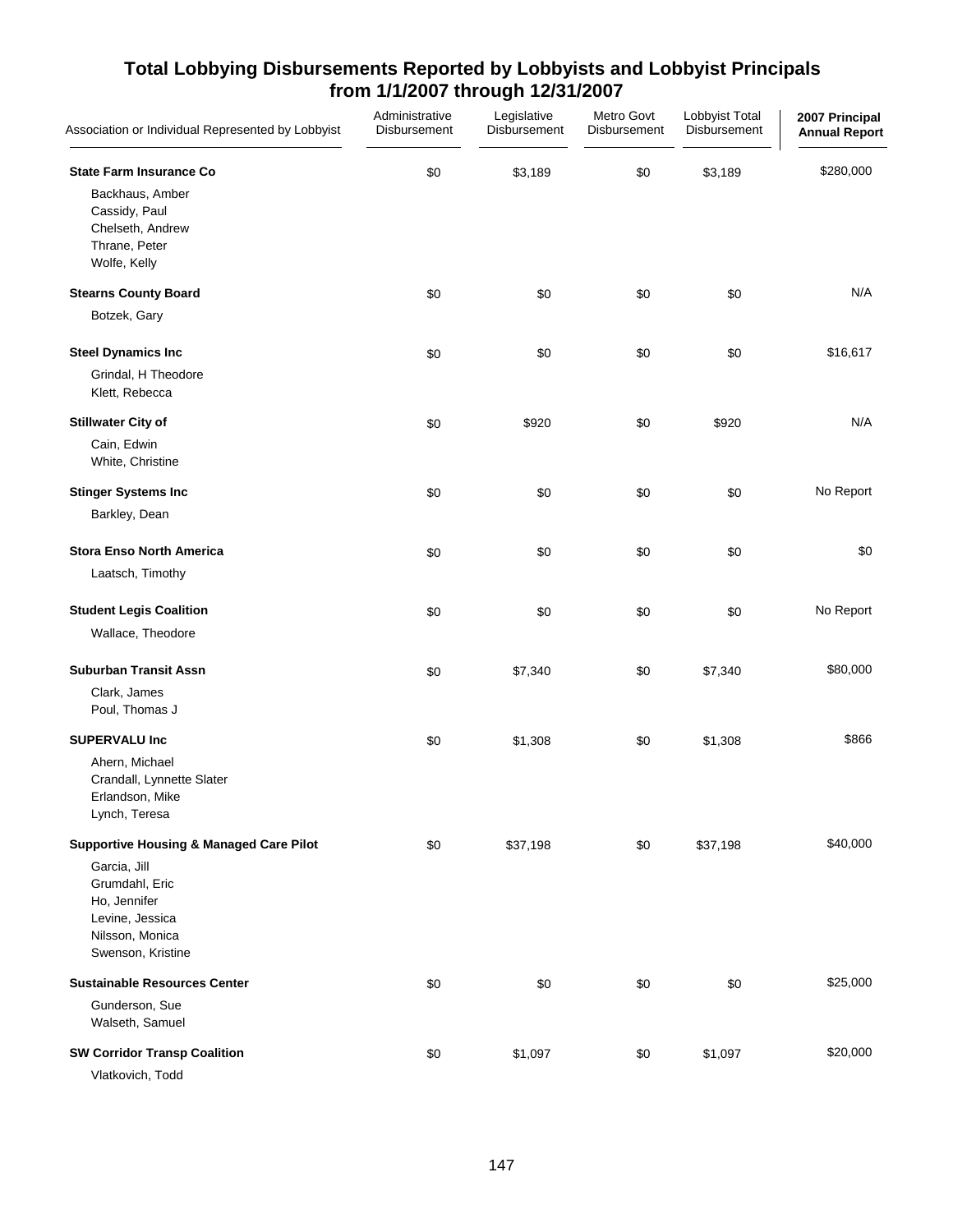| Association or Individual Represented by Lobbyist                                                                                                                                                   | Administrative<br>Disbursement | Legislative<br>Disbursement | Metro Govt<br>Disbursement | Lobbyist Total<br>Disbursement | 2007 Principal<br><b>Annual Report</b> |
|-----------------------------------------------------------------------------------------------------------------------------------------------------------------------------------------------------|--------------------------------|-----------------------------|----------------------------|--------------------------------|----------------------------------------|
| <b>SW Minn Emergency Medical Services Corp</b><br>Doyle, O'Brien                                                                                                                                    | \$0                            | \$0                         | \$0                        | \$0                            | \$7,500                                |
| <b>SW/WC Minn Service Cooperative 6 &amp; 8</b><br>Moe, Roger                                                                                                                                       | \$0                            | \$10,031                    | \$0                        | \$10,031                       | \$140,000                              |
| Swisher International Inc<br>Horazdovsky, David                                                                                                                                                     | \$0                            | \$0                         | \$0                        | \$0                            | \$40,000                               |
| <b>Symantec Corp</b><br>Dannenberg, Elizabeth<br>Reich, Stephanie                                                                                                                                   | \$0                            | \$0                         | \$0                        | \$0                            | \$0                                    |
| Syngenta America<br>Elliott, Sonnie<br>Forschler, Richard<br>Hahne, Kathryn<br>Hentges, Robert<br>Hylden, Nancy<br>Kleven, Bruce                                                                    | \$0                            | \$39,100                    | \$0                        | \$39,100                       | \$160,000                              |
| <b>TNT Fireworks</b><br>Jerich, Ronald<br>Jerich, Valerie                                                                                                                                           | \$0                            | \$95                        | \$0                        | \$95                           | \$20,000                               |
| <b>TakeAction Minn</b><br>Cooper, C Scott<br>Doyle, Elizabeth<br>Greenwood, Ryan Patrick<br>McGrath, Daniel                                                                                         | \$0                            | \$0                         | \$0                        | \$0                            | \$20,000                               |
| <b>Takeda Pharmaceuticals America</b><br>Vetter, Marilyn                                                                                                                                            | \$0                            | \$72                        | \$0                        | \$72                           | \$20,000                               |
| <b>Tandem Developers LLC</b><br>Cherryhomes, Jackie                                                                                                                                                 | \$0                            | \$0                         | \$35                       | \$35                           | \$6,400                                |
| <b>TAP Pharmaceuticals Inc.</b><br>Kelsen, Scott<br>Lengyel, Kristi                                                                                                                                 | \$0                            | \$0                         | \$0                        | \$0                            | \$0                                    |
| <b>Target Corp</b><br>Ackerman, Bruce<br>Cieslik, Beth Bevis<br>Garvis, Nathan Keller<br>Hagenson, Anika<br>Hentges, Robert<br>Hester, Tracey<br>Hylden, Nancy<br>Kent, Stephanie<br>Logan, Michael | \$0                            | \$260                       | \$0                        | \$260                          | \$160,000                              |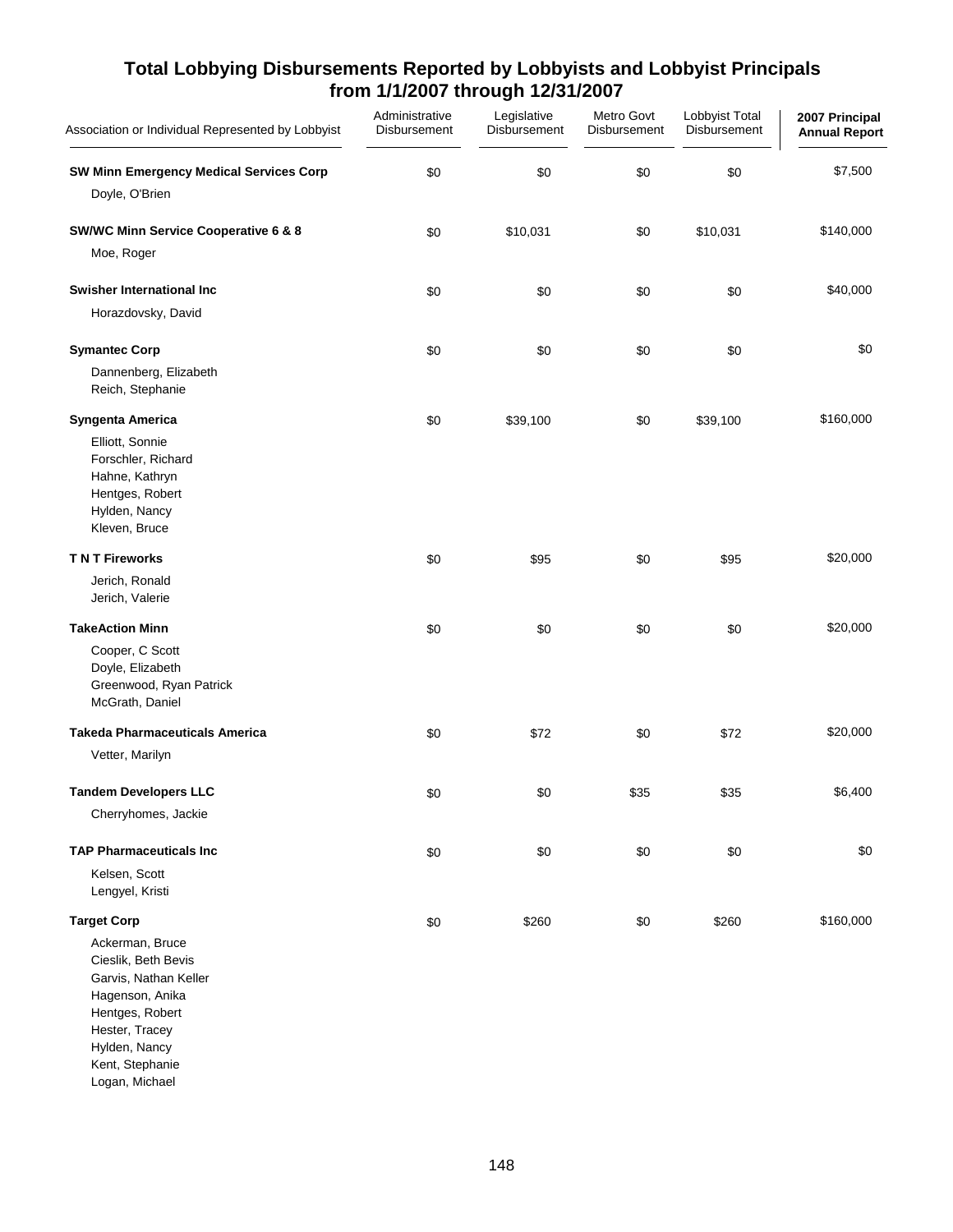| Association or Individual Represented by Lobbyist                                                                                                                                                                               | Administrative<br>Disbursement | Legislative<br>Disbursement | Metro Govt<br>Disbursement | Lobbyist Total<br>Disbursement | 2007 Principal<br><b>Annual Report</b> |
|---------------------------------------------------------------------------------------------------------------------------------------------------------------------------------------------------------------------------------|--------------------------------|-----------------------------|----------------------------|--------------------------------|----------------------------------------|
| <b>Taxi 2000 Corporation</b><br>Cain, Edwin                                                                                                                                                                                     | \$0                            | \$540                       | \$0                        | \$540                          | \$14,086                               |
| White, Christine                                                                                                                                                                                                                |                                |                             |                            |                                |                                        |
| <b>Taxpayers League of Minn</b><br>Giga, Mark<br>Krinkie, Philip                                                                                                                                                                | \$0                            | \$133,305                   | \$0                        | \$133,305                      | \$140,000                              |
| Strom, David                                                                                                                                                                                                                    |                                |                             |                            |                                |                                        |
| <b>TCF National Bank</b>                                                                                                                                                                                                        | \$0                            | \$0                         | \$0                        | \$0                            | \$48,000                               |
| Bunge, Darrel<br>Westin, Charles                                                                                                                                                                                                |                                |                             |                            |                                |                                        |
| <b>TDS Metrocom Inc</b>                                                                                                                                                                                                         | \$0                            | \$549                       | \$0                        | \$549                          | \$20,000                               |
| Almeida, Cristine<br>Lipschultz, Dan<br>McHenry, Brooke<br>Petersen, Andrew<br>Velner, Theresa                                                                                                                                  |                                |                             |                            |                                |                                        |
| Teamsters Joint Council 32 DRIVE (fka Minn<br><b>D.R.I.V.E.)</b>                                                                                                                                                                | \$0                            | \$0                         | \$0                        | \$0                            | \$80,000                               |
| Gerdesmeier, Don                                                                                                                                                                                                                |                                |                             |                            |                                |                                        |
| <b>Teamsters Local 120</b>                                                                                                                                                                                                      | \$200                          | \$7,836                     | \$4,263                    | \$12,299                       | \$40,000                               |
| Ledger, T Rhys                                                                                                                                                                                                                  |                                |                             |                            |                                |                                        |
| <b>Teamsters Local 320</b>                                                                                                                                                                                                      | \$0                            | \$1,642                     | \$0                        | \$1,642                        | \$80,000                               |
| Erdman, Henry<br>Johnson, Robert                                                                                                                                                                                                |                                |                             |                            |                                |                                        |
| <b>Tenth &amp; Nicollet LLC</b>                                                                                                                                                                                                 | \$0                            | \$0                         | \$0                        | \$0                            | \$0                                    |
| Herman, John                                                                                                                                                                                                                    |                                |                             |                            |                                |                                        |
| <b>Thermal Insulation Contractors Assn</b>                                                                                                                                                                                      | \$0                            | \$0                         | \$0                        | \$0                            | \$0                                    |
| Grimm, William<br>Nesse, John                                                                                                                                                                                                   |                                |                             |                            |                                |                                        |
| <b>Thomson West</b>                                                                                                                                                                                                             | \$0                            | \$36,566                    | \$5,240                    | \$41,806                       | \$240,000                              |
| Bohn, Lydia<br>Gallaher, Harry<br>Grindal, H Theodore<br>King, Richard<br>Klett, Rebecca<br>McDaniel, Brian<br>Micheletti, Kathleen<br>Orrick, Ruth<br>Sandberg, Christopher<br>Schultz, Matt<br>Stang, Doug<br>Walrath, Thomas |                                |                             |                            |                                |                                        |
| <b>Three Diamond Corp</b><br>Peterson, Kenneth                                                                                                                                                                                  | \$0                            | \$0                         | \$0                        | \$0                            | \$2,400                                |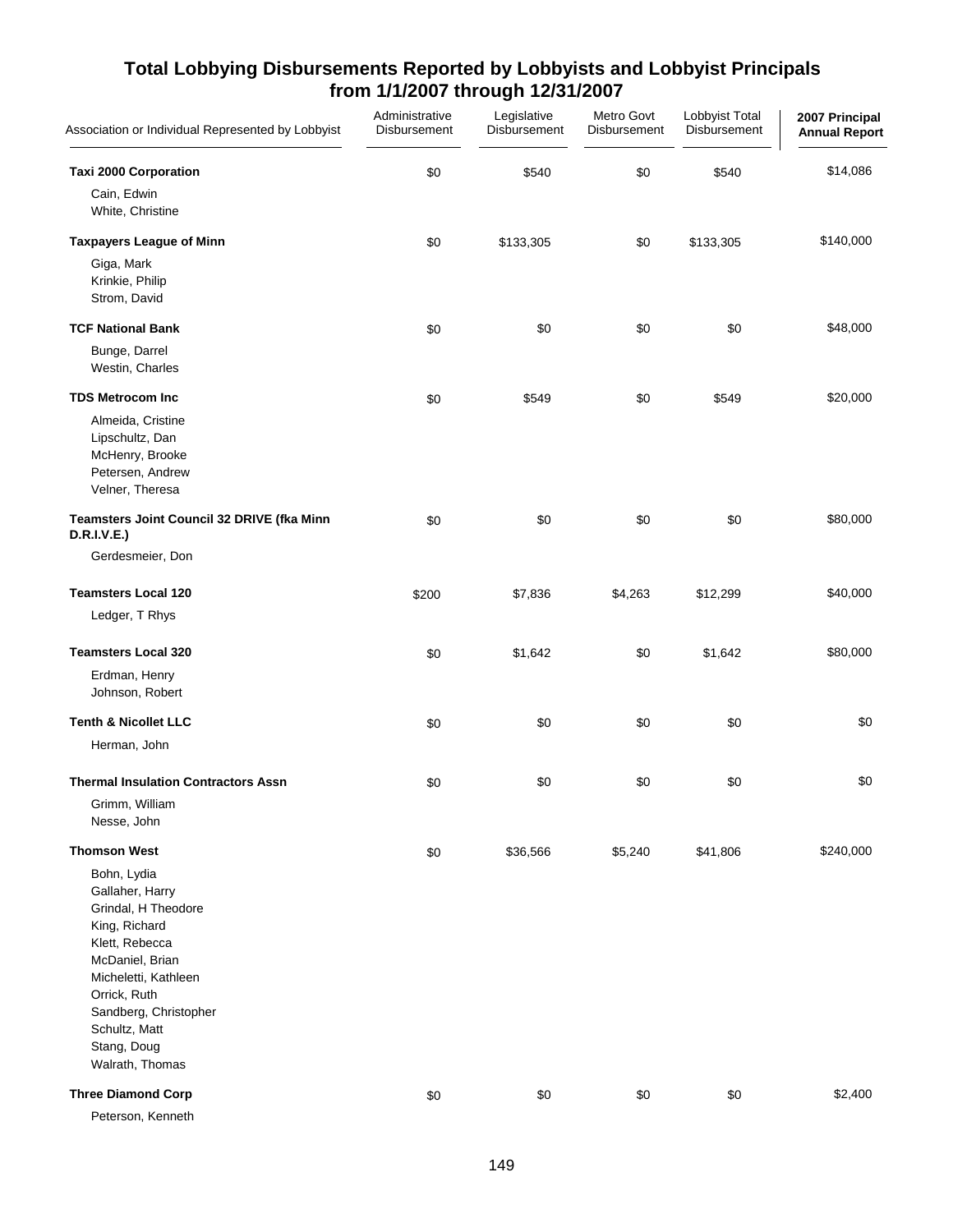| Association or Individual Represented by Lobbyist                       | Administrative<br>Disbursement | Legislative<br>Disbursement | Metro Govt<br><b>Disbursement</b> | Lobbyist Total<br>Disbursement | 2007 Principal<br><b>Annual Report</b> |
|-------------------------------------------------------------------------|--------------------------------|-----------------------------|-----------------------------------|--------------------------------|----------------------------------------|
| <b>Three Rivers Park Dist</b>                                           | \$0                            | \$736                       | \$0                               | \$736                          | \$0                                    |
| Carlson, Boe<br>Holten, Cort<br>Silesky, Nancy                          |                                |                             |                                   |                                |                                        |
| <b>Thrivent Financial for Lutherans</b>                                 | \$0                            | \$3,404                     | \$0                               | \$3,404                        | \$40,000                               |
| Anderson, Wendell<br>Kleven, Richard<br>Poul, Thomas J                  |                                |                             |                                   |                                |                                        |
| <b>TIAA/CREF</b>                                                        | \$0                            | \$171                       | \$0                               | \$171                          | \$60,000                               |
| Johnson, David<br>Meller, Robert<br>Velner, Theresa                     |                                |                             |                                   |                                |                                        |
| <b>Ticketmaster</b>                                                     | \$0                            | \$150                       | \$0                               | \$150                          | \$60,000                               |
| Elliott, Sonnie<br>Forschler, Richard                                   |                                |                             |                                   |                                |                                        |
| TIES (Technology & Info Educational Serv)                               | \$0                            | \$0                         | \$0                               | \$0                            | \$20,000                               |
| Perrus, Julie                                                           |                                |                             |                                   |                                |                                        |
| <b>Tiger Truck LLC</b>                                                  | \$0                            | \$0                         | \$0                               | \$0                            | \$0                                    |
| Martyn, Patrick                                                         |                                |                             |                                   |                                |                                        |
| <b>Time Warner Telecom of MN</b>                                        | \$0                            | \$0                         | \$0                               | \$0                            | \$1,750                                |
| Almeida, Cristine<br>McHenry, Brooke                                    |                                |                             |                                   |                                |                                        |
| <b>T-Mobile</b>                                                         | \$0                            | \$5                         | \$0                               | \$5                            | \$40,000                               |
| Coyle, Peter<br>Moore-Lindman, Marnie<br>Perrus, Julie<br>Stone, Miriam |                                |                             |                                   |                                |                                        |
| <b>Toro Company</b>                                                     | \$0                            | \$0                         | \$0                               | \$0                            | \$7,212                                |
| McKasy, Bert                                                            |                                |                             |                                   |                                |                                        |
| <b>Tower Investments LLC</b>                                            | \$0                            | \$211                       | \$0                               | \$211                          | \$20,000                               |
| Ahern, Michael                                                          |                                |                             |                                   |                                |                                        |
| <b>Town of Crane Lake</b>                                               | \$0                            | \$375                       | \$0                               | \$375                          | \$1,500                                |
| Cerkvenik, Gary                                                         |                                |                             |                                   |                                |                                        |
| <b>Transit for Livable Communities</b>                                  | \$0                            | \$26,435                    | \$0                               | \$26,435                       | \$20,000                               |
| Caso, Patience                                                          |                                |                             |                                   |                                |                                        |
| Schuster, Lea<br>Thoman, Barbara                                        |                                |                             |                                   |                                |                                        |
| Van Hattum, David                                                       |                                |                             |                                   |                                |                                        |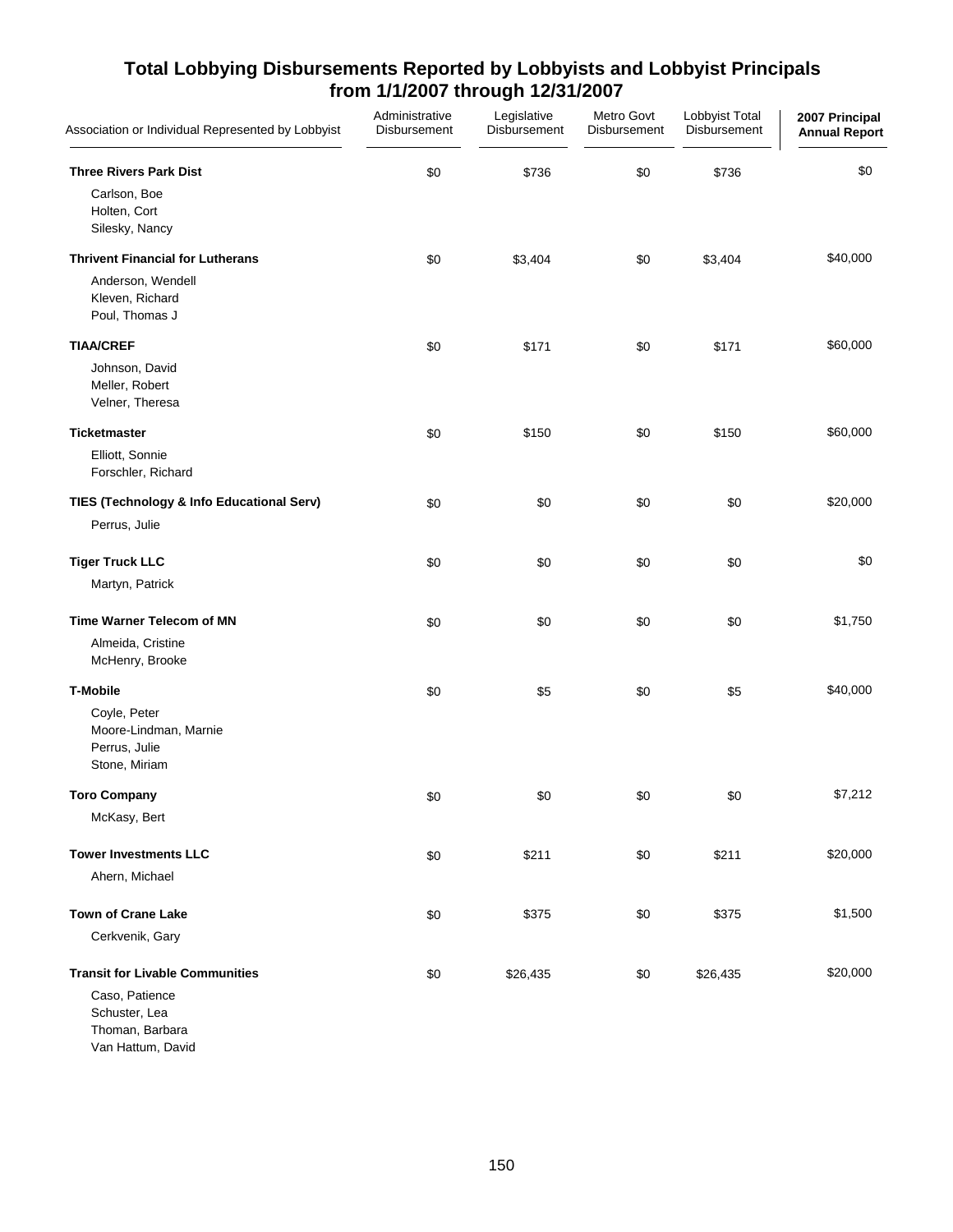| Association or Individual Represented by Lobbyist                                                | Administrative<br>Disbursement | Legislative<br>Disbursement | Metro Govt<br>Disbursement | Lobbyist Total<br>Disbursement | 2007 Principal<br><b>Annual Report</b> |
|--------------------------------------------------------------------------------------------------|--------------------------------|-----------------------------|----------------------------|--------------------------------|----------------------------------------|
| <b>Transportation Advocacy Fund</b>                                                              | \$0                            | \$0                         | \$0                        | \$0                            | \$100,000                              |
| Bagnoli, Joseph<br>McGrann, William<br>Psick, Sarah                                              |                                |                             |                            |                                |                                        |
| <b>Travelers Companies Inc &amp; Subsidiaries</b>                                                | \$0                            | \$3,416                     | \$0                        | \$3,416                        | \$80,000                               |
| Turner, Beverly                                                                                  |                                |                             |                            |                                |                                        |
| <b>Treated Wood Council</b>                                                                      | \$0                            | \$510                       | \$0                        | \$510                          | \$20,000                               |
| Robertson, Michael                                                                               |                                |                             |                            |                                |                                        |
| <b>Trust for Public Land</b>                                                                     | \$0                            | \$85                        | \$0                        | \$85                           | \$24,555                               |
| Abberger, William<br>Almeida, Cristine<br>Flores, Michele<br>Pierson, Cordelia<br>Schmidt, Susan |                                |                             |                            |                                |                                        |
| <b>Trustmark</b>                                                                                 | \$12                           | \$0                         | \$0                        | \$12                           | \$0                                    |
| Breitinger, Jennifer                                                                             |                                |                             |                            |                                |                                        |
| <b>TTX Company</b>                                                                               | \$0                            | \$0                         | \$0                        | \$0                            | \$100                                  |
| Spano, Wyman                                                                                     |                                |                             |                            |                                |                                        |
| <b>Turnstone Group LLC</b>                                                                       | \$0                            | \$0                         | \$0                        | \$0                            | \$0                                    |
| McGrann, William                                                                                 |                                |                             |                            |                                |                                        |
| <b>Twin Cities Orthopedics</b>                                                                   | \$0                            | \$3,878                     | \$0                        | \$3,878                        | \$20,000                               |
| Clark, James<br>Poul, Thomas J                                                                   |                                |                             |                            |                                |                                        |
| <b>Twin Cities Rise!</b>                                                                         | \$0                            | \$0                         | \$0                        | \$0                            | \$20,000                               |
| VanDellen, Henry                                                                                 |                                |                             |                            |                                |                                        |
| <b>Twin Star Medical</b>                                                                         | \$0                            | \$500                       | \$0                        | \$500                          | \$0                                    |
| Osterman, Lynne                                                                                  |                                |                             |                            |                                |                                        |
| <b>TwinWest Chamber of Commerce</b>                                                              | \$0                            | \$782                       | \$0                        | \$782                          | \$20,000                               |
| Flohrs, Jason                                                                                    |                                |                             |                            |                                |                                        |
| Two Rivers Community Development Co                                                              | \$0                            | \$0                         | $\$0$                      | \$0                            | \$0                                    |
| Samargia, Joe                                                                                    |                                |                             |                            |                                |                                        |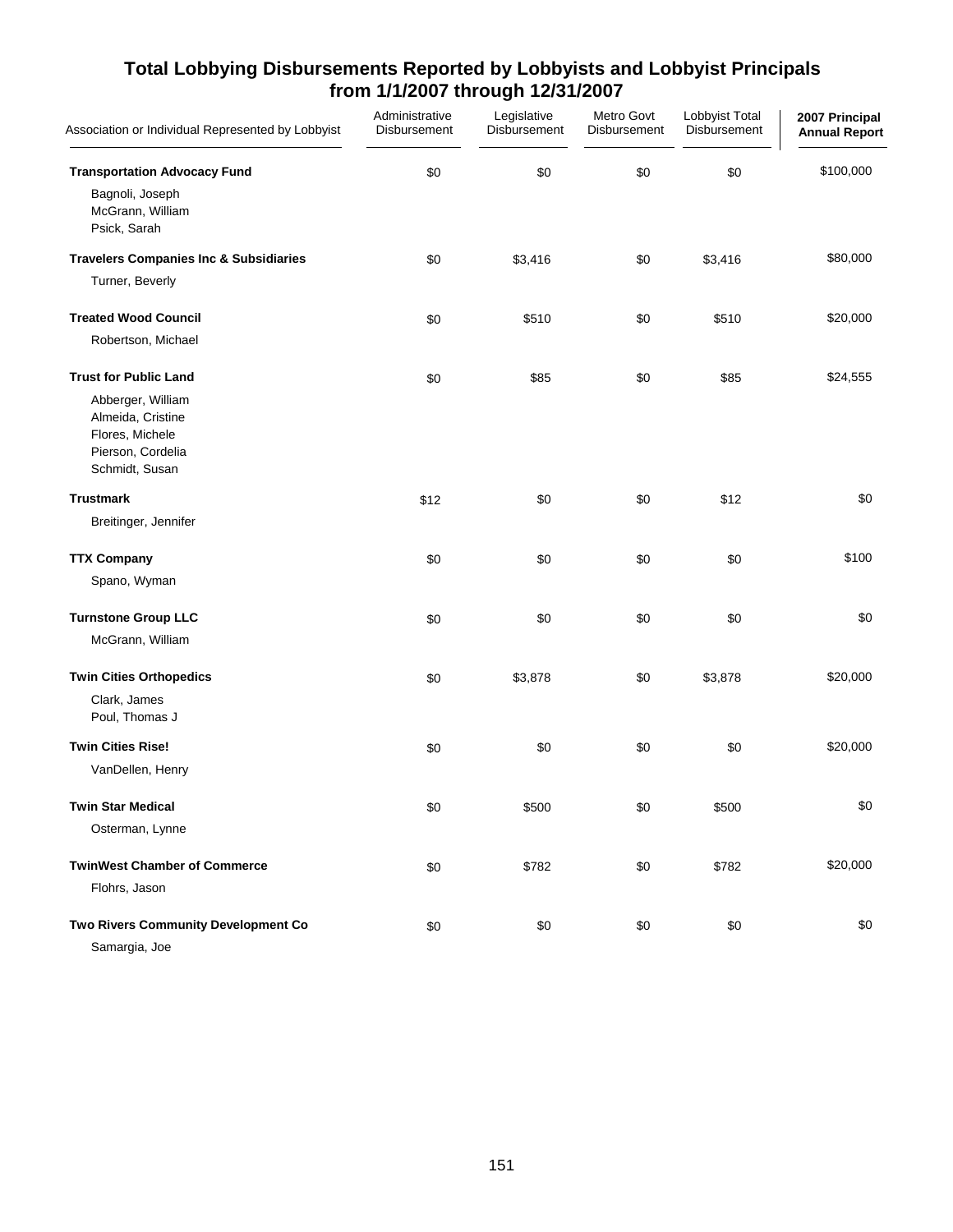| Association or Individual Represented by Lobbyist                                                                                                              | Administrative<br>Disbursement | Legislative<br>Disbursement | Metro Govt<br>Disbursement | Lobbyist Total<br>Disbursement | 2007 Principal<br><b>Annual Report</b> |
|----------------------------------------------------------------------------------------------------------------------------------------------------------------|--------------------------------|-----------------------------|----------------------------|--------------------------------|----------------------------------------|
| <b>UCare Minn</b>                                                                                                                                              | \$0                            | \$18,078                    | \$0                        | \$18,078                       | \$65,000                               |
| Abt, Anna<br>Backhaus, Amber<br>Cassidy, Paul<br>Goodno, Kevin<br>Griffin, Phillip<br>Harris, Shepard<br>Schultz, Amy<br>Sheehy, Edward<br>Worcester, Ghitiann |                                |                             |                            |                                |                                        |
| <b>UCB Pharma Inc</b>                                                                                                                                          | \$0                            | \$0                         | \$0                        | \$0                            | \$12,100                               |
| Laugtug, Abbie                                                                                                                                                 |                                |                             |                            |                                |                                        |
| <b>UltiMed Inc</b><br>Lunzer, William<br>Pearson, Thomas                                                                                                       | \$0                            | \$0                         | \$0                        | \$0                            | \$1,200                                |
| <b>Union of Concerned Scientists</b><br>Freese, Barbara                                                                                                        | \$0                            | \$0                         | \$0                        | \$0                            | \$1,000                                |
| <b>Unisys Corporation</b><br>Apitz, John<br>Kramer, Ross                                                                                                       | \$0                            | \$1,166                     | \$4,988                    | \$6,154                        | \$40,000                               |
| <b>UNITE HERE</b><br>Luneburg, Wade                                                                                                                            | \$0                            | \$0                         | \$0                        | \$0                            | \$0                                    |
| <b>United Auto Workers</b><br>Muenzhuber, Gary                                                                                                                 | \$0                            | \$0                         | \$0                        | \$0                            | \$20,000                               |
| United Cerebral Palsy of Minn Inc<br>Erbes, Jo Ann                                                                                                             | \$0                            | \$792                       | \$0                        | \$792                          | \$1,838                                |
| United Food & Comrcl Wrks Local 789<br>Hesse, Bernie                                                                                                           | $\$0$                          | \$0                         | \$0                        | \$0                            | \$0                                    |
| <b>United Health Group</b><br>Halloran, Brian<br>Oberman, Debra<br>Redmond, Lawrence<br>Spalla, Dennis                                                         | \$25                           | \$3,514                     | \$25                       | \$3,564                        | \$5,463                                |
| <b>United States Bench Corporation</b><br>Carlson, Kim<br>Guest, Michael<br>Rothman, Michael                                                                   | \$0                            | \$850                       | \$0                        | \$850                          | \$20,000                               |
| United Steelworkers of Am Dist 11<br>Daniels, Stan                                                                                                             | \$0                            | \$0                         | \$0                        | \$0                            | \$40,000                               |

Olson, Charles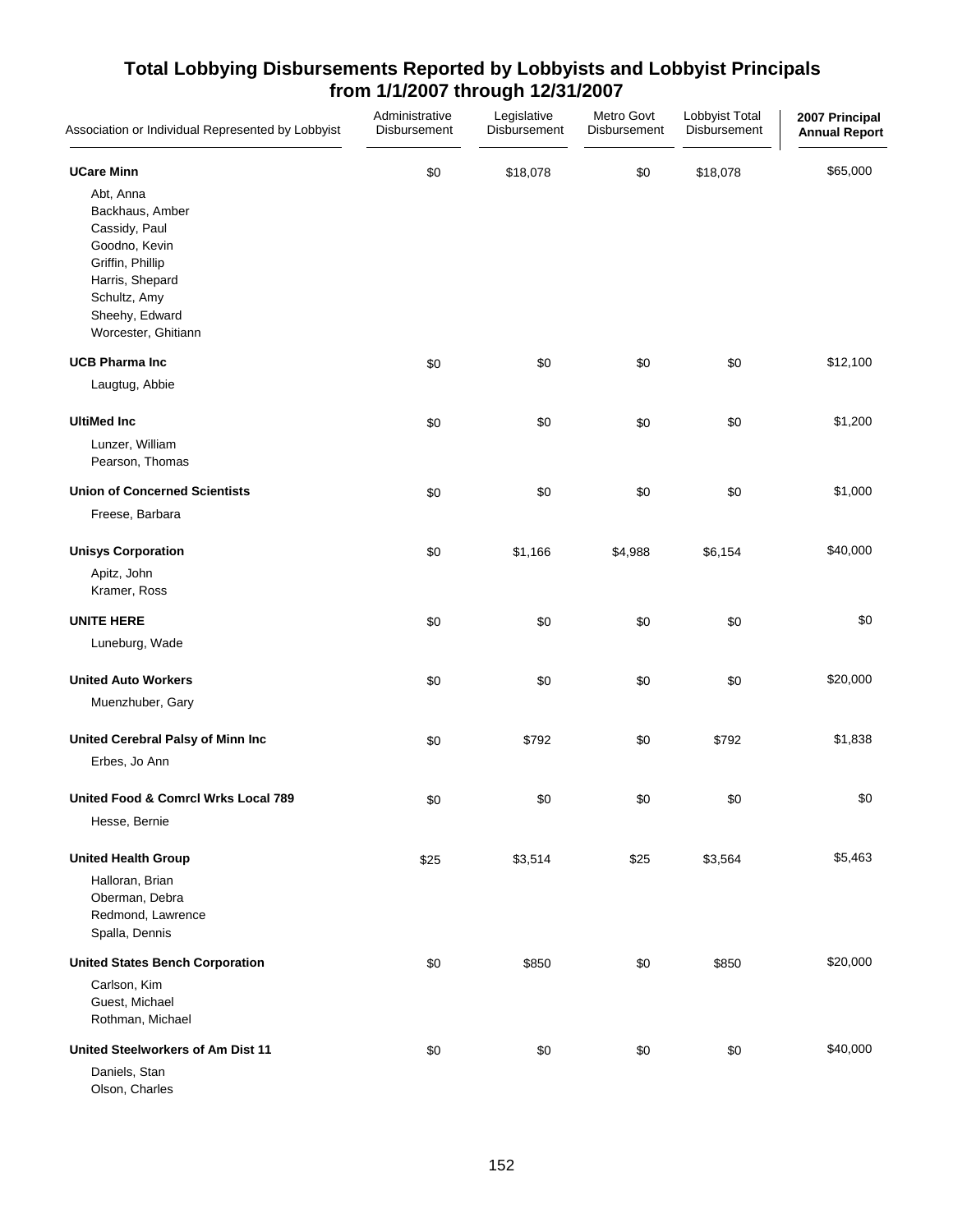| Association or Individual Represented by Lobbyist                                                                                | Administrative<br>Disbursement | Legislative<br>Disbursement | Metro Govt<br>Disbursement | Lobbyist Total<br>Disbursement | 2007 Principal<br><b>Annual Report</b> |
|----------------------------------------------------------------------------------------------------------------------------------|--------------------------------|-----------------------------|----------------------------|--------------------------------|----------------------------------------|
| <b>United Transportation Union</b><br>Qualy, Phillip                                                                             | \$0                            | \$3,900                     | \$0                        | \$3,900                        | \$40,000                               |
| <b>University Enterprise Laboratories Inc</b><br>Haas, Nancy<br>Kramer, Ross                                                     | \$0                            | \$3,883                     | \$0                        | \$3,883                        | \$36,000                               |
| <b>University of Minn</b><br>Kozak, Andrew<br>Lynch, Teresa                                                                      | \$0                            | \$1,033                     | \$0                        | \$1,033                        | N/A                                    |
| University of Minn Foundation<br>Tennessen, Robert                                                                               | \$0                            | \$0                         | \$0                        | \$0                            | \$0                                    |
| <b>University of St Thomas</b><br>Amundson, Kristen<br>Cassidy, Paul<br>Chilstrom, Lynda<br>Georgacas, Chris<br>Hofstede, Albert | \$0                            | \$1,483                     | \$29                       | \$1,511                        | N/A                                    |
| <b>Upper Mississippi Waterway Assn</b><br>Eichman, Russell                                                                       | \$0                            | \$206                       | \$0                        | \$206                          | \$20,000                               |
| <b>Upper Sioux Community Board of Trustees</b><br>James, Karen                                                                   | \$0                            | \$225                       | \$0                        | \$225                          | \$40,000                               |
| <b>Urban County Attorney's Assn</b><br>Clark, James<br>Haas, Nancy<br>Neren, Sandra                                              | \$0                            | \$2,524                     | \$0                        | \$2,524                        | \$20,000                               |
| <b>US Bancorp</b><br>Burke, Deborah<br>Neren, Sandra                                                                             | \$0                            | \$62,523                    | \$0                        | \$62,523                       | \$60,000                               |
| <b>US Internet</b><br>Clark, James<br>Haas, Nancy<br>Kramer, Ross<br>Schreiber, William                                          | \$0                            | \$4,986                     | \$0                        | \$4,986                        | \$20,000                               |
| <b>US Steel Corp</b><br>Coyle, Peter<br>Seck, Gerald<br>Sobat, Steven                                                            | \$0                            | \$0                         | \$0                        | \$0                            | \$60,000                               |
| <b>UST Public Affairs Inc</b><br>Tennessen, Robert                                                                               | \$0                            | \$3,344                     | \$0                        | \$3,344                        | \$60,000                               |
| Vadnais Lake Area Water Management<br>Organization                                                                               | \$0                            | \$0                         | \$0                        | \$0                            | \$0                                    |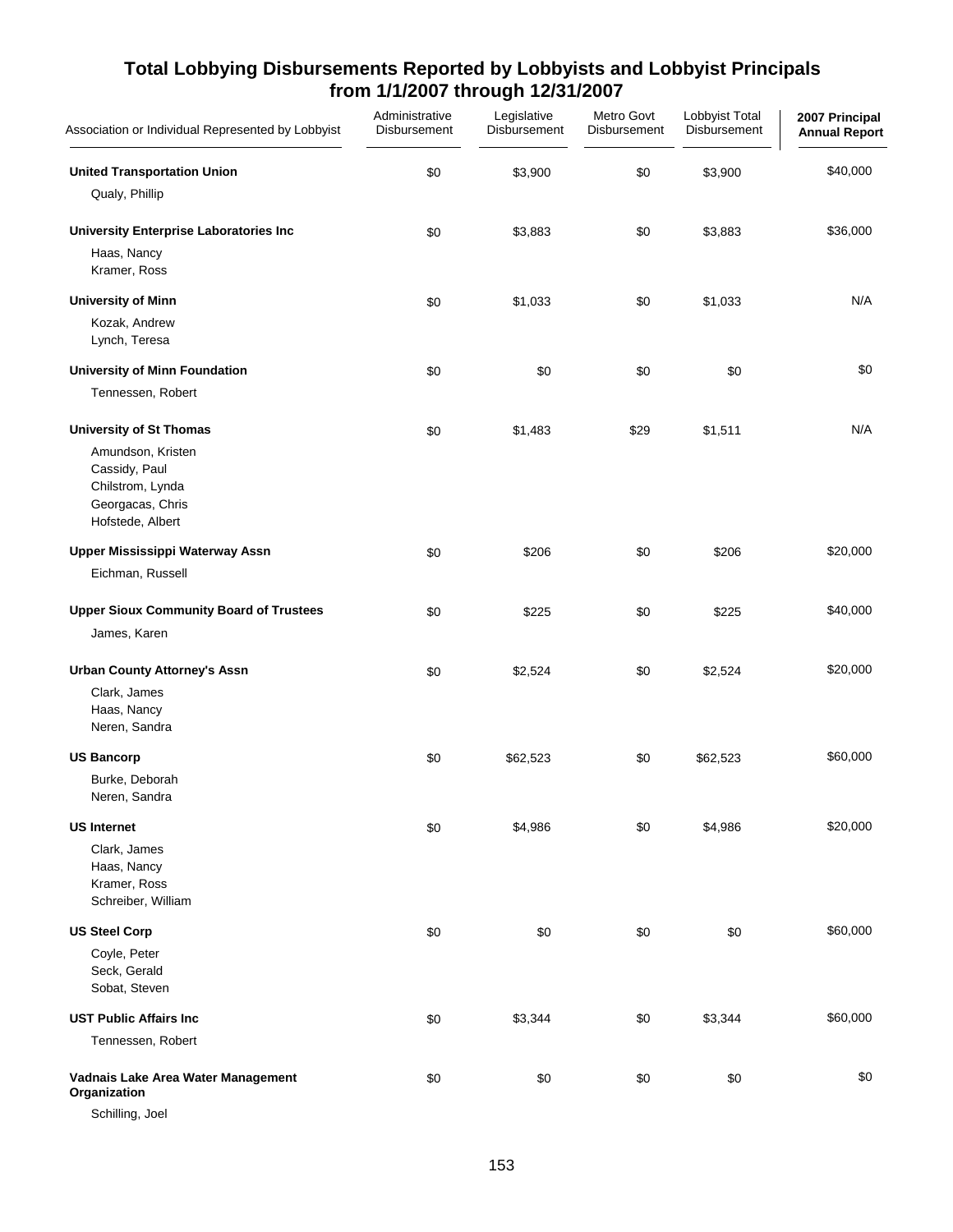| Association or Individual Represented by Lobbyist                                   | Administrative<br>Disbursement | Legislative<br>Disbursement | Metro Govt<br>Disbursement | Lobbyist Total<br>Disbursement | 2007 Principal<br><b>Annual Report</b> |
|-------------------------------------------------------------------------------------|--------------------------------|-----------------------------|----------------------------|--------------------------------|----------------------------------------|
| <b>Verizon Communications (CA)</b><br>Flannery, John<br>Larsen, Neal Roper          | \$0                            | \$0                         | \$0                        | \$0                            | \$20,000                               |
| <b>Verizon Wireless</b>                                                             | \$0                            | \$736                       | \$0                        | \$736                          | \$80,000                               |
| Bailey, Thomas<br>Holten, Cort<br>Moe, Roger<br>Silesky, Nancy                      |                                |                             |                            |                                |                                        |
| <b>Viking Gas Transmission Co</b>                                                   | \$0                            | \$966                       | \$0                        | \$966                          | \$20,000                               |
| Lynch, Teresa                                                                       |                                |                             |                            |                                |                                        |
| Village Green Residential Properties LLC                                            | \$0                            | \$0                         | \$0                        | \$0                            | \$0                                    |
| Bagnoli, Joseph<br>McGrann, William                                                 |                                |                             |                            |                                |                                        |
| <b>Vinland National Center</b>                                                      | \$0                            | \$20                        | \$0                        | \$20                           | \$20,000                               |
| Seck, Gerald                                                                        |                                |                             |                            |                                |                                        |
| <b>Virtual Radiologic Corp</b>                                                      | \$0                            | \$0                         | $$0$$                      | \$0                            | \$0                                    |
| Frisch, George                                                                      |                                |                             |                            |                                |                                        |
| <b>Wachovia Corp</b>                                                                | \$0                            | \$342                       | \$0                        | \$342                          | \$18,869                               |
| Ahern, Michael                                                                      |                                |                             |                            |                                |                                        |
| <b>Walker Art Center</b>                                                            | \$0                            | \$0                         | \$45                       | \$45                           | \$39,955                               |
| Berrie, Peter<br>Hahne, Kathryn<br>Hentges, Robert<br>Herman, John<br>Hylden, Nancy |                                |                             |                            |                                |                                        |
| <b>Wal-Mart Stores Inc</b>                                                          | \$0                            | \$5,284                     | \$0                        | \$5,284                        | \$120,000                              |
| Ginsberg, Richard<br>Goodno, Kevin<br>Idelkope, Julie                               |                                |                             |                            |                                |                                        |
| <b>Washington County</b>                                                            | \$0                            | \$1,555                     | \$0                        | \$1,555                        | N/A                                    |
| Kaul Jr, John                                                                       |                                |                             |                            |                                |                                        |
| Waste Management of Minn Inc & Affiliates                                           | \$2,200                        | \$620                       | \$6,145                    | \$8,965                        | \$160,000                              |
| Ketchum, Julie<br>Robertson, Michael<br>Vlatkovich, Todd                            |                                |                             |                            |                                |                                        |
| <b>Wells Fargo &amp; Company</b>                                                    | \$0                            | \$21,345                    | \$4,590                    | \$25,935                       | \$200,000                              |
| Evans, John<br>Hahne, Kathryn<br>Hentges, Robert<br>Hylden, Nancy<br>McInnis, Ellen |                                |                             |                            |                                |                                        |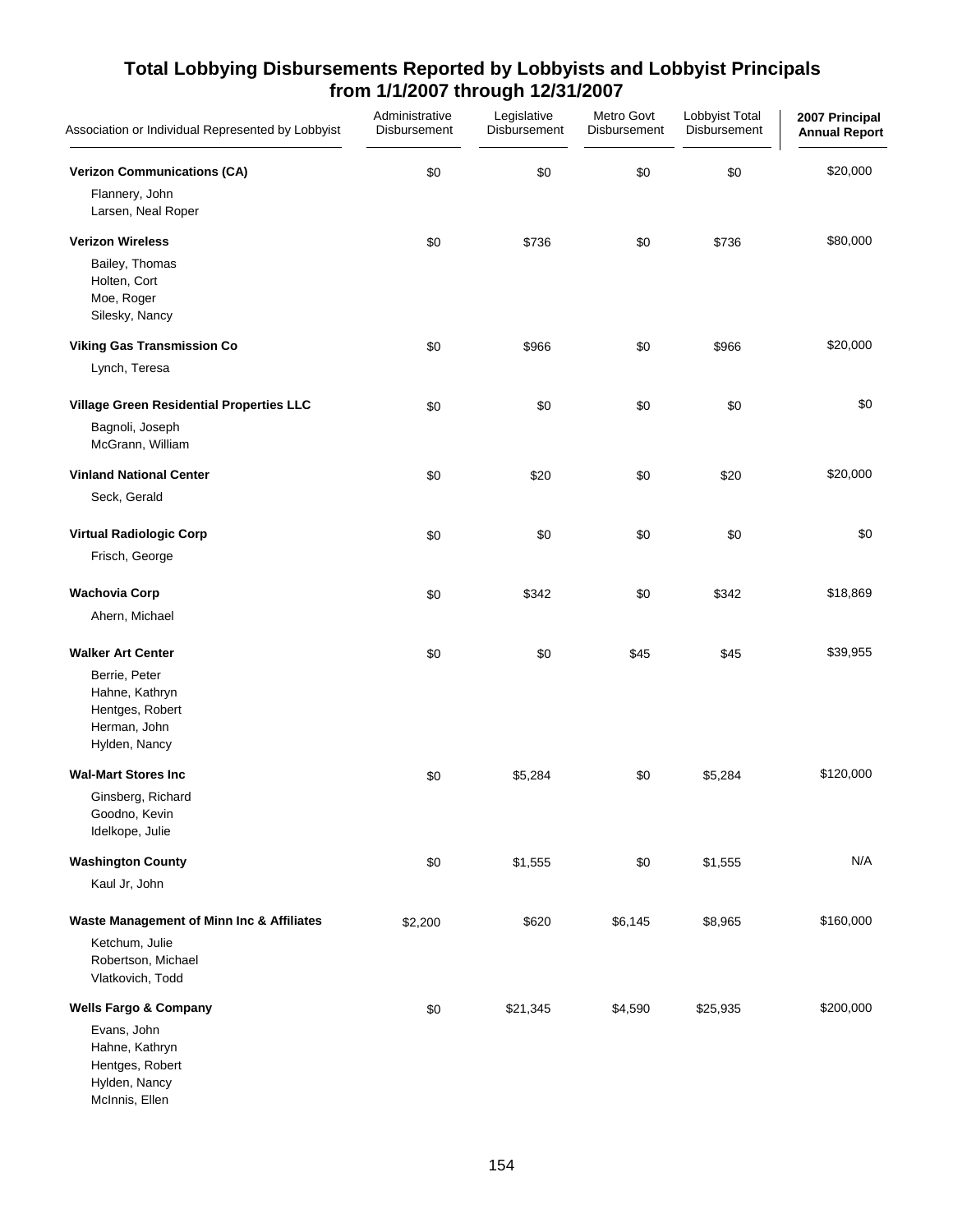| Association or Individual Represented by Lobbyist                                                                               | Administrative<br>Disbursement | Legislative<br>Disbursement | Metro Govt<br>Disbursement | Lobbyist Total<br>Disbursement | 2007 Principal<br><b>Annual Report</b> |
|---------------------------------------------------------------------------------------------------------------------------------|--------------------------------|-----------------------------|----------------------------|--------------------------------|----------------------------------------|
| <b>West Central Minn EMS Corp</b>                                                                                               | \$0                            | \$0                         | \$0                        | \$0                            | \$6,000                                |
| Bennett, Cory                                                                                                                   |                                |                             |                            |                                |                                        |
| West Metro Medical Society (fka Hennepin<br><b>Medical Soc)</b>                                                                 | \$0                            | \$11,624                    | \$0                        | \$11,624                       | \$20,000                               |
| Davis, Jack<br>Fair, Alayne<br>Grindal, H Theodore<br>Johnson, Roger<br>Micheletti, Kathleen<br>Schafer, Matthew<br>Stang, Doug |                                |                             |                            |                                |                                        |
| <b>Western Lake Superior Sanitary</b>                                                                                           | \$0                            | \$3,405                     | \$0                        | \$3,405                        | \$5,288                                |
| Lunzer, William<br>Pearson, Thomas<br>Walli, Kevin                                                                              |                                |                             |                            |                                |                                        |
| <b>Western Petroleum</b>                                                                                                        | \$0                            | \$0                         | \$0                        | \$0                            | \$8,000                                |
| Bunge, Darrel                                                                                                                   |                                |                             |                            |                                |                                        |
| White Earth Band of Chippewa                                                                                                    | \$0                            | \$525                       | \$0                        | \$525                          | \$36,909                               |
| Haas, William                                                                                                                   |                                |                             |                            |                                |                                        |
| <b>William Cooley</b>                                                                                                           | \$0                            | \$0                         | \$0                        | \$0                            | N/A                                    |
| Derus, John                                                                                                                     |                                |                             |                            |                                |                                        |
| <b>William F Messinger</b>                                                                                                      | \$0                            | \$1,111                     | \$0                        | \$1,111                        | N/A                                    |
| Lehmann, Kathrine<br>Messinger, William                                                                                         |                                |                             |                            |                                |                                        |
| <b>Wind On The Wires</b>                                                                                                        | \$0                            | \$850                       | \$0                        | \$850                          | \$50,000                               |
| Lemke, Matthew<br>Swanson, Eric                                                                                                 |                                |                             |                            |                                |                                        |
| <b>Window &amp; Door Manufacturers Assn</b>                                                                                     | \$0                            | \$0                         | \$0                        | $\$0$                          | \$7,500                                |
| Murphy, Thomas                                                                                                                  |                                |                             |                            |                                |                                        |
| <b>Windustry (Great Plains Project)</b>                                                                                         | \$34                           | \$103                       | \$0                        | \$137                          | \$60,000                               |
| Maccabee, Paula                                                                                                                 |                                |                             |                            |                                |                                        |
| <b>Wine Institute</b>                                                                                                           | \$0                            | \$1,917                     | \$0                        | \$1,917                        | \$40,000                               |
| Ciaravino, Anthony<br>Jerich, Ronald<br>Jerich, Valerie                                                                         |                                |                             |                            |                                |                                        |
| Winona City of                                                                                                                  | \$0                            | \$3,817                     | \$0                        | \$3,817                        | N/A                                    |
| Biron, Holly<br>Flaherty, Timothy<br>Peterson, Bradley<br>Sundvor, John                                                         |                                |                             |                            |                                |                                        |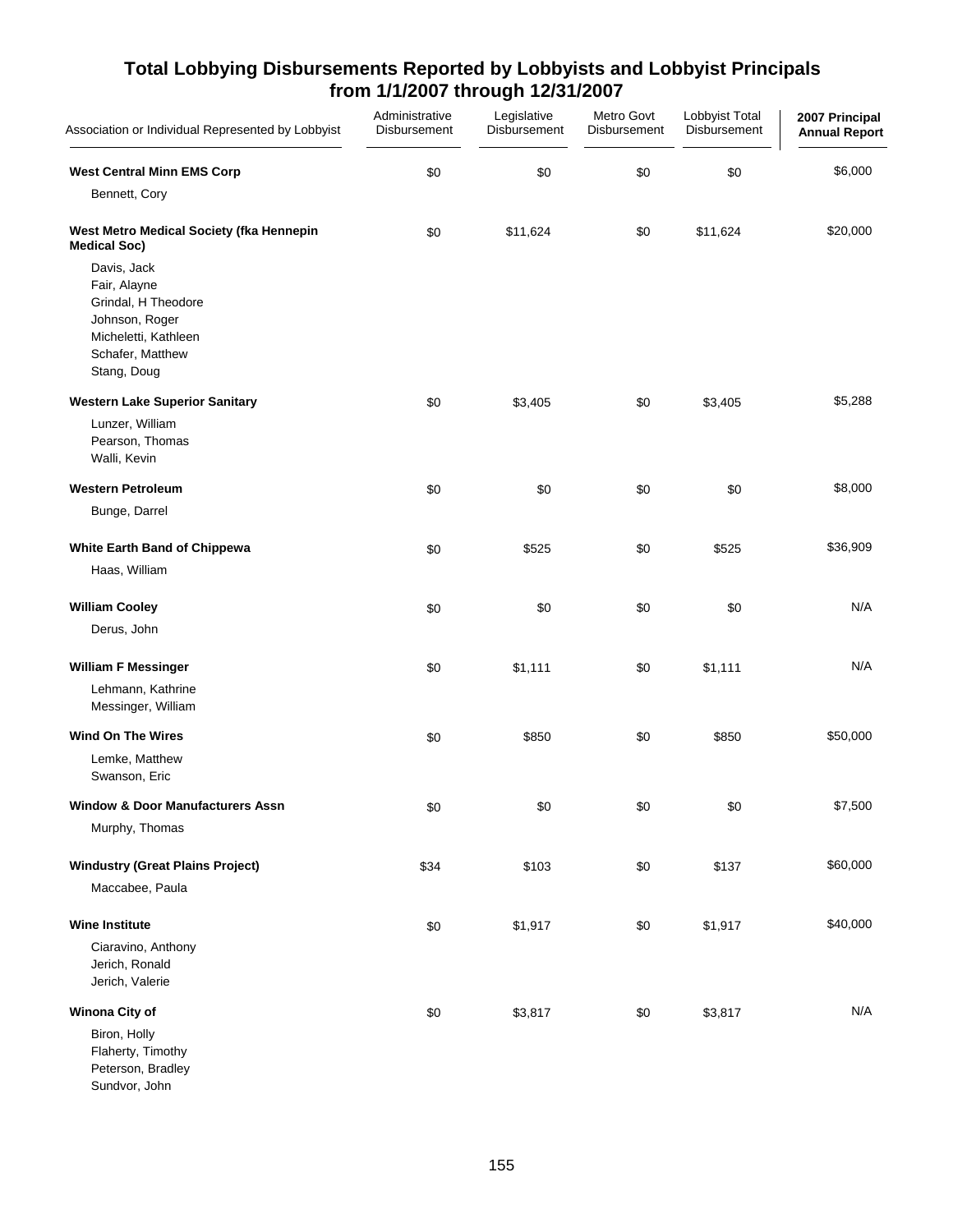| Association or Individual Represented by Lobbyist                    | Administrative<br>Disbursement | Legislative<br>Disbursement | Metro Govt<br>Disbursement | Lobbyist Total<br>Disbursement | 2007 Principal<br><b>Annual Report</b> |
|----------------------------------------------------------------------|--------------------------------|-----------------------------|----------------------------|--------------------------------|----------------------------------------|
| <b>Wisconsin Public Service Corp</b>                                 | \$0                            | \$0                         | \$0                        | \$0                            | \$20,000                               |
| Velner, Theresa                                                      |                                |                             |                            |                                |                                        |
| <b>Women Venture</b>                                                 | \$0                            | \$0                         | \$0                        | \$0                            | \$0                                    |
| Psick, Sarah                                                         |                                |                             |                            |                                |                                        |
| <b>Woodbury City of</b>                                              | \$0                            | \$0                         | \$0                        | \$0                            | N/A                                    |
| Grindal, H Theodore<br>Klett, Rebecca                                |                                |                             |                            |                                |                                        |
| <b>Workers Comp Pharmacy Alliance c/o MultiState</b><br><b>Assoc</b> | \$0                            | \$0                         | \$0                        | \$0                            | \$0                                    |
| Grindal, H Theodore<br>Micheletti, Kathleen                          |                                |                             |                            |                                |                                        |
| Stang, Doug<br><b>Workers Compensation Reinsurance Assn</b>          |                                | \$0                         | \$0                        | \$0                            | \$20,000                               |
| Bohn, Raymond                                                        | \$0                            |                             |                            |                                |                                        |
| <b>Wyeth-Ayerst Laboratories</b>                                     | \$33                           | \$143                       | \$6                        | \$182                          | \$20,000                               |
| Majeskie, Dennis                                                     |                                |                             |                            |                                |                                        |
| X O Minn LLC                                                         | \$0                            | \$412                       | \$0                        | \$412                          | \$0                                    |
| Knowles, Rex<br>Lipschultz, Dan                                      |                                |                             |                            |                                |                                        |